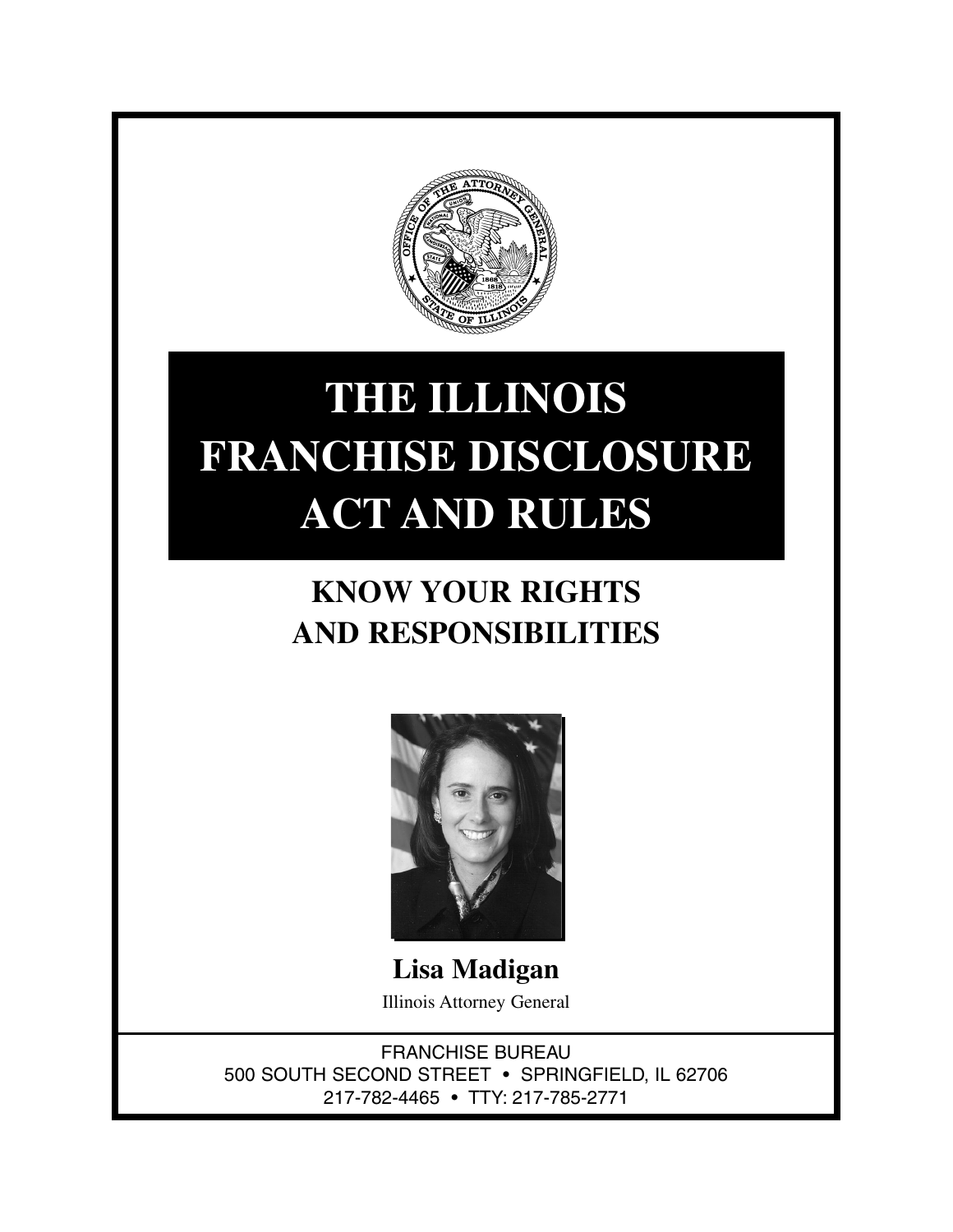Please call:

(217) 782-4465; TTY: (217) 785-2771

or write to:

Office of the Attorney General Franchise Bureau 500 South Second Street Springfield, Illinois 62706

 Please visit our Web site where you will find this booklet and a franchise buyer's guide titled "Before You Buy a Franchise" and other information about the Illinois Attorney General's Office.

www.ag.state.il.us (click on "Publications")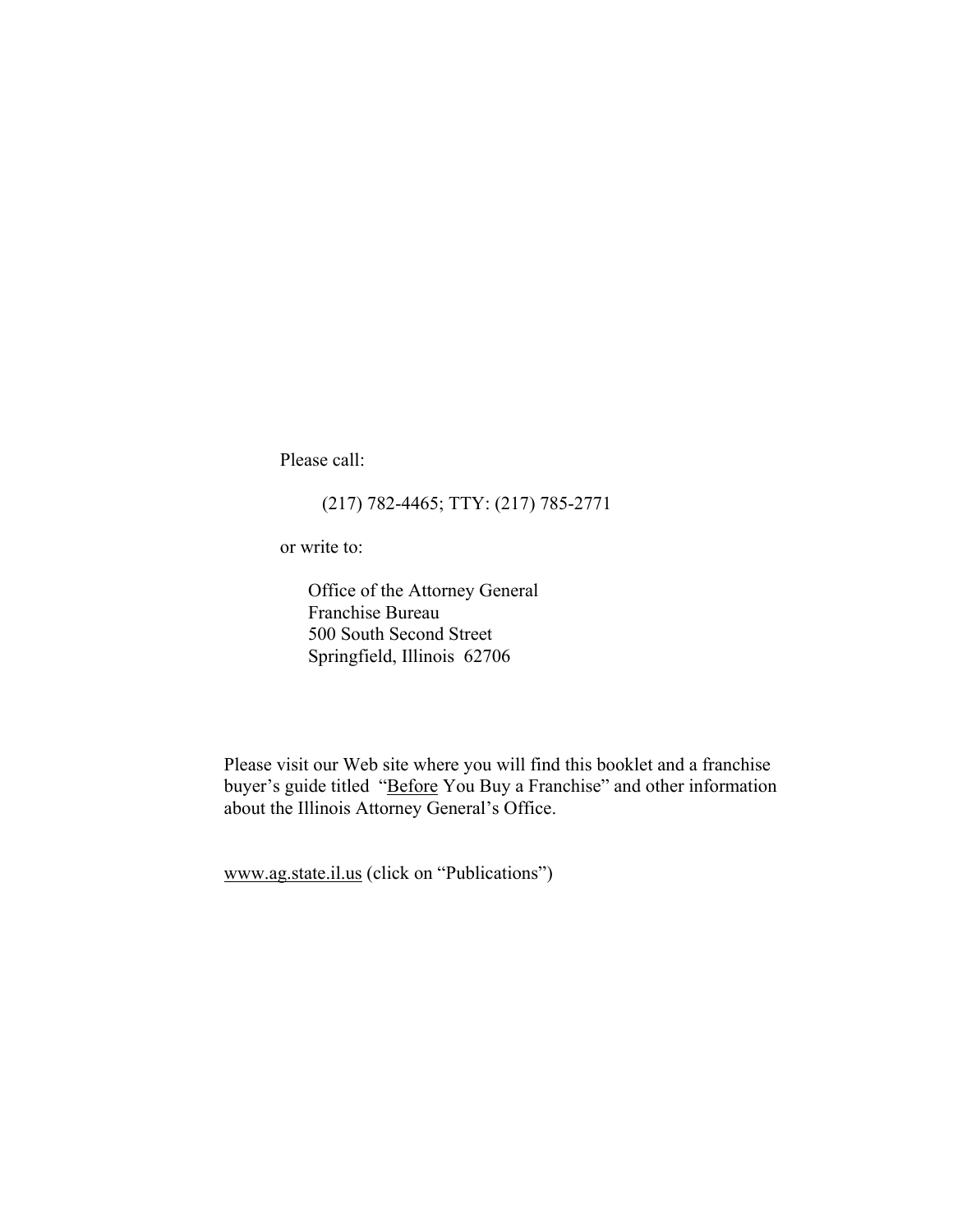### **A MESSAGE FROM THE ATTORNEY GENERAL**

Franchising continues to provide unique opportunities to businesses that want to expand and to business buyers who want the benefit of the franchisor's leadership with a proven product or service.

It is vital to your success as a franchisor or franchisee that you understand the obligations and rights set out in the Illinois franchise laws.

The Franchise Bureau of the Attorney General's Office administers the Franchise Disclosure Act with the goal of encouraging business development, while protecting the interests of the franchisor, franchisee and Illinois residents.

My office has cooperated with the other states regulating franchising and the Federal Trade Commission to streamline the requirements franchisors must meet in Illinois. Our registration and regulatory system has earned acclaim from both large and small businesses and is an important factor in the excellent franchising business climate in Illinois.

I am sure you will find this handbook helpful. My Franchise Bureau also stands ready to assist you, your attorney or accountant if there are any questions about your obligations or rights.

Sincerely,

Lisa Madigan

Illinois Attorney General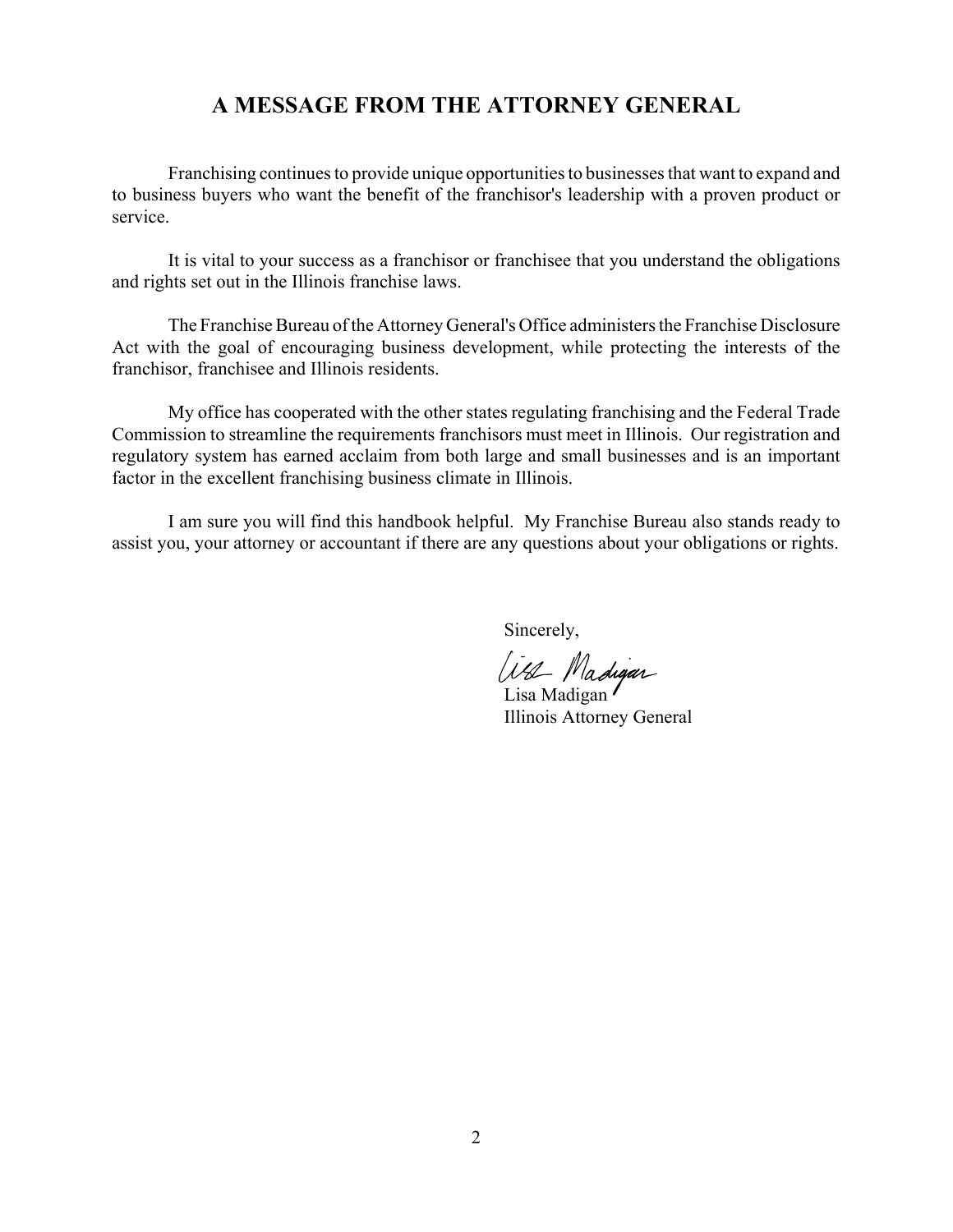**Copyright C 1999 by the Illinois Attorney General Printed in the United States of America**

**All rights reserved. Except as permitted by Sections 107 and 108 of the 1976 United States Copyright Act, no part of this publication may be reproduced by any means, or stored in a database or retrieval system, without prior written permission of the Illinois Attorney General.**

**Permission is granted for UFOC preparers to enter, store and execute required documents or photocopy same to aid in the submission of a UFOC or Annual Report. Permission to reproduce this publication is also permitted if done without profit and appropriate attribution is given.**

**Address other requests for permission to the Illinois Attorney General.**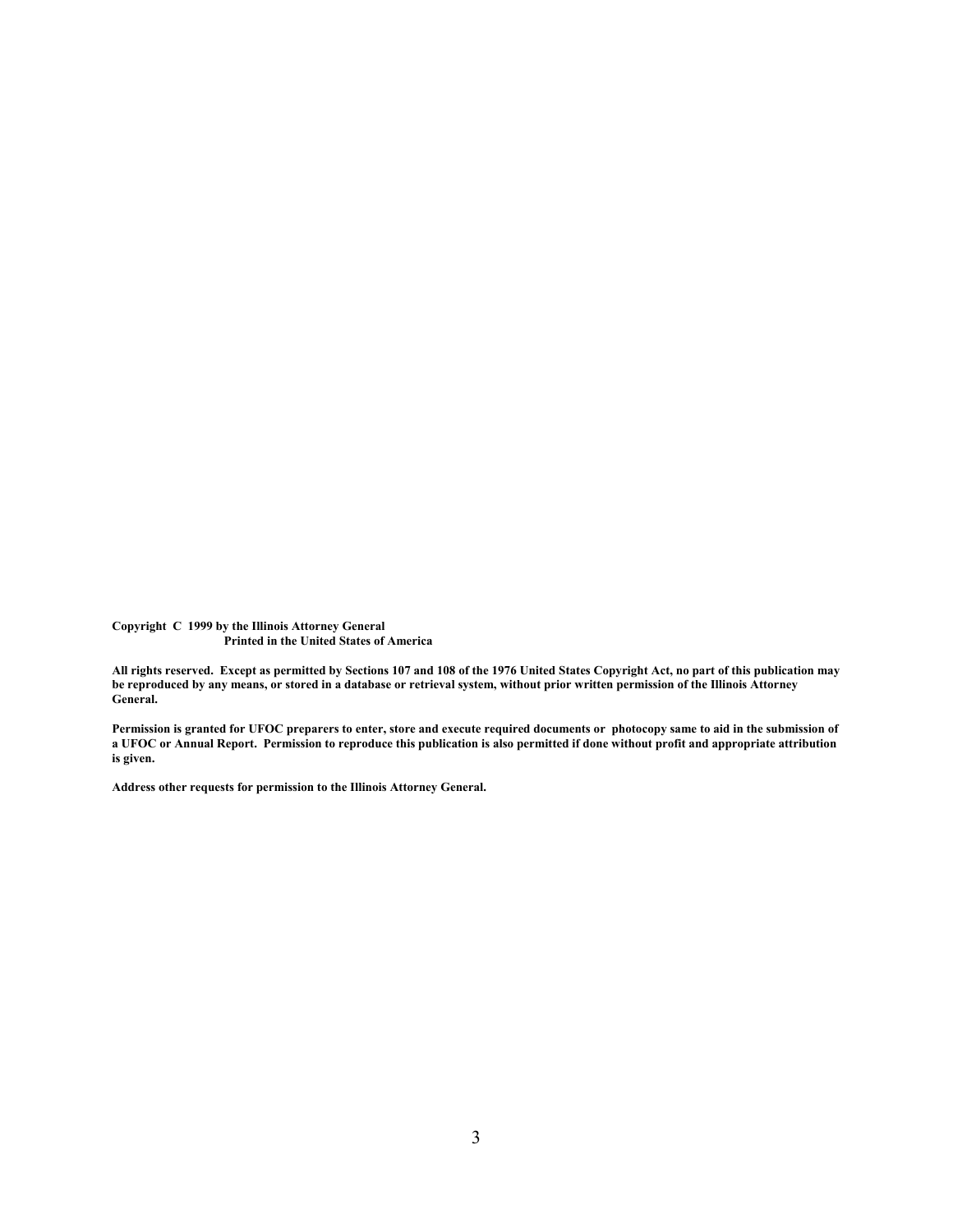#### **INTRODUCTION**

This publication provides in a single source, the Illinois Franchise Disclosure Act ("Act") and the Rules ("Rules") made pursuant to the Act. The Uniform Franchise Offering Circular ("UFOC ") disclosure document required by all states regulating franchises, and which format has been approved by the Federal Trade Commission (FTC), is part of the Illinois Rules in Appendix A, Illustration L.

For your convenience, a Table of Contents for the Act is cross-referenced to the Rules. The Rules have their own, separate Table of Contents. The text of the Act is provided in this publication without legislative references and the "notes" after some sections are not part of the Act, but represent some of the cross-references you may be interested in. There is also an index at the end of the reference book that applies to both the Act and the Rules.

If you have determined that the business entity you are concerned about is not a franchise, you may want to refer to the last part of this book where a brief reference is made to the Illinois Business Opportunity Sales Law administered by the Secretary of State. You will also find a brief reference to the Illinois Business Brokers Act, which may be of interest to Franchise Brokers as well as other business matchmakers.

An agreement claiming that the business will or will not be a franchise is not controlling. The entire contract must be reviewed to determine if it meets the statutory definition of a franchise.

Many other laws may apply to the business entity you would like to create, sell or buy, which makes it very important for you to consult with your attorney before committing your resources to a particular business.

The Attorney General and his staff are not permitted to give legal advice to individuals or business entities. The information that follows, including various notes or comments, is provided for your convenience and not for the purposes of providing legal advice. Every reasonable attempt has been made to proofread this publication for accuracy, but it is your responsibility to read the precise language of the Act and Rules in the official publications for which references have been provided.

The Act and Rules are current as of January 1, 2003.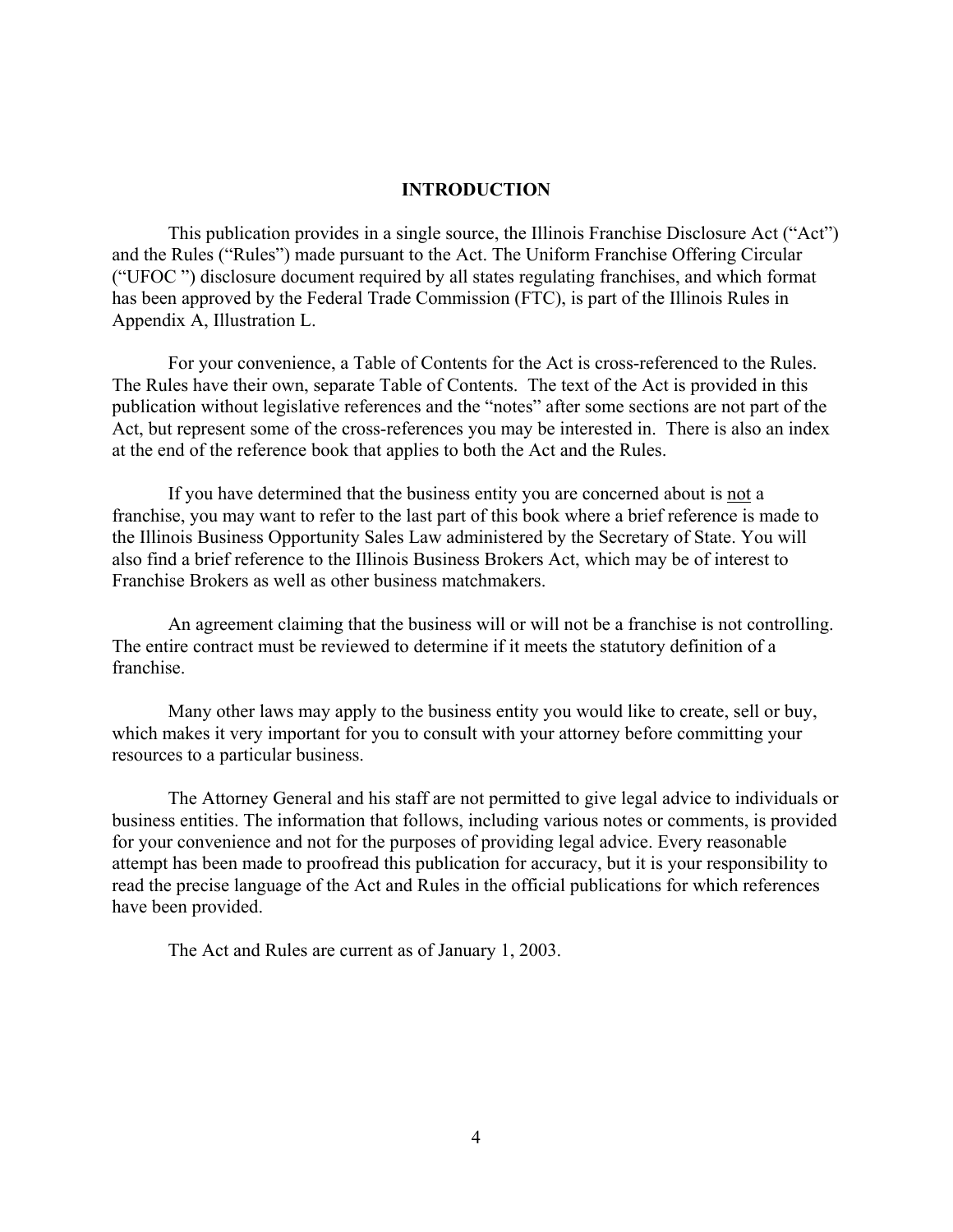### **CONTENTS**

### PAGES

| Table of Contents for Franchise Disclosure Act and |  |
|----------------------------------------------------|--|
|                                                    |  |
|                                                    |  |
|                                                    |  |
|                                                    |  |
|                                                    |  |
|                                                    |  |
|                                                    |  |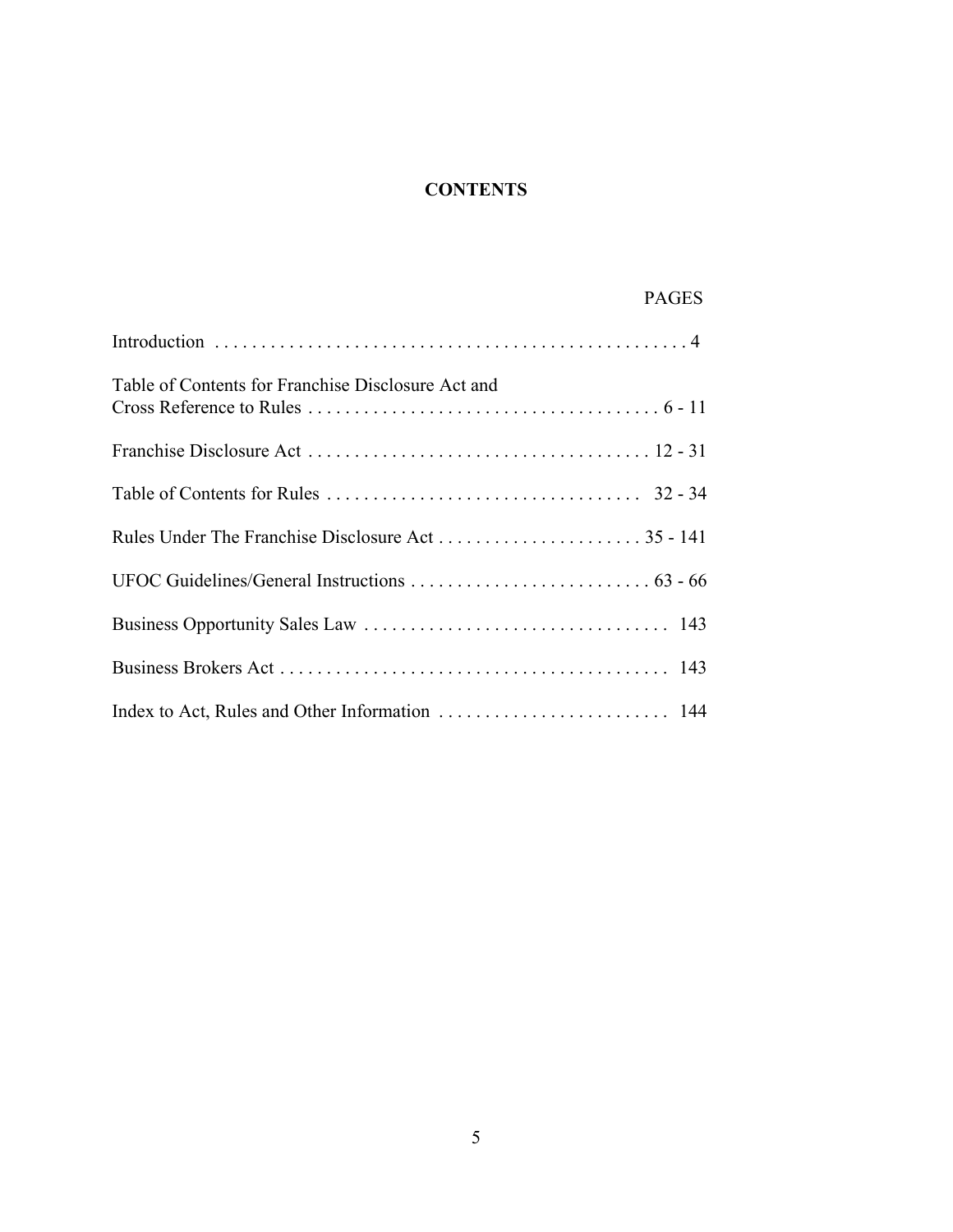#### **TABLE OF CONTENTS FOR CROSS REFERENCE TO Franchise Disclosure Act** Rules Under the Act  **815 ILCS 705 14 Ill Admin Code §200**

#### **Page Page Page 2012**

|  |  |  | 100 |  |  |
|--|--|--|-----|--|--|
|--|--|--|-----|--|--|

- **§2. Findings & Purpose** . . . . . . . . 12
- **§3. Definitions**

| (1)<br>Franchise |  |  |  |  |  |  |  |  |  |  |  |  |  |  | . 12 |  |
|------------------|--|--|--|--|--|--|--|--|--|--|--|--|--|--|------|--|
|------------------|--|--|--|--|--|--|--|--|--|--|--|--|--|--|------|--|

103 Substantially Associated . . . . . . . . . 35 104 Franchise Fee . . . . . . . . . . . . . . . . . . 35 105 Absence of Fee Exclusion . . . . . . . . 36 106 Wholesale/Retail Prices . . . . . . . . . . 36 107 Established Market . . . . . . . . . . . . . 37 108 Indirect Franchise Fee . . . . . . . . . . . 37

102 Marketing Plan or System . . . . . . . . 35

Filing the Application . . . . . . . . . . . 56

| Subfranchisor $\dots \dots \dots 13$ | 702 Responsibility for                              |  |
|--------------------------------------|-----------------------------------------------------|--|
|                                      | Filing the Application $\dots \dots \dots \dots$ 56 |  |

(3) Franchisor . . . . . . . . . . . . . . 13 702 Responsibility for

(2) Franchisee . . . . . . . . . . . . . 13

- (4) Subfranchise . . . . . . . . . . . . 13
- $(5)$  Subfranchisor . . . . . . . . . 13
- (6) Order . . . . . . . . . . . . . . . . . 13
- (7) Person . . . . . . . . . . . . . . . . . 14
- (8) Rule . . . . . . . . . . . . . . . . . . 14
- (9) Sale or sell  $\dots \dots \dots \dots 14$
- (10) State . . . . . . . . . . . . . . . . . . 14
- $(11)$  Fraud and deceit . . . . . . . . . 14
- (12) Offer or offer to sell  $\dots$  . 14
- (13) Publish . . . . . . . . . . . . . . . . 14
- 
- (14) Franchise fee . . . . . . . . . . . 14 104 Franchise Fee . . . . . . . . . . . . . . . . . . 35 105 Absence of Fee Exclusion . . . . . . . . 36 106 Bona Fide ... Prices . . . . . . . . . . . . . 36 107 Established Market . . . . . . . . . . . . 37 108 Indirect Franchise Fee . . . . . . . . . . . 37
- (15) Disclosure statement . . . . . . 15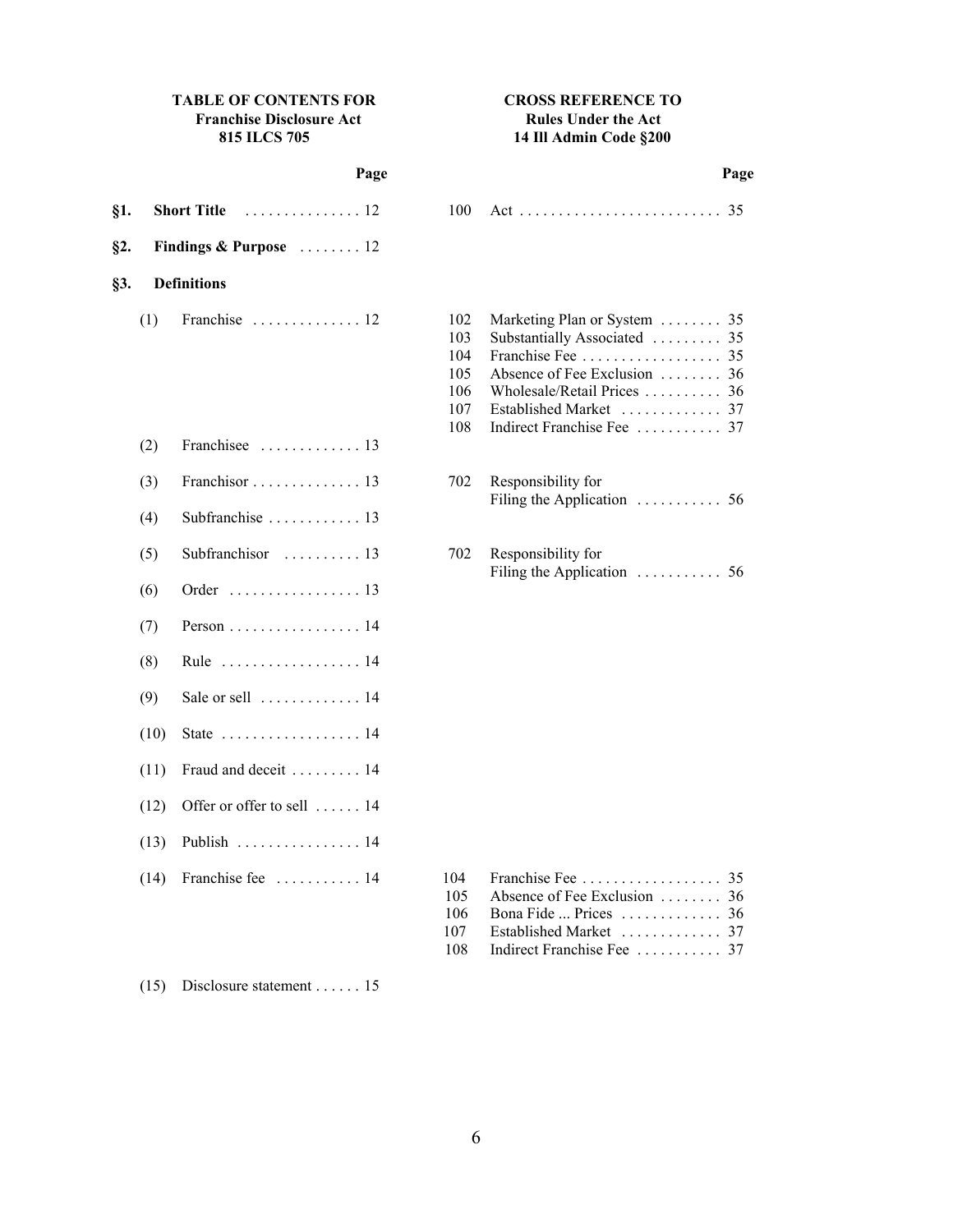|        |      | ACT                                                                                         | Page |                                 | <b>RULES</b>                                                                                                                                    | Page                       |
|--------|------|---------------------------------------------------------------------------------------------|------|---------------------------------|-------------------------------------------------------------------------------------------------------------------------------------------------|----------------------------|
|        | (16) | Write or written $\dots \dots \dots 15$                                                     |      |                                 |                                                                                                                                                 |                            |
|        | (17) | (blank)                                                                                     |      |                                 |                                                                                                                                                 |                            |
|        | (18) | Marketing plan/system  15                                                                   |      |                                 |                                                                                                                                                 |                            |
|        | (19) | Administrator  15                                                                           |      | 112                             |                                                                                                                                                 |                            |
|        | (20) | Offer to sell 15<br>[also see Definition (12)]                                              |      | 115<br>306                      | Internet Offers                                                                                                                                 | 43                         |
|        | (21) | Franchise broker 15<br>[also see Also $\S5(3)$ and $\S13$<br>of the Act]                    |      | 116<br>202<br>900<br>901        | Exemptions<br>Documents to File<br>Notice of Broker Registration<br>Appendix B, Broker Reg. Forms  129                                          | 41<br>56<br>57             |
|        | (22) | Salesperson $\dots \dots \dots \dots \dots 16$                                              |      |                                 |                                                                                                                                                 |                            |
|        |      | Correspondent<br>(Definition not in Act)                                                    |      | 113                             |                                                                                                                                                 |                            |
| §4.    |      | Jurisdiction and Venue  16                                                                  |      | 608                             | Jurisdiction and Venue                                                                                                                          | 55                         |
| $§$ 5. |      | <b>Prohibited Practices</b> 16                                                              |      |                                 |                                                                                                                                                 |                            |
|        |      | (1) Sale of Unregistered<br>Franchise                                                       |      | 115<br>306                      | Tradeshows<br>Internet Offers                                                                                                                   | 38<br>43                   |
|        |      | (2) Failure to deliver<br>disclosure statement                                              |      | 109                             | Consideration 37                                                                                                                                |                            |
|        |      | (3) Sale by unregistered<br>franchise broker<br>[also see also $\S3(21)$ and<br>§13 of Act] |      | 900<br>901                      | Documents to File<br>Notice of Broker Registration<br>Appendix B, Broker Reg. Forms 129                                                         | 56<br>57                   |
|        |      | (4) Filing of untrue report                                                                 |      |                                 |                                                                                                                                                 |                            |
| §6.    |      | <b>Fraudulent Practices</b>                                                                 | . 17 | 300<br>301<br>302<br>303<br>304 | Deceptive Practices<br>Statements of Profitability<br>Opinions of Counsel<br>Inconsistent Disclosure<br>Dollar Statements on<br>Sales or Income | 43<br>43<br>43<br>43<br>43 |
| §7.    |      | Sale by Franchisee  17                                                                      |      |                                 |                                                                                                                                                 |                            |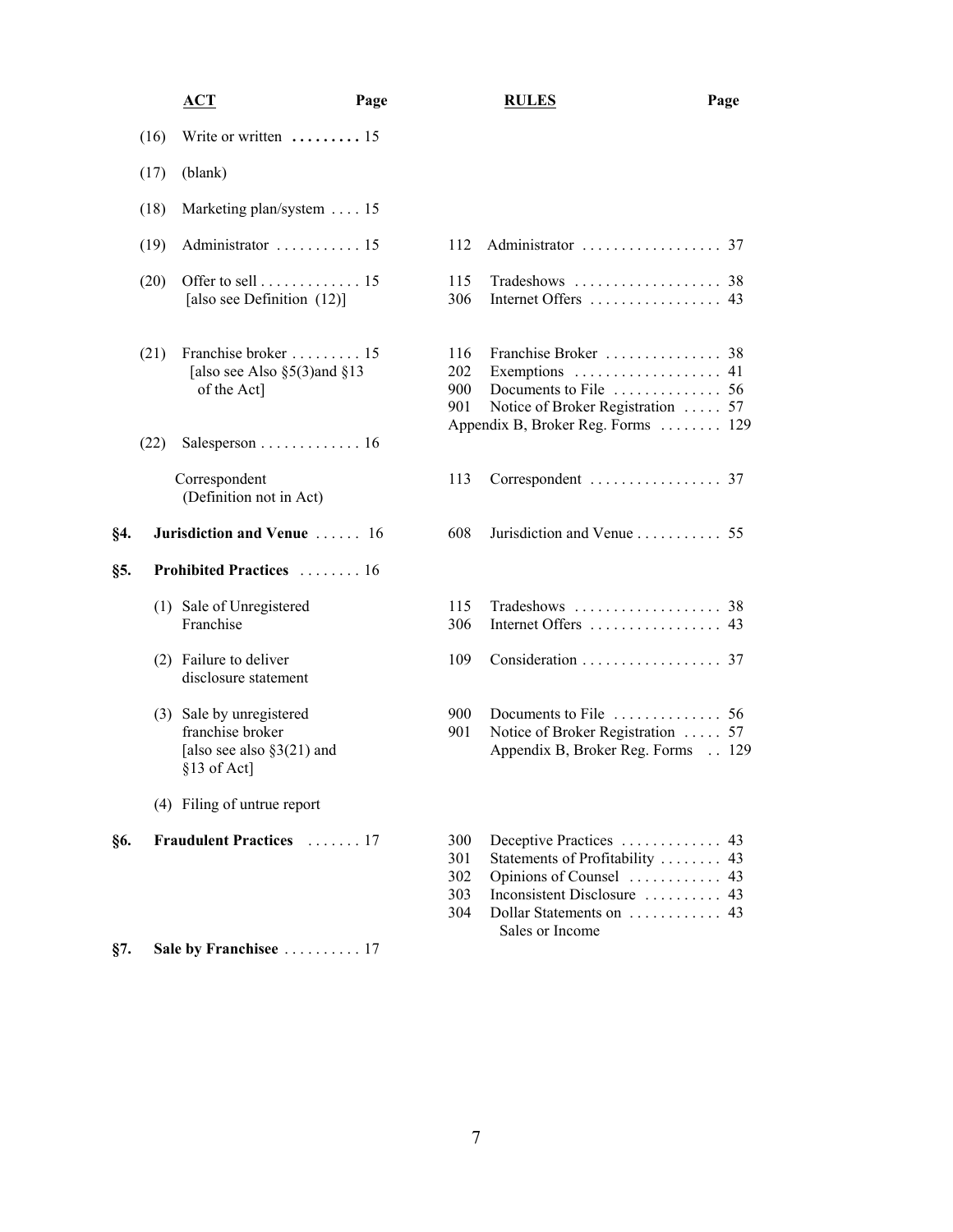|      | ACT                                                                                                                                  | Page |                                                      | <b>RULES</b>                                                                                                                                                                                                                                                                                                                                                                            | Page                                      |
|------|--------------------------------------------------------------------------------------------------------------------------------------|------|------------------------------------------------------|-----------------------------------------------------------------------------------------------------------------------------------------------------------------------------------------------------------------------------------------------------------------------------------------------------------------------------------------------------------------------------------------|-------------------------------------------|
| §8.  | <b>Exemptions</b> (bank/ ins.co.) $\dots$ 17<br>[also see: $\S3(i)(ii)(iii)$<br>of this Act; 815 ILCS 715/10.1<br>and $720/1.1(2)$ ] |      | 117<br>202                                           | Exemptions by Rule 41                                                                                                                                                                                                                                                                                                                                                                   |                                           |
| §9.  | <b>Exemptions From</b> 18<br><b>Disclose &amp; Registration</b>                                                                      |      | 201                                                  | Order of Exemption 39                                                                                                                                                                                                                                                                                                                                                                   |                                           |
| §10. | Registration and  18<br><b>Annual Report</b>                                                                                         |      | 118<br>119<br>120<br>600<br>603<br>610<br>701<br>702 | Filing Deadlines 39<br>Original Registration  51<br>Annual Report  52<br>Number of Applications 55<br>Responsibility for Filing  56                                                                                                                                                                                                                                                     |                                           |
| §11. | Amendments  19<br>(Material changes)                                                                                                 |      | 110<br>114                                           | Negotiated Change  38                                                                                                                                                                                                                                                                                                                                                                   |                                           |
| §12. | Period of Effectiveness  19                                                                                                          |      |                                                      |                                                                                                                                                                                                                                                                                                                                                                                         |                                           |
| §13. | <b>Registration of Brokers</b> 19<br>[also see: $\S3(21)$ and<br>$\S5(3)$ of Act]                                                    |      | 900<br>901                                           | Documents to File $\dots \dots \dots \dots 56$<br>Notice of Broker Registration  57<br>Appendix B, Broker Reg. Forms  129                                                                                                                                                                                                                                                               |                                           |
| §14. | <b>Effect of Registration</b> 19                                                                                                     |      |                                                      |                                                                                                                                                                                                                                                                                                                                                                                         |                                           |
| §15. | <b>Escrow of Franchise Fees</b> 20<br>- Surety Bonds                                                                                 |      | 500<br>502<br>503<br>504<br>505<br>506<br>507<br>508 | Assurance of Financial Ability  47<br>Escrow of Funds<br>Release of Escrowed Funds<br>Guarantee of Performance<br>Performance or Surety Bond  50<br>Certificate of Deposit<br>Release--Certificate of Deposit  50<br>Deferral of Franchise Fee 51<br>Appendix C, Escrow Forms  131<br>Appendix D, Guaranty Forms<br>Appendix E, Surety Bond<br>Appendix F, Certificate of Deposit Forms | 48<br>49<br>49<br>50<br>137<br>139<br>140 |
| §16. | Form and Contents of  20<br><b>Disclosure Statements</b>                                                                             |      | 118<br>119<br>600                                    | UFOC Requirements<br>Original Registration  51                                                                                                                                                                                                                                                                                                                                          | 38                                        |

| <b>RULES</b>                                                                                                                                                                                                                                                          | Page                                                                                                                                 |
|-----------------------------------------------------------------------------------------------------------------------------------------------------------------------------------------------------------------------------------------------------------------------|--------------------------------------------------------------------------------------------------------------------------------------|
| Cooperative<br>Exemptions by Rule 41                                                                                                                                                                                                                                  | 38                                                                                                                                   |
| Order of Exemption                                                                                                                                                                                                                                                    | 39                                                                                                                                   |
| UFOC Requirements<br>Notification<br>Filing Deadlines<br>Original Registration<br>Annual Report<br>Denial of Registration<br>Number of Applications<br>Responsibility for Filing                                                                                      | 38<br>38<br>39<br>51<br>52<br>55<br>55<br>56                                                                                         |
| Material<br>Negotiated Change                                                                                                                                                                                                                                         | 37<br>38                                                                                                                             |
| Documents to File<br>Notice of Broker Registration<br>Appendix B, Broker Reg. Forms                                                                                                                                                                                   | 56<br>57<br>129                                                                                                                      |
| Assurance of Financial Ability<br><b>Escrow of Funds</b><br>Release of Escrowed Funds<br>Guarantee of Performance<br>Performance or Surety Bond<br>Certificate of Deposit<br>Release--Certificate of Deposit<br>Deferral of Franchise Fee<br>Appendix C, Escrow Forms | 47<br>48<br>49<br>49<br>50<br>50<br>50<br>51<br>131<br>137                                                                           |
|                                                                                                                                                                                                                                                                       | $\begin{array}{cccccccccccccc} . & . & . & . & . & . & . & . & . & . & . & . & . & . \end{array}$<br>.<br>Appendix D, Guaranty Forms |

603 Annual Report . . . . . . . . . . . . . . . . . 52 604 Amendment . . . . . . . . . . . . . . . . . . . 54 605 Final Circular Submission . . . . . . . . 54 606 Multiple Filings . . . . . . . . . . . . . . . . 54 701 Number of Applications . . . . . . . . . . 55

#### 8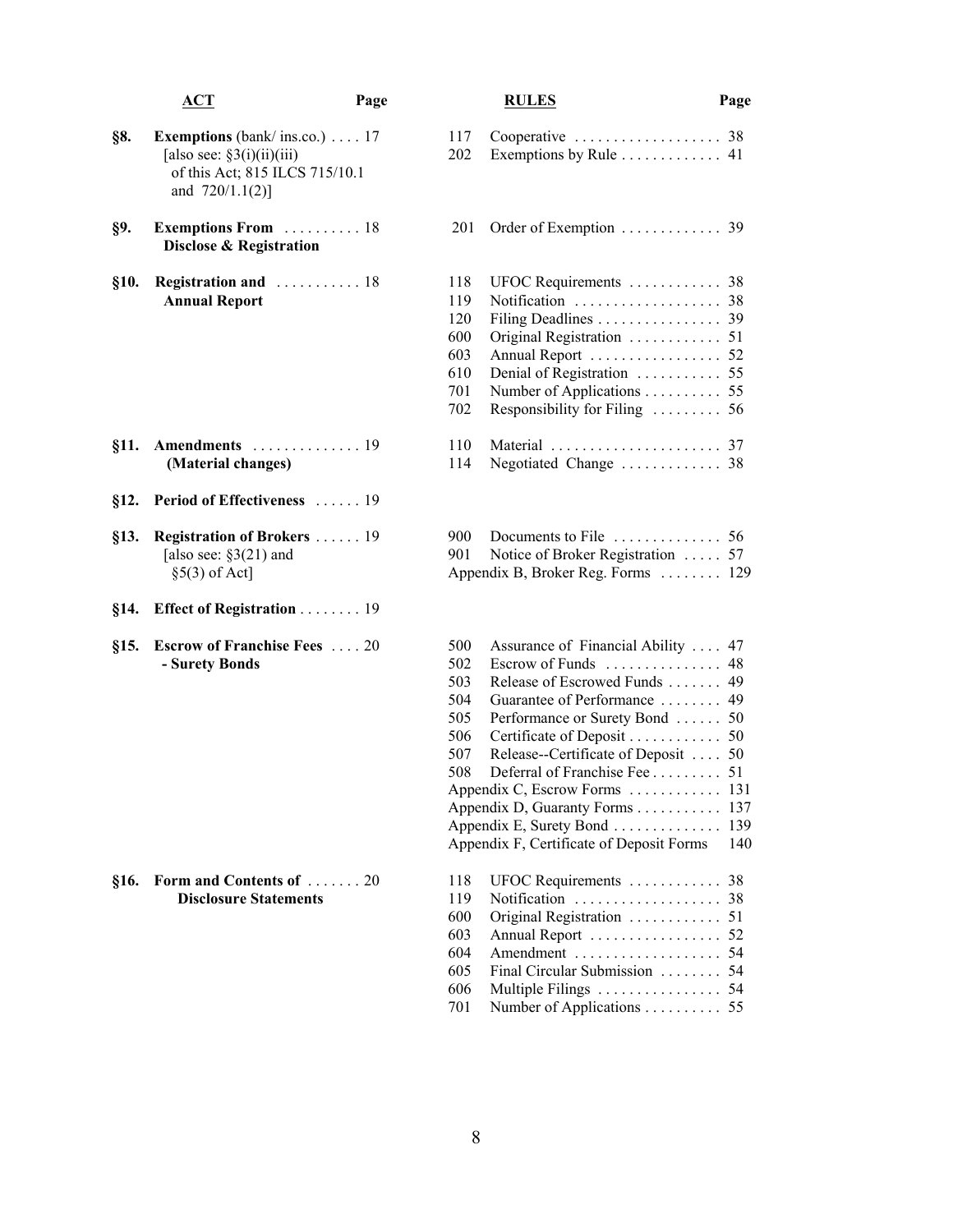702 Responsibility for Filing . . . . . . . . . 56 Appendix A, Illustrations A-N [Illustration L is the UFOC]

#### **UFOC APPENDIX A, ILLUSTRATION L TABLE OF CONTENTS**

| <b>ITEM</b> | PAGE                                                            |
|-------------|-----------------------------------------------------------------|
|             | Franchisor/Predecessor/Affiliate  69                            |
| 2           |                                                                 |
| 3           |                                                                 |
| 4           |                                                                 |
| 5           |                                                                 |
| 6           |                                                                 |
| 7           | Initial Investment 81                                           |
| 8           | Restricted Product/Services Sources 84                          |
| 9           | Franchisee's Obligations  87                                    |
| 10          |                                                                 |
| 11          |                                                                 |
| 12          |                                                                 |
| 13          | Trademarks<br>105                                               |
| 14          | Patents/Copyrights/Proprietary Info 109                         |
| 15          | Management Requirements  111                                    |
| 16          | What Franchise May Sell  112                                    |
| 17          | Renewal/Termination/Transfer/                                   |
|             | Dispute Resolution $\dots \dots \dots \dots \dots 113$          |
| 18          |                                                                 |
| 19          | Earnings Claims  119                                            |
| 20          | List of Outlets $\dots \dots \dots \dots \dots \dots \dots 121$ |
| 21          | Financial Statements  124                                       |
| 22          |                                                                 |
| 23          |                                                                 |

- **§17. Participation in Trade** . . . . . . . 20  **Associations**
- **§18. Discrimination** . . . . . . . . . . . . . 20
- **§19. Termination of Franchise** . . . . 21
- **§20. Nonrenewal of Franchise** . . . . 21
- **§21. Franchise Advisory Board** . . . 22
- **§22. Enforcement** . . . . . . . . . . . . . . . 22
- **§23. Hearings & Notice of** . . . . . . . . 24 404 Hearing Requests . . . . . . . . . . . . . . 44  **Orders** [also see: §33]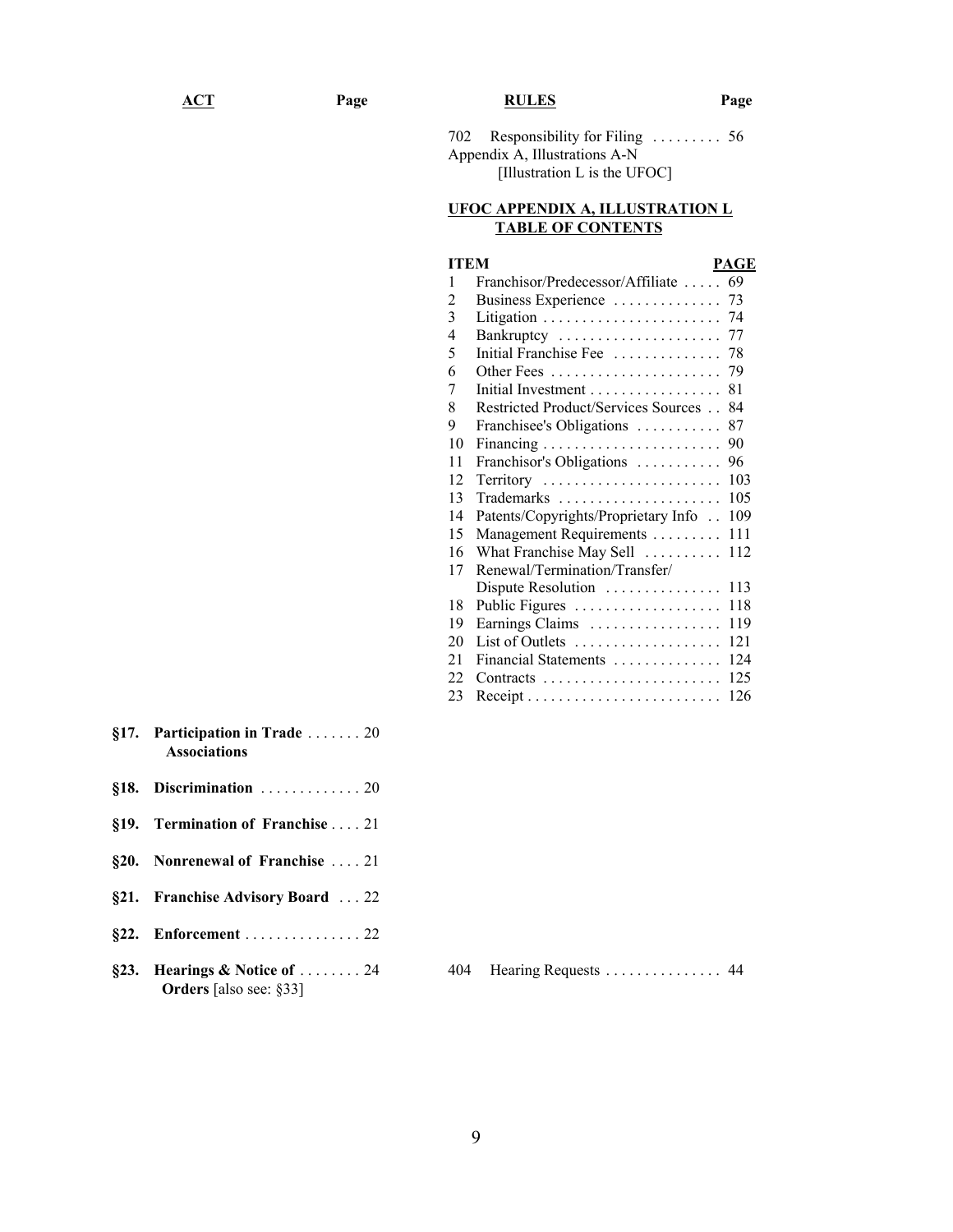|      | <u>ACT</u>                                                                             | Page |                                                                                  | <b>RULES</b>                                                                                                                                                                                                           | Page                                                                 |
|------|----------------------------------------------------------------------------------------|------|----------------------------------------------------------------------------------|------------------------------------------------------------------------------------------------------------------------------------------------------------------------------------------------------------------------|----------------------------------------------------------------------|
| 824. | Civil Penalties  24                                                                    |      |                                                                                  |                                                                                                                                                                                                                        |                                                                      |
| §25. | Criminal Prosecution  24                                                               |      |                                                                                  |                                                                                                                                                                                                                        |                                                                      |
| §26. | Private Civil Actions  25                                                              |      |                                                                                  |                                                                                                                                                                                                                        |                                                                      |
| §27. | Periods of Limitation 25<br>[also see: $\S$ 24 and $\S$ 25<br>and Index "Limitations"] |      |                                                                                  |                                                                                                                                                                                                                        |                                                                      |
| §28. | No Other Civil Liability  26                                                           |      |                                                                                  |                                                                                                                                                                                                                        |                                                                      |
| §29. | Certificate of<br>Registration $\ldots \ldots \ldots \ldots 26$                        |      |                                                                                  |                                                                                                                                                                                                                        |                                                                      |
| §30. | (blank)                                                                                |      |                                                                                  |                                                                                                                                                                                                                        |                                                                      |
| §31. | Powers of Administrator  26                                                            |      |                                                                                  |                                                                                                                                                                                                                        |                                                                      |
| §32. | <b>Rules and Interpretive</b><br>Opinions 28                                           |      | <b>200</b>                                                                       | Opinions and No Action Letters  39                                                                                                                                                                                     |                                                                      |
| §33. | Hearings 28                                                                            |      | 400<br>401<br>402<br>403<br>404<br>405<br>406<br>407<br>408<br>409<br>410<br>411 | Preamble<br>Hearing Officer<br>Office<br>Hearing Requests<br>Notice of Hearing<br>Continuances<br>Evidence<br>Record of Proceedings<br>Record of Hearing<br>Duties of Hearing Officer<br>Final Administrative Decision | 43<br>44<br>44<br>44<br>44<br>44<br>45<br>45<br>46<br>46<br>46<br>47 |
| §34. | Judicial Review  29                                                                    |      |                                                                                  |                                                                                                                                                                                                                        |                                                                      |
| §35. | Service of Process  29                                                                 |      |                                                                                  |                                                                                                                                                                                                                        |                                                                      |
| §36. | <b>Books and Records</b> 30                                                            |      |                                                                                  |                                                                                                                                                                                                                        |                                                                      |
| §37. | Public Inspection  30                                                                  |      |                                                                                  |                                                                                                                                                                                                                        |                                                                      |
| §38. | Copies to be Furnished  30                                                             |      |                                                                                  |                                                                                                                                                                                                                        |                                                                      |
| §39. | Destruction of Records  30                                                             |      |                                                                                  |                                                                                                                                                                                                                        |                                                                      |
| §40. |                                                                                        |      | 607                                                                              | Public Examination<br>And Photocopying of<br><b>Disclosure Statements</b>                                                                                                                                              | 54                                                                   |

10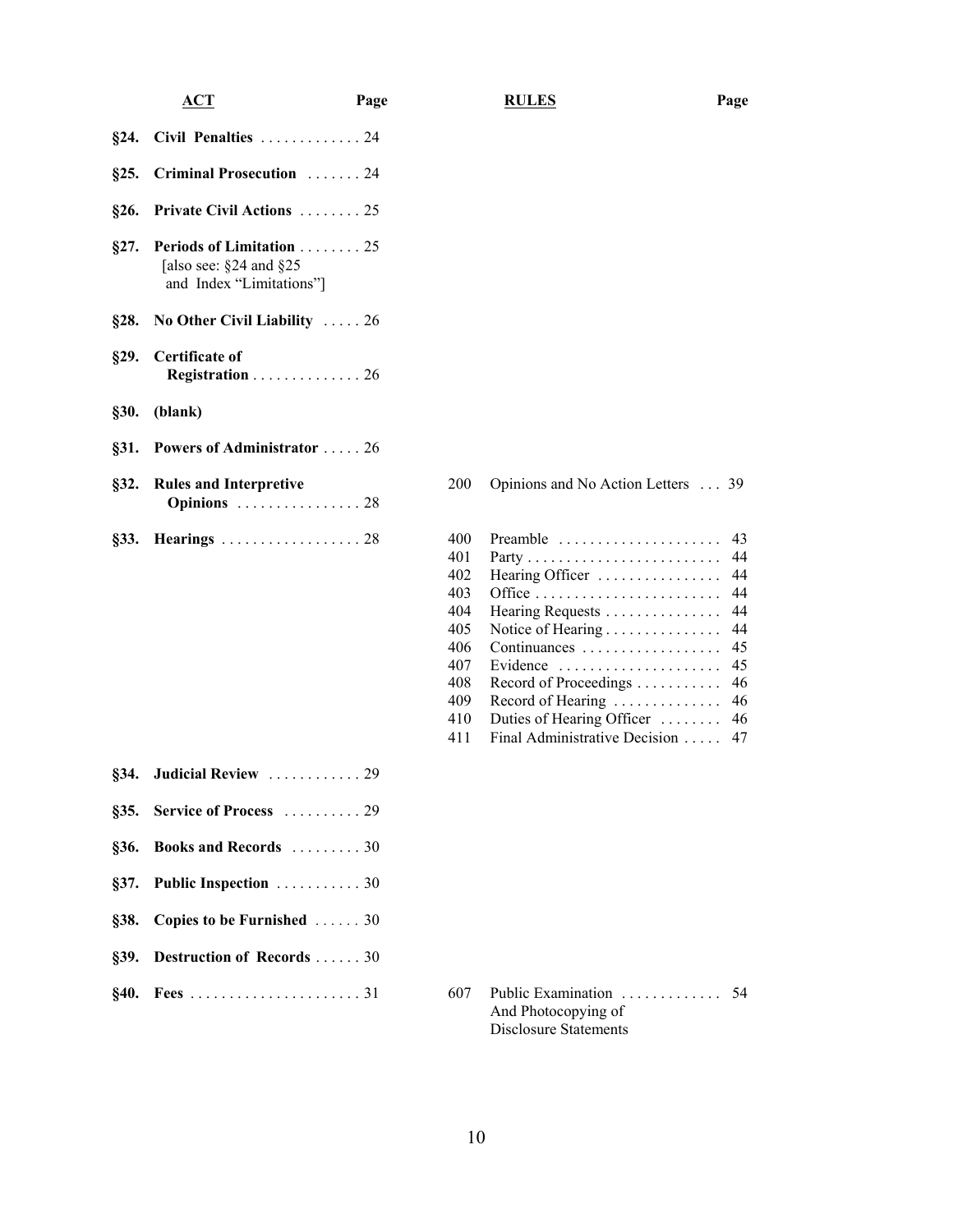| ACT | Page | <b>RULES</b> | Page |
|-----|------|--------------|------|
|     |      |              |      |
|     |      |              |      |
|     |      |              |      |
|     |      |              |      |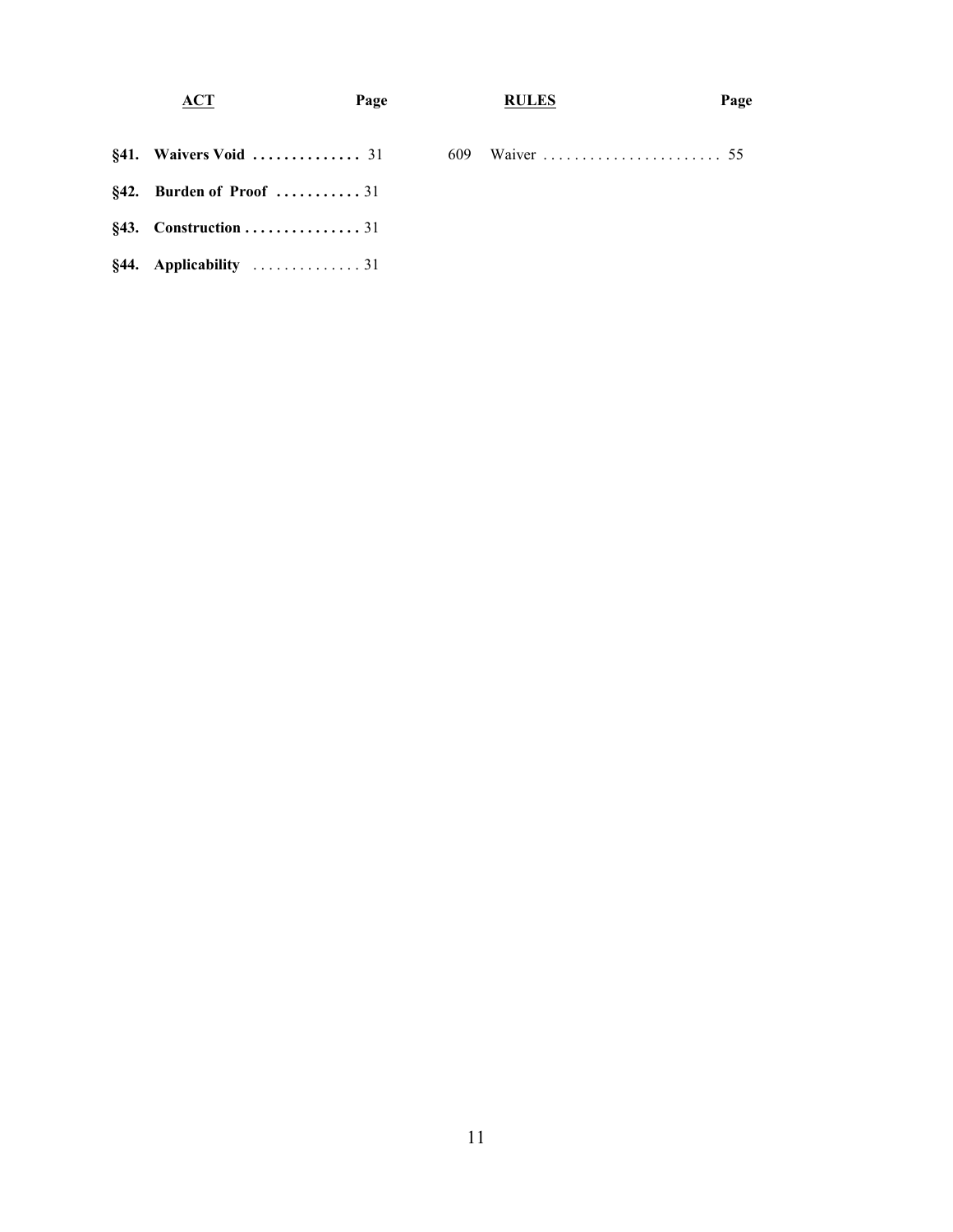#### **FRANCHISE DISCLOSURE ACT OF 1987**

#### **815 ILCS 705/1-44 (1999)**

#### 705/1 **SHORT TITLE**

**§1.** This Act may be cited as the Franchise Disclosure Act of 1987.

#### 705/2 **FINDINGS AND PURPOSE**

**§2.** (1) The General Assembly finds and declares that the sale of franchises is a widespread business activity. Illinois residents have suffered substantial losses where franchisors or their representatives have not provided full and complete information regarding the franchisorfranchisee relationship, the details of the contract between the franchisor and franchisee, the prior business experience of the franchisor and other factors relevant to the franchise offered for sale.

- (2) It is the intent of this Act:
	- (a) to provide each prospective franchisee with the information necessary to make an intelligent decision regarding franchises being offered for sale; and
	- (b) to protect the franchisee and the franchisor by providing a better understanding of the business and the legal relationship between the franchisee and the franchisor.

#### 705/3 **DEFINITIONS**

**§3.** As used in this Act:

(1) "**Franchise"** means a contract or agreement, either expressed or implied, whether oral or written, between two or more persons by which:

- (a) a franchisee is granted the right to engage in the business of offering, selling, or distributing goods or services, under a marketing plan or system prescribed or suggested in substantial part by a franchisor; and
- (b) the operation of the franchisee's business pursuant to such plan or system is substantially associated with the franchisor's trademark, service mark, trade name, logotype, advertising, or other commercial symbol designating the franchisor or its affiliate; and
- (c) the person granted the right to engage in such business is required to pay, directly or indirectly, a franchise fee of \$500 or more; **[Note: also see Rules 102 through 108]**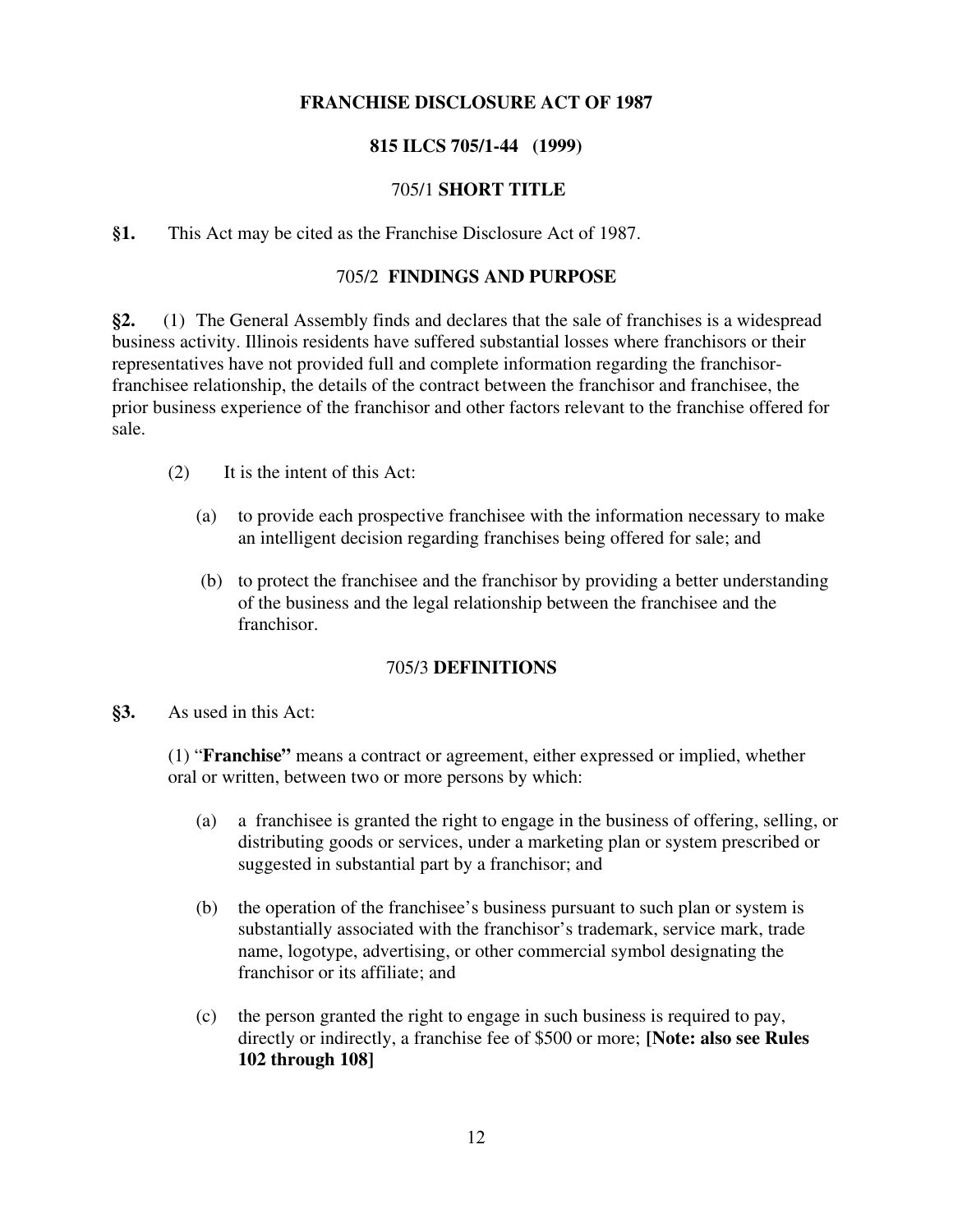Provided that this Act shall not apply to any of the following persons, entities or relationships which may involve or acquire a franchise or any interest in a franchise: **[Note: also see Rules 200-202]:**

 (i) any franchised business which is operated by the franchisee on the premises of the franchisor or subfranchisor as long as such franchised business is incidental to the business conducted by the franchisor or subfranchisor at such premises, including, without limitation, leased departments and concessions; or

 (ii) a fractional franchise. A "fractional franchise" means any relationship in which the person described therein as a franchisee, or any of the current directors or executive officers thereof, has been in the type of business represented by the franchise relationship for more than 2 years and the parties anticipated, or should have anticipated, at the time the agreement establishing the franchise relationship was reached, that the sales arising from the relationship would represent no more than 20% of the sales in dollar volume of the franchisee for a period of at least one year after the franchisee begins selling the goods or services involved in the franchise; or

 (iii) a franchise agreement for the use of a trademark, service mark, trade name, logotype, advertising, or other commercial symbol designating a person who offers on a general basis, for a fee or otherwise, a bona fide service for the evaluation, testing, or certification of goods, commodities, or services.

(2) **"Franchisee"** means a person to whom a franchise is granted and includes, unless stated otherwise in this Act:

- (a) a subfranchisor with regard to its relationship with a franchisor and
- (b) a subfranchisee with regard to its relationship with a subfranchisor.

(3) **"Franchisor"** means a person who grants a franchise and includes a subfranchisor with regard to its relationship with a franchisee, unless stated otherwise in this Act. **[Note: also see Rule 702]**

(4) **"Subfranchise"** means any contract or agreement between a franchisor and a subfranchisor whereby the subfranchisor is granted the right, in consideration of the payment of a franchise fee in whole or in part for such right, to service franchises or to sell or negotiate the sale of franchises. Where used in this Act, unless specifically stated otherwise, "franchise" includes "subfranchise."

(5) **"Subfranchisor"** means a person to whom the right to sell subfranchises is granted. **Note: also see Rule 702]**

(6) **"Order"** means a consent, authorization, approval, prohibition, or requirement applicable to a specific case issued by the Attorney General Administrator.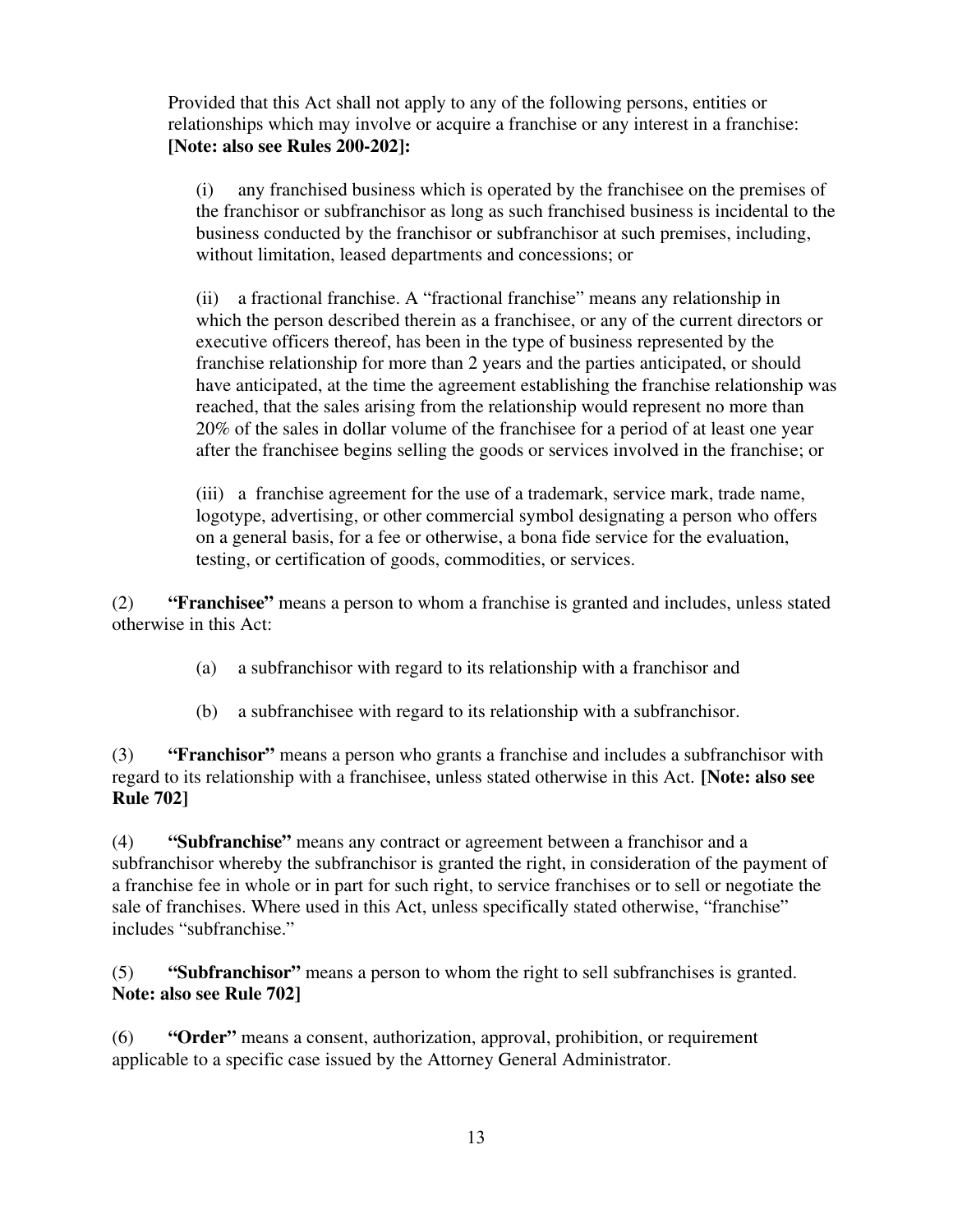(7) **"Person"** means an individual, a corporation, a partnership, a joint venture, an association, a joint stock company, a trust, or an unincorporated organization.

(8) **"Rule"** means any published regulation or standard of general application issued by the Administrator.

(9) **"Sale"** or **"sell"** includes every contract or agreement of sale of, contract to sell, or disposition of, a franchise or interest in a franchise for value.

(10) **"State"** means the State of Illinois.

(11) **"Fraud"** and **"deceit"** are not limited to common law fraud or deceit.

(12) **"Offer"** or **"offer to sell"** includes every attempt to offer to dispose of, or solicitation of an offer to buy, a franchise, any interest in a franchise or an option to acquire a franchise for value. **[Note: also see Definition (201)]**

(13) **"Publish"** means publicly to issue or circulate by newspaper, mail, radio, or television, or

otherwise to disseminate to the public.

(14) **"Franchise fee"** means any fee or charge that a franchisee is required to pay directly or indirectly for the right to enter into a business or sell, resell, or distribute goods, services or franchises under an agreement, including, but not limited to, any such payment for goods or services, provided that the Administrator may by rule define what constitutes an indirect franchise fee, and provided further that the following shall not be considered the payment of a franchise fee:

- (a) the payment of a reasonable service charge to the issuer of a credit card by an establishment accepting or honoring such credit card;
- (b) amounts paid to a trading stamp company by a person issuing trading stamps in connection with the retail sale of merchandise or services;
- (c) the purchase or agreement to purchase goods for which there is an established market at a bona fide wholesale price;
- (d) the payment for fixtures necessary to operate the business;
- (e) the payment of rent which reflects payment for the economic value of the property; or
- (f) the purchase or agreement to purchase goods for which there is an established market at a bona fide retail price subject to a bona fide commission or compensation plan. The Administrator may by rule define what shall constitute an established market. **[Note: also see Rules 107, 108]**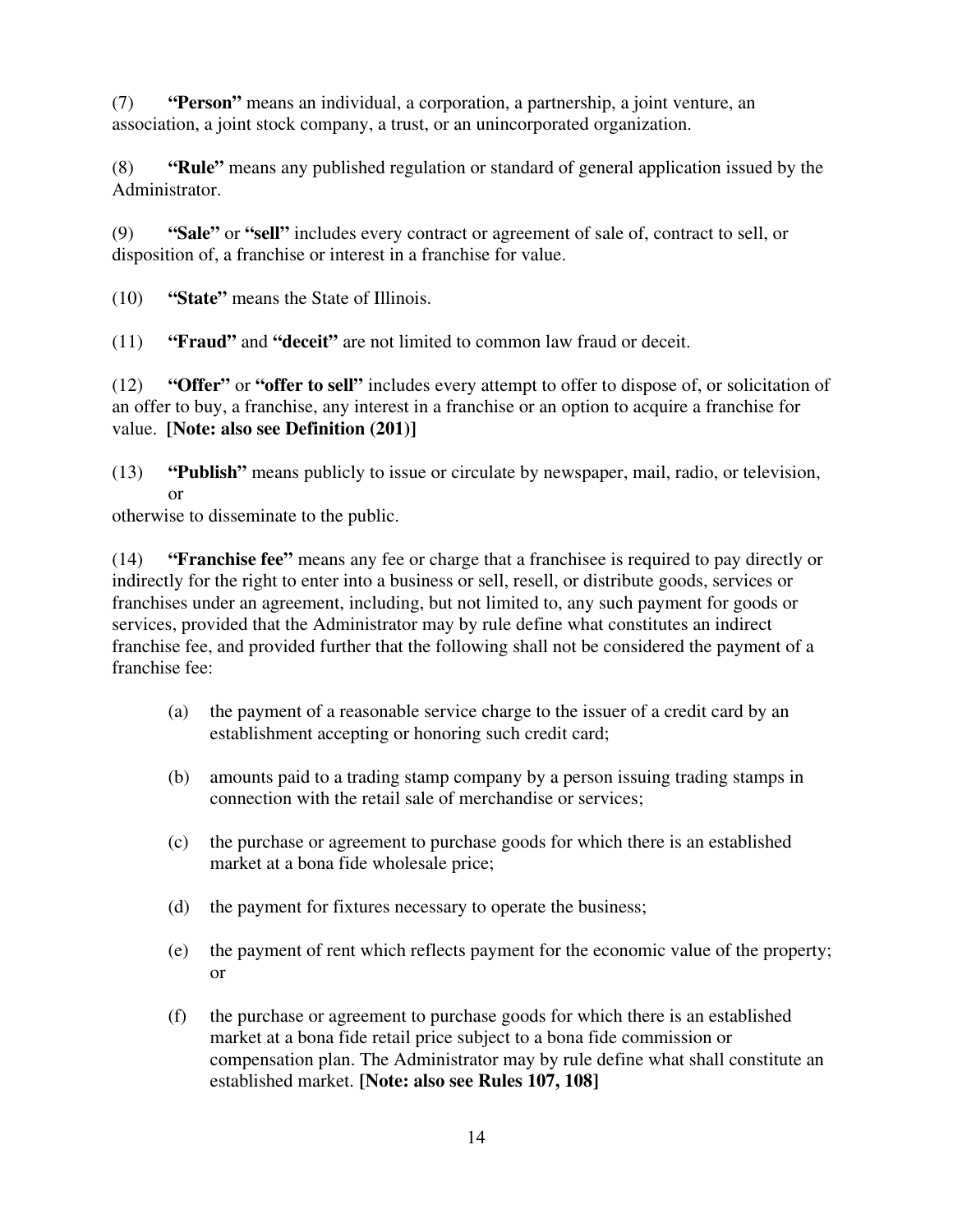(15) **"Disclosure statement"** means the document provided for in Section 16 of this Act and all amendments to such document.

(16) **"Write"** or **"written"** shall include printed, lithographed or any other means of graphic communication.

(17) (Blank).

(18) **"Marketing plan or system"** means a plan or system relating to some aspect of the conduct of a party to a contract in conducting business, including but not limited to

- (a) specification of price, or special pricing systems or discount plans,
- (b) use of particular sales or display equipment or merchandising devices,
- (c) use of specific sales techniques,
- (d) use of advertising or promotional materials or cooperation in advertising efforts;

provided that an agreement is not a marketing plan or system solely because a manufacturer or distributor of goods reserves the right to occasionally require sale at a special reduced price which is advertised on the container or packaging material in which the product is regularly sold, if the reduced price is absorbed by the manufacturer or distributor.

- (19) **"Administrator"** means the Illinois Attorney General. **[Note: also see Rule 112]**
- (20) (a) An **offer to sell** a franchise is made in this State when the offer either originates from this State or is directed by the offeror to this State and received at the place to which it is directed. An offer to sell is accepted in this State when acceptance is communicated to the offeror in this State; and acceptance is communicated to the offeror in this State when the offeree directs it to the offeror in this State reasonably believing the offeror to be in this State and it is received at the place to which it is directed.
	- (b) An **offer to sell** a franchise is not made in this State merely because the franchisor circulates or there is circulated in this State an advertisement in (i) a bona fide newspaper or other publication of general, regular and paid circulation which has had more than 2/3 of its circulation outside this State during the past 12 months, or (ii) a radio or television program originating outside this State which is received in this State. [**Note: also see definition §3(12) of this Act; and Rules 115 and 306]**

(21) **"Franchise broker"** means any person engaged in the business of representing a franchisor in offering for sale or selling a franchise and is not a franchisor or an officer, director or employee of a franchisor with respect to such franchise. A franchisee shall not be a franchise broker merely because it receives a payment from the franchisor in consideration of the referral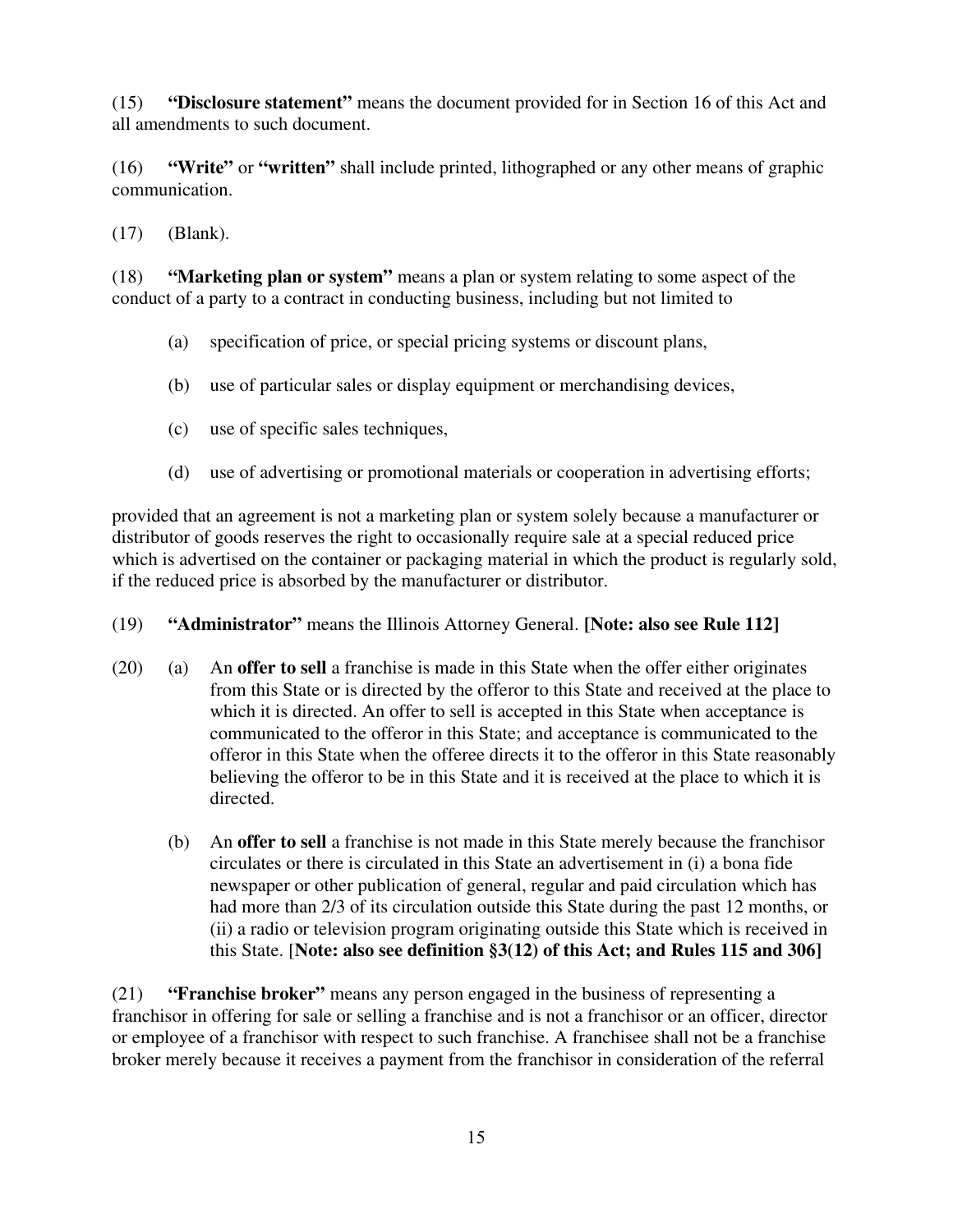of a prospective franchisee to the franchisor, if the franchisee does not otherwise participate in the sale of a franchise to the prospective franchisee. A franchisee shall not be deemed to participate in a sale merely because he responds to an inquiry from a prospective franchisee. **[Note: also see §5(3) and §13 of this Act; and Rules 116, 202 b), c) & d); 900 and 901]**

(22) **"Salesperson"** means any person employed by or representing a franchise broker in effecting or attempting to effect the offer or sale of a franchise.

#### 705/4 **JURISDICTION AND VENUE**

**§4.** Any provision in a franchise agreement that designates jurisdiction or venue in a forum outside of this State is void, provided that a franchise agreement may provide for arbitration in a forum outside of this State. **[Note: also see Rule 608]**

### 705/5 **PROHIBITED PRACTICES**

**§5.** (1) Sale of unregistered franchise unlawful. It is unlawful for any person to offer or sell any franchise required to be registered under this Act unless the franchise has been registered under this Act or is exempt under this Act. **[Note: also see Rules 115 and 306]** 

(2) Failure to deliver a disclosure statement unlawful. It is unlawful for any person to offer or sell any franchise which is required to be registered under this Act without first providing to the prospective franchisee at least 14 days prior to the execution by the prospective franchisee of any binding franchise or other agreement, or at least 14 business days prior to the receipt by such person of any consideration, whichever occurs first, a copy of a disclosure statement meeting the requirements of this Act and registered by the Administrator, together with a copy of all proposed agreements relating to the sale of the franchise. For the purposes of this Act, delivery of a disclosure statement to a general partner of a partnership shall constitute delivery to the partnership and its partners and delivery of a disclosure statement to a principal officer of a corporation shall constitute delivery to the corporation and its shareholders. **[Note: also see Rule 109]**

(3) Sale of franchise by unregistered franchise broker unlawful. It is unlawful for any franchise required to be registered under this Act to be offered for sale or sold in this State by a franchise broker subject to this Act who is not first registered under this Act unless exempt from registration. **[Note: also see §3(21) and §13 of this Act; Rules 900 and 901]**

(4) Filing of untrue report unlawful. It is unlawful for any person to make or cause to be made any untrue statement of a material fact in any application, notice, or report filed with the Administrator, or to omit to state in any application, notice, or report any material fact, or to fail to notify the Administrator of any material change in such application, notice, or report, as required by this Act.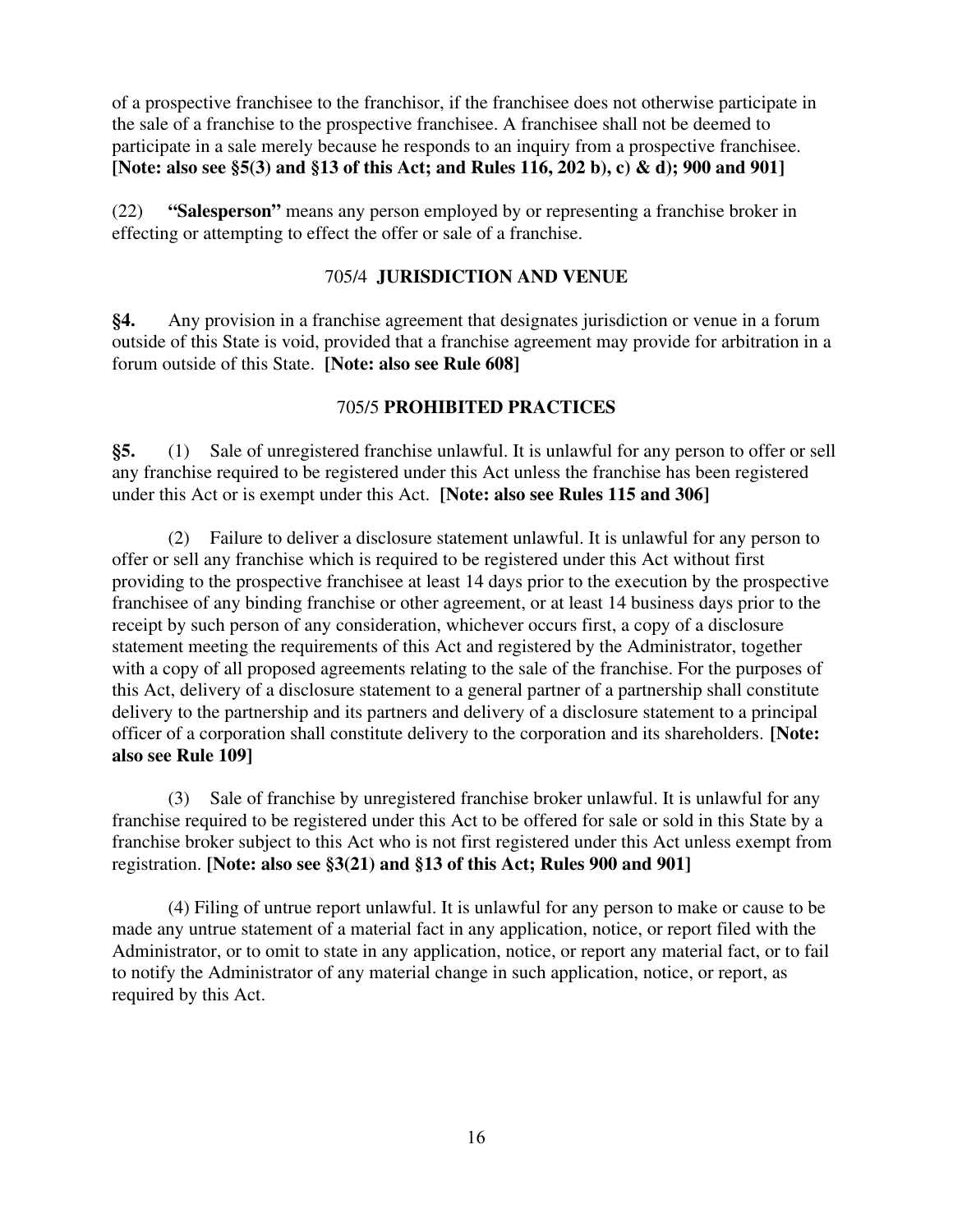#### **705/6 FRAUDULENT PRACTICES**

**§6.** In connection with the offer or sale of any franchise made in this State, it is unlawful for any person, directly or indirectly, to: **[Note: also see Rules 300 through 304]**

- (a) employ any device, scheme, or artifice to defraud;
- (b) make any untrue statement of a material fact or omit to state a material fact necessary in order to make the statements made, in the light of the circumstances under which they are made, not misleading; or
- (c) engage in any act, practice, or course of business which operates or would operate as a fraud or deceit upon any person.

For the purposes of this Section 6, a sale of a franchise is made in this State when:

- (i) an offer to sell or buy a franchise is made in this State and accepted within or outside of this State, or
- (ii) an offer to sell or buy a franchise is made outside of this State and accepted in this State, or
- (iii) the offeree is domiciled in this State, or
- (iv) the franchised business is or will be located in this State.

### **705/7 SALE BY FRANCHISEE AND EXTENSION OR RENEWAL OF EXISTING FRANCHISE**

**§7.** There shall be **exempted** from the provisions of Sections 5, 10, 11, 13 and 15 of this Act the offer or sale of a franchise by a franchisee for its own account if the sale is not effected by or through a franchisor. A sale is not effected by or through a franchisor merely because a franchisor has a right to approve or disapprove a different franchisee or requires payment of a reasonable transfer fee.

There shall be **exempted** from the provisions of Sections 5, 10, 11, 13 and 15 of this Act the extension or renewal of an existing franchise or the exchange or substitution of a modified or amended franchise agreement where there is no interruption in the operation of the franchise business by the franchisee.

#### 705/8 **EXEMPTIONS**

**§8.** There shall be exempted from the provisions of Sections 5, 10, 11, 13 and 15 of this Act the offer and sale of a franchise if the prospective franchisee qualifies as one of the following: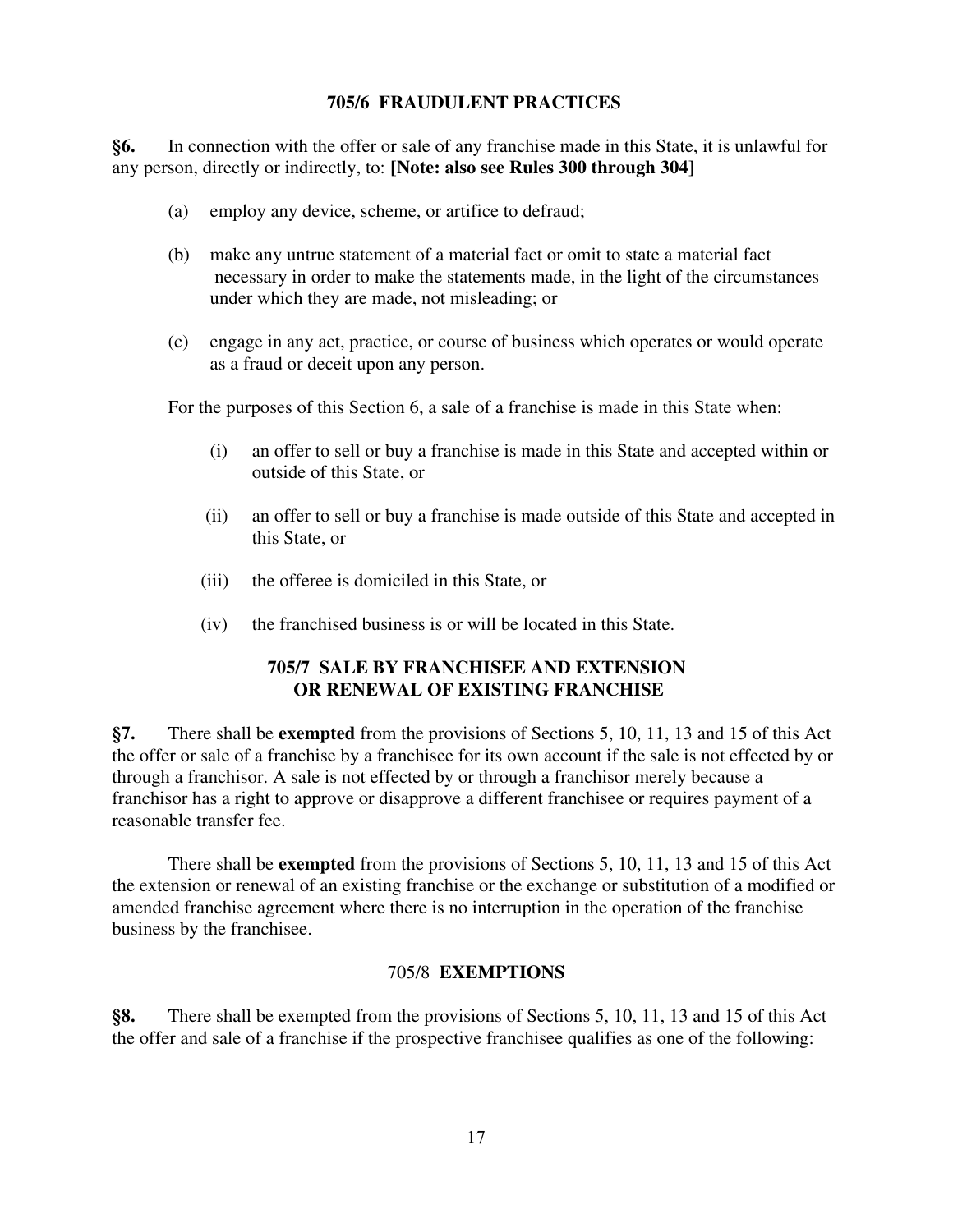any bank as defined in Section 3(a)(2) of the Securities Act of 1933 [*15 U.S.C. § 77c]* whether acting in its individual or fiduciary capacity or as an insurance company as

### defined in Section 2(13) of that Act [*15 U.S.C. § 77b].* **[Note: also see §3(1)(i),(ii)&(iii) of this Act; Rules 117 and 202; 815 ILCS 715/10.1 and 720/1.1(2)]**

#### **705/9 EXEMPTIONS FROM DISCLOSURE STATEMENT AND REGISTRATION REQUIREMENTS GRANTED BY ADMINISTRATOR**

**§9.** The Administrator may by rule or order provide that any information required by Section 16 of this Act to be included in the disclosure statement need not be included in respect of any class of franchises if he finds that the requirement of such information is inapplicable to such class and that disclosure fully adequate for the protection of prospective franchisees is otherwise required to be included within the disclosure statement.

The Administrator may by rule or order, and subject to such terms and conditions as he may prescribe, exempt any franchise, franchisor, subfranchisor, or franchise broker from Sections 5, 10, 11 and 13 of this Act if he finds that the enforcement of this Act is not necessary (1) in the public interest, or (2) for the protection of any class of prospective franchisees, or (3) by reason of the investment involved, or (4) because of the limited character of the offering. **[Note: also see Rule 201]**

The disclosure statement required by Section 16 need not be furnished to a franchisee who has already been furnished with a copy of such disclosure statement in connection with a prior purchase of a franchise by such franchisee, provided that no material amendments have been made to such disclosure statement since it was furnished to such franchisee.

#### 705/10 **REGISTRATION AND ANNUAL REPORT**

**§10.** No franchisor may sell or offer to sell a franchise in this State if (1) the franchisee is domiciled in this State or (2) the offer of the franchise is made or accepted in this State and the franchise business is or will be located in this State, unless the franchisor has registered the franchise with the Administrator by filing such form of notification and disclosure statement as required under Section 16.

The registration of a franchise shall become effective on the 21st day after the date of the filing of the required materials, unless the Administrator has denied registration under subdivision (a)(3) of Section 22.

Annually, but not later than one business day before the anniversary date of the registration, the franchisor shall file the disclosure statement updated as of a date within 120 days of the anniversary date of the registration. **[Note: also see §6(b) and §11 of this Act; and Rules 118, 119, 120, 600, 603, 610, 701 and 702]**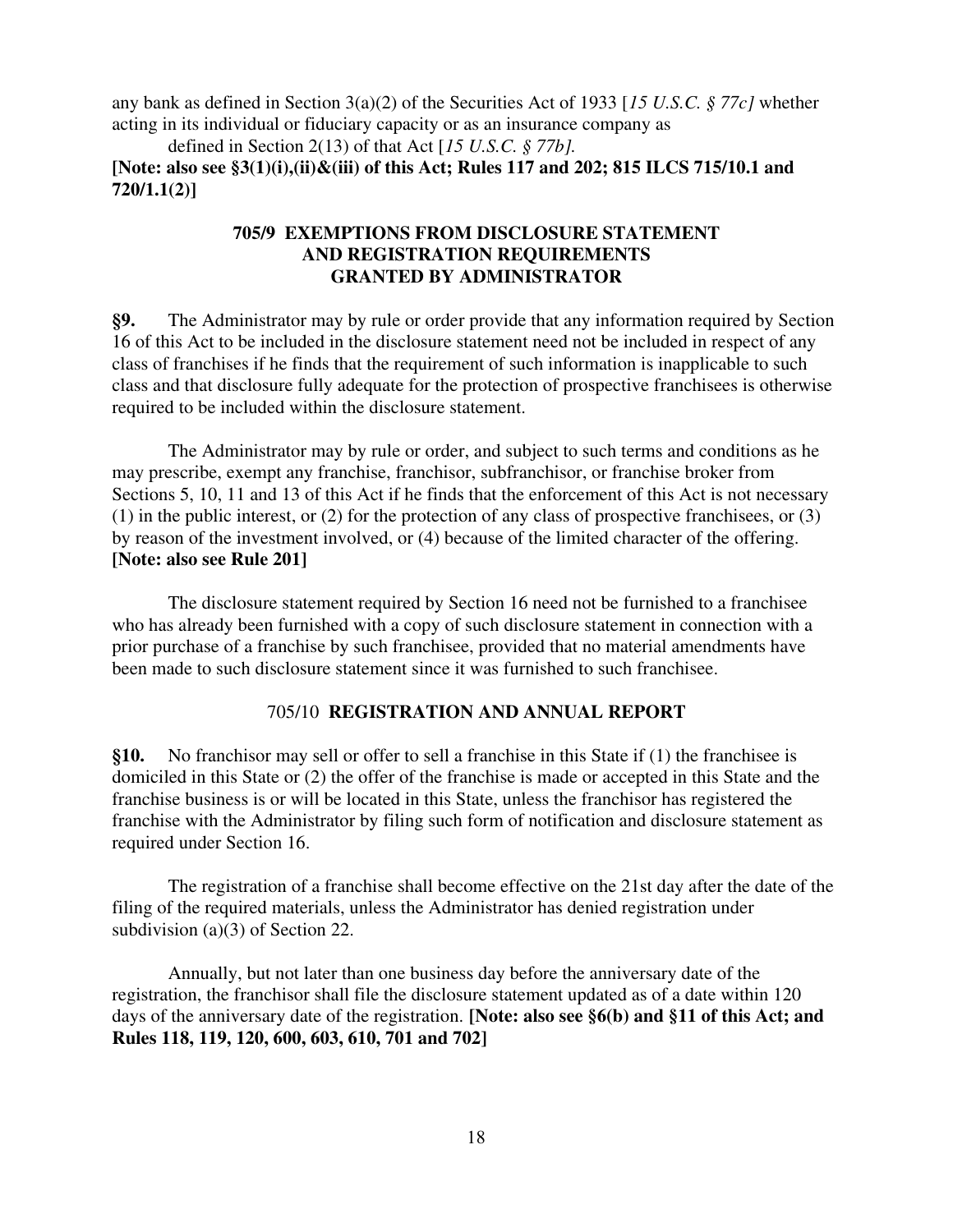#### 705/11 **AMENDMENTS**

**§11.** Within 90 days of the occurrence of any material change in any facts required to be disclosed, a franchisor whose franchise is registered under this Act shall amend its disclosure statement and shall deliver the amended disclosure statement in accordance with the requirements of subsection (2) of Section 5 and Section 16 of this Act to any prospective franchisee, including prospective franchisees to whom a disclosure statement was previously delivered if the material change relates to or affects the franchisor or the franchise offered to such prospective franchisees.

The amended disclosure statement shall be filed with the Administrator. An amendment shall not be required if the terms of the franchise agreement merely reflect changes from the franchisor's registered franchise made pursuant to negotiations between the franchisee and the franchisor.

The fact that the franchise is considered to be registered is not a finding that the amended disclosure statement complies with the standard of disclosure required by this Act. **[Note: also see Rules 110 and 114]**

#### 705/12 **PERIOD OF EFFECTIVENESS**

**§12.** The registration of a franchise and the disclosure statement used in connection therewith shall continue to be effective unless the Administrator issues an order suspending, terminating, prohibiting or denying the sale or registration of the franchise under this Act.

#### 705/13 **REGISTRATION OF FRANCHISE BROKERS**

**§13.** A franchise broker shall not offer or sell a franchise which is required to be registered under this Act unless the franchise broker first registers under this Act by filing an application in a form prescribed by the Administrator and a consent to service of process, if required, and shall file with the Administrator, for each salesperson who represents the franchise broker in the offer or sale of franchises which are required to be registered under this Act such information as the Administrator may by rule require. The Administrator may prescribe rules governing the sale of a franchise by a franchise broker including qualifications, conduct, suspension, termination, prohibition or denial of the registration of a franchise broker. The registration of a franchise broker shall be effective for a period of one year from the registration date, and may be renewed for periods of one year, unless the Administrator by rule or order prescribes a different period. **[Note: also see Rules 900-901 and Appendix B]**

#### 705/14 **EFFECT OF REGISTRATION**

**§14.** The fact that a franchise has been registered by the Administrator is not a finding by the Administrator that the disclosure statement filed with the Administrator in connection with that registration is in any way true, accurate or complete in substance or on its face, or to be held to mean that the Administrator has in any way passed upon the merits or given approval to such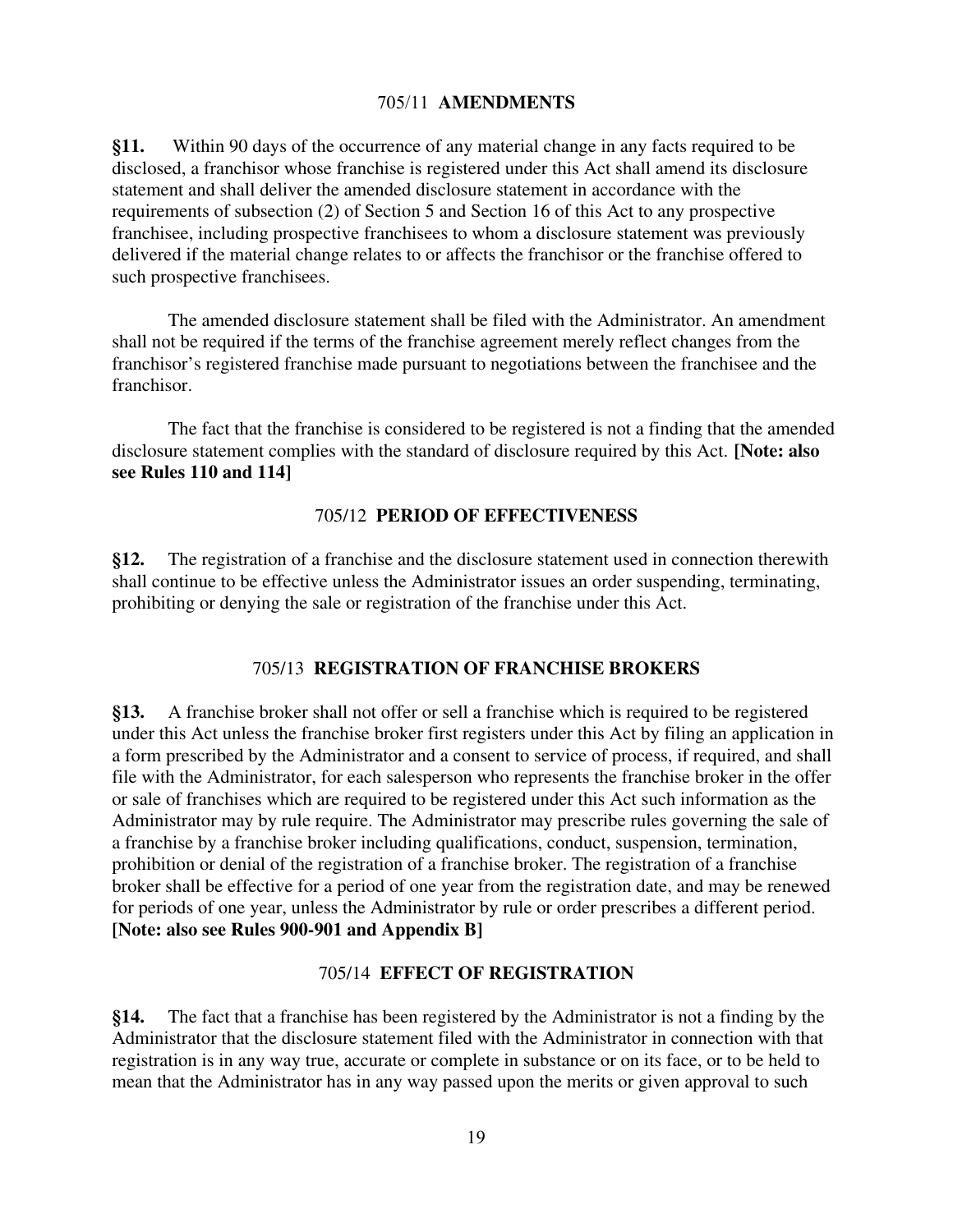franchise. It is unlawful to make, or cause to be made, to any prospective franchisee any express or implied representation contrary to the foregoing or to advertise or represent that the Administrator approves of or recommends any franchise.

#### 705/15 **ESCROW OF FRANCHISE FEES; SURETY BONDS**

**§15.** If the Administrator finds that a franchisor has failed to demonstrate that adequate financial arrangements have been made to fulfill obligations to provide real estate, improvements, equipment, inventory, training, or other items to be included in the establishment and opening of the franchise business being offered, the Administrator may by rule or order require the escrow or impoundment of franchise fees and other funds paid by the franchisee until such obligations have been fulfilled, or, at the option of the franchisor, the furnishing of a surety bond as provided by rule of the Administrator, if he finds that such requirement is necessary and appropriate to protect prospective franchisees. **[Note: also see Rules 500 and 502-508; and Appendices C, D, E and F]** 

#### 705/16 **FORM AND CONTENTS OF DISCLOSURE STATEMENTS**

**§16.** The disclosure statement required under this Act shall be prepared in accordance with the Uniform Franchise Offering Circular Guidelines as adopted and amended by the North American Securities Administrators Association, Incorporated.

All statements in the disclosure statement shall be free from any false or misleading statement of a material fact, shall not omit to state any material fact required to be stated or necessary to make the statements not misleading, and shall be accurate and complete as of the effective date thereof. **[Note: also see Rules 118-119, 600, 603-606, 701 and 702]**

### 705/17 **PARTICIPATION IN TRADE ASSOCIATIONS**

**§17.** It shall be an unfair franchise practice and a violation of this Act for a franchisor to in any way restrict any franchisee from joining or participating in any trade association.

#### 705/18 **DISCRIMINATION**

**§18.** It shall be an unfair franchise practice and a violation of this Act for any franchisor to unreasonably and materially discriminate between franchisees operating a franchised business located in this State in the charges offered or made for franchise fees, royalties, goods, services, equipment, rentals or advertising services, if such discrimination will cause competitive harm to a franchisee who competes with a franchisee that received the benefit of the discrimination, unless and to the extent that any classification of or discrimination between franchisees is:

- (a) based on franchises granted at different times, and such discrimination is reasonably related to such differences in time;
- (b) related to one or more programs for making franchises available to persons with insufficient capital, training, business experience or education, or lacking other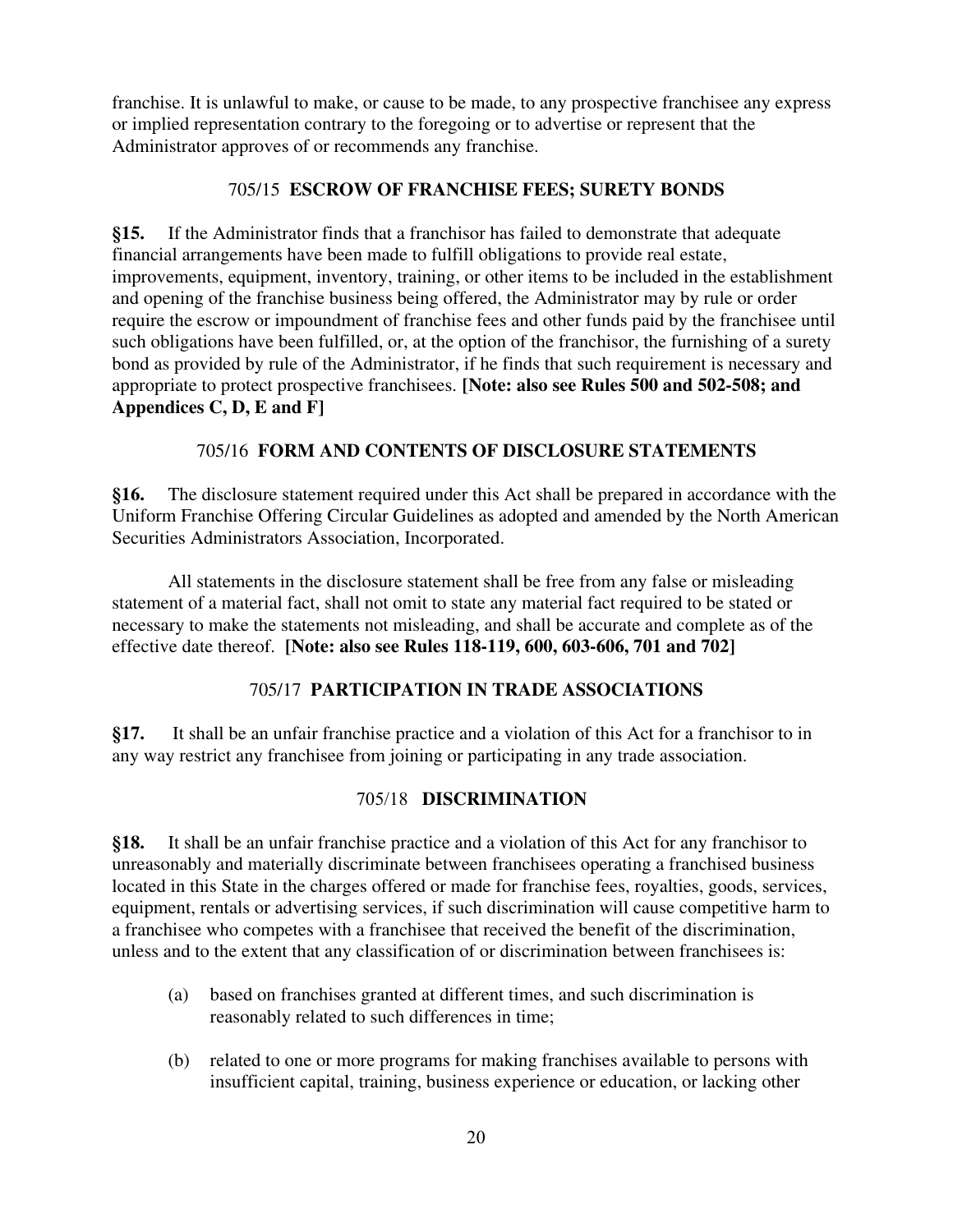qualifications;

- (c) related to local or regional experimentation with or variations in product or service lines or business formats or designs;
- (d) related to efforts by one or more franchisees to cure deficiencies in the operation of franchise businesses or defaults in franchise agreements; or
- (e) based on other reasonable distinctions considering the purposes of this Act and is not arbitrary.

#### 705/19 **TERMINATION OF A FRANCHISE**

- **§19.** (a) It shall be a violation of this Act for a franchisor to terminate a franchise of a franchised business located in this State prior to the expiration of its term except for "good cause" as provided in subsection (b) or (c) of this Section.
	- (b) "Good cause" shall include, but not be limited to, the failure of the franchisee to comply with any lawful provisions of the franchise or other agreement and to cure such default after being given notice thereof and a reasonable opportunity to cure such default, which in no event need be more than 30 days.
	- (c) "Good cause" shall include, but without the requirement of notice and an opportunity to cure, situations in which the franchisee:
		- (1) makes an assignment for the benefit of creditors or a similar disposition of the assets of the franchise business;
		- (2) voluntarily abandons the franchise business;
		- (3) is convicted of a felony or other crime which substantially impairs the good will associated with the franchisor's trademark, service mark, trade name or commercial symbol; or
		- (4) repeatedly fails to comply with the lawful provisions of the franchise or other agreement.

#### 705/20 **NONRENEWAL OF A FRANCHISE**

**§20.** It shall be a violation of this Act for a franchisor to refuse to renew a franchise of a franchised business located in this State without compensating the franchisee either by repurchase or by other means for the diminution in the value of the franchised business caused by the expiration of the franchise where:

(a) the franchisee is barred by the franchise agreement (or by the refusal of the franchisor at least 6 months prior to the expiration date of the franchise to waive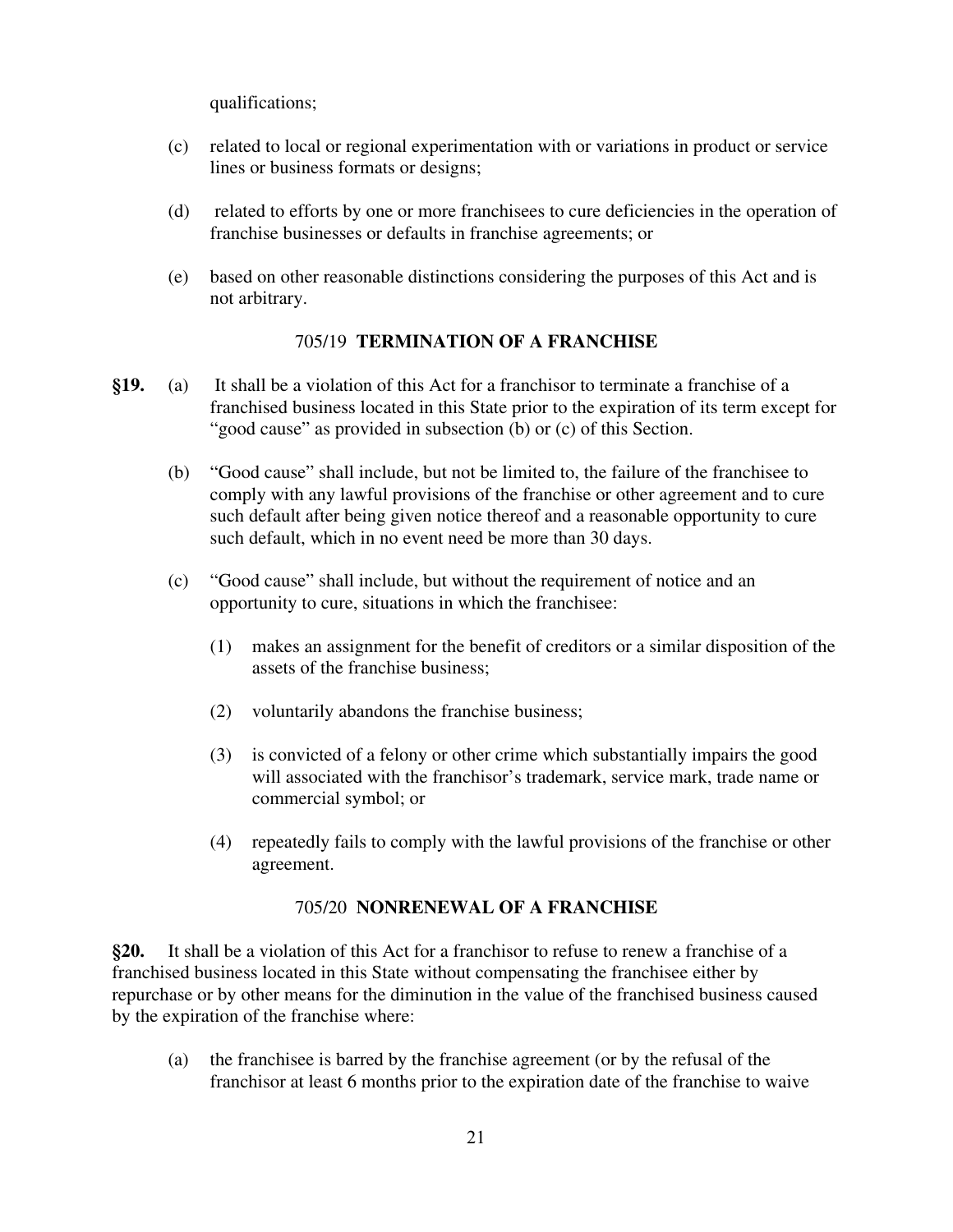any portion of the franchise agreement which prohibits the franchisee) from continuing to conduct substantially the same business under another trademark, service mark, trade name or commercial symbol in the same area subsequent to the expiration of the franchise; or

 (b) the franchisee has not been sent notice of the franchisor's intent not to renew the franchise at least 6 months prior to the expiration date or any extension thereof of the franchise.

#### 705/21 **FRANCHISE ADVISORY BOARD**

**§21.** There is created in the Office of the Administrator a Franchise Advisory Board. The Franchise Advisory Board shall consist of such members as the Administrator deems appropriate to advise him on franchising and franchise related matters. The members shall be persons who have knowledge and experience in franchising. The members of the Franchise Advisory Board shall serve at the pleasure of the Administrator. The Franchise Advisory Board from time to time shall make recommendations concerning the administration and enforcement of this Act. Members of the Franchise Advisory Board shall serve without compensation but shall be reimbursed for actual and necessary expenses incurred in their official capacities. The Board shall select its own chairman, establish rules and procedures, and keep a record of matters transpiring at all meetings.

#### 705/22 **ENFORCEMENT**

- **§22.** (a) The Administrator may suspend, terminate, prohibit or deny the sale of any franchise or registration of any franchise, or franchise broker or salesperson if it appears to him that:
	- (1) there has been a failure to comply with any of the provisions of this Act or the rules or orders of the Administrator pertaining thereto; or
	- (2) that the disclosure statement or any amendment thereto includes any false or misleading statement of a material fact or omits to state any material fact required to be stated therein or necessary to make the statements therein not misleading; or
	- (3) that the disclosure statement filed in conjunction with an initial registration under Section 10 is materially deficient. A disclosure statement is "materially deficient" if it fails to comply with the requirements of the Uniform Franchise Offering Circular Guidelines referred to in Section 16; or
	- (4) that the sale of the franchise would constitute a misrepresentation, deceit or fraud upon prospective franchisees; or
	- (5) that any person in this State is engaging in or about to engage in false, fraudulent or deceptive practices or any device, scheme, or artifice to defraud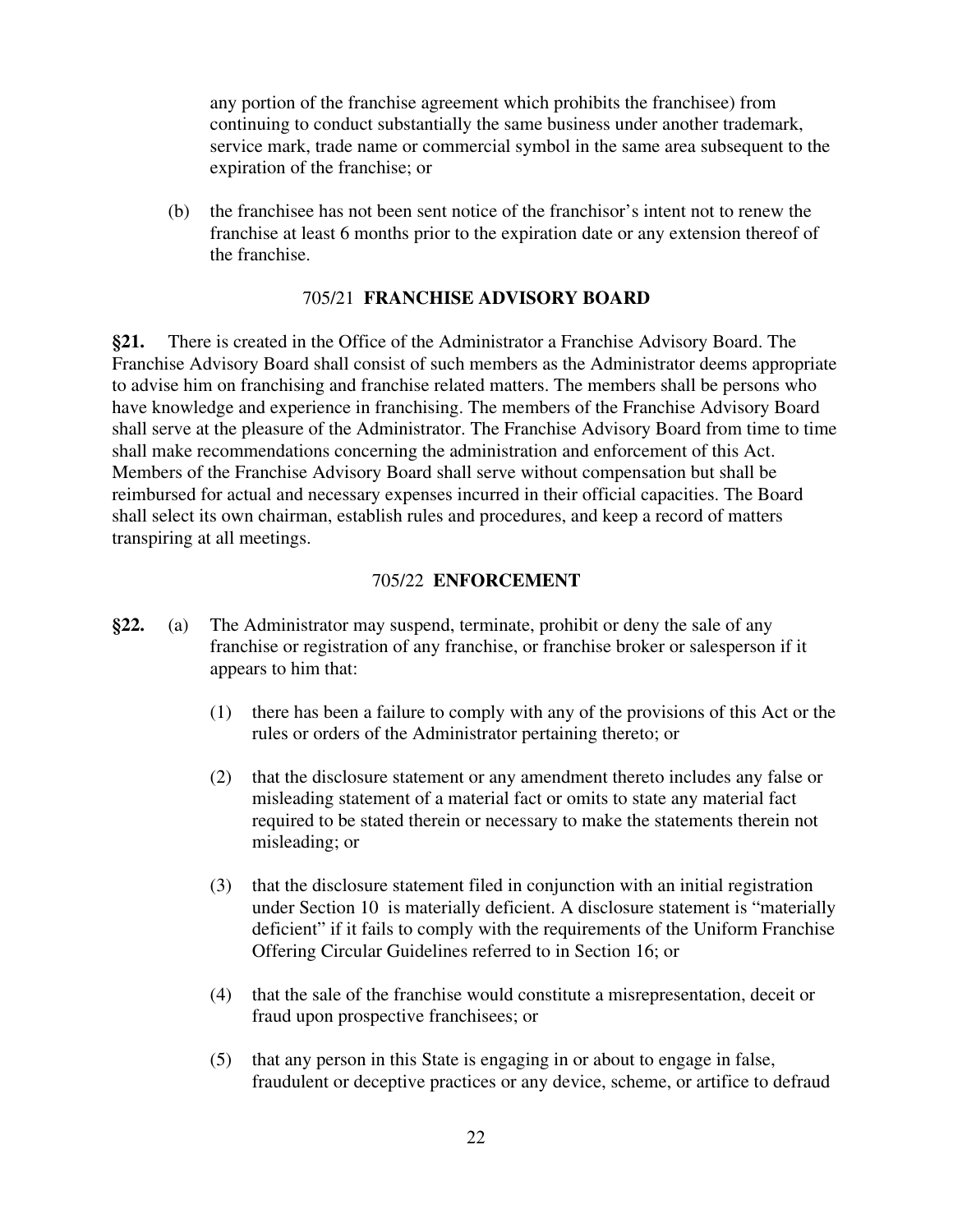in connection with the offer or sale of the franchise; or

- (6) that any person identified in the disclosure statement or any person engaged in the offer or sale of the franchise in this State has been convicted of an offense, is subject to an order or civil judgment or is a defendant in a proceeding required to be described in the disclosure statement and the involvement of such person creates an unreasonable risk to prospective franchisees; or
- (7) (blank); or
- (8) (blank); or
- (9) that the franchisor's enterprise or method of business includes or would include activities which are illegal where performed.

In no case shall the Administrator, or any person designated by him, in the administration of this Act, incur any official or personal liability by issuing an order or other proceeding or by suspending, denying, prohibiting or terminating the registration of a franchise broker or salesperson, or by denying, suspending, terminating or prohibiting the registration of franchises, or prohibiting the sale of franchises, or by suspending or prohibiting any person from acting as a franchise broker or salesperson.

The Administrator may exercise any of the powers specified in Section 31 of this Act.

 (b) The Administrator, with such assistance as he may from time to time request of the state's attorneys in the several counties, may institute proceedings in the circuit court to prevent and restrain violations of this Act or of any rule or order prescribed or issued under this Act. In such a proceeding, the court shall determine whether a violation has been committed, and shall enter such judgment or decree as it considers necessary to remove the effects of any violation and to prevent such violation from continuing or from being renewed in the future. The court, in its discretion, may exercise all powers necessary for this purpose, including, but not limited to, injunction, revocation, forfeiture or suspension of the charter, franchise, certificate of authority or privileges of any corporation, association, limited partnership or other business organization operating under the laws of this State, dissolution of domestic corporations or associations, suspension or termination of the right of foreign corporations or associations to do business in this State, or restitution or payment of damages by a franchisor to persons injured by violations of this Act, including without limitation an award of reasonable attorneys fees and costs.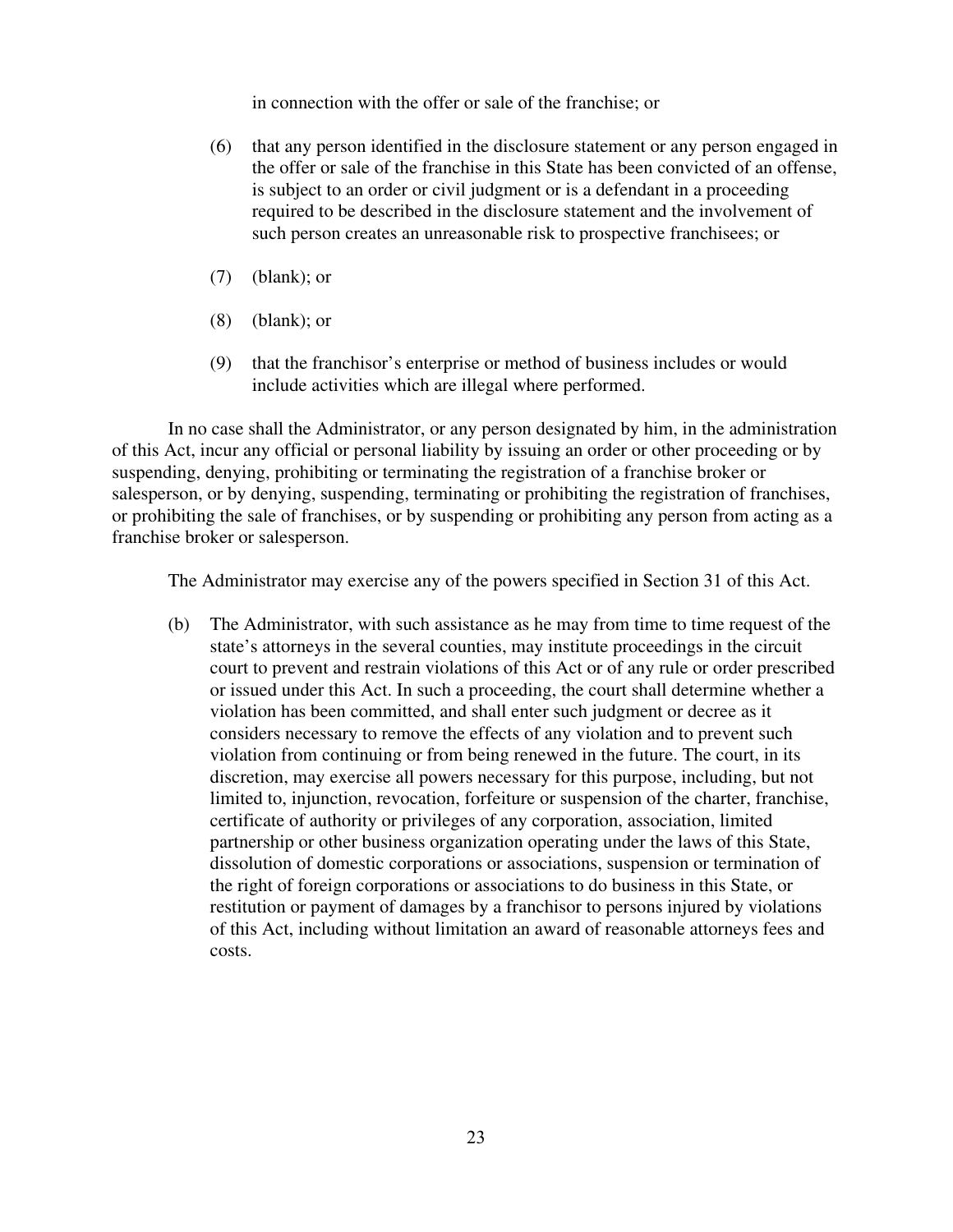#### 705/23 **HEARINGS AND NOTICE OF ORDER SUSPENDING, TERMINATING, PROHIBITING OR DENYING SALES OR REGISTRATION**

**§23.** The Administrator may summarily issue an order prohibiting, suspending, terminating or denying the sale of a franchise or registration of a franchise or franchise broker if such order is within the public interest and Section 22 of this Act, provided the Administrator shall promptly notify the person or entity affected, in writing, of the entry of an order under this Act and of the reasons therefor. Upon receipt of a written request from such person or entity, the matter will be set down for hearing to commence within 10 days after such receipt unless the franchisor, or franchise broker consents to a later date. If a hearing is not requested within 15 days from the date of the order and none is ordered by the Administrator, the order will remain in effect until it is modified or vacated by the Administrator. If a hearing is requested or ordered, the Administrator, after notice and hearing, may modify or vacate the order or extend it until its final determination. **[Note: also see Rule 404]**

#### 705/24 **CIVIL PENALTIES**

**§24.** In lieu of any penalty provided pursuant to Section 25 of this Act, and in addition to an action pursuant to subsection (b) of Section 22 of this Act, the Administrator may bring an action in the name and on behalf of the people of the State against any person, trustee, manager or other officer or agent of a corporation, or against a corporation, domestic or foreign, to recover a penalty in a sum not to exceed \$50,000 per violation for the doing in this State of any act herein declared illegal. The action must be brought within 3 years after the commission of the act upon which it is based.

#### 705/25 **CRIMINAL PROSECUTION**

**§25.** Any person who willfully sells a franchise in this State without complying with Sections 5, 6, 10, 11, 13 or 15 of this Act or who in a disclosure statement or an amendment thereto willfully makes any false or misleading statement of a material fact or willfully omits to state any material fact required to be stated therein or necessary to make the statements therein not misleading, commits a class 2 felony and upon conviction shall be subject to such punishment as provided by law. The Administrator, with such assistance as he may from time to time request of the State's Attorneys in the several counties, shall investigate suspected criminal violations of this Act and shall commence and try all prosecutions under this Act. Prosecutions under this Act may be commenced by information or indictment. With respect to the commencement and trial of such prosecutions instituted by the Administrator, the Administrator shall have all of the powers and duties vested by law in the state's attorneys with respect to criminal prosecutions generally. A prosecution for any offense under this Act must be commenced within 3 years after the commission thereof. Nothing in this Act limits the power of the State to punish any person for any conduct which constitutes a crime under any other statute.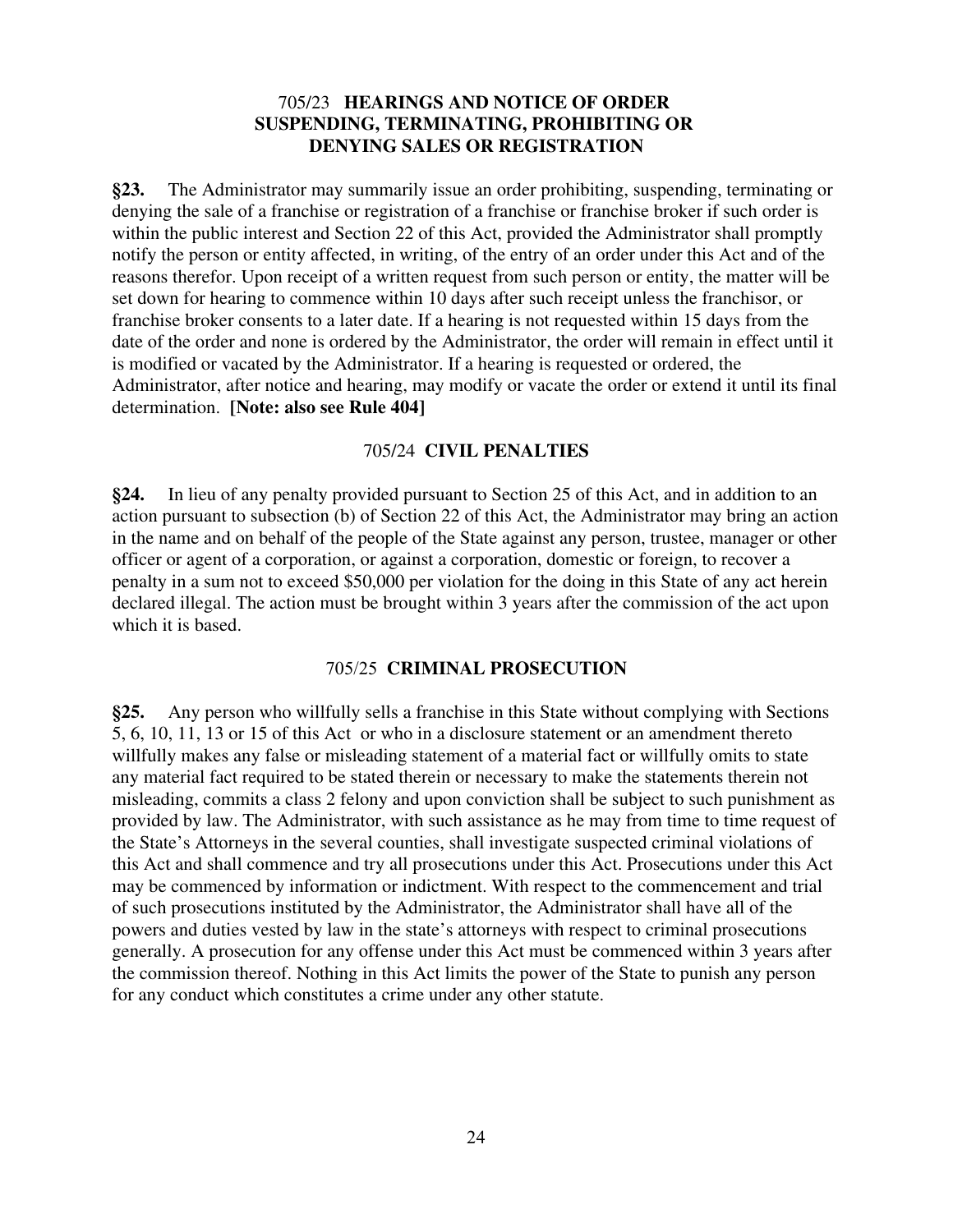#### 705/26 **PRIVATE CIVIL ACTIONS**

**§26.** Any person who offers, sells, terminates, or fails to renew a franchise in violation of this Act shall be liable to the franchisee who may sue for damages caused thereby. This amendatory Act of 1992 is intended to clarify the existence of a private right of action under existing law with respect to the termination or nonrenewal of a franchise in violation of this Act. In the case of a violation of Section 5, 6, 10, 11, or 15 of the Act, the franchisee may also sue for rescission.

No franchisee may sue for rescission under this Section 26 who shall fail, within 30 days from the date of receipt thereof, to accept an offer to return the consideration paid or to repurchase the franchise purchased by such person. Every offer provided for in this Section shall be in writing, shall be delivered to the franchisee or sent by certified mail addressed to the franchisee at such person's last known address, shall offer to return any consideration paid or to repurchase the franchise for a price equal to the full amount paid less any net income received by the franchisee, plus the legal rate of interest thereon, and may require the franchisee to return to the person making such offer all unsold goods, equipment, fixtures, leases and similar items received from such person. Such offer shall continue in force for 30 days from the date on which it was received by the franchisee and shall advise the franchisee of such rights and the period of time limited for acceptance thereof. Any agreement not to accept or refusing or waiving any such offer made during or prior to the expiration of said 30 days shall be void.

The term "franchisee" as used in this Section shall include the personal representative or representatives of the franchisee.

 Every person who directly or indirectly controls a person liable under this Section 26, every partner in a firm so liable, every principal executive officer or director of a corporation so liable, every person occupying a similar status or performing similar functions, and every employee of a person so liable, who materially aids in the act or transaction constituting the violation, is also liable jointly and severally with and to the same extent as such person, unless said person who otherwise is liable had no knowledge or reasonable basis to have knowledge of the facts, acts or transactions constituting the alleged violation.

Every franchisee in whose favor judgment is entered in an action brought under this Section shall be entitled to the costs of the action including, without limitation, reasonable attorney's fees.

#### 705/27 **PERIODS OF LIMITATION**

**§27.** No action shall be maintained under Section 26 of this Act to enforce any liability created by this Act unless brought before the expiration of 3 years after the act or transaction constituting the violation upon which it is based, the expiration of one year after the franchisee becomes aware of facts or circumstances reasonably indicating that he may have a claim for relief in respect to conduct governed by this Act, or 90 days after delivery to the franchisee of a written notice disclosing the violation, whichever shall first expire. No cause of action barred under existing law on the effective date of this Act shall be revived by this Act. Every cause of action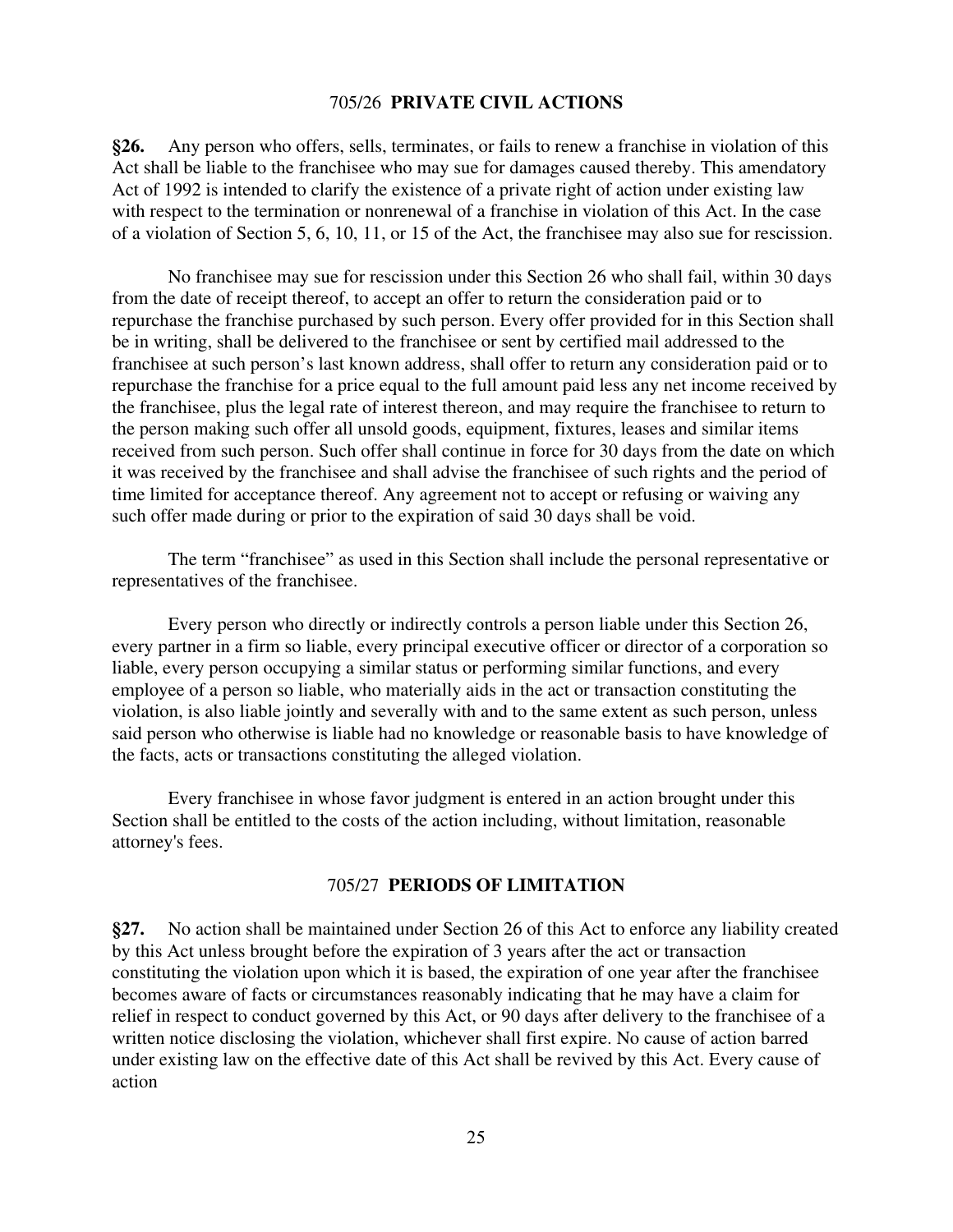under this Act survives the death of any person who might have been a plaintiff or defendant. **[Note: also see Index, "Limitations"]**

#### 705/28 **NO OTHER CIVIL LIABILITY**

**§28.** Except as explicitly provided in this Act, no civil liability in favor of any person shall arise against any person by implication from or as a result of the violation of any provision of this Act. Nothing in this Act shall limit any liability which may exist by virtue of any other statute or under common law if this Act were not in effect. Prior law exclusively governs all suits, actions, prosecutions, or proceedings which are pending or may be initiated on the basis of facts or circumstances occurring before the effective date of this Act.

#### 705/29 **CERTIFICATE OF REGISTRATION OR FILING OF ANNUAL REPORT; ADMISSIBILITY IN EVIDENCE**

**§29.** In any civil or criminal action brought under this Act, a Certificate under the seal of this State, signed by the Administrator, stating whether or not a franchise is registered, or whether or not an annual report of a franchisor has been filed under Section 10 of this Act , or whether or not a person has registered as a franchise broker under Section 13 of this Act, shall constitute prima facie evidence of such matter, and shall be admissible into evidence at trial without proof of foundation or additional authenticity.

**§30.** (blank)

### 705/31 **POWERS OF THE ADMINISTRATOR**

- **§31.** (a) **Investigations.** The Administrator may in his discretion:
	- (1) make such public or private investigations inside or outside this State as he deems necessary (i) to determine whether any person has violated, is violating, or is about to violate any provision of this Act or any rule or order prescribed or issued under this Act or (ii) to aid in the enforcement of this Act or in the prescribing of rules under this Act; and
	- (2) publish information concerning the violation of this Act or any rule or order prescribed or issued under this Act. No actions taken or orders issued by the Administrator shall be binding on, nor in any way preclude the Administrator from conducting any investigation or commencing any action authorized under this Act. The Administrator or any of his assistants may participate in any hearings conducted by the Administrator under this Act and the Administrator may provide such assistance as the Administrator believes necessary to effectively fulfill the purposes of this Act.
	- (b) **Subpoenas.** For the purpose of any investigation or proceeding under this Act and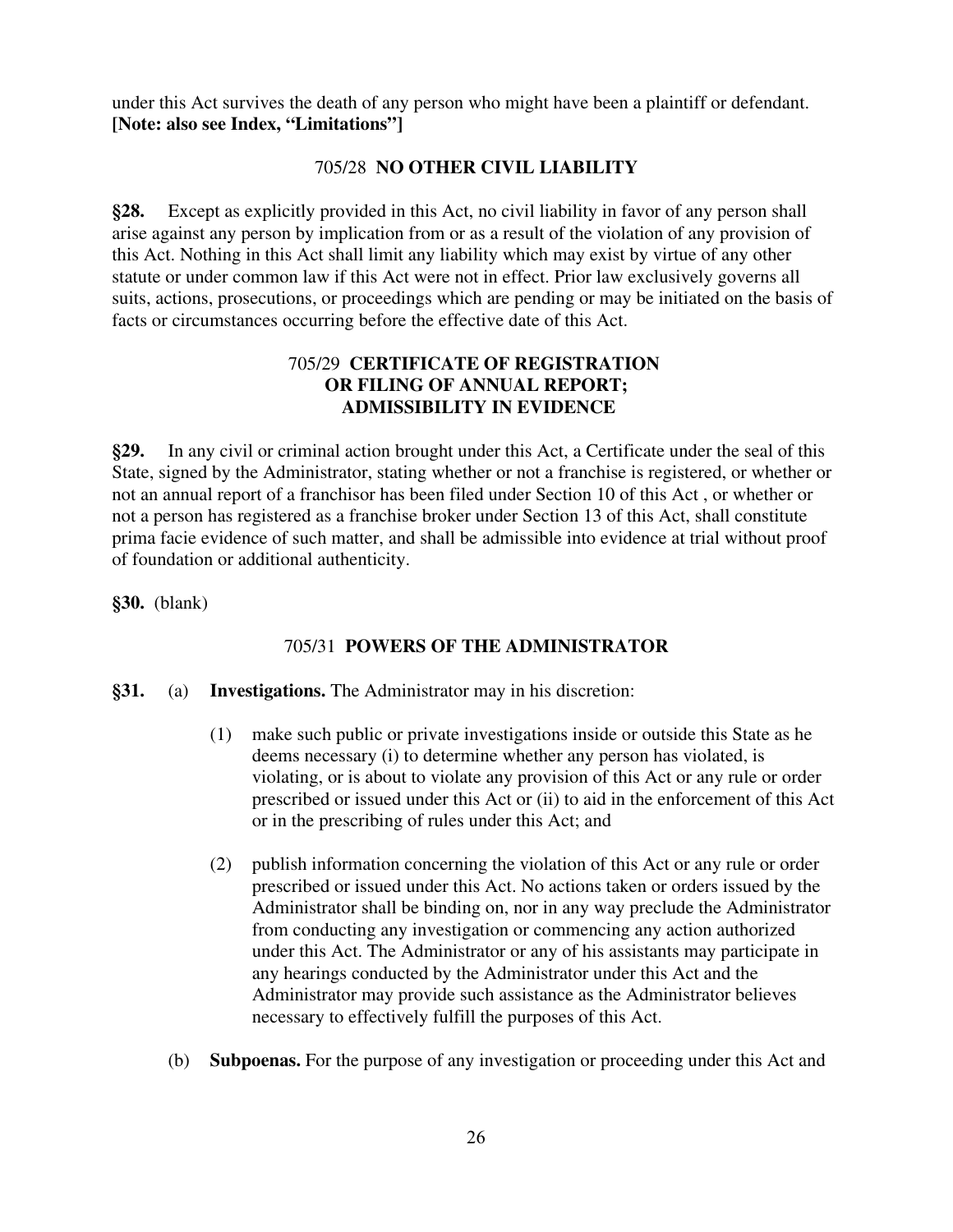prior to the commencement of any civil or criminal action as provided for in this Act, the Administrator has the authority to subpoena witnesses, compel their attendance, examine them under oath, or require the production of any books, documents, records or tangible things, hereafter referred to as "documentary material", which the Administrator deems relevant or material to his investigation, for inspection, reproducing or copying under such terms and conditions as are hereafter set forth. Any subpoena issued by the Administrator shall contain the following information:

- (1) the statute and section thereof, the alleged violation of which is under investigation;
- (2) the date, place and time at which the person is required to appear or produce documentary material in his possession, custody or control at a designated office of the Administrator, which date shall not be less than 10 days from date of service of the subpoena; and
- (3) where documentary material is required to be produced, the same shall be prescribed by class so as to clearly indicate the material demanded.
- (c) **Production of documentary material.** The Administrator is hereby authorized, and may so elect to require the production, pursuant to this Section of documentary material prior to the taking of any testimony of the person subpoenaed, in which event such documentary material shall be made available for inspection and copying during normal business hours at the principal place of business of the person served, or at such other time and place as may be agreed upon by the person served and the Administrator. When documentary material is demanded by subpoena, said subpoena shall not (1) contain any requirement which would be unreasonable or improper if contained in a subpoena duces tecum issued by a court of this State; or (2) require the disclosure of any documentary material which would be privileged, or which for any other reason would not be required by a subpoena duces tecum issued by a court of this State.
- (d) **Service of subpoenas.** Service of a subpoena of the Administrator as provided herein may be made by (1) delivery of a duly executed copy thereof to the person served or if a person is not a natural person, to the principal place of business of the person to be served, or (2) mailing by certified mail, return receipt requested, a duly executed copy thereof addressed to the person to be served at his principal place of business in this State, or, if said person has no place of business in this State, to his principal office.
- (e) **Examination of witnesses.** The examination of all witnesses under this Section shall be conducted by the Administrator, or by his deputy designated by him, before an officer authorized to administer oaths in this State. The testimony shall be taken stenographically or by a sound recording device and shall be transcribed.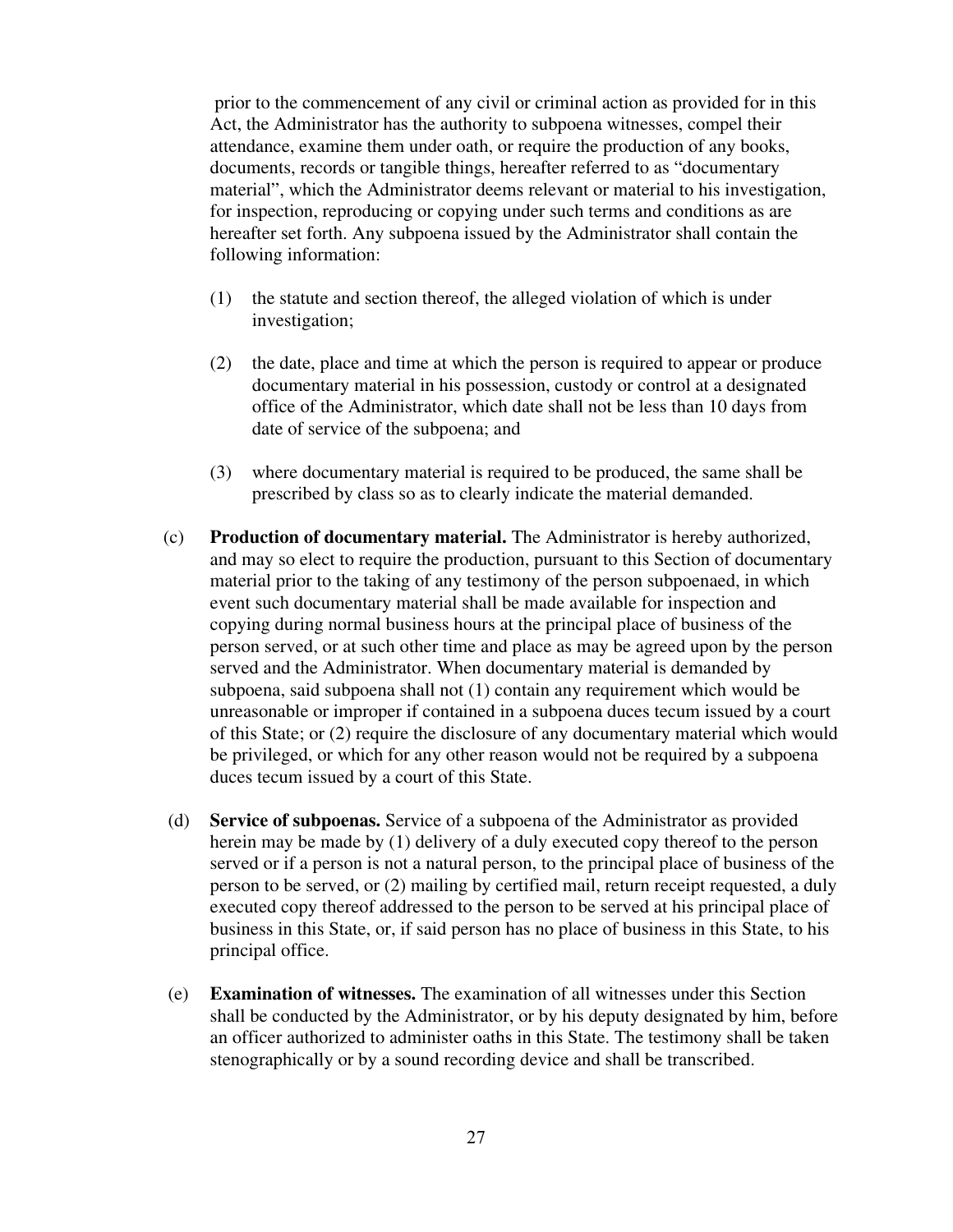- (f) **Fees.** All persons served with a subpoena by the Administrator under this Act shall be paid the same fees and mileage as are paid to witnesses in the courts of this State.
- (g) **Judicial enforcement of subpoenas.** In the event a witness served with a subpoena by the Administrator under this Act fails or refuses to obey same or to produce documentary material as provided herein or to give testimony relevant or material to the investigation being conducted, the Administrator may petition any circuit court for an order requiring said witness to attend and testify or produce the documentary material demanded. Thereafter, any failure or refusal on the part of the witness to obey such order of court may be punishable by the court as a contempt thereof.
- (h) **Immunity from prosecution.** No person is excused from attending and testifying or from producing any document or records before the Administrator in obedience to the subpoena of the Administrator, in any proceeding instituted by the Administrator and authorized by this Act, on the ground that the testimony or evidence, documentary or otherwise, required of him may tend to incriminate him or subject him to a penalty or forfeiture. No individual may be prosecuted or subjected to any penalty or forfeiture for or on account of any transaction, matter, or thing concerning which he is compelled, after validly claiming his privilege against self-incrimination, to testify or produce evidence, documentary or otherwise, except that the individual testifying is not exempt from prosecution and punishment for perjury or contempt committed in testifying.
- (i) **Administrator entitled to recover costs.** In any action brought under the provisions of this Act, the Administrator is entitled to recover costs for the use of this State.

### 705/32 **RULES AND INTERPRETIVE OPINIONS**

**§32.** The Administrator may make and enforce such reasonable rules as are necessary to administer and enforce this Act. Such rules and regulations shall conform to and comply with "The Illinois Administrative Procedure Act", approved September 22, 1975, as amended [5 ILCS 100/1-1 et seq.]. The Administrator may in his discretion honor requests for interpretive opinions. The Administrator shall maintain a complete collection of his interpretive opinions which is properly indexed, a copy of which shall be made available to any person upon request and payment of a reasonable fee to be determined by the Administrator. **[Note: also see Rule 200]** 

#### 705/33 **HEARINGS**

**§33.** (a) **Notice required**. If a hearing is requested or ordered under any provision of this Act, the Administrator shall set the matter for hearing and notice of the time and place for the hearing shall be sent to the franchisor at least 7 days prior to the hearing.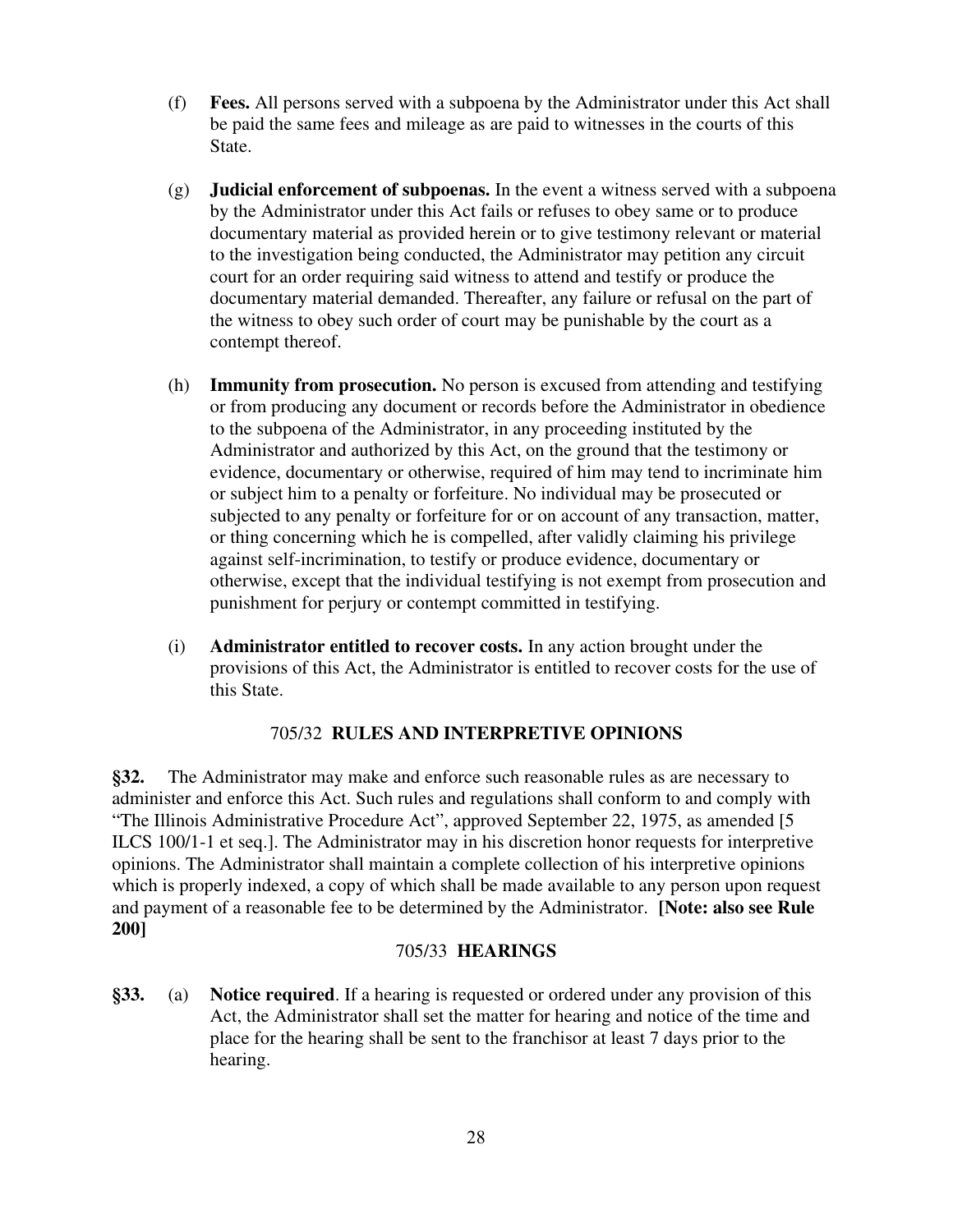- (b) **Manner of giving notice**. Notice required by this Section is sufficient if sent by registered or certified mail and addressed to the franchisor at the address designated in the disclosure statement.
- (c) **Opportunity to be present and heard**. The parties to any hearing shall be accorded ample opportunity to present, in person or by counsel, such statements, testimony, evidence and argument as may be pertinent.
- (d) **Record.** All testimony taken at any hearing before the Administrator shall be reported stenographically or by a sound recording device and a full and complete record shall be kept of all proceedings.
- (e) **Written decisions required**. After a hearing, the Administrator shall issue a written decision modifying, vacating or extending the order and shall state the reasons for his decision.

#### **[Note: also see Rules 400 through 411]**

#### 705/34 **JUDICIAL REVIEW**

**§34.** All final administrative decisions of the Administrator hereunder shall be subject to judicial review pursuant to the Administrative Review Law, as amended [735 ILCS 5/3-101 et seq.], and any rules adopted pursuant thereto. The term "administrative decision" is defined as in Section 3-101 of the Code of Civil Procedure [735 ILCS 5/3-101].

#### 705/35 **SERVICE OF PROCESS**

**§35.** Sufficient service of any process in any action brought under this Act may be made by serving a copy thereof with the agency designated to receive process in the disclosure statement filed with the Administrator or in the absence of such agent at the principal business address set forth in the disclosure statement. Where no disclosure statement has been filed and personal jurisdiction cannot otherwise be obtained in this State over a person who engaged in conduct prohibited or made actionable by this Act or any rule or order hereunder, that conduct shall be considered equivalent to the appointment of the Administrator to be such person's attorney to receive service of any lawful process in any noncriminal suit, action or proceeding against him or his successor, executor, or administrator which grows out of that conduct and which is brought under this Act or any rule or order hereunder, with the same force and validity as if served on him personally. Service may be made by leaving a copy of the process in the office of the Administrator, but it is not effective unless (a) the plaintiff forthwith sends notice of the service and a copy of the process by registered or certified mail to the defendant or respondent at his last known address or takes other steps which are reasonably calculated to give actual notice and (b) the plaintiff's affidavit of compliance with this Section is filed in the case on or before the return day of the process, if any, or within such further time as the court allows.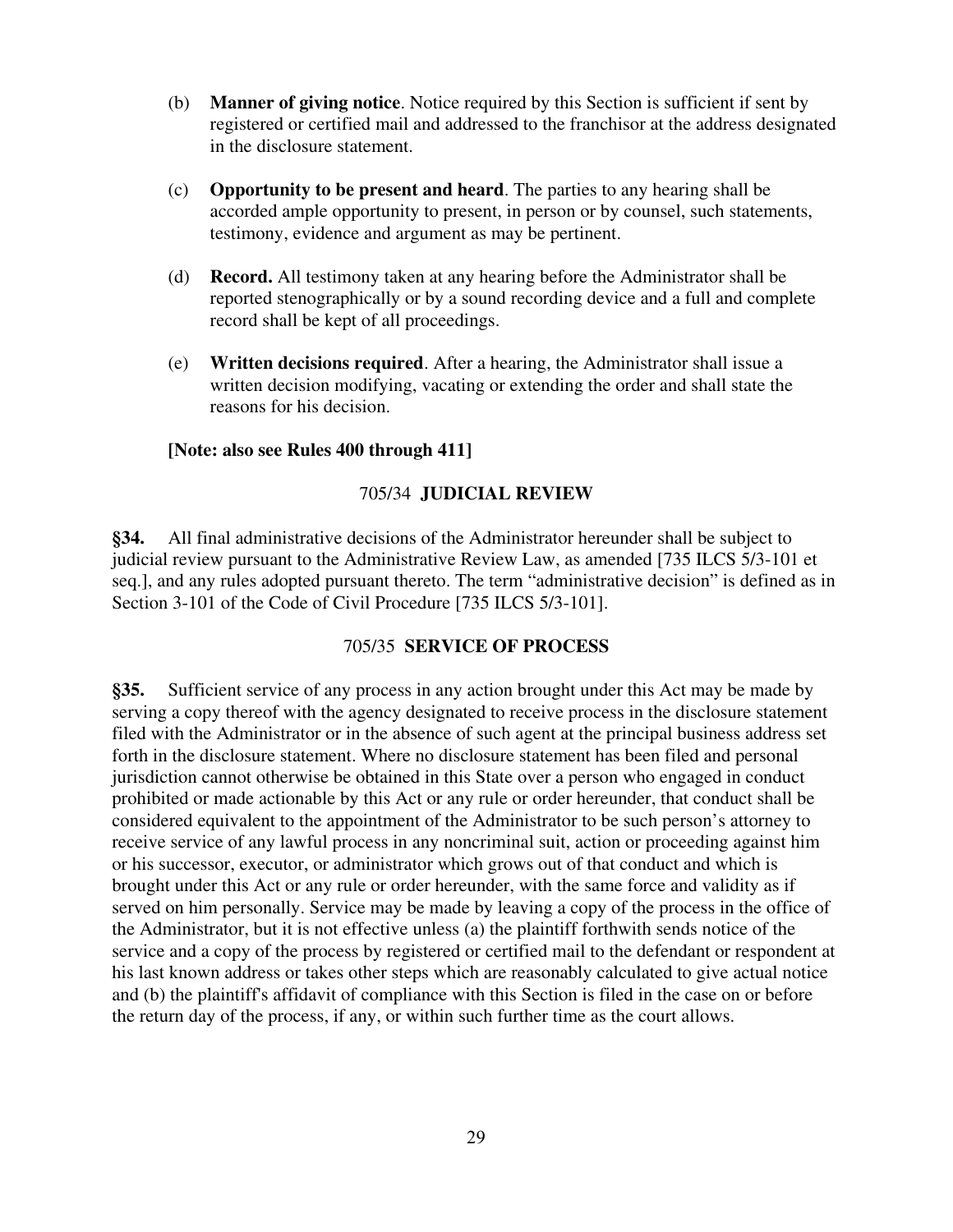#### 705/36 **BOOKS AND RECORDS**

**§36.** Every franchisor selling franchises in this State shall at all times keep and maintain a complete set of books, records and accounts of such sales.

#### 705/37 **PUBLIC INSPECTION**

- **§37.** (a) Generally. All disclosure statements and other papers and documents received by the Administrator under this Act shall be open to public inspection, except that the Administrator may, in his discretion, withhold from public inspection any information the disclosure of which is, in the judgment of the Administrator, not necessary in the public interest or for the protection of franchisees. The Administrator may publish any information filed with him or obtained by him, if in the judgment of the Administrator, such action is in the public interest. No provision of this Act authorizes the Administrator or any of his assistants, clerks or deputies to disclose any information withheld from public inspection except among themselves or when necessary or appropriate in a proceeding or investigation under this Act or to other federal or State regulatory agencies. No provision of this Act either creates or derogates from any privilege which exists at common law or otherwise when documentary or other evidence is sought under a subpoena directed to the Administrator or any of his assistants, clerks or deputies.
	- (b) Restrictions on use. The Administrator and his employees may not use for personal benefit any information which is obtained by them under this Act and which is not then generally available to the public.

### 705/38 **COPIES TO BE FURNISHED**

**§38.** On request and at such reasonable charges as he prescribes by rule, the Administrator shall furnish to any person photostatic or other copies, certified under his seal of office if requested, of any document which is retained as a matter of public record. He shall not charge or collect any fee for copies of any document furnished to public officers for use in their official capacity. In any judicial proceeding or prosecution, any copy so certified is prima facie evidence of the contents of the document certified.

#### 705/39 **DESTRUCTION OF RECORDS**

- **§39.** (a) **Period of retention**. The Administrator may destroy any disclosure statements or orders, together with the files and folders, as useless or obsolete, 4 years after the date of receipt or issuance. A permanent record shall be maintained of any civil or criminal enforcement of this Act by the Administrator.
	- (b) **Microfilm**. Copies on microfilm or in other form which may be retained by the Administrator in his discretion of any records destroyed under authority of this Section shall be accepted for all purposes as equivalent to the original when certified by the Administrator.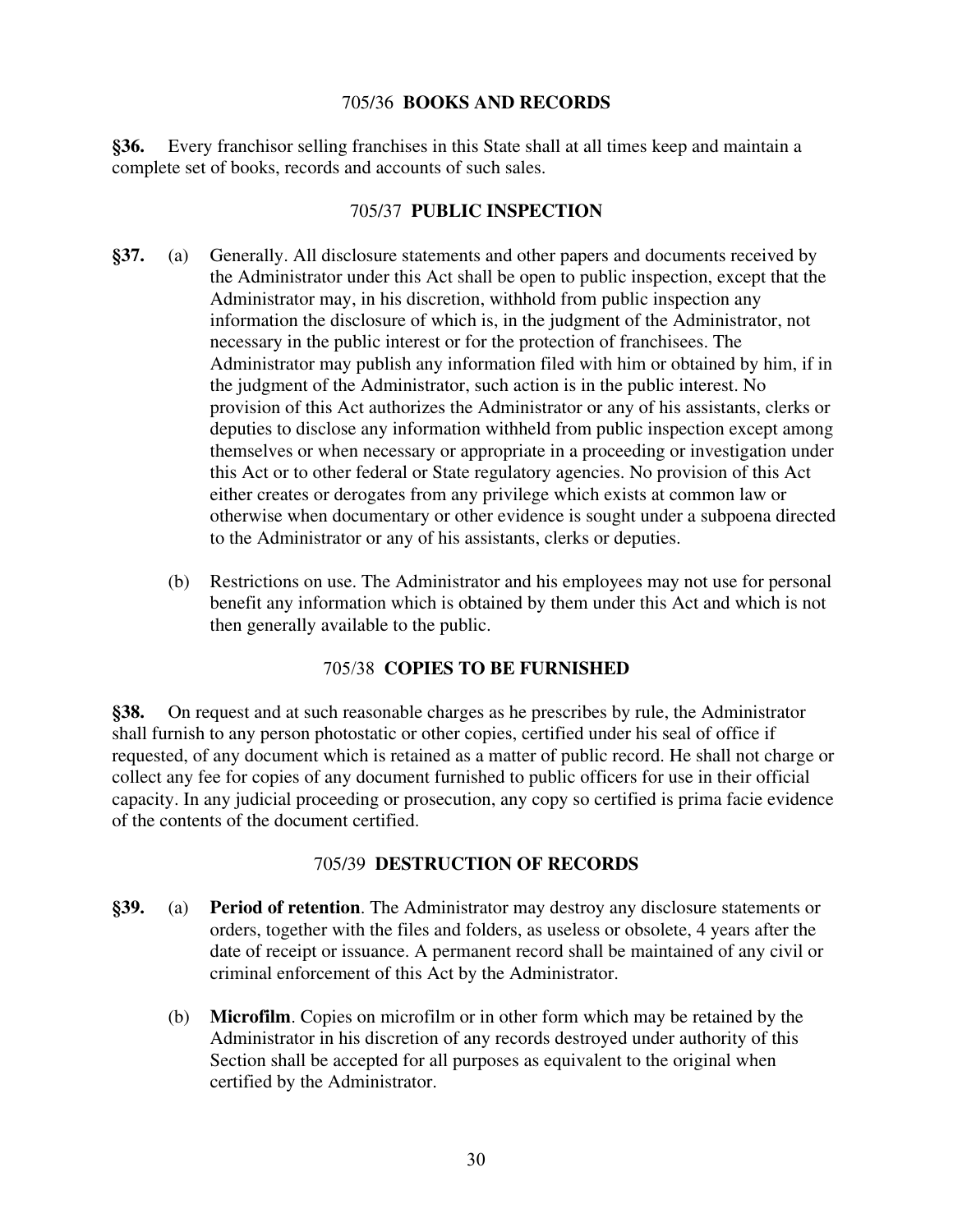#### 705/40 **FEES**

- **§40.** (a) The Administrator shall charge and collect the fees fixed by this Section. All fees and charges collected under this Section shall be transmitted to the State Treasurer at least weekly, accompanied by a detailed statement thereof. Such fees and charges shall be refundable at the discretion of the Administrator.
	- (b) The fee for the **initial registration** of a franchise shall be \$500.
	- (c) The fee for filing an **amended disclosure statement** shall be \$100 if the amendment pertains to a material change, otherwise \$25.
	- (d) The fee for an **interpretive opinion** shall be \$50.
	- (e) The fee for registration of a **franchise broker** shall be \$100 with a renewal fee of \$100.
	- (f) The fee for filing an **annual report** shall be \$100. **[Note: also see Rule 607]**

#### 705/41 **WAIVERS VOID**

**§41.** Any condition, stipulation, or provision purporting to bind any person acquiring any franchise to waive compliance with any provision of this Act or any other law of this State is void. This Section shall not prevent any person from entering into a settlement agreement or executing a general release regarding a potential or actual lawsuit filed under any of the provisions of this Act, nor shall it prevent the arbitration of any claim pursuant to the provisions of Title 9 of the United States Code. **[Note: also see Rule 609]**

#### 705/42 **BURDEN OF PROOF**

**§42.** In any proceeding under this Act, the burden of proving an exemption or an exception from a definition is upon the person claiming it.

#### 705/43 **CONSTRUCTION**

**§43.** This Act shall be liberally construed to effect the purposes thereof.

#### 705/44 **APPLICABILITY**

**§44.** This Act shall not be construed to repeal any right, claim, penalty, offense or punishment existing under The Franchise Disclosure Act et seq. prior to the date this Act takes effect. This Act shall apply only to actions undertaken on and subsequent to the date this Act takes effect as well as to all resulting rights, claims, penalties, offenses and punishment.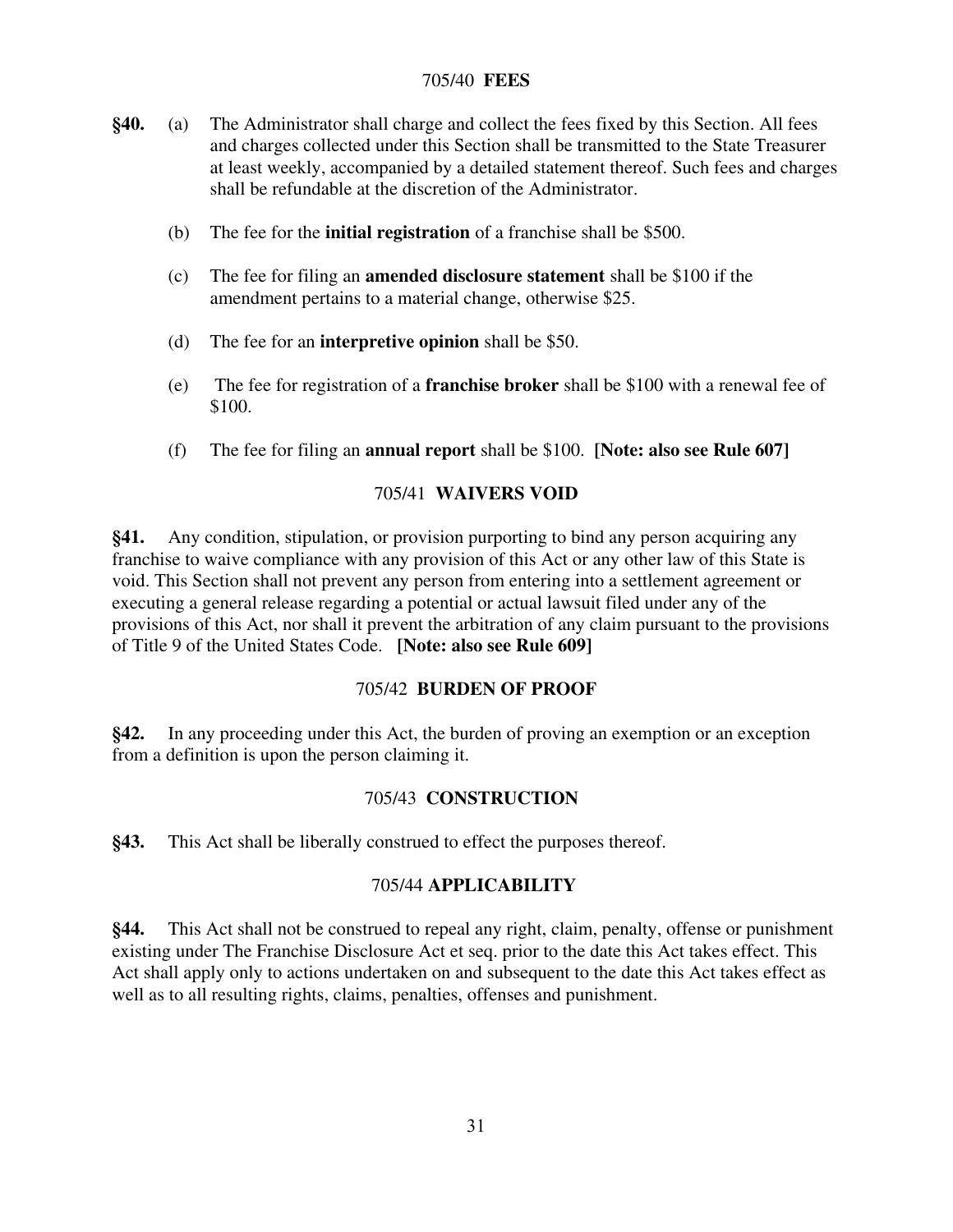#### **RULES UNDER THE FRANCHISE DISCLOSURE ACT OF 1987 4 Ill Admin Code Sec.200 TABLE OF CONTENTS**

| Section |
|---------|
|         |

**Section Page Section Page**

#### **Subpart A: Definitions**

| §102 Marketing Plan or System  35      |  |
|----------------------------------------|--|
| §103 Substantially Associated  35      |  |
| §104 Franchise Fee 35                  |  |
| §105 Absence of Fee Exclusion  36      |  |
| §106 Wholesale/Retail Prices 36        |  |
| §107 Established Market  37            |  |
| §108 Indirect Franchise Fee  37        |  |
|                                        |  |
|                                        |  |
|                                        |  |
|                                        |  |
| §114 Negotiated Change  38             |  |
|                                        |  |
| §116 Franchise Broker  38              |  |
|                                        |  |
| §118 UFOC Disclosure Requirements . 38 |  |
|                                        |  |
| $$120$ Time Periods 39                 |  |

| §200 Opinions/No Action Letters  39               |  |  |  |
|---------------------------------------------------|--|--|--|
| $§201$ Order of Exemption 40                      |  |  |  |
| $\S 202$ Exemptions by Rule $\dots \dots \dots 4$ |  |  |  |

#### **Subpart C: Advertising**

| §300 Deceptive Practices 43                    |                                                  |
|------------------------------------------------|--------------------------------------------------|
| §301 Statements of Profitability  43           |                                                  |
| $§$ 302 Opinions of Counsel $\ldots \ldots$ 43 | §610 Denial of Initial Registration  55          |
| \$303 Inconsistent Statements  43              |                                                  |
|                                                | <b>Subpart G: Area Franchise and Subfranchis</b> |

#### **Subpart D: Hearings for Filing for Filing**

|                             | §701 Number of Application    |
|-----------------------------|-------------------------------|
|                             | §702 Responsibility for Filin |
|                             |                               |
|                             |                               |
| $§$ 404 Hearing Requests 44 |                               |

| §102 Marketing Plan or System  35   |                                           |
|-------------------------------------|-------------------------------------------|
| §103 Substantially Associated  35   | $§$ 407 Rules of Evidence in Hearings  45 |
| $§104$ Franchise Fee 35             | $§$ 408 Record of Proceedings 46          |
| $§105$ Absence of Fee Exclusion  36 |                                           |
| §106 Wholesale/Retail Prices 36     | $§410$ Duties of Hearing Officer  46      |
|                                     | §411 Final Administrative Decision  47    |

#### **Subpart E: Denial Based on Financial Statements,** §110 Material . . . . . . . . . . . . . . . . . . . . 37 **Escrow, Guaranty, Surety Bond**

| §114 Negotiated Change  38             |                                                                                                                                                  |
|----------------------------------------|--------------------------------------------------------------------------------------------------------------------------------------------------|
|                                        |                                                                                                                                                  |
| §116 Franchise Broker  38              |                                                                                                                                                  |
|                                        |                                                                                                                                                  |
| §118 UFOC Disclosure Requirements . 38 |                                                                                                                                                  |
|                                        |                                                                                                                                                  |
|                                        |                                                                                                                                                  |
|                                        | §503 Release of Escrowed Funds 49<br>§505 Performance or Surety Bond  50<br>§506 Certificate of Deposit 50<br>§508 Deferral of Franchise Fee  51 |

#### **Subpart B: Opinions, Exemptions Subpart F: Registration Requirements**

| §200 Opinions/No Action Letters  39                |                                             |
|----------------------------------------------------|---------------------------------------------|
| §201 Order of Exemption $\dots \dots \dots$ 40     |                                             |
| $\S 202$ Exemptions by Rule $\dots \dots \dots 41$ |                                             |
|                                                    | §605 Final Circular Submission  54          |
| <b>Subpart C: Advertising</b>                      |                                             |
|                                                    | §607 Examination/Copying of Disclosure . 54 |
| §300 Deceptive Practices 43                        |                                             |
| §301 Statements of Profitability  43               |                                             |
|                                                    | 8610 Denial of Initial Registration  55     |

### §304 Sales/Income Claims . . . . . . . . . . 43 **Subpart G: Area Franchise and Subfranchise Registration Requirements Responsibilities**

| $§$ 400 Preamble $\ldots \ldots \ldots \ldots \ldots 43$ | §701 Number of Applications $\dots \dots \dots$ 55 |  |
|----------------------------------------------------------|----------------------------------------------------|--|
| §401 Party  44                                           | $\S 702$ Responsibility for Filing  56             |  |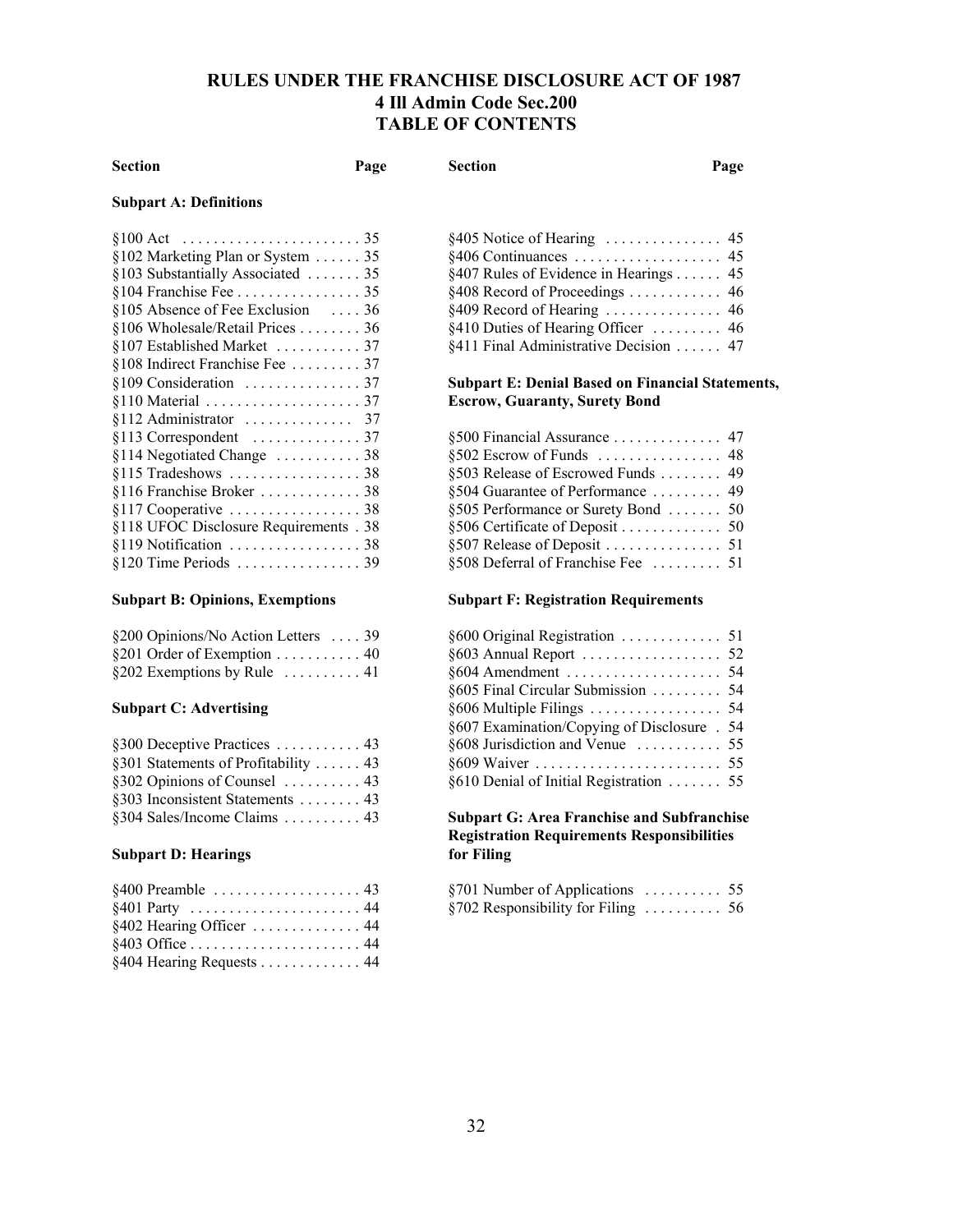#### **Subpart I: Registration of Franchise Brokers**

| $§900$ Documents to File               | 56 |
|----------------------------------------|----|
| §901 Notice of Broker Registration  57 |    |

#### **Appendix A. Franchise Registration Forms**

| Illus. A UFOC Notification Page        | 58  |
|----------------------------------------|-----|
| Illus. B Supplemental Information      | 59  |
| Illus. C Sales Agent Disclosure Form   | 59  |
| Illus. D Consent to Service of Process | 60  |
| Illus. E Corporate Acknowledgment      | 61  |
| Illus. F Individual/Partnership        | 62  |
| Illus. G Certification Page            | 62  |
| Illus. H Consent of Accountant         | 63  |
| Illus. L Requirements to Prepare UFOC  | 63  |
| Illus. M Joint Venture Acknowledgment  | 128 |
| Illus. N Ltd. Partnership Acknowledg   | 128 |
|                                        |     |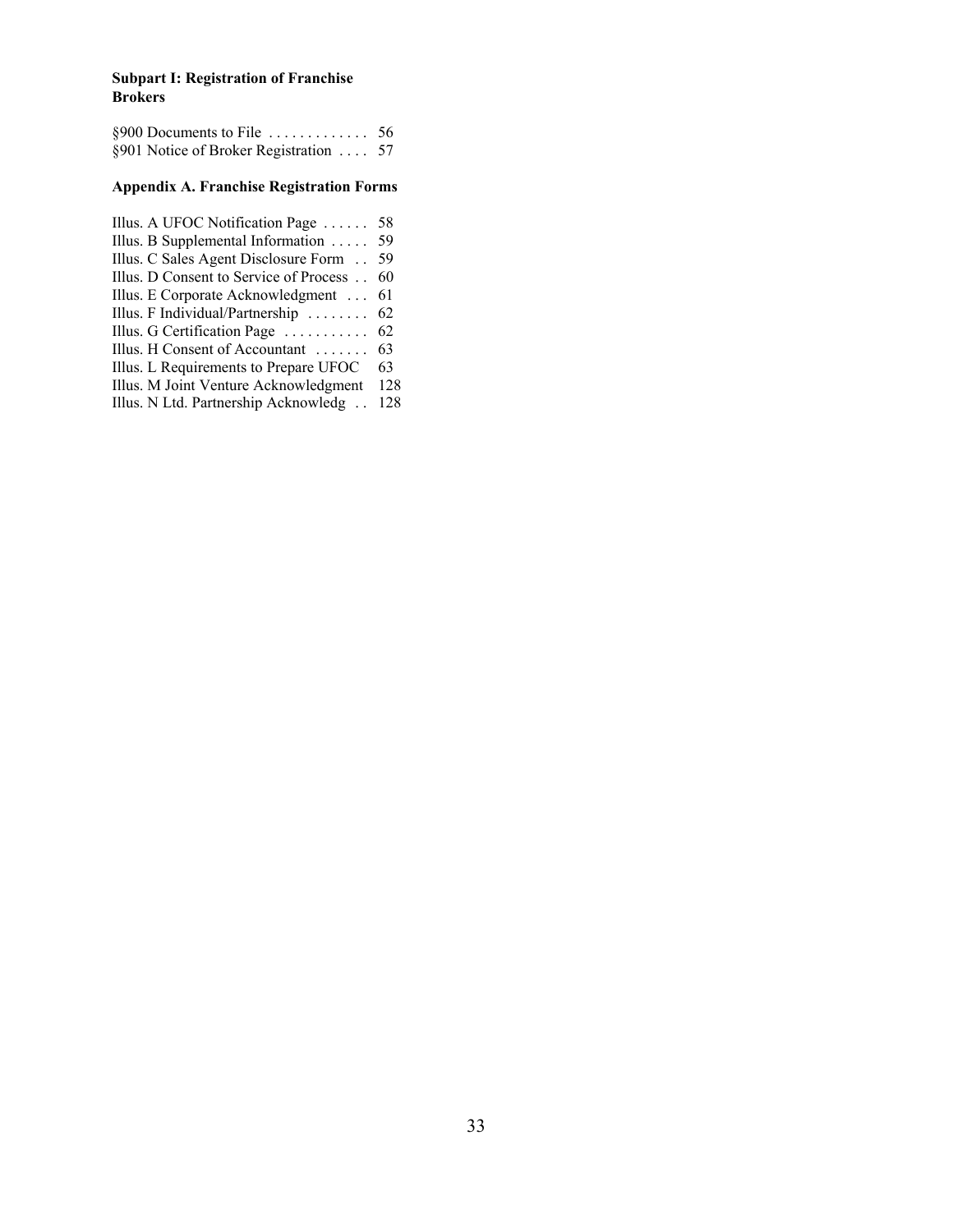#### **UFOC APPENDIX A, ILLUSTRATION L**

#### **Item Page Page**

| $\mathbf{1}$ | Franchisor/Predecessor/Affiliate 69        |      | Illus. A Broker Application Page  129 |  |
|--------------|--------------------------------------------|------|---------------------------------------|--|
| 2            |                                            |      | Illus. B Broker Authorization 129     |  |
| 3            |                                            |      | Illus. C Broker Surety Bond 130       |  |
| 4            |                                            |      | Illus. D Broker Guaranty              |  |
| 5            | Initial Franchise Fee                      | 78   |                                       |  |
| 6            |                                            | 79   |                                       |  |
| 7            | Initial Investment                         | 81   | <b>Appendix C. Escrow Forms</b>       |  |
| 8            | <b>Restricted Product/Services Sources</b> | 84   |                                       |  |
| 9            | Franchisee's Obligations                   | 87   | Illus. A Escrow Agreement 131         |  |
| 10           |                                            | 90   | Illus. B Franchisor/Release of        |  |
| 11           | Franchisor's Obligations                   | 96   | Escrowed Funds 135                    |  |
| 12           | Territory                                  | 103  | Illus. C Franchisee Release of        |  |
| 13           | Trademarks                                 | 105  | Escrowed Funds 136                    |  |
|              | 14 Patents/Copyrights  109                 |      |                                       |  |
|              | 15 Management Requirements  111            |      | <b>Appendix D. Guaranty Forms</b>     |  |
|              | 16 What Franchise May Sell                 | -112 |                                       |  |
|              | 17 Renewal/Termination/Disputes            | 113  | Illus. A Guaranty of Performance 137  |  |
|              | 18 Public Figures                          | 118  | Illus. B Corporate Resolution 138     |  |
|              | 19 Earnings Claims                         | 119  | Illus. C Secretary's Certificate  138 |  |
|              | 20 List of Outlets                         | 121  |                                       |  |
|              | 21. Financial Statements  124              |      | Appendix E. Surety Bond 139           |  |
| 22           |                                            |      |                                       |  |
|              | 23 Receipt  126                            |      | <b>Appendix F. Certificate of</b>     |  |
|              |                                            |      |                                       |  |

#### Cover Page **Appendix B. Franchise** Table of Contents **Broker Registration Forms**

| 1 Franchisor/Predecessor/Affiliate . 69 | Illus. A Broker Application Page  129                   |  |
|-----------------------------------------|---------------------------------------------------------|--|
|                                         | Illus. B Broker Authorization 129                       |  |
|                                         |                                                         |  |
|                                         | Illus. D Broker Guaranty                                |  |
|                                         | of Performance $\ldots \ldots \ldots \ldots \ldots 131$ |  |

#### Appendix C. Escrow Forms

|  | Illus. A Escrow Agreement 131                                     |  |
|--|-------------------------------------------------------------------|--|
|  | Illus. B Franchisor/Release of                                    |  |
|  | $Escrowed$ Funds $\ldots \ldots \ldots \ldots \ldots 135$         |  |
|  | Illus. C Franchisee Release of                                    |  |
|  | Escrowed Funds 136                                                |  |
|  | 9 Franchisee's Obligations  87<br>11 Franchisor's Obligations  96 |  |

#### 1 **Appendix D. Guaranty Forms**

| 17 Renewal/Termination/Disputes  113 | Illus. A Guaranty of Performance $\dots \dots \dots$ 137       |  |
|--------------------------------------|----------------------------------------------------------------|--|
|                                      | Illus. B Corporate Resolution 138                              |  |
|                                      | Illus. C Secretary's Certificate $\dots \dots \dots \dots$ 138 |  |
|                                      |                                                                |  |
| 21. Financial Statements  124        | Appendix E. Surety Bond 139                                    |  |

#### 23 Receipt . . . . . . . . . . . . . . . . . . . . . . 126 **Appendix F. Certificate of Deposit Forms**

Illus. A Franchisor Release of Deposit . . . . 140 Illus. B Franchisee Release of Deposit . . . . 141

**Note**: the following sections have been repealed:

| 200.101 | 200.602  | 200.1001        |
|---------|----------|-----------------|
| 200.111 | 200.700  | 200. Appendix A |
| 200.305 | 200.703  | Illustration I  |
| 200.501 | 200.800  | Illustration J  |
| 200.601 | 200.1000 | Illustration K  |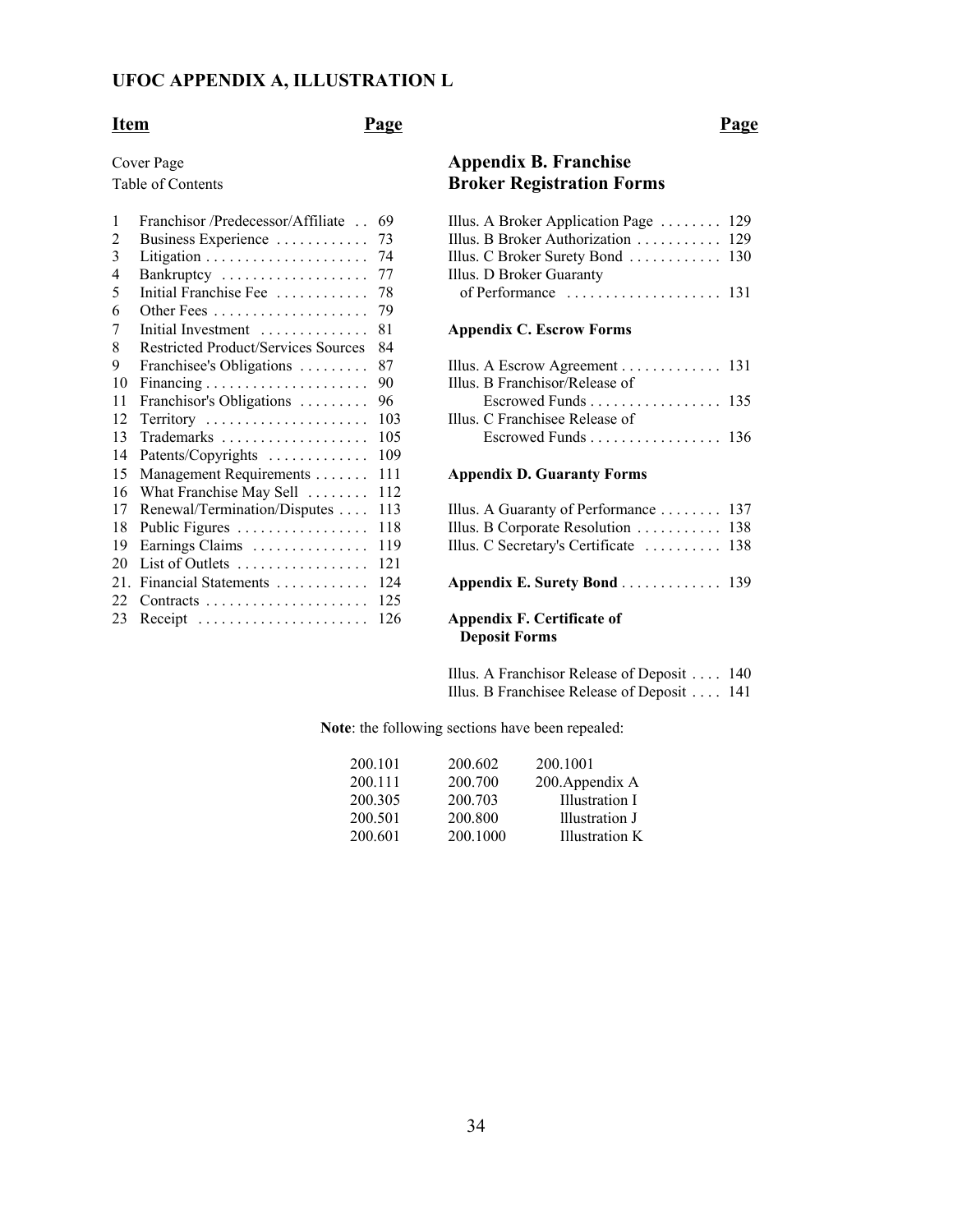### **RULES UNDER THE FRANCHISE DISCLOSURE ACT 14 Ill. Admin Code §200**

### **SUBPART A: DEFINITIONS**

#### **§200.100 Act**

The "Act" means the Franchise Disclosure Act of 1987 [815 ILCS 705], hereinafter cited as Section 1 through Section 44 of the Act.

#### **§200.102 Marketing Plan or System**

- a) **Marketing Plan or System** within the meaning of Section 3(1)(a) of the Act means advice given to the purchaser on how to sell the franchisor's product or service.
- b) Whether such a plan or system is *prescribed or suggested in substantial part* by the franchisor within the meaning of Section 3(1)(a) of the Act depends on the extent to which the following assistance is provided by the franchisor: site selection, the grant of an exclusive territory, assistance on constructing or remodeling or decorating business premises, advice on fixtures or equipment or signs, advice on dress, training programs, advice on business hours, limitations on products or services to be sold, advertising assistance, suggested prices or credit practices, customer relations advice, and warranty advice.
- c) A marketing plan or system may be prescribed or suggested in substantial part regardless of whether the franchisee is an independent contractor and not the agent of the franchisor and notwithstanding provisions of a franchise or other agreement purporting to grant the franchisee complete freedom in operating its business.

### **§200.103 Substantially Associated**

A franchisee's business is *substantially associated with the franchisor's trademark, service mark, trade name, logotype, advertising or other commercial symbol designating the franchisor or its affiliate* within the meaning of Section 3(1)(b) of the Act, if the franchise or other agreement, the nature of the franchise business or other circumstances **permit** or require the franchisee to identify its business to its customers primarily under such trademark, service mark, trade name, logotype, advertising or other commercial symbol (hereinafter referred to collectively as "franchisor's mark") or to otherwise use the franchisor's mark in a manner likely to convey to the public that it is an outlet of the franchisor. Mere absence in the franchise agreement of permission to use the franchisor's name or mark will not alone negate "substantial association". A contractual prohibition on use of the franchisor's name or mark must be policed and enforced to insure that the name or mark is not being substantially used without the franchisor's knowledge.

### **§200.104 Franchise Fee**

A **"***franchise fee* **"** within the meaning of Section 3(14) of the Act may be present regardless of the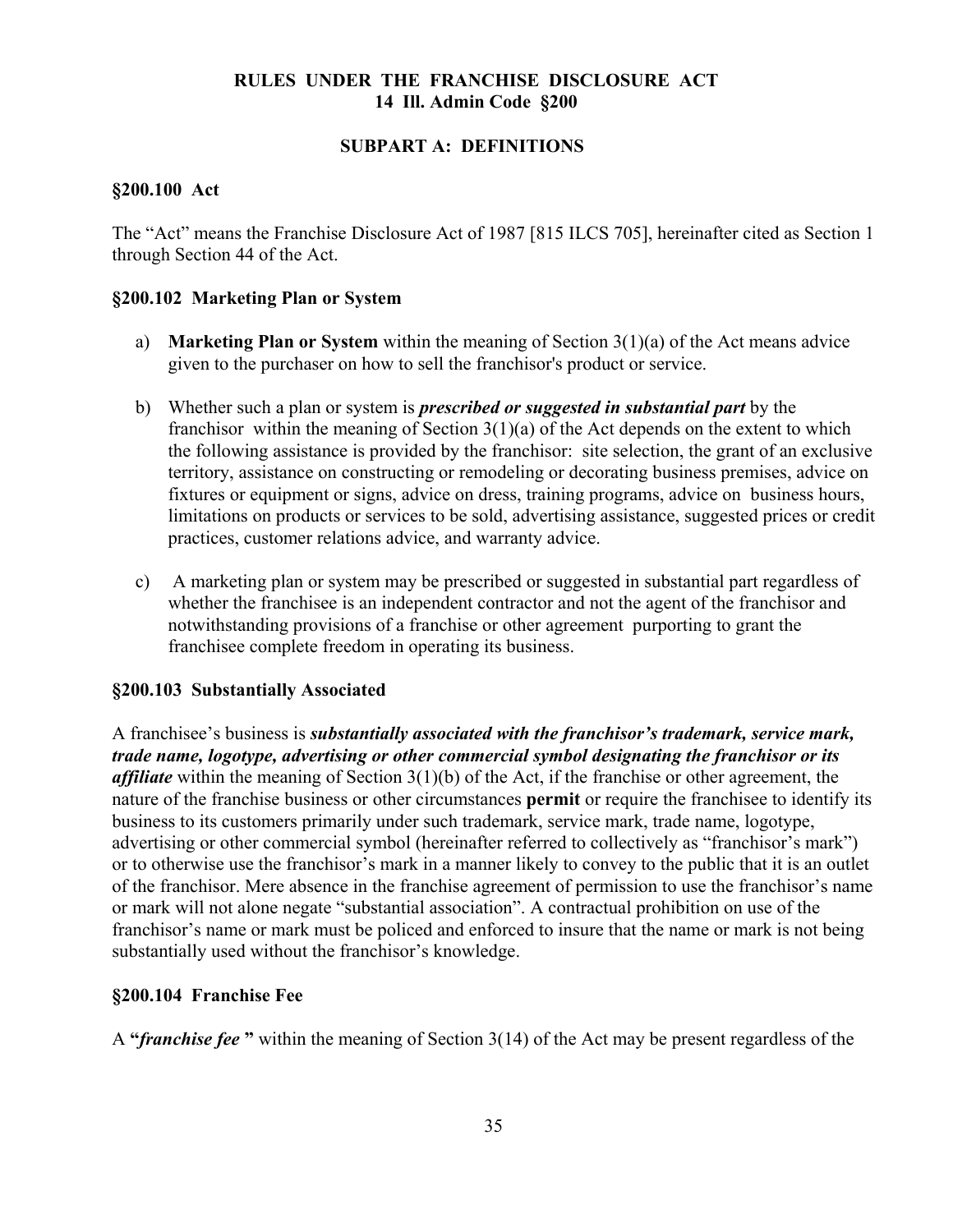designation given to or the form of the fee, whether payable in lump sum or installments, definite or indefinite in amount, or partly or wholly contingent on future sales, profits, or purchases for the franchise business, or the sale or transfer of the franchisee's business. A transfer fee will not be considered a franchise fee if it represents reasonable expenses incurred in connection with the transfer.

#### **§200.105 Absence of Fee Exclusion**

- a) Any payment(s) in excess of \$500 that is required to be paid by a franchisee to the franchisor or an affiliate of the franchisor constitutes a franchise fee unless specifically excluded by Section 3(14) of the Act.
- b) However, rental payments which reflect payments for the economic value of property, as opposed to payments wholly or partly for the right to enter into a business or to sell, resell or distribute goods, services or franchises, shall not be considered indirect franchise fees.
- c) A payment made to a franchisor or affiliate for equipment, materials, real estate services, or other items shall not constitute a franchise fee if the purchase of the items is not required by the franchisor or franchisee is **permit**ted to purchase the items from sources other than the franchisor or its affiliates and the item is available from such other sources.

### **§200.106 Bona Fide Wholesale and Retail Price**

- a) The *Bona Fide Wholesale and Retail Price* exceptions to the *franchise fee* described in Section 3(14)(c) and (f) of the Act apply if the price charged constitutes a fair payment for goods purchased at a comparable level of distribution. No part of the price may be for the right to enter into the franchise business.
- b) Only goods sold to the franchisee for resale qualify for the bona fide wholesale price exception. The price charged for a trademarked product does not exceed its bona fide wholesale price merely because that price exceeds the wholesale price of non-trademarked products of comparable quality and specifications. If the trademarked product commands a premium price by virtue of the trademark it carries, such premium does not constitute the payment of a franchise fee.
- c) The bona fide wholesale and retail price exceptions apply only to purchases of goods. Services, rental payments, and leases of real or personal property are not within the category of "goods" regardless of whether the payment for such items constitutes a fair payment. Payments for services are presumed to be in part for the right granted to the franchisee to engage in the franchise business. Training programs are services and not goods regardless of whether offered, distributed or communicated by word of mouth, through instructions or lectures, in writing or printed form or by record or tape recording. If services are provided, an indirect franchise fee will be presumed regardless of whether the agreement sets forth an itemized fee for such services.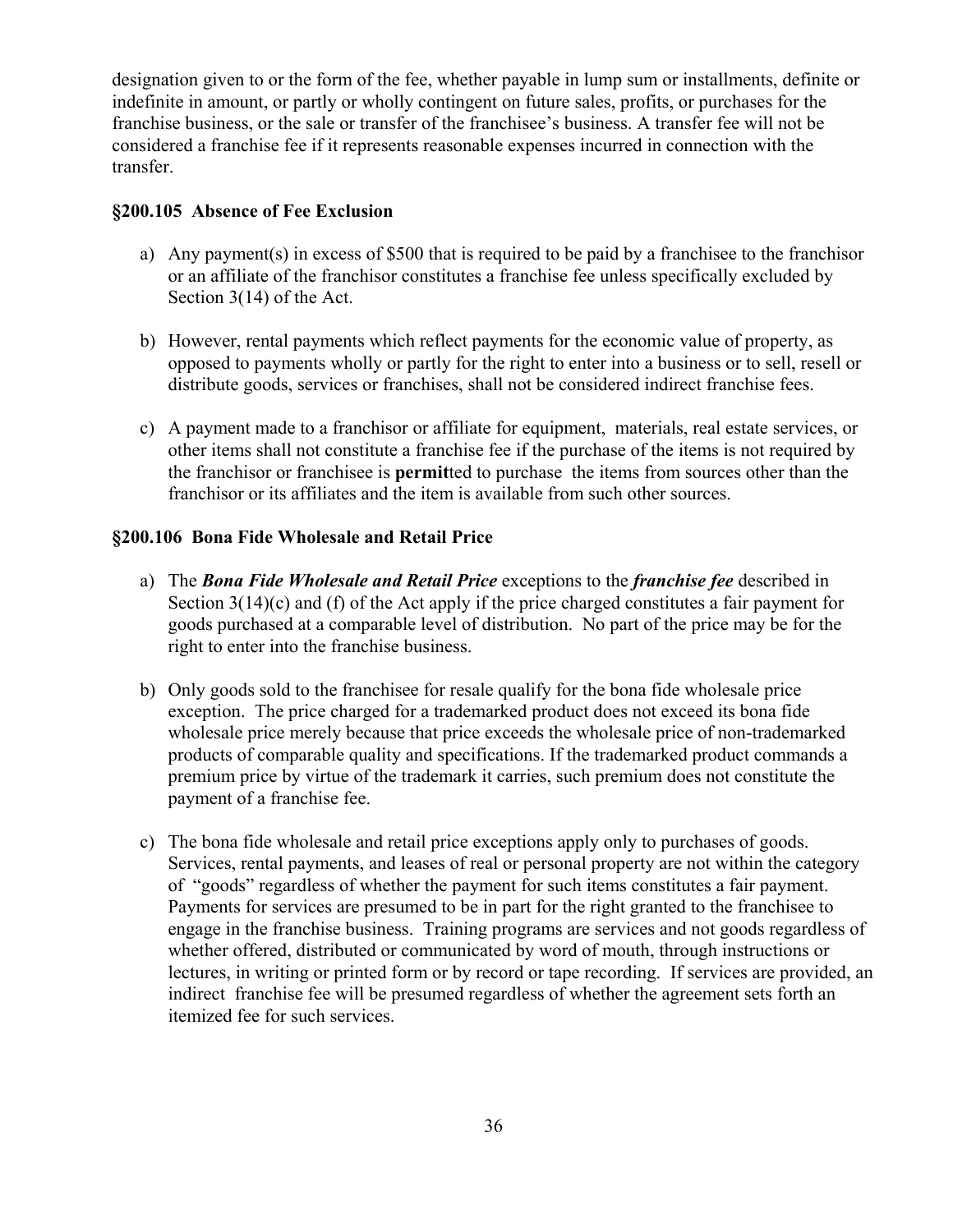## **§200.107 Established Market**

Whether a product has an *established market* within the meaning of Section 3(14) of the Act is determined by the following factors in Illinois or in another area with market characteristics similar to Illinois:

- a) The number of wholesale and retail outlets of the seller or of competitors in a similar line of business;
- b) The quantity and price of like or similar products presently sold;
- c) The ability of the purchaser to resell at the suggested retail price of the manufacturer and/or wholesaler or at a reasonable markup over purchaser's cost;
- d) The number of years this and similar products have been sold.

# **§200.108 Indirect Franchise Fee**

An *indirect franchise fee* within the meaning of Section 3(14) of the Act is present despite the bona fide wholesale or retail price exceptions if the buyer is required to purchase a quantity of goods so unreasonably large that such goods may not be resold within a reasonable time. What constitutes a reasonable time is determined by the price, markup, consumer demand, location of product suppliers and seasonal demand variations.

# **§200.109 Consideration**

*Consideration* within the meaning of Section 5(2) of the Act includes, without limitation, fully refundable deposits and post-dated checks.

# **§200.110 Material Change**

A statement or omission of fact is **"material"** within the meaning of the Act if there is a substantial likelihood that a reasonable prospective franchisee would consider it significant in making a decision to purchase or not purchase the franchise.[also see UFOC Item 3 Instructions].

# **§200.112 Administrator**

**"Administrator"** as used in this Part means the Illinois Attorney General, 500 South Second Street, Springfield, Illinois 62706, (217)782-4465. Conferences may be arranged by appointment. Persons with questions concerning the Act are encouraged to telephone the Franchise Bureau.

# **§200.113 Correspondent**

The term **"Correspondent"** means the person authorized in the application for registration to receive notices and communications.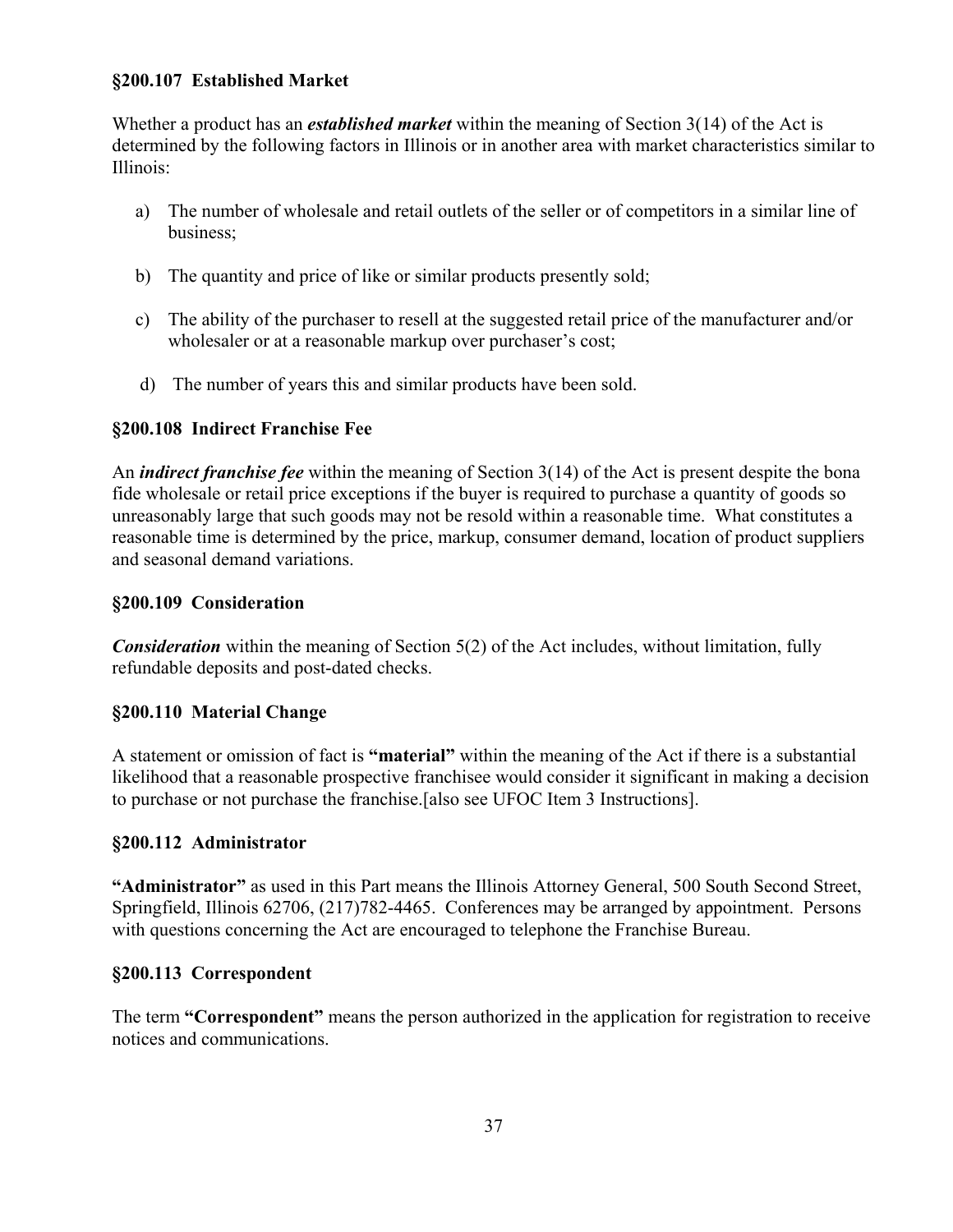## **§200.114 Negotiated Change**

As stated in Section 11 of the Act, an amendment is not required when changes in the franchise agreement are made pursuant to negotiations between the franchisor and franchisee. However, if the same change is consistently made in additional consecutive franchise sales and it is a material change, it is considered to be a permanent change in the franchise agreement and an Amendment reflecting the change must be filed within the applicable time period.

## **§200.115 Tradeshows**

A franchisor shall not attempt to solicit franchise sales at a trade show held in Illinois, from Illinois residents or persons desiring an Illinois franchise site, unless the franchisor is registered with the Administrator or is otherwise exempt from registration. Accepting the name, address and phone number of prospective franchisees for contact after registration does not constitute an offer or offer to sell.

### **§200. 116 Franchise Broker**

A person shall be deemed to be a franchise broker engaged in the business of representing a franchisor in offering for sale or selling a franchise within the meaning of Section 3 (21) of the Act, unless otherwise exempt, if such person provides a prospective franchisee with information about specific franchises other than the franchisor's name, address and phone number. The expectation or acceptance of a fee contingent upon a franchise sale shall be considered as evidence of franchise broker status unless such fee results from an isolated transaction as defined in Section 200. 202.

## **§200. 117 Cooperative**

**"Cooperative"** means a for-profit organization owned and operated, or a nonprofit organization operated, by the wholesale or retail members it serves. A cooperative that operates as, or subsequently purchases, a franchise system must register that system under the Franchise Disclosure Act if the system franchisees are not members of the cooperative with control relatively equal to the other cooperative members.

# **§200.118 UFOC Disclosure Requirements**

References in this Part to a Uniform Franchise Offering Circular (UFOC), disclosure statement, offering circular, or prospectus means a document prepared in compliance with the UFOC Guidelines as adopted by the North American Securities Administrators Association (NASAA) and set forth in Section 200. Appendix A, Illustration L.

#### **§200. 119 Notification**

Notification in Section 10 of the Act means the listed documents required to be filed by the franchisor under Section 200.600 and UFOC General Instruction 110.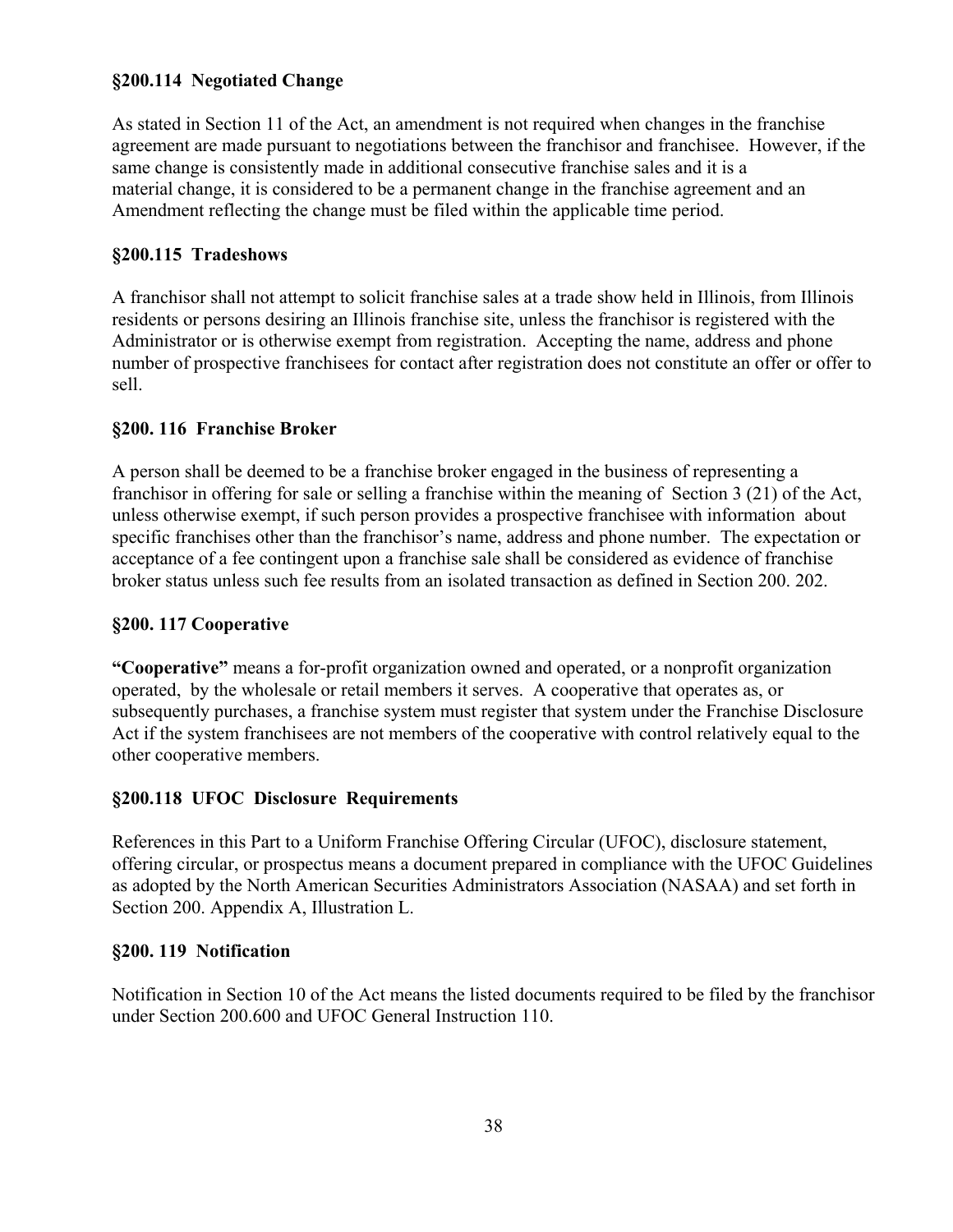## **§200. 120 Time Periods Ending on Saturday, Sunday or Holiday**

Whenever the Act establishes a filing deadline, whether based upon calendar "days" or "business days" and the date due falls upon a Saturday, Sunday or Holiday when the Office of the Administrator is closed to the public, the party affected is excused from compliance until the next business day when the office is open to the public.

## **SUBPART B: OPINIONS, EXEMPTIONS**

#### **§200.200 Interpretive Opinions and No Action Letters**

- a) Except as provided in subsections (b) and (c) below, the Attorney General will issue an interpretive opinion upon submission of the following:
	- 1) An explanatory cover letter;
	- 2) A \$50.00 fee as required by Section 40(d) of the Act;
	- 3) A copy of the agreement;
	- 4) Promotional materials where relevant;
	- 5) Photographs of locations, where relevant;
	- 6) A list of states where the applicant is registered;
	- 7) A list of the names and addresses of all company operated and licensed outlets;
	- 8) Copies of all interpretive opinions from other administrative franchise agencies relating to the same issue;
	- 9) A certification of all facts.
- b) The Administrator will decline to issue an interpretive opinion if litigation is ongoing or reasonably anticipated.
- c) No action letters will be issued where, despite the absence or pendancy of litigation, a close issue is involved which in the Administrator's opinion is best left to judicial resolution. The Administrator will consider whether the interest of the franchisee is protected, whether the issue has been previously undecided and whether the franchisor has requested a no action letter. A no action letter does not reach the merits of the issue but merely contains a statement that the Attorney General will not prosecute.
- d) All interpretive opinions and no action letters are open to public inspection at the Administrator's office. Copies of specific opinions and no action letters may be ordered at a cost of \$1.00 each.

#### **§200.201 Order of Exemption**

- a ) Pursuant to Section 9 of the Act, the Administrator may by Order grant exemptions from the registration and disclosure requirements of the Act. The Administrator will consider whether to issue such an Order upon submission of the following:
	- 1) A cover letter describing the basis for the exemption by reference to this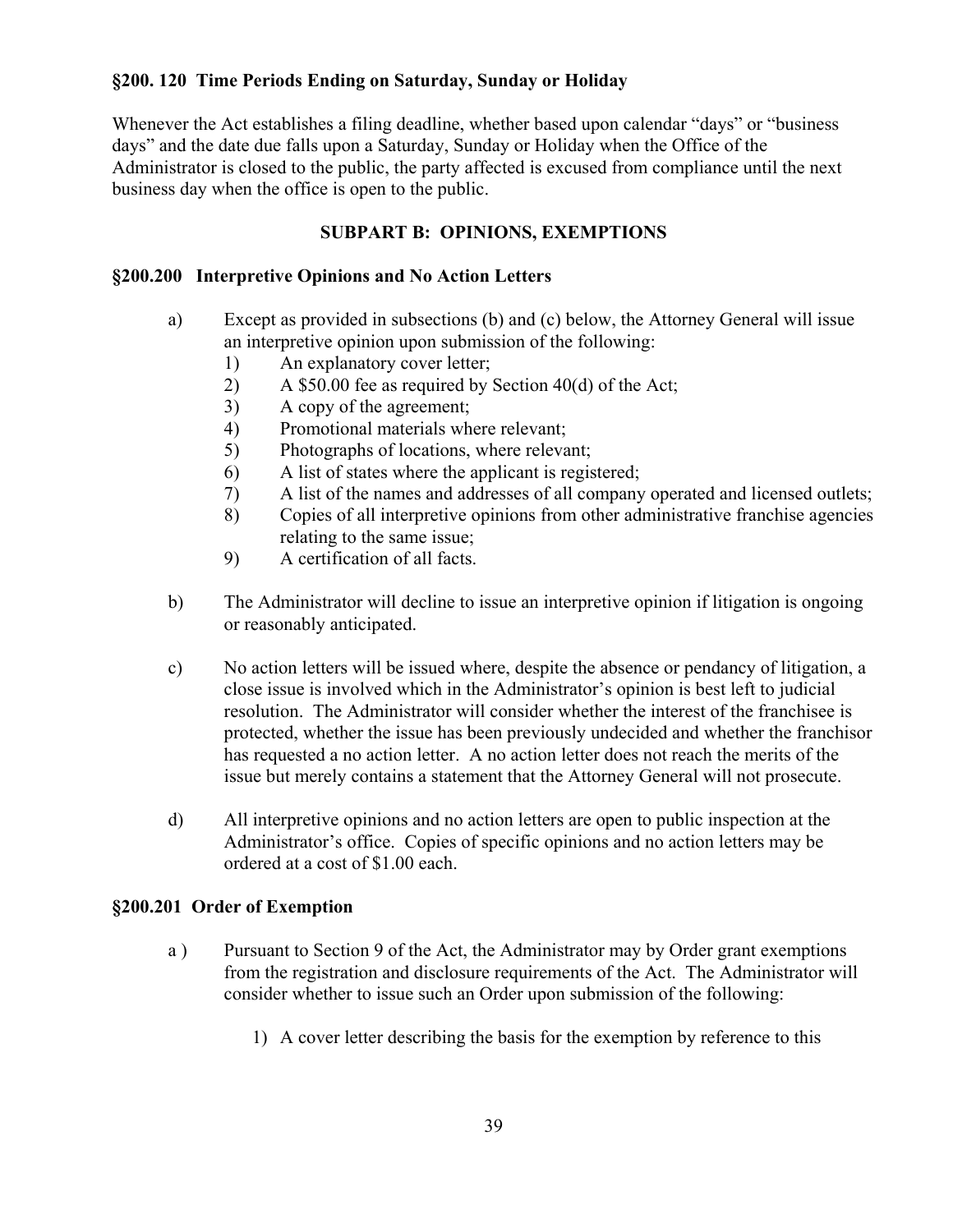Section and to Section 9 of the Act, a list of administrative agencies (other franchise regulatory states and the Federal Trade Commission) that have issued or denied exemptions or opinions with copies of the exemptions or opinions, and a statement of the number of franchises the franchisor intends to sell in Illinois in the ensuing twelve months;

- 2) A list showing all Illinois franchise sales since the most recent UFOC submitted with the exemption application;
- 3) UFOC (Appendix A, Illustration L); and
- 4) A certification page (Appendix A, Illustration G).
- b) Exemption requests will be granted only when in the public interest. An exemption is considered in the public interest:
	- 1) If the franchisor intends to sell only one or two franchises in Illinois in the ensuing twelve months; and
	- 2) If the litigation and bankruptcy disclosure is not materially adverse to the interests of prospective franchisees; and
	- 3) If the franchisor agrees to timely provide the franchisee with a UFOC disclosure statement; and
	- 4) If the franchisor obtains a letter from the prospective franchisee's attorney, after issuance of the exemption but within the time period described in Section 5 (2) of the Act, stating that he has explained the Act to his client, and the client does not object to issuance of the exemption, and forwards the letter to the Administrator. Prior to procurement of this letter, but after issuance of the order of exemption, the franchisor may solicit franchisees but may not have a contract signed or require a prospective franchisee or subfranchisor to pay consideration.
- c) Application for exemption from Sections 5 and 10 of the Act may be made with regard to the offer and sale of a single unit franchise in which the actual minimum initial investment is in excess of \$1,000,000. The Administrator will consider whether to issue such an Order upon submission of the following:
	- 1) The information required by subsection 201 (a) of this Section;
	- 2) A list showing all Illinois franchise sales since the most recent UFOC submitted with the exemption application; and
	- 3) Application documents required by Section 200.600 (a) (1) through (7).
- d) Every registered franchise and any franchisor exempt under this Section must provide the prospective franchisee with a UFOC disclosure document unless specifically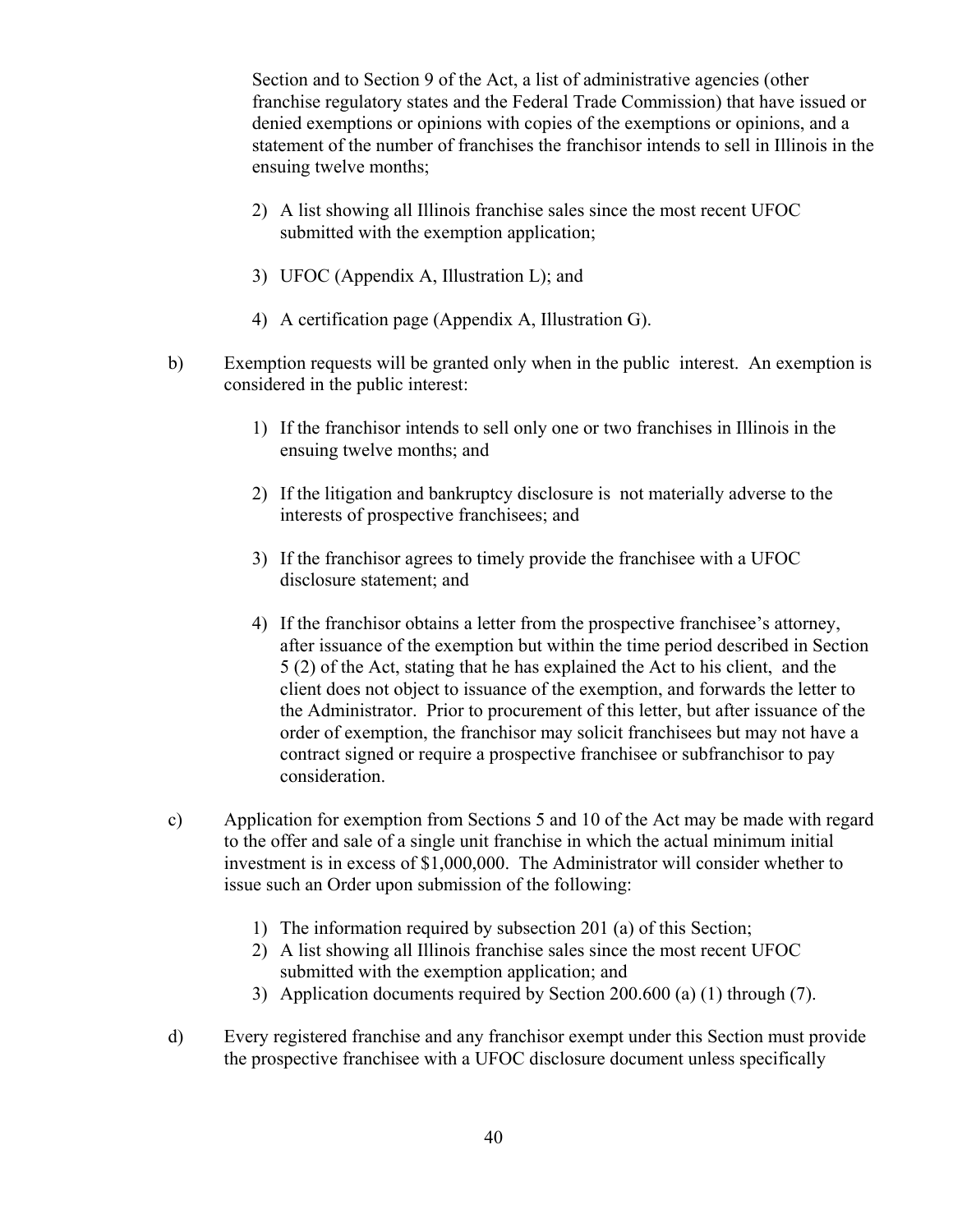excused from this requirement by the Administrator.

## **§200.202 Exemptions by Rule**

a) The offer and sale of a franchise to a bank, savings institution, trust company, interstate carrier or insurance company is exempt from Sections 5 and 10 of the Act.

## b) **Isolated Transaction**

- 1) If a referral source provides the name of a prospective franchisee to a franchisor and receives a referral or broker fee, but the person making the referral has no involvement in presenting the advantages of that particular franchise system, handles no franchisee payments owed to the franchisor, and has made no referral to that franchisor during the preceding 12 months, then such an isolated transaction does not require registration as a franchise broker and does not require the franchisor to provide disclosures concerning the person making the referral in the franchisor's UFOC.
- 2) If a franchisor obtains a prospective franchisee from an unregistered broker, the franchisor must verify the representations made to the prospect by the broker and that all required disclosure has been provided. No referral fee or commission shall be paid to the broker until such broker is properly registered with the Administrator or is found to be exempt from registration.
- c) An **officer, director or employee of an affiliate or related company of the franchisor** is exempt from the Broker Application and Registration requirements of Section 13 of the Act, provided that the franchisor files a Sales Agent Disclosure Form with the Administrator for any such person. See Appendix A, Illustration C.
- d) **Franchise Trade Show Promoters** and persons who organize or manage events, shows or facilities in which franchises are advertised, offered or otherwise promoted are hereby exempt from the requirements of Section 13 of the Act if:
	- 1) the person does not receive a fee or other consideration from the exhibitors participating in such event or show other than exhibitor fees; and
	- 2) any rent, exhibitor fees or other consideration paid for use of the exhibit space is not contingent or based upon the sale of franchises by the exhibitors or show promoters; and
	- 3) the person is in compliance with 16 C.F.R. 436, as amended through May 1, 1999, or is in compliance with an exemption issued by the Federal Trade Commission (contact FTC Consumer Response Center, 600 Pennsylvania Ave. N.W., Washington D.C. 20580).

# e**) Large Franchisor Exemption**

The offer and sale of a franchise meeting the following requirements is exempt from Sections 5 (1) and 10 of the Act:

1) **Net Worth**. The franchisor and, when applicable, a parent corporation or other business entity owning at least 80 percent of the franchisor must meet one of the following net worth requirements according to the financial statements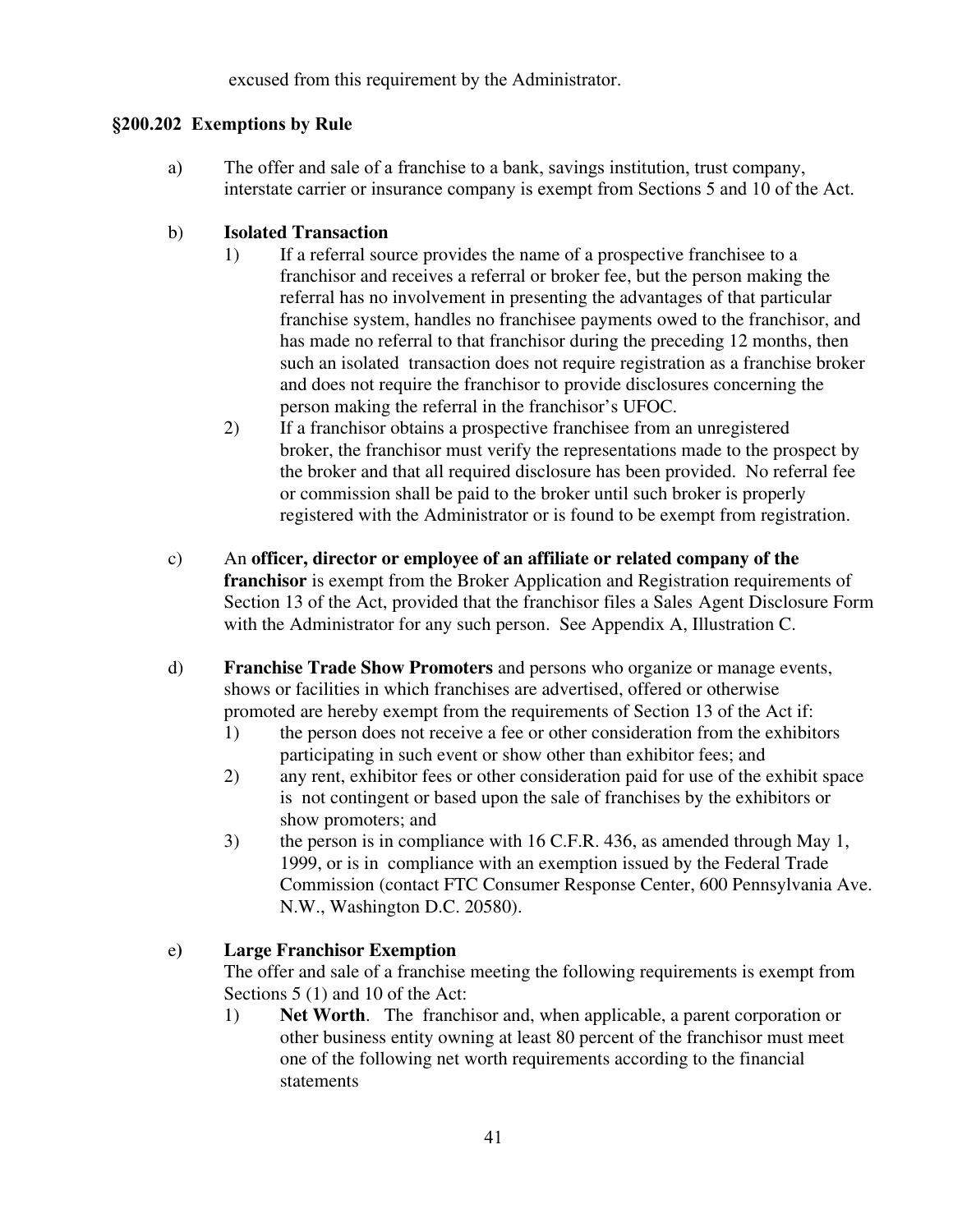for the most recent fiscal year just ended:

- A) The franchisor has a net worth on a consolidated basis of not less than \$5,000,000, according to its audited financial statement; or
- B) The franchisor has a net worth of not less than \$1,000,000, and its parent has a net worth of not less than \$5,000,000, according to the audited financial statements of the franchisor and its parent, respectively; or
- C) The franchisor has a net worth of not less than \$1,000,000, according to its unaudited financial statement, and the parent has a net worth on a consolidated basis of not less than \$5,000,000, according to its audited financial statement, and the parent absolutely and unconditionally guarantees to assume the duties and obligations of the franchisor under the franchise agreement should the franchisor become unable to perform its duties and obligations.
- 2) **Experience.** The franchisor or its parent corporation or other business entity owning at least 80 percent of the franchisor or the franchisor's predecessor (as defined by UFOC Guidelines), or any combination thereof, has, throughout the five year period immediately preceding the offer and sale of the franchise, at least 25 franchisees conducting business in its franchise system. Up to three years of the required experience can be fulfilled by demonstrating that the franchisor has conducted business that is substantially the same as the subject of the franchise.
- 3) **Disclosure**. The franchisor agrees to timely provide a Federal Trade Commission prospectus or UFOC offering circular to each prospective franchisee.
- 4) **Loss of Exemption**. This exemption shall immediately terminate if:
	- A) Franchisor's net worth requirement is no longer met; or
	- B) Franchisor has fewer than 25 active franchisees; or
	- C) The franchisor was dependent upon another corporation or business entity to qualify for this exemption and such qualifying support has been withdrawn or is otherwise no longer available.
- 5) **Required Documentation**. The franchisor must submit the following documents to the Administrator to secure this exemption:
	- A) A cover letter stating: how the net worth requirement has been met; specific information demonstrating that the experience requirement has been met; that the franchisor agrees to timely provide a UFOC or FTC disclosure document to each prospective franchisee; that the Illinois Franchise Disclosure Act applies to all Illinois franchise transactions; and that this exemption will immediately terminate for the reasons stated above;
	- B) Franchisor's current UFOC or FTC disclosure document;
	- C) A Uniform Consent to Service of Process and the appropriate acknowledgment (Section 200. Appendix A, Illustrations D and E or  $F)$ ;
	- D) A Certification Page (Appendix A, Illustration G) verifying that the documents submitted are true and correct.
- 6) **The franchisor must renew its exemption annually**.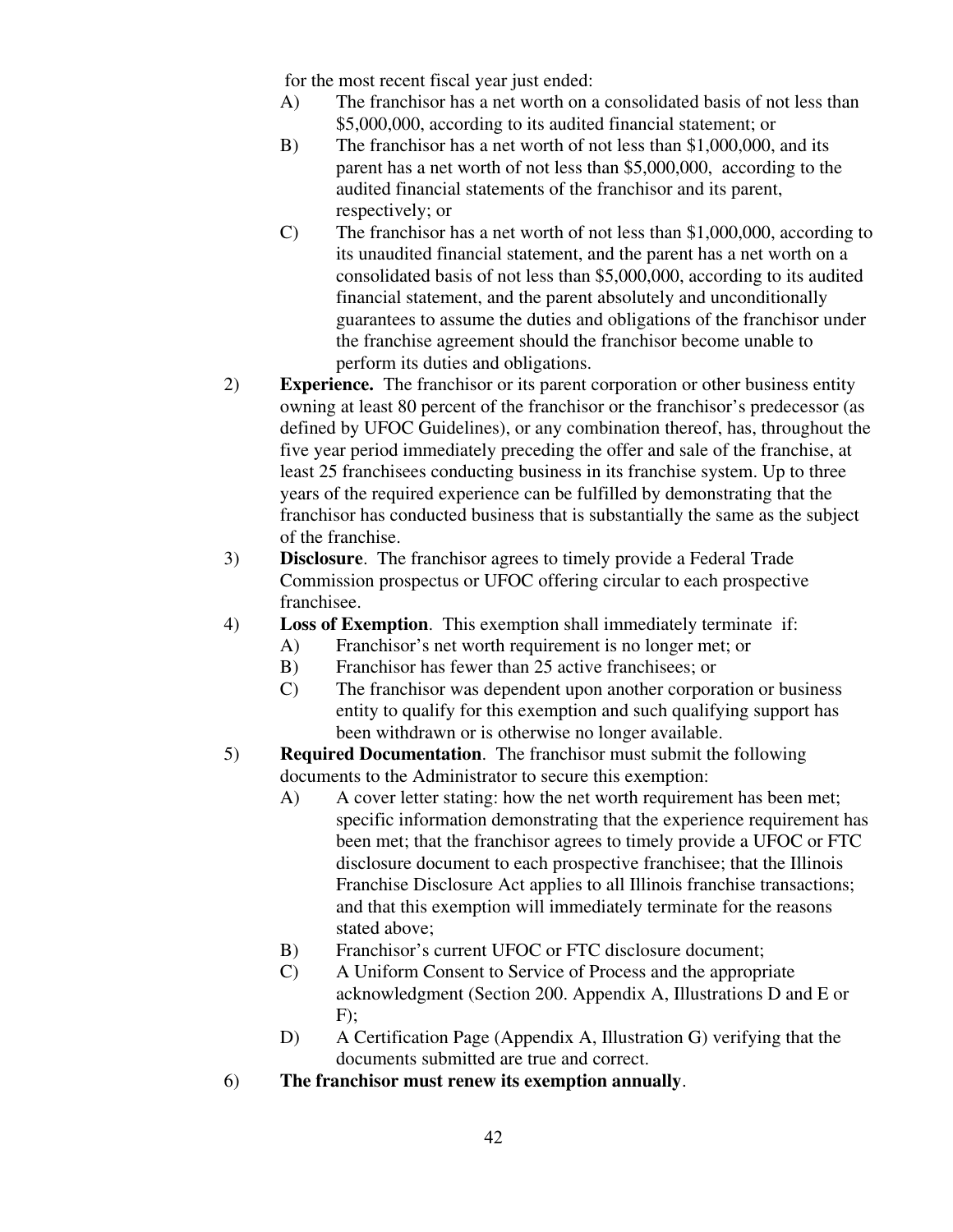# **SUBPART C: ADVERTISING**

## **§200.300 Deceptive Practices**

Use of advertising not in compliance with this Subpart is deemed a false, fraudulent, misleading or deceptive practice.

## **§200.301 Statements of Profitability**

No advertising in connection with the offer or sale of franchises shall contain the statement that the purchase of a franchise is a safe investment, is free from risk of loss or failure, or assures earnings or profit. The text of the advertisement may employ words such as "success", "profits", or "profit potential" so long as such terms are reasonably qualified.

### **§200.302 Opinions of Counsel**

No advertising shall contain or refer to any opinion of counsel unless the franchisor has obtained the prior written consent to such use of counsel's name and opinion and unless the name and address of such counsel is included in the advertising.

### **§200.303 Inconsistencies with Disclosure Statement**

It is a fraudulent practice for a franchisor to make any oral or written representation which is materially inconsistent with the information contained in the registered disclosure statement.

## **§200.304 Dollar Statements on Sales or Income**

Any advertisement which suggests a range or specific level of sales, income, gross or net profits, or other types of earnings claims must be consistent with the guidelines contained in Item 19 of the UFOC. (See Section 200.Appendix A, Illustration L).

#### **§200.306 Internet Franchise Offers**

Any communication made through the Internet, the World Wide Web, or any other similar proprietary or common carrier electronic delivery system, of an offer to sell a franchise ("Internet Offer") is exempt from the registration provisions of the Illinois Franchise Disclosure Act if the franchisor limits contact with prospective Illinois franchisees to keeping a prospect list and notifying such prospects that, until the franchisor registers the franchise in Illinois, no further discussion about the franchise opportunity can take place.

# **SUBPART D: HEARINGS**

#### **§200.400 Preamble**

The regulations contained in this Subpart shall govern administrative hearings under the Act. The purpose of this Subpart is to provide for the orderly determination of rights, duties and privileges of parties under procedures assuring such parties due process of law.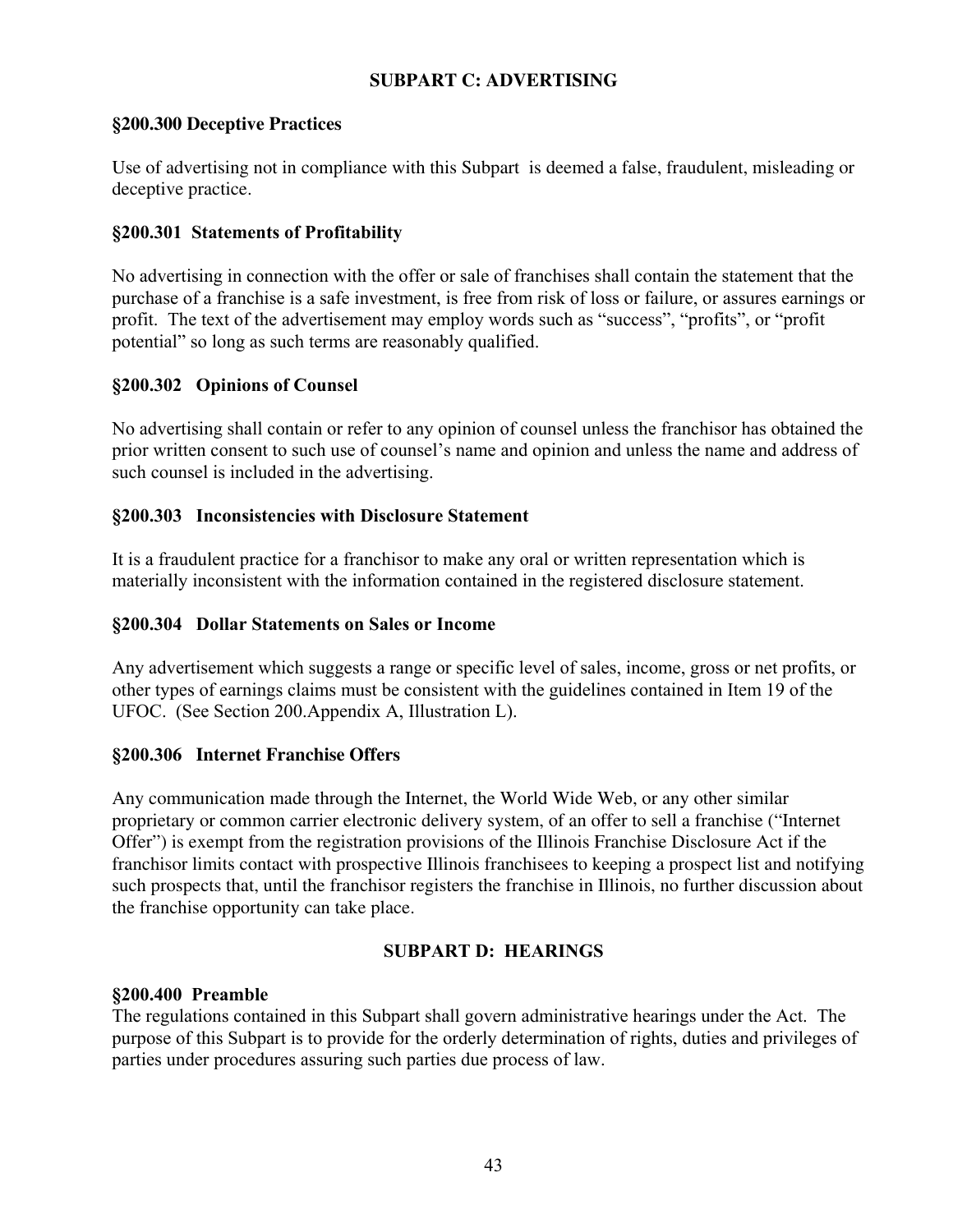# **§200.401 Party**

**"Party"** means the Administrator and all persons whose rights are to be determined at the hearing. Several persons may be joined as parties when they are alleged to have engaged in the same transaction constituting a violation.

## **§200.402 Hearing Officer**

**"Hearing Officer"** means an independent person designated by the Administrator to preside at the hearing. Such person must meet the following standards and qualifications:

- a) be of high integrity and good personal repute;
- b) be unbiased, impartial and without any material conflict of interest;
- c) be a member in good standing of the Bar of Illinois;
- d) be familiar with the rules of evidence applied in civil cases in the circuit courts of Illinois and with the Act and the Rules promulgated thereunder; and
- e) not be a regular employee of the Illinois Attorney General.

#### **§200.403 Office**

**"Office"**, unless otherwise indicated, refers to the Office of the Attorney General, 500 South Second Street, Springfield, Illinois 62706.

#### **§200.404 Hearing Requests**

- c) A party may request a hearing within 15 days of the date of an order issued under Section 23 of the Act.
- b) If such a request is received by the Administrator, the matter will be set down for hearing within 10 days after such receipt, unless the requesting party consents to a later date.
- c) Unless a hearing is so requested, the order will remain in effect until it is modified or vacated by the Administrator.

#### **§200.405 Notice of Hearing**

- a) A notice of hearing shall be delivered to all parties to the proceeding by certified or registered U.S. Mail with return receipt requested, not less than 5 days prior to the initial date of such hearing, or any proper extension thereof.
- b) The notice shall include: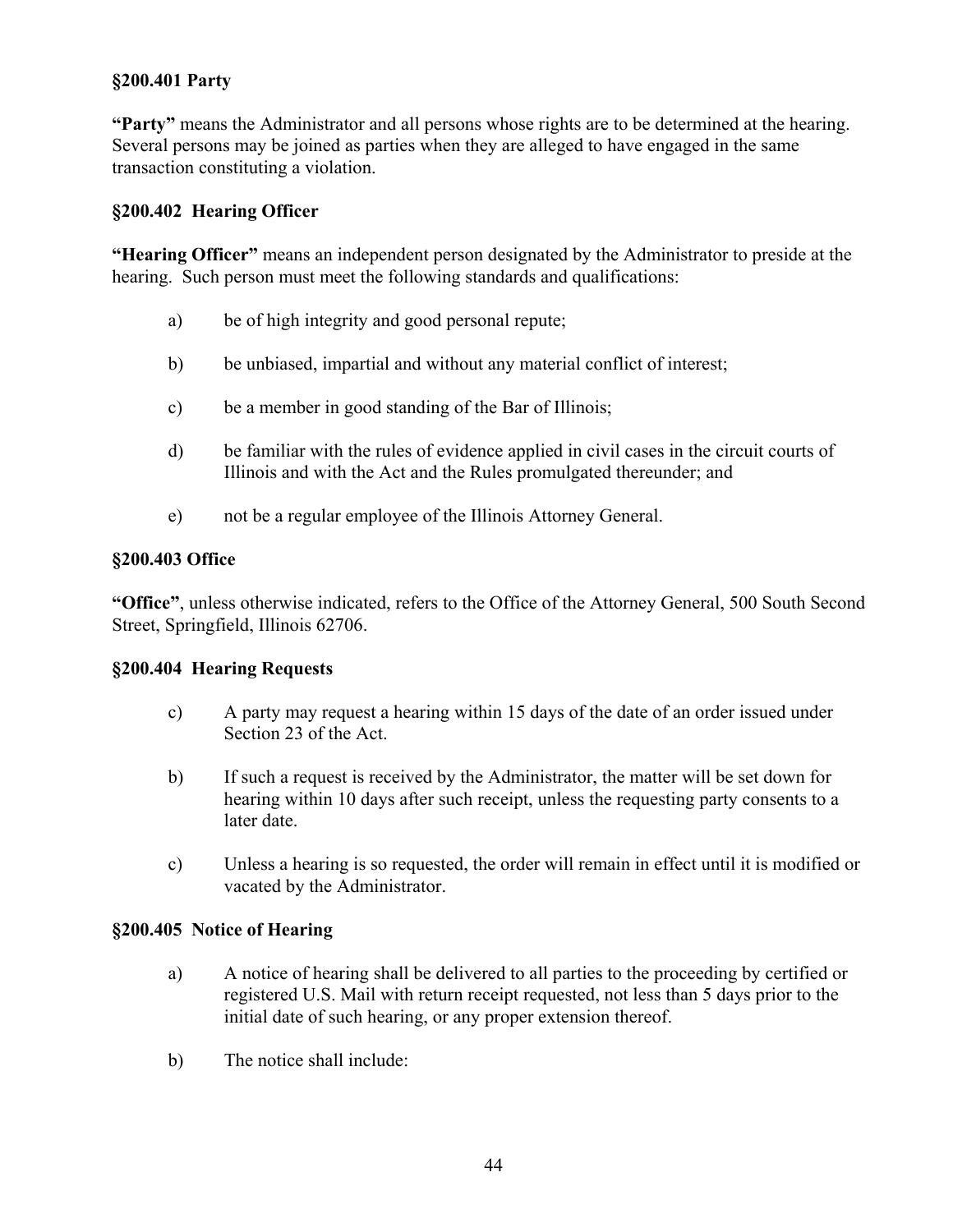- 1) the names and last known addresses of all parties;
- 2) the time, date and place of hearing;
- 3) the name of the Hearing Officer;
- 4) a short and concise statement of facts (as distinguished from conclusions of law or a mere recitation of the words of the Act) alleging the act or acts done by each respondent; the date and place each such act was done; the Sections of the Act or of this Part alleged to have been violated or otherwise involved in the proceeding; and the decision or action requested by the Administrator;
- 5) a concise statement to each party that:
	- A) the party may be represented by legal counsel; may present evidence; may cross-examine witnesses and otherwise participate;
	- B) failure to so appear shall constitute default unless any party has upon due notice moved for and obtained a continuance.

# **§200.406 Requirements Relating to Continuances**

Certain costs are incurred by the Administrator when a scheduled hearing is continued to another time. Therefore, the requirements for a continuance are as follows:

- a) All requests for a continuance shall be in writing and must be received by the Administrator at least three days prior to the assigned hearing date;
- b) A party requesting a continuance shall serve a copy of the request on all parties;
- c) Continuances will be granted by the Administrator upon a showing of:
	- 1) Illness of the parties or attorneys,
	- 2) Death in the immediate family of the parties or attorneys,
	- 3) Unalterable court appearances by the attorneys, or
	- 4) Undue hardship or inconvenience to either the parties or the hearing officer.

# **§200.407 Rules of Evidence in Hearings**

 a) Irrelevant, immaterial or unduly repetitious evidence shall be excluded. The rules of evidence and privilege as applied in civil cases in the Circuit Courts of this State shall be followed. However, evidence not admissible under such rules of evidence may be admitted (except where precluded by statute) if it is of a type commonly relied upon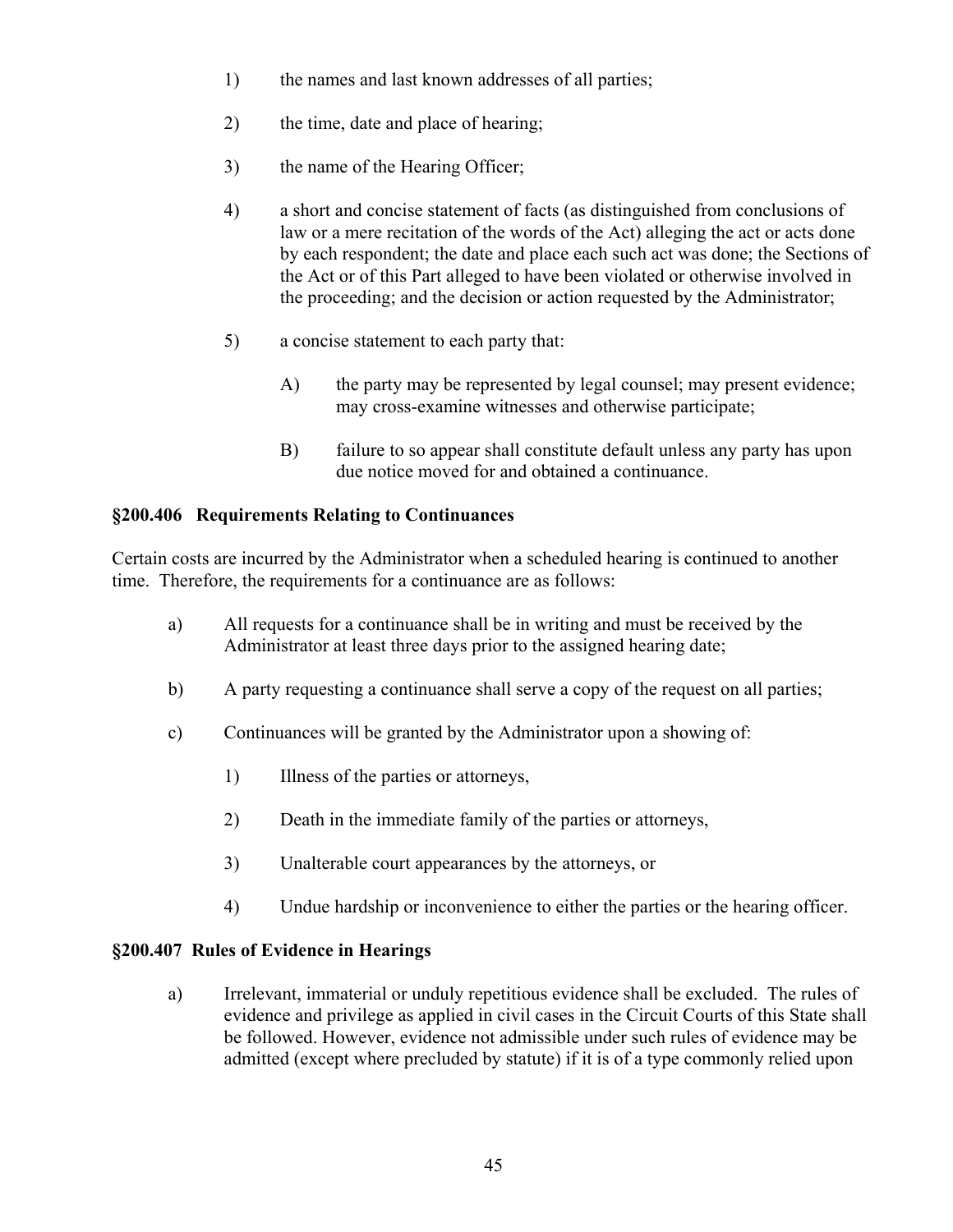by reasonably prudent persons in the conduct of their affairs. Objection to evidentiary offers may be made and shall be noted in the record. Subject to these requirements, when a hearing will be expedited and the interests of the parties will not be prejudiced, any part of the evidence may be received in written form.

- b) Subject to the evidentiary requirements of subsection (a) of this Section, a party may conduct cross-examinations required for a full and fair disclosure of the facts.
- c) Notice may be taken of matters of which the Circuit Courts of this State may take judicial notice. Parties shall be notified either before or during the hearing, or by reference in preliminary reports or otherwise, of the material noticed, including any staff memoranda or data, and they shall be afforded an opportunity to contest the material so noticed.

# **§200.408 Record of Proceedings**

- a) At each hearing, a licensed court reporter may be called by the Administrator, or a sound recording may be made, to create a permanent and complete record of the proceedings.
- b) Upon request, and at the party's own expense, any party may have a copy of the record.

### **§200.409 Record of Hearing**

The record of hearing shall include:

- a) Offers of proof, objections, and rulings thereon;
- b) All pleadings (including all pre-hearing and post-hearing notices and responses thereto, admissions, stipulations of facts, motions and rulings thereon);
- c) A statement of matters officially noted;
- d) Evidence received including testimony;
- e) All memoranda or data submitted to the Hearing Officer;
- f) Any opinion, report, or recommendation of the Hearing Officer to the Administrator or the Administrator's representative;
- g) The findings of fact and law and final order entered by the Administrator.

#### **§200.410 Duties of Hearing Officer**

a) The Hearing Officer shall have the authority to conduct the hearing, to entertain and rule upon motions, to administer oaths, to examine witnesses, and to rule upon the admissibility of evidence.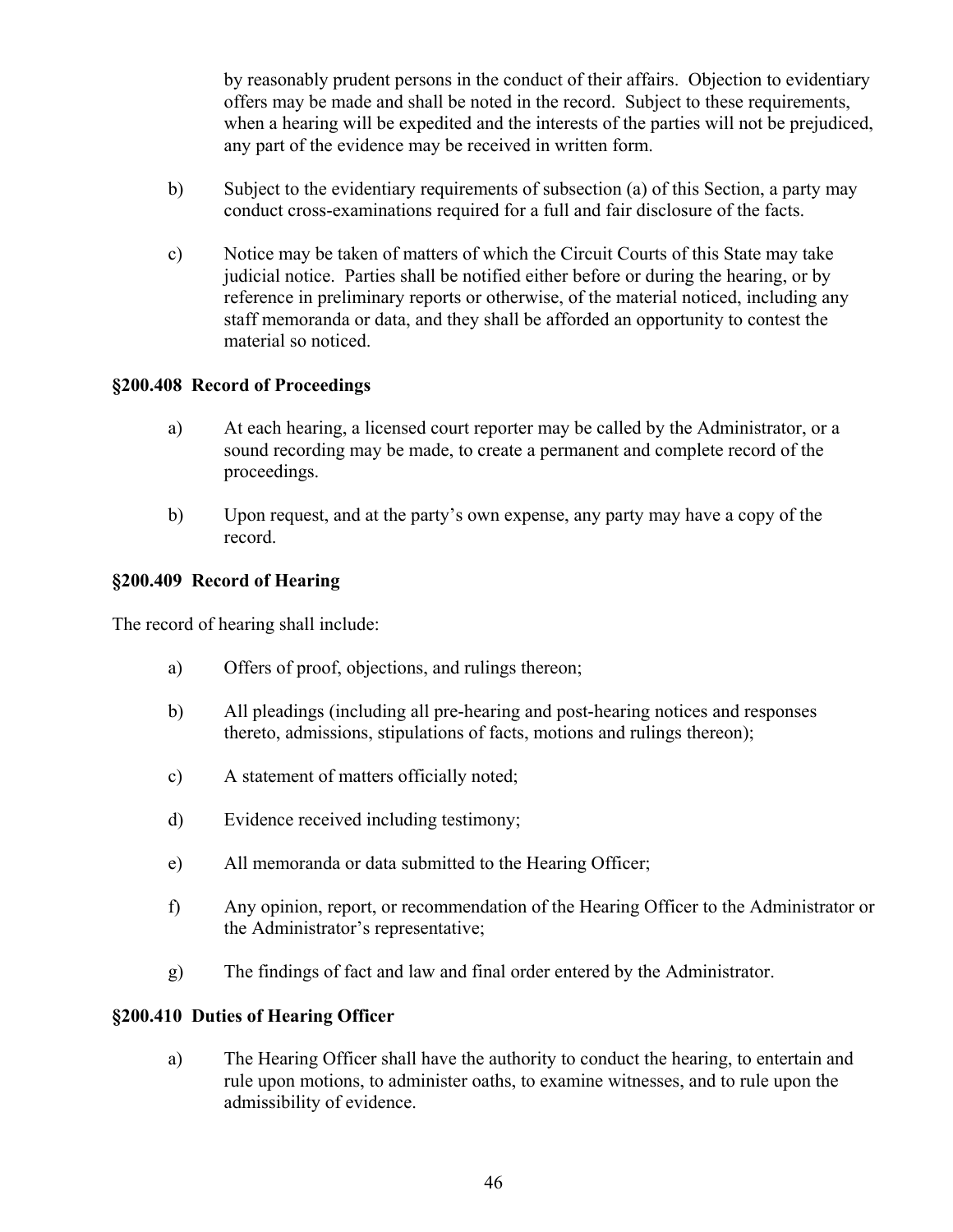b) The Hearing Officer shall rule on procedure, make findings of fact and law, and issue a recommendation to the Administrator within one (1) month of the close of the hearing.

## **§200.411 Final Administrative Decision**

- a) A final administrative decision shall be issued by the Administrator in writing within one month of receipt of the Hearing Officer's recommendation. The Hearing Officer's recommendation, rulings and findings of fact and law are to be taken into account but are not binding on the Administrator. However the final administrative decision must be based exclusively on evidence in the record. The Administrator may refuse to accept the factual recommendations of the Hearing Officer only when all the evidence, viewed most favorably to the party for whom the Hearing Officer held, so overwhelmingly favors the other party, that no contrary holding based on that evidence could withstand Administrative Review under the Administrative Review Act because the findings of fact of the Hearing Officer are against the manifest weight of the evidence. A copy of the final administrative decision shall be sent by certified or registered mail to each party or each party's representatives.
- b) The final administrative decision shall include findings of fact and conclusions of law, separately stated. Findings of fact, if set forth in statutory language, shall be accompanied by a concise and explicit statement of the underlying facts supporting the findings.
- c) The final order of the Administrator shall constitute a final administrative decision within the provisions of the Administrative Review Act [735 ILCS 5/Art. III].

# **SUBPART E: DENIAL BASED ON FINANCIAL STATEMENTS, ESCROW, GUARANTY, SURETY BOND**

#### **§200.500 Assurance of Financial Ability to Fulfill Obligations**

- (a) If, after examination of the financial statements of the franchisor and the duties and obligations of the franchisor contained in the franchise or other agreement to furnish goods and/or services to assist its franchisees in establishing and opening their business, the Administrator determines that adequate financial resources are not available to the franchisor for the performance of said obligations or that the franchisor will depend primarily on the initial franchise fees paid by franchisees as such financial resources (the franchisor has no other apparent source of income or assets), the Administrator will require the franchisor, at the franchisor's option to assure financial capability by one of the following means: an escrow of funds, guaranty of performance, the posting of a surety bond, the issuance of a Certificate of Deposit, or the deferral of the initial franchise fees until the franchisor has met its obligations to the franchisee and the franchisee has commenced doing business.
- b) When determining whether adequate financial resources are available, the Administrator shall give consideration to the applicant's recent financial statements.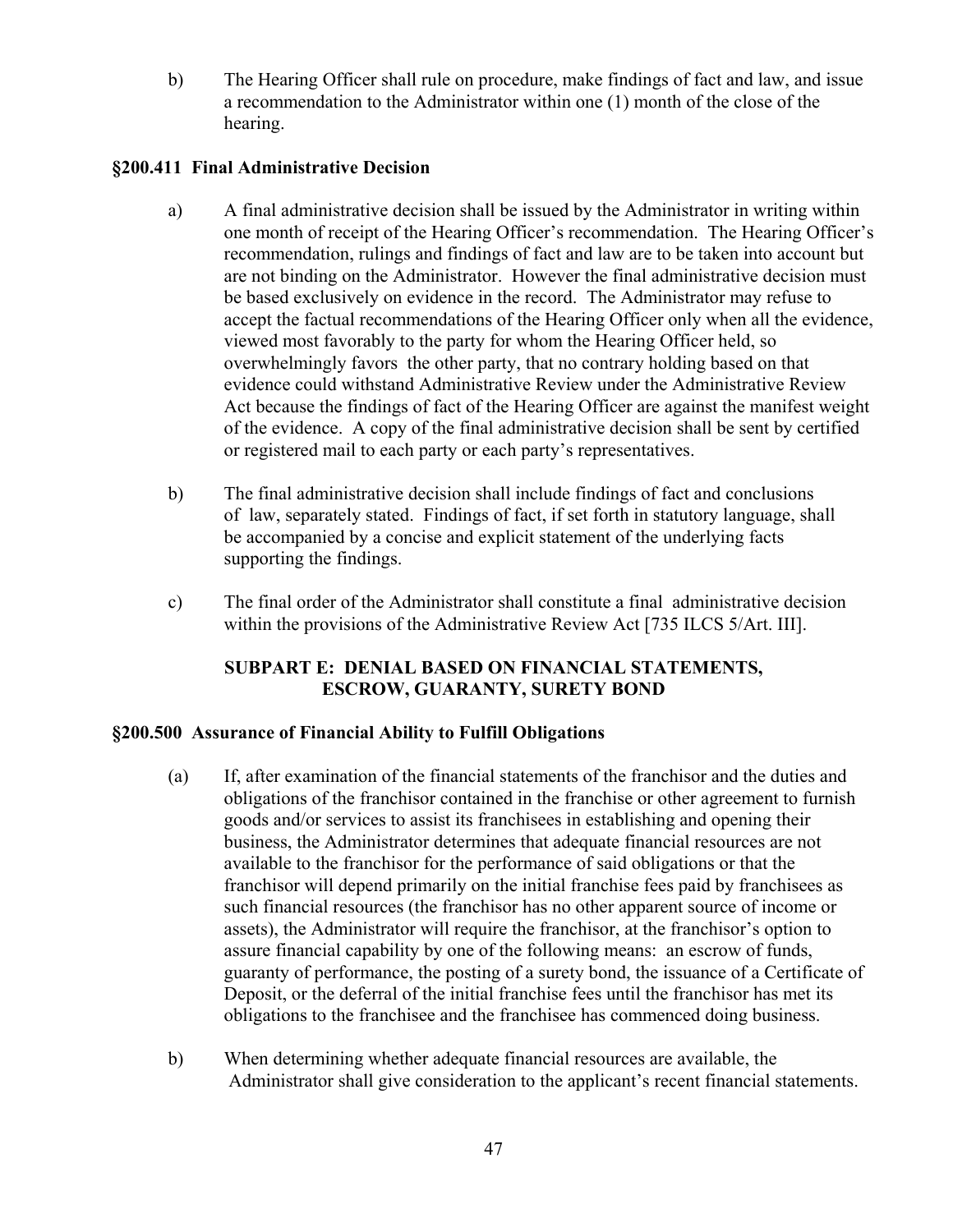The following criteria shall be considered in making the determination: the auditor's opinion letter or review report, notes to the financial statements, the current ratio, the quick ratio, the amount of working capital, the proportion of tangible and intangible assets, the amount and maturities of debts, the debt/equity ratio, the amount of equity, the earnings history, the proportion of receivables compared to other assets, and the quality of receivables (e.g., financial statements reflect receivables that will not be collected, including bad debts, a debt discharged in bankruptcy, or the failure to allow for aged receivables).

 c) Registration under the provisions of this Section shall be limited to the sale of the number of franchises authorized by the Administrator. The Administrator will make that decision based upon the franchisor's demonstrated willingness to fulfill its obligations to a specific number of franchises.

### **§200.502 Escrow of Funds**

When a franchisor chooses the escrow of franchise fees to comply with financial assurance requirements, the escrow account shall comply with the following requirements:

- a) Checks shall be made payable to the escrowee by the franchisee;
- b) The account shall be established in a federally insured bank, and the funds shall be kept and maintained in an account separate and apart from the franchisor's business and personal accounts;
- c) The escrowed funds shall not be subject to any liens or charges by the escrowee or judgments, garnishments, or creditor's claims against the franchisor as hereinafter provided. This escrow is for the benefit of each franchisee in the amount paid by each franchisee;
- d) At the request of the Administrator, statements indicating the status of the escrow shall be furnished by the bank or trust company to the Administrator;
- e) An escrow agreement in the form set forth in Appendix C, Illustration A hereto, shall be entered into between the bank and the franchisor, which shall state that its purpose is to protect the franchisee and shall authorize the Administrator to inspect the records of the bank as escrowee relating thereto, and shall state that, upon order of the Administrator or a court of competent jurisdiction, the escrowee shall release and pay over the funds, or a portion thereof, to the franchisor or franchisee; and
- f) The escrow shall remain in effect as to the respective franchisee/franchisor relationships until the initial obligations of the franchisor to assist the franchisee to establish and open the franchisee's business are fulfilled.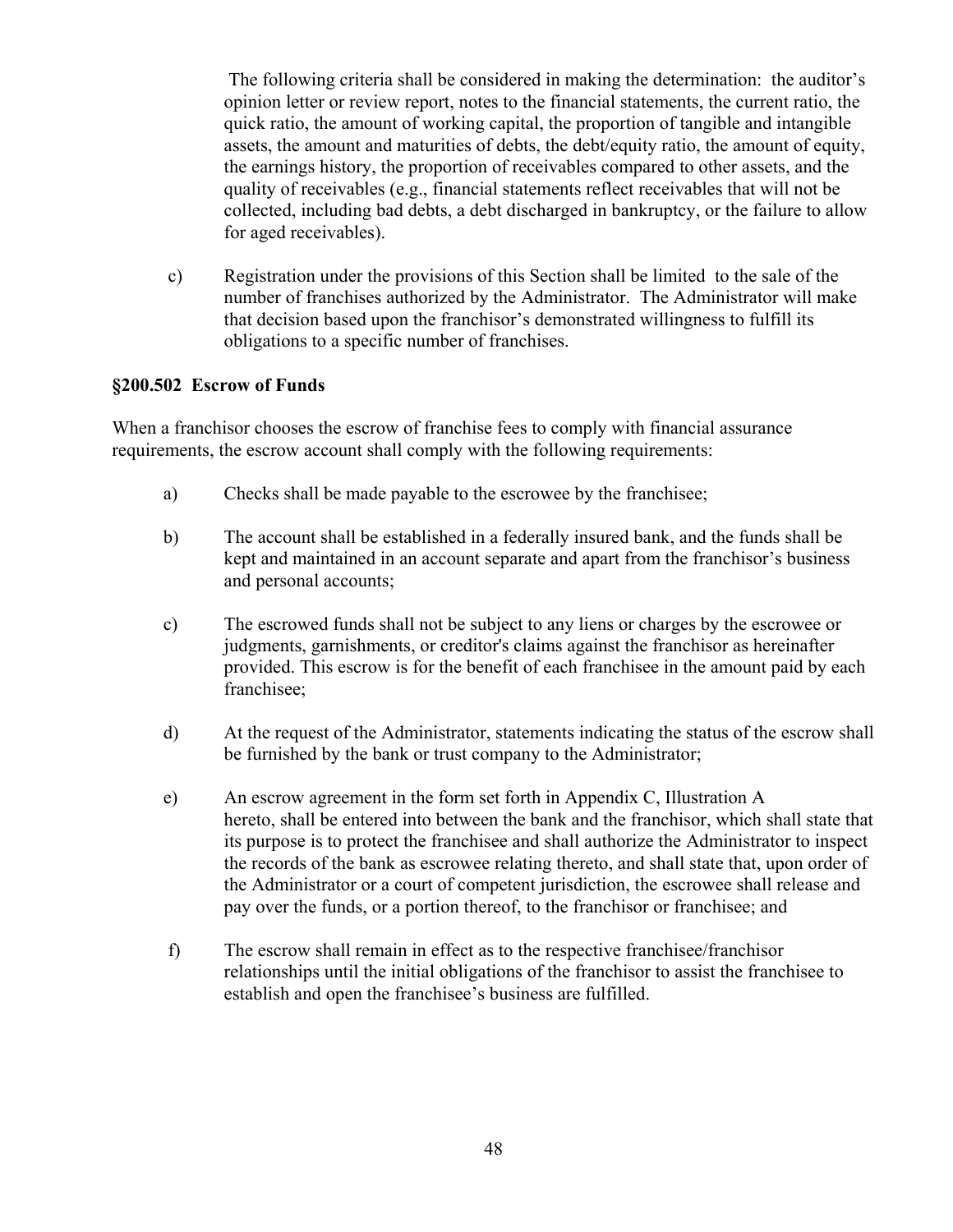### **§200.503 Release of Escrowed Funds**

- a) A franchisor shall petition for release of escrowed funds by use of the form attached as Appendix C, Illustration B. Upon receipt of such petition, the Administrator will send notice of it to the franchisee advising the franchisee that any objection that the franchisee may have to the petition must be filed in writing and received by the Administrator within 30 days after the date the notice is sent. The Administrator shall issue a "no exception notice" authorizing the escrowee to release to the franchisor the escrowed funds applicable to a specified franchisee upon a showing that the franchisor has fulfilled its initial obligations under the franchise or other agreements to establish such franchise and that the franchisee has commenced doing business pursuant to the franchise agreement. The "no exception notice" shall state that the Administrator has no objection to the release of the funds to the franchisor.
- b) A franchisee shall petition for release by use of the form attached as Appendix C, Illustration C. Upon receipt of such petition, the Administrator will send notice of it to the franchisor advising it that any objection it may have to the petition must be filed in writing and received by the Administrator within 30 days after the date the notice is sent. The Administrator shall issue a "no exception notice" authorizing the escrowee to release to the franchisee the escrowed funds applicable to each franchisee upon a showing that the franchisor has failed to fulfill its initial obligations under the franchise or other agreement to the franchise and that the franchisee has not commenced doing business. The "no exception notice" shall state that the Administrator has no objection to the release of funds to the franchisee.
- c) An order of the Administrator releasing funds held in escrow to the franchisor or franchisee shall not be considered a finding of any fact and shall not constitute evidence of any such finding of fact in any judicial or arbitration proceeding.
- d) If the Administrator receives a timely objection to the release of the escrowed funds, the Administrator shall not order the funds released from escrow until such time as the objection is resolved by either settlement, court order, or decision of arbitrator.

#### **§200.504 Guarantee of Performance**

- a) If the franchisor can make arrangements with any other individual, partnership or corporation whose financial statements demonstrate an ability to perform the franchisor's obligations as contained in the franchise or other agreement, the Administrator will accept a guaranty of performance in the form set forth in Appendix D, Illustration A from such other individual, partnership or corporation;
- b) The guarantor shall submit, in addition to the guaranty of performance, the resolution of its governing body authorizing the guaranty, the certificate of its Secretary as to such resolution, and a consent to service of process and acknowledgment for the guarantor in the form set forth in Appendix D, Illustrations B and C and Appendix A, Illustrations D, E and F hereto. The franchisor's disclosure statement shall include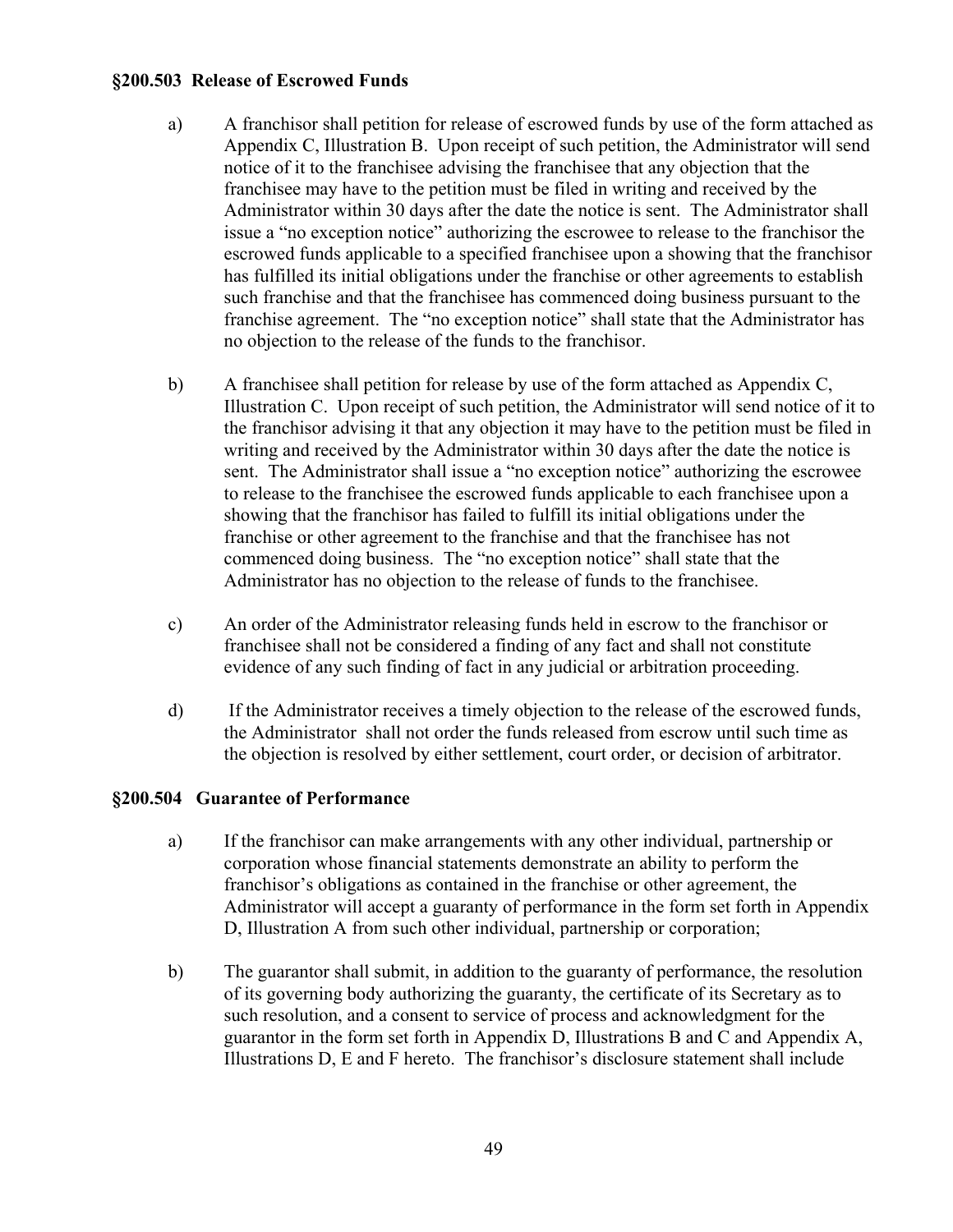those financial statements of the guarantor which, absent a guaranty, the UFOC or FTC prospectus requires of the franchisor.

# **§200.505 Performance or Surety Bond**

A franchisor who posts a surety bond shall do so in the form of Appendix E hereto in an amount equal to the product of the initial franchisee fee and the number of franchises the franchisor is authorized to sell in Illinois in the ensuing registration year. The bond is to be issued by a corporate surety authorized to transact business in Illinois. The bond shall be conditioned upon the performance by the franchisor of its obligations under the franchise and other agreements to furnish goods and/or services necessary to establish and open the business of its franchises and upon the franchisor's compliance with the Act and this Part.

# **§200.506 Certificate of Deposit**

- a) A franchisor who posts a Certificate of Deposit must post one Certificate of Deposit for each franchise that is authorized for sale by the Administrator. Each Certificate of Deposit shall be in an amount equal to the initial franchise fee.
- b) Each Certificate of Deposit is to be deposited with a federally insured savings institution and issued in the name of the Administrator for the benefit of the franchisee. The Certificate and accrued interest thereon shall be renewed for such periods necessary to maintain it until such time that the Administrator determines that it may be released either to the franchisor or to franchisees upon notice to both parties.

## **§200.507 Release of Certificate of Deposit**

- a) A franchisor shall petition for release of the Certificate of Deposit by use of the form attached as Appendix F, Illustration A. Upon receipt of such petition, the Administrator will send notice of it to the franchisee advising the franchisee that any objection that the franchisee may have to the petition must be filed in writing and received by the Administrator within 30 days after the date the notice is sent. The Administrator shall issue a "no exception notice" authorizing the bank to release to the franchisor the Certificate of Deposit applicable to a specified franchisee upon a showing that the franchisor has fulfilled its initial obligations under the franchise or other agreements to establish such franchise and that the franchisee has commenced doing business pursuant to the franchise agreement. The "no exception notice" shall state that the Administrator has no objection to the release of the Certificate of Deposit to the franchisor.
- b) A franchisee shall petition for release of the Certificate of Deposit by use of the form attached as Appendix F, Illustration B. Upon receipt of such petition, the Administrator will send notice of it to the franchisor advising it that any objection it may have to the petition must be filed in writing and received by the Administrator within 30 days after the date the notice is sent. The Administrator shall issue a "no exception notice" authorizing the bank to release to a franchisee the Certificate of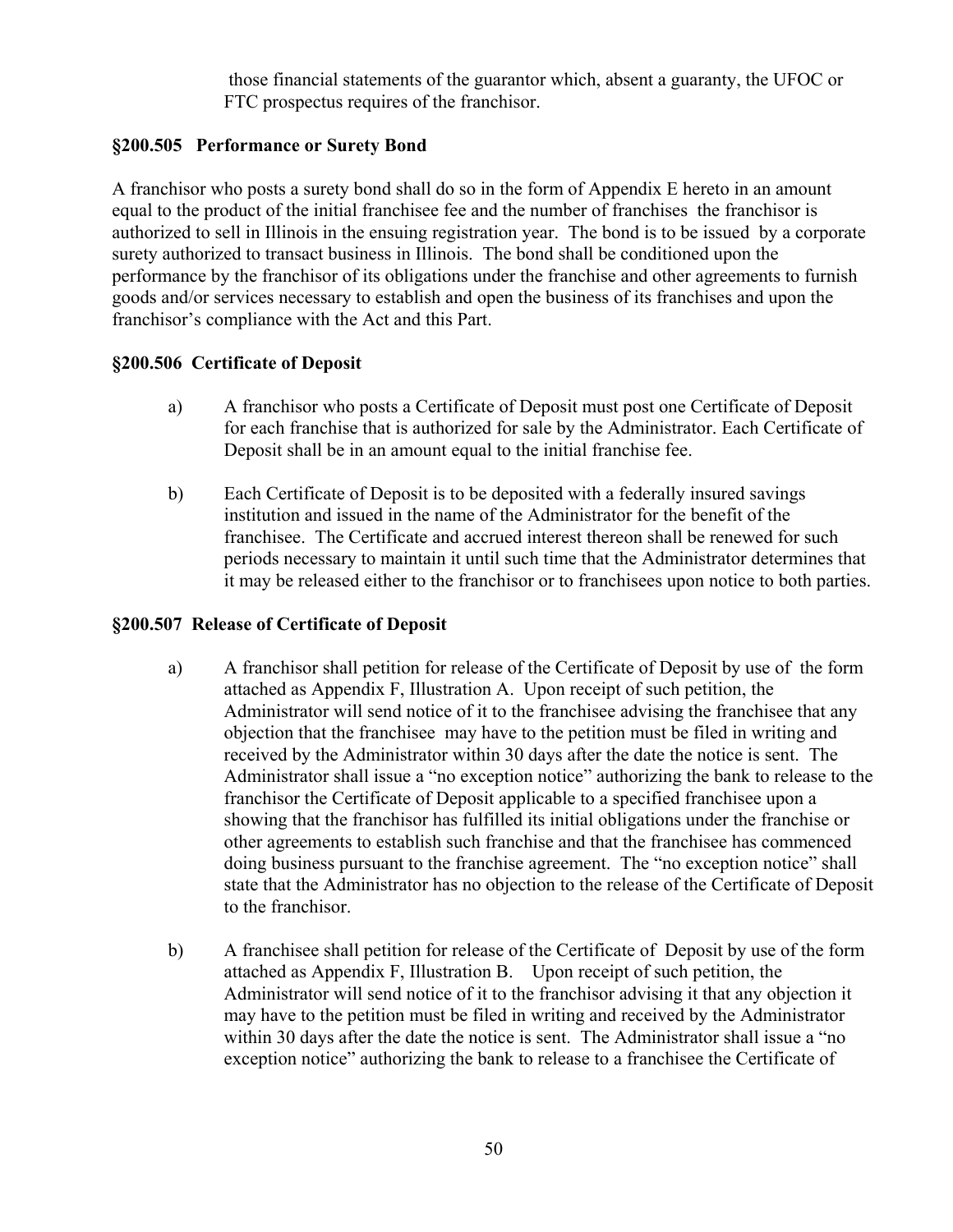Deposit applicable to the franchise agreement upon a showing that the franchisor has failed to fulfill its initial obligations under the franchise or other agreements to the franchisee and the franchisee has not commenced doing business. The "no exception notice" shall state that the Administrator has no objection to the release of the Certificate of Deposit to the franchisee.

- c) An order of the Administrator releasing the Certificate of Deposit to the franchisor or franchisee shall not be considered a finding of fact and shall not constitute evidence of any such finding of any judicial or arbitration proceeding.
- d) If the Administrator receives a timely objection to the release of the Certificate of Deposit, the Administrator shall not order the Certificate of Deposit released until such time as the objection is resolved by either settlement, court order, or decision of arbitrator.

### **§200.508 Deferral of Franchise Fee**

A franchisor who defers the payment of initial franchise fees pursuant to Section 200.500 of this part shall defer the payment of all initial franchise fees owed to the franchisor, or its affiliate, by the franchisee until such time as all initial obligations owed to the franchisee under the franchise agreement or other agreements have been fulfilled by the franchisor and the franchisee has commenced doing business pursuant to the franchise agreement.

# **SUBPART F: REGISTRATION REQUIREMENTS**

## **§200.600 Original Registration**

- a) Documents to File. The following materials must be submitted to the Administrator to obtain registration:
	- 1) Uniform Franchise Registration Application Page, Appendix A, Illustration A;
	- 2) Supplemental Information Page, Appendix A, Illustration B;
	- 3) Sales Agent Disclosure Form for each sales agent employed by or affiliated with the applicant, Appendix A, Illustration C;
	- 4) Uniform Consent to Service of Process naming the Illinois Attorney General as agent to receive service, with corporate, individual or partnership acknowledgment, Appendix A, Illustration D, E, F, G and H;
	- 5) Certification Page, Appendix A, Illustration G;
	- 6) Auditor's consent letter granting consent to use each audited report in the registration, Appendix A, Illustration H;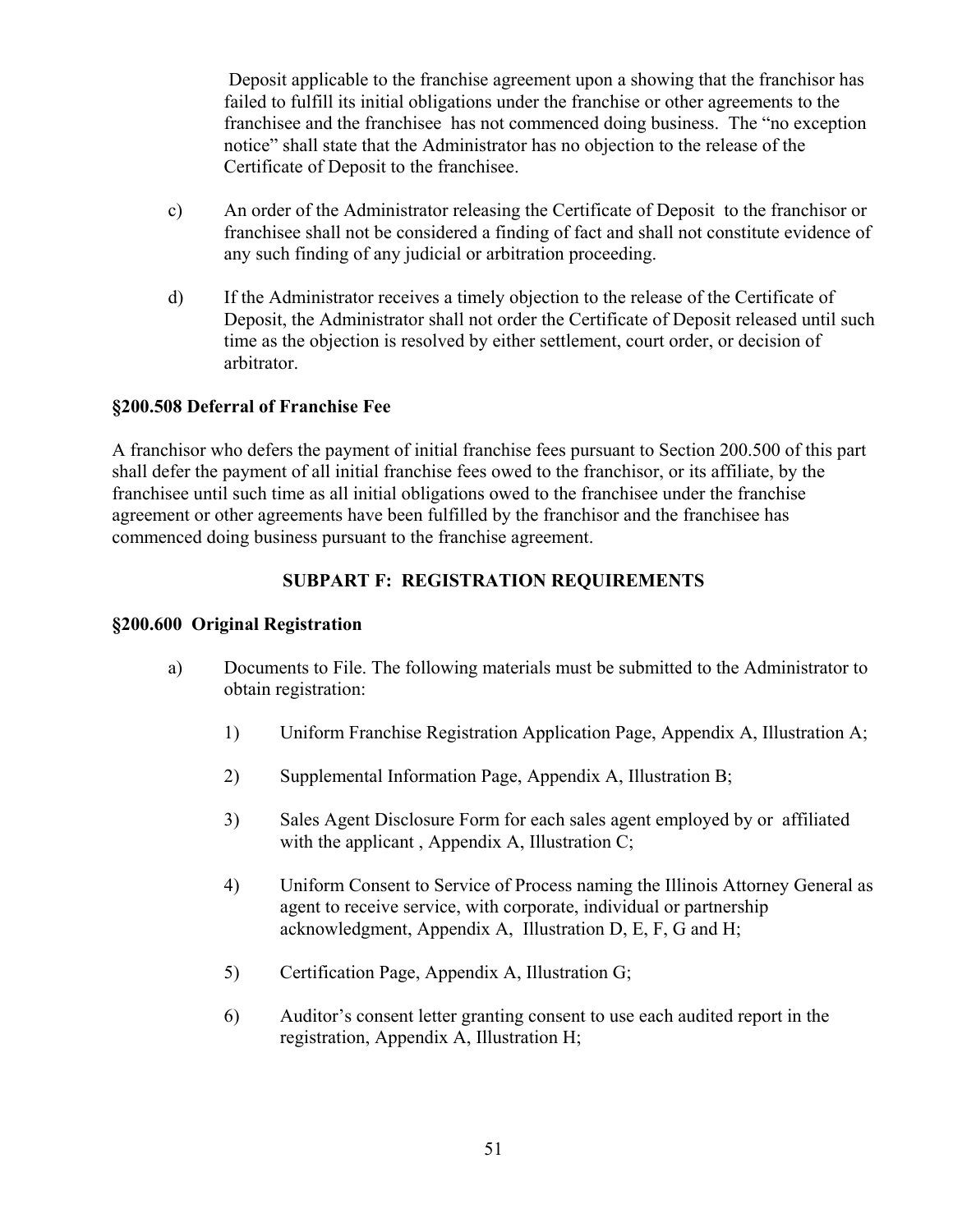- 7) Uniform Franchise Offering Circular in duplicate current within 120 days and in compliance with UFOC Guidelines. Updated information pertaining to Items 20 or 21 may be submitted as an exhibit without changing the information already in these items; and
- 8) A \$500 nonrefundable fee payable to the State of Illinois.
- b) Signing of Notification: The Notification shall be signed by an authorized officer of the applicant; however, it may be signed by another person holding a power of attorney for such purposes from the applicant. If signed on behalf of the applicant pursuant to such power of attorney, the application shall include as an additional exhibit a copy of the power of attorney or a copy of the corporate resolution authorizing the attorney to act.
- c) Phase In Of Audit Requirement: Franchisors who have never had audited financial statements and are filing their first application with the Administrator may request a phase in of the audit requirement. All unaudited statements must be prepared by an independent CPA in accordance with GAAP. Initial registration will be granted using the unaudited statements which cover the time periods set forth in UFOC Item 21. The franchisor must notify its CPA to count the opening inventory at the beginning of the franchisor's fiscal year which commences after the registration has been filed. At the end of that fiscal year, the balance sheet must be audited. The remainder of the financial statements for that fiscal year may be unaudited but must independently be prepared in accordance with GAAP. Financial statements for the following fiscal year must be fully audited.
- d) The franchisor submitting original registration documents shall be provided either a courtesy notice that registration has been completed or an order of denial indicating the deficiencies that must be cured.

# **§200.603 Annual Report**

- a) To maintain the effectiveness of registration, a franchisor must file the Annual Report required by Section 10 of the Act no later than one business day prior to the anniversary date of the registration. The filing of the Annual Report shall include:
	- 1) A non-refundable filing fee of \$100;
	- 2) Two complete unbound copies of the franchisor's Uniform Franchise Offering Circular updated as of 120 days after the franchisor's anniversary date. The phase in of the Audit Requirement continues. If the required audited financial documents are not current within 120 days after the anniversary date, interim financials in a format consistent with GAAP, including a balance sheet and corresponding income statement for the period between the close of the franchisor's most recent fiscal year and the date of the balance sheet must be submitted. All material changes in the disclosure statement must be clearly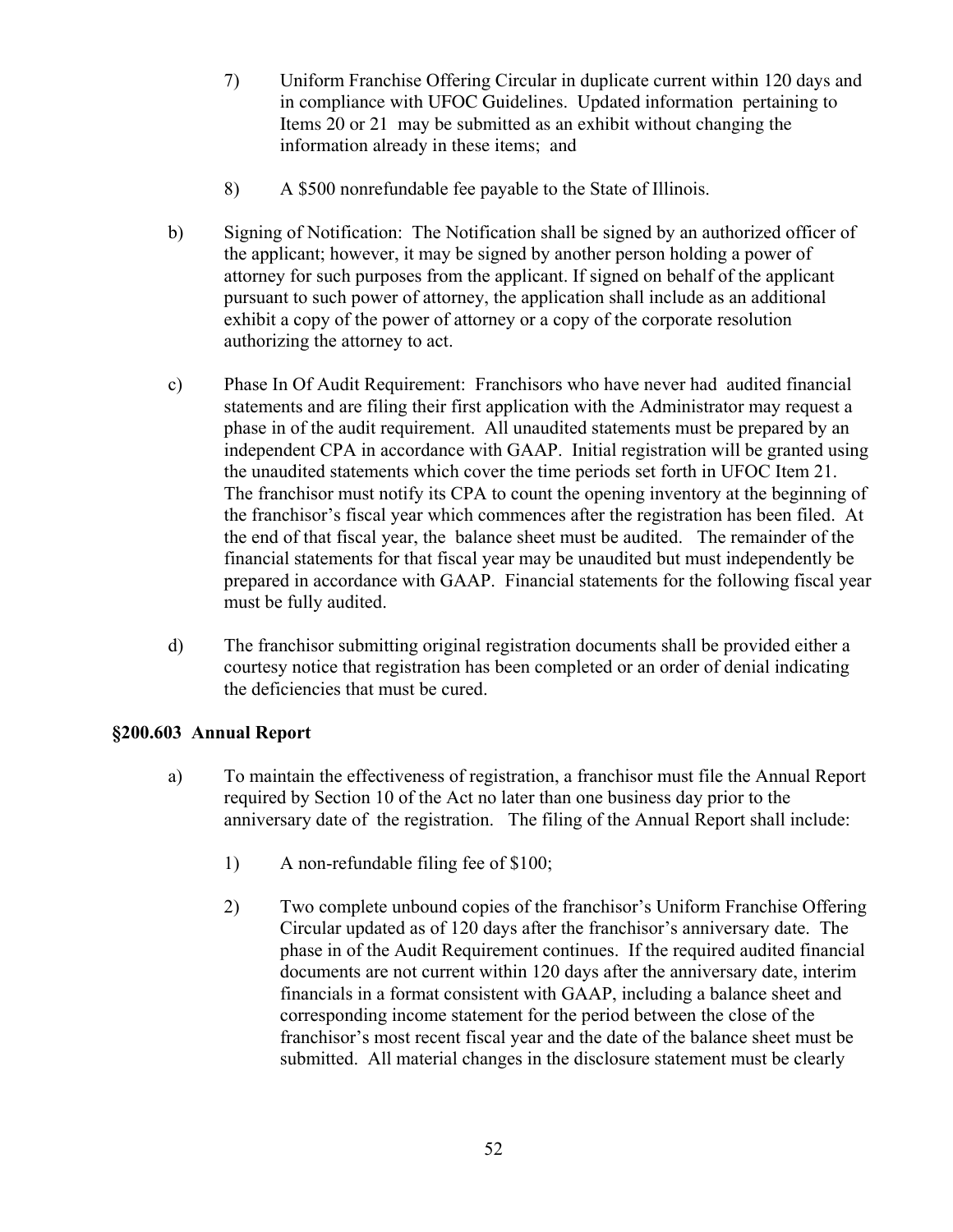marked on one copy of the UFOC . The updated UFOC shall replace the UFOC previously submitted to the Administrator;

- 3) Sales Agent Disclosure Form for each salesperson employed by the applicant, Appendix A, Illustration C;
- 4) Certification Page, Appendix A, Illustration G;
- 5) Auditor's consent letter granting consent to use each audited report in the registration, Appendix A, Illustration H;
- b) If the franchise is registered pursuant to conditions required under Section 15 of the Act or Section 200.500 and the franchisor has sold that number of franchises previously authorized by the Administrator, additional sales must be authorized by the Administrator in accordance with the terms of Section 15 of the Act or Section 200.500;
- c) The other documents listed in Section 200.600 need not be submitted with the Annual Report if the information contained in them is current. If the information contained in those documents is no longer current, updated documents must be filed with the Annual Report;
- d) If the franchisor fails to timely submit an Annual Report, the Administrator shall enter an order pursuant to Section 22 of the Act declaring that the franchisor's registration is terminated effective as of the anniversary date of its registration date. Annual Reports received after the Annual Report filing date are invalid. A franchisor whose registration is terminated due to its failure to file an Annual Report must file as an original registrant and comply with Section 200.603(a) (3) if it desires to offer or sell franchises in this State;
- e) The Administrator may consider a franchisor's incomplete filing of its Annual Report as partial compliance with Section 200.603 a) and provide the franchisor up to 14 additional days to complete its Annual Report if:
	- 1) The franchisor has filed the required fee and an Annual Report that is in substantial compliance with Section 200.603 no later than one business day prior to the anniversary date of its registration;
	- 2) A letter of explanation is provided as to why material portions of the Annual Report have not been provided and verifying that the missing information will be provided within a maximum period of 14 days after the Annual Report due date; and
	- 3) The franchisor agrees not to make offers or conclude the sale of franchises during the period when the Annual Report is incomplete; and
- f) The franchisor shall be provided a courtesy notice that its Annual Report has been received.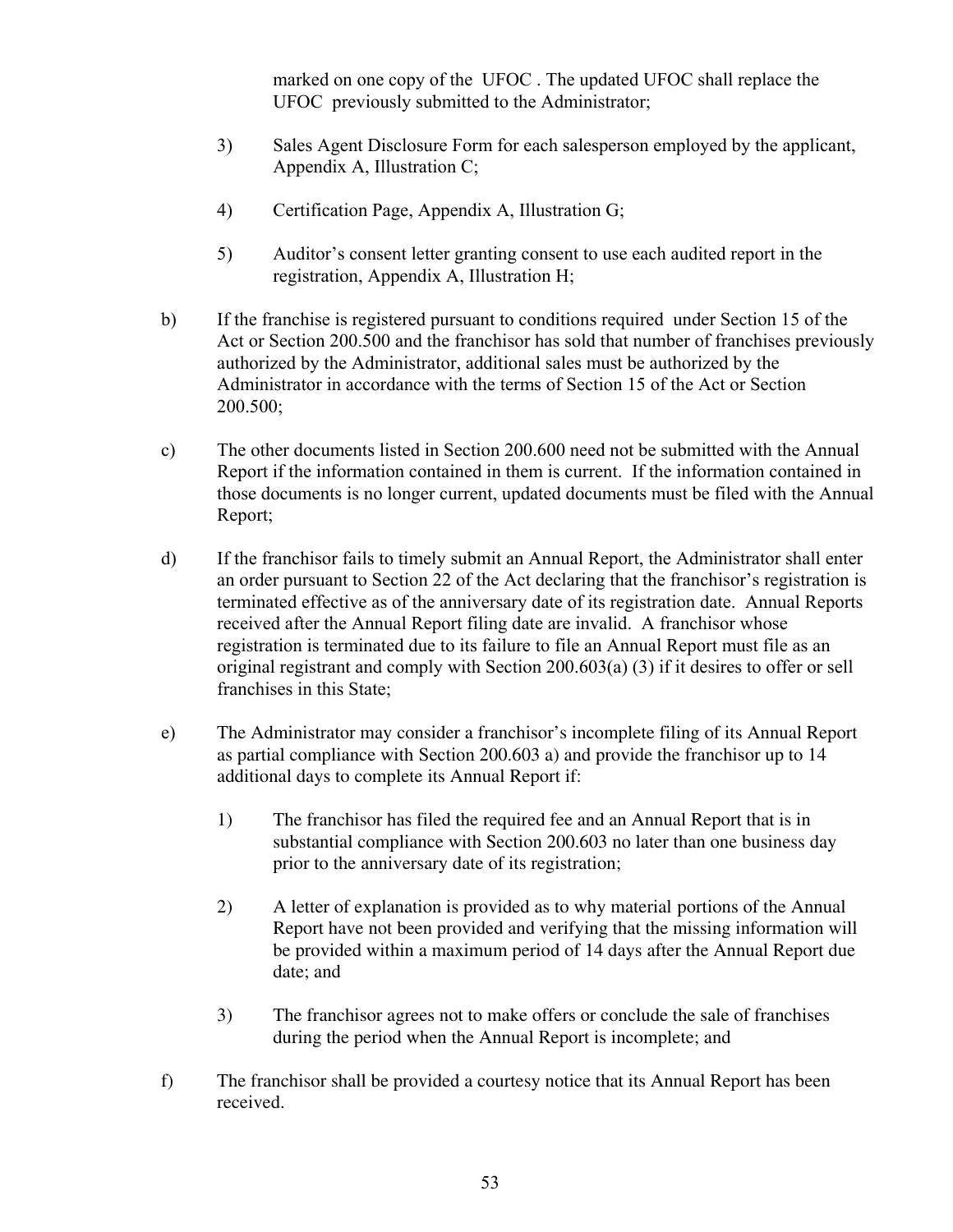### **§200.604 Amendment Application**

- a) Within 90 days after the occurrence of any material change to the UFOC the following materials must be submitted to the Administrator to amend the disclosure statement:
	- 1) Two complete copies of the UFOC pages containing the changes. One copy of the changed pages must have all changes clearly marked;
	- 2) An Application page, Appendix A, Illustration A;
	- 3) A Certification page, Appendix A, Illustration G;
	- 4) A nonrefundable filing fee **[note that multiple changes, timely filed, are considered a single amendment when calculating filing fees]:**
		- A) \$25.00 for an immaterial amendment;
		- B) \$100.00 for a material amendment.
- b) A UFOC may be amended by addendum.
- c) The franchisor shall be provided a courtesy notice that its amendment(s) has been received.

### **§200.605 Final Circular Submission**

A registrant may be required to submit one extra, complete unbound copy of the Disclosure Statement, including all revisions and exhibits.

# **§200.606 Multiple Filings**

The Administrator will register multiple franchises in one filing provided:

- a) The franchises will be offered concurrently; and
- b) The franchises are of a similar type; and
- c) The contractual obligations are similar; and
- d) The information can be presented in a nonconfusing manner.

# **§200.607 Public Examination and Photocopying of Disclosure Statements**

Any disclosure document registered under the Act may be examined at the office of the Administrator or ordered by mail for \$50.00 payable to the State of Illinois from the Illinois Attorney General, Franchise Bureau, 500 South Second Street, Springfield, Illinois 62706.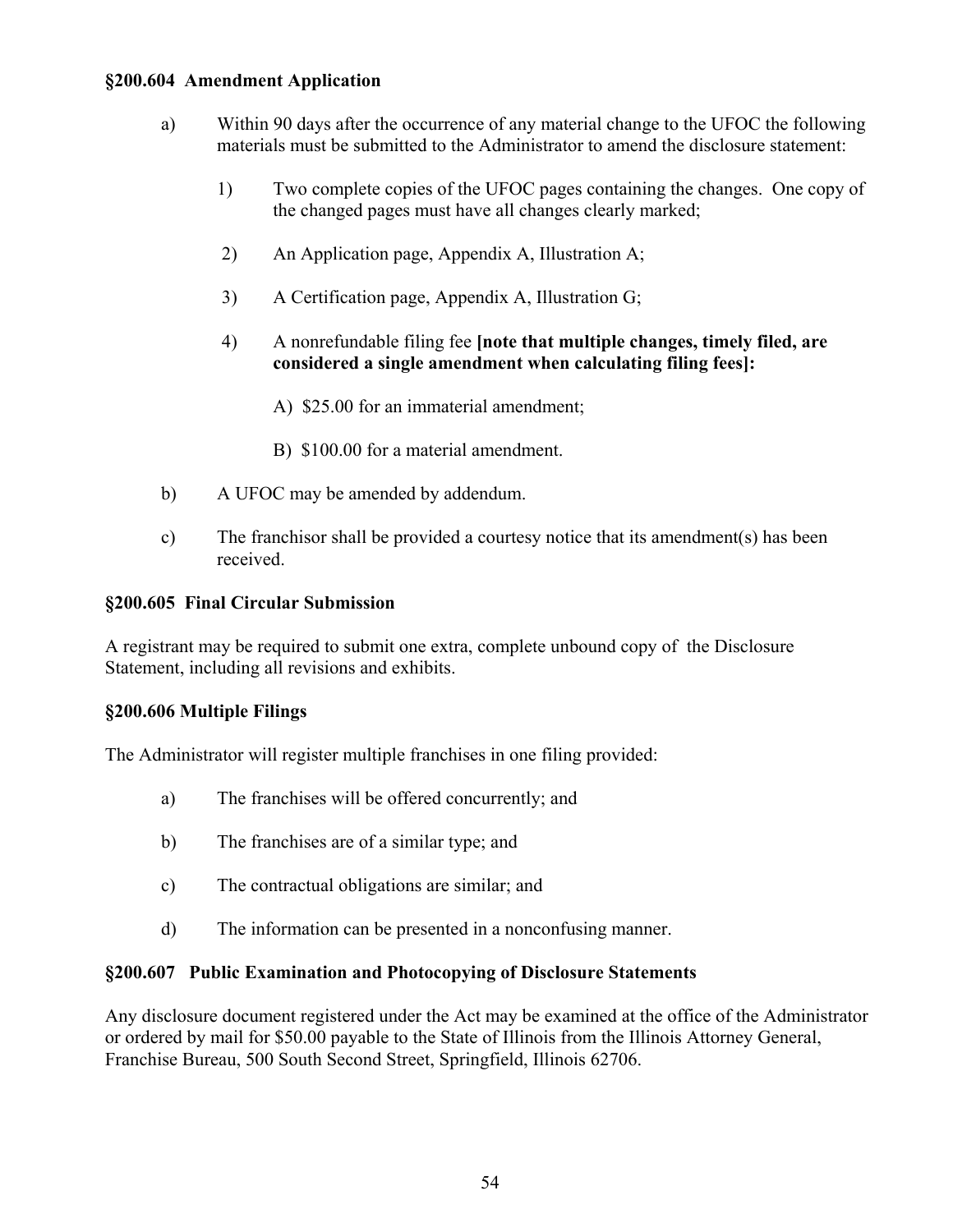## **§200.608 Jurisdiction and Venue**

As described in Section 4 of the Act, a franchise agreement shall not require a franchisee to litigate any cause of action, with the exception of arbitration proceedings, arising under the franchise agreement or the Act outside of this State, nor shall a franchise agreement provide for a choice of law provision for any state other than Illinois.

### **§200.609 Waiver**

No franchisor shall attempt to circumvent compliance with the Act by requiring a franchisee to execute any document evidencing waiver of any right granted by the Act as described in Section 41 of the Act. This prohibition against waiver includes, but is not limited to, statements involving unregistered earnings claims, timely disclosure, warranty, material misrepresentations or limitation of liability.

### **§200. 610 Denial of Initial Registration**

- a) A franchisor, whose initial registration has been denied without a full review of the UFOC by the Administrator because incomplete financial statements not in compliance with UFOC Guidelines were submitted, shall have 90 days to correct such deficiencies. The Administrator shall have 21 days to review the corrected financial data submitted and the previously submitted circular.
- b) If the Administrator finds material deficiencies upon a complete review of the initial registration materials, or a review subsequent to the franchisor's submission of the required financial data, pursuant to subsection (a), the franchisor shall be notified that the franchisor has 90 days within which to correct such deficiencies. The Administrator shall have 21 days to review the curative information.
- c) If the franchisor cures the deficiencies noticed by the Administrator within the times specified in this Part, the Administrator shall rescind the order of denial and register the franchise. A franchisor that fails to comply with statutory requirements and UFOC Guidelines during the above described 90 day periods must reapply by submitting a new registration fee and documents pursuant to the Act and Section 200.600.

### **SUBPART G: AREA FRANCHISE AND SUBFRANCHISE REGISTRATION REQUIREMENTS - RESPONSIBILITIES FOR FILING**

#### **§200.701 Number of Applications**

An application to register the offer of a franchise between a subfranchisor and a subfranchisee shall be made by a separate application. If there is more than one subfranchisor (e.g., two subfranchisors offering the franchise in the same state) the franchise to be offered by or through each subfranchisor shall be filed for registration by a separate application.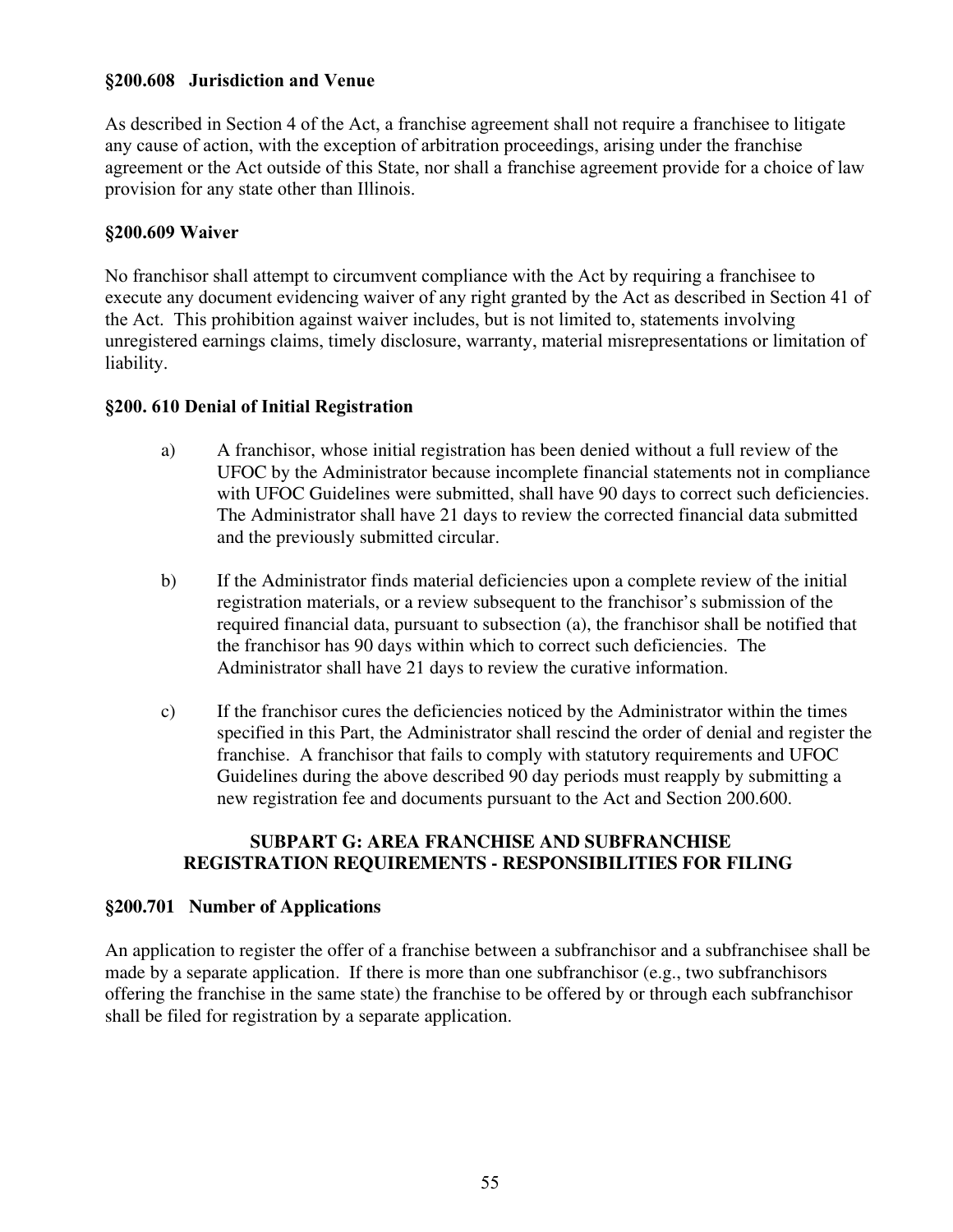# **§200.702 Responsibility for Filing the Application**

- a) When both the franchisor and the subfranchisor have performance obligations to the subfranchise, whether such obligations are set forth in the franchise agreement or other written document or arise as a matter of practice, it is the responsibility of both the franchisor and the subfranchisor to register the offer of the subfranchise. The application for registration regarding the subfranchise shall contain a signature page from both the franchisor and the subfranchisor, each certifying as to the accuracy of the information he supplied, as well as a properly executed consent to service of process from each. Both the franchisor's and subfranchisor's financial statements are to be included in the disclosure statement.
- b) If the franchise agreement is solely between a subfranchisor and a subfranchisee and the franchisor has no material performance obligations under the franchise or any other agreement, then the responsibility for registering the offer of the subfranchise is that of the subfranchisor. The franchisor need only verify the information in the application that is relevant to the franchisor.
- c) If the franchise agreement is solely between the franchisor and the subfranchisee, the subfranchisor is not a signatory to any such agreement, the franchisor has the primary performance obligations to the subfranchisee, then the responsibility for registering the offer of the subfranchise is that of the franchisor. The subfranchisor need only verify the information in the application relevant to the subfranchisor. This subsection will not apply if the area franchise agreement requires the subfranchisor to service subfranchisees, despite the lack of direct privity between the subfranchisor and the subfranchisee.

# **SUBPART I: REGISTRATION OF FRANCHISE BROKERS**

#### **§200.900 Documents to File**

Each franchise broker shall file with the Administrator the documents listed below in duplicate and pay an annual \$100 registration fee.

- a) Franchise Broker application page, Appendix B, Illustration A;
- b) Certification page, Appendix A, Illustration G;
- c) Salesperson Disclosure Form for each person who will be offering or selling franchises, Appendix A, Illustration C;
- d) Corporate, Partnership or Individual Acknowledgment, Appendix A, Illustrations E and F;
- e) Uniform Consent to Service of Process naming the Illinois Attorney General as agent to receive service, Appendix A, Illustration D;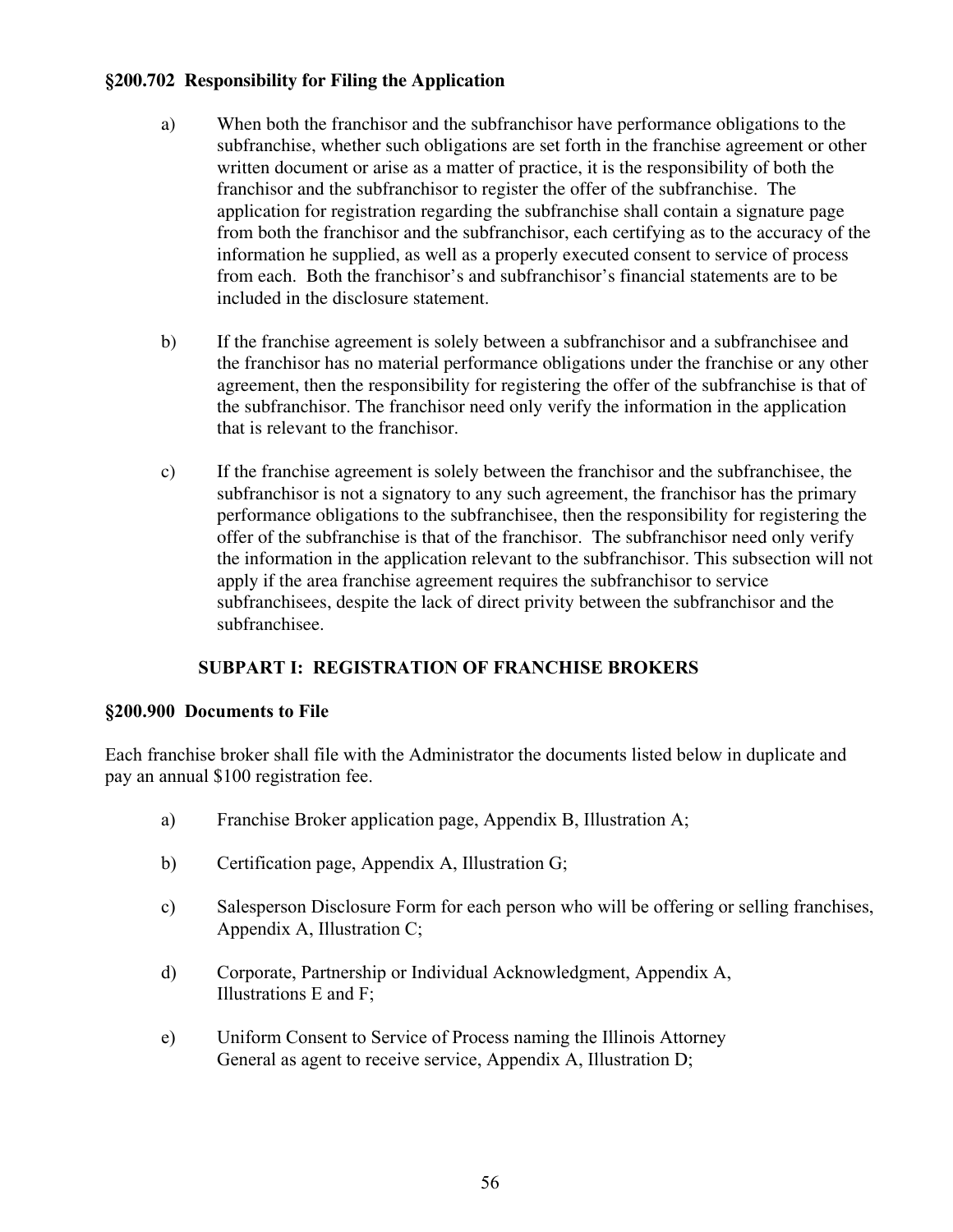- f) Broker Authorization Form, Appendix B, Illustration B. This form must be filed with the Administrator for each franchisor the broker purports to represent, before making such representations to any prospective franchisee. The franchisor must amend its UFOC to disclose each broker relationship before the respective broker (s) represents the Franchisor, except under the "isolated transaction" exemption [Section 200.202 b];
- g) A broker who is authorized to accept cash, checks or other payments from prospective franchisees on behalf of a franchisor shall comply with the provisions of this subsection g) requiring an unaudited balance sheet and income statement externally prepared by an independent CPA in accordance with GAAP current within 120 days certifying the net worth of the franchise broker to be not less than \$50,000.
	- 1) In lieu of an unaudited balance sheet and income statement, the broker may post a surety bond in the amount of \$50,000, (Appendix B, Illustration C); or
	- 2) In lieu of the franchise broker's unaudited balance sheet the franchise broker may submit an audited balance sheet and income statement of a person, corporation or partnership having a net worth of \$50,000, a Guaranty of Performance from such other entity (Appendix B, Illustration D), a Corporate Resolution (Appendix D, Illustration B), a Secretary's Certificate (Appendix D, Illustration C), a Consent to Service of Process from the guarantor (Appendix A, Illustration D), and an acknowledgment from the guarantor (Appendix A, Illustration E or F); and
- h) \$100 registration fee.

#### **Note the following sections have been repealed:**

| 200.101 | 200.601 | 200.800  | 200. Appendix A. Illustration I |
|---------|---------|----------|---------------------------------|
| 200.111 | 200.602 | 200.1000 | 200. Appendix A. Illustration J |
| 200.305 | 200.700 | 200.1001 | 200. Appendix A. Illustration K |
| 200.501 | 200.703 |          |                                 |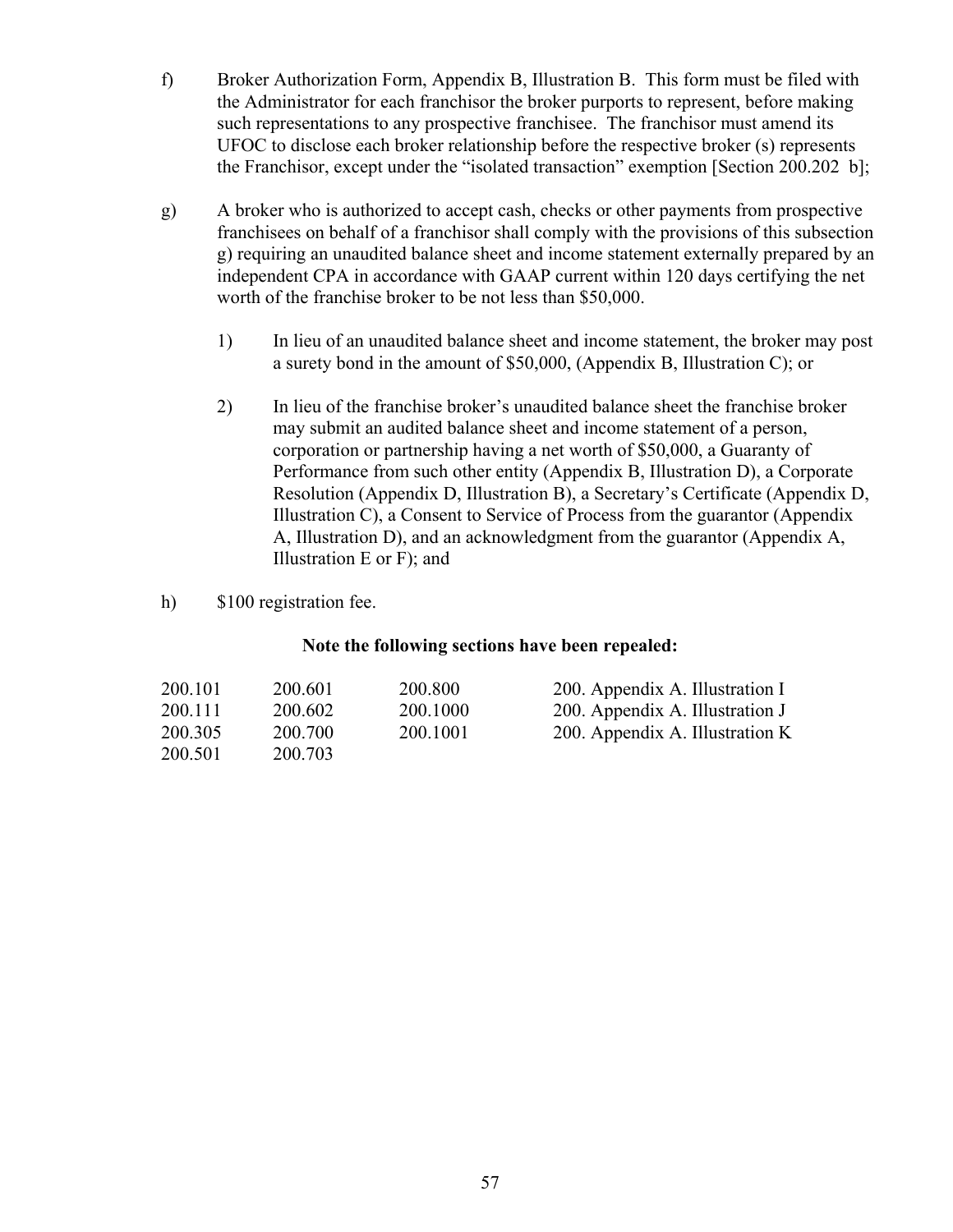## **§200.APPENDIX A Franchise Registration Forms**

# **UNIFORM FRANCHISE REGISTRATION NOTIFICATION PAGE Appendix A – Illustration A**

File No. (Insert prior number, if any)

FEE: (Enclosed at time of initial filing)

Date of Filing:

Notification of Filing for (Check only one category):

Registration of an offer or sale of franchises

\_\_\_ Annual Report

- \_\_\_ Amendment
	- 1. Name of Franchisor

 Name under which the Franchisor is doing or intends to do business.

2. Franchisor's principal business address.

 Name and address of Franchisor's agent in the State of Illinois authorized to receive process.

> Illinois Attorney General, 500 South Second Street, Springfield, Illinois 62706

- 3. Name, address and telephone number of subfranchisors, if any, for this State.
- 4. Name, address and telephone number of person to whom communications regarding this application should be directed.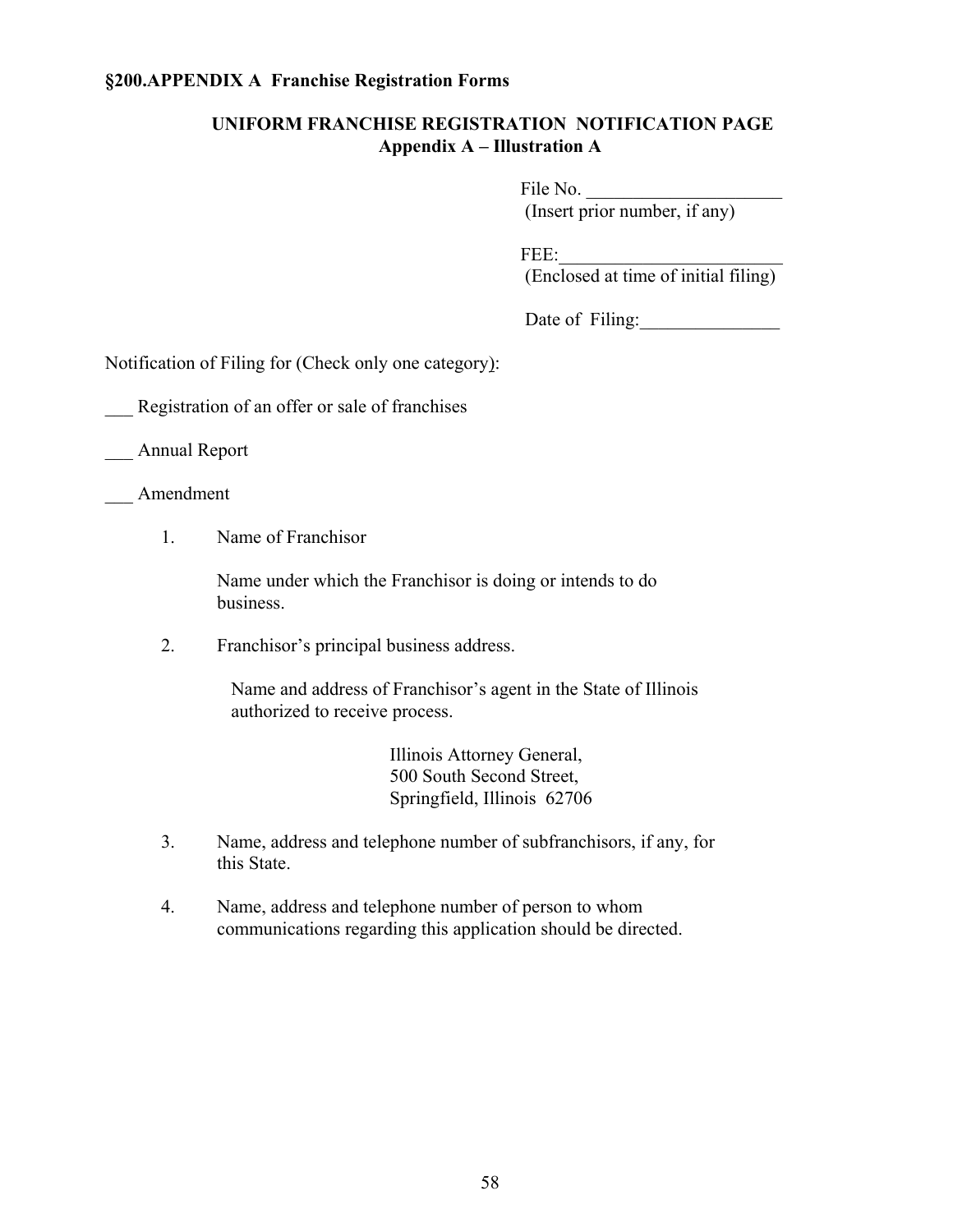# **SUPPLEMENTAL INFORMATION Appendix A - Illustration B**

- 1. List the following:
	- A. The states in which this proposed registration is effective.
	- B. The states in which this proposed registration is or will be shortly on file.
	- C. The states, if any, which have refused, by order or otherwise, to register this franchise.
	- D. The states, if any, which have revoked or suspended the right to offer this franchise.
	- E. The states, if any, in which the proposed registration of this franchise has been withdrawn.
- 2. With respect to all franchises sought to be registered set forth, in budget form, the total projected financing required by the franchisor to fulfill the franchisor's obligations to provide real estate, improvements, equipment, inventory, training and all other items included in the offering. Show separately the sources of all of the required funds including any proposed loans or contributions to capital.

# **SALES AGENT DISCLOSURE FORM Appendix A – Illustration C**

- 1. List the persons who will offer or sell franchises in this State. For each person state:
	- A. Name;
	- B. Business address and telephone number;
	- C. Home address and telephone number;
	- D. Present employer;
	- E. Present title;
	- F. Social security number;
	- G. Birth date; and
	- H. Employment during the past 5 years. For each such employment state the name of the employer, position held and beginning and ending dates.
- 2. State whether any person identified in 1. above:
	- A. Has any administrative, civil or criminal action pending alleging a violation of franchise or securities law, fraud, embezzlement, fraudulent conversion, restraint of trade, unfair or deceptive practices, misappropriation of property or any comparable allegations?

YES\_\_\_\_\_\_\_\_\_\_ NO \_\_\_\_\_\_\_\_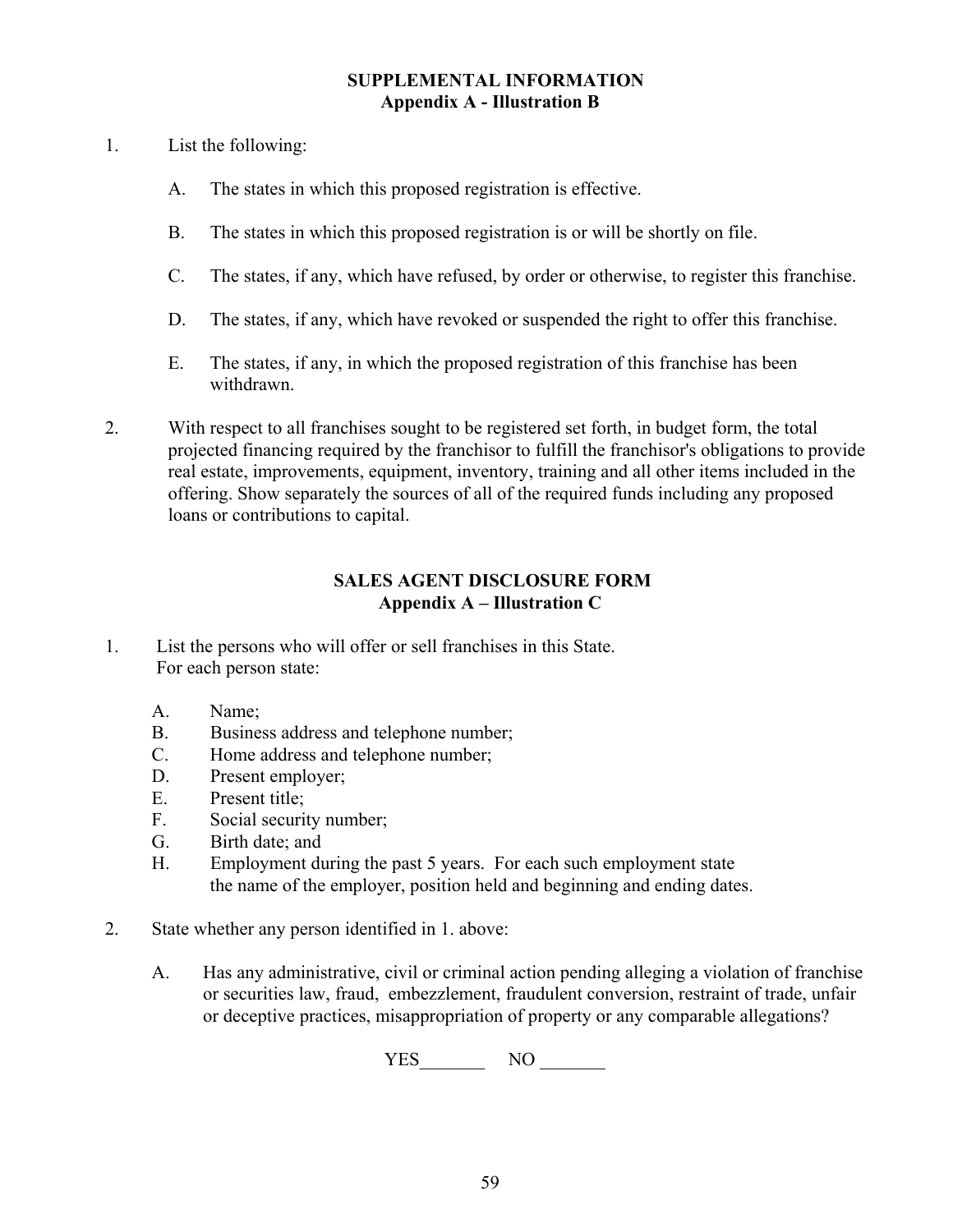- B. Has during the 10 year period immediately before the Offering Circular date:
	- (1) been convicted of a felony or pleaded nolo contendere to a felony charge or been held liable in a civil action by final judgment if the felony or civil action involved a violation of franchise or securities law, fraud, embezzlement, fraudulent conversion, restraint of trade, unfair or deceptive practices, misappropriation of property or comparable violation of law?



 (2) entered into or been named in any consent judgment, decree, order or assurance under federal or state franchise, securities antitrust, monopoly, trade practice, or trade regulation law?

YES\_\_\_\_\_\_\_\_\_\_ NO \_\_\_\_\_\_\_\_

 (3) been subject to any order of any national securities association or national securities exchange (as defined in the Securities and Exchange Act of 1934, 15 U.S.C. 78a) suspending or expelling the person from membership in the association or exchange.

YES NO

- C. With respect to each question above answered "YES" state:
	- (1) the name of each person or entity involved;
	- (2) the court, agency, association or exchange involved;
	- (3) a summary of the allegations;
	- (4) if applicable, the date of the conviction, judgment, decree, order or assurance; and
	- (5) the penalty imposed, damages assessed and nature thereof, terms and conditions of the judgment, decree, order or assurance.

# **UNIFORM CONSENT TO SERVICE OF PROCESS Appendix A – Illustration D**

(a corporation organized under the laws of the State of  $\qquad$  ) (a partnership) (an individual) irrevocably appoints the (regulatory authority) and the successors in office, its attorney in the State of the service of notice, process or pleading in any action or proceeding against it arising out of or in connection with the sale of franchises, or a violation of the franchise laws of  $(state)$ ; and consents that an action or proceeding against it may be commenced in a court of competent jurisdiction and proper venue within (state) by service of process upon this officer with the same effect as if the undersigned was organized or created under the laws of (state) and had lawfully been served with process in (state). A copy of any notice, process or pleading served pursuant to this consent shall be mailed to: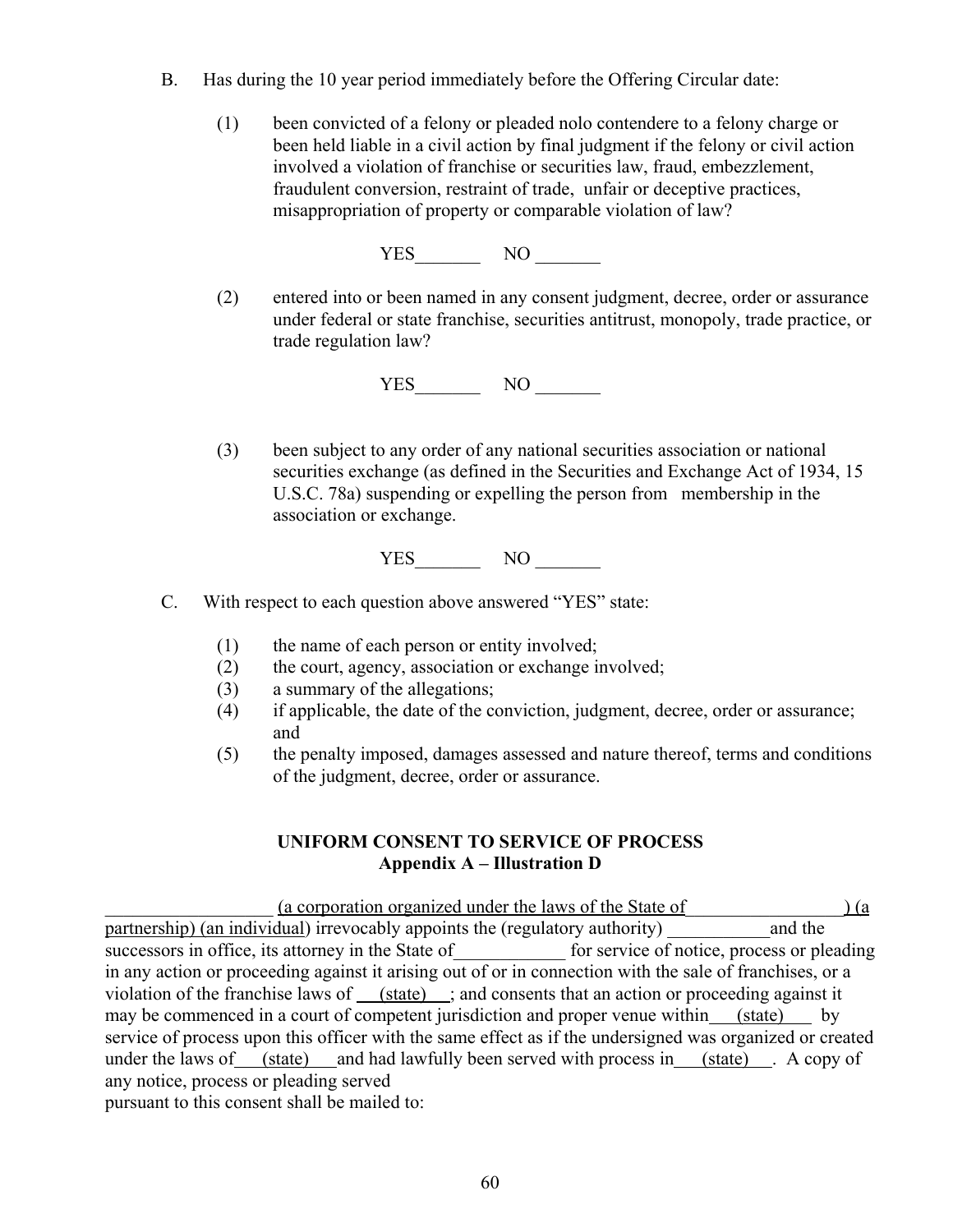| (name and address)                   |                                                                        |
|--------------------------------------|------------------------------------------------------------------------|
| Dated: $\qquad \qquad \qquad \qquad$ |                                                                        |
|                                      | By: $\frac{1}{\sqrt{2\pi}}$                                            |
|                                      | Title:                                                                 |
| (SEAL)                               |                                                                        |
|                                      | Title:                                                                 |
|                                      |                                                                        |
| (Notarial Seal)                      | My Commission Expires:                                                 |
|                                      | <b>CORPORATE ACKNOWLEDGMENT</b><br><b>Appendix A -- Illustration E</b> |
|                                      |                                                                        |
| <b>COUNTY OF</b>                     |                                                                        |

 $\mathcal{L}_\text{max}$  , where  $\mathcal{L}_\text{max}$  and  $\mathcal{L}_\text{max}$  and  $\mathcal{L}_\text{max}$  and  $\mathcal{L}_\text{max}$ 

On this day of, the contract of the contract of the contract of the contract of the contract of the contract of the contract of the contract of the contract of the contract of the contract of the contract of the contract o undersigned officer, personally appeared \_\_\_\_\_\_\_\_\_\_\_\_\_\_\_\_\_\_\_\_\_\_\_\_\_\_\_\_, known personally to me to be the **EXECUTE:** President and **EXECUTE:** Secretary, respectively, of the above named corporation, and that they, as such officers, being authorized so to do, executed the foregoing instrument for the purpose therein contained, by signing the name of the corporation by themselves as such officer.

IN WITNESS WHEREOF I have hereunto set my hand and official seal.

 $\mathcal{L}_\mathcal{L} = \{ \mathcal{L}_\mathcal{L} \mid \mathcal{L}_\mathcal{L} \in \mathcal{L}_\mathcal{L} \}$ 

Notary Public

(Notarial Seal)

My commission expires: \_\_\_\_\_\_\_\_\_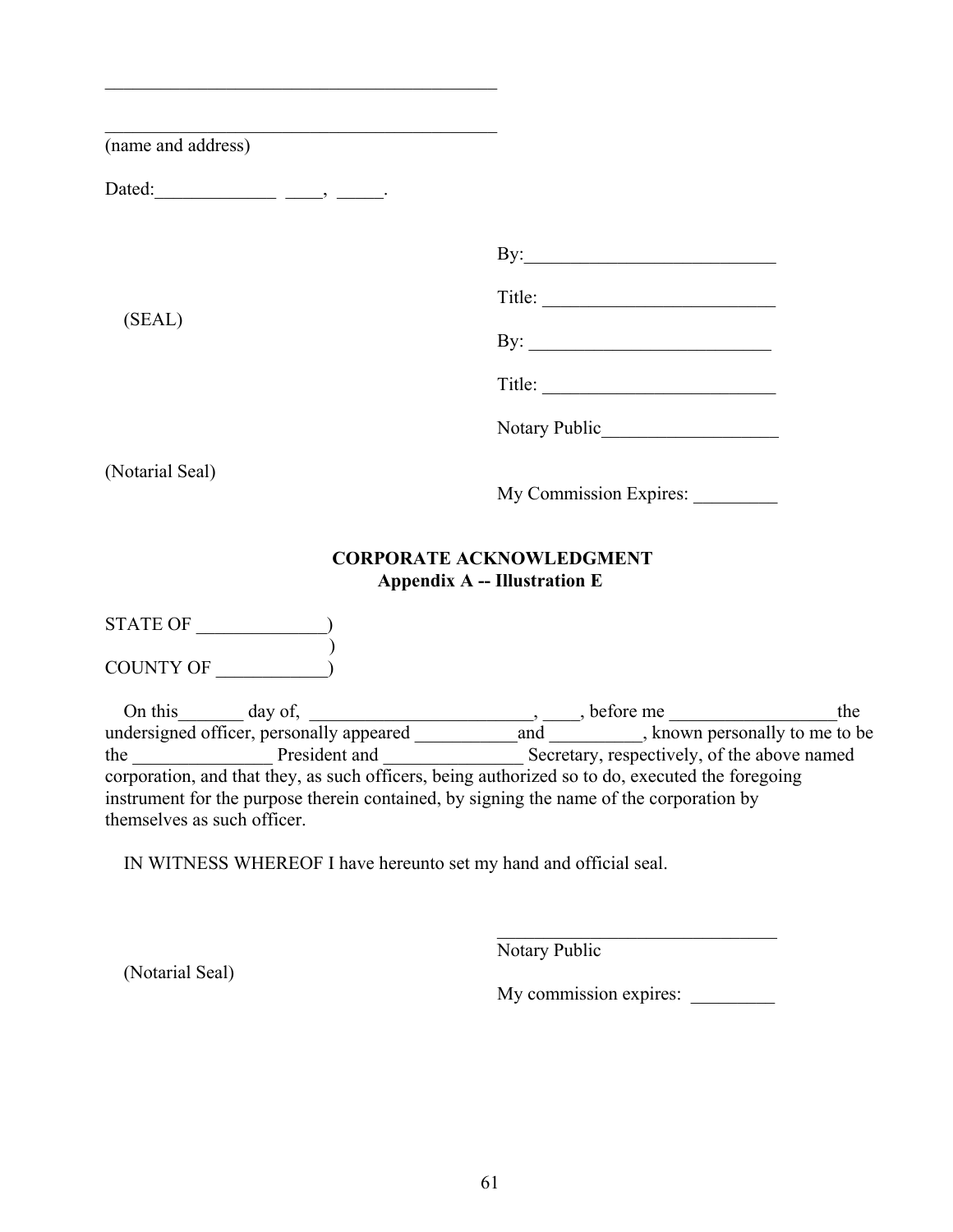# **INDIVIDUAL OR PARTNERSHIP ACKNOWLEDGMENT Appendix A -- Illustration F**

| <b>STATE OF</b> |  |
|-----------------|--|
|                 |  |
| COUNTY OF       |  |

On this day of the state of the state of the state of the state of the state of the state of the state of the state of the state of the state of the state of the state of the state of the state of the state of the state of undersigned officer, personally appeared to me personally known and known to be the same person(s) whose name(s) is (are) signed to the foregoing instrument, and acknowledged the execution thereof for the uses and purposes therein set forth.

 $\mathcal{L}_\mathcal{L} = \{ \mathcal{L}_\mathcal{L} \mid \mathcal{L}_\mathcal{L} \in \mathcal{L}_\mathcal{L} \}$ 

IN WITNESS WHEREOF I have hereunto set my hand and official seal.

Notary Public

(Notarial Seal)

My commission expires: \_\_\_\_\_\_\_\_\_

# **CERTIFICATION PAGE Appendix A -- Illustration G**

I certify under penalty of law that I have read this application notification and the exhibits attached hereto and incorporated herein by reference, and know the contents thereof and that the statements therein are true and correct.

 $\mathcal{L}_\mathcal{L} = \{ \mathcal{L}_\mathcal{L} \mid \mathcal{L}_\mathcal{L} \in \mathcal{L}_\mathcal{L} \}$ 

Executed at\_\_\_\_\_\_\_\_\_\_\_\_\_\_ , \_\_\_\_\_\_\_\_\_\_\_\_\_, \_\_\_\_\_\_\_\_\_.

(Signature(s) of Franchisor, Subfranchisor or Broker)

| $\sim$ $\sim$<br>. . | . .<br>— |
|----------------------|----------|
|----------------------|----------|

Title:

| STATE OF  |  |
|-----------|--|
|           |  |
| COUNTY OF |  |

Personally appeared before me this day of , the above-named (and)  $\qquad$ to me known to be the person(s) who executed the foregoing notification ( as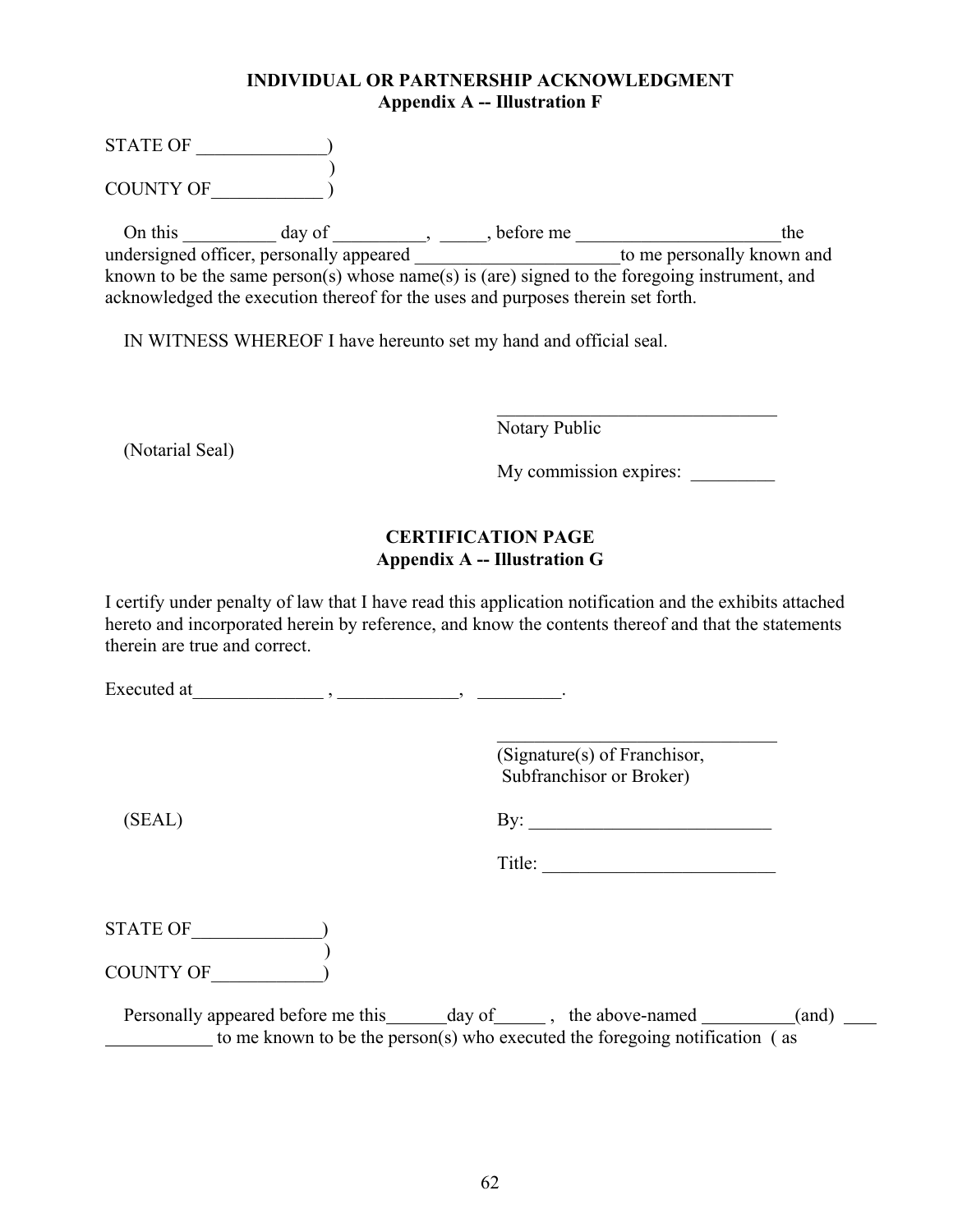and <u>example above-named applicant</u>) and (each) and  $(each)$ being first duly sworn, stated upon oath that said notification, and all exhibits submitted herewith, are true and correct.

Notary Public

(Notarial Seal)

My Commission expires

 $\mathcal{L}_\text{max}$ 

### **CONSENT OF ACCOUNTANT Appendix A -- Illustration H**

A "Manually Signed Consent of Accountant" should contain the following language:

John Doe and Company, Inc. hereby consents to the use in the Franchise Disclosure Document filed by John Smith, Inc. of our report dated April 4, 1978, relating to the financial statements of John Smith, Inc. for the period ending December 31, 1977.

NOTE: This letter must be manually signed by the accountant.

# **REQUIREMENTS FOR PREPARATION OF A UNIFORM FRANCHISE OFFERING CIRCULAR Appendix A -- Illustration L**

### **THE UNIFORM FRANCHISE OFFERING CIRCULAR GUIDELINES GENERAL INSTRUCTIONS**

90. Introduction: The Uniform Franchise Offering Circular (UFOC) Guidelines consist of the Requirements, Instructions and Sample Answers (this Appendix A, Illustration L). The UFOC Guidelines were prepared and adopted by the North American Securities Administrators Association ("NASAA") and its predecessor, the Midwest Securities Commission Association June 10, 1993. The members of NASAA cannot create statutes since that is the constitutional province of state legislatures, but NASAA intends for the UFOC Guidelines to facilitate compliance with disclosure requirements under state franchise investment laws. Where possible, NASAA has developed uniform disclosure requirements, but differences in state laws bearing on the franchise relationship may necessitate changes. In addition, state administrators will continue to review the application for deficient disclosure and additional disclosure necessitated by special problems or risks in the proposed offering.

100. Follow these General Instructions and the Requirement and Instruction for each Item in franchise registration applications and disclosure in the Uniform Franchise Offering Circular.

110. Original Registration Application-Documents to File:

- (a) Uniform Franchise Registration Application Page (also known as "Facing Page ") (this Appendix A, Illustration A);
- (b) Supplemental Information Pages(s) ( this Appendix A, Illustration B);
- (c) Certification Page (this Appendix A, Illustration G);
- (d) Uniform Consent to Service of Process (this Appendix A, Illustration D);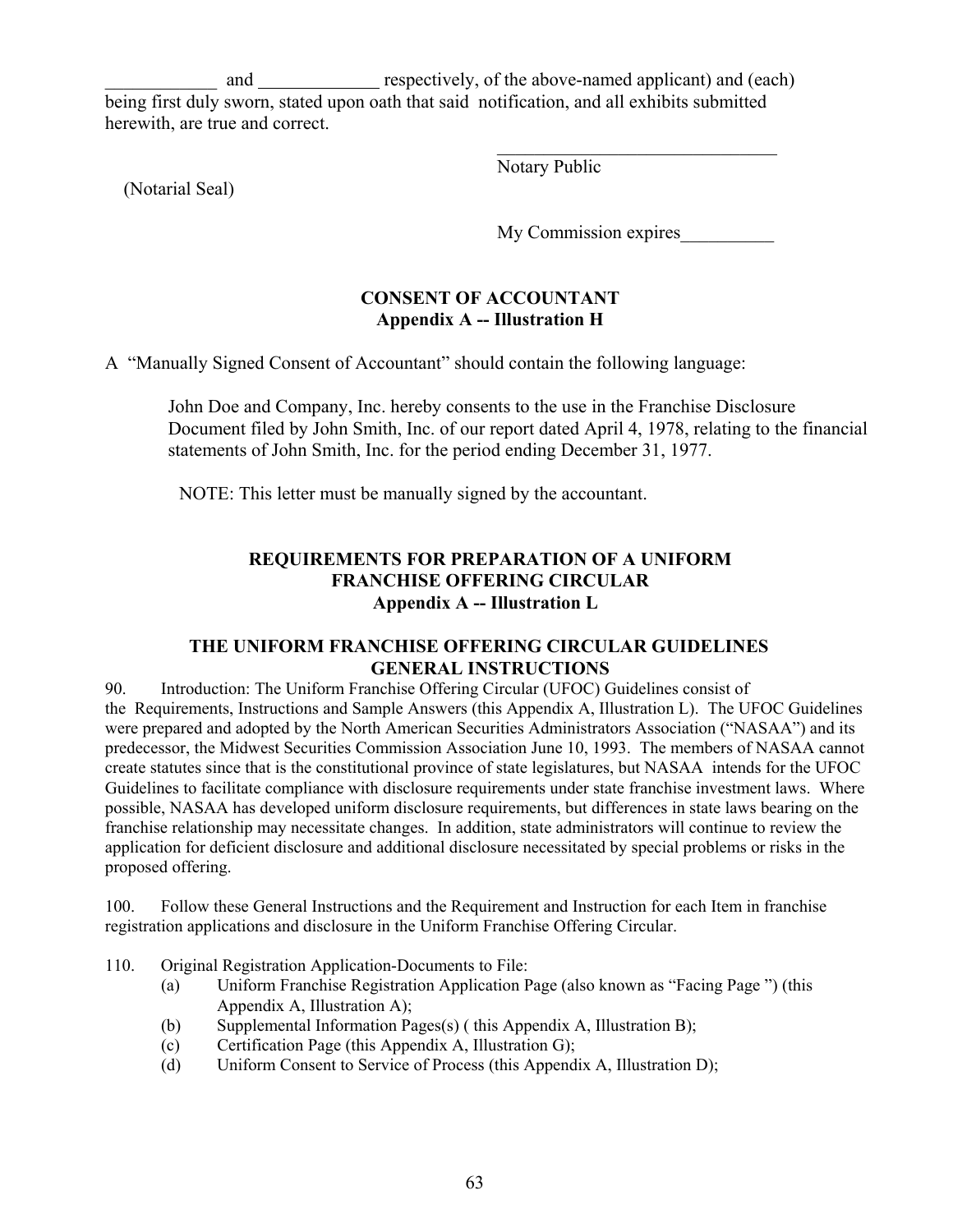- (e) Sales Agent Disclosure Form (this Appendix A, Illustration C);
- (f) If the applicant is a corporation or partnership, an authorizing resolution if the application is verified by a person other than applicant's officer or general partner (this Appendix A, Illustrations E,F,M and N);
- (g) Uniform Franchise Offering Circular (this Appendix A, Illustration L);
- (h) Application Fee (see Section 40 of Act);
- ( i) Auditors's consent (or a photocopy of the consent) to the use of the latest audited financial statements in the offering circular (this Appendix A, Illustration H) .

120. Renewal application: When state law requires renewal, mark "renewal" on the Application page. Submit all documents required for an initial application with additions to the previously filed documents underlined. Changes must be clearly marked so that the change is noticed easily. File a renewal application before the prior registration has expired (see Section 10 of Act). If the prior registration has expired, mark "Registration of an Offer or Sale of Franchises" on the facing page and pay the fee charged for initial registrations. Redlining and bracketing changes from the last filing will speed a re-registration. Do not mark the amendment boxes on the application page on the first renewal filing even if documents are revised. In Illinois you can make as many changes in a renewal filing as are necessary without paying an amendment fee.

150. "Disclose" means to state all material facts in an accurate and unambiguous manner. Disclose clearly, concisely and in a narrative form that is understandable by a person unfamiliar with the franchise business. For clear and concise disclosure avoid legal antiques 1 and repetitive phrases. **2** When possible, use active, not passive voice. **3** Limit the length and complexity of disclosure through careful organization of information in the disclosure. Avoid technical language and unnecessary detail. Make the format and chronological order consistent within each Item.

#### NOTES:

 $\mathcal{L}_\text{max}$ 

<sup>1</sup> Avoid these legal antiques. Preferred substitutes are in parentheses: aforesaid; arising from (from); as between; as an inducement for; as part of the consideration; as set forth in (in); as the case may be, at a later point in time; binding upon and inure; commence (begin); condition precedent (before); condition subsequent (after); consist of (are); engaged in business of offering (offers); for and in consideration of the grant of the franchise; for a period of (for); foregoing; forthwith; from time to time; hereby; herein; hereinafter; hereto; heretofore; if necessary; in the event (if); including but not limited to (including ); in any manner whatsoever; including without limitation (including); in conjunction with; in connection with; in no event of (if); in whole or in part; it will be specifically understood that; manner in which; not later than (within, by); not less than (at least); notwithstanding; offers to an individual, corporation or partnership (offer); on behalf of (for); precedent (before); prescribed (required); prior to (before); provided however (but, unless); provided that (if, unless); purporting to; relating to (under); subsequent (after); such (this); so as to (to); so long as (while); thereafter, therefrom; thereof; thereunder; without limiting the foregoing whatsoever; with respect to.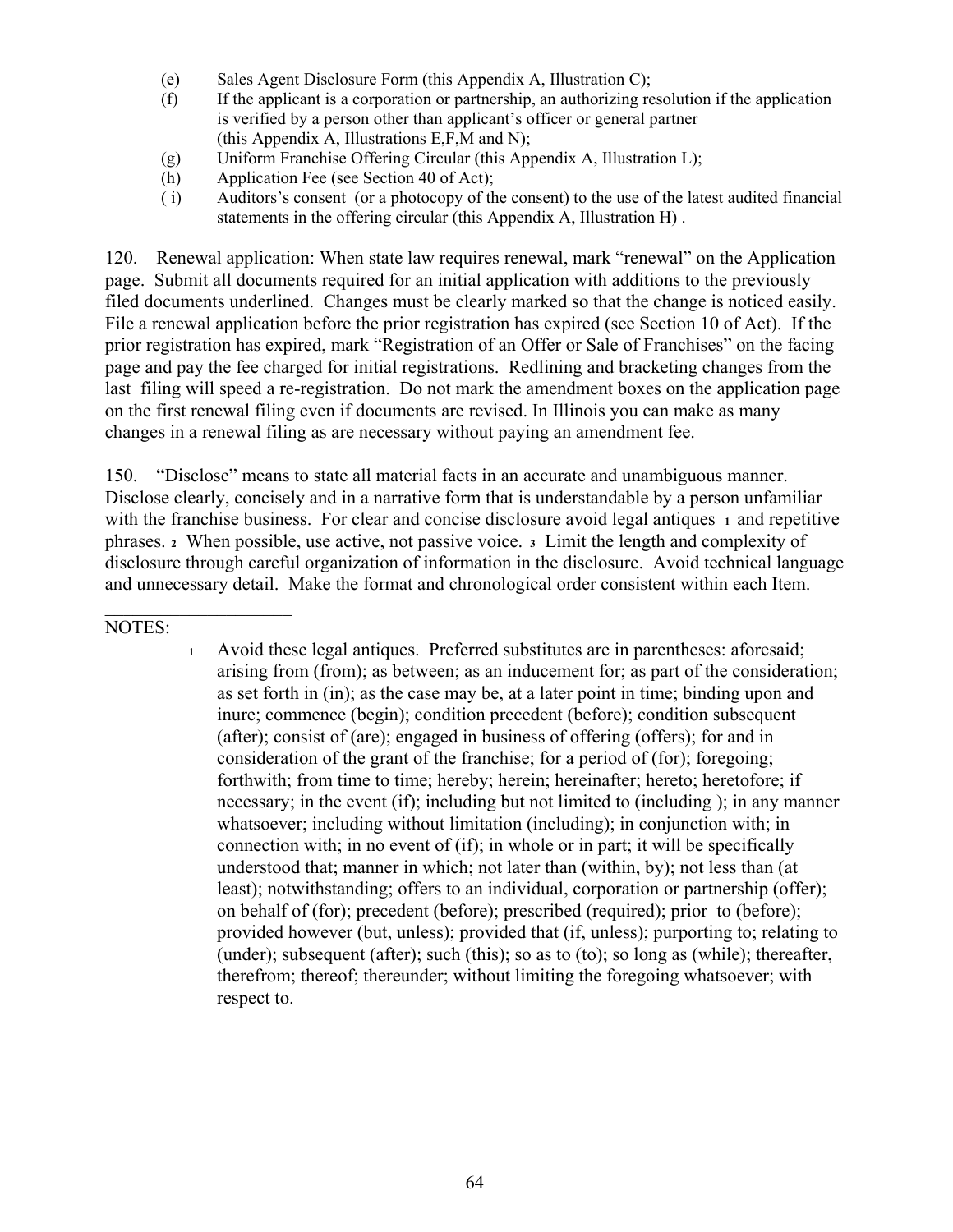- 2 Avoid repetitive phrases. Preferred substitutes are in parentheses: agrees, acknowledges and recognizes; any and all; are and remain; based upon, related to, or growing out of (because); certified as true and correct (certified); consultation, assistance and guidance (guidance); each and every; equipment, furniture, supplies and inventory set forth on the equipment list attached as Exhibit (items on Exhibit  $\blacksquare$ ); necessary and appropriate; sample, test and review (test); twenty three  $(23)$  (write as  $23$ ).
- <sup>3</sup> The preferred phrase is in parentheses: As the franchisor prescribes (you must); being offered (offers); consist of (is); engaged in the business of offering (offer); giving rise to; if it becomes necessary for (if); inure to the benefit of (benefits); if granted the right to (can); is given an opportunity to (can); is required to (must); shall be no less than (a minimum of); shall continue in effect (continues); with the exception of (except).

160. Since prospective franchisees must have sufficient disclosure to understand economic commitments and to develop a business plan, Items 5, 6, 7 and 8 must disclose the minimum and maximum franchisee cost. The franchisor should provide reasonably available information to allow franchisees to forecast future charges listed in these Items and to be paid to persons who are independent of the franchisor. Future payments to the franchisor should be specific as is required by individual Items.

170. The disclosure for each UFOC Item should be separately titled and in the required order. Do not repeat the UFOC question in the offering circular. Respond to each question fully. If the disclosure is not applicable, respond in the negative but if an answer is required "if applicable," respond only if the requested information applies. Do not qualify a response with a reference to another document unless permitted by the instructions to that Item.

180. For each Item in the UFOC, type the Requirement's Item title and number. Sub-items may be designated by descriptive headings, but do not use sub-item letters and numbers.

190. Separate documents (for example, a confidential operations manual) must not make representations or impose terms that contradict or are materially different from the disclosure in the offering circular.

200. Use 8-1/2 by 11 inch paper for the entire application.

210. When the applicant is a master franchisor seeking to sell subfranchises, references in these requirements and instructions to "franchisee" include the subfranchisor unless the language context requires a different meaning.

220. The offer of subfranchises is an offer separate from the offer of franchises and usually requires a separate registration or exemption. A single application may register the sale of single unit and multi-unit franchises if the offering circular is not confusing.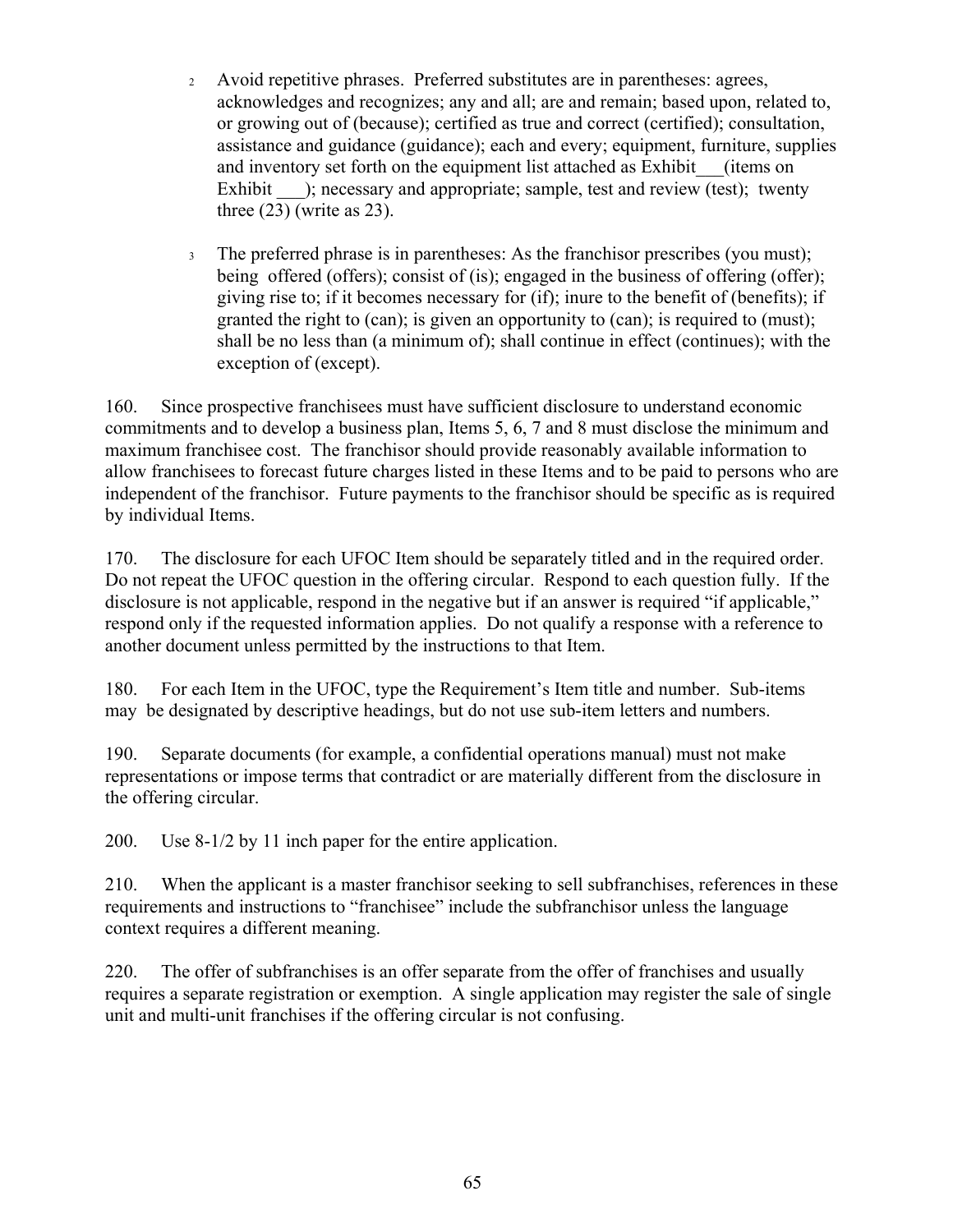230. When the applicant is a subfranchisor, disclose the same information concerning the subfranchisor that is required about the franchisor, to the extent applicable.

240. In offerings by a subfranchior, "franchisor" means both the franchisor and subfranchisor.

250. When state requirements conflict with these Guidelines, the state requirements control. The State Administrator may modify or waive these Guidelines or may require additional documentation or information.

260. Grossly deficient applications may be rejected summarily by the Administrator as incomplete for filing. It is not the function of an Administrator to prepare, in effect, an a applicant's application. The additional examiner time reviewing the grossly deficient product delays the processing of diligently prepared and pursued applications.

270. The Guidelines that continue after these Instructions use the following format:

- (a) The title of the Item follows the Item number. It is capitalized and centered on the page.
- (b) The "Item" is a restatement of the Uniform Franchise Offering Circular (UFOC) Item Requirement. It is capitalized and follows the title of the Item.
- (c) The "Instruction" appears beneath the Item. It explains portions of the Item requirements.
- (d) The "Sample Answer" at the end of each Item provides sample disclosures. Double horizontal lines divide the Sample Answer from the Instructions.

COVER PAGE: The State cover page of the offering circular must state:

- 1. The title in boldface type: FRANCHISE OFFERING CIRCULAR
- 2. The franchisor's name, type of business organization, principal business address and telephone number.
- 3. A sample of the primary business trademark, logotype, trade name, or commercial label or symbol under which the franchisee will conduct its business. (Place in upper left-hand corner of the cover page.)
- 4. A brief description of the franchised business.
- 5. The total amounts in Items 5 and 7 of the offering circular: Franchisee's Initial Franchise Fee or Other Payment and Franchisee's Initial Investment.
- 6. The following statements: Information comparing franchisors is available. Call the State administrators listed in Exhibit or your public library for sources of information.

Registration of this franchise by a state does not mean that the state recommends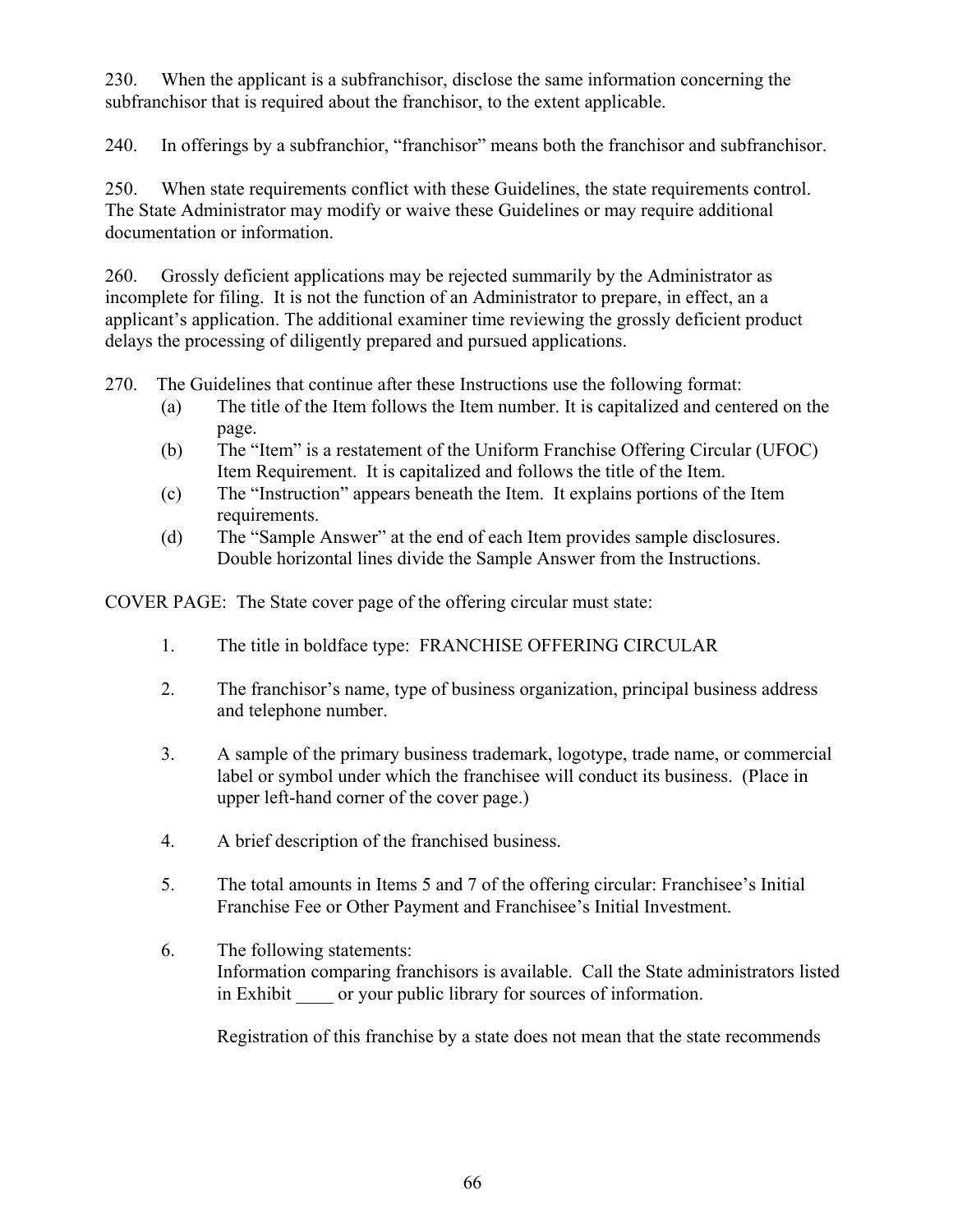it or has verified the information in this offering circular. If you learn that anything in the offering is untrue, contact the Federal Trade Commission and Illinois Attorney General.

 7. Effective Date: (Leave blank until notified of effectiveness by State regulatory authority.)

Cover Page Instructions:

- i. Present information in the required order. Except for risk factors or when instructed by the examiner, do not capitalize or underline.
- ii. The estimated cash investment should agree with the Item 7 total. This total should represent the franchisee's entire initial investment minus only exclusions allowed by Item 7. Do not state what the total includes.
- iii. Limit the cover page disclosure to one page unless risk factors require additional space. Disclosure on the cover page should be brief. Limit the description of the business to the product or service offered by the franchisor. Unless required by a State regulator, do not disclose financing arrangements or the franchisee's right to use the trademark. Exclude non-required information unless necessary as a risk factor or required by a State regulator.
- iv. If applicable, disclose the following risk factors using the following language on the cover:
	- a. THE FRANCHISE AGREEMENT PERMITS THE FRANCHISEE (TO SUE) (TO ARBITRATE WITH) (franchisor) ONLY IN (state). OUT OF STATE (ARBITRATION) (LITIGATION) MAY FORCE YOU TO ACCEPT A LESS FAVORABLE SETTLEMENT FOR DISPUTES. IT MAY ALSO COST MORE (TO SUE) (TO ARBITRATE WITH (franchisor) IN (state) THAN IN YOUR HOME STATE.
	- b. THE FRANCHISE AGREEMENT STATES THAT (state) LAW GOVERNS THE AGREEMENT, AND THIS LAW MAY NOT PROVIDE THE SAME PROTECTIONS AND BENEFITS AS LOCAL LAW. YOU MAY WANT TO COMPARE THESE LAWS.
	- c. THERE MAY BE OTHER RISKS CONCERNING THIS FRANCHISE.
- v. In addition to the above language, disclose other risk factors required by a State regulator.
- vi. Use capital letters for risk factor disclosure.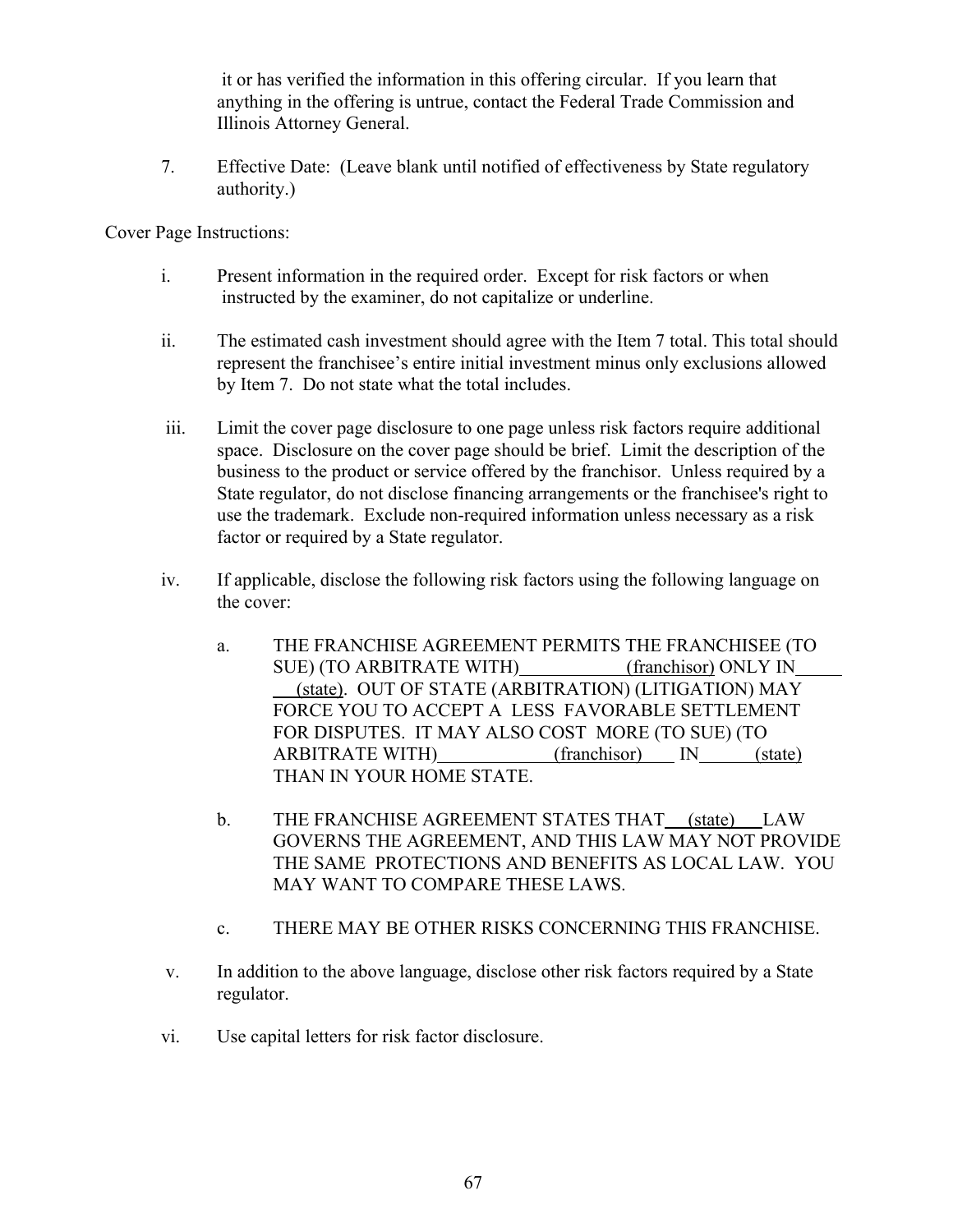vii. In multistate offerings in which the franchisor uses a single offering circular, refer to an exhibit to the offering circular for a list of State or Provincial authority.

 $\mathcal{L}_\mathcal{L} = \{ \mathcal{L}_\mathcal{L} = \{ \mathcal{L}_\mathcal{L} = \{ \mathcal{L}_\mathcal{L} = \{ \mathcal{L}_\mathcal{L} = \{ \mathcal{L}_\mathcal{L} = \{ \mathcal{L}_\mathcal{L} = \{ \mathcal{L}_\mathcal{L} = \{ \mathcal{L}_\mathcal{L} = \{ \mathcal{L}_\mathcal{L} = \{ \mathcal{L}_\mathcal{L} = \{ \mathcal{L}_\mathcal{L} = \{ \mathcal{L}_\mathcal{L} = \{ \mathcal{L}_\mathcal{L} = \{ \mathcal{L}_\mathcal{$  $\mathcal{L}_\mathcal{L} = \mathcal{L}_\mathcal{L} = \mathcal{L}_\mathcal{L} = \mathcal{L}_\mathcal{L} = \mathcal{L}_\mathcal{L} = \mathcal{L}_\mathcal{L} = \mathcal{L}_\mathcal{L} = \mathcal{L}_\mathcal{L} = \mathcal{L}_\mathcal{L} = \mathcal{L}_\mathcal{L} = \mathcal{L}_\mathcal{L} = \mathcal{L}_\mathcal{L} = \mathcal{L}_\mathcal{L} = \mathcal{L}_\mathcal{L} = \mathcal{L}_\mathcal{L} = \mathcal{L}_\mathcal{L} = \mathcal{L}_\mathcal{L}$ 

Sample Cover Page

(Logo) Franchise Offering Circular

Belmont Mufflers, Inc. A Minnesota Corporation First Street Jackson, Minnesota 55000 (612) 266-3430

The franchisee will repair and install motor vehicle exhaust systems.

The initial franchise fee is \$10,000. The estimated initial investment required ranges from \$132,700 to \$160,200. This sum does not include rent for the business location.

Risk Factors:

THE FRANCHISE AGREEMENT REQUIRES THAT ALL DISAGREEMENTS BE SETTLED BY ARBITRATION IN MINNESOTA. OUT OF STATE ARBITRATION MAY FORCE YOU TO ACCEPT A LESS FAVORABLE SETTLEMENT FOR DISPUTES. IT MAY ALSO COST YOU MORE TO ARBITRATE WITH US IN MINNESOTA THAN IN YOUR HOME STATE.

Information about comparisons of franchisors is available. Call the state administrators listed in Exhibit or your public library for sources of information.

Registration of this franchise with the state does not mean that the state recommends it or has verified the information in this offering circular. If you learn that anything in this offering circular is untrue, contact the Federal Trade Commission and (State or Provincial authority).

Effective Date: \_\_\_\_\_\_\_\_\_\_\_\_\_\_\_\_\_\_\_\_\_\_\_\_\_\_

# **TABLE OF CONTENTS: INCLUDE A TABLE OF CONTENTS BASED ON THE REQUIREMENTS OF THIS OFFERING CIRCULAR**.

Table of Contents Instructions:

Refer to UFOC Items and state the page where each UFOC Item disclosure begins. List exhibits by letter. Use the following format: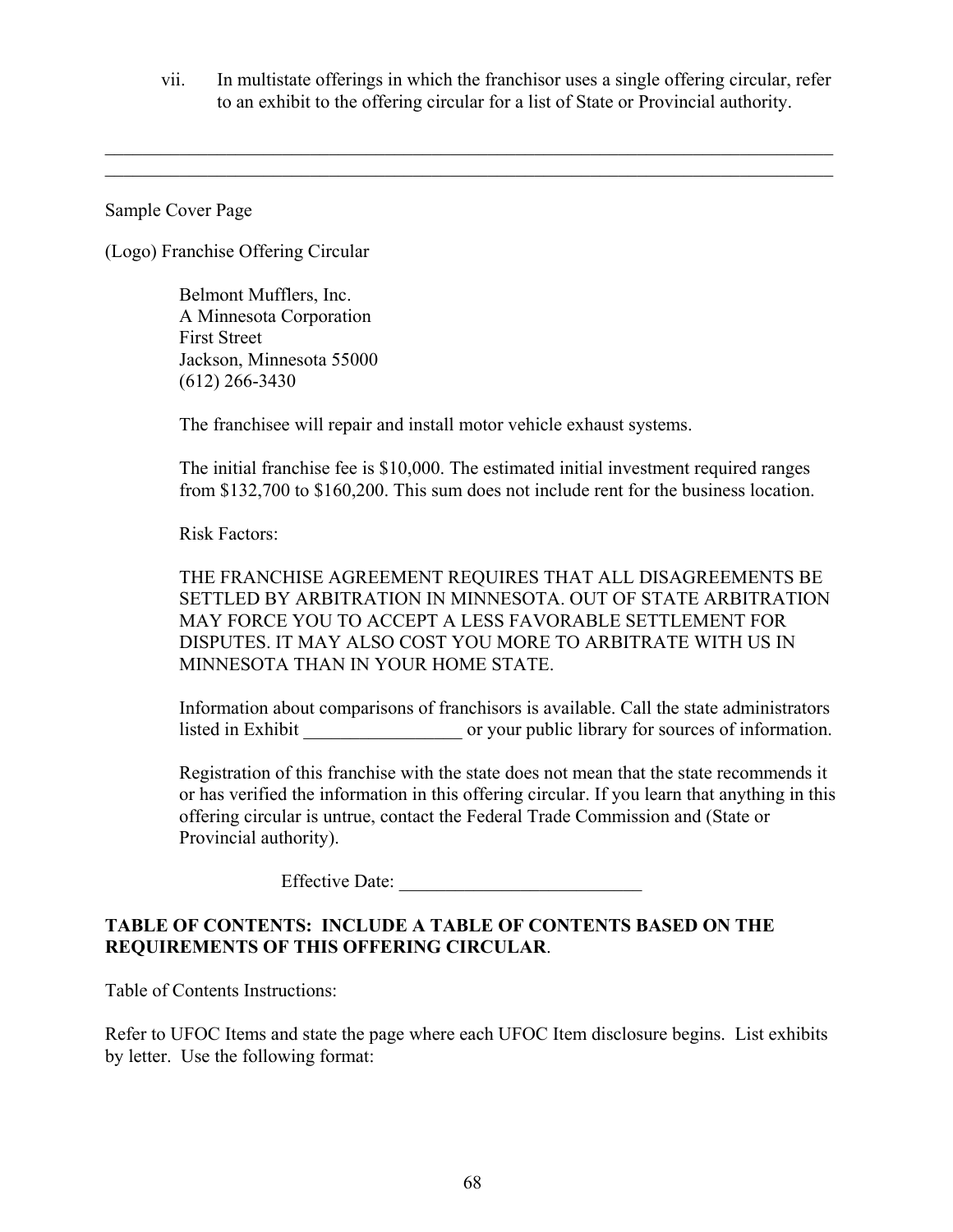#### **SAMPLE TABLE OF CONTENTS:**

### **TABLE OF CONTENTS**

| <b>ITEM</b>      |                                                       | <b>PAGE</b> |
|------------------|-------------------------------------------------------|-------------|
| $\mathbf{1}$ .   | The Franchisor, its Predecessors and Affiliates       |             |
| 2.               |                                                       |             |
| 3.               |                                                       |             |
| $\overline{4}$ . |                                                       |             |
| 5.               |                                                       |             |
| 6.               | Other Fees                                            |             |
| 7 <sub>1</sub>   |                                                       |             |
| 8.               | Restrictions on Sources of Products and Services      |             |
| 9.               |                                                       |             |
| 10.              |                                                       |             |
| 11.              |                                                       |             |
| 12.              |                                                       |             |
| 13.              |                                                       |             |
| 14.              | Patents, Copyrights and Proprietary Information       |             |
| 15.              | Obligation to Participate in the Actual Operation     |             |
|                  |                                                       |             |
| 16               | Restrictions on What the Franchise May Sell           |             |
| 17.              | Renewal, Termination, Transfer and Dispute Resolution |             |
| 18.              |                                                       |             |
| 19.              |                                                       |             |
| 20.              |                                                       |             |
| 21.              |                                                       |             |
| 22.              |                                                       |             |
| 23.              |                                                       |             |
| Exhibits         |                                                       |             |
| $A_{\cdot}$      |                                                       |             |
| B.               |                                                       |             |
| $C_{-}$          |                                                       |             |
|                  |                                                       |             |

# D. Loan Agreement . . . . . . . . . . . . . . . . . . . . . . . . . . . . . . . . . . . . . . . .

# **ITEM 1**

# **THE FRANCHISOR, ITS PREDECESSORS AND AFFILIATES**

Item 1 Instructions:

 i. Use the word "we," initials or one or two words to refer to the franchisor. Use different initials or a different one or two words to refer to other persons contracting with the franchisee under the franchise agreement. Except in the 23 Item titles, use these initials or the word(s) to describe these persons or entities throughout the offering circular.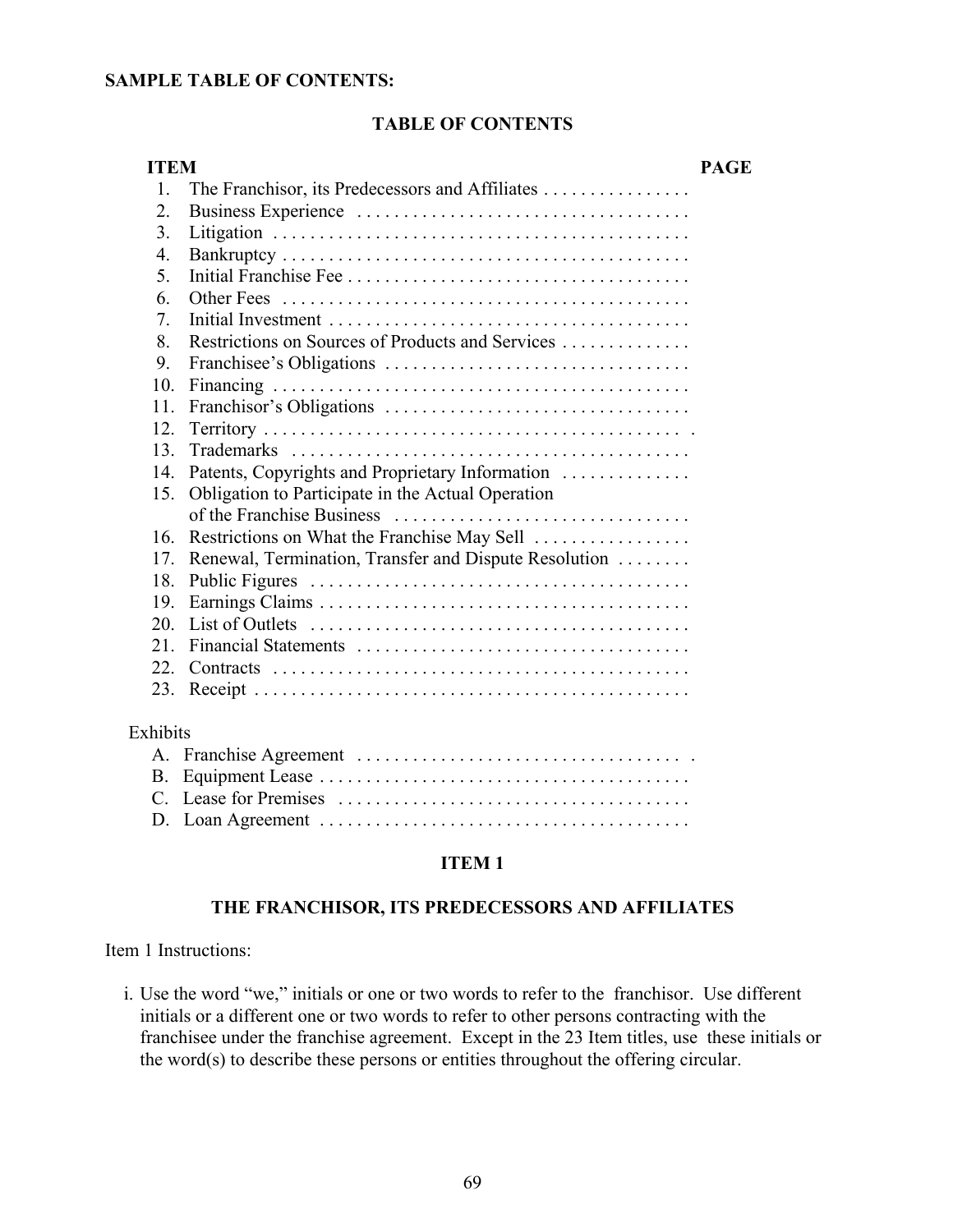- ii. Define the franchisee as "you" and use this description throughout the offering circular. If the franchisee could be a corporation, partnership or other entity, disclose whether "you" includes the franchisee's owners.
- iii. "Predecessor" in Item 1 means a person from whom the franchisor acquired directly or indirectly the major portion of the franchisor's assets.
- iv. The disclosure regarding predecessors need only cover the 10 year period immediately before the close of the franchisor's most recent fiscal year.
- v. Affiliate in Item 1 means a person (other than a natural person) controlled by, controlling or under common control with the franchisor, which is offering franchises in any line of business or is providing products or services to the franchisees of the franchisor.

# **DISCLOSE IN SUMMARY FORM**:

# **A. THE NAME OF THE FRANCHISOR, ITS PREDECESSORS AND AFFILIATES.**

# **B. THE NAME UNDER WHICH THE FRANCHISOR DOES OR INTENDS TO DO BUSINESS.**

Item 1B Instruction:

If the franchisor does business under a name different from the name disclosed in Item 1A, state that other name. If not, state that the franchisor does not do business under another name.

# **C. THE PRINCIPAL BUSINESS ADDRESS OF THE FRANCHISOR, ITS PREDECESSORS AND AFFILIATES, AND THE FRANCHISOR'S AGENT FOR SERVICE OF PROCESS.**

Item 1C Instructions:

- i. Principal business address means "home office" in the United States, not in the state for which the offering circular was prepared. If appropriate, also disclose the location of an international "home office." The business address cannot be a post office box.
- ii. In a multi-state offering in which the agent for service of process is required, the franchisor may use an exhibit or the acknowledgement of receipt to disclose this agent.

# **D. THE BUSINESS FORM OF THE FRANCHISOR**

Item 1D Instruction:

Disclose the state of incorporation or business organization and the type of business organization.

# **E. THE FRANCHISOR'S BUSINESS AND THE FRANCHISES TO BE OFFERED IN THIS STATE**.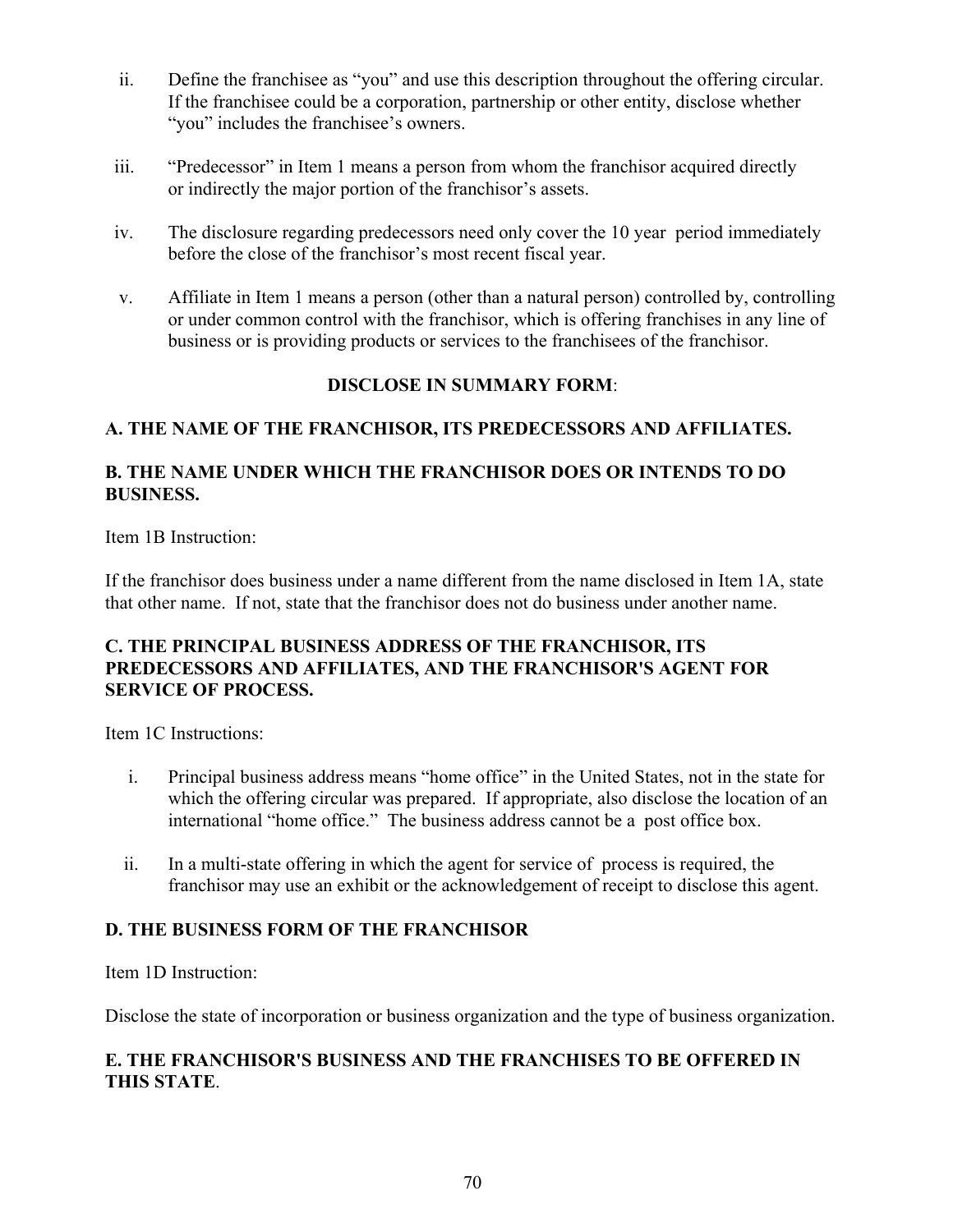Item 1E Instructions:

Disclose the following:

- i. That the franchisor sells or grants franchises;
- ii. Whether the franchisor operates businesses of the type being franchised;
- iii. The franchisor's other business activities;
- iv. The business to be conducted by the franchisees;
- v. The general market for the product or service to be offered by the franchisee. (For example, is the market developed or developing? Will the goods be sold primarily to a certain group? Are sales seasonal?);
- vi. In general terms any regulations specific to the industry in which the franchise business operates. It is not necessary to include laws or regulations that apply to businesses generally;
- vii. A general description of the competition.

# **F. THE PRIOR BUSINESS EXPERIENCE OF THE FRANCHISOR. ITS PREDECESSORS AND AFFILIATES INCLUDE:**

- (1) THE LENGTH OF TIME THE FRANCHISOR HAS CONDUCTED A BUSINESS OF THE TYPE TO BE OPERATED BY THE FRANCHISEE.
- (2) THE LENGTH OF TIME EACH PREDECESSOR AND AFFILIATE HAS CONDUCTED A BUSINESS OF THE TYPE TO BE OPERATED BY THE FRANCHISEE.
- (3) THE LENGTH OF TIME THE FRANCHISOR HAS OFFERED FRANCHISES FOR THE SAME TYPE OF BUSINESS AS THAT TO BE OPERATED BY THE FRANCHISEE.
- (4) THE LENGTH OF TIME EACH PREDECESSOR AND AFFILIATE OFFERED FRANCHISES FOR THE SAME TYPE OF BUSINESS AS THAT TO BE OPERATED BY THE FRANCHISEE.
- (5) WHETHER THE FRANCHISOR HAS OFFERED FRANCHISES IN OTHER LINES OF BUSINESS, INCLUDING:
	- (A) A DESCRIPTION OF EACH OTHER LINE OF BUSINESS;
	- (B) THE NUMBER OF FRANCHISES SOLD IN EACH OTHER LINE OF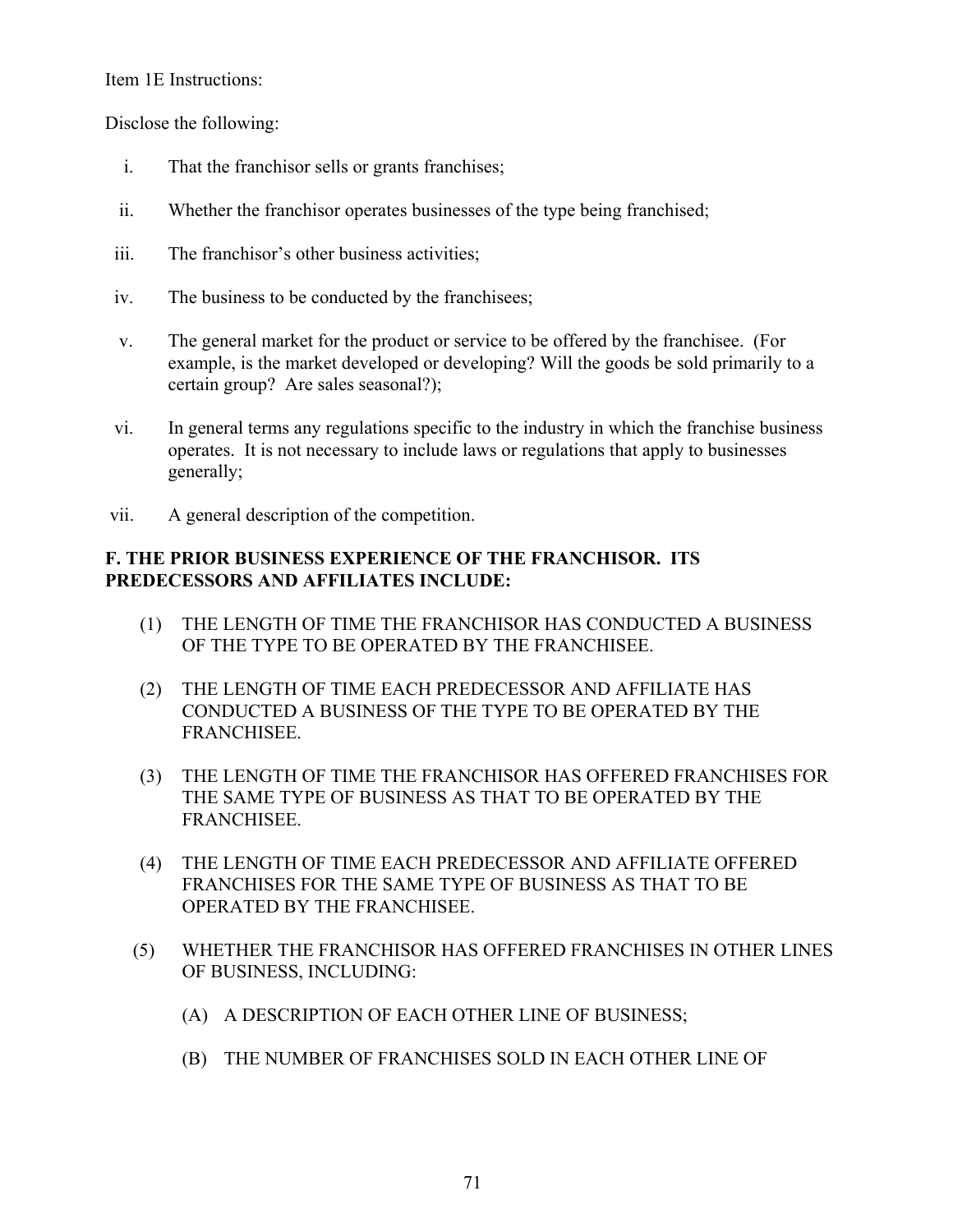BUSINESS; AND

- (C) THE LENGTH OF TIME THE FRANCHISOR HAS OFFERED EACH OTHER **FRANCHISE**
- (6) WHETHER EACH PREDECESSOR AND AFFILIATE OFFERED FRANCHISES IN OTHER LINES OF BUSINESS, INCLUDING:
	- (A) A DESCRIPTION OF EACH OTHER LINE OF BUSINESS;
	- (B) THE NUMBER OF FRANCHISES SOLD IN EACH OTHER LINE OF BUSINESS; AND
	- (C) THE LENGTH OF TIME EACH PREDECESSOR AND AFFILIATE OFFERED EACH OTHER FRANCHISE.

Item 1F Instruction:

Limit disclosure about predecessors to the time before the franchisor acquired the predecessor's assets. Thus, under the 10 year limitation, if a franchisor acquired the assets of a predecessor 8 years ago, the disclosure about the predecessor should cover only the 2 year period before the acquisition.

 $\_$  , and the contribution of the contribution of the contribution of the contribution of  $\mathcal{L}_\text{max}$  $\_$  , and the contribution of the contribution of the contribution of the contribution of  $\mathcal{L}_\text{max}$ 

Sample Answer 1

To simplify the language in this offering circular "Belmont" means Belmont Mufflers Inc., the franchisor. "You" means the person who buys the franchise. Belmont is a Minnesota corporation that was incorporated on September 3, 1963. Belmont does business as Belmont Muffler Shops. Our principal business address is 111 First Street, Jackson, Minnesota 55555.

Belmont's agent for service of process is disclosed in Exhibit

Belmont currently operates 12 Belmont Muffler Shops and sells pipe bending machines and mufflers to various muffler shops.

Belmont franchises the right to sell and install mufflers for the public. You must honor our guarantee to replace mufflers or exhaust pipes that wear out if the vehicle ownership has not changed. Belmont's franchisees often operate their muffler shop franchise with their service stations or tire center. Your competitors include department store service departments, service stations and other national chains of muffler shops. Exhibit is attached to this offering circular and contains a summary of the special regulations for muffler installation in your state.

During the past 5 years Belmont has operated 7 muffler shops that are similar to the franchised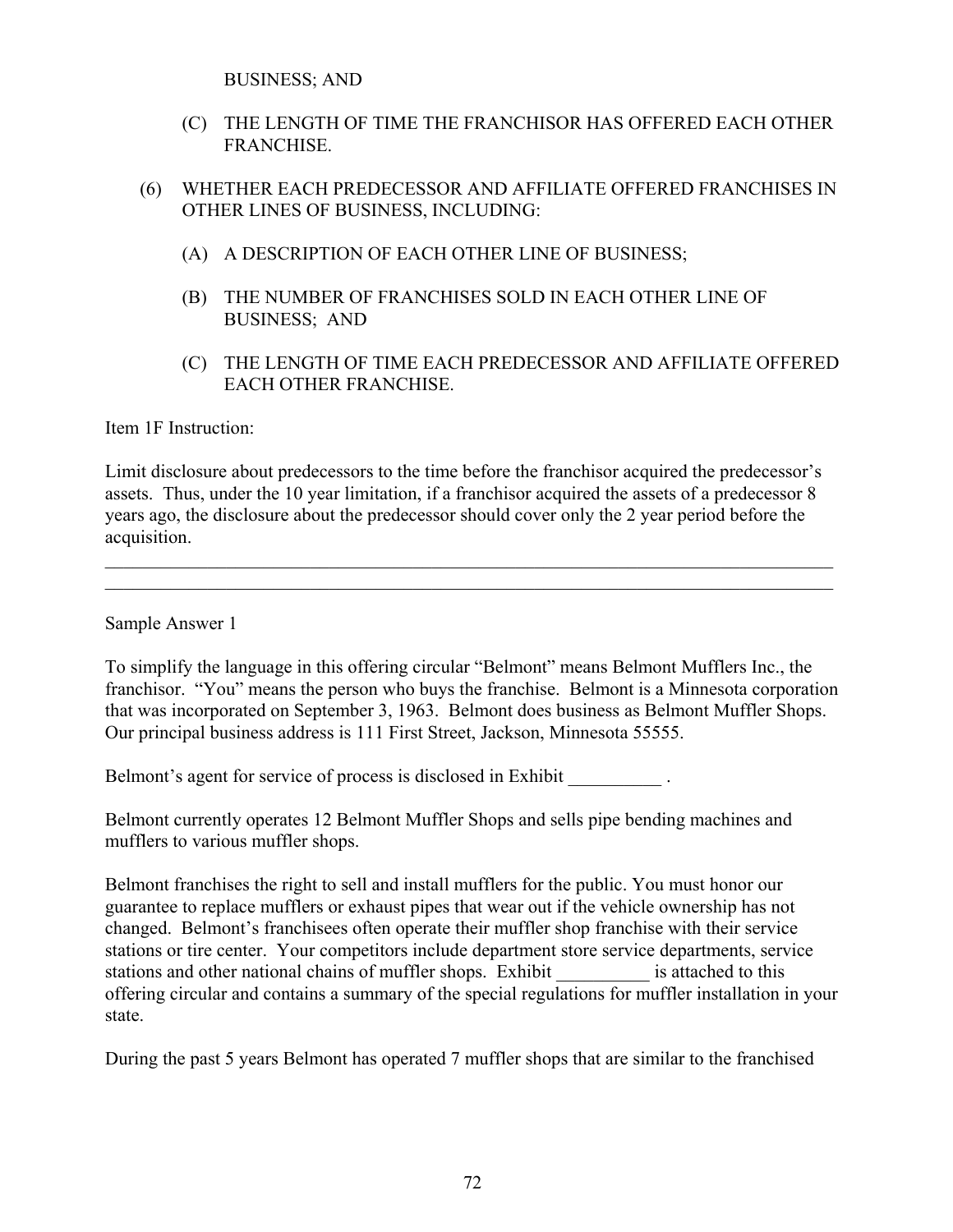shops being offered. All these shops are located in urban areas, have approximately xxxxx square feet of floor space and are located on busy streets. An additional 3 muffler shops were opened in 1990. From 1968 to 1973, Belmont offered franchises for "Repair-All Transmission Shops." "Repair-All" franchises repaired and replaced motor vehicle transmissions under a marketing plan similar to the franchise in this offering circular. Belmont sold 40 of these franchises primarily in the states of Minnesota, Michigan, Wisconsin and Illinois. In 1973, Belmont sold this transmission repair company to CTF Inc.

#### **Item 2**

#### **BUSINESS EXPERIENCE**

# **LIST BY NAME AND POSITION THE DIRECTORS, TRUSTEES AND/OR GENERAL PARTNERS, THE PRINCIPAL OFFICERS AND OTHER EXECUTIVES OR SUBFRANCHISORS WHO WILL HAVE MANAGEMENT RESPONSIBILITY RELATING TO THE FRANCHISES OFFERED BY THIS OFFERING CIRCULAR. LIST ALL FRANCHISE BROKERS. STATE EACH PERSON'S PRINCIPAL OCCUPATIONS AND EMPLOYERS DURING THE PAST FIVE YEARS.**

Item 2 Instructions**:**

- i. Principal officers include the chief executive and chief operating officer, the president, financial, franchise marketing, training and franchise operations officers.
- ii. First disclose the position and the name of the person holding it. Underline this information; then skip one line.
- iii. Disclose the beginning date and departure date for each job held in the five year period whether or not this date is within the past five years. Disclose the location of the job.
- iv. Do not disclose home addresses, home telephones, social security numbers or birth dates in this Item.
- v. Disclose the required information concerning the franchise broker's directors, principal officers and executives with management responsibility to market or service the franchises.
- vi. In a multi-state offering in which the franchisor uses a single offering circular and franchise brokers and executives with direct management responsibility to the franchisees differs from state to state, use an exhibit to refer to these personnel.

 $\_$  , and the contribution of the contribution of the contribution of the contribution of  $\mathcal{L}_\text{max}$  $\mathcal{L}_\mathcal{L} = \{ \mathcal{L}_\mathcal{L} = \{ \mathcal{L}_\mathcal{L} = \{ \mathcal{L}_\mathcal{L} = \{ \mathcal{L}_\mathcal{L} = \{ \mathcal{L}_\mathcal{L} = \{ \mathcal{L}_\mathcal{L} = \{ \mathcal{L}_\mathcal{L} = \{ \mathcal{L}_\mathcal{L} = \{ \mathcal{L}_\mathcal{L} = \{ \mathcal{L}_\mathcal{L} = \{ \mathcal{L}_\mathcal{L} = \{ \mathcal{L}_\mathcal{L} = \{ \mathcal{L}_\mathcal{L} = \{ \mathcal{L}_\mathcal{$ 

Sample Answer 2

President: Jane J. Doe :

From June 1978, until April, 1986, Ms. Doe was Vice President of Atlas Inc., a Houston, Texas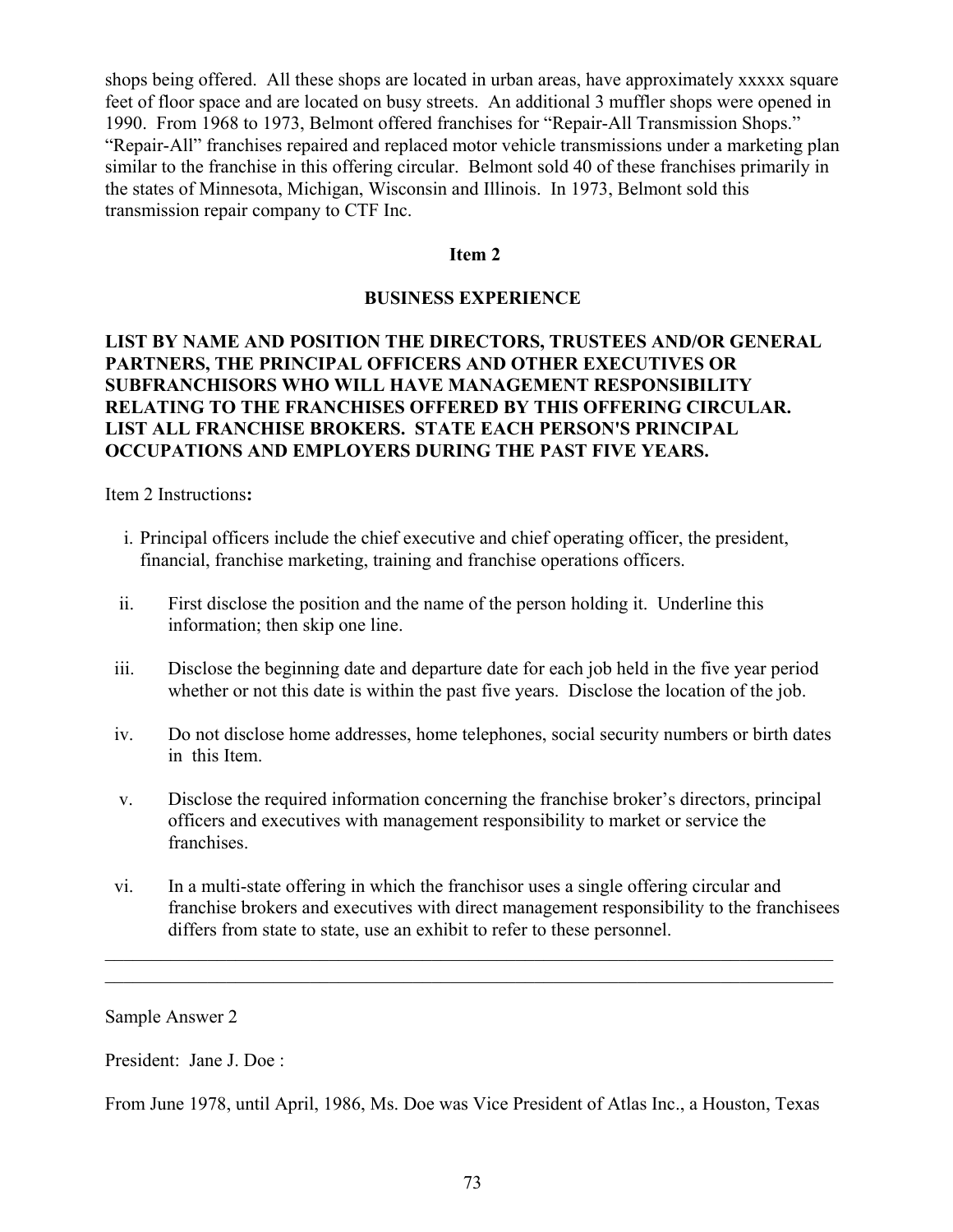based manufacturer of automobile wheels. In April 1986, she joined Belmont as a Director and Vice President. She was promoted to President in June 1987.

## **ITEM 3**

## **LITIGATION**

DISCLOSE WHETHER THE FRANCHISOR, ITS PREDECESSOR, A PERSON IDENTIFIED IN ITEM 2 OR AN AFFILIATE OFFERING FRANCHISES UNDER THE FRANCHISOR'S PRINCIPAL TRADEMARK:

- A. HAS AN ADMINISTRATIVE, CRIMINAL OR MATERIAL CIVIL ACTION PENDING AGAINST THAT PERSON ALLEGING A VIOLATION OF A FRANCHISE, ANTITRUST OR SECURITIES LAW, FRAUD, UNFAIR OR DECEPTIVE PRACTICES, OR COMPARABLE ALLEGATIONS. IN ADDITION, INCLUDE ACTIONS OTHER THAN ORDINARY ROUTINE LITIGATION INCIDENTAL TO THE BUSINESS WHICH ARE SIGNIFICANT IN THE CONTEXT OF THE NUMBER OF FRANCHISEES AND THE SIZE, NATURE OR FINANCIAL CONDITION OF THE FRANCHISE SYSTEM OR ITS BUSINESS OPERATIONS. IF SO, DISCLOSE THE NAMES OF THE PARTIES, THE FORUM, NATURE, AND CURRENT STATUS OF THE PENDING ACTION. FRANCHISOR MAY INCLUDE A SUMMARY OPINION OF COUNSEL CONCERNING THE ACTION IF A CONSENT TO USE OF THE SUMMARY OPINION IS INCLUDED AS PART OF THIS OFFERING CIRCULAR.
- B. HAS DURING THE 10 YEAR PERIOD IMMEDIATELY BEFORE THE DATE OF THE OFFERING CIRCULAR BEEN CONVICTED OF A FELONY OR PLEADED NOLO CONTENDERE TO A FELONY CHARGE; OR BEEN HELD LIABLE IN A CIVIL ACTION BY FINAL JUDGMENT OR BEEN THE SUBJECT OF A MATERIAL ACTION INVOLVING VIOLATION OF A FRANCHISE, ANTITRUST OR SECURITIES LAW, FRAUD, UNFAIR OR DECEPTIVE PRACTICES, OR COMPARABLE ALLEGATIONS. IF SO, DISCLOSE THE NAMES OF THE PARTIES, THE FORUM AND DATE OF CONVICTION OR DATE JUDGMENT WAS ENTERED, PENALTY OR DAMAGES ASSESSED AND/OR TERMS OF SETTLEMENTS.
- C. IS SUBJECT TO A CURRENTLY EFFECTIVE INJUNCTIVE OR RESTRICTIVE ORDER OR DECREE RELATING TO THE FRANCHISE OR UNDER A FEDERAL, STATE OR CANADIAN FRANCHISE, SECURITIES, ANTITRUST, TRADE REGULATION OR TRADE PRACTICE LAW RESULTING FROM A CONCLUDED OR PENDING ACTION OR PROCEEDING BROUGHT BY A PUBLIC AGENCY. IF SO, DISCLOSE THE NAME OF THE PERSON, THE PUBLIC AGENCY AND COURT, A SUMMARY OF THE ALLEGATIONS OR FACTS FOUND BY THE AGENCY OR COURT AND THE DATE, NATURE, TERMS AND CONDITIONS OF THE ORDER OR DECREE.

Item 3 Instructions:

i. Definitions: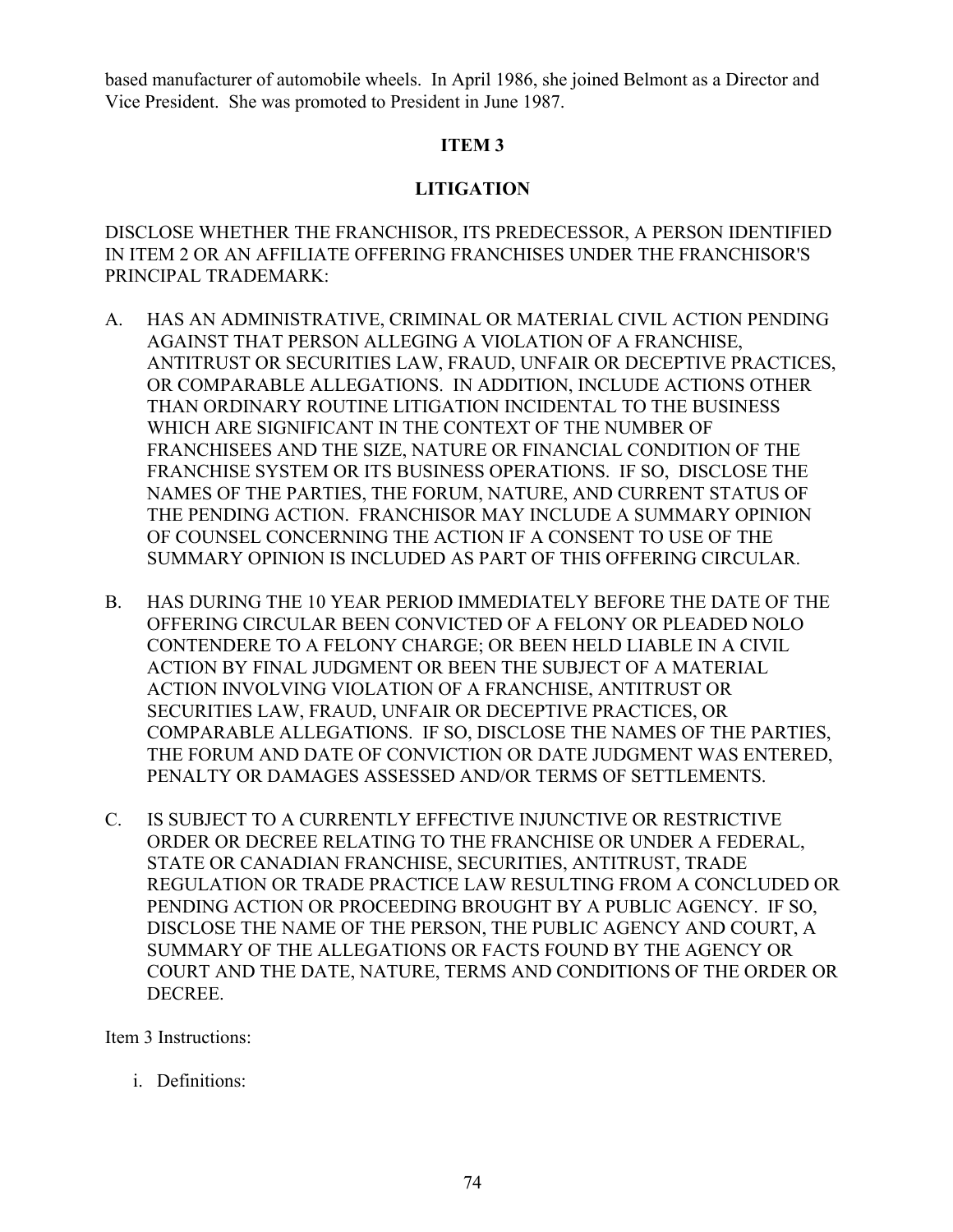- a. For purposes of these instructions to Item 3, "franchisor" includes the franchisor, its predecessors, persons identified in Item 2 and affiliates offering franchises under the franchisor's principal trademarks.
- b. Action: Action includes complaints, cross claims, counterclaims, and third party complaints in a judicial proceeding, and their equivalents in an administrative action or arbitration proceeding. The franchisor may disclose its counterclaims. Omit actions that were dismissed by final judgment without liability of or entry of an adverse order against the franchisor.
- c. Included in the definition of material is an action or an aggregate of actions if a reasonable prospective franchisee would consider it important in making a decision about the franchised business.
- d. In this Item, settlement of an action does not diminish its materiality if the franchisor agrees to pay material consideration or agrees to be bound by obligations which are materially adverse to its interests.
- e. "Ordinary routine litigation" means actions which ordinarily result from the business and which do not depart from the normal kinds of actions in the business.
- f. "Held liable" includes a finding by final judgment in a judicial, binding arbitration or administrative proceeding that the franchisor, as a result of claims or counterclaims, must pay money or other consideration, must reduce an indebtedness by the amount of an award, cannot enforce its rights, or must take action adverse to its interests.
- g. "Currently Effective": An injunctive or restrictive order or decree is "currently effective" unless it has been vacated or rescinded by a court or by the issuing public agency. An order that has expired by its own terms is not "currently effective." If the named partys have fully complied with an order (for example, through registration of its franchise offer), the order is not "currently effective." A party has not fully complied with an order to act or to refrain from an act (for example, to comply with the franchise law or to refrain from violating the franchise law) until the order expires by its own terms.
- ii. Civil Litigation or Injunctive or Restrictive Order:
	- a. Use Sample Answer 3-1 for a negative response to Item 3 if the franchisor has never been named in litigation or if the only litigation naming the franchisor is outside the scope of Item 3.
	- b. Disclose in the same order as the instructions below appear.
	- c. Title each action and state its case number or citation in parentheses. Underline the title of the action.
	- d. For each action, state the action's initial filing date and the opposing party's name and relationship with the franchisor. Relationships include competitor, supplier, lessor,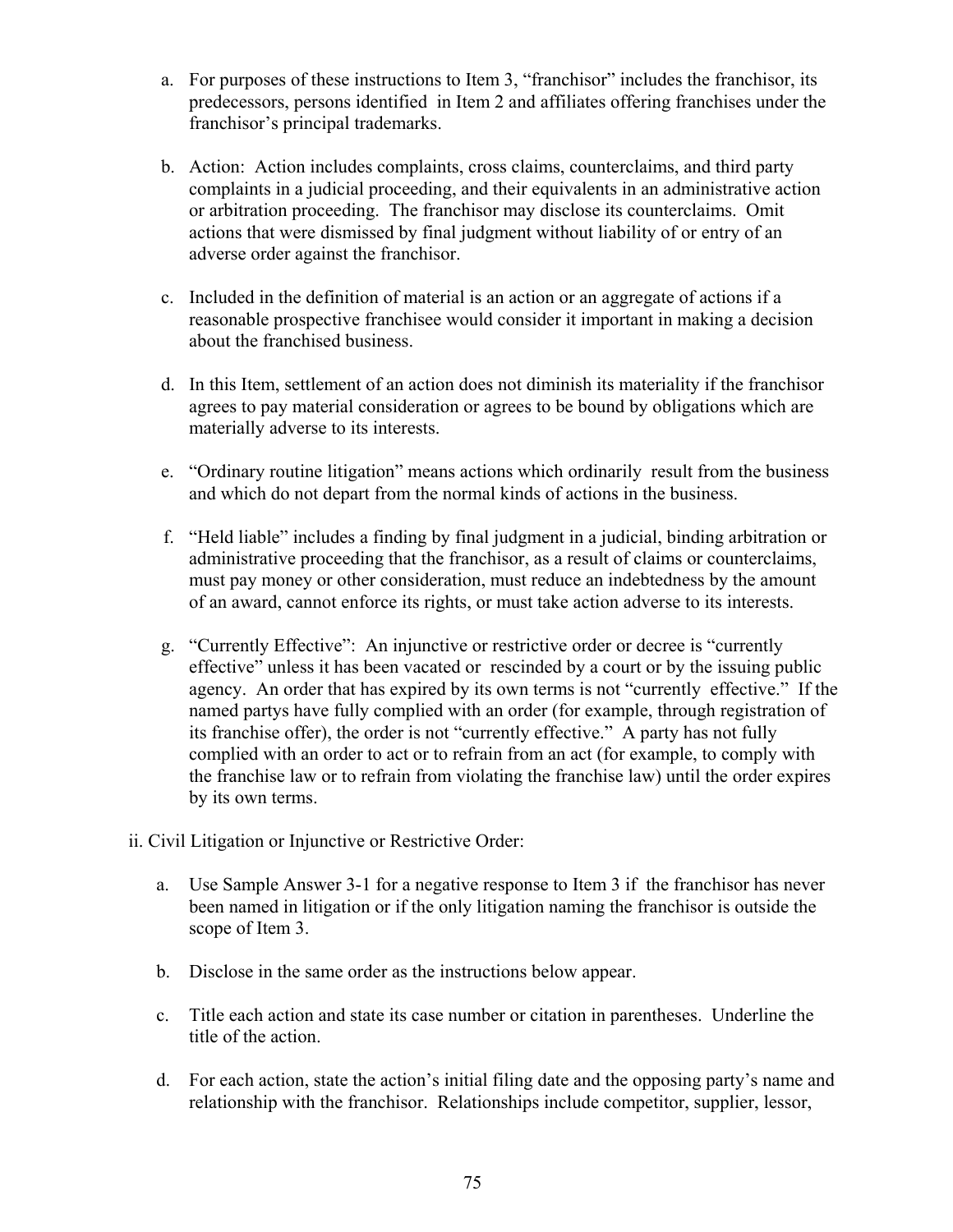franchisee, former franchisee, or class of franchisees.

- e. Summarize the legal and factual nature of each claim in the action.
- f. Summarize the relief sought or obtained. Summarize conclusions of law or fact.
- g. State that other than these (list number of actions) no litigation is required to be disclosed in this offering circular.

iii. Criminal Convictions or Pleas:

- a. Disclose in the same order as the following instructions appear.
- b. Title each action and state its citation in parentheses. Underline the title of the action.
- c. Name the person convicted or who pleaded.
- d. State the crime or violation and the date of conviction.
- e. Disclose the sentence or penalty imposed.
- f. State that other than these (list the number of actions) actions, no litigation is required to be disclosed in this offering circular.

 $\_$  , and the contribution of the contribution of the contribution of the contribution of  $\mathcal{L}_\text{max}$  $\mathcal{L}_\mathcal{L} = \{ \mathcal{L}_\mathcal{L} = \{ \mathcal{L}_\mathcal{L} = \{ \mathcal{L}_\mathcal{L} = \{ \mathcal{L}_\mathcal{L} = \{ \mathcal{L}_\mathcal{L} = \{ \mathcal{L}_\mathcal{L} = \{ \mathcal{L}_\mathcal{L} = \{ \mathcal{L}_\mathcal{L} = \{ \mathcal{L}_\mathcal{L} = \{ \mathcal{L}_\mathcal{L} = \{ \mathcal{L}_\mathcal{L} = \{ \mathcal{L}_\mathcal{L} = \{ \mathcal{L}_\mathcal{L} = \{ \mathcal{L}_\mathcal{$ 

Sample Answer 3-1

No litigation is required to be disclosed in this offering circular.

Sample Answer 3-2

Doe v. Belmont Muffler Service, Inc. (cite) On March 1, 1985, our Franchisee, Donald Doe, sought to enjoin us from terminating him for nonpayment of royalty fees. Doe alleged . On April 3, 1986, Doe withdrew the case when we repurchased his franchise for \$90,000 and agreed not to enforce non-compete clauses against him.

Indiana v. Belmont Muffler Service, Inc. (cite) On April 1, 1985, the Attorney General of Indiana sought to enjoin us from offering unregistered franchises and from using false income representations. The Attorney General alleged that the earnings claims were false because.... The court found that we had offered franchises, that the offers were not registered and that we had made the alleged false representations in our earnings claims. The court enjoined us from repeating those acts.

Other than these 2 actions, no litigation is required to be disclosed in this offering circular.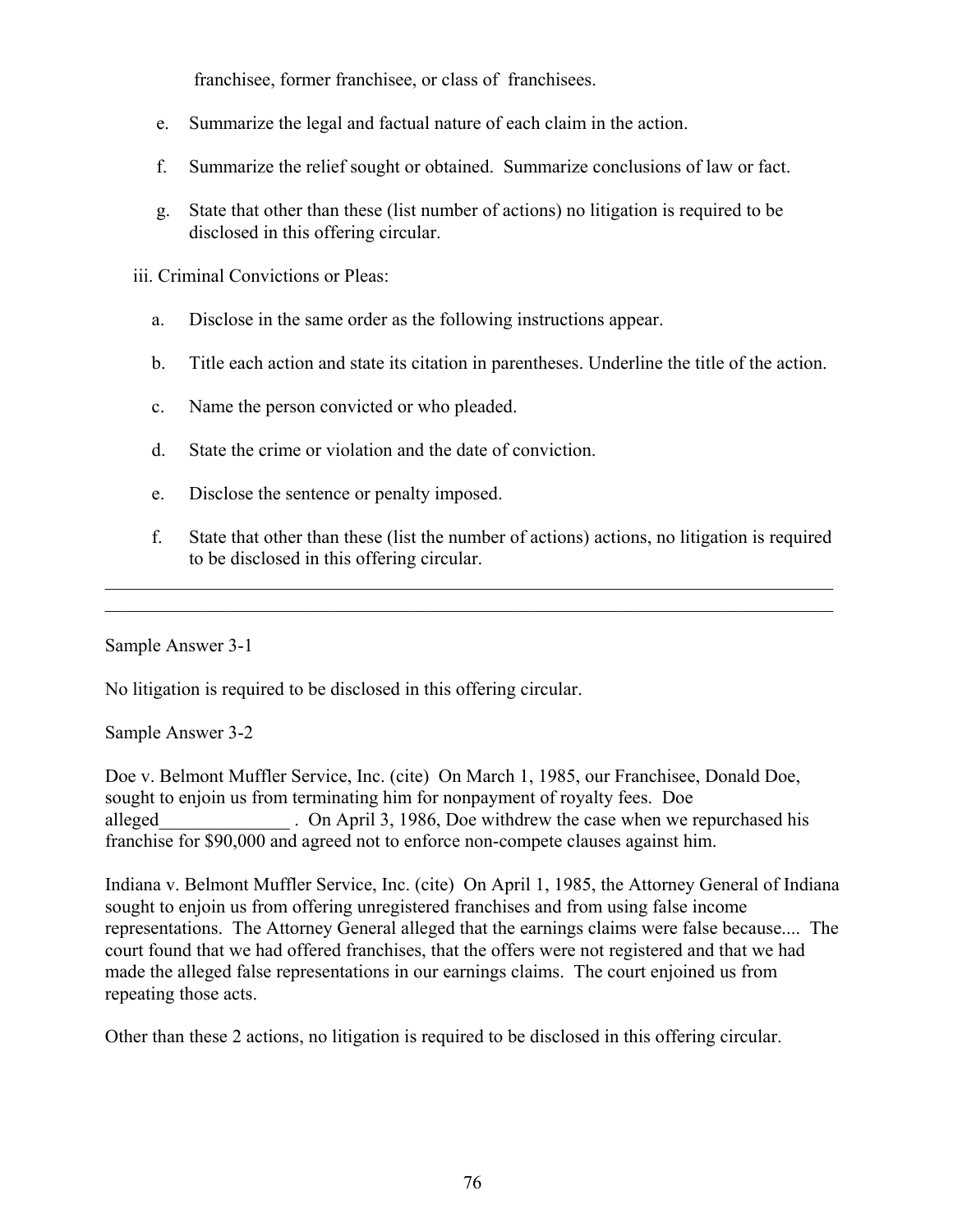## **ITEM 4**

## **BANKRUPTCY**

STATE WHETHER THE FRANCHISOR, ITS AFFILIATE, ITS PREDECESSOR, OFFICERS OR GENERAL PARTNER DURING THE 10 YEAR PERIOD IMMEDIATELY BEFORE THE DATE OF THE OFFERING CIRCULAR (A) FILED AS DEBTOR (OR HAD FILED AGAINST IT) A PETITION TO START AN ACTION UNDER THE U.S. BANKRUPTCY CODE; (B) OBTAINED A DISCHARGE OF ITS DEBTS UNDER THE BANKRUPTCY CODE; OR (C) WAS A PRINCIPAL OFFICER OF A COMPANY OR A GENERAL PARTNER IN A PARTNERSHIP THAT EITHER FILED AS A DEBTOR (OR HAD FILED AGAINST IT) A PETITION TO START AN ACTION UNDER THE U.S. BANKRUPTCY CODE OR THAT OBTAINED A DISCHARGE OF ITS DEBTS UNDER THE BANKRUPTCY CODE DURING OR WITHIN 1 YEAR AFTER THE OFFICER OR GENERAL PARTNER OF THE FRANCHISOR HELD THIS POSITION IN THE COMPANY OR PARTNERSHIP. IF SO, DISCLOSE THE NAME OF THE PERSON OR COMPANY THAT WAS THE DEBTOR UNDER THE BANKRUPTCY CODE, THE DATE OF THE ACTION AND THE MATERIAL **FACTS** 

Item 4 Instructions:

- i. First, name the party that filed (or had filed against it) the petition in bankruptcy and the party's relationship to the franchisor. If the debtor in a bankruptcy proceeding was or is affiliated with the franchisor, state the relationship. If the debtor in a bankruptcy proceeding is unaffiliated with the franchisor, state the name, address and principal business of the bankrupt company.
- ii. Disclose that the entity filed bankruptcy or reorganization under the bankruptcy law and the date of the original filing.
- iii. Identify the bankruptcy court, and the case name and number. Put this information in parentheses.
- iv. State the date on which the debtor obtained a discharge in bankruptcy (including discharges under Chapter 7 and confirmation of any plans of reorganization under Chapters 11 and 13 of the U.S. Bankruptcy Code).
- v. Disclose other material facts.
- vi. Cases, actions and other proceedings under the laws of foreign nations relating to bankruptcy proceedings should be included in answers, where responses are required, as if those cases, actions and proceedings took place under the U.S. Bankruptcy Code.
- vii. If information is disclosed in this Item, at the end of the disclosure add Sample Answer 4-1 with the qualification "other than these actions."
- viii. Use Sample Answer 4-1 if no person listed in Items 1 or 2 has been involved as a debtor in bankruptcy proceedings or any person listed in Items 1 or 2 has been involved as a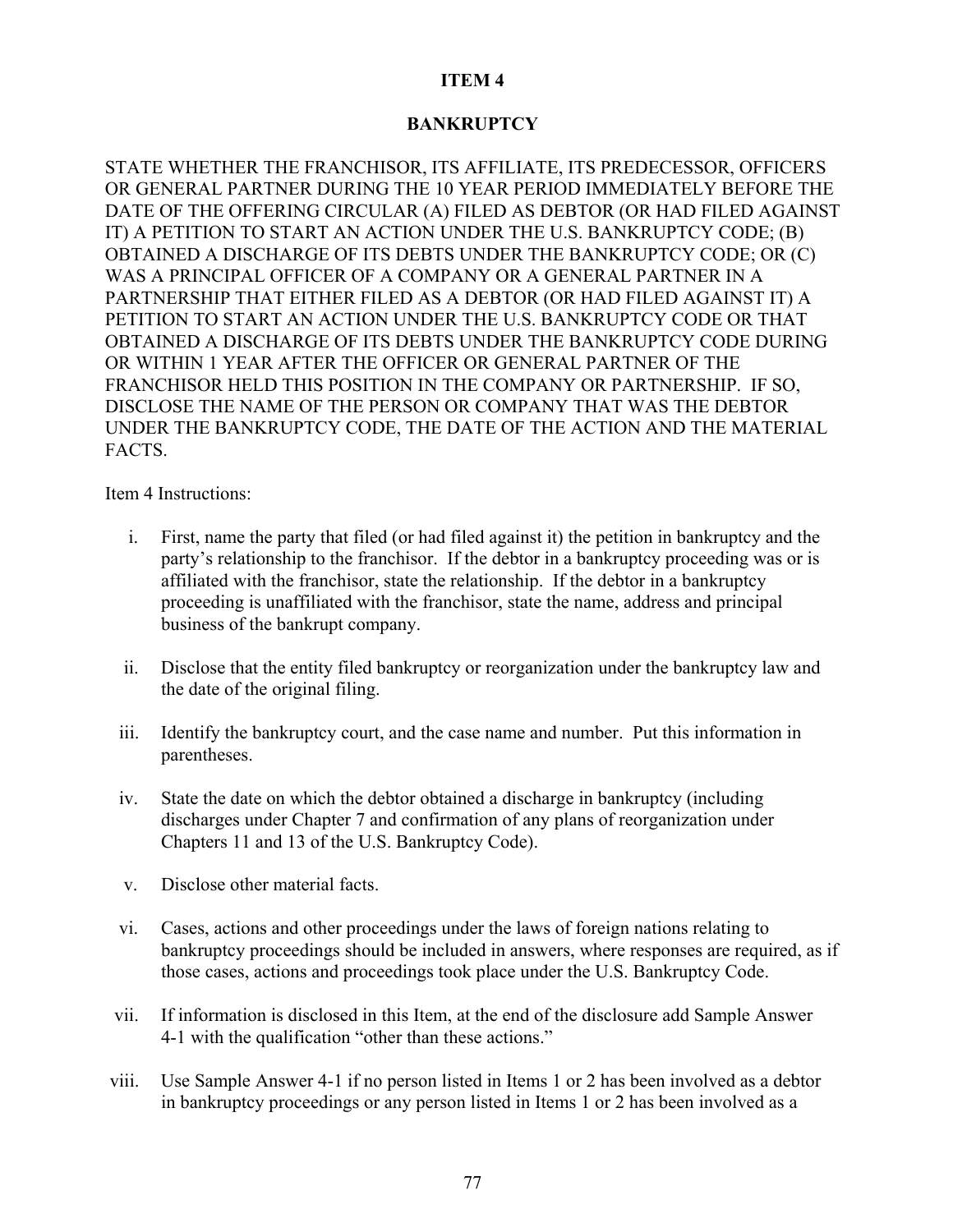debtor in bankruptcy proceedings but the bankruptcy proceedings (under the U.S. Bankruptcy Code or its predecessor, the National Bankruptcy Act of 1898) were discharged more than 10 years ago. "Person" includes natural persons and legal entities listed in Items 1 and 2. Person does not include anyone acting solely as the franchisor's agent for service of process.

Sample Answer 4-1

No person previously identified in Items 1 or 2 of this offering circular has been involved as a debtor in proceedings under the U.S. Bankruptcy Code required to be disclosed in this Item.

 $\mathcal{L}_\mathcal{L} = \{ \mathcal{L}_\mathcal{L} = \{ \mathcal{L}_\mathcal{L} = \{ \mathcal{L}_\mathcal{L} = \{ \mathcal{L}_\mathcal{L} = \{ \mathcal{L}_\mathcal{L} = \{ \mathcal{L}_\mathcal{L} = \{ \mathcal{L}_\mathcal{L} = \{ \mathcal{L}_\mathcal{L} = \{ \mathcal{L}_\mathcal{L} = \{ \mathcal{L}_\mathcal{L} = \{ \mathcal{L}_\mathcal{L} = \{ \mathcal{L}_\mathcal{L} = \{ \mathcal{L}_\mathcal{L} = \{ \mathcal{L}_\mathcal{$  $\mathcal{L}_\mathcal{L} = \{ \mathcal{L}_\mathcal{L} = \{ \mathcal{L}_\mathcal{L} = \{ \mathcal{L}_\mathcal{L} = \{ \mathcal{L}_\mathcal{L} = \{ \mathcal{L}_\mathcal{L} = \{ \mathcal{L}_\mathcal{L} = \{ \mathcal{L}_\mathcal{L} = \{ \mathcal{L}_\mathcal{L} = \{ \mathcal{L}_\mathcal{L} = \{ \mathcal{L}_\mathcal{L} = \{ \mathcal{L}_\mathcal{L} = \{ \mathcal{L}_\mathcal{L} = \{ \mathcal{L}_\mathcal{L} = \{ \mathcal{L}_\mathcal{$ 

Sample Answer 4-2

On March 2, 1984, Belmont filed a petition to reorganize under Chapter 11 of the U.S. Bankruptcy Code. We were allowed to continue to operate under bankruptcy court supervision. On October 2, 1985, the bankruptcy court approved our plan of reorganization and discharged the proceedings. (US Bankruptcy Court for the District of Case B 84-301.)

Belmont's present president, Roger Rowe, was president of Acme Muffler Service, Inc., a Houston, Texas based manufacturer of exhaust systems, from July 1, 1978, through June 14, 1983. On June 6, 1983, an involuntary petition under the U.S. Bankruptcy Code was filed against Acme by its creditors. On July 14, 1983, the court entered an order of relief. Acme sold its assets and was dissolved.

Other than these 2 actions, no person previously identified in Items 1 or 2 of this offering circular has been involved as a debtor in proceedings under the U.S. Bankruptcy Code required to be disclosed in this Item.

# **ITEM 5**

# **INITIAL FRANCHISE FEE**

# DISCLOSE THE INITIAL FRANCHISE FEE AND STATE THE CONDITIONS WHEN THIS FEE IS REFUNDABLE.

Item 5 Instructions:

- i. "Initial fee" includes all fees and payments for services or goods received from the franchisor before the franchisee's business opens. "Initial fee" includes all fees and payments whether payable in lump sum or installments.
- ii. If the initial fee is not uniform, disclose the formula or the range of initial fees paid in the fiscal year before the application date and the factors that determined the amount.
- iii. Disclose installment payment terms in this Item or in Item 10.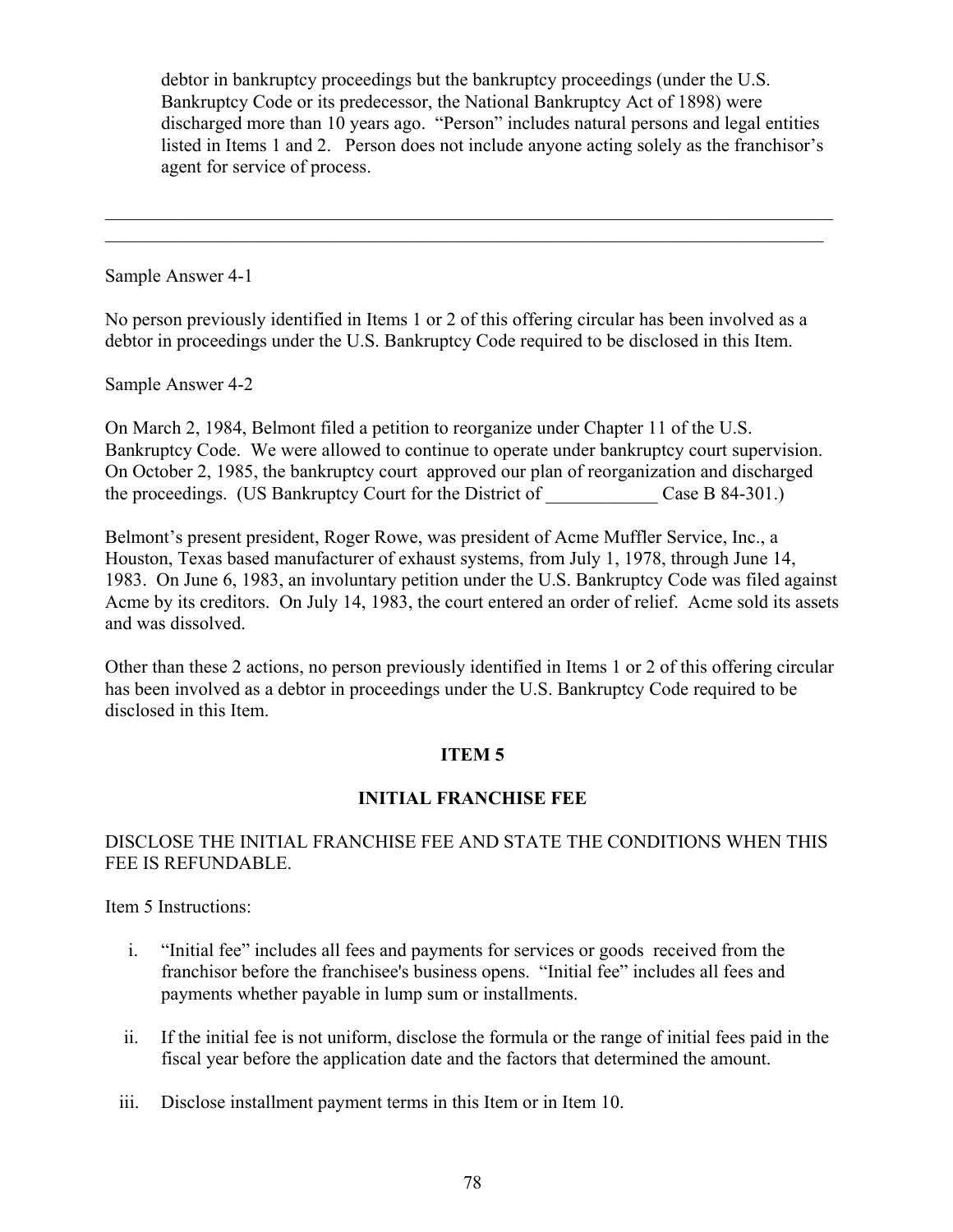Sample Answer 5-1

All franchisees pay a \$10,000 lump sum franchise fee when they sign the franchise agreement. Belmont will refund the entire amount if we do not approve your application within 45 days. Belmont will refund \$9,000 of this fee if you do not satisfactorily complete your 2-week training. There are no refunds under other circumstances.

 $\mathcal{L}_\mathcal{L} = \{ \mathcal{L}_\mathcal{L} = \{ \mathcal{L}_\mathcal{L} = \{ \mathcal{L}_\mathcal{L} = \{ \mathcal{L}_\mathcal{L} = \{ \mathcal{L}_\mathcal{L} = \{ \mathcal{L}_\mathcal{L} = \{ \mathcal{L}_\mathcal{L} = \{ \mathcal{L}_\mathcal{L} = \{ \mathcal{L}_\mathcal{L} = \{ \mathcal{L}_\mathcal{L} = \{ \mathcal{L}_\mathcal{L} = \{ \mathcal{L}_\mathcal{L} = \{ \mathcal{L}_\mathcal{L} = \{ \mathcal{L}_\mathcal{$ 

 $\mathcal{L}_\mathcal{L} = \mathcal{L}_\mathcal{L} = \mathcal{L}_\mathcal{L} = \mathcal{L}_\mathcal{L} = \mathcal{L}_\mathcal{L} = \mathcal{L}_\mathcal{L} = \mathcal{L}_\mathcal{L} = \mathcal{L}_\mathcal{L} = \mathcal{L}_\mathcal{L} = \mathcal{L}_\mathcal{L} = \mathcal{L}_\mathcal{L} = \mathcal{L}_\mathcal{L} = \mathcal{L}_\mathcal{L} = \mathcal{L}_\mathcal{L} = \mathcal{L}_\mathcal{L} = \mathcal{L}_\mathcal{L} = \mathcal{L}_\mathcal{L}$ 

Sample Answer 5-2

You must pay a franchise license fee of \$ \_\_\_\_\_\_\_\_\_ per thousand licensed drivers who reside within your exclusive area when the franchise agreement is signed. The number of licensed drivers is determined by the latest abstract of the state agency which issues driver's licenses. The minimum fee is \$20,000. When you send your application, you must pay a non-refundable \$500 application fee. You must pay an additional \$10,000 when you receive your equipment. The balance of your fee is payable in 12 equal monthly installments of \$. balance of your fee is payable in 12 equal monthly installments of \$ installment payment is due 1 year after your shop opens. Belmont charges 10% annual interest on the unpaid balance. Interest compounds daily and accrues from the date that you receive your equipment. All buyers pay this uniform fee and receive the same financing terms on the fee. If your application is not accepted, Belmont retains the \$500 for investigative costs, but you are not liable for the \$19,500 remainder. Belmont does not give refunds under other circumstances.

# **ITEM 6**

# **OTHER FEES**

DISCLOSE OTHER RECURRING OR ISOLATED FEES OR PAYMENTS THAT THE FRANCHISEE MUST PAY TO THE FRANCHISOR OR ITS AFFILIATES OR THAT THE FRANCHISOR OR ITS AFFILIATES IMPOSE OR COLLECT IN WHOLE OR IN PART ON BEHALF OF A THIRD PARTY. INCLUDE THE FORMULA USED TO COMPUTE THESE OTHER FEES AND PAYMENTS. IF ANY FEE IS REFUNDABLE, STATE THE CONDITIONS WHEN EACH FEE OR PAYMENT IS REFUNDABLE.

Item 6 Instructions:

- i. First disclose fees in tabular form. Use footnotes or a "remarks" column to elaborate on the information in the table or to disclose caveats. If elaborations are lengthy, use footnotes instead of a remarks column.
- ii. Disclose the amount of each fee. A dollar amount or a percentage of gross sales is acceptable if the term gross sales is defined. If dollar amounts may increase, disclose the formula which determines the increase or the maximum amount of the increase.
- iii. Disclose the due date for recurring payments.
- iv. If all fees are payable to only the franchisor, disclose this in a footnote.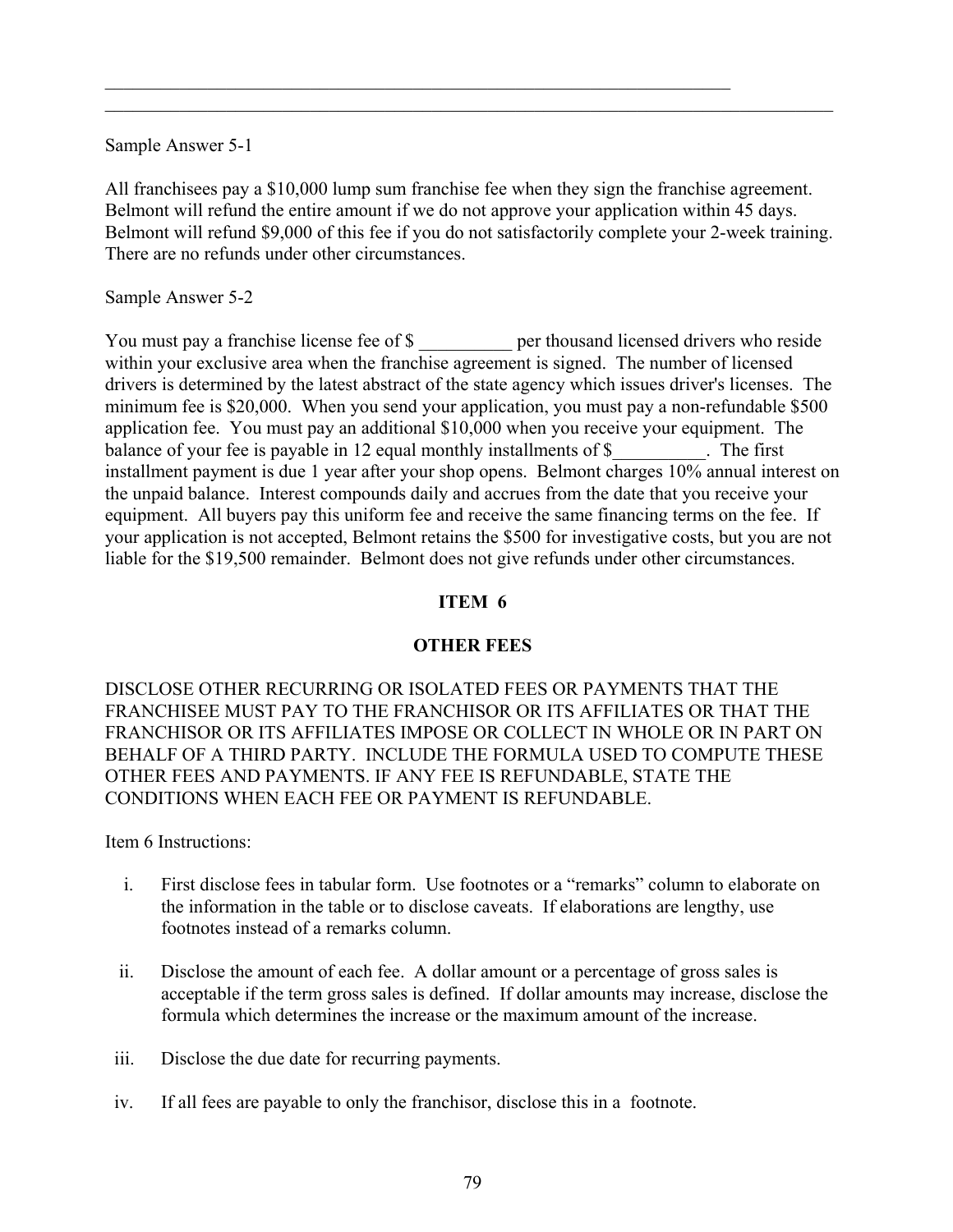- v. If all fees are imposed and collected by the franchisor, disclose this in a footnote.
- vi. If all fees are non-refundable, state this in a footnote.

Sample Answer 6-1

- vii. Disclose the voting power of franchisor owned outlets on any fees imposed by cooperatives. If franchisor outlets have controlling voting power, disclose a range for the fee. Disclose this information in a footnote or a "remarks" column.
- viii. The franchisor need not repeat information contained in Items  $8 \& 9$ , but the table should direct the franchisees to those Items.
- ix. Examples of fees are royalty, lease negotiation, construction, remodeling, additional training, advertising, group advertising, additional assistance, audit, accounting/inventory, and transfer and renewal fee.

 $\mathcal{L}_\mathcal{L} = \{ \mathcal{L}_\mathcal{L} = \{ \mathcal{L}_\mathcal{L} = \{ \mathcal{L}_\mathcal{L} = \{ \mathcal{L}_\mathcal{L} = \{ \mathcal{L}_\mathcal{L} = \{ \mathcal{L}_\mathcal{L} = \{ \mathcal{L}_\mathcal{L} = \{ \mathcal{L}_\mathcal{L} = \{ \mathcal{L}_\mathcal{L} = \{ \mathcal{L}_\mathcal{L} = \{ \mathcal{L}_\mathcal{L} = \{ \mathcal{L}_\mathcal{L} = \{ \mathcal{L}_\mathcal{L} = \{ \mathcal{L}_\mathcal{$  $\mathcal{L}_\mathcal{L} = \{ \mathcal{L}_\mathcal{L} = \{ \mathcal{L}_\mathcal{L} = \{ \mathcal{L}_\mathcal{L} = \{ \mathcal{L}_\mathcal{L} = \{ \mathcal{L}_\mathcal{L} = \{ \mathcal{L}_\mathcal{L} = \{ \mathcal{L}_\mathcal{L} = \{ \mathcal{L}_\mathcal{L} = \{ \mathcal{L}_\mathcal{L} = \{ \mathcal{L}_\mathcal{L} = \{ \mathcal{L}_\mathcal{L} = \{ \mathcal{L}_\mathcal{L} = \{ \mathcal{L}_\mathcal{L} = \{ \mathcal{L}_\mathcal{$ 

| Name of fee                      | Amount                                  | Due Date                                                | Remarks                                                                                                                                                             |
|----------------------------------|-----------------------------------------|---------------------------------------------------------|---------------------------------------------------------------------------------------------------------------------------------------------------------------------|
| Royalty(1)                       | 4% of total<br>gross sales              | Payable monthly<br>on the 10th day<br>of the next month | Gross sales includes<br>all revenue from the<br>franchise location.<br>Gross sales does not<br>include sales tax or<br>use tax.                                     |
| Advertising(1)                   | 2% of total<br>gross sales              | Same as<br>Royalty fee                                  |                                                                                                                                                                     |
| Cooperative<br>Advertising $(1)$ | Maximum - 2%<br>of total<br>gross sales | Established by<br>franchisees                           | Franchisees may form<br>an advertising<br>cooperative and<br>establish local<br>advertising fees.<br>Company owned stores<br>have no vote in these<br>cooperatives. |
| Additional<br>Training(1)        | $$1,000$ per<br>person                  | 2 weeks prior to<br>beginning of<br>training            | Belmont trains 2<br>persons free - See<br>Item 11                                                                                                                   |
| Additional<br>Assistance(1)      | \$500 per day                           | 30 days after<br>billing                                | Belmont provides<br>opening assistance<br>free - See Item 11                                                                                                        |
| Transfer(1)                      | \$1,000                                 | Prior to                                                | Payable when you sell                                                                                                                                               |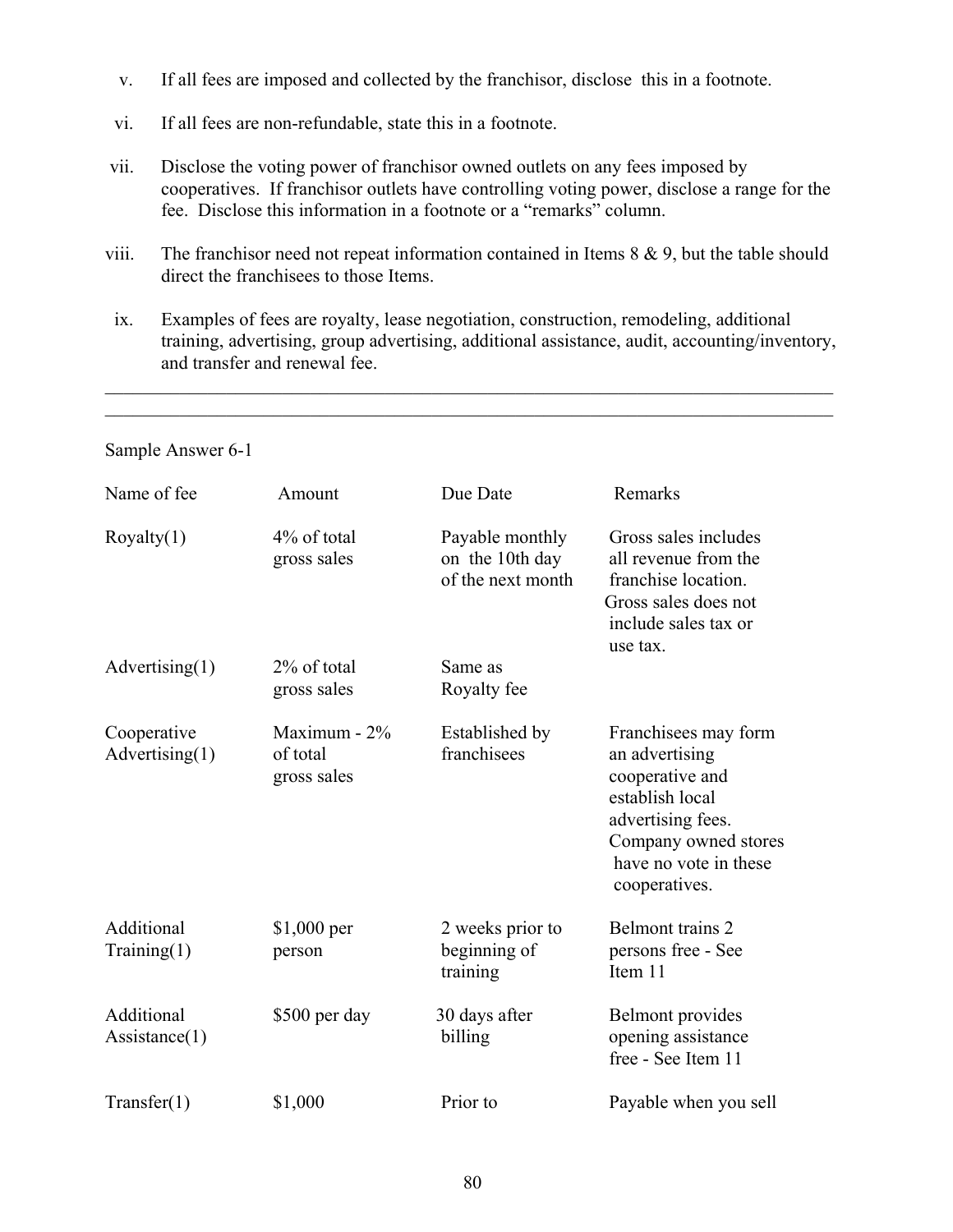|                   |                                | consummation<br>of transfer | your franchise. No<br>charge if franchise<br>transferred to a<br>corporation which you<br>control |
|-------------------|--------------------------------|-----------------------------|---------------------------------------------------------------------------------------------------|
| Audit $(1)$       | Cost of audit<br>plus $10\%$   | 30 days after<br>billing    | Payable only if audit<br>shows an<br>understatement                                               |
|                   | interest on<br>underpayment(2) |                             | of at least 2% of gross<br>sales for any month                                                    |
| Renewal Fee $(1)$ | \$1,000                        | 30 days before renewal      |                                                                                                   |

Notes:

 $\mathcal{L}_\text{max}$  , where  $\mathcal{L}_\text{max}$ 

- (1) All fees are imposed by and are payable to Belmont. All fees are non-refundable.
- (2) Interest begins from the date of the underpayment.

#### **ITEM 7**

#### **INITIAL INVESTMENT**

DISCLOSE THE FOLLOWING EXPENDITURES STATING TO WHOM THE PAYMENTS ARE MADE, WHEN PAYMENTS ARE DUE, WHETHER EACH PAYMENT IS REFUNDABLE, THE CONDITIONS WHEN EACH PAYMENT IS REFUNDABLE, AND, IF PART OF THE FRANCHISEE'S INITIAL INVESTMENT IN THE FRANCHISE MAY BE FINANCED, AN ESTIMATE OF THE LOAN REPAYMENTS, INCLUDING INTEREST:

- A. REAL PROPERTY, WHETHER PURCHASED OR LEASED. IF NEITHER ESTIMABLE NOR DESCRIBABLE BY A LOW-HIGH RANGE, DESCRIBE REQUIREMENTS, SUCH AS PROPERTY TYPE, LOCATION AND BUILDING SIZE.
- B. EQUIPMENT, FIXTURES, OTHER FIXED ASSETS, CONSTRUCTION, REMODELING, LEASEHOLD IMPROVEMENTS AND DECORATING COSTS, WHETHER PURCHASED OR LEASED.
- C. INVENTORY REQUIRED TO BEGIN OPERATION.
- D. SECURITY DEPOSITS, UTILITY DEPOSITS, BUSINESS LICENSES, OTHER PREPAID EXPENSES.
- E. ADDITIONAL FUNDS REQUIRED BY THE FRANCHISEE BEFORE OPERATIONS BEGIN AND DURING THE INITIAL PHASE OF THE FRANCHISE.
- F. OTHER PAYMENTS THAT THE FRANCHISEE MUST MAKE TO BEGIN OPERATIONS.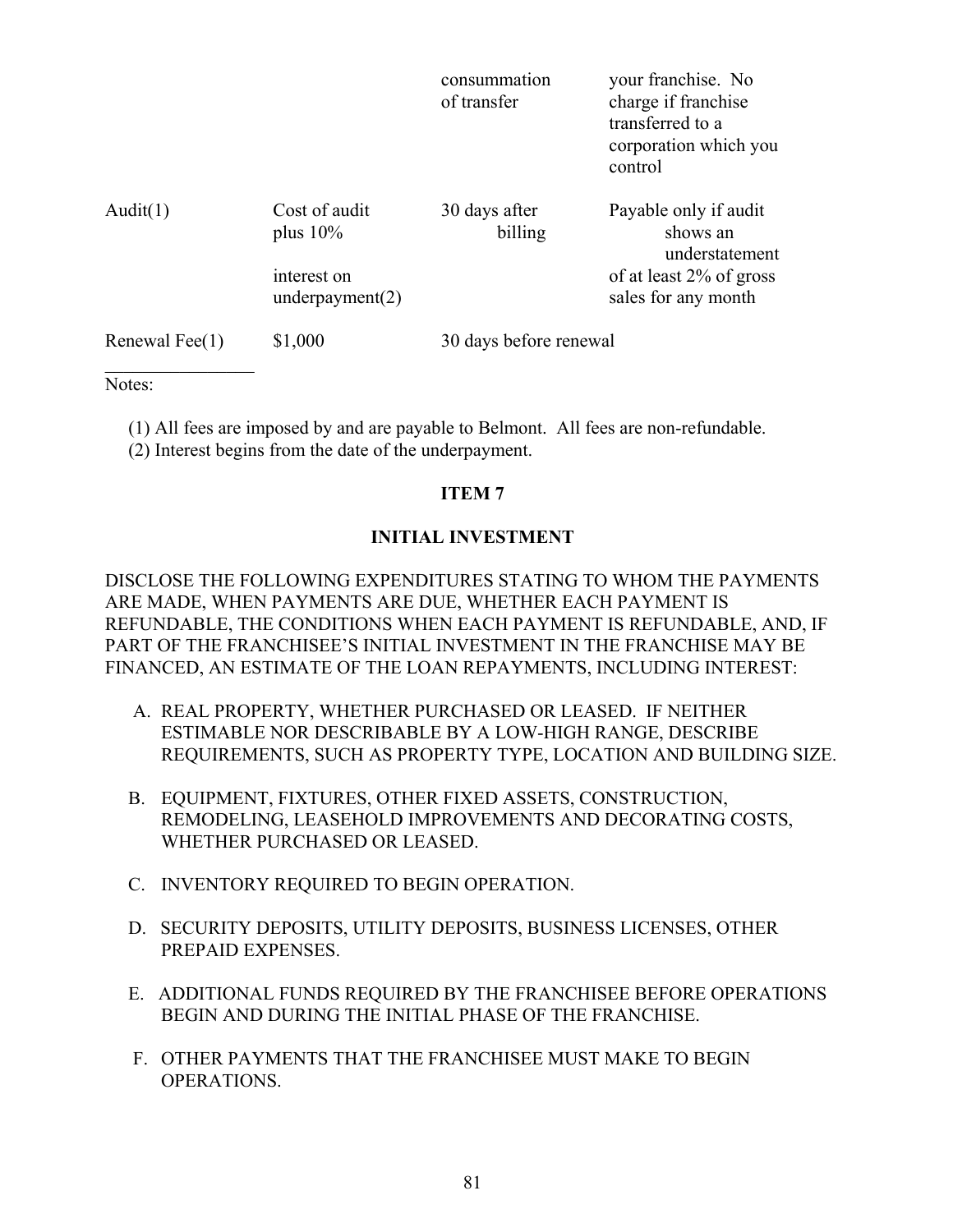Item 7 Instructions:

- i. Begin disclosure by listing expenditures in tabular form. List preopening expenses first. Use footnotes to comment on expected expenditures.
- ii. Disclose payments required by the franchise agreement and all costs necessary to begin operation of the franchise and operate the franchise during the initial phase of the business. A reasonable time for the initial phase of the business is at least 3 months or a reasonable period for the industry. Include an entry titled "additional funds" and disclose the length of the initial phase in the entry.
- iii. If a specific expenditure amount is not ascertainable, use a low-high range based on the franchisor's current experience. If real property costs cannot be estimated in a low-high range, disclose the approximate size of the property and building involved. Describe the probable location of the building (for example, strip shopping center, mall, downtown, rural or highway).
- iv. The franchisor may include additional expenditure tables to show expenditure variations caused by differences in site location, premise size, etc. Describe in general terms the factors, basis and experience that the franchisor considered or relied upon in formulating the amount required for additional funds.
- v. If the franchisor or an affiliate finances part of the initial investment, state the expenditures that it will finance. State the required down payment, annual percentage rate of interest, rate factors, and the estimated loan repayments. Make the discussion brief, and refer to Item 10.
- vi. Total the initial investment. This total should be the same as the total investment on the offering circular cover.

 $\mathcal{L}_\mathcal{L} = \{ \mathcal{L}_\mathcal{L} = \{ \mathcal{L}_\mathcal{L} = \{ \mathcal{L}_\mathcal{L} = \{ \mathcal{L}_\mathcal{L} = \{ \mathcal{L}_\mathcal{L} = \{ \mathcal{L}_\mathcal{L} = \{ \mathcal{L}_\mathcal{L} = \{ \mathcal{L}_\mathcal{L} = \{ \mathcal{L}_\mathcal{L} = \{ \mathcal{L}_\mathcal{L} = \{ \mathcal{L}_\mathcal{L} = \{ \mathcal{L}_\mathcal{L} = \{ \mathcal{L}_\mathcal{L} = \{ \mathcal{L}_\mathcal{$  $\mathcal{L}_\mathcal{L} = \{ \mathcal{L}_\mathcal{L} = \{ \mathcal{L}_\mathcal{L} = \{ \mathcal{L}_\mathcal{L} = \{ \mathcal{L}_\mathcal{L} = \{ \mathcal{L}_\mathcal{L} = \{ \mathcal{L}_\mathcal{L} = \{ \mathcal{L}_\mathcal{L} = \{ \mathcal{L}_\mathcal{L} = \{ \mathcal{L}_\mathcal{L} = \{ \mathcal{L}_\mathcal{L} = \{ \mathcal{L}_\mathcal{L} = \{ \mathcal{L}_\mathcal{L} = \{ \mathcal{L}_\mathcal{L} = \{ \mathcal{L}_\mathcal{$ 

| Sample Answer 7                                                           | YOUR ESTIMATED INITIAL INVESTMENT |                                    |                                         |                                         |  |  |  |  |
|---------------------------------------------------------------------------|-----------------------------------|------------------------------------|-----------------------------------------|-----------------------------------------|--|--|--|--|
|                                                                           | <b>AMOUNT</b>                     | <b>METHOD OF</b><br><b>PAYMENT</b> | <b>WHEN DUE</b>                         | TO WHOM PAYMENT<br><b>IS TO BE MADE</b> |  |  |  |  |
| <b>INITIAL</b><br><b>FRANCHISE</b><br><b>FEE</b>                          | \$20,000<br>(Note 1)              | Lump Sum                           | At Signing<br>of Franchise<br>Agreement | Belmont, Inc.                           |  |  |  |  |
| <b>TRAVEL AND</b><br><b>LIVING EX-</b><br>PENSES WHILE<br><b>TRAINING</b> | \$2,500 to<br>\$5,000             | As<br>Incurred                     | During<br>Training                      | Airlines, Hotels<br>& Restaurants       |  |  |  |  |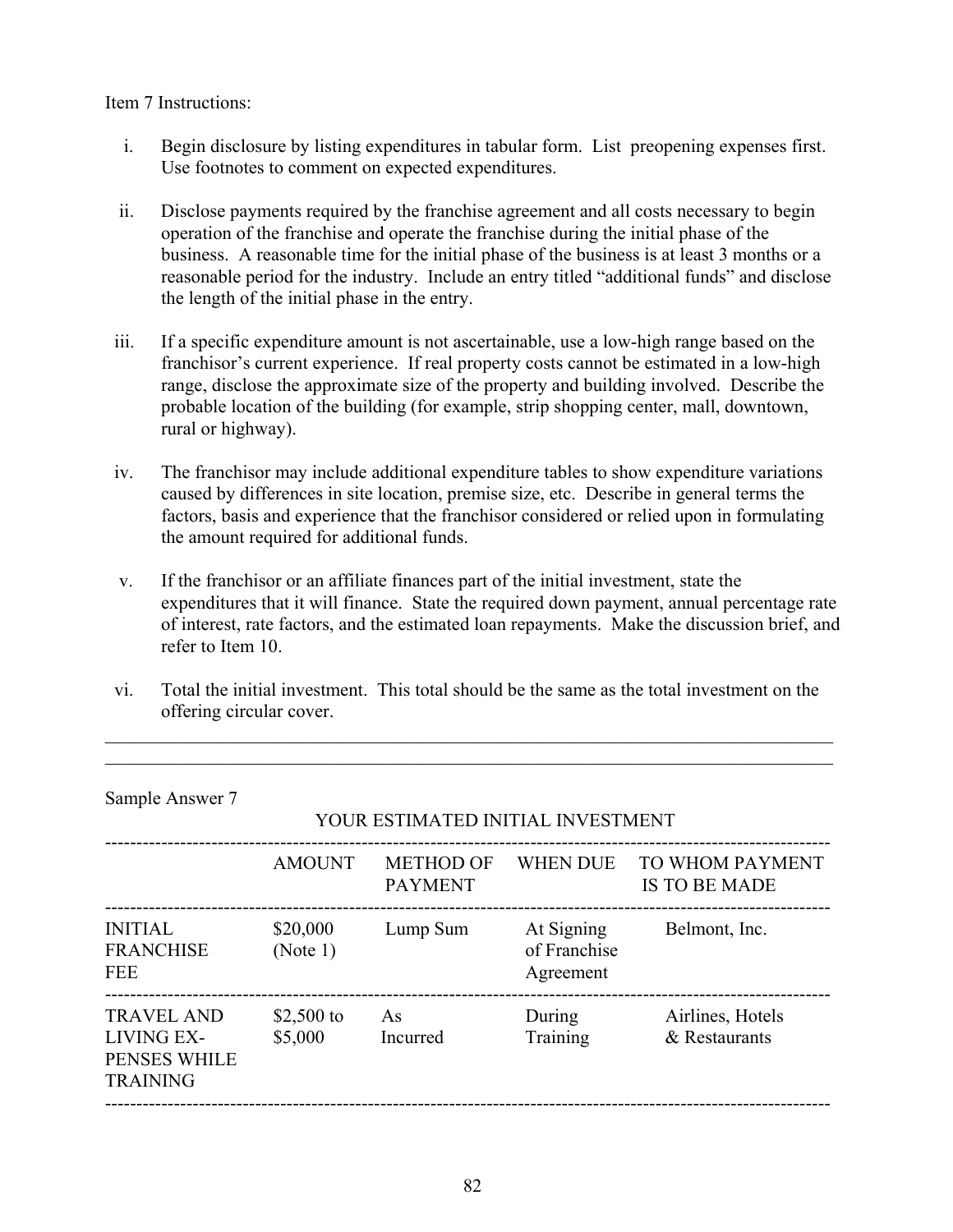| <b>REAL ESTATE</b><br><b>AND</b><br><b>IMPROVEMENTS</b>                               | (Note 2)                               | (Note 2)                             | (Note 2)                         | (Note 2)                             |  |
|---------------------------------------------------------------------------------------|----------------------------------------|--------------------------------------|----------------------------------|--------------------------------------|--|
| <b>EQUIPMENT</b><br>\$40,000<br>(Note 3)                                              |                                        | Lump Sum                             | Prior to<br>Opening              | Belmont or<br>vendors                |  |
| <b>SIGNS</b><br>\$2,200                                                               |                                        | Lump Sum                             | Prior to<br>Opening              | Abbey Sign<br>Company                |  |
| <b>MISCELLANEOUS</b><br><b>OPENING COSTS</b>                                          | \$8,000<br>(Note 4)                    |                                      | As<br>As<br>Incurred<br>Incurred |                                      |  |
| <b>OPENING</b><br><b>INVENTORY</b>                                                    | \$8,000<br>(Note 5)                    | Lump Sum                             | Prior to<br>Opening              | Belmont or<br>vendors                |  |
| <b>ADVERTISING</b><br><b>FEE-3 MONTHS</b>                                             | \$500                                  |                                      | Monthly                          | Belmont                              |  |
| <b>ADDITIONAL</b><br>\$50,000 to<br><b>FUNDS-</b><br>\$75,000<br>3 MONTHS<br>(Note 6) |                                        | As<br>As<br>Incurred<br>Incurred     |                                  | Employees,<br>Suppliers<br>Utilities |  |
| <b>TOTAL</b>                                                                          | $$132,700$ to<br>\$160,200<br>(Note 7) | (Does not include real estate costs) |                                  |                                      |  |

Notes:

- (1) See Item 5 for the conditions when this fee is partly refundable. Belmont does not finance any fee.
- (2) If you do not own adequate shop space, you must lease the land and building for the Belmont Muffler Shop. Typical locations are light industrial and commercial areas. The typical Belmont Muffler Shop has 5,000 - 8,000 square feet. Former three or four bay gasoline service stations have been converted with relative ease into Belmont Muffler Shops. Rent is estimated to be between \$12,000 - \$20,000 per year depending on factors such as size, condition and location of the leased premises.
- (3) This payment is fully refundable before equipment installation. After installation, Belmont deducts \$3,000 installation costs from your refund.
- (4) Includes security deposits, utility costs, incorporation fee.
- (5) This payment is fully refundable before Belmont delivers your inventory. After delivery Belmont deducts a 10% restocking fee from your refund.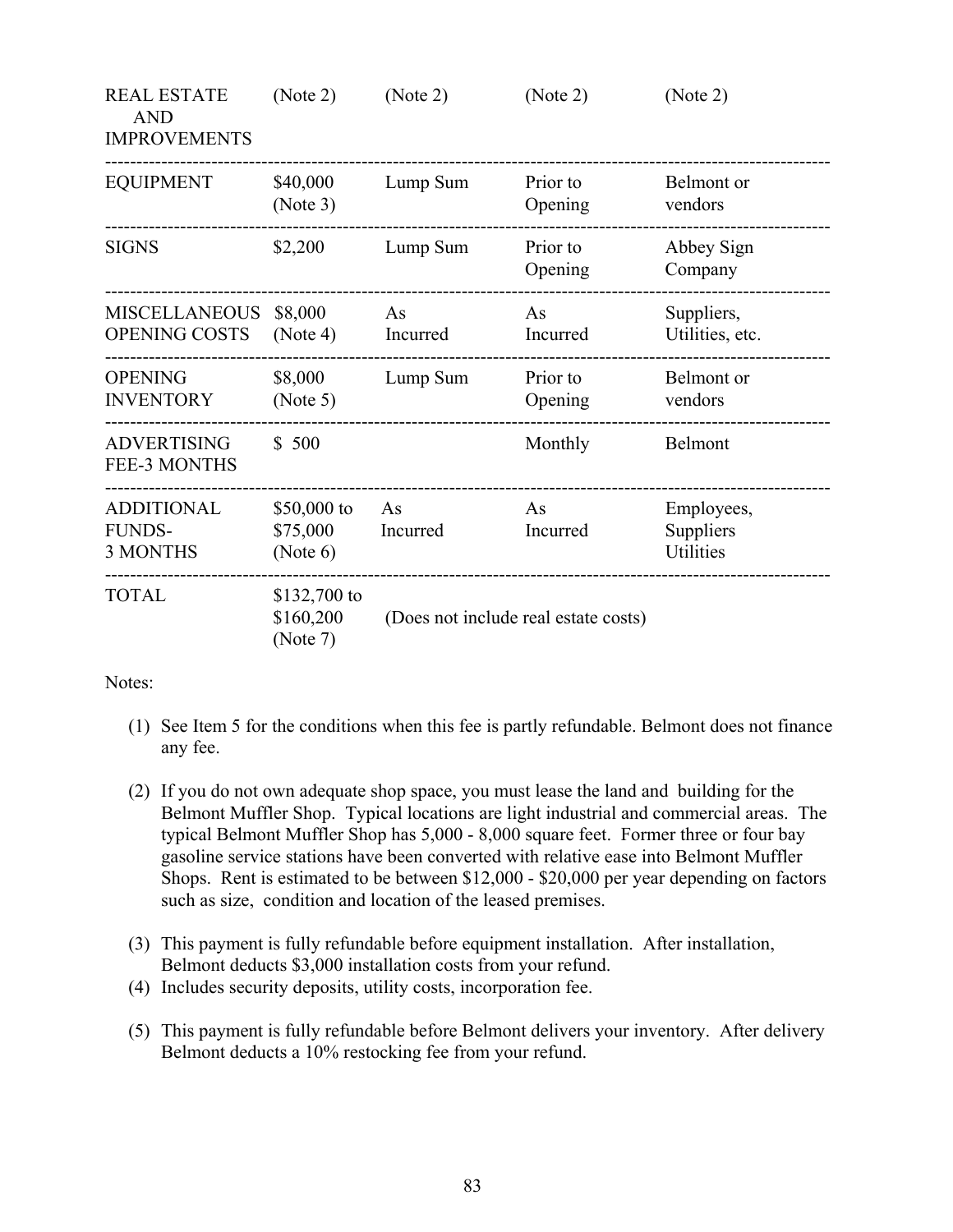- (6) This estimates your start up expenses. These expenses include payroll costs. These figures are estimates and Belmont cannot guarantee that you will not have additional expenses starting the business. Your costs will depend on factors such as: how much you follow Belmont's methods and procedures; your management skill, experience and business acumen; local economic conditions; the local market for our product; the prevailing wage rate; competition; and the sales level reached during the initial period.
- (7) Belmont relied on its 30 years of experience in the muffler business to compile these estimates. You should review these figures carefully with a business advisor before making any decision to purchase the franchise.
- (8) Belmont does not offer direct or indirect financing to franchisees for any items.

#### **Item 8**

# **RESTRICTIONS ON SOURCES OF PRODUCTS AND SERVICES**

DISCLOSE FRANCHISEE OBLIGATIONS TO PURCHASE OR LEASE FROM THE FRANCHISOR, ITS DESIGNEE OR FROM SUPPLIERS APPROVED BY THE FRANCHISOR OR UNDER THE FRANCHISOR'S SPECIFICATIONS. FOR EACH OBLIGATION DISCLOSE:

- A. THE GOODS, SERVICES, SUPPLIES, FIXTURES, EQUIPMENT, INVENTORY, COMPUTER HARDWARE AND SOFTWARE OR REAL ESTATE RELATING TO ESTABLISHING OR OPERATING THE FRANCHISED BUSINESS.
- B. THE MANNER IN WHICH THE FRANCHISOR ISSUES AND MODIFIES SPECIFICATIONS OR GRANTS AND REVOKES APPROVAL TO SUPPLIERS.
- C. WHETHER, AND FOR WHAT CATEGORIES OF GOODS AND SERVICES, THE FRANCHISOR OR ITS AFFILIATES ARE APPROVED SUPPLIERS OR THE ONLY APPROVED SUPPLIERS.
- D. WHETHER, AND, IF SO, THE PRECISE BASIS BY WHICH, THE FRANCHISOR OR ITS AFFILIATES WILL OR MAY DERIVE REVENUE OR OTHER MATERIAL CONSIDERATION AS A RESULT OF REQUIRED PURCHASES OR LEASES.
- E. THE ESTIMATED PROPORTION OF THESE REQUIRED PURCHASES AND LEASES TO ALL PURCHASES AND LEASES BY THE FRANCHISEE OF GOODS AND SERVICES IN ESTABLISHING AND OPERATING THE FRANCHISED **BUSINESS**
- F. THE EXISTENCE OF PURCHASING OR DISTRIBUTION COOPERATIVES.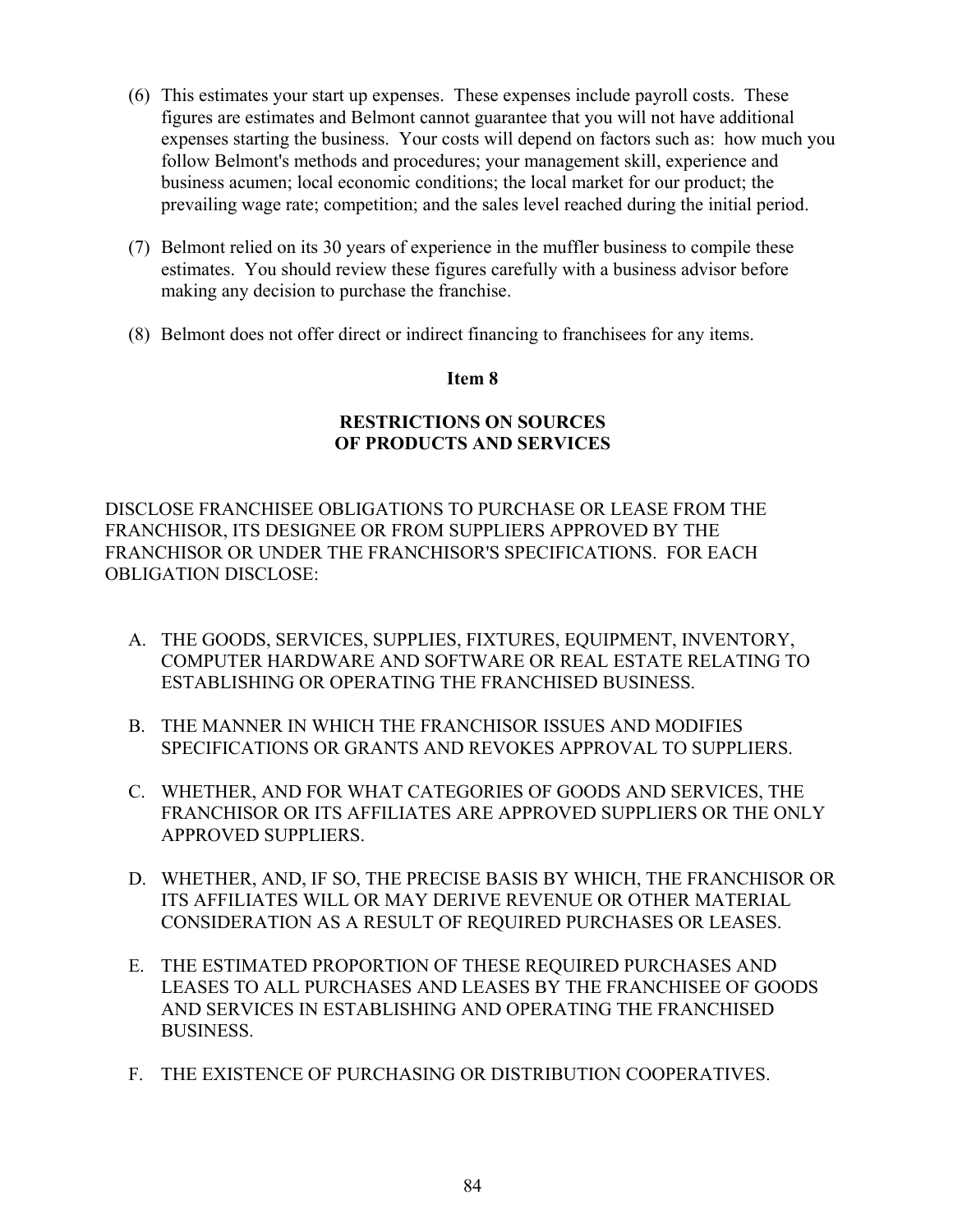Item 8 Instructions:

- i. An obligation includes those imposed by written agreement or by the franchisor's practice. The franchisor may include the reason for the requirement.
- ii. Do not include goods or services provided as part of the franchise and without a separate charge (for example, a fee for initial training when the cost is included in the franchise fee). These fees should be described in Item 5. Do not include fees disclosed in response to Item 6.
- iii. For "precise basis," disclose the franchisor's total revenues and the franchisor's revenues from all required purchases and leases of products and services. Also, disclose the percentage of the franchisor's total revenues represented by the franchisor's revenues from required purchases or leases. If the franchisor's affiliates also sell or lease products or services to franchisees, disclose affiliate revenues from those sales or leases. These amounts should be taken from the franchisor's statement of operations (or profit and loss statement) from the most recent annual audited financial statement attached to the offering circular. If the franchisor's annual audited financial statement is not required to be attached to the offering circular or if the franchisor's affiliate sells or leases required products or services to franchisees, disclose the sources of information used in computing revenues.
- iv. State how the franchisor formulates and modifies specifications and standards imposed on franchisees.
- v. Disclose whether specifications and standards are issued to franchisees, subfranchisors, or approved suppliers.
- vi. Describe how suppliers are evaluated, approved or disapproved. Disclose whether the franchisor's criteria for supplier approval are available to franchisees. State the fees and procedure to secure approval and how approvals are revoked. State the time period when the franchisee will receive notification of approval or disapproval.
- vii. If the designated supplier will make payments to the franchisor because of transactions with franchisees, disclose the basis for the payment. Specify a percentage or a flat amount. Purchases of similar goods or services by the franchisor at a lower price than that available to franchisees is a payment.
- viii. Disclose whether the franchisor negotiates purchase arrangements with suppliers (including price terms) for the benefit of franchisees.
- ix. Disclose whether the franchisor provides material benefits (for example, renewal or granting additional franchises) to a franchisee based on a franchisee's use of designated or approved sources.
- x. Use Sample Answer 8-1 if the response to Item 8 is negative.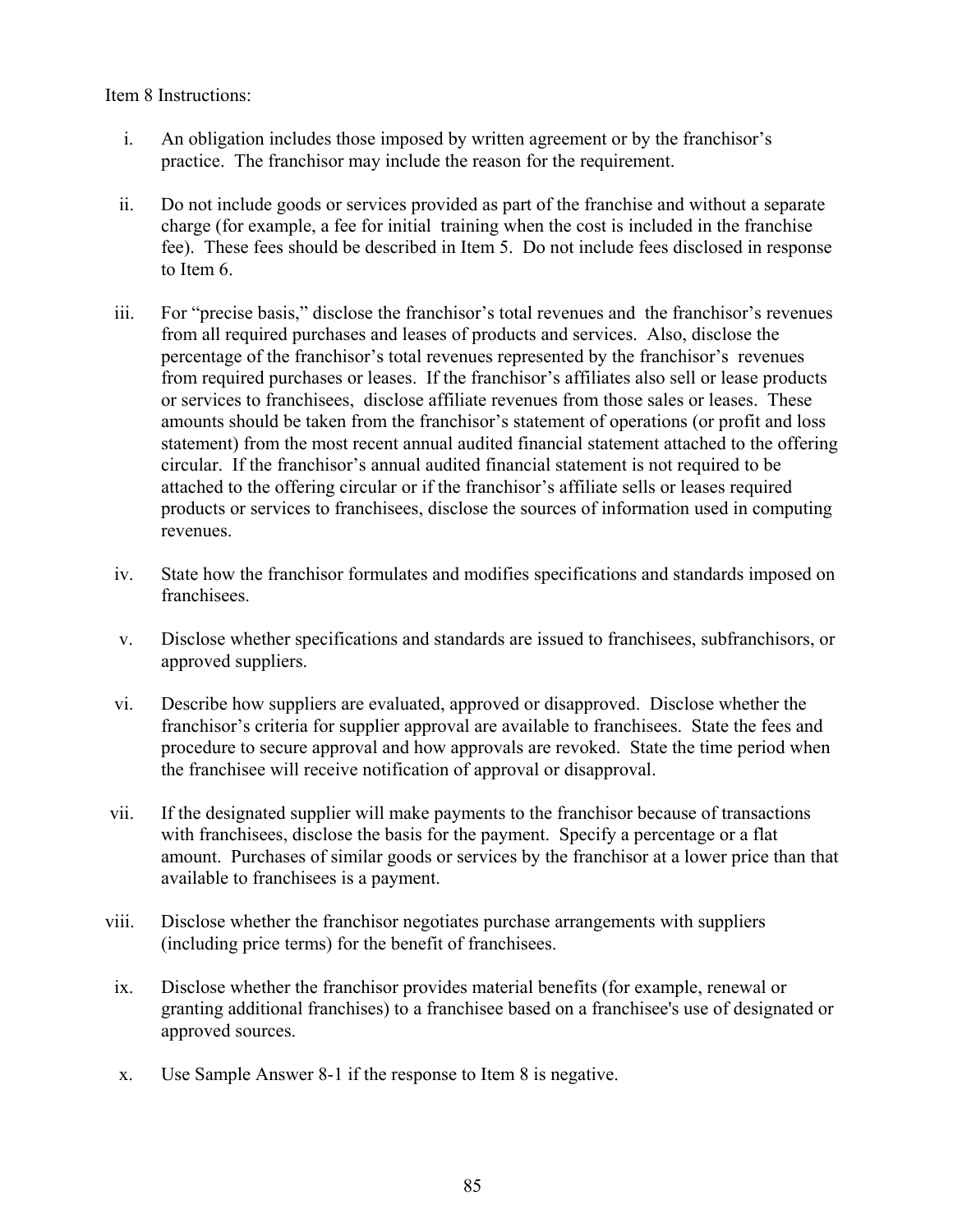Sample Answer 8-1

Belmont has no required specifications, designated suppliers, or approved suppliers for goods, services or real estate relating to your franchise business. Belmont will not derive revenue from your purchases or leases.

 $\mathcal{L}_\mathcal{L} = \{ \mathcal{L}_\mathcal{L} = \{ \mathcal{L}_\mathcal{L} = \{ \mathcal{L}_\mathcal{L} = \{ \mathcal{L}_\mathcal{L} = \{ \mathcal{L}_\mathcal{L} = \{ \mathcal{L}_\mathcal{L} = \{ \mathcal{L}_\mathcal{L} = \{ \mathcal{L}_\mathcal{L} = \{ \mathcal{L}_\mathcal{L} = \{ \mathcal{L}_\mathcal{L} = \{ \mathcal{L}_\mathcal{L} = \{ \mathcal{L}_\mathcal{L} = \{ \mathcal{L}_\mathcal{L} = \{ \mathcal{L}_\mathcal{$  $\mathcal{L}_\mathcal{L} = \{ \mathcal{L}_\mathcal{L} = \{ \mathcal{L}_\mathcal{L} = \{ \mathcal{L}_\mathcal{L} = \{ \mathcal{L}_\mathcal{L} = \{ \mathcal{L}_\mathcal{L} = \{ \mathcal{L}_\mathcal{L} = \{ \mathcal{L}_\mathcal{L} = \{ \mathcal{L}_\mathcal{L} = \{ \mathcal{L}_\mathcal{L} = \{ \mathcal{L}_\mathcal{L} = \{ \mathcal{L}_\mathcal{L} = \{ \mathcal{L}_\mathcal{L} = \{ \mathcal{L}_\mathcal{L} = \{ \mathcal{L}_\mathcal{$ 

## Sample Answer 8-2

You must purchase your pipe bending machine, hoist, cutting torch and supplies under specifications in the operations manual. These specifications include standards for delivery, performance, design and appearance. You may purchase this equipment from Belmont. In the year ending December 31, 1992, Belmont's revenues from the sale of this equipment to franchisees was \$500,000, or 5% of Belmont's total revenues of \$10,000,000. The cost of equipment purchased in accordance with specifications represents 10% of your total purchases in connection with establishment of your store.

Belmont's affiliate, Muffler Supply Co., is an approved supplier of mufflers to franchisees. In the year ending December 31, 1992, the affiliate's revenues from the sale of mufflers to franchisees was \$2,000,000. The purchase of mufflers from approved sources will represent 15 to 20% of your overall purchases in operating the store. Belmont has approved other suppliers of mufflers and exhaust pipe. If you would like to purchase these items from another supplier, you may request our "Supplier Approval Criteria and Request Form." Based on the information and samples you supply to us and your payment of a \$500 fee, we will test the items supplied and review the proposed supplier's financial records, business reputation, delivery performance, credit rating and other information. Our review typically is completed in 30 days.

One of the approved suppliers of mufflers and exhaust pipes, Scottie's Pipes, Inc., pays Belmont a rebate of 1% of all franchisee purchases, which is deposited in the Belmont Advertising Fund. Another approved supplier, Michael's Clean-Air, Inc., pays Belmont 2% of all franchisee purchases of catalytic converters. This amount is used in Belmont's training center for classes in catalytic converter repair and replacement.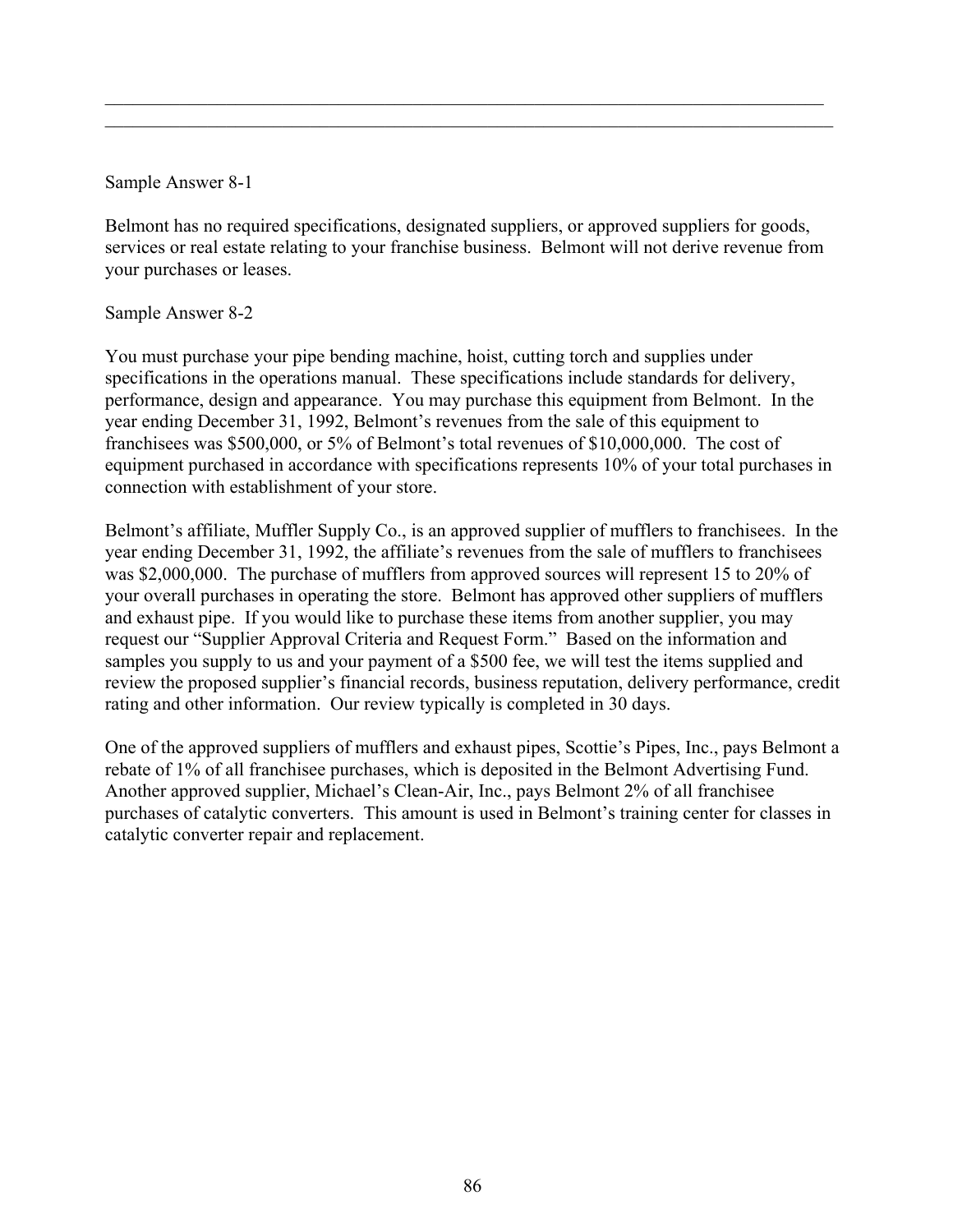#### **Item 9**

## **FRANCHISEE'S OBLIGATIONS**

## DISCLOSE THE PRINCIPAL OBLIGATIONS OF THE FRANCHISEE UNDER THE FRANCHISE AND OTHER AGREEMENTS AFTER THE SIGNING OF THESE AGREEMENTS.

Item 9 Instructions:

- i. Disclose obligations in tabular form. Refer to the section of the agreement that contains the obligation and any Item of the offering circular that further describes the obligation.
- ii. The table should contain a response to each category listed below. If the response to any category is that no obligation is imposed, the table should state that. Do not change the names of the categories. Fit all obligations within the listed categories. If other material obligations fall outside the scope of all of the prescribed categories, add additional categories as needed. The categories of franchisee obligations are:
	- a. Site selection and acquisition/lease
	- b. Pre-opening purchases/leases
	- c. Site development and other pre-opening requirements
	- d. Initial and ongoing training
	- e. Opening
	- f. Fees
	- g. Compliance with standards and policies/Operating Manual
	- h. Trademarks and proprietary information
	- i. Restrictions on products/services offered
	- j. Warranty and customer service requirements
	- k. Territorial development and sales quotas
	- l. Ongoing product/service purchases
	- m. Maintenance, appearance and remodeling requirements
	- n. Insurance
	- o. Advertising
	- p. Indemnification
	- q. Owner's participation/management/staffing
	- r. Records and reports
	- s. Inspections and audits
	- t. Transfer
	- u. Renewal
	- v. Post-termination obligations
	- w. Non-competition covenants
	- x. Dispute resolution
	- y. Other (describe)
- iii. Before the table, state the following:

THIS TABLE LISTS YOUR PRINCIPAL OBLIGATIONS UNDER THE FRANCHISE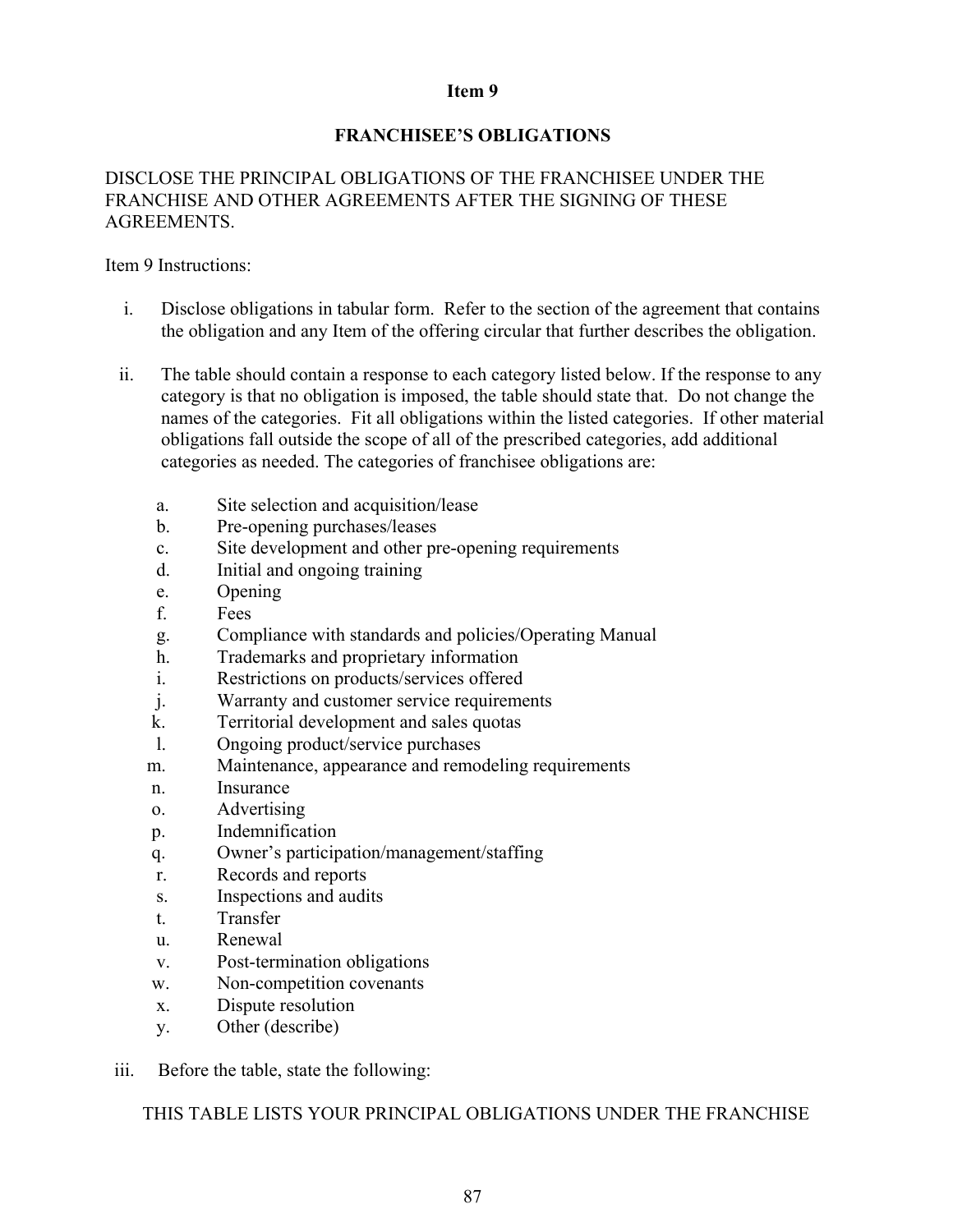## AND OTHER AGREEMENTS. IT WILL HELP YOU FIND MORE DETAILED INFORMATION ABOUT YOUR OBLIGATIONS IN THESE AGREEMENTS AND IN OTHER ITEMS OF THIS OFFERING CIRCULAR.

 $\mathcal{L}_\mathcal{L} = \{ \mathcal{L}_\mathcal{L} = \{ \mathcal{L}_\mathcal{L} = \{ \mathcal{L}_\mathcal{L} = \{ \mathcal{L}_\mathcal{L} = \{ \mathcal{L}_\mathcal{L} = \{ \mathcal{L}_\mathcal{L} = \{ \mathcal{L}_\mathcal{L} = \{ \mathcal{L}_\mathcal{L} = \{ \mathcal{L}_\mathcal{L} = \{ \mathcal{L}_\mathcal{L} = \{ \mathcal{L}_\mathcal{L} = \{ \mathcal{L}_\mathcal{L} = \{ \mathcal{L}_\mathcal{L} = \{ \mathcal{L}_\mathcal{$ 

# Sample Answer 9

THIS TABLE LISTS YOUR PRINCIPAL OBLIGATIONS UNDER THE FRANCHISE AND OTHER AGREEMENTS. IT WILL HELP YOU FIND MORE DETAILED INFORMATION ABOUT YOUR OBLIGATIONS IN THESE AGREEMENTS AND IN OTHER ITEMS OF THIS OFFERING CIRCULAR.

| Obligation                                                                  | <b>Section</b><br>In Agreement                    | Item in<br><b>Offering Circular</b> |  |
|-----------------------------------------------------------------------------|---------------------------------------------------|-------------------------------------|--|
| a. Site Selection<br>and acquisition/<br>lease                              | Section 2A<br>of Franchise<br>Agreement           | Items 6 and 11                      |  |
| b. Pre-opening<br>purchases/<br>leases                                      | Section 3D<br>of Franchise<br>Agreement           | Item 8                              |  |
| c. Site<br>development<br>and other<br>pre-opening requirements             | Sections 3A and<br>3B of Franchise<br>Agreement   | Items $6, 7,$ and $11$              |  |
| d. Initial and<br>ongoing training                                          | Section 5 of<br><b>Franchise Agreement</b>        | Item 11                             |  |
| e. Opening                                                                  | Section 4 of<br>Franchise Agreement               | Item 11                             |  |
| f. Fees                                                                     | Section 6 of<br>Franchise<br>Agreement            | Items 5 and 6                       |  |
| g. Compliance<br>with standards<br>and policies/<br><b>Operating Manual</b> | Section 8A<br>of Franchise<br>Agreement           | Item 11                             |  |
| h. Trademarks and<br>proprietary<br>information                             | Sections 7<br>and 11<br>of Franchise<br>Agreement | Items 13 and 14                     |  |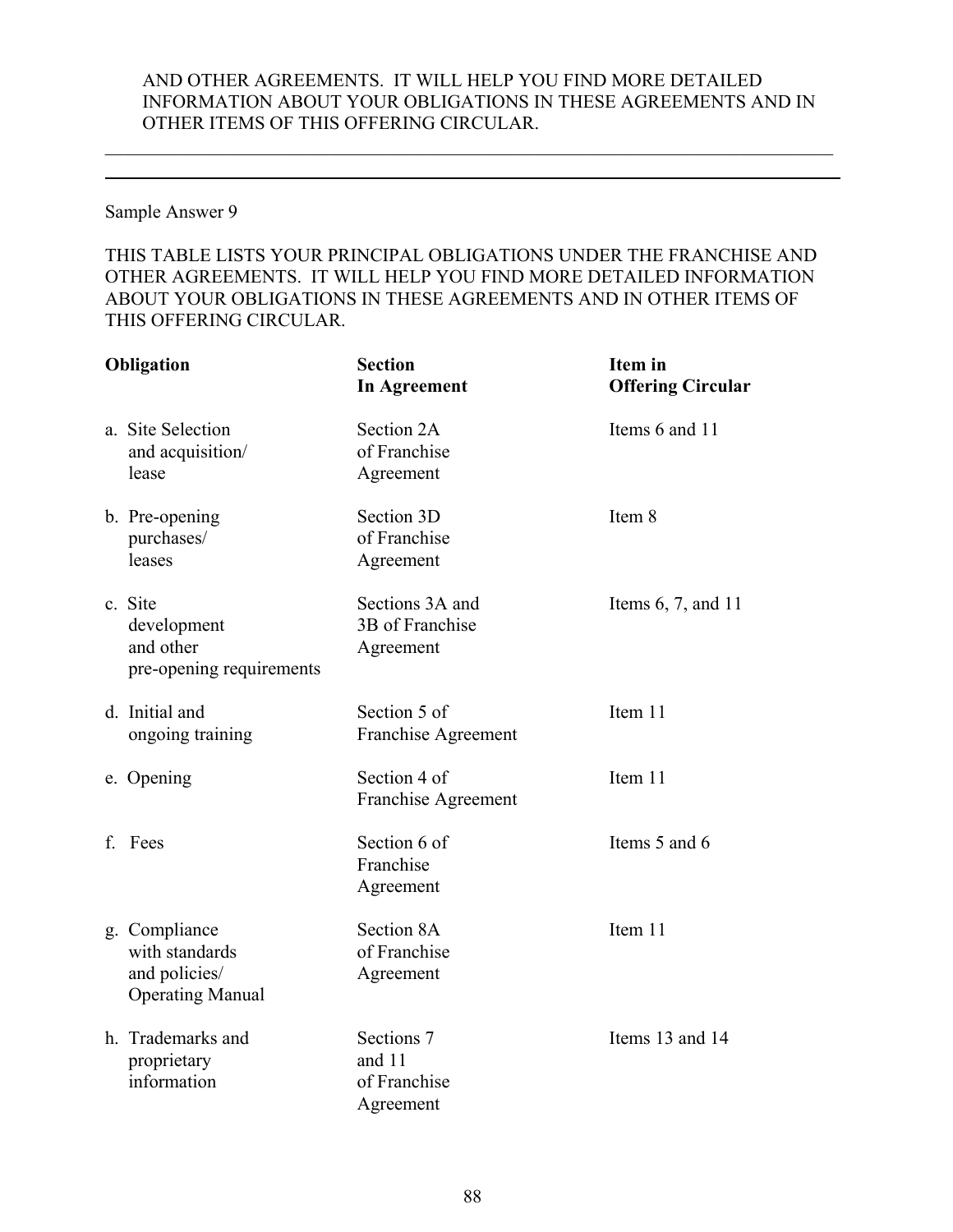|             | Obligation                                                      | <b>Section</b><br><b>In Agreement</b>             | Item in<br><b>Offering Circular</b> |
|-------------|-----------------------------------------------------------------|---------------------------------------------------|-------------------------------------|
|             | i. Restrictions<br>on products/<br>services<br>offered          | Section 12<br>of Franchise<br>Agreement           | Item 16                             |
|             | j. Warranty and<br>customer<br>service<br>requirements          | Section 8B<br>of Franchise<br>Agreement           | Item 11                             |
|             | k. Territorial<br>development and<br>sales quotas               | None                                              |                                     |
| 1.          | Ongoing product/<br>service purchases                           | Section 9 of<br>Franchise Agreement               | Item 8                              |
|             | m. Maintenance,<br>appearance and<br>remodeling<br>requirements | Sections 8C<br>and 10 of<br>Franchise Agreement   | Item 11                             |
|             | n. Insurance                                                    | Section 13A of<br>Franchise Agreement             | Items 6 and 8                       |
|             | o. Advertising                                                  | Section 15 of<br><b>Franchise Agreement</b>       | Items 6 and 11                      |
|             | p. Indemnification                                              | Section 13B of<br><b>Franchise Agreement</b>      | Item 6                              |
|             | q. Owner's<br>participation/<br>management/<br>staffing         | Sections 4,<br>5 and 14 of<br>Franchise Agreement | Items 11 and 15                     |
| $r_{\cdot}$ | Records/<br>reports                                             | Section 17A of<br>Franchise Agreement             | Item 6                              |
|             | s. Inspections/<br>audits                                       | Section 17B of<br><b>Franchise Agreement</b>      | Items 6 and 11                      |
| t.          | Transfer                                                        | Section 18 of<br>Franchise Agreement              | Item 17                             |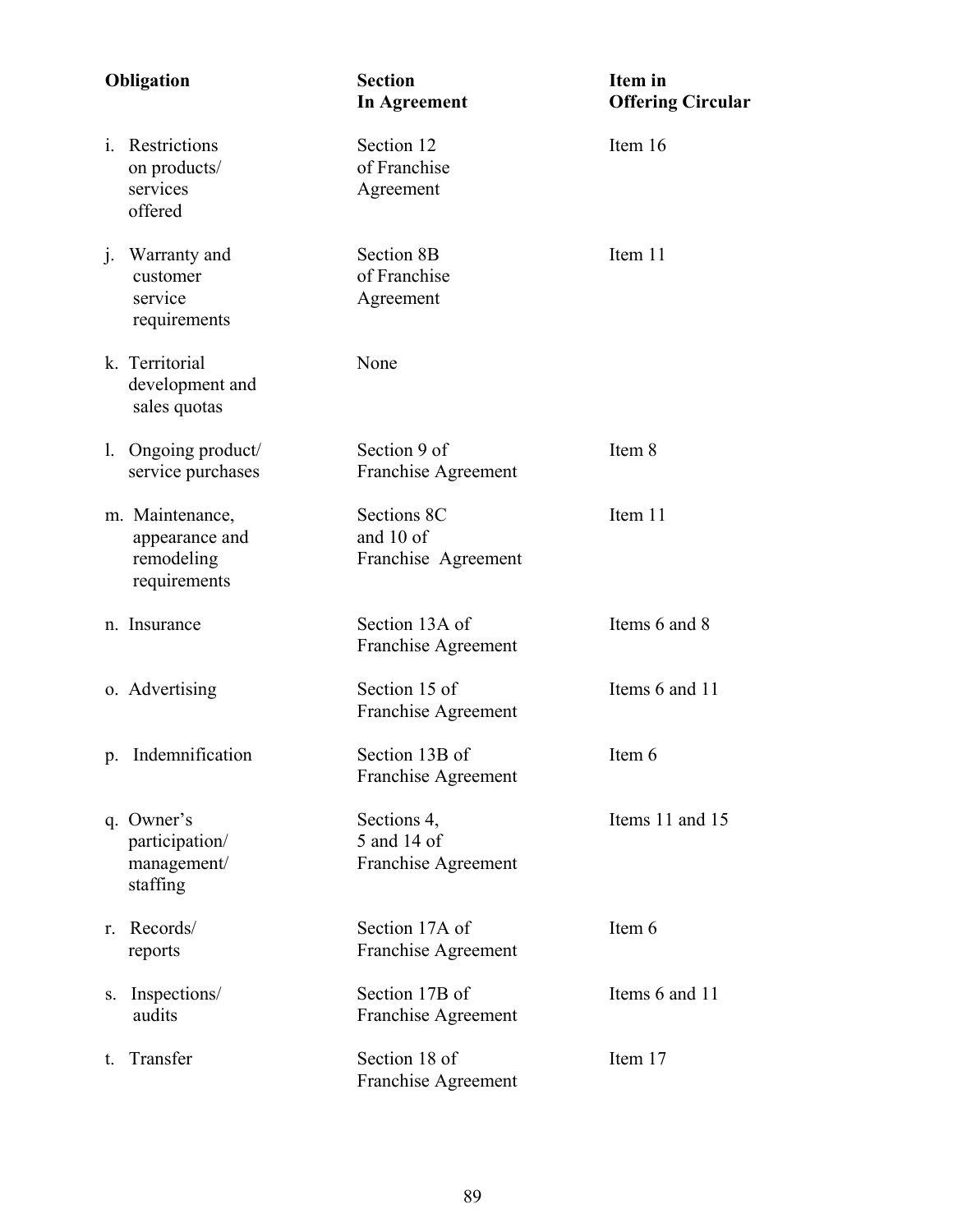| <b>Obligation</b>                   | <b>Section</b><br>In Agreement                       | Item in<br><b>Offering Circular</b> |
|-------------------------------------|------------------------------------------------------|-------------------------------------|
| u. Renewal                          | Section 20 of<br>Franchise Agreement                 | Item 17                             |
| v. Post-<br>termination obligations | Section 22 of<br><b>Franchise Agreement</b>          | Item 17                             |
| w. Non-competition<br>covenants     | Sections 11,<br>18 and 22C of<br>Franchise Agreement | Item 17                             |
| x. Dispute<br>resolution            | Section 24 of<br>Franchise Agreement                 | Item 17                             |

#### **Item 10**

#### **FINANCING**

## DISCLOSE THE TERMS AND CONDITIONS OF EACH FINANCING ARRANGEMENT THAT THE FRANCHISOR, ITS AGENT OR AFFILIATE OFFERS DIRECTLY OR INDIRECTLY TO THE FRANCHISEE.

Item 10 Instructions:

- i. "Financing" includes leases and installment contracts.
- ii. Payments due within 90 days on open account financing need not be disclosed under this Item.
- iii. A written arrangement between a franchisor or its affiliate and a lender for the lender to offer financing to the franchisee or an arrangement in which a franchisor or its affiliate receives a benefit from a lender for franchisee financing is an "indirect offer of financing" and must be disclosed under this Item. The franchisor's guarantee of a note, lease or obligation of the franchisee is an "indirect offer of financing" and must be disclosed under this Item.
- iv. If financing of the initial fee is disclosed in the Item 7 disclosure, a cross reference to Item 7 is sufficient if all the disclosure which Item 10 requires is provided in Item 7.
- v. If an affiliate offers financing, identify the affiliate and its relationship to the franchisor.
- vi. The franchisor may summarize the terms of each financing arrangement in tabular form, using footnotes to entries in the chart to provide additional information required by these instructions that does not fit in the chart.
- vii. If a financing arrangement is for the establishment of the franchised business, disclose what the financing covers, including: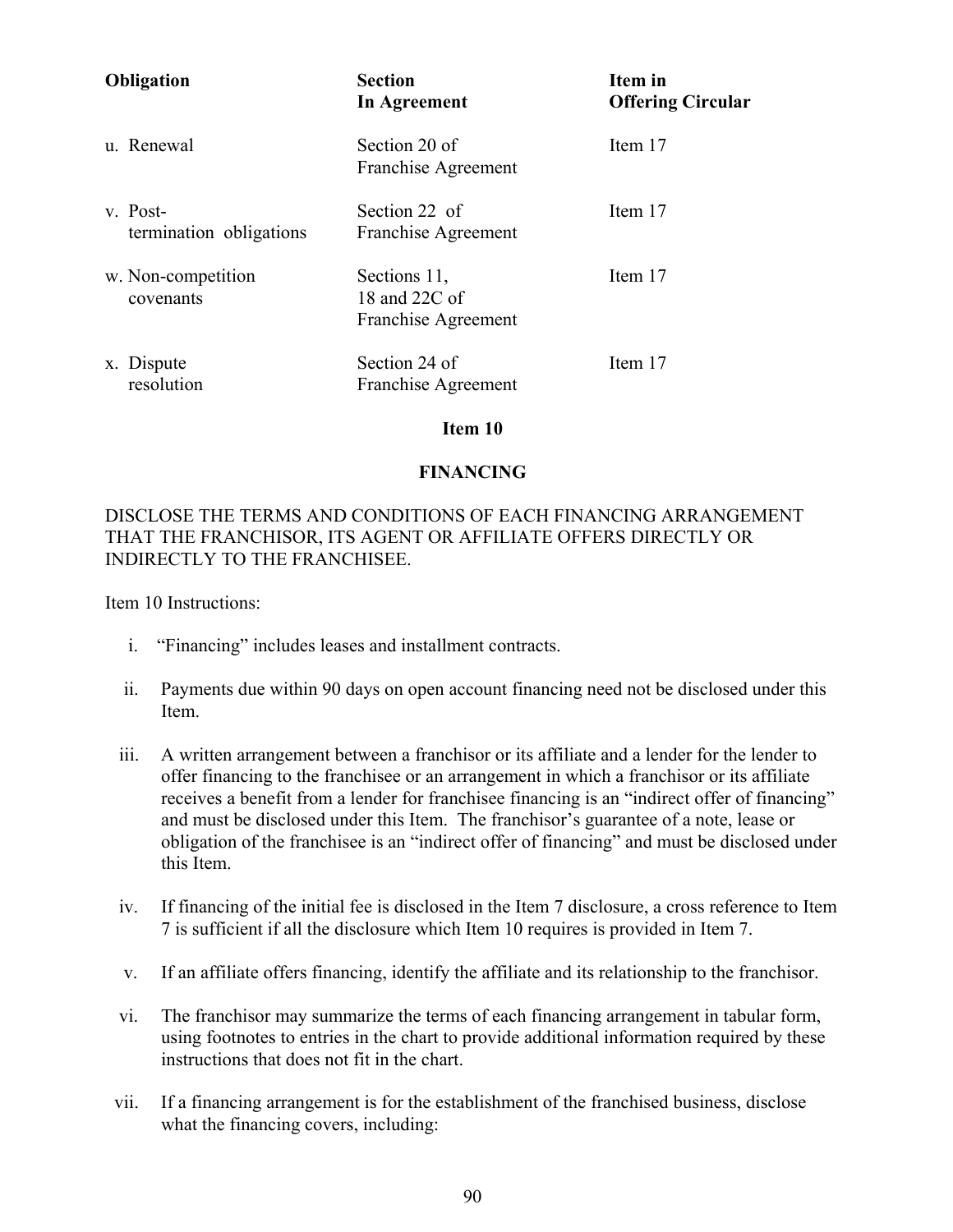- a. Initial franchise fee;
- b. Site acquisition;
- c. Construction or remodeling;
- d. Equipment or fixtures; and
- e. Opening inventory or supplies.

viii. If the franchisor generally offers financing for the operation of the franchised business, disclose what the financing arrangement covers, including:

- a. Inventory or supplies;
- b. Replacement equipment or fixtures; and
- c. Other continuing expenses.
- ix. Disclose the terms of each financing arrangement, including:
	- a. The identity of the lender(s) providing the financing and its relationship to the franchisor (for example, affiliate);
	- b. The amount of financing offered or, if the amount depends on an actual cost that may vary, the percentage of the cost that will be financed;
	- c. The annual percentage rate of interest ("APR") charged, computed as provided by Sections 106-107 of the Consumer Protection Credit Act, 15 U.S.C. Secs. 106-107. If the APR may differ depending on when the financing is issued, disclose the APR on a specified recent date;
	- d. The number of payments or the period of repayment;
	- e. Nature of security interest required by the lender;
	- f. Whether a person other than the franchisee (for example spouse, shareholder of the franchisee) must personally guarantee the debt;
	- g. Whether the debt can be prepaid and the nature of any prepayment penalty;
	- h. The franchisee's potential liabilities upon default, including any accelerated obligation to pay the entire amount due, court costs and attorney's fees for collection, and termination of the franchise, or other cross default clauses whether directly, as a result of non-payment, or indirectly, as a result of loss of necessary facilities; and
	- i. Other material financing terms.
- x. Include specimen copies of the financing documents as an exhibit to Item 22. Cite the section and name of the document containing the financing terms. Put this information in parentheses at the end of the description of the term.
- xi. Use Sample Answer 10-1 if the franchisor does not offer financing.

#### A. A WAIVER OF DEFENSES OR SIMILAR PROVISIONS IN A DOCUMENT.

Item 10A Instructions:

- i. Disclose the terms of waivers of legal rights by the franchise under the terms of the financing arrangement (for example confession of judgment).
- ii. Describe provisions of the loan agreement that bar the franchisee from asserting a defense against the lender, the lender's assignee or the franchisor.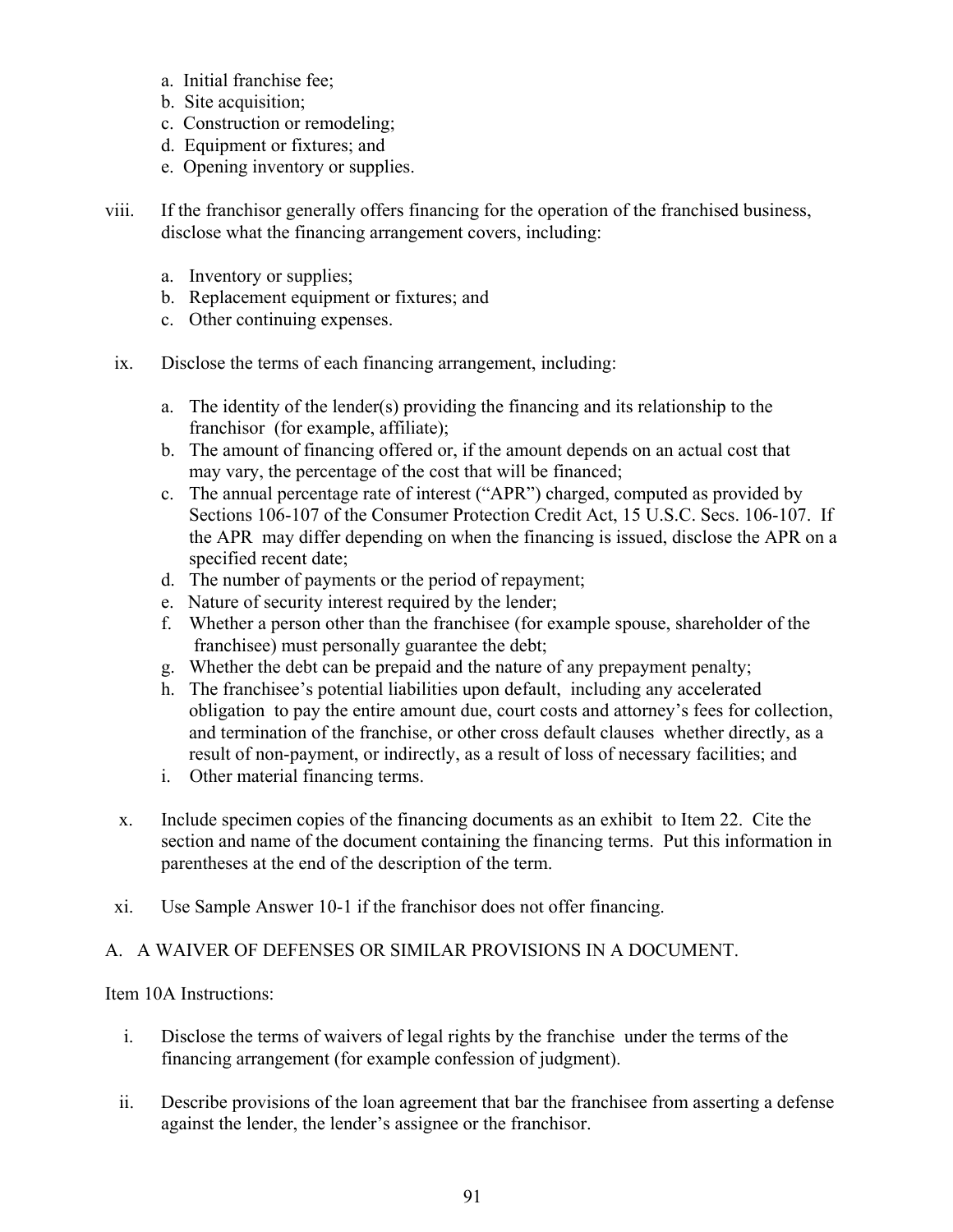- iii. If the loan agreement does not contain the provisions in i. or ii., disclose that fact.
- iv. Cite the section and name of the document containing these terms. Put this information in parentheses at the end of the description of the term.

# B. THE FRANCHISOR'S PRACTICE OR ITS INTENT TO SELL, ASSIGN, OR DISCOUNT TO A THIRD PARTY ALL OR PART OF THE FINANCING ARRANGEMENT.

Item 10B Instructions:

- i. Practice includes past or present practice and future intent to sell or assign franchisee financing arrangements.
- ii. Disclose the assignment terms including whether the franchisor will remain primarily obligated to provide the financed goods or services.
- iii. If the franchisor may sell or assign its rights under the financing agreement, disclose that the franchise may lose all its defenses against the lender as a result of the sale or assignment.
- iv. Cite the section and name of the document containing these terms. Put this information in parentheses at the end of the description of the term.
- v. If no disclosure is required by Instruction 10B, disclose that fact.

# C. PAYMENTS TO THE FRANCHISOR OR AN AFFILIATE(S) FOR THE PLACEMENT OF FINANCING WITH THE LENDER.

Item 10C Instructions:

- i. Describe the payments.
- ii. If no disclosure is required by Instruction 10C i. for a financing arrangement, disclose that fact.
- iii. Identify the source of the payment and the relationship of the source to the franchisor or its affiliates.
- iv. Disclose the amount or the method of determining the payment.
- v. Cite the section and name of the document containing these arrangements. Put this information in parentheses at the end of the description of the term.

 $\mathcal{L}_\mathcal{L} = \{ \mathcal{L}_\mathcal{L} = \{ \mathcal{L}_\mathcal{L} = \{ \mathcal{L}_\mathcal{L} = \{ \mathcal{L}_\mathcal{L} = \{ \mathcal{L}_\mathcal{L} = \{ \mathcal{L}_\mathcal{L} = \{ \mathcal{L}_\mathcal{L} = \{ \mathcal{L}_\mathcal{L} = \{ \mathcal{L}_\mathcal{L} = \{ \mathcal{L}_\mathcal{L} = \{ \mathcal{L}_\mathcal{L} = \{ \mathcal{L}_\mathcal{L} = \{ \mathcal{L}_\mathcal{L} = \{ \mathcal{L}_\mathcal{$  $\mathcal{L}_\mathcal{L} = \{ \mathcal{L}_\mathcal{L} = \{ \mathcal{L}_\mathcal{L} = \{ \mathcal{L}_\mathcal{L} = \{ \mathcal{L}_\mathcal{L} = \{ \mathcal{L}_\mathcal{L} = \{ \mathcal{L}_\mathcal{L} = \{ \mathcal{L}_\mathcal{L} = \{ \mathcal{L}_\mathcal{L} = \{ \mathcal{L}_\mathcal{L} = \{ \mathcal{L}_\mathcal{L} = \{ \mathcal{L}_\mathcal{L} = \{ \mathcal{L}_\mathcal{L} = \{ \mathcal{L}_\mathcal{L} = \{ \mathcal{L}_\mathcal{$ 

Sample Answer 10-1

Belmont does not offer direct or indirect financing. Belmont does not guarantee your note, lease or obligation.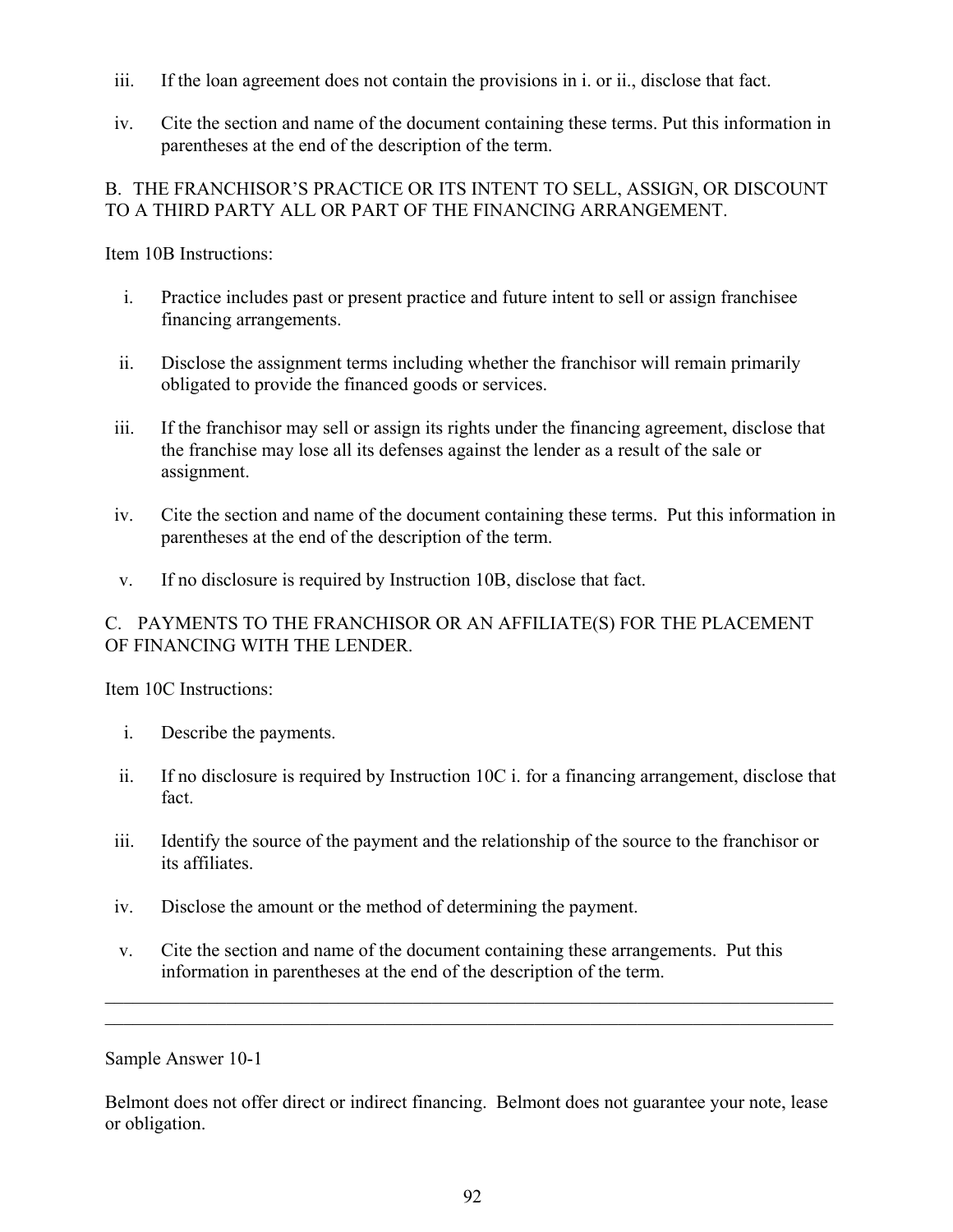| SUMMARY OF FINANCING OFFERED                                 |                                  |                               |                      |                    |                                  |                                 |                                                          |                                                                                                                                  |                                                                    |
|--------------------------------------------------------------|----------------------------------|-------------------------------|----------------------|--------------------|----------------------------------|---------------------------------|----------------------------------------------------------|----------------------------------------------------------------------------------------------------------------------------------|--------------------------------------------------------------------|
| <b>ITEM FINANCED</b><br>(Source)                             | <b>AMOUNT</b><br><b>FINANCED</b> | <b>DOWN</b><br><b>PAYMENT</b> | <b>TERM</b><br>(YRS) | <b>APR</b><br>$\%$ | <b>MONTHLY</b><br><b>PAYMENT</b> | <b>PREPAY</b><br><b>PENALTY</b> | <b>SECURITY</b><br><b>REQUIRED</b>                       | <b>LIABILITY</b><br><b>UPON</b><br><b>DEFAULT</b>                                                                                | <b>LOSS OF</b><br>LEGAL<br><b>RIGHT ON</b><br><b>DEFAULT</b>       |
|                                                              |                                  |                               |                      |                    |                                  |                                 |                                                          |                                                                                                                                  |                                                                    |
| <b>INITIAL FEE</b><br>(NOTE 1)<br>(BELMONT)                  | \$10,000                         |                               | 10                   | 18                 | $\mathbf S$                      | <b>NONE</b>                     | PERSONAL<br><b>GUARANTEE</b>                             | <b>LOSS OF</b><br><b>FRANCHIS</b><br><b>E-UNPAID</b><br><b>LOAN</b>                                                              | <b>WAIVE</b><br><b>NOTICE</b><br><b>CONFESS</b><br><b>JUDGMENT</b> |
|                                                              |                                  |                               |                      |                    |                                  |                                 |                                                          |                                                                                                                                  |                                                                    |
| LAND/<br><b>CONSTRUCT</b>                                    | <b>NONE</b>                      |                               |                      |                    |                                  |                                 |                                                          |                                                                                                                                  |                                                                    |
|                                                              |                                  |                               |                      |                    |                                  |                                 |                                                          |                                                                                                                                  |                                                                    |
| <b>LEASED SPACE</b><br>(NOTE 2)<br>(BELMONT)                 |                                  | \$2,000<br>(secur.<br>dep.)   | $7 - 10$             | N/A                | $\mathbf S$                      | <b>NONE</b>                     | <b>PERSONAL</b><br><b>GUARANTEE</b>                      | <b>LOSS OF</b><br><b>FRANCHIS</b><br>E-BACK<br>$RENT + 2$<br>MOS.<br><b>FRANCHISE</b><br>RIGHTS-<br><b>ATTY'S</b><br><b>FEES</b> | <b>NONE</b>                                                        |
|                                                              |                                  |                               |                      |                    |                                  |                                 |                                                          |                                                                                                                                  |                                                                    |
| <b>EQUIPMENT LEASE</b><br>(NOTE 3)<br>(USA CREDIT CORP.)     | \$5,000                          | <b>NONE</b>                   | 5                    | 15                 | $\mathbb S$                      | <b>NONE</b>                     | EQUIPMENT-<br><b>PERSONAL</b><br><b>GUARANTEE</b>        | <b>COST OF</b><br><b>REMOVAL</b>                                                                                                 | <b>LOSE ALL</b><br><b>DEFENSES</b>                                 |
|                                                              |                                  |                               |                      |                    |                                  |                                 |                                                          |                                                                                                                                  |                                                                    |
| <b>EQUIPMENT</b><br><b>PURCHASE</b><br>(NOTE 4)<br>(BELMONT) | \$3,750                          | \$1,250<br>(25%)              | $2 - 7$              | 15                 | $\mathsf S$                      | \$500                           | <b>EQUIPMENT-</b><br><b>PERSONAL</b><br><b>GUARANTEE</b> | <b>LOSS OF</b><br><b>FRANCHIS</b><br>E-ATTY'S<br><b>FEES</b>                                                                     | <b>NONE</b>                                                        |
|                                                              |                                  |                               |                      |                    |                                  |                                 |                                                          |                                                                                                                                  |                                                                    |
| OPENING INVENT.                                              | <b>NONE</b>                      |                               |                      |                    |                                  |                                 |                                                          |                                                                                                                                  |                                                                    |
| OTHER FINANCING                                              | <b>NONE</b>                      |                               |                      |                    |                                  |                                 |                                                          |                                                                                                                                  |                                                                    |

Notes:

 (1) If you meet Belmont's credit standards, Belmont will finance the \$10,000 initial franchisee fee over a 10-year period at an APR of 18%, using the standard form note in Exhibit A. The only security Belmont requires is a personal guarantee of the note by you and your spouse or by all the shareholders of your corporation. (Loan Agreement Section ) The note can be prepaid without penalty at any time during its 10-year term. (Loan Agreement Section  $\qquad$  ) If you do not pay on time, Belmont can call the loan and demand immediate payment of the full outstanding balance and obtain court costs and attorney's fees if a collection action is necessary. (Loan Agreement Section\_\_\_\_) Belmont also has the right to terminate your franchise if you do not make your payments on time more than three times during the note term. (Loan Agreement Section\_\_\_\_) You waive your rights to notice of a collection action and to assert any defenses to collection against Belmont. (Loan Agreement Section  $\qquad$  ) Belmont discounts these notes to a third party who may be immune under the law to any defenses to payment you may have against Belmont. (Loan Agreement Section\_\_\_\_)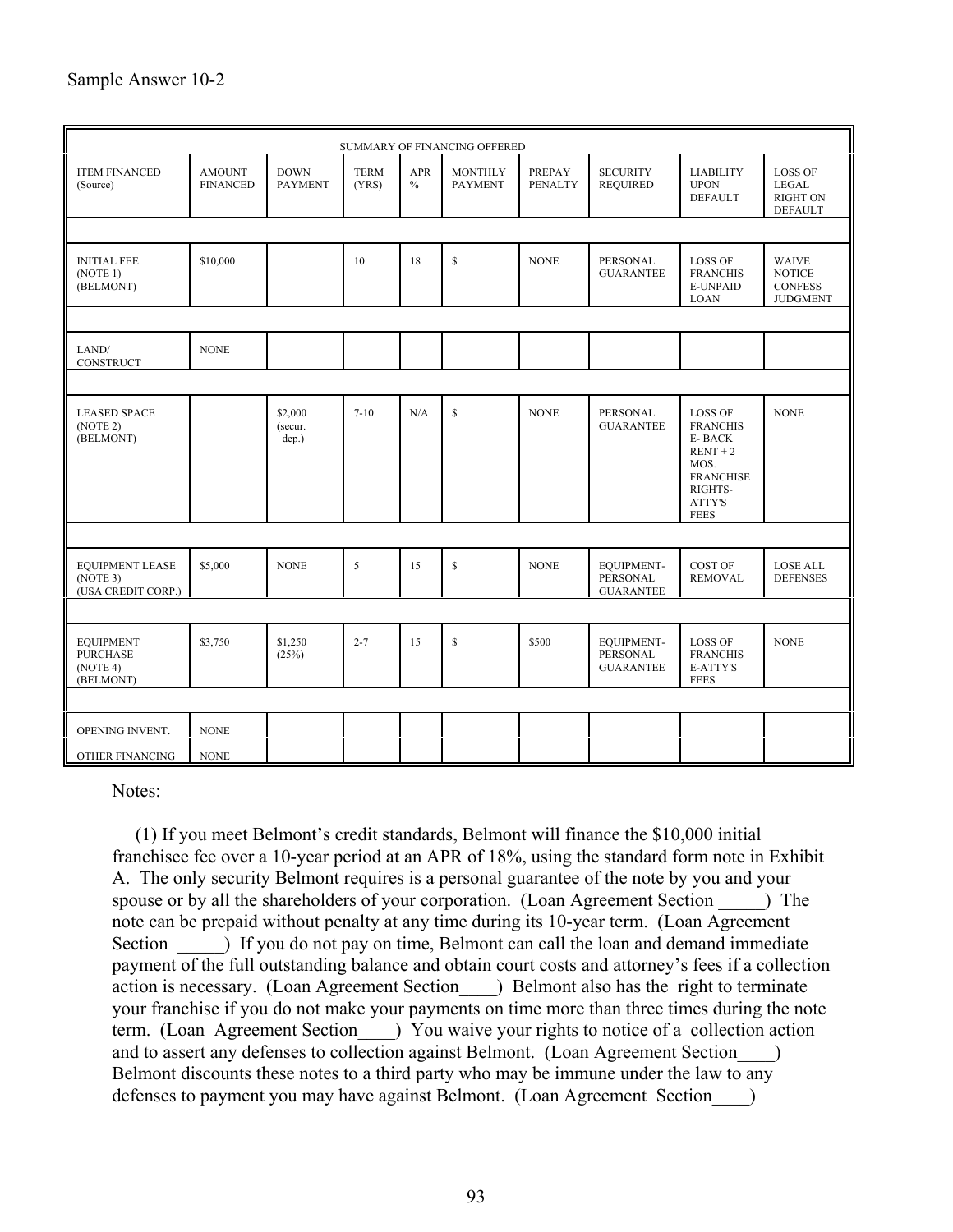(2) In most cases Belmont will sublease the franchised premises to you but will guarantee your lease with a third party if you have acceptable credit and that is the only way to obtain an exceptional location. (Lease Section ) The precise terms of Belmont's standard lease in Exhibit B will vary depending on the size and location of the premises, but the chart reflects a typical range of payments for Belmont's standard 6-day franchise outlet, including payment of one month's rent as a security deposit. (Lease Section\_\_\_\_) The only other security Belmont requires is a personal guarantee of the lease by you and your spouse or by all the shareholders of your corporation. (Lease Section ) The lease can be prepaid without penalty at any time during its term. (Lease Section ) If you do not make a rent payment on time, Belmont has the right to collect the unpaid rent plus an additional two months rent, as liquidated damages. (Lease Section\_\_\_\_) Belmont can also obtain court costs and attorney's fees if a collection action is necessary. (Lease Section) If you are late with your rent more than three times during the lease term, Belmont has the right to terminate the lease, take over the premises, and terminate your franchise. If Belmont guarantees your lease, Belmont will require you to sign the guarantee agreement in Exhibit F. (Lease Section\_\_\_\_) This gives Belmont the same legal rights as the sublease but requires you to give Belmont the right to approve your lease and pay the rent for you if you fail to pay on time. (Lease Section\_\_\_\_)

(3) If you want to lease the pipe bending machine and other equipment you need, Belmont has arranged an equipment lease (see Exhibit C) from USA Credit Corporation of Las Vegas, Nevada. If you choose this option, you will pay \$100 a month for 60 months (5 years) at an APR of 15% based on a cash price of \$5,000, with no money down. (Equipment Lease Section  $\blacksquare$ ) At the end of the lease term, you may purchase the equipment with a one-time payment of \$2,500. (Equipment Lease Section ) USA Credit requires a personal guarantee from you and your spouse or from all the shareholders of your corporation and retains a security interest in the equipment. (Equipment Lease Section ) The equipment lease can be prepaid at any time, but the interest you might otherwise save will be reduced by application of the Rule of 78's for computing finance charges. (Equipment Lease Section\_\_\_\_) If you do not make a payment on time, USA Credit can demand payment of all past due payments, remove the equipment, and charge you \$1,000 as liquidated damages. (Equipment Lease Section ) USA Credit can also recover its costs of collection, including court costs and attorney's fees. (Equipment Lease Section\_\_\_\_) While Belmont does not know USA Credit's policies, USA Credit may discount the lease to a third party who may be immune under the law to claims or defenses you may have against USA Credit, the equipment manufacturer or Belmont. Belmont receives a referral fee of \$500 from USA Credit for every franchisee who leases equipment from it.

(4) If you prefer, Belmont will sell you the pipe bending machine and other necessary equipment on time. (Equipment Purchase Agreement Section) Belmont requires a 25% down payment of \$1,250. (Equipment Purchase Agreement Section\_\_\_\_) Belmont will finance the remainder over a 2-7 year period at your option at an APR of 15%. (Equipment Purchase Agreement Section ) Payments range from \$228.11 a month over 7 years to \$821.58 a month over 2 years. (Equipment Purchase Agreement Section ) Belmont's standard equipment financing note in Exhibit D must be personally guaranteed by you and your spouse or by all the shareholders of your corporation, and Belmont will retain a security interest in the equipment. (Equipment Purchase Agreement Section ) You may purchase the equipment at any time during the lease period by paying the remainder of the principal plus a \$500 prepayment penalty. (Equipment Purchase Agreement Section\_\_\_\_) If you do not make a payment on time, Belmont can demand all overdue payments, repossess the equipment, and terminate your franchise. Belmont can also recover its costs of collection, including court costs and attorney's fees. (Equipment Purchase Agreement Section  $\qquad \qquad$ ).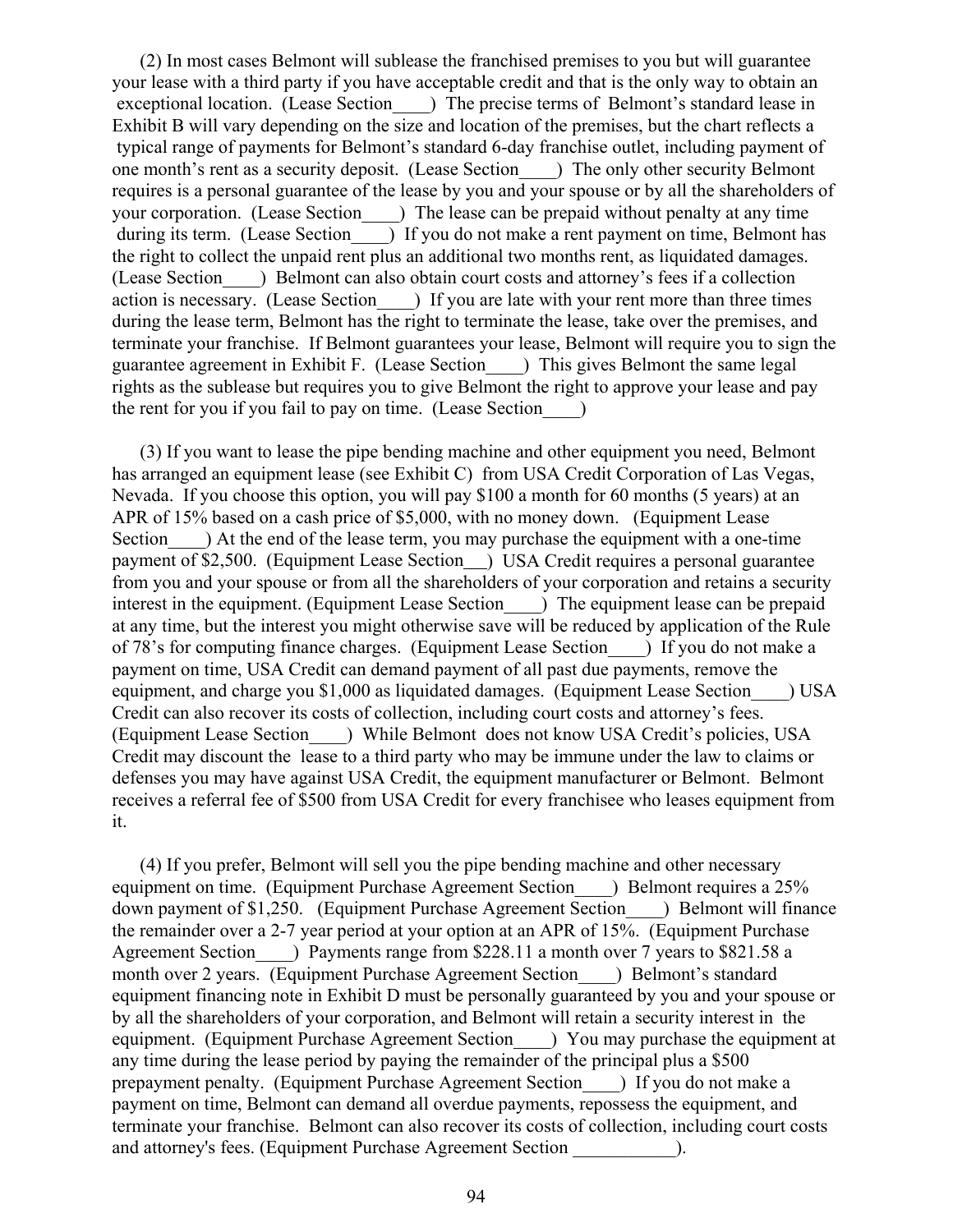Except as disclosed in Note 1, Belmont does not offer financing that requires you to waive notice, confess judgment or waive a defense against Belmont or the vendor, although you may lose your defenses against Belmont and others in a collection action on a note that is sold or discounted, as disclosed in Notes 2 and 3.

Except as disclosed in Note 3, Belmont does not arrange financing from other sources.

Except as disclosed in Notes 1 and 3, commercial paper from franchisees has not been and is not sold or assigned to anyone, and Belmont has no plans to do so.

Except as disclosed in Note 3, Belmont does not receive direct or indirect payments for placing financing.

Except as disclosed in Note 2, Belmont does not guarantee your obligations to third parties.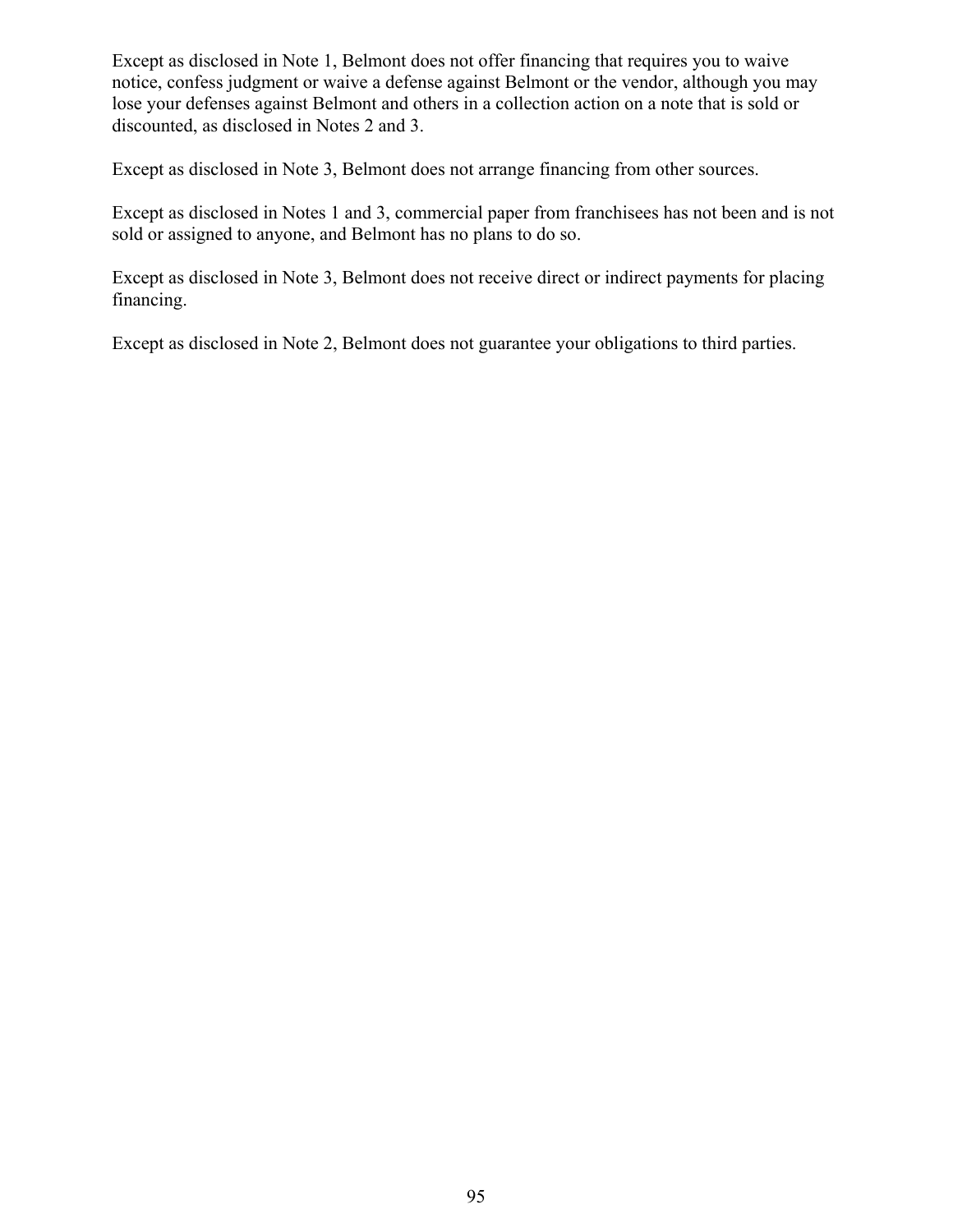### **Item 11**

# **FRANCHISOR'S OBLIGATIONS**

## DISCLOSE THE FOLLOWING:

## A. THE OBLIGATIONS THAT THE FRANCHISOR WILL PERFORM BEFORE THE FRANCHISE BUSINESS OPENS. CITE BY SECTION THE PROVISIONS OF THE AGREEMENT REQUIRING PERFORMANCE.

#### Item 11A Instructions:

- i. Begin the disclosure by stating: "Except as listed below, (the franchisor) ened not provide any assistance to you."
- ii. Pre-opening obligations include assistance to:
	- a. Locate a site for the franchised business and negotiate the purchase or lease of this site. State whether the franchisor generally owns the premises and leases it to the franchisee;
	- b. Conform the premises to local ordinances and building codes and obtain the required permits (i.e., health, sanitation, building, driveway, utility and sign permits);
	- c. Construct, remodel or decorate the premises for the franchised business;
	- d. Purchase or lease equipment, signs, fixtures, opening inventory and supplies. Disclose whether the franchisor provides these items directly or merely the names of approved suppliers. Disclose whether the franchisor provides written specifications for these items. Disclose whether the franchisor delivers or installs these items. (The franchisor may cross-reference Item 8 for details); and
	- e. Hire and train employees.
- iii. After describing the obligation, cite the section number of the agreement imposing the obligation. Put the citation in parentheses. Use this format throughout this Item.

# B. THE OBLIGATIONS TO BE MET BY THE FRANCHISOR DURING THE OPERATION OF THE FRANCHISE BUSINESS.

Item 11B Instructions:

- i. Include assistance in:
	- a. Products or services to be offered by the franchisee to its customers;
	- b. Hiring and training of employees;
	- c. Improvements and developments in the franchised business;
	- d. Pricing;
	- e. Administrative, bookkeeping, accounting and inventory control procedures; and
	- f. Operating problems encountered by the franchisee.
- ii. For the franchisor's advertising program for the product or service offered by the franchisee:
	- a. Disclose the media in which the advertising may be disseminated (for example, print,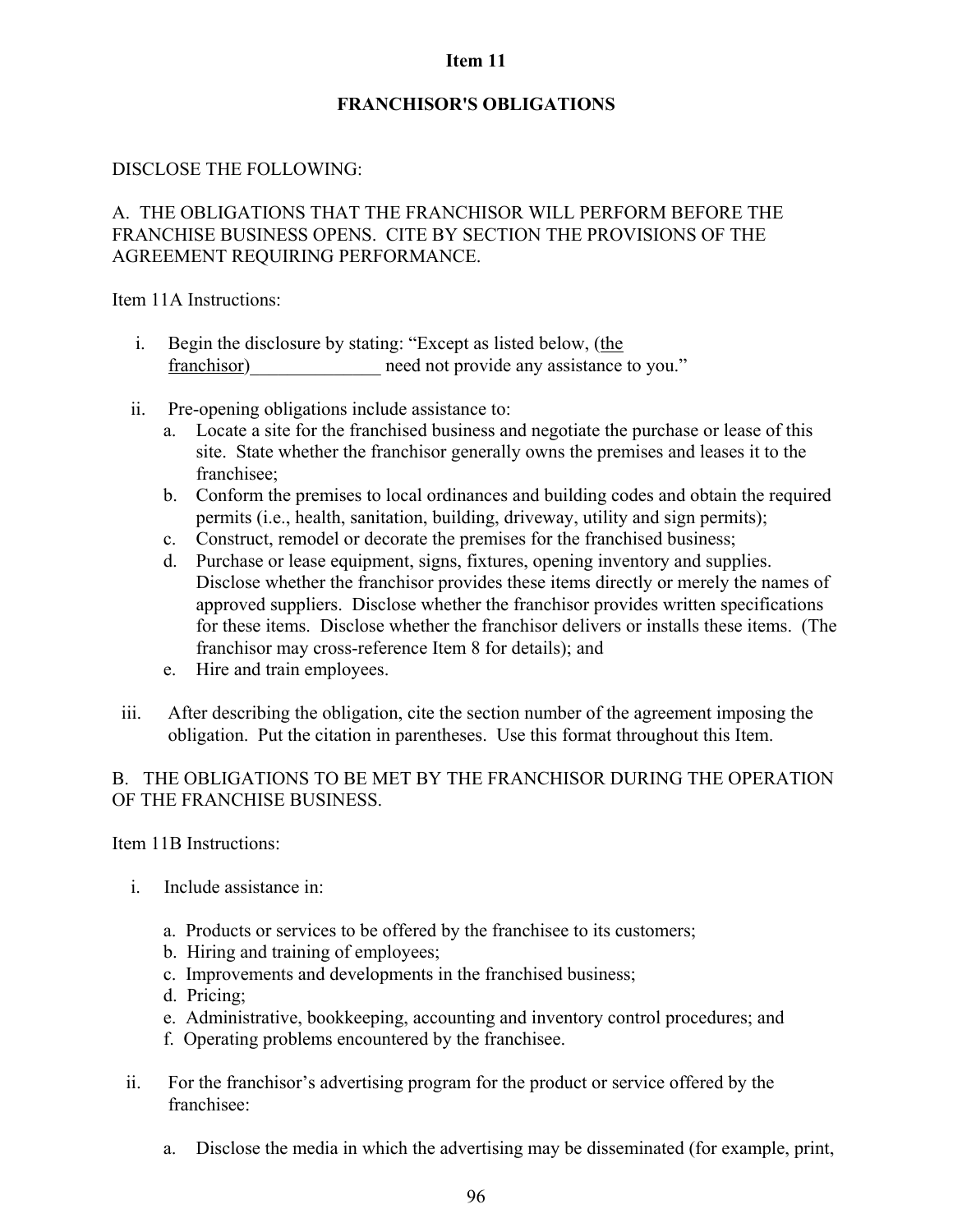radio, or television).

- b. Disclose whether the coverage of the media is local, regional, or national in scope.
- c. Disclose the source of the advertising (for example, in-house advertising department, a national or regional advertising agency).
- d. Disclose the conditions when the franchisor permits franchisees to use their own advertising material.
- e. If there is an advertising council composed of franchisees that advises the franchisor on advertising policies, disclose:
	- (1) How members of the council are selected.
	- (2) Whether the council serves in an advisory capacity only or has operational or decision-making power.
	- (3) Whether the franchisor has the power to form, change, or dissolve the advertising council.
- f. If the franchisee must participate in a local or regional advertising cooperative, disclose:
	- (1) How the area or membership of the cooperative is defined.
	- (2) How the franchisee's contribution to the cooperative is calculated (may reference Item 6).
	- (3) Who is responsible for administration of the cooperative (for example, franchisor, franchisees, advertising agency).
	- (4) Whether cooperatives must operate from written governing documents and whether the documents are available for review by the franchisee.
	- (5) Whether cooperatives must prepare annual or periodic financial statements and whether the statements are available for review by the franchisee.
	- (6) Whether the franchisor has the power to require cooperatives to be formed, changed, dissolved or merged.
- g. If applicable, for each advertising fund not described in above subsection (f), disclose:
	- (1) Who contributes to each fund (for example, franchisees, franchisor, franchisor-owned units, outside vendors or suppliers).
	- (2) Whether the franchisor-owned units must contribute to the fund and, if so, whether it is on the same basis as franchisees.
	- (3) How much the franchisee must contribute to the advertising fund(s) (may reference Item 6) and whether other franchisees are required to contribute at a different rate (it is not necessary to disclose the specific rates).
	- (4) Who administers the fund(s). Whether the fund is audited and when, and whether financial statements of the fund are available for review by the franchisee.
	- (5) Use of the fund(s) in the most recently concluded fiscal year, the percentages spent on production, media placement, administrative expenses, and other (with a description of what constitutes "other"). Totals should equal 100%.
	- (6) Whether the franchisor or an affiliate receives payment for providing goods or services to an advertising fund.
- h. State whether the franchisor must spend any amount on advertising in the area or territory where the franchisee is located.
- i. If all advertising fees are not spent in the fiscal year in which they accrue, explain how the franchisor uses the remaining amounts. Indicate whether franchisees will receive a periodic accounting of how advertising fees are spent.
- j. Disclose the percentage of advertising funds, if any, used for advertising that is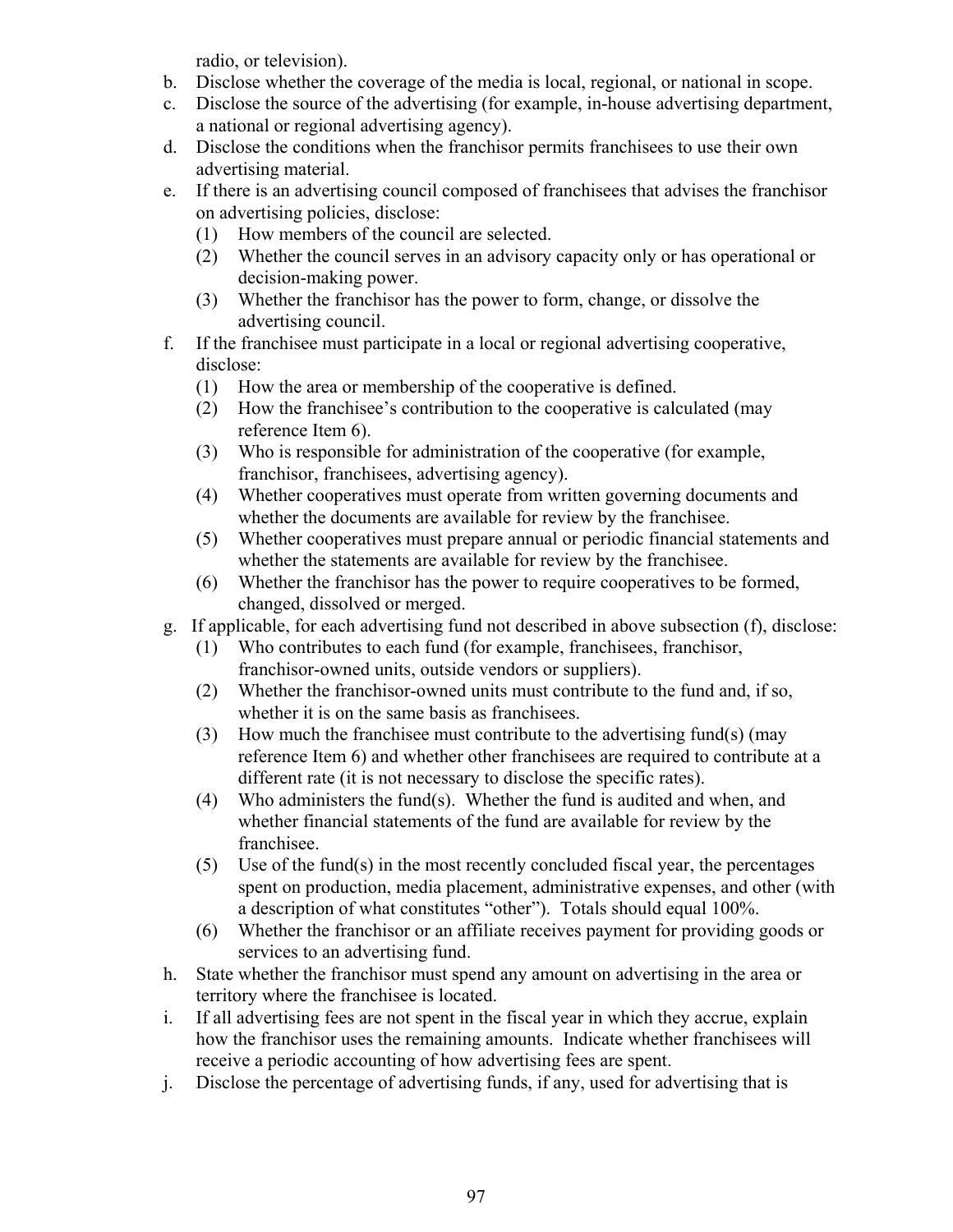principally a solicitation for the sale of franchises.

- k. Cross reference Items 6, 8 and 9.
- iii. If the franchisor requires that franchisees buy or use electronic cash register or computer systems, provide a general description of the systems in non-technical language:
	- a. Identify each hardware component and software program by brand, type and principal functions.
		- (1) If the hardware component or software program is the proprietary property of the franchisor, an affiliate or a third party, state whether the franchisor, an affiliate or a third party has the contractual right or obligation to provide ongoing maintenance, repairs, upgrades or updates. Disclose the current annual cost of any optional or required maintenance and support contracts, upgrades and updates.
		- (2) If the hardware component or software program is the proprietary property of a third party, and no compatible equivalent component or program has been approved by the franchisor for use with the system to perform the same functions, identify the third party by name, business address and telephone number, and state the length of time the component or program has been in continuous use by the franchisor and its franchisees.
		- (3) If the hardware component or software program is not proprietary, identify compatible equivalent components or programs that perform the same functions and indicate whether they have been approved by the franchisor.
	- b. State whether the franchisee has any contractual obligation to upgrade or update any hardware component or software program during the term of the franchise, and if so, whether there are any contractual limitations on the frequency and cost of the obligation.
	- c. For each electronic cash register system or software program, describe how it will be used in the franchisee's business, and the type of business information or data that will be collected and generated. State whether the franchisor will have independent access to the information and data, and if so, whether there are any contractual limitations on the franchisor's right to access the information and data.
- iv. After describing the obligation, cite the section number of the agreement imposing the obligation. Put the citation in parentheses.
- v. Disclose if the franchisor is not obligated to provide or to assist the franchisee to obtain the above items or services.
- vi. Do not repeat, but do cross reference disclosure made in Item 6.
- vii. Disclose the table of contents of the operating manual(s) provided to the franchisee as of the franchisor's last fiscal year end or a more recent date. State the number of pages devoted to each subject and the total number of pages in the manual as of this date. Alternatively, this disclosure may be omitted if the prospective franchisee views the manual before purchase of the franchise.

# C. THE METHODS USED BY THE FRANCHISOR TO SELECT THE LOCATION OF THE FRANCHISEE'S BUSINESS.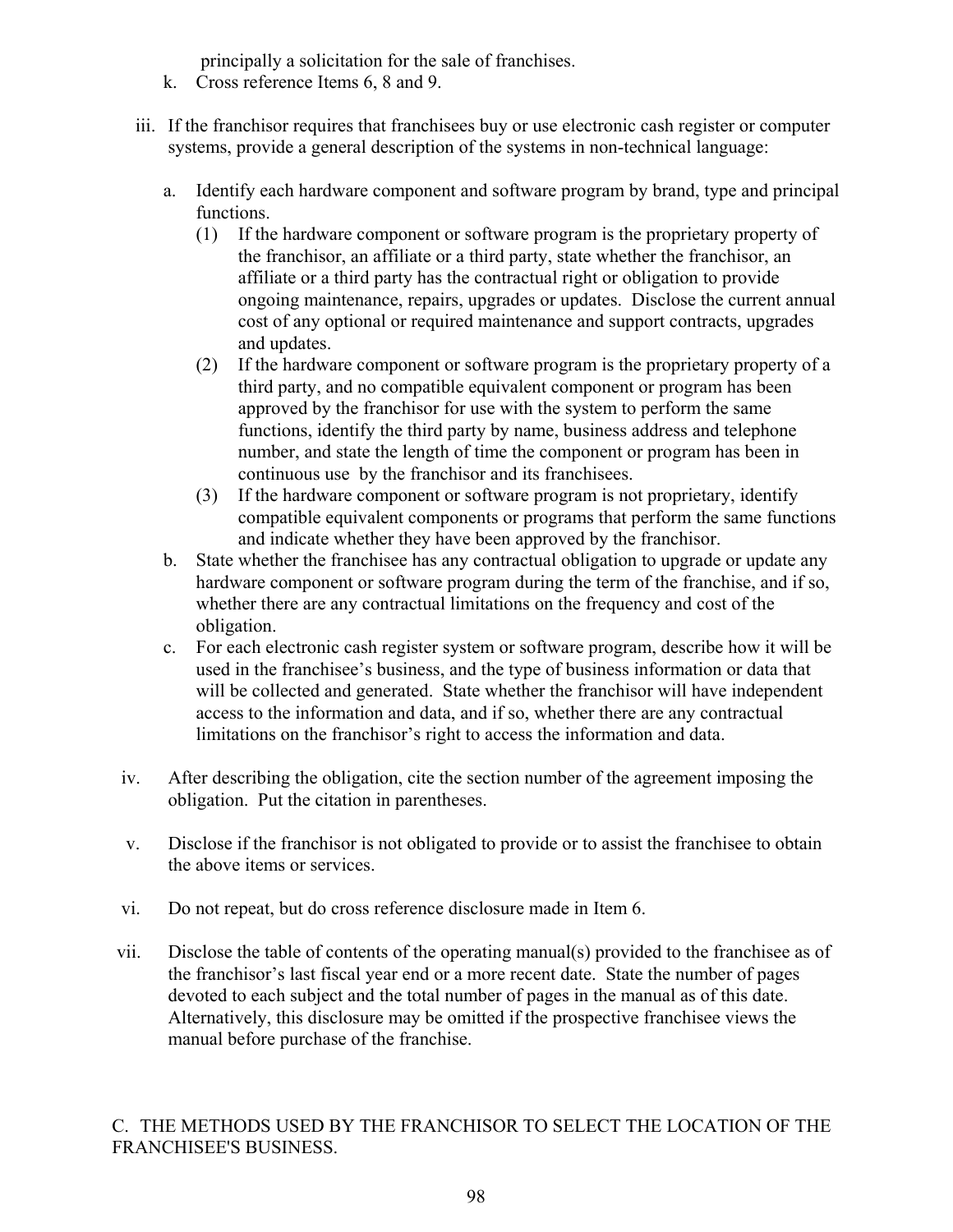Item 11C Instructions:

- i. Disclose whether the franchisor selects the site or approves an area within which the franchisee selects a site. Disclose how and whether the franchisor must approve a franchisee selected site.
- ii. Disclose the factors which the franchisor considers in selecting or approving sites (for example, general location and neighborhood, traffic patterns, parking, size, physical characteristics of existing buildings and lease terms).
- iii. Disclose the time limit for the franchisor to locate or to approve or disapprove the site. Disclose the consequences if the franchisor and franchisee cannot agree on a site.
- iv. Disclosure made in response to Item 11A need not be repeated or cross-referenced in the response to Item 11C.

# D. THE TYPICAL LENGTH OF TIME BETWEEN THE SIGNING OF THE FRANCHISE AGREEMENT OR THE FIRST PAYMENT OF CONSIDERATION FOR THE FRANCHISE AND THE OPENING OF THE FRANCHISEE'S BUSINESS.

Item 11D Instructions:

- i. Disclosure may be a range of times if the range is specific.
- ii. Describe the factors which may affect the time period such as ability to obtain a lease, financing or building permits, zoning and local ordinances, weather conditions, shortages, or delayed installation of equipment, fixtures and signs.

# E. THE TRAINING PROGRAM OF THE FRANCHISOR AS OF THE FRANCHISOR'S LAST FISCAL YEAR END OR A MORE RECENT DATE INCLUDING:

- (1) The location, duration and general outline of the training program;
- (2) How often the training program will be conducted;
- (3) The experience that the instructors have with the franchisor;
- (4) Charges to be made to the franchisee and who must pay travel and living expenses of the enrollees in the training program;
- (5) If the training program is not mandatory, the percentage of new franchisees that enrolled in the training program during the preceding 12 months; and
- (6) Whether any additional training programs and/or refresher courses are required.

## F. DESCRIBE THE NATURE AND EXTENT OF TRAINING UNDER THE FRANCHISOR'S TRAINING PROGRAM.

Item 11F Instructions:

 i. Use a table to state the subjects taught and the number of hours of classroom and "on the job training" devoted to each subject in the franchisor's training program. Use footnotes to explain.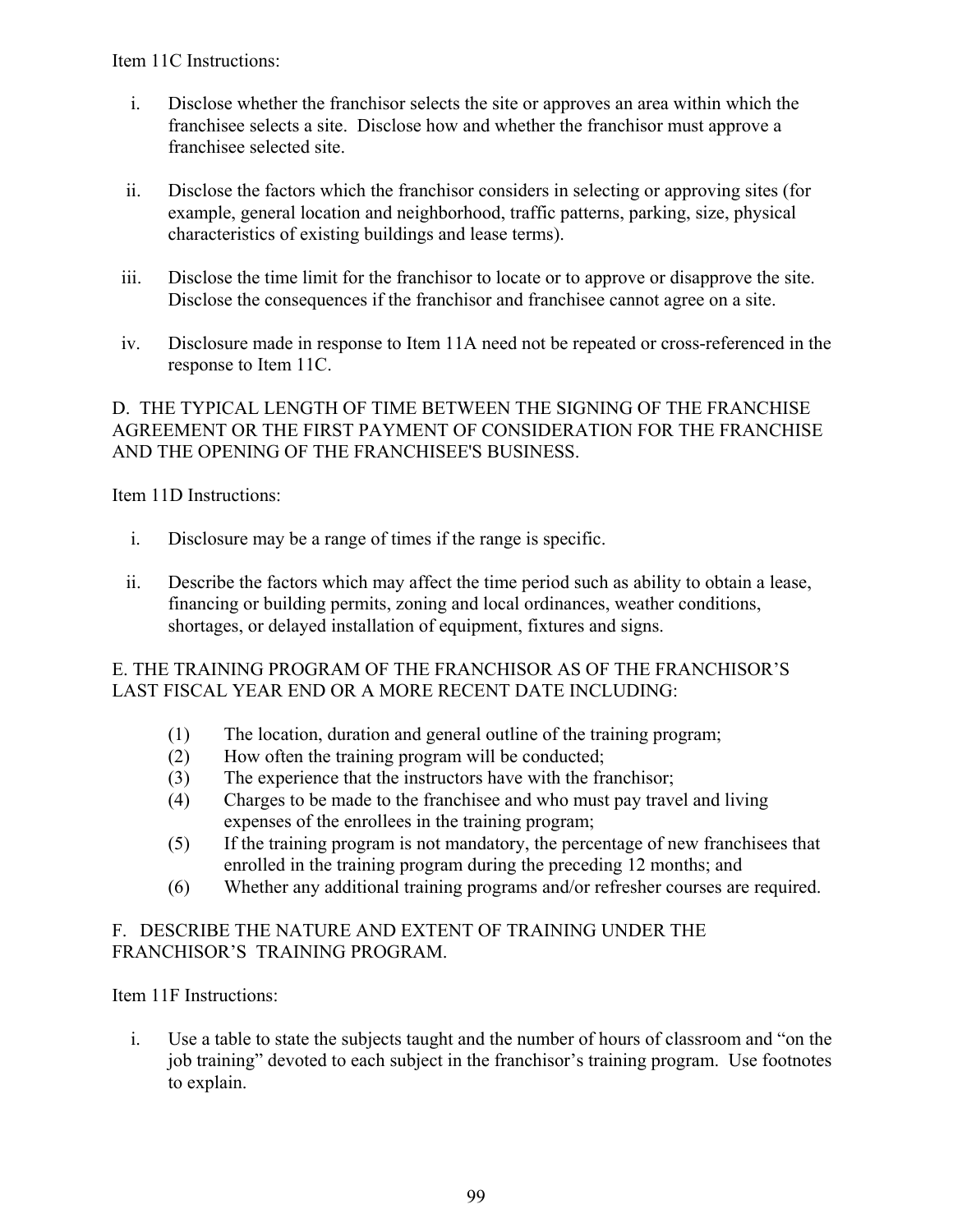- ii. For each subject disclose the training location and how often training classes are held.
- iii. Describe the location or facility where the training is held (for example, company, home, office, company owned store).
- iv. State how long after the signing of the agreement or before the opening date of the business the franchisee must complete the required training.
- v. Describe the nature of instructional material. Disclose the minimum experience of the instructors. Disclose only experience that is relevant to the subject taught and the franchisor's operations.
- vi. State who may and who is required to attend the training. State whether the franchisee or other persons must complete the program to the franchisor's satisfaction.
- vii. Charges for training or training materials should be disclosed in Item 5 if the obligation to pay arises before the franchise location opens.
- viii. Disclose who pays the travel and living expenses of the persons receiving the training.

 $\mathcal{L}_\mathcal{L} = \{ \mathcal{L}_\mathcal{L} = \{ \mathcal{L}_\mathcal{L} = \{ \mathcal{L}_\mathcal{L} = \{ \mathcal{L}_\mathcal{L} = \{ \mathcal{L}_\mathcal{L} = \{ \mathcal{L}_\mathcal{L} = \{ \mathcal{L}_\mathcal{L} = \{ \mathcal{L}_\mathcal{L} = \{ \mathcal{L}_\mathcal{L} = \{ \mathcal{L}_\mathcal{L} = \{ \mathcal{L}_\mathcal{L} = \{ \mathcal{L}_\mathcal{L} = \{ \mathcal{L}_\mathcal{L} = \{ \mathcal{L}_\mathcal{$  $\mathcal{L}_\mathcal{L} = \{ \mathcal{L}_\mathcal{L} = \{ \mathcal{L}_\mathcal{L} = \{ \mathcal{L}_\mathcal{L} = \{ \mathcal{L}_\mathcal{L} = \{ \mathcal{L}_\mathcal{L} = \{ \mathcal{L}_\mathcal{L} = \{ \mathcal{L}_\mathcal{L} = \{ \mathcal{L}_\mathcal{L} = \{ \mathcal{L}_\mathcal{L} = \{ \mathcal{L}_\mathcal{L} = \{ \mathcal{L}_\mathcal{L} = \{ \mathcal{L}_\mathcal{L} = \{ \mathcal{L}_\mathcal{L} = \{ \mathcal{L}_\mathcal{$ 

Sample Answer 11

Except as disclosed below, Belmont need not provide any assistance to you.

Before you open your business, Belmont will:

- (1) Designate your exclusive territory (Franchise Agreement paragraph 2).
- (2) Assist you in selecting a business site. Your site must be at least \_\_\_\_\_ square fee in area, have parking spaces, and an average of cars per hour driving by. We must approve or disapprove your site within 20 days after we receive notice of the location.
- (3) Within 30 days of your signing the Franchise Agreement, assist you to find and negotiate the lease or purchase of a location for your muffler shop (Franchise Agreement paragraph (b). Your store location will be purchased or leased by you from independent third parties.
- (4) Within 60 days of your signing the Franchise Agreement, provide written specifications for store construction or remodeling and for all required and replacement equipment, inventory and supplies (Franchise Agreement - paragraph ). See Item 8 of this offering circular.
- (5) Within 60 days of your signing the Franchise Agreement, provide blueprints for your store construction or remodeling and obtain health, sanitation, building, utility and sign permits for your premises. You pay for the construction or remodeling (Franchise Agreement - paragraph\_\_\_\_).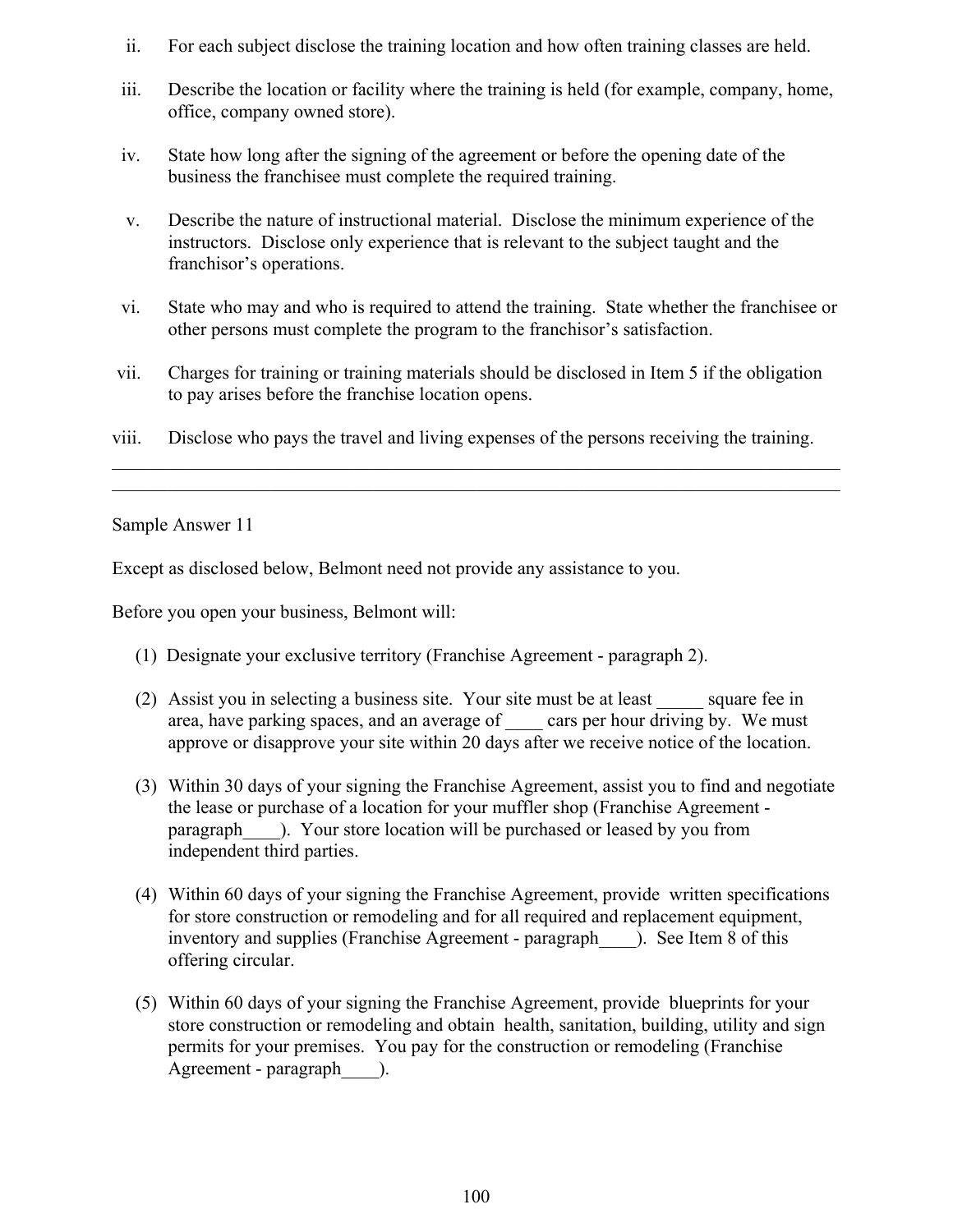(6) Within 60 days of your signing the Franchise Agreement, train you and one other person as follows:

| Subject | Time Begun | Instructional<br>Material | Hours of<br>Class Room<br>Training | Hours of on<br>the Job<br>Training | Instructor |
|---------|------------|---------------------------|------------------------------------|------------------------------------|------------|
|         |            |                           |                                    |                                    |            |
|         |            |                           |                                    |                                    |            |

Belmont does not charge for this training or service, but you must pay the travel and living expenses for you and your employees. All training occurs at Belmont's Jackson, Minnesota headquarters.

During the operation of the franchised business, Belmont will:

- (1) Develop new products and methods and provide you with information about developments (Franchise Agreement - paragraph\_\_\_\_).
- (2) Loan you a copy of our operations manual which contains mandatory and suggested specifications, standards and procedures. This manual is confidential and remains our property. Belmont will modify this manual, but the modification will not alter your status and rights under the Franchise Agreement (Franchise Agreement paragraph  $\qquad$ ). The table of contents is as follows:

Each week for the first 90 days after you open your shop, Belmont will telephone to discuss your operational problems.

Belmont will hold annual conferences to discuss sales techniques, personnel training, bookkeeping, accounting, inventory control, performance standards, advertising program and merchandising procedures. There is no conference fee, but you must pay all your travel and living expenses. These elective conferences are held at our Jackson, Minnesota headquarters or at a location chosen by a majority vote of all franchisees.

Belmont provides advertising materials and services to you through a national advertising fund (the "National Fund"). Materials provided by the National Fund to all franchisees include video and audio tapes, mats, posters, banners and miscellaneous point-of-sale items. You will receive one sample of each at no charge. If you want additional copies you must pay duplication costs.

You may develop advertising materials for your own use, at your own cost. Belmont must approve the advertising materials in advance and in writing.

Belmont occasionally provides for placement of advertising on behalf of the entire Belmont system, including franchisees. However, most placement is done on a local basis, typically by local advertising agencies hired by individual franchisees or advertising cooperatives. Belmont reserves the right to use advertising fees from the Belmont system to place advertising in national media (including broadcast, print or other media) in the future. In the past Belmont has used an outside advertising agency to create and place advertising. Neither Belmont nor its affiliate receives payment from the National Fund. Advertising funds are used to promote the productsold by the franchisee and are not used to sell additional franchises.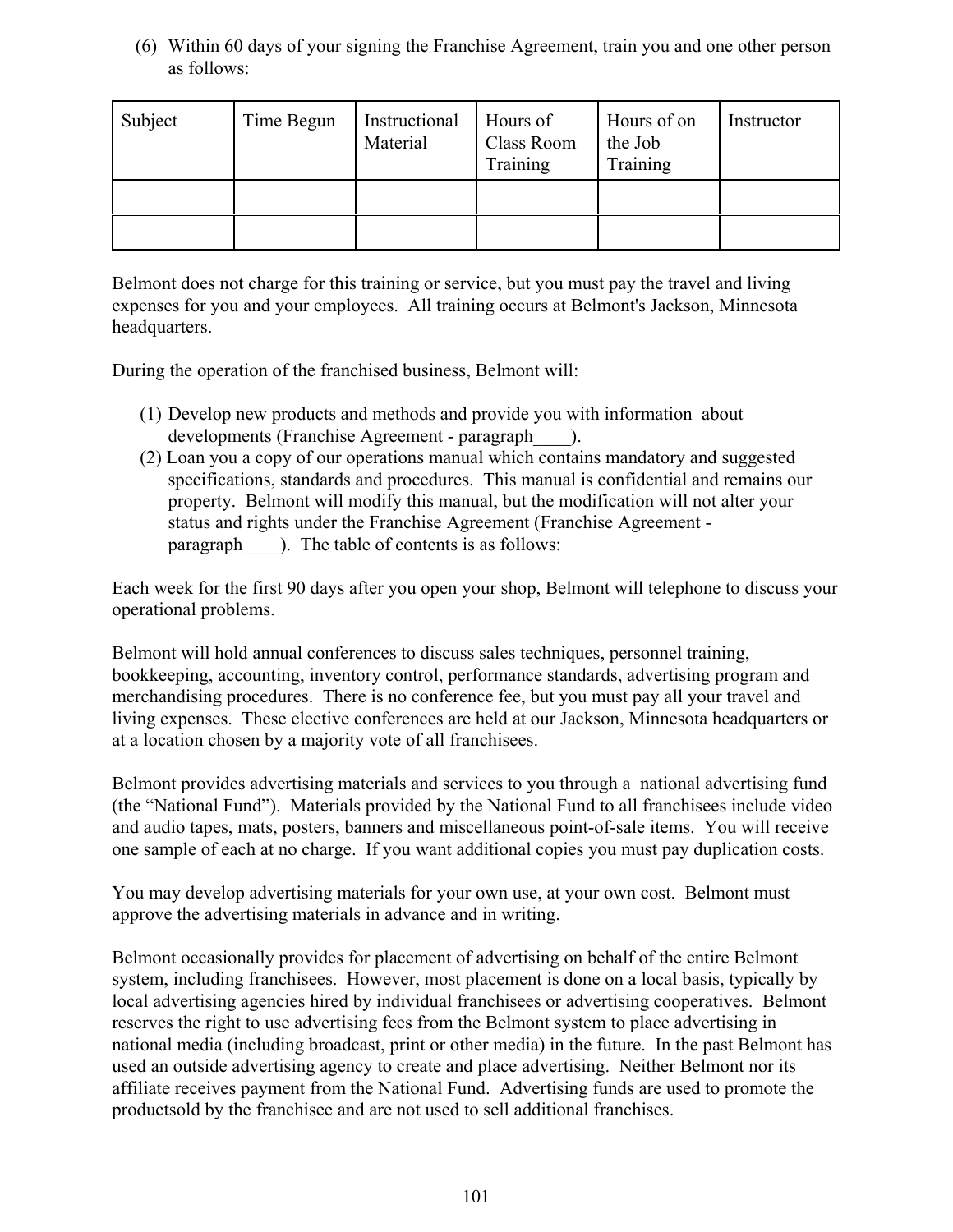The National Fund is a nonprofit corporation which collects advertising fees from all franchisees. Each franchisor owned store of Belmont contributes to the National Fund on the same basis as franchisees. All payments to the National Fund must be spent on advertising, promotion and marketing of goods and services provided by Belmont Muffler Shops. You must contribute the amounts described in Item 6, under the heading "Advertising Fees and Expenses."

The National Fund is administered by Belmont's accounting and marketing personnel under the direction of the Advertising Council. An annual audited financial statement of the National Fund is available to any franchisee upon request. During the last fiscal year of the National Fund (ending on December 31, 1990), the National Fund spent 39% of its income on the production of advertisements and other promotional materials, 36% for media placement, 18% for general and administrative expenses, and 7% for other expenses (the purchase of glassware given to customers of Belmont shops as part of a promotional campaign).

The Advertising Council acts as the board of directors of the National Fund. The Advertising Council has 8 members: the President, Treasurer, Vice President-Marketing, and Vice President-Operations of Belmont; and 4 franchisee representatives who are elected by the governing board of the Belmont Franchisee Association.

Once your shop opens, you must participate in the local advertising cooperative established in the Area of Dominant Influence (ADI) where your store is located. The amount of your contribution to the local advertising cooperative is described in Item 6 under the heading "Advertising Fees and Expenses."

Each local advertising cooperative must adopt written governing documents. A copy of the governing documents of the cooperative (if one has been established) for your ADI is available upon request. Each cooperative may determine its own voting procedures; however, each company-owned Belmont Shop will be entitled to one vote in any local advertising cooperative. The members and their elected officers are responsible for administration of the cooperative. Advertising cooperatives must prepare quarterly and annual financial statements. The annual financial statement must be prepared by an independent CPA and be made available to all franchisees in that advertising cooperative.

You select your business site within your exclusive area subject to our approval. Belmont assists in site selection by telling you the number of new car registrations, population density, traffic patterns and proximity of the proposed site to other Belmont Muffler Shops.

Franchisees typically open their shops 4 to 7 months after they sign a franchise agreement. The factors that affect this time are the ability to obtain a lease, financing or building permits, zoning and local ordinances, weather conditions, shortages, and delayed installation of equipment fixtures and signs.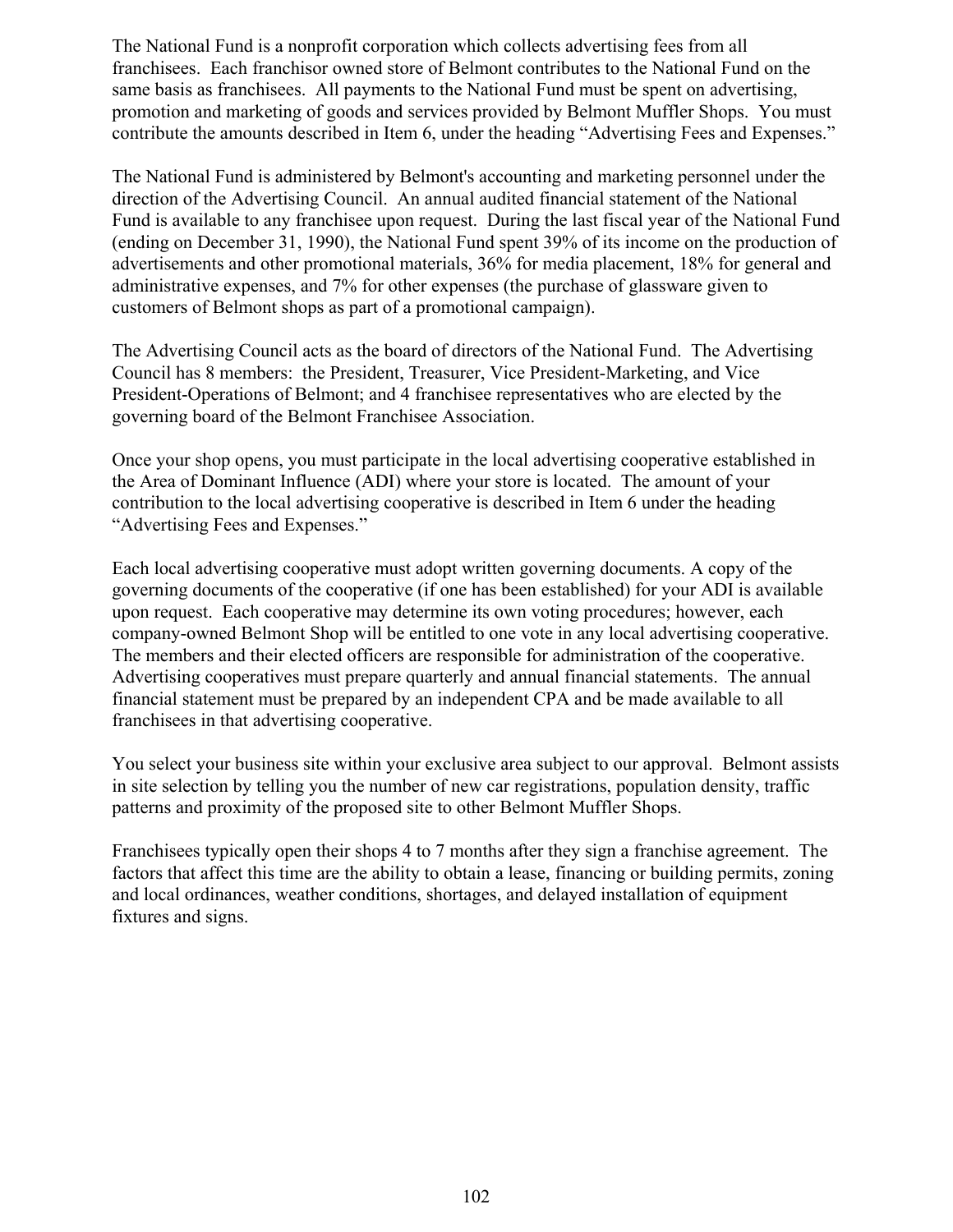### **Item 12**

# **TERRITORY**

# DESCRIBE ANY EXCLUSIVE TERRITORY GRANTED THE FRANCHISEE. CONCERNING THE FRANCHISEE'S LOCATION (WITH OR WITHOUT EXCLUSIVE TERRITORY), DISCLOSE WHETHER:

A. THE FRANCHISOR HAS ESTABLISHED OR MAY ESTABLISH ANOTHER FRANCHISEE WHO MAY ALSO USE THE FRANCHISOR'S TRADEMARK.

# B. THE FRANCHISOR HAS ESTABLISHED OR MAY ESTABLISH A COMPANY-OWNED OUTLET OR OTHER CHANNELS OF DISTRIBUTION USING THE FRANCHISOR'S TRADEMARK.

Item 12 Instructions:

- i. As used in Item 12, trademark includes name, trademarks, logos and other commercial symbols.
- ii. If appropriate, describe the minimum area granted to the franchisee. The franchisor may use an area encompassed within a specific radius, a distance sufficient to encompass a specified population or another specific designation.
- iii. State whether the franchise is granted for a specific location or a location to be approved by the franchisor.
- iv. If appropriate, state the conditions under which the franchisor will approve the relocation of the franchised business or the establishment of additional franchised outlets.
- v. Describe restrictions on the franchisor regarding operating company-owned stores or on granting franchised outlets for a similar or competitive business within the defined area.
- vi. Describe restrictions on franchisees from soliciting or accepting orders outside of their defined territories.
- vii. Describe restrictions on the franchisor from soliciting or accepting orders inside the franchisee's defined territory. State compensation that the franchisor must pay for soliciting or accepting orders inside the franchisee's defined territories.
- viii. Describe franchisees options, rights of first refusal or similar rights to acquire additional franchises within the territory or contiguous territories.
- ix. If the franchisor does not grant territorial rights, use Sample Answer 12-1.

C. THE FRANCHISOR OR ITS AFFILIATE HAS ESTABLISHED OR MAY ESTABLISH OTHER FRANCHISES OR COMPANY-OWNED OUTLETS OR ANOTHER CHANNEL OF DISTRIBUTION SELLING OR LEASING SIMILAR PRODUCTS OR SERVICES UNDER A DIFFERENT TRADEMARK.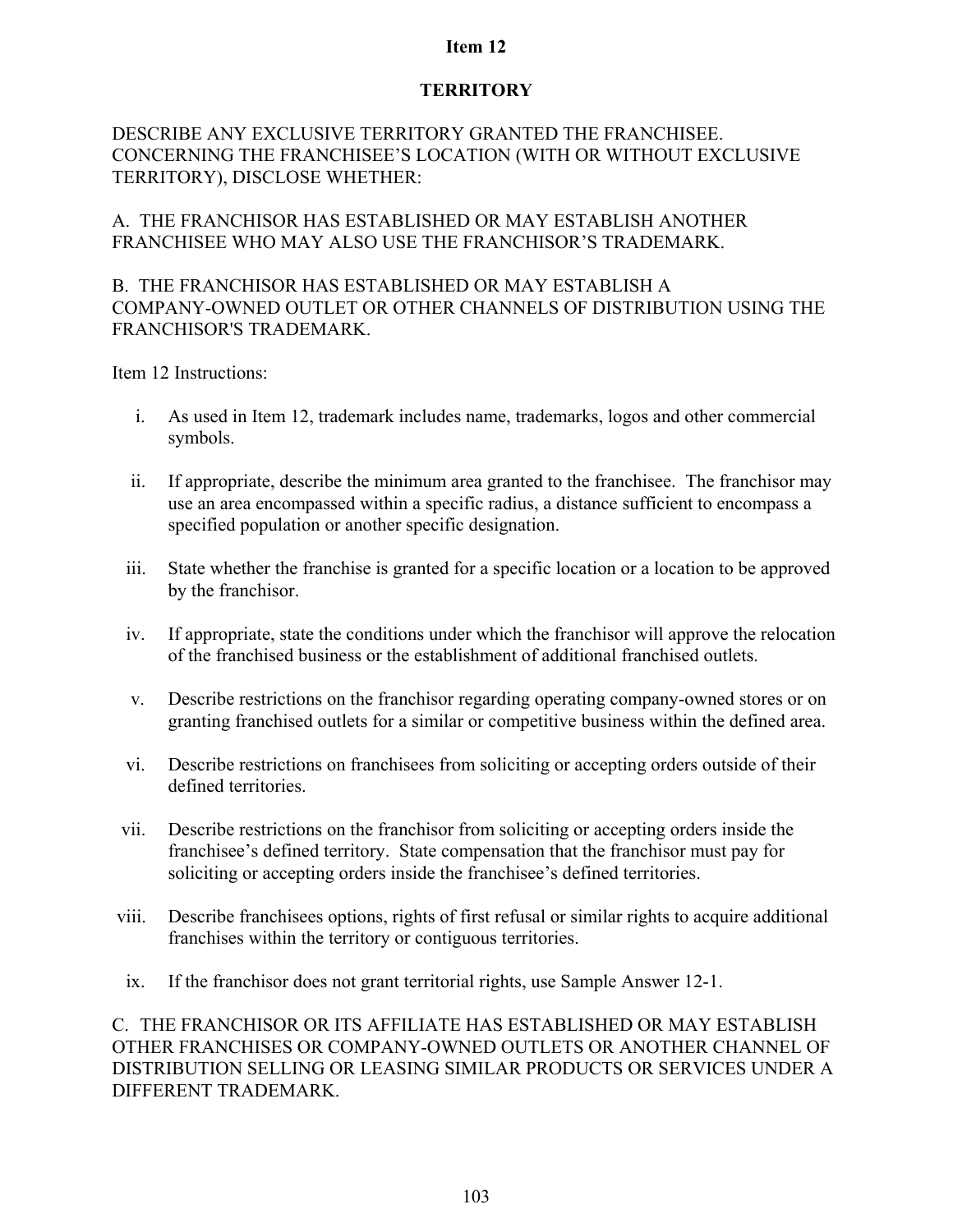Item 12C Instructions:

- i. "Similar products and services" includes competing, interchangeable or substitute products but not products or services which are not part of the same product or service market.
- ii. If the franchisor or an affiliate operates, franchises or has present plans to operate or franchise a business under a different trademark and that business sells goods or services similar to those to be offered by the franchisee, describe:
	- a. The similar goods and services;
	- b. The trade names and trademarks;
	- c. Whether outlets will be franchisor owned or operated;
	- d. Whether the franchisor or its franchisees who use the different trademark will solicit or accept orders within the franchisee's territory;
	- e. A timetable for the plan;
	- f. How the franchisor will resolve conflicts between the franchisor and the franchisees and between the franchisees of each system regarding territory, customers or franchisor support; and
	- g. If appropriate, disclose the principal business address of the franchisor's similar operating business. If it is the same as the franchisor's principal business address disclosed in Item 1, disclose whether the franchisor maintains (or plans to maintain) physically separate offices and training facilities for the similar competing business.

# D. CONTINUATION OF THE FRANCHISEE'S TERRITORIAL EXCLUSIVITY DEPENDS ON ACHIEVEMENT OF A CERTAIN SALES VOLUME, MARKET PENETRATION OR OTHER CONTINGENCY AND UNDER WHAT CIRCUMSTANCES THE FRANCHISEE'S TERRITORY MAY BE ALTERED.

Item 12D Instructions:

- i. Disclose conditions for the franchisee's keeping its territorial rights (for example, sales quotas or the opening of additional business outlets). Specify the quotas or conditions and the franchisor's rights if the franchisee fails to meet the requirements.
- ii. Disclose other circumstances that permit the franchisor to modify the franchisee's territorial rights (for example, a population increase in the territory giving the franchisor the right to grant an additional franchise within the area). Disclose the effect on the franchisee's rights.

 $\mathcal{L}_\mathcal{L} = \{ \mathcal{L}_\mathcal{L} = \{ \mathcal{L}_\mathcal{L} = \{ \mathcal{L}_\mathcal{L} = \{ \mathcal{L}_\mathcal{L} = \{ \mathcal{L}_\mathcal{L} = \{ \mathcal{L}_\mathcal{L} = \{ \mathcal{L}_\mathcal{L} = \{ \mathcal{L}_\mathcal{L} = \{ \mathcal{L}_\mathcal{L} = \{ \mathcal{L}_\mathcal{L} = \{ \mathcal{L}_\mathcal{L} = \{ \mathcal{L}_\mathcal{L} = \{ \mathcal{L}_\mathcal{L} = \{ \mathcal{L}_\mathcal{$  $\mathcal{L}_\mathcal{L} = \{ \mathcal{L}_\mathcal{L} = \{ \mathcal{L}_\mathcal{L} = \{ \mathcal{L}_\mathcal{L} = \{ \mathcal{L}_\mathcal{L} = \{ \mathcal{L}_\mathcal{L} = \{ \mathcal{L}_\mathcal{L} = \{ \mathcal{L}_\mathcal{L} = \{ \mathcal{L}_\mathcal{L} = \{ \mathcal{L}_\mathcal{L} = \{ \mathcal{L}_\mathcal{L} = \{ \mathcal{L}_\mathcal{L} = \{ \mathcal{L}_\mathcal{L} = \{ \mathcal{L}_\mathcal{L} = \{ \mathcal{L}_\mathcal{$ 

Sample Answer 12-1

You will not receive an exclusive territory. Belmont may establish other franchised or company owned outlets that may compete with your location.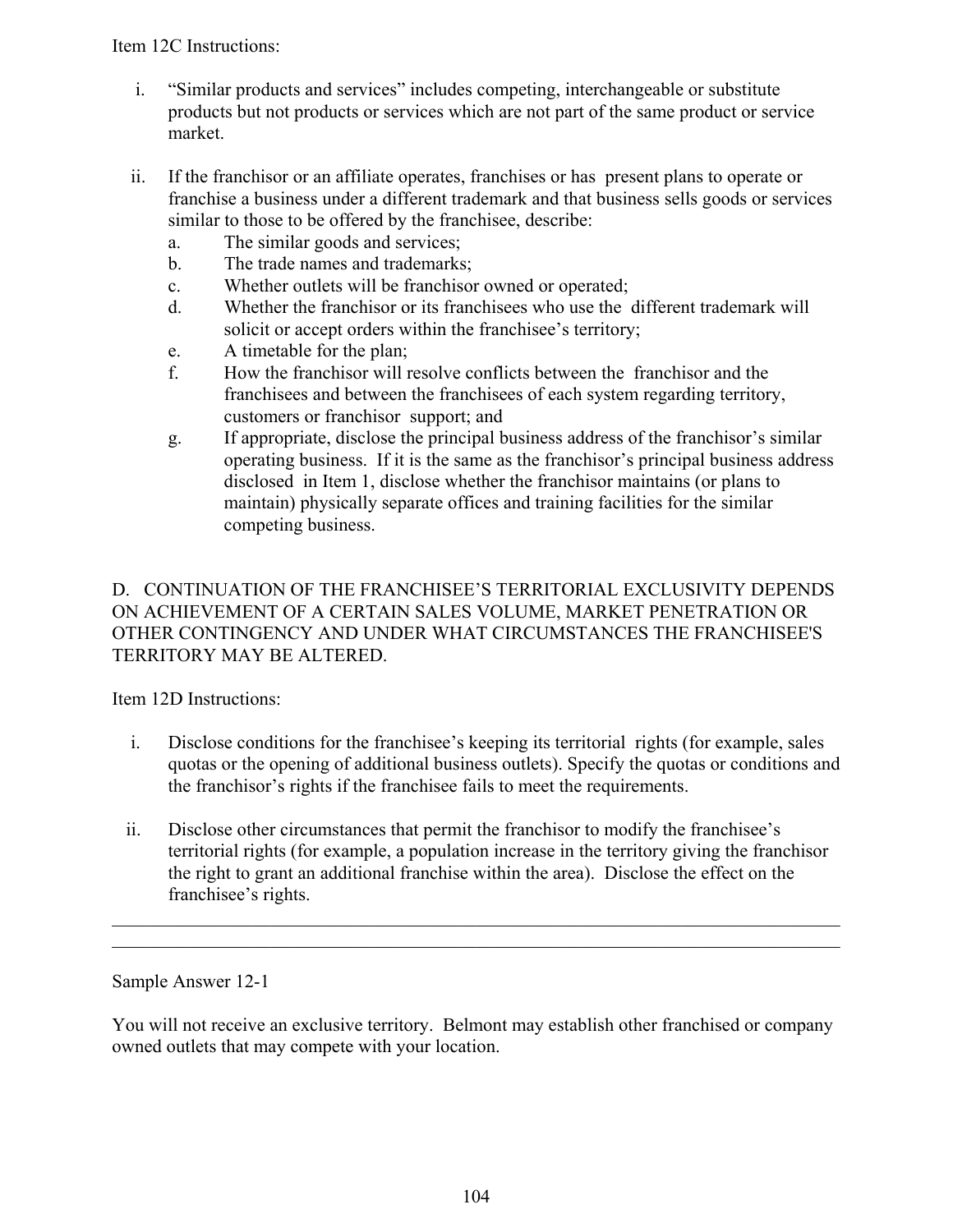Sample Answer 12-2

You will receive an exclusive territory with a minimum population of 50,000 people. You will operate from one location and must receive Belmont's permission before relocating. Belmont will not operate stores or grant franchises for a similar or competitive business within your area. Except when advertising cooperatively with appropriate franchisees, neither Belmont nor you can advertise or solicit orders within another franchisee's territory. You and Belmont can accept orders from outside your territory without special payment.

You do not receive the right to acquire additional franchises within your area.

There is no minimum sales quota. You maintain rights to your area even though the population increases.

### **Item 13**

# **TRADEMARKS**

# DISCLOSE THE PRINCIPAL TRADEMARKS TO BE LICENSED TO THE FRANCHISEE INCLUDING:

Item 13 Instructions:

- i. As used in Item 13, "principal trademarks" means the primary trademarks, service marks, names, logos and symbols to be used by the franchisee to identify the franchised business. It does not include every trademark owned by a franchisor.
- ii. The franchisor may limit Item 13 disclosure to information that is relevant to the state where the franchised business will be located. The franchisor may include all states to eliminate the need for multiple disclosure in Item 13 but must amend its offering circular to reflect any material change in the list.

A. WHETHER THE PRINCIPAL TRADEMARKS ARE REGISTERED WITH THE UNITED STATES PATENT AND TRADEMARK OFFICE. FOR EACH REGISTRATION STATE THE REGISTRATION DATE AND NUMBER AND WHETHER THE REGISTRATION IS ON THE PRINCIPAL OR SUPPLEMENTAL REGISTER.

Item 13A Instructions:

- i. Identify each principal trademark which the franchisee may use. The franchisor may reproduce these trademarks in this Item.
- ii. State the date and identification number of each trademark registration or registration application listed. State whether the franchisor has filed all required affidavits. State whether any registration has been renewed.
- iii. State whether the principal trademarks are registered on the principal or supplemental register of the U.S. Patent and Trademark Office, and if not, whether an "intent to use" application or an application based on actual use has been filed with the U.S. Patent and Trademark Office. If the principal trademark to be used by the franchisee is not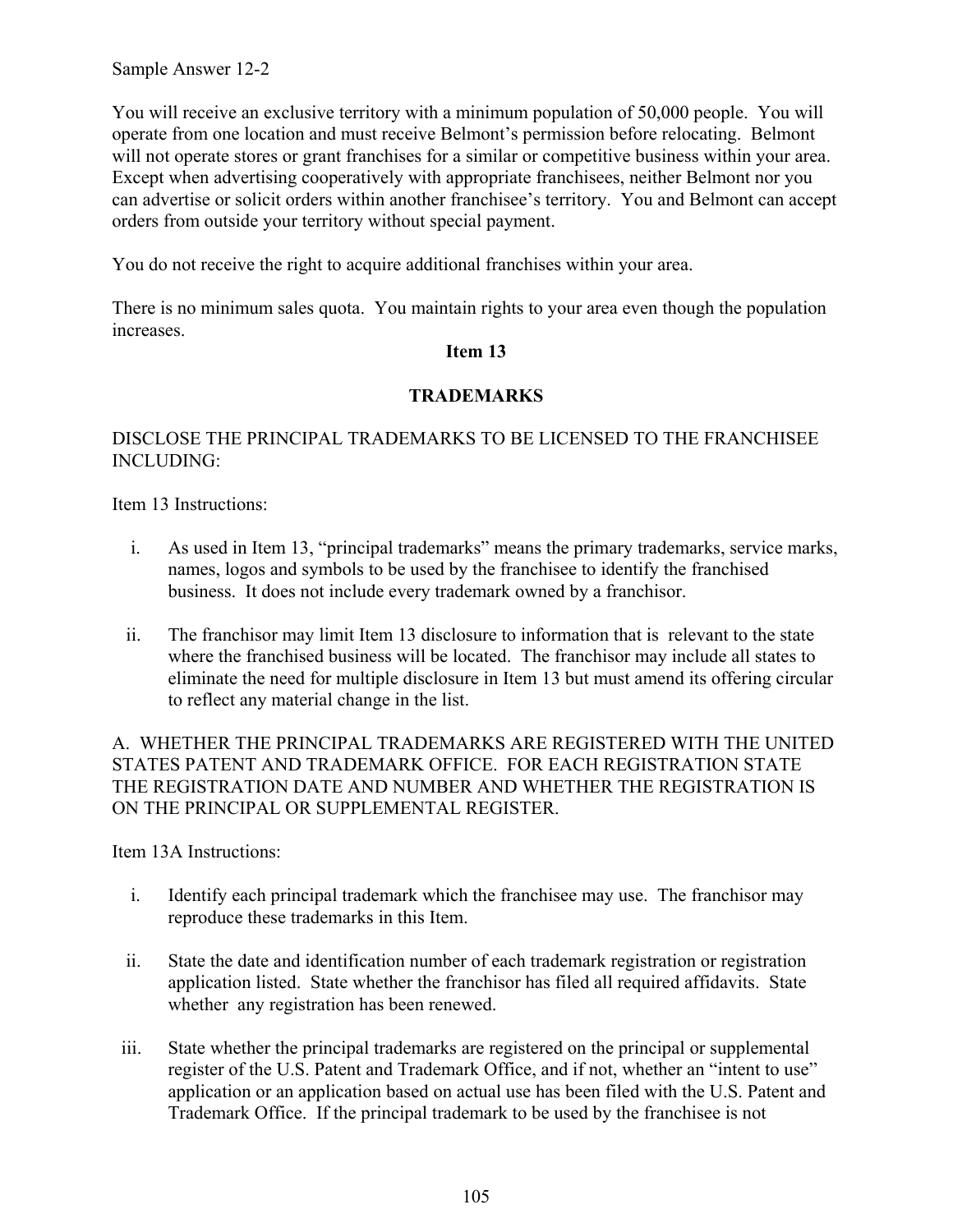registered on the Principal Register of the U.S. Patent and Trademark Office, state:

By not having a principal federal registration for (name or description of symbol), (name of franchisor) does not have certain presumptive legal rights granted by a registration.

B. DISCLOSE CURRENTLY EFFECTIVE MATERIAL DETERMINATIONS OF THE PATENT AND TRADEMARK OFFICE, TRADEMARK TRIAL AND APPEAL BOARD, THE TRADEMARK ADMINISTRATOR OF THIS STATE OR ANY COURT; PENDING INFRINGEMENT, OPPOSITION OR CANCELLATION; AND PENDING MATERIAL LITIGATION INVOLVING THE PRINCIPAL TRADEMARKS.

Item 13B Instructions:

- i. Litigation or an action is material if it could significantly affect the ownership or use of a trademark listed under Item 13. Describe how the determination affects the ownership, use or licensing. Describe any decided infringement, cancellation or opposition proceedings. Include infringement, opposition or cancellation proceedings in which the franchisor unsuccessfully sought to prevent registration of a trademark in order to protect a trademark licensed by the franchisor.
- ii. For pending material federal or state litigation regarding the franchisor's use or ownership rights in a trademark disclose:
	- a. The forum and case number;
	- b. The nature of claims made opposing the franchisor's use or by the franchisor opposing another person's use; and
	- c. Any effective court or administrative agency ruling concerning the matter.
- iii. Do not repeat disclosure made in response to Item 13A.
- iv. The franchisor need not disclose historical challenges to registrations of trademarks listed in Item 13 that were resolved in the franchisor's favor.
- v. The franchisor may include an attorney's opinion relative to the merits of litigation or of an action if the attorney issuing the opinion consents to its use. The text of the disclosure may include a summary of the opinion if the full opinion is attached and the attorney issuing the opinion consents to the use of the summary.

# C. DISCLOSE AGREEMENTS CURRENTLY IN EFFECT WHICH SIGNIFICANTLY LIMIT THE RIGHTS OF THE FRANCHISOR TO USE OR LICENSE THE USE OF TRADEMARKS LISTED IN ITEM 13 IN A MANNER MATERIAL TO THE FRANCHISE.

Item 13C Instructions:

For each agreement disclose:

i. The manner and extent of the limitation or grant;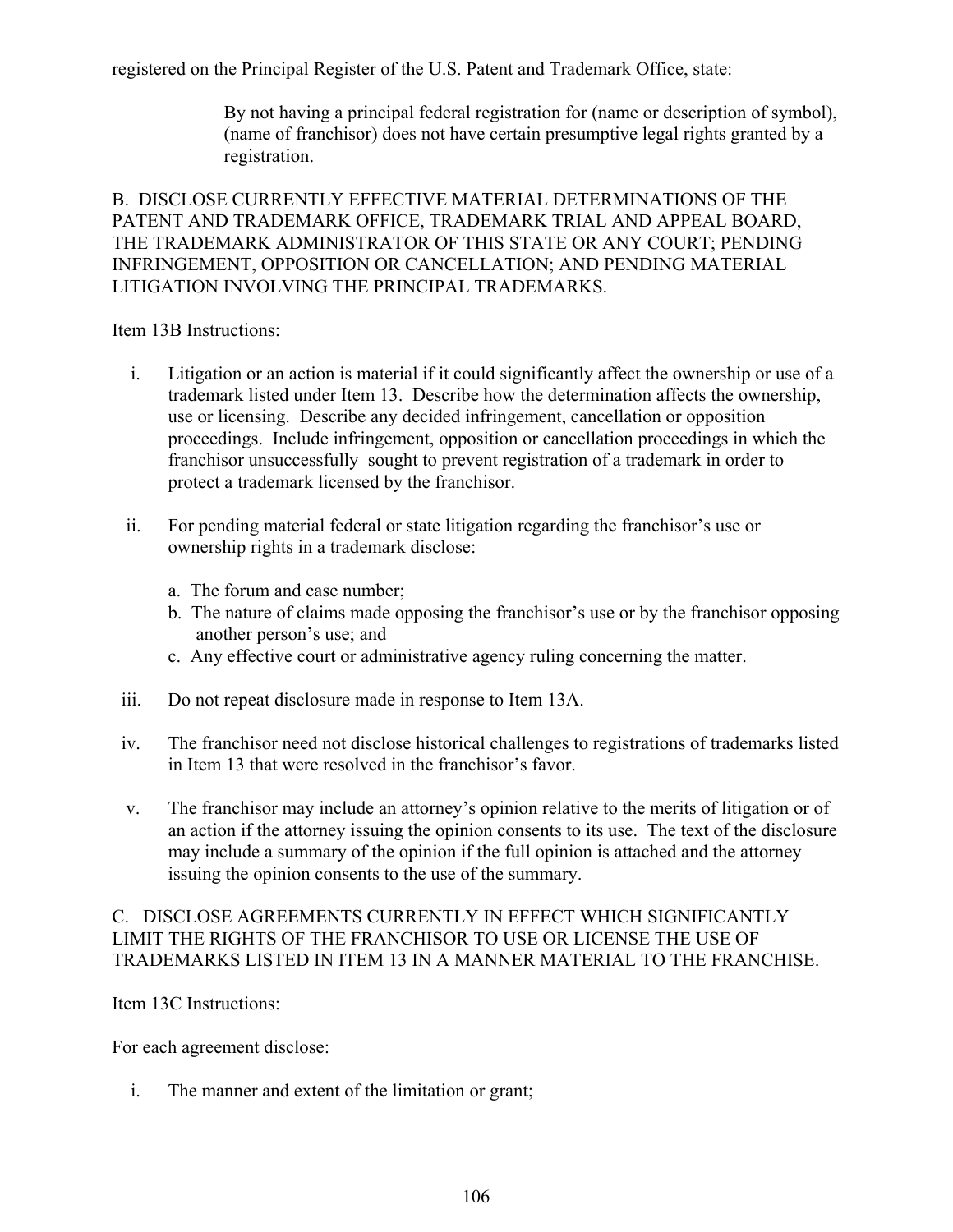- ii. The agreement's duration;
- iii. The parties to the agreement;
- iv. The circumstances under which the agreement may be cancelled or modified; and
- v. All other material terms.

D. WHETHER THE FRANCHISOR MUST PROTECT THE FRANCHISEE'S RIGHT TO USE THE PRINCIPAL TRADEMARKS LISTED IN ITEM 13, AND MUST PROTECT THE FRANCHISEE AGAINST CLAIMS OF INFRINGEMENT OR UNFAIR COMPETITION ARISING OUT OF THE FRANCHISEE'S USE OF THEM.

Item 13D Instructions:

- i. Disclose the franchisee's obligation to notify the franchisor of the use of, or claims of rights to, a trademark identical to, or confusingly similar to, a trademark licensed to the franchisee.
- ii. State whether the franchise agreement requires the franchisor to take affirmative action when notified of these uses or claims. Identify who has the right to control administrative proceedings or litigation.
- iii. State whether the franchise agreement requires the franchisor to participate in the franchisee's defense and/or indemnify the franchisee for expenses or damages if the franchisee is a party to an administrative or judicial proceeding involving a trademark licensed by the franchisor to the franchisee, or if the proceeding is resolved unfavorably to the franchisee.
- iv. Disclose the franchisee's rights under the franchise if the franchisor requires the franchisee to modify or discontinue the use of a trademark as a result of a proceeding or settlement.

E. WHETHER THE FRANCHISOR ACTUALLY KNOWS OF EITHER SUPERIOR PRIOR RIGHTS OR INFRINGING USES THAT COULD MATERIALLY AFFECT THE FRANCHISEE'S USE OF THE PRINCIPAL TRADEMARKS IN THIS STATE OR THE STATE IN WHICH THE FRANCHISED BUSINESS IS TO BE LOCATED.

Item 13E Instructions:

For each use of a principal trademark that the franchisor believes constitutes an infringement that could materially affect the franchisee's use of a trademark, state:

- i. The location(s) where the infringement is occurring;
- ii. To the extent known, the length of time of the infringement; and
- iii. Action taken by the franchisor.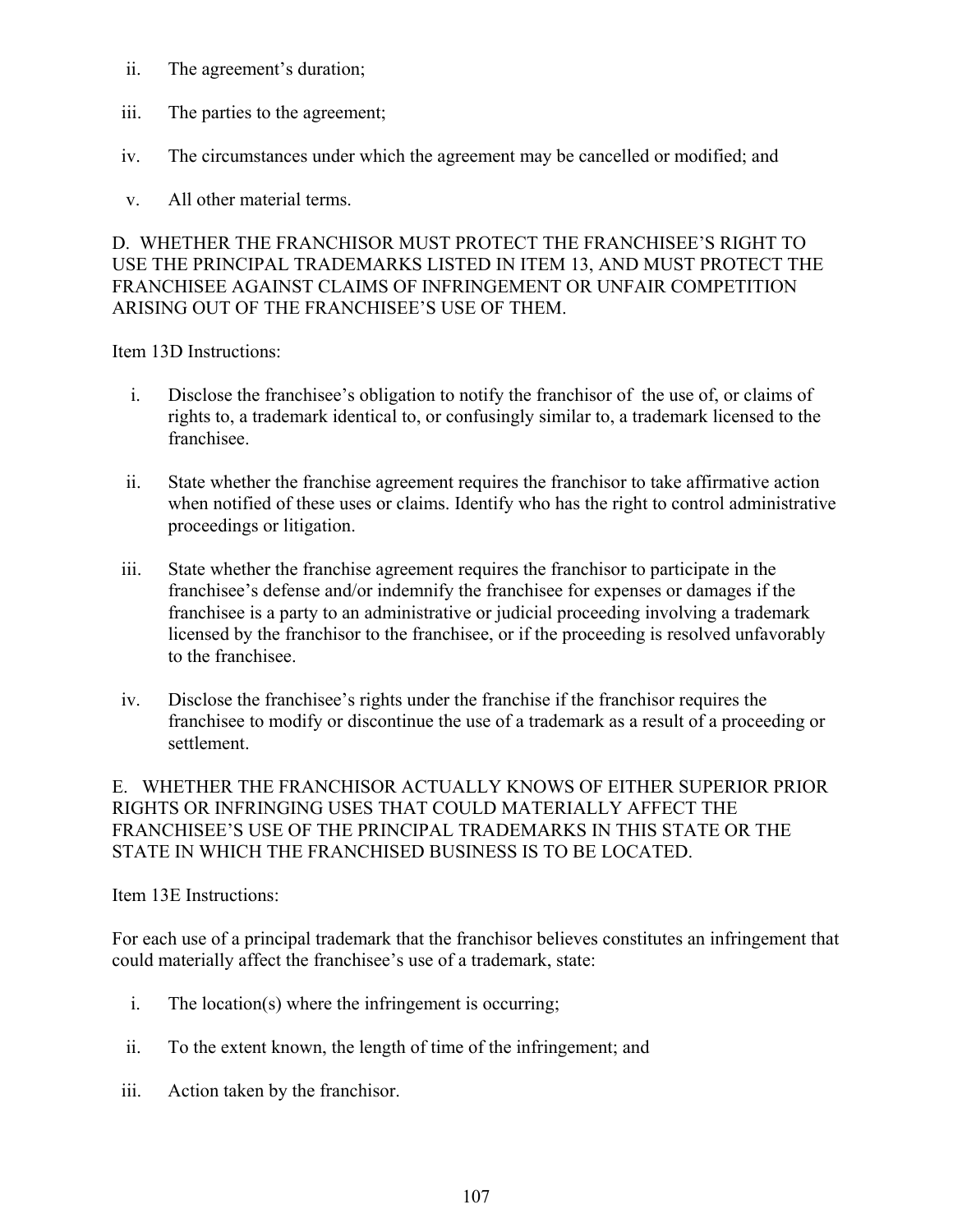If the franchisor knows of a use of a trademark by another in a geographic area relevant to the franchisee which is or is likely to be based on a claim of superior prior rights to the franchisor's, state the nature of the use by the other person and the place or area where it is occurring.

 $\mathcal{L}_\mathcal{L} = \{ \mathcal{L}_\mathcal{L} = \{ \mathcal{L}_\mathcal{L} = \{ \mathcal{L}_\mathcal{L} = \{ \mathcal{L}_\mathcal{L} = \{ \mathcal{L}_\mathcal{L} = \{ \mathcal{L}_\mathcal{L} = \{ \mathcal{L}_\mathcal{L} = \{ \mathcal{L}_\mathcal{L} = \{ \mathcal{L}_\mathcal{L} = \{ \mathcal{L}_\mathcal{L} = \{ \mathcal{L}_\mathcal{L} = \{ \mathcal{L}_\mathcal{L} = \{ \mathcal{L}_\mathcal{L} = \{ \mathcal{L}_\mathcal{$  $\mathcal{L}_\mathcal{L} = \{ \mathcal{L}_\mathcal{L} = \{ \mathcal{L}_\mathcal{L} = \{ \mathcal{L}_\mathcal{L} = \{ \mathcal{L}_\mathcal{L} = \{ \mathcal{L}_\mathcal{L} = \{ \mathcal{L}_\mathcal{L} = \{ \mathcal{L}_\mathcal{L} = \{ \mathcal{L}_\mathcal{L} = \{ \mathcal{L}_\mathcal{L} = \{ \mathcal{L}_\mathcal{L} = \{ \mathcal{L}_\mathcal{L} = \{ \mathcal{L}_\mathcal{L} = \{ \mathcal{L}_\mathcal{L} = \{ \mathcal{L}_\mathcal{$ 

Sample Answer 13

Belmont grants you the right to operate a shop under the name Belmont Muffler Shop. You may also use our other current or future trademarks to operate your shop. By trademark Belmont means trade names, trademarks, service marks and logos used to identify your shop. Belmont registered the below trademark on the United State Patent and Trademark Office principal register:

You must follow our rules when you use these marks. You cannot use a name or mark as part of a corporate name or with modifying words, designs or symbols except for those which Belmont licenses to you. You may not use Belmont's registered name in connection with the sale of an unauthorized product or service or in a manner not authorized in writing by Belmont.

On June 4, 1973, the United States Patent and Trademark Office rejected Belmont's application to register the mark "Super Mufflers" because the mark was found to be confusingly similar to a registered mark. Belmont's inability to register this mark on a federal level permits others to establish rights to use the mark. This use will not be in areas where our franchisees are operating, or advertising under the mark, or in the natural zone of expansion for Belmont's shops. In addition, these users must act in good faith and without actual knowledge of Belmont's prior use of the mark. However, if others establish rights to use Belmont's mark, Belmont may not be able to expand into these areas using the mark.

No agreements limit Belmont's right to use or license the use of Belmont's trademarks.

You must notify Belmont immediately when you learn about an infringement of, or challenge to, your use of our trademark. Belmont will take the action we think appropriate. While Belmont is not required to defend you against a claim against your use of our trademark, Belmont will reimburse you for your liability and reasonable costs in connection with defending Belmont's trademark. To receive reimbursement you must have notified Belmont immediately when you learned about the infringement or challenge.

You must modify or discontinue the use of a trademark if Belmont modifies or discontinues it. If this happens, Belmont will reimburse you for your tangible costs of compliance (for example, changing signs). You must not directly or indirectly contest our right to our trademarks, trade secrets or business techniques that are part of our business.

Belmont does not know of any infringing uses that could materially affect your use of Belmont's trademark.

or

John E. Jones, 4231 Main Street, Reno, Nevada is currently doing business as Belmont Muffler Shoppe at 4231 Main Street, Reno, Nevada. We believe that this is an infringing use of our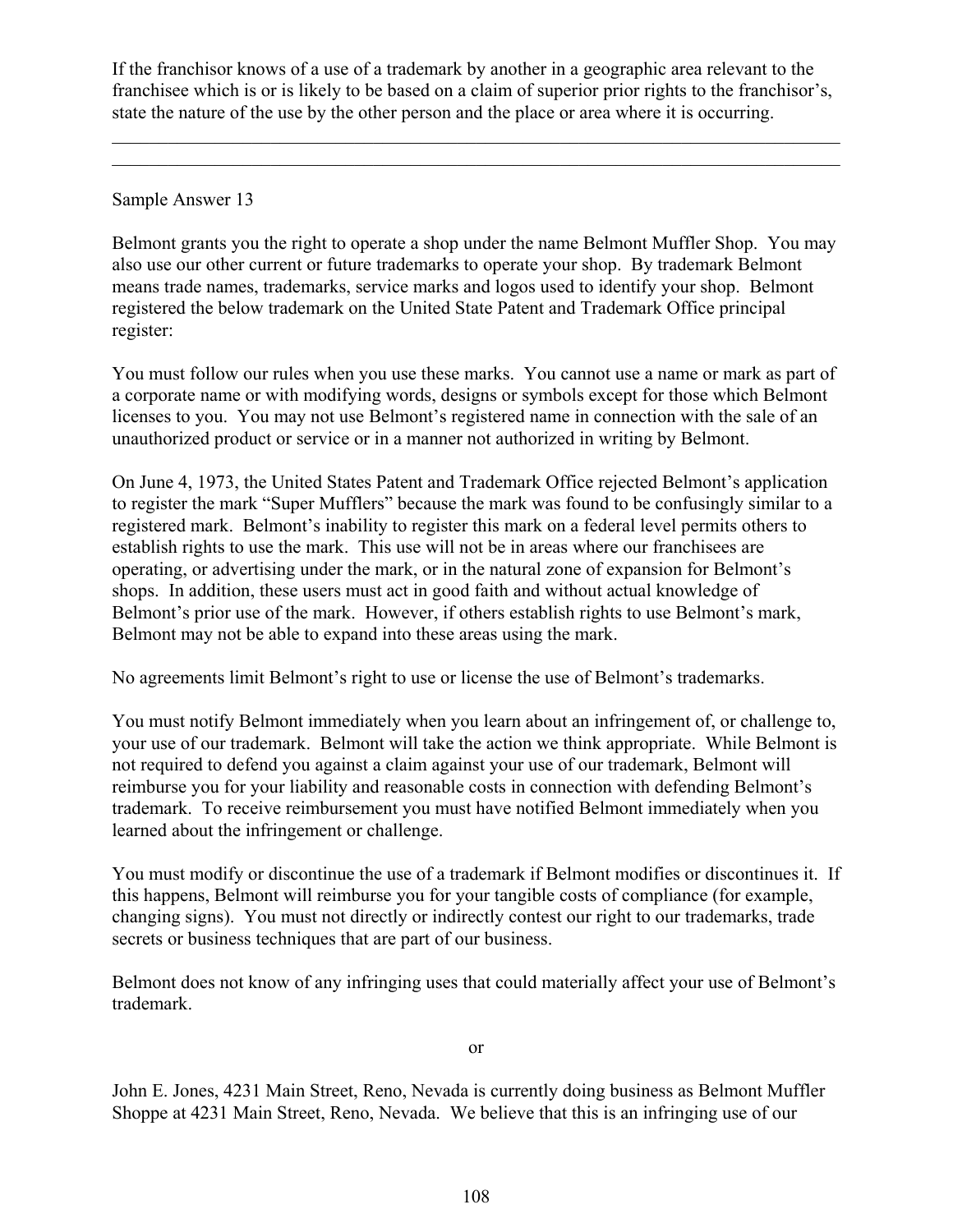federally registered trademark "Belmont Muffler Shop," and we have filed an action to enjoin Mr. Jones and to recover damages. If the court holds that Mr. Jones' use is not infringing, Belmont may not be able to use Belmont's trademark in Mr. Jones' immediate area. (Belmont Muffler Shop v. Belmont Muffler Shoppe-cite).

#### **Item 14**

#### **PATENTS, COPYRIGHTS AND PROPRIETARY INFORMATION**

IF THE FRANCHISOR OWNS RIGHTS IN PATENTS OR COPYRIGHTS THAT ARE MATERIAL TO THE FRANCHISE, DESCRIBE THESE PATENTS AND COPYRIGHTS AND THEIR RELATIONSHIP TO THE FRANCHISE. INCLUDE THEIR DURATION AND WHETHER THE FRANCHISOR CAN AND INTENDS TO RENEW THE COPYRIGHTS. TO THE EXTENT RELEVANT, DISCLOSE THE INFORMATION REQUIRED BY ITEM 13 CONCERNING THESE PATENTS AND COPYRIGHTS. IF THE FRANCHISOR CLAIMS PROPRIETARY RIGHTS IN CONFIDENTIAL INFORMATION OR TRADE SECRETS, DISCLOSE THEIR GENERAL SUBJECT MATTER AND THE TERMS AND CONDITIONS FOR USE BY THE FRANCHISEE.

Item 14 Instructions:

- i. State the patent number, issue date and title for each patent. State the serial number, filing date and title of each patent application. Describe the type of patent or patent application (for example mechanical, process, or design). State the registration number and date of each copyright.
- ii. Describe the relationship of the patent, patent application or copyright to the franchised business.
- iii. Describe any current determination of the Patent and Trademark Office, Copyright Office (Library of Congress) or court regarding the patent or copyright. Include the forum, case number and effect on the franchised business.
- iv. State the forum, case number, claims asserted, issues involved and effective determinations for any proceedings pending in the Patent and Trademark Office or the Court of Appeals for the Federal Circuit.
- v. If counsel consents, the franchisor may include a counsel's opinion or a summary of the opinion about patent or copyright issues discussed in this Item.
- vi. If an agreement limits the use of the patent, patent application or copyright, state the parties to and duration of the agreement, the extent to which the franchisee may be affected by the agreement, and other material terms of the agreement.
- vii. Disclose the franchisor's obligation to protect the patent, patent application or copyright. State:
	- a. Whether franchisee must notify the franchisor of claims or infringements or if the action is discretionary.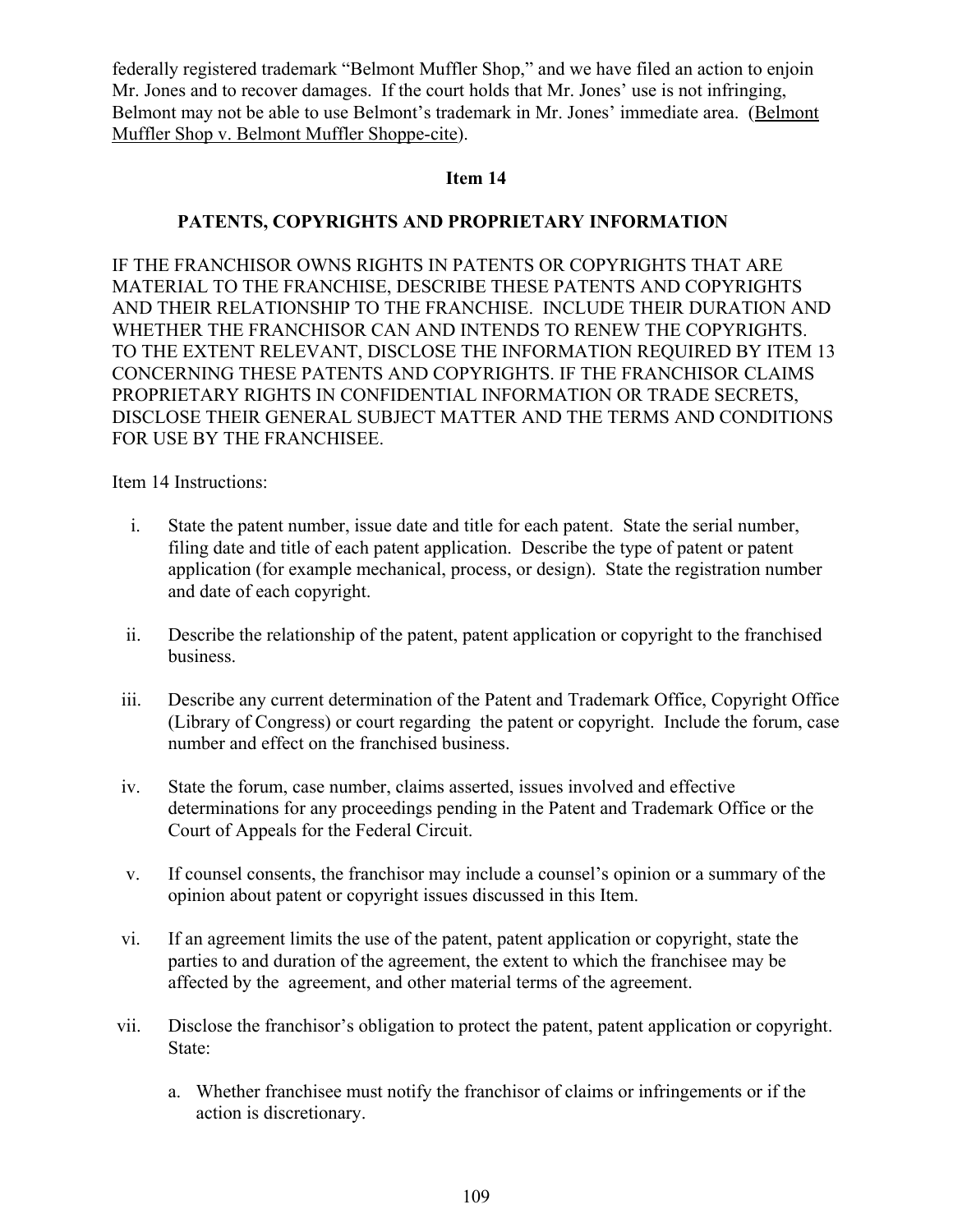- b. Whether the franchisor must take affirmative action when notified of infringement or if the action is discretionary.
- c. Who has the right to control litigation.
- d. Whether the franchisor must participate in the defense of a franchisee or indemnify the franchisee for expenses or damages in a proceeding involving a patent, patent application or copyright licensed to the franchisee.
- e. Requirements that the franchisee modify or discontinue use of the subject matter covered by the patent or copyright.
- f. Franchisee's rights if the franchisor requires the franchisee to modify or discontinue the use of the subject matter covered by the patent or copyright.
- viii. If the franchisor actually knows of an infringement that could materially affect the franchisee, state:
	- a. The nature of the infringement.
	- b. The location(s) where the infringement is occurring.
	- c. The length of time of the infringement.
	- d. Action taken or anticipated by the franchisor.
- ix. State whether the franchisor intends to renew the copyright when the registration expires.
- x. Discuss in general terms other proprietary information communicated to the franchisee (for example, whether there is a formula or recipe considered to be a trade secret).

 $\mathcal{L}_\mathcal{L} = \{ \mathcal{L}_\mathcal{L} = \{ \mathcal{L}_\mathcal{L} = \{ \mathcal{L}_\mathcal{L} = \{ \mathcal{L}_\mathcal{L} = \{ \mathcal{L}_\mathcal{L} = \{ \mathcal{L}_\mathcal{L} = \{ \mathcal{L}_\mathcal{L} = \{ \mathcal{L}_\mathcal{L} = \{ \mathcal{L}_\mathcal{L} = \{ \mathcal{L}_\mathcal{L} = \{ \mathcal{L}_\mathcal{L} = \{ \mathcal{L}_\mathcal{L} = \{ \mathcal{L}_\mathcal{L} = \{ \mathcal{L}_\mathcal{$  $\mathcal{L}_\mathcal{L} = \{ \mathcal{L}_\mathcal{L} = \{ \mathcal{L}_\mathcal{L} = \{ \mathcal{L}_\mathcal{L} = \{ \mathcal{L}_\mathcal{L} = \{ \mathcal{L}_\mathcal{L} = \{ \mathcal{L}_\mathcal{L} = \{ \mathcal{L}_\mathcal{L} = \{ \mathcal{L}_\mathcal{L} = \{ \mathcal{L}_\mathcal{L} = \{ \mathcal{L}_\mathcal{L} = \{ \mathcal{L}_\mathcal{L} = \{ \mathcal{L}_\mathcal{L} = \{ \mathcal{L}_\mathcal{L} = \{ \mathcal{L}_\mathcal{$ 

xi. Use Sample Answer 14-1 if no patents or copyrights are material to the franchise.

#### Sample Answer 14-1

No patents or copyrights are material to the franchise.

Sample Answer 14-2

You do not receive the right to use an item covered by a patent or copyright, but you can use the proprietary information in Belmont's Operations Manual. The Operations Manual is described in Item 11. Although Belmont has not filed an application for a copyright registration for the Operations Manual, it claims a copyright and the information is proprietary. Item 11 describes limitations on the use of this manual by you and your employees.

You must also promptly tell us when you learn about unauthorized use of this proprietary information. Belmont is not obligated to take any action but will respond to this information as we think appropriate. Belmont will indemnify you for losses brought by a third party concerning your use of this information.

Sample Answer 14-3

U.S. Patent 3999442 was issued on December 14, 1980. It describes a process for exhaust system installation. The process describes the steps in making a straight length of exhaust pipe,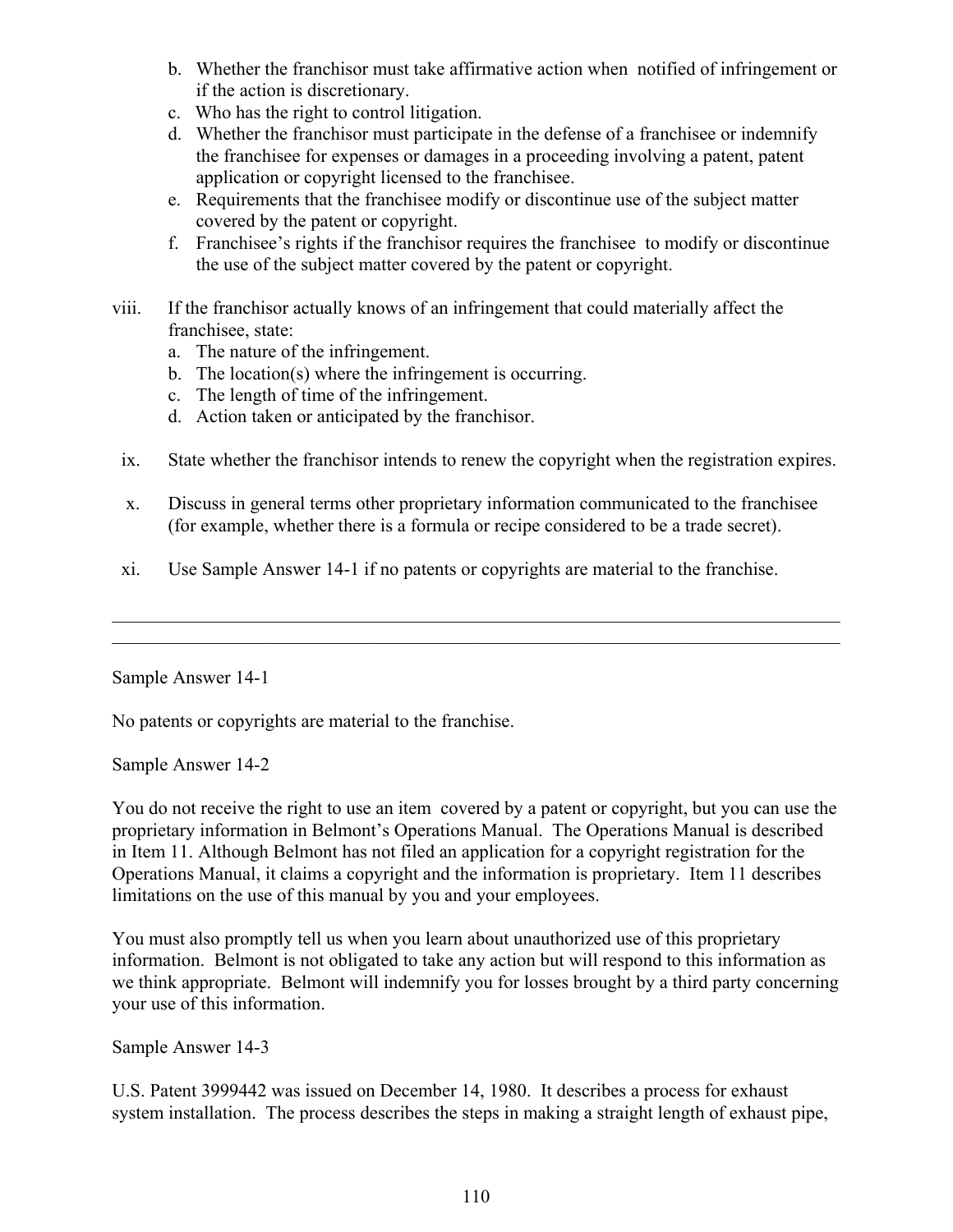bending this pipe, coating the inside and outside of this pipe with our Pipe Protector and installing the exhaust pipe on a motor vehicle. You will use equipment utilizing this process.

On December 15, 1970, Belmont obtained a copyright registration for its Operations Manual under Registration A41139. Amendments to the manual were registered on January 7, 1983 (Reg. A521,371) and June 6, 1974 (Reg. A 541,333). Belmont intends to renew these copyrights. Item 11 of this Offering Circular describes the Operations Manual and the manner in which you are permitted to use it.

Belmont's right to use or license these patents and copyrighted items is not materially limited by any agreement or known infringing use.

You must tell us immediately if you learn about an infringement or challenge to our use of these patents or copyrights. Belmont will take the action that Belmont thinks appropriate. You must also agree not to contest Belmont's interest in these or our other trade secrets.

If Belmont decides to add, modify or discontinue the use of an item or process covered by a patent or copyright, you must also do so. Belmont's sole obligation is to reimburse you for the tangible cost of complying with is obligation.

Although Belmont is not obligated to defend your use of these items or processes, Belmont will reimburse you for damages and reasonable costs incurred in litigation about them.

#### **Item 15**

## **OBLIGATION TO PARTICIPATE IN THE ACTUAL OPERATION OF THE FRANCHISE BUSINESS**

#### **DISCLOSE THE FRANCHISEE'S OBLIGATION TO PARTICIPATE PERSONALLY IN THE DIRECT OPERATION OF THE FRANCHISE BUSINESS AND WHETHER THE FRANCHISOR RECOMMENDS PARTICIPATION.**

Item 15 Instructions:

- i. Include obligations arising from written agreement (including personal guaranty, confidentiality agreement or noncompetition agreement) or from the franchisor's practice.
- ii. If personal "on premises" supervision is not required:
	- a. If the franchisee is an individual, state whether the franchisor recommends "on premises" supervision by the franchisee;
	- b. State limitations on whom the franchisee can hire as an on premises supervisor;
	- c. Whether this "on premises" supervisor must successfully complete the franchisor's training program; and
	- d. If the franchisee is a business entity, state the amount of equity interest that the "on premises" supervisor must have in the franchise.
- iii. Disclose the restrictions which the franchisee must place on its manager (for example, maintain trade secrets, non-competition).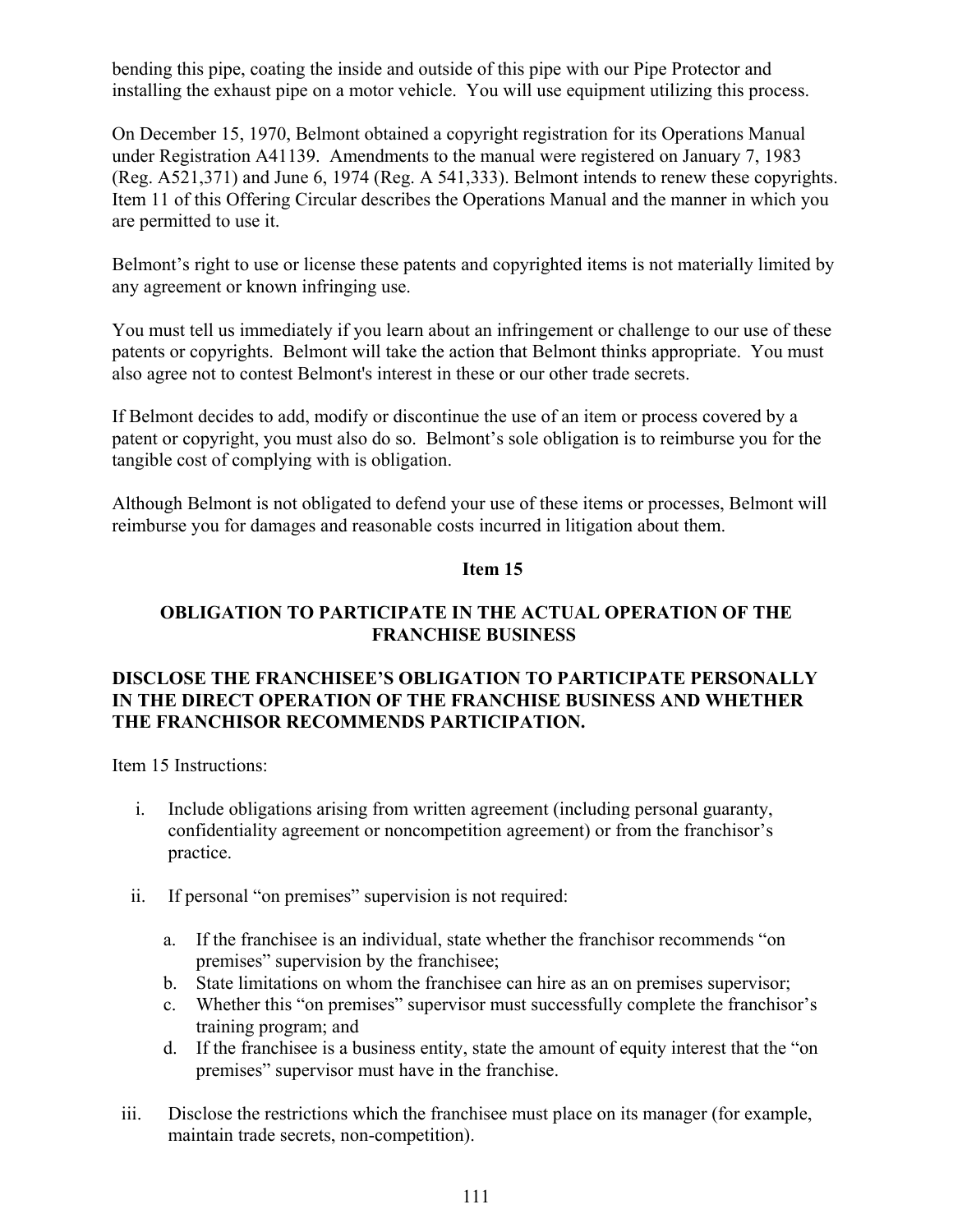iv. The franchisor may reference Items 14 and 17 in its answer.

Sample Answer 15-1

If you are an individual, you must directly supervise the franchised business on its premises. If you are a corporation, the direct, on-site supervision must be done by a person who owns at least 1/3 of the corporate equity.

 $\mathcal{L}_\mathcal{L} = \{ \mathcal{L}_\mathcal{L} = \{ \mathcal{L}_\mathcal{L} = \{ \mathcal{L}_\mathcal{L} = \{ \mathcal{L}_\mathcal{L} = \{ \mathcal{L}_\mathcal{L} = \{ \mathcal{L}_\mathcal{L} = \{ \mathcal{L}_\mathcal{L} = \{ \mathcal{L}_\mathcal{L} = \{ \mathcal{L}_\mathcal{L} = \{ \mathcal{L}_\mathcal{L} = \{ \mathcal{L}_\mathcal{L} = \{ \mathcal{L}_\mathcal{L} = \{ \mathcal{L}_\mathcal{L} = \{ \mathcal{L}_\mathcal{$  $\mathcal{L}_\mathcal{L} = \{ \mathcal{L}_\mathcal{L} = \{ \mathcal{L}_\mathcal{L} = \{ \mathcal{L}_\mathcal{L} = \{ \mathcal{L}_\mathcal{L} = \{ \mathcal{L}_\mathcal{L} = \{ \mathcal{L}_\mathcal{L} = \{ \mathcal{L}_\mathcal{L} = \{ \mathcal{L}_\mathcal{L} = \{ \mathcal{L}_\mathcal{L} = \{ \mathcal{L}_\mathcal{L} = \{ \mathcal{L}_\mathcal{L} = \{ \mathcal{L}_\mathcal{L} = \{ \mathcal{L}_\mathcal{L} = \{ \mathcal{L}_\mathcal{$ 

Sample Answer 15-2

Belmont does not require that you personally supervise the franchised business. The business must be directly supervised "on premises" by a manager who has successfully completed Belmont's training program. The on premises manager cannot have an interest or business relationship with any of Belmont's business competitors. The manager need not have an ownership interest in a corporate or partnership franchisee. The manager must sign a written agreement to maintain confidentiality of the trade secrets described in Item 14 and to conform with the covenants not to compete described in Item 17.

Each individual who owns a 5% or greater interest in the franchisee entity must sign an agreement (Exhibit ) assuming and agreeing to discharge all obligations of the "franchisee" under the Franchise Agreement.

#### **Item 16**

## **RESTRICTIONS ON WHAT THE FRANCHISEE MAY SELL**

## DISCLOSE RESTRICTIONS OR CONDITIONS IMPOSED BY THE FRANCHISOR ON THE GOODS OR SERVICES THAT THE FRANCHISEE MAY SELL OR THAT LIMIT THE CUSTOMERS TO WHOM THE FRANCHISEE MAY SELL GOODS OR SERVICES.

Item 16 Instructions:

- i. Describe the franchisee's obligation to sell only goods and services approved by the franchisor.
- ii. Disclose any franchisee obligation to sell all goods and services authorized by the franchisor. Disclose whether the franchisor has the right to change the types of authorized goods and services and whether there are limits on the franchisor's right to make changes.
- iii. If the franchisee is restricted regarding customers, disclose the restrictions.
- iv. The applicant may cross reference disclosures made in Items 8, 9, and 12.
- v. Use Sample Answer 16-1 for a negative response.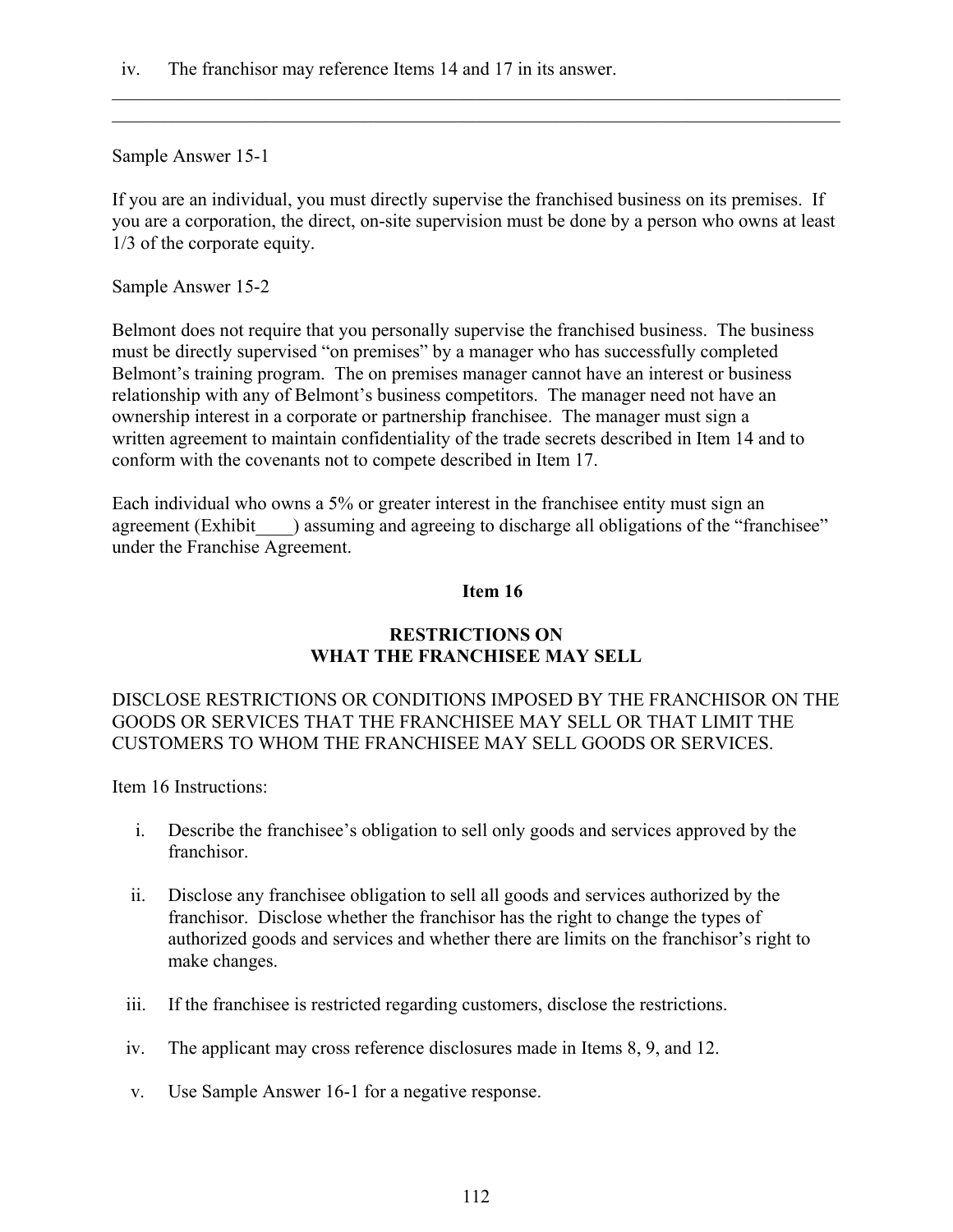Sample Answer 16-1

Belmont does not restrict the type of goods or services that you may offer.

Sample Answer 16-2

Belmont requires you to offer and sell only those goods and services that Belmont has approved (see Item 9).

 $\mathcal{L}_\text{max}$  , and the contribution of the contribution of the contribution of the contribution of the contribution of the contribution of the contribution of the contribution of the contribution of the contribution of t  $\mathcal{L}_\mathcal{L} = \{ \mathcal{L}_\mathcal{L} = \{ \mathcal{L}_\mathcal{L} = \{ \mathcal{L}_\mathcal{L} = \{ \mathcal{L}_\mathcal{L} = \{ \mathcal{L}_\mathcal{L} = \{ \mathcal{L}_\mathcal{L} = \{ \mathcal{L}_\mathcal{L} = \{ \mathcal{L}_\mathcal{L} = \{ \mathcal{L}_\mathcal{L} = \{ \mathcal{L}_\mathcal{L} = \{ \mathcal{L}_\mathcal{L} = \{ \mathcal{L}_\mathcal{L} = \{ \mathcal{L}_\mathcal{L} = \{ \mathcal{L}_\mathcal{$ 

You must offer all goods and services that Belmont designates as required for all franchisees. These required services are muffler inspection, repair and replacement. Parts, supplies, and equipment used in your Belmont Muffler business must be approved by Belmont (see Item 8).

Belmont has the right to add additional authorized services that the franchisee is required to offer. There are no limits on Belmont's right to do so except that the investment required of a franchisee (for equipment, supplies and initial inventory) will not exceed \$5,000 per year.

Belmont also designates some services as optional for qualified franchisees. Current optional services are brake inspection, repair and replacement, tire rotation, wheel balancing, and alignment and rustproofing. To offer optional goods or services, you must be in substantial compliance with all material obligations under your Franchise Agreement. In addition, Belmont may require you to comply with other requirements (such as training, marketing, insurance) before Belmont will allow you to offer certain optional services.

As long as you meet your annual agreed sales quotas (see Item 12), Belmont will not restrict you from soliciting any customers, no matter who they are or where they are located. If you do not meet your annual sales quota, Belmont may deny you the right to receive any further fleet business referrals from Belmont and may either keep the fleet business referrals for itself or give them to another franchisee. Failure to meet your annual sales quota is a default under your Franchise Agreement and grounds for termination of your franchise (see Item 17).

## **Item 17**

# **RENEWAL, TERMINATION, TRANSFER AND DISPUTE RESOLUTION**

## SUMMARIZE THE PROVISIONS OF THE FRANCHISE AND OTHER AGREEMENTS DEALING WITH TERMINATION, RENEWAL, TRANSFER, DISPUTE RESOLUTION AND OTHER IMPORTANT ASPECTS OF THE FRANCHISE RELATIONSHIP.

Item 17 Instructions:

i. Begin Item 17 disclosure with the following statement:

 This table lists certain important provisions of the franchise and related agreements. You should read these provisions in the agreements attached to this offering circular.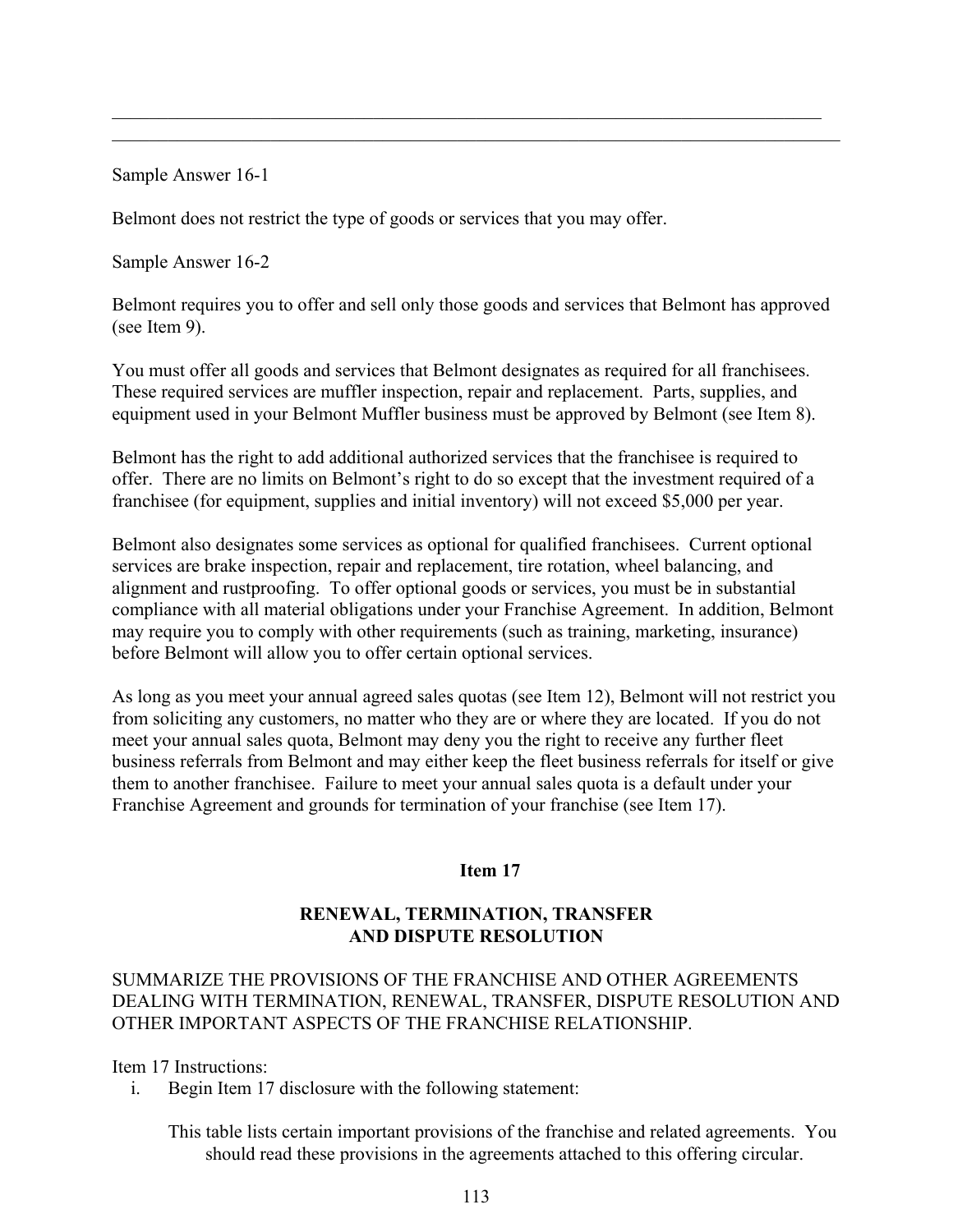- ii. Respond in tabular form. Refer to the section of the agreement which covers each subject.
- iii. Use a separate table for any other significant franchise-related agreement. If a provision in any other agreement affects the provisions of the franchise or franchise-related agreements disclosed in this Item (for example, the term of the franchise will be equal to the term of the lease), disclose that provision in the applicable category in the table.
- iv. The table should contain a "summary" column to summarize briefly the disclosed provision. The summary is intended to provide a concise overview of the provision in no more than a few words or a sentence. Do not specify in detail all matters covered by a provision.
- v. The table should respond to each category listed below. Do not change the names of the categories. List all contractual provisions relevant to each category in the table. If the response to any category is that the agreement does not contain the relevant provision, the table should so state. If the agreement is silent concerning a category but the franchisor unilaterally offers to provide certain benefits or protections to franchisees as a matter of policy, a footnote should describe this policy and state whether the policy is subject to change. The categories are:
	- a. Length of the term of the franchise
	- b. Renewal or extension of the term
	- c. Requirements for franchisee to renew or extend
	- d. Termination by franchisee
	- e. Termination by franchisor without cause
	- f. Termination by franchisor with "cause"
	- g. "Cause" defined curable defaults
	- h. "Cause" defined defaults which cannot be cured
	- i. Franchisee's obligations on termination/non-renewal
	- j. Assignment of contract by franchisor
	- k. "Transfer" by franchisee denied
	- l. Franchisor approval of transfer by franchisee
	- m. Conditions for franchisor approval of transfer
	- n. Franchisor's right of first refusal to acquire franchisee's business
	- o. Franchisor's option to purchase franchisee's business
	- p. Death or disability of franchisee
	- q. Non-competition covenants during the term of the franchise
	- r. Non-competition covenants after the franchise is terminated or expires
	- s. Modification of the agreement
	- t. Integration/merger clause
	- u. Dispute resolution by arbitration or mediation
	- v. Choice of forum
	- w. Choice of law

 $\mathcal{L}_\mathcal{L} = \{ \mathcal{L}_\mathcal{L} = \{ \mathcal{L}_\mathcal{L} = \{ \mathcal{L}_\mathcal{L} = \{ \mathcal{L}_\mathcal{L} = \{ \mathcal{L}_\mathcal{L} = \{ \mathcal{L}_\mathcal{L} = \{ \mathcal{L}_\mathcal{L} = \{ \mathcal{L}_\mathcal{L} = \{ \mathcal{L}_\mathcal{L} = \{ \mathcal{L}_\mathcal{L} = \{ \mathcal{L}_\mathcal{L} = \{ \mathcal{L}_\mathcal{L} = \{ \mathcal{L}_\mathcal{L} = \{ \mathcal{L}_\mathcal{$  $\mathcal{L}_\mathcal{L} = \{ \mathcal{L}_\mathcal{L} = \{ \mathcal{L}_\mathcal{L} = \{ \mathcal{L}_\mathcal{L} = \{ \mathcal{L}_\mathcal{L} = \{ \mathcal{L}_\mathcal{L} = \{ \mathcal{L}_\mathcal{L} = \{ \mathcal{L}_\mathcal{L} = \{ \mathcal{L}_\mathcal{L} = \{ \mathcal{L}_\mathcal{L} = \{ \mathcal{L}_\mathcal{L} = \{ \mathcal{L}_\mathcal{L} = \{ \mathcal{L}_\mathcal{L} = \{ \mathcal{L}_\mathcal{L} = \{ \mathcal{L}_\mathcal{$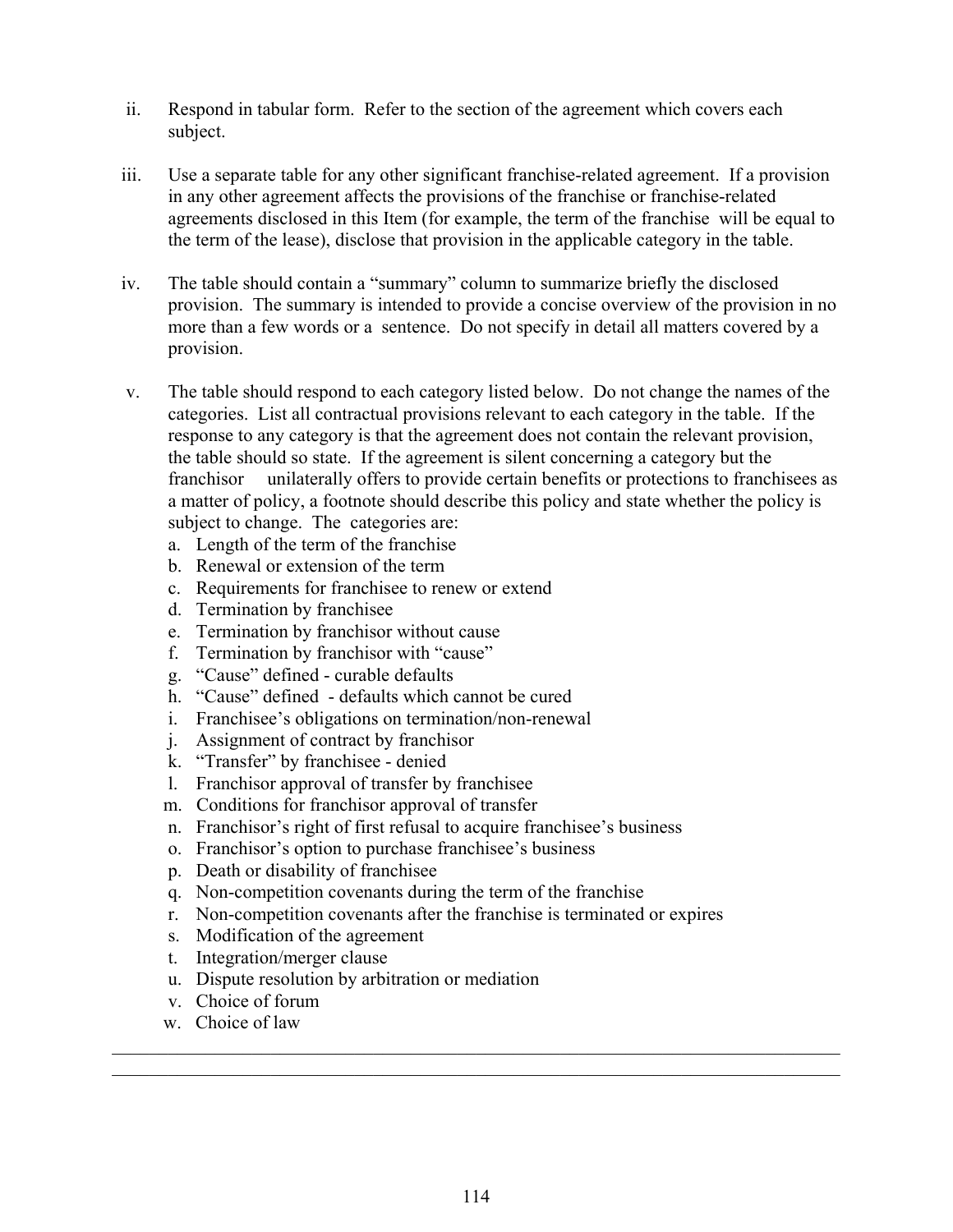Sample Answer 17

This table lists important provisions of the franchise and related agreements. You should read these provisions in the agreements attached to this offering circular.

| <b>Provision</b>                                          | <b>Section</b> in<br><b>Franchise</b><br><b>Agreement</b> | <b>Summary</b>                                                                                                                                               |
|-----------------------------------------------------------|-----------------------------------------------------------|--------------------------------------------------------------------------------------------------------------------------------------------------------------|
| a. Term of the franchise                                  | Section 1<br>(also Section<br>1 of Lease,<br>Exhibit F)   | Term is equal<br>to lease Term -<br>10 years                                                                                                                 |
| b. Renewal or extension                                   | Section 20                                                | If you are in good<br>standing you can add<br>additional term equal<br>to renewal term of<br>lease (10 years max.)                                           |
| c. Requirements for<br>you to renew<br>or extend          | Section 20                                                | Sign new agreement, pay<br>fee, remodel and sign<br>release                                                                                                  |
| d. Termination by you                                     | None                                                      |                                                                                                                                                              |
| e. Termination by Belmont<br>without cause                | None                                                      |                                                                                                                                                              |
| f. Termination by<br>Belmont with cause                   | Section 21                                                | Belmont can terminate<br>only if franchisee defaults                                                                                                         |
| g. "Cause" defined -<br>defaults which<br>can be cured    | Section 21B                                               | You have 30 days to<br>cure: non-payment of<br>fees, sanitation problems,<br>non-submission of<br>reports and any other<br>default not listed in<br>Sec. 21A |
| h. "Cause" defined -<br>defaults which cannot<br>be cured | Section 22                                                | Noncurable defaults:<br>conviction of felony,<br>repeated defaults even<br>if cured, abandonment,<br>trademark misuse and<br>unapproved transfers            |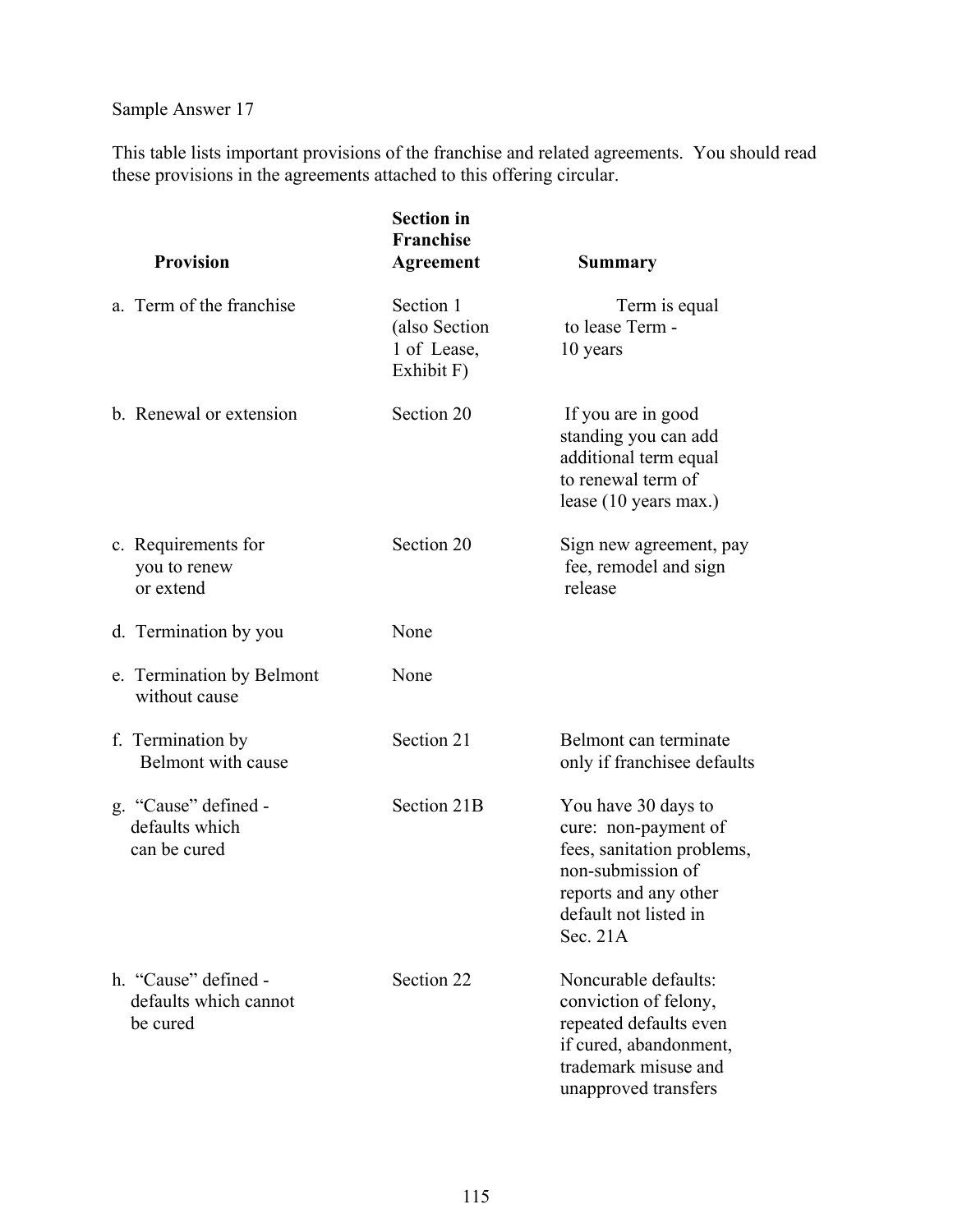|                | <b>Provision</b>                                                     | <b>Section in</b><br><b>Franchise</b><br><b>Agreement</b> | Summary                                                                                                                                                                                                    |
|----------------|----------------------------------------------------------------------|-----------------------------------------------------------|------------------------------------------------------------------------------------------------------------------------------------------------------------------------------------------------------------|
|                | i. Your obligations on<br>termination/nonrenewal                     | Section 22                                                | Obligations include<br>complete identification<br>and payment of amounts<br>due (also see r, below)                                                                                                        |
| $\mathbf{i}$ . | Assignment of contract<br>by Belmont                                 | Section 18                                                | No restriction on<br>Belmont's right to assign                                                                                                                                                             |
|                | k. "Transfer" by you -<br>definition                                 | Section 19A                                               | Includes transfer of<br>contract or assets or<br>ownership change                                                                                                                                          |
| 1.             | Belmont's approval of<br>transfer by<br>franchisee                   | Section 19B                                               | Belmont has the right<br>to approve all<br>transfers but will<br>not unreasonably<br>withhold approval                                                                                                     |
|                | m. Conditions for<br>Belmont approval of<br>transfer                 | Section 19C                                               | New franchisee qualifies,<br>transfer fee is paid, purchase<br>agreement approved, training<br>arranged, release signed<br>by you and current<br>agreement signed by new<br>franchisee (also see r, below) |
|                | n. Belmont's right of<br>first refusal to<br>acquire your business   | Section 19F                                               | Belmont can match any<br>offer for the<br>franchisee's business                                                                                                                                            |
|                | o. Belmont's option to<br>purchase your business                     | None, but see policy<br>described in Note 1               |                                                                                                                                                                                                            |
|                | p. Your death or<br>disability                                       | Section 19D                                               | Franchise must be assigned<br>by estate to approved<br>buyer in 6 months                                                                                                                                   |
|                | q. Non-competition<br>convenants during the<br>term of the franchise | Section 11                                                | No involvement in<br>competing business<br>anywhere in U.S.                                                                                                                                                |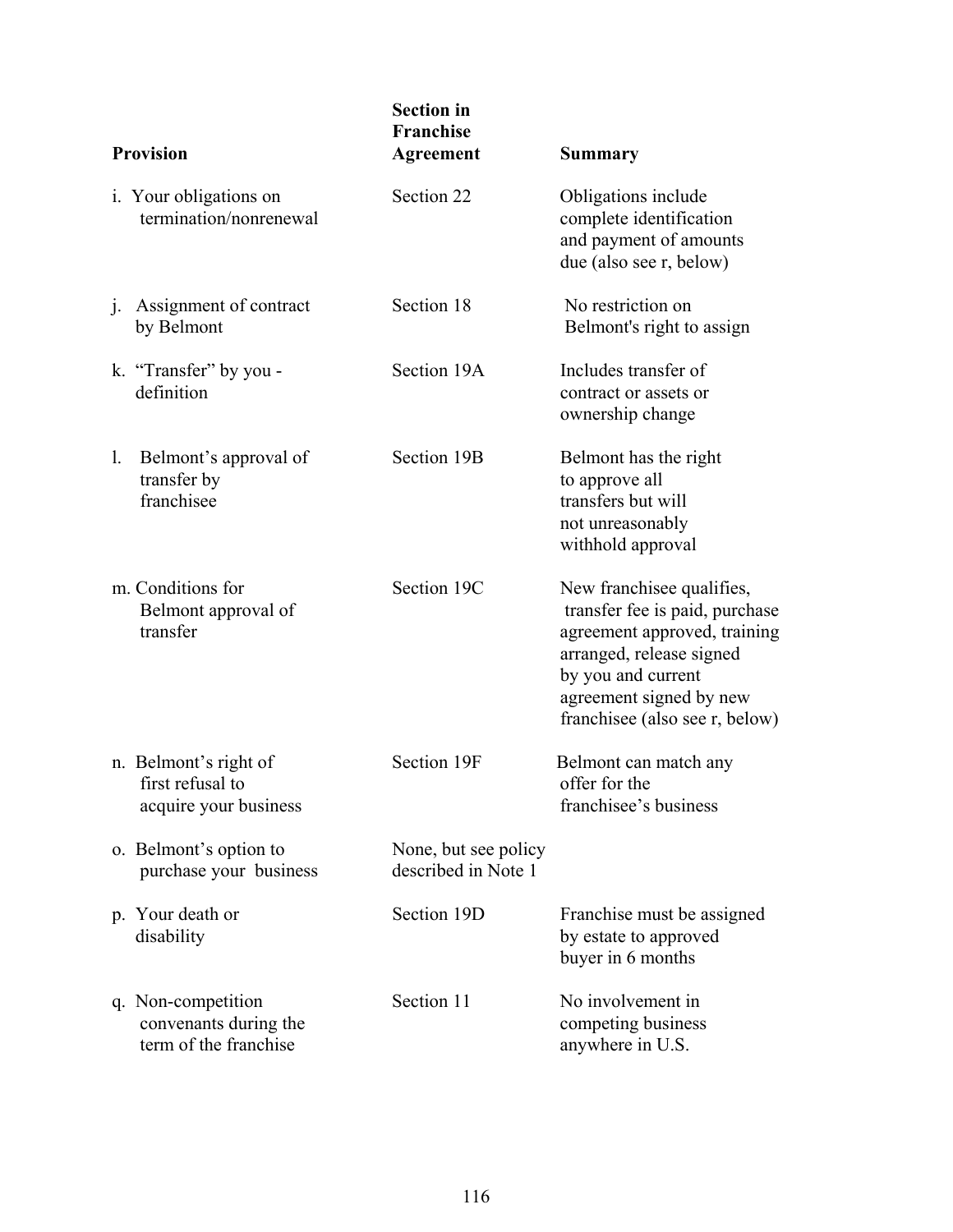|    | <b>Provision</b>                                                                      | <b>Section in</b><br><b>Franchise</b><br><b>Agreement</b> | <b>Summary</b>                                                                                                                         |
|----|---------------------------------------------------------------------------------------|-----------------------------------------------------------|----------------------------------------------------------------------------------------------------------------------------------------|
|    | r. Non-competition<br>covenants after the<br>franchise is<br>terminated or<br>expires | Section 19C<br>and 22C                                    | No competing business<br>for 2 years within 20<br>miles of another Belmont<br>franchise (including<br>after assignment)                |
| S. | Modification of the<br>agreement                                                      | Section 8A                                                | No modifications<br>generally but<br><b>Operating Manual</b><br>subject to change                                                      |
|    | t. Integration/merger<br>clause                                                       | Section 29                                                | Only the terms of the<br>franchise agreement<br>are binding (subject<br>to state law). Any<br>other promises may<br>not be enforceable |
|    | u. Dispute resolution by<br>arbitration or<br>mediation                               | Section 24                                                | Except for certain<br>claims, all disputes<br>must be arbitrated in<br>(state)                                                         |
|    | v. Choice of forum                                                                    | Section 27                                                | Litigation must be in<br>(state)                                                                                                       |
|    | w. Choice of law                                                                      | Section 28                                                | (state) law applies                                                                                                                    |

Note:

 (1) Franchisor is not obligated by the Agreement to do so, but, if the franchise is terminated, franchisor's policy is to buy back inventory at fair market value. This policy is subject to change at any time.

 These states have statutes which may supersede the franchise agreement in your relationship with the franchisor including the areas of termination and renewal of your franchise: ARKANSAS (Stat. Section 70-807), CALIFORNIA (Bus. & Prof. Code Sections 20000-20043), CONNECTICUT (Gen. Stat. Section 42-133e et seq.), DELAWARE (Code, Tit.), HAWAII (Rev. Stat. Section 482E-1), ILLINOIS [815 Compiled Stat. 705/19 and 20], INDIANA (Stat. Section 23-2-2.7), IOWA (Code Sections 523H.1-523H.17), MICHIGAN (Stat. Section 19.854(27)), MINNESOTA (Stat. Section 80C.14), MISSISSIPPI (Code Section 75-24-51), MISSOURI (Stat. Section 407.400), NEB RASKA (Rev. Stat. Section 87-401), NEW JERSEY (Stat. Section 56:10-1), SOUTH DAKOTA (Codified Laws Section 37-5A-51), VIRGINIA (Code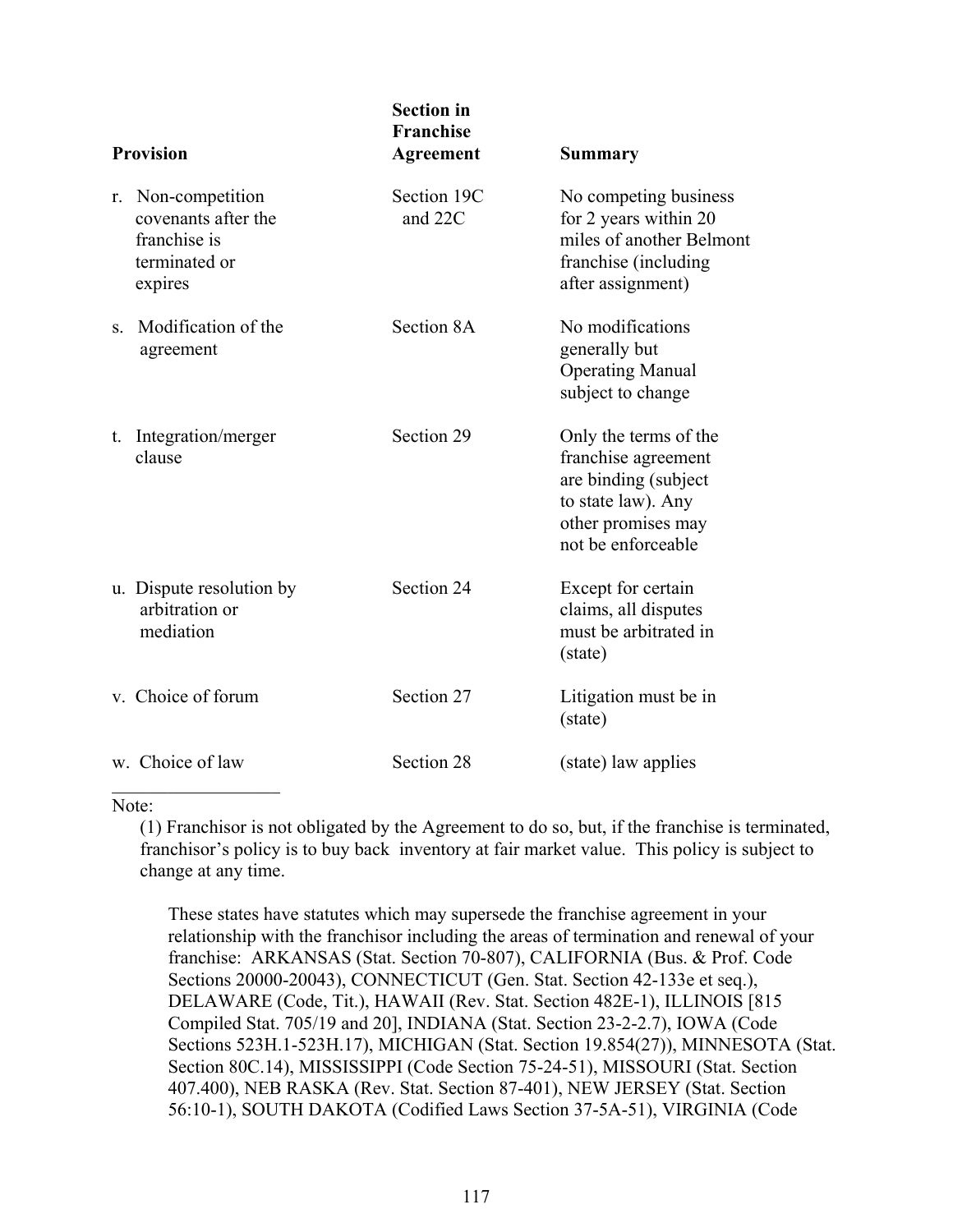13.1-557-574-13.1-564), WASHINGTON (Code Section 19.100.180), WISCONSIN (Stat. Section 135.03). These and other states may have court decisions which may supersede the Franchise Agreement in your relationship with the franchisor including the areas of termination and renewal of your franchise.

#### **Item 18**

## **PUBLIC FIGURES**

DISCLOSE THE FOLLOWING:

A. COMPENSATION OR OTHER BENEFIT GIVEN OR PROMISED TO A PUBLIC FIGURE ARISING FROM:

- (1) THE USE OF THE PUBLIC FIGURE IN THE FRANCHISE NAME OR SYMBOL OR
- (2) THE ENDORSEMENT OR RECOMMENDATION OF THE FRANCHISE TO PROSPECTIVE FRANCHISEES.

B. THE EXTENT TO WHICH THE PUBLIC FIGURE IS INVOLVED IN THE ACTUAL MANAGEMENT OR CONTROL OF THE FRANCHISOR.

#### C. THE TOTAL INVESTMENT OF THE PUBLIC FIGURE IN THE FRANCHISOR.

Item 18 Instructions:

- i. A "public figure" is a person whose name or physical appearance is generally known to the public in the geographic area where the franchise will be located.
- ii. Disclose the compensation paid or promised for the endorsement or use of the name of the public figure.
- iii. Describe the public figure's position and duties in the franchisor's business structure.
- iv. State the amount of the public figure's investment. Describe the extent of the amount contributed in services performed or to be performed. State the type of investment (for example, common stock, promissory note).

 $\mathcal{L}_\mathcal{L} = \{ \mathcal{L}_\mathcal{L} = \{ \mathcal{L}_\mathcal{L} = \{ \mathcal{L}_\mathcal{L} = \{ \mathcal{L}_\mathcal{L} = \{ \mathcal{L}_\mathcal{L} = \{ \mathcal{L}_\mathcal{L} = \{ \mathcal{L}_\mathcal{L} = \{ \mathcal{L}_\mathcal{L} = \{ \mathcal{L}_\mathcal{L} = \{ \mathcal{L}_\mathcal{L} = \{ \mathcal{L}_\mathcal{L} = \{ \mathcal{L}_\mathcal{L} = \{ \mathcal{L}_\mathcal{L} = \{ \mathcal{L}_\mathcal{$  $\mathcal{L}_\mathcal{L} = \{ \mathcal{L}_\mathcal{L} = \{ \mathcal{L}_\mathcal{L} = \{ \mathcal{L}_\mathcal{L} = \{ \mathcal{L}_\mathcal{L} = \{ \mathcal{L}_\mathcal{L} = \{ \mathcal{L}_\mathcal{L} = \{ \mathcal{L}_\mathcal{L} = \{ \mathcal{L}_\mathcal{L} = \{ \mathcal{L}_\mathcal{L} = \{ \mathcal{L}_\mathcal{L} = \{ \mathcal{L}_\mathcal{L} = \{ \mathcal{L}_\mathcal{L} = \{ \mathcal{L}_\mathcal{L} = \{ \mathcal{L}_\mathcal{$ 

v. Use Sample Answer 18-1 for a negative response.

#### Sample Answer 18-1

Belmont does not use any public figure to promote its franchise.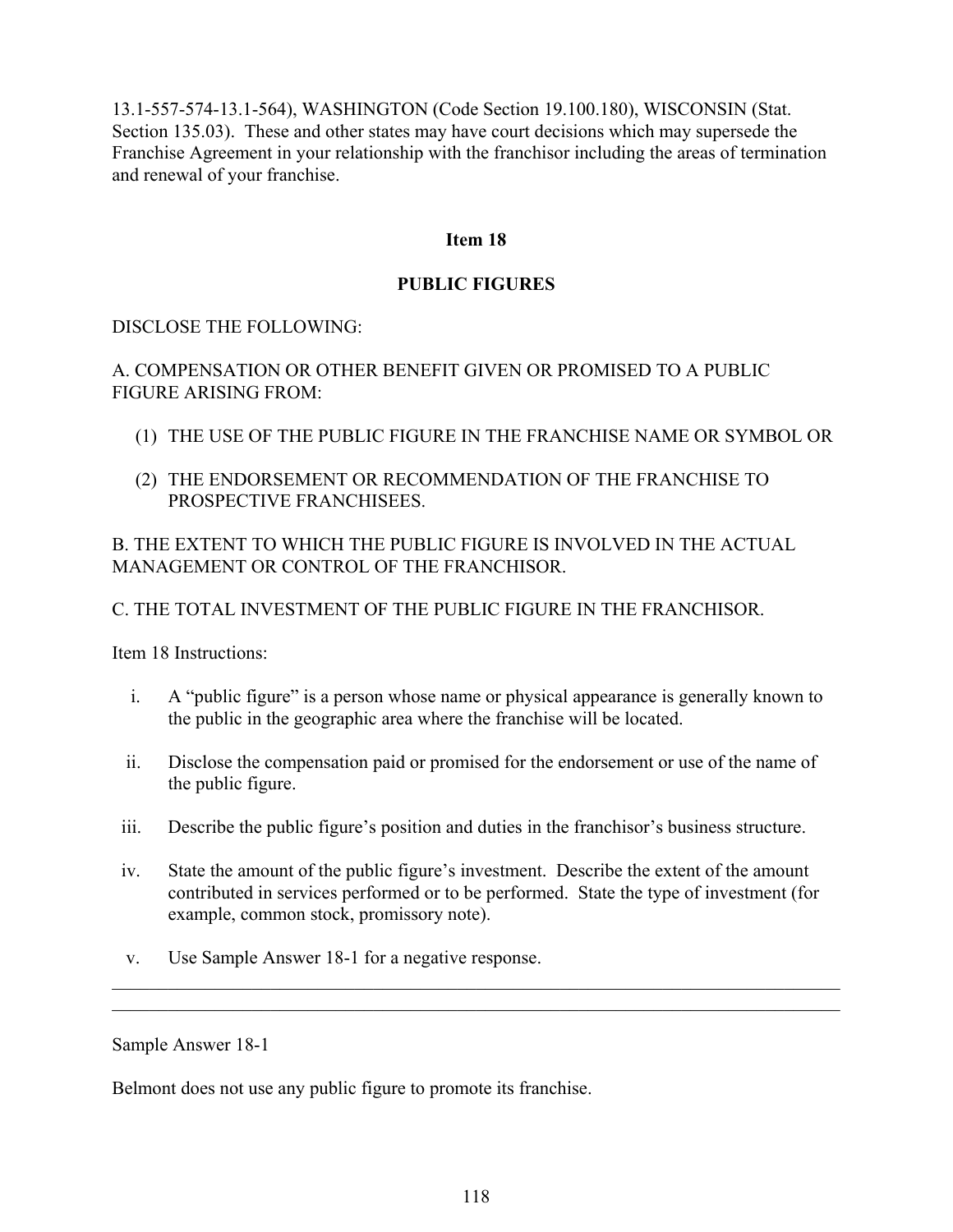Sample Answer 18-2

Belmont has paid Ralph Doister \$50,000 for the use of his name in promoting the sale of our franchise. The right expires December 31, 1992. Belmont has produced newspaper ads, a brochure and a video which feature Mr. Doister. Mr. Doister does not manage or own an interest in Belmont.

#### **Item 19**

#### **EARNINGS CLAIMS**

A. AN EARNINGS CLAIM MADE IN CONNECTION WITH AN OFFER OF A FRANCHISE MUST BE INCLUDED IN FULL IN THE OFFERING CIRCULAR AND MUST HAVE A REASONABLE BASIS AT THE TIME IT IS MADE. IF NO EARNINGS CLAIM IS MADE, ITEM 19 OF THE OFFERING CIRCULAR MUST CONTAIN THE NEGATIVE DISCLOSURE PRESCRIBED IN THE INSTRUCTION.

Item 19A Instructions:

 i. Definition: "Earnings claim" means information given to a prospective franchisee by, on behalf of or at the direction of the franchisor or its agent, from which a specific level or range of actual or potential sales, costs, income or profit from franchised or non-franchised units may be easily ascertained.

 A chart, table or mathematical calculation presented to demonstrate possible results based upon a combination of variables (such as multiples of price and quantity to reflect gross sales) is an earnings claim subject to this item.

An earnings claim limited solely to the actual operating results of a specific unit being offered for sale need not comply with this item if it is given only to potential purchasers of that unit and is accompanied by the name and last known address of each owner of the unit during the prior three years.

- ii. Supplemental earnings claim: If a franchisor has made an earnings claim in accordance with this Item 19, the franchisor may deliver to a prospective franchisee a supplemental earnings claim directed to a particular location or circumstance, apart from the offering circular. The supplemental earnings claim must be in writing, explain the departure from the earnings claim in the offering circular, be prepared in accordance with this Item 19, and be left with the prospective franchisee.
- iii. Scope of requirement: An earnings claim is not required in connection with the offer of franchises; if made, however, its presentation must conform with this Item 19. If an earnings claim is not made, then negative disclosure 19 (below) must be used.
- iv. Claims regarding future performance: A statement or prediction of future performance that is prepared as a forecast or projection in accordance with the statement on standards for accountants'services on prospective financial information (or its successor) issued by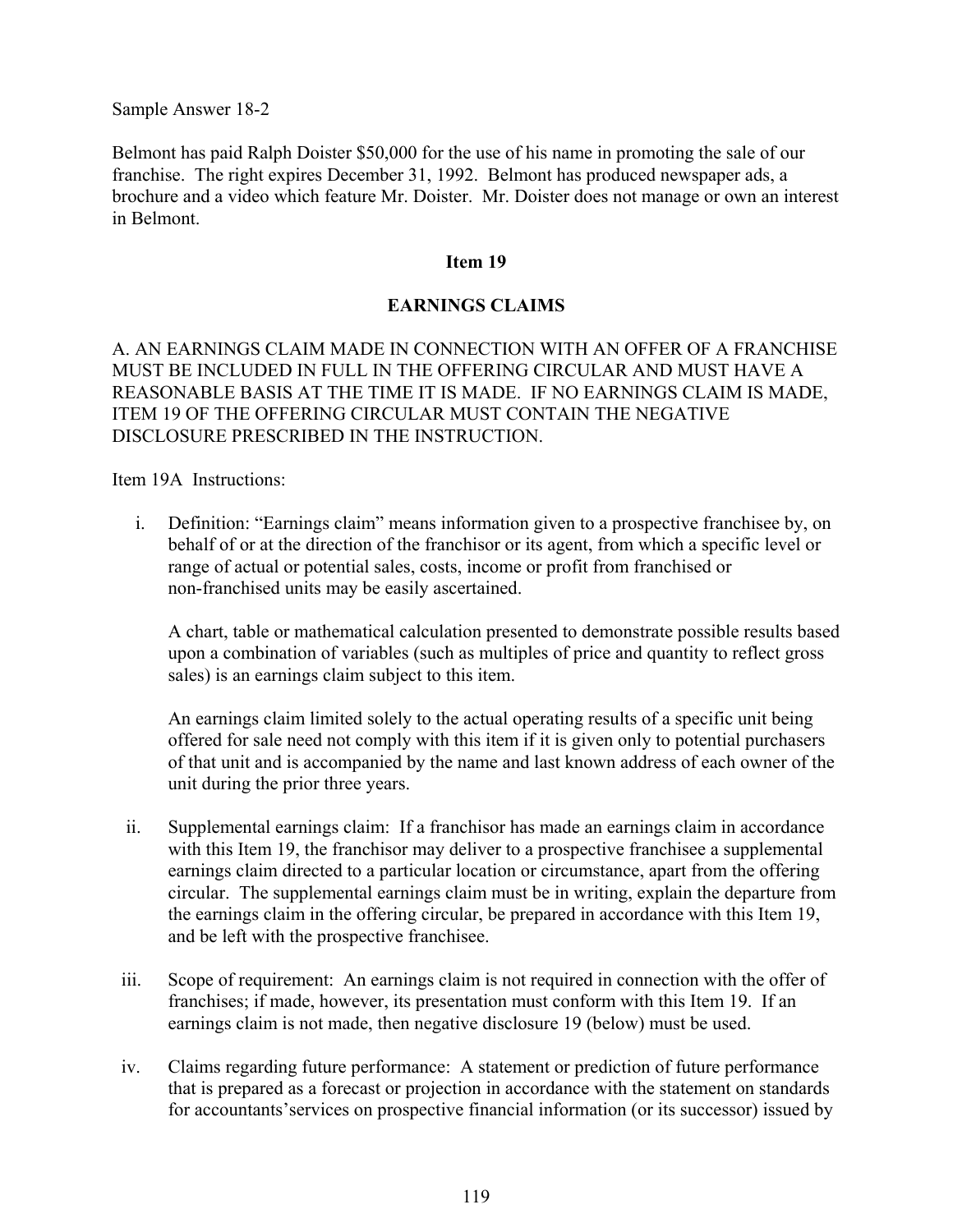the American Institute of Certified Public Accountants, Inc., is presumed to have a reasonable basis.

 v. Burden of proof: The burden is upon the franchisor to show that it had a reasonable basis for its earnings claim.

#### **(NEGATIVE DISCLOSURE 19) REPRESENTATIONS REGARDING EARNINGS CAPABILITY**

Belmont does not furnish or authorize its salespersons to furnish any oral or written information concerning the actual or potential sales, costs, income or profits of (a Belmont muffler shop). Actual results vary from unit to unit and Belmont cannot estimate the results of any particular franchise.

#### B. AN EARNINGS CLAIM SHALL INCLUDE A DESCRIPTION OF ITS FACTUAL BASIS AND THE MATERIAL ASSUMPTIONS UNDERLYING ITS PREPARATION AND **PRESENTATION**

Item 19B Instructions:

 i. Factual Basis: The factual basis of an earnings claim includes significant matters upon which a franchisee's future results are expected to depend. This includes, for example, economic or market conditions which are basic to a franchisee's operation and encompass matters affecting, among other things, franchisee's sales, the cost of goods or services sold and operating expenses.

In the absence of an adequate operating experience of its own, a franchisor may base an earnings claim upon the results of operations of a substantially similar business of a person affiliated with the franchisor or franchisees of that person; provided that disclosure is made of any material differences in the economic or market conditions known to, or reasonably ascertainable by, the franchisor.

- ii. Basic Disclosures: The earnings claim must state:
	- a. Material assumptions, other than matters of common knowledge, underlying the claim (see Definition iii under Item 3 for the definition of "material");
	- b. A concise summary of the basis for the claim including a statement of whether the claim is based upon actual experience of franchised units and, if so, the percentage of franchised outlets in operation for the period covered by the earnings claim that have actually attained or surpassed the stated results;
	- c. A conspicuous admonition that a new franchisee's individual financial results are likely to differ from the result stated in the earnings claim; and
	- d. A statement that substantiation of the data used in preparing the earnings claim will be made available to the prospective franchisee on reasonable request.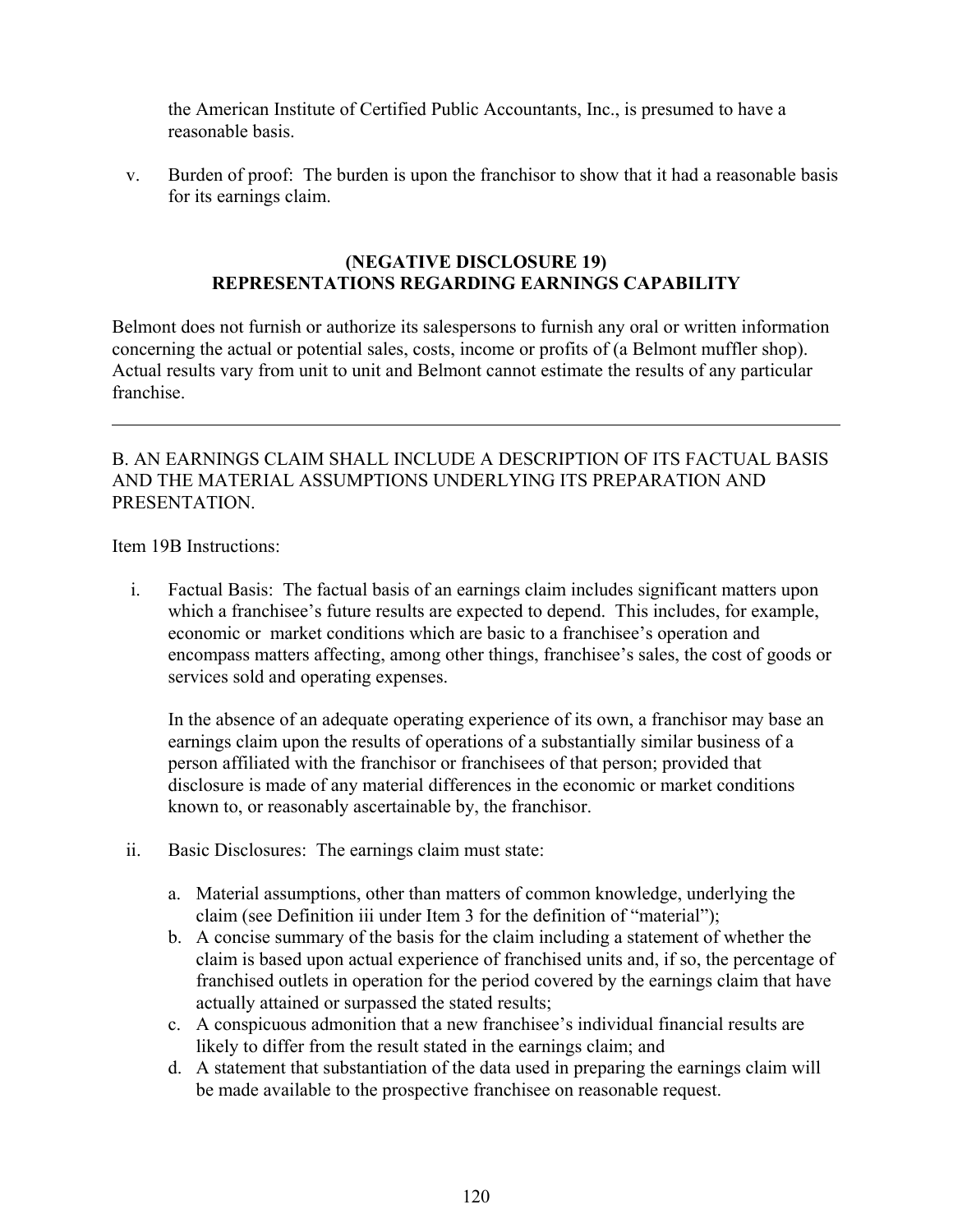#### **Item 20**

# **LIST OF OUTLETS**

A. THE NUMBER OF FRANCHISES OF A TYPE SUBSTANTIALLY SIMILAR TO THOSE OFFERED AND THE NUMBER OF FRANCHISOR OWNED OR OPERATED OUTLETS AS OF THE CLOSE OF EACH OF THE FRANCHISOR'S LAST 3 FISCAL YEARS. SEGREGATE FRANCHISES THAT ARE OPERATIONAL FROM FRANCHISES NOT YET OPERATIONAL. SEGREGATE DISCLOSURE BY STATE. TOTAL EACH CATEGORY.

B. THE NAMES OF ALL FRANCHISEES AND THE ADDRESSES AND TELEPHONE NUMBERS OF ALL OF THEIR OUTLETS. THE FRANCHISOR MAY LIMIT ITS DISCLOSURE TO ALL FRANCHISEE OUTLETS IN THE STATE, BUT IF THESE FRANCHISEE OUTLETS TOTAL FEWER THAN 100, DISCLOSE FRANCHISEE OUTLETS FROM ALL CONTIGUOUS STATES AND THEN THE NEXT CLOSEST STATE(S) UNTIL AT LEAST 100 FRANCHISEE OUTLETS ARE LISTED.

C. THE ESTIMATED NUMBER OF FRANCHISES TO BE SOLD DURING THE 1 YEAR PERIOD AFTER THE CLOSE OF THE FRANCHISOR'S MOST RECENT FISCAL YEAR.

D. THE NUMBER OF FRANCHISEE OUTLETS IN THE FOLLOWING CATEGORIES THAT, FOR THE 3-YEAR PERIOD IMMEDIATELY BEFORE THE CLOSE OF FRANCHISOR'S MOST RECENT FISCAL YEAR, HAVE:

- (1) Transferred controlling ownership;
- (2) Been canceled or terminated by the franchisor;
- (3) Not been renewed by the franchisor;
- (4) Been reacquired by the franchisor; or
- (5) Been reasonably known by the franchisor to have otherwise ceased to do business in the system.

E. THE NAME AND LAST KNOWN HOME ADDRESS AND TELEPHONE NUMBER OF EVERY FRANCHISEE WHO HAS HAD AN OUTLET TERMINATED, CANCELED, NOT RENEWED, OR OTHERWISE VOLUNTARILY OR INVOLUNTARILY CEASED TO DO BUSINESS UNDER THE FRANCHISE AGREEMENT DURING THE MOST RECENTLY COMPLETED FISCAL YEAR OR WHO HAS NOT COMMUNICATED WITH THE FRANCHISOR WITHIN 10 WEEKS OF THE APPLICATION DATE.

Item 20 Instructions:

- i. Do not include a transfer when beneficial ownership of the franchise does not change.
- ii. List an outlet that is reacquired by the franchisor in that column whether or not it also fits another category.
- iii. Other than the franchisee names, addresses, and telephone numbers, disclose Item 20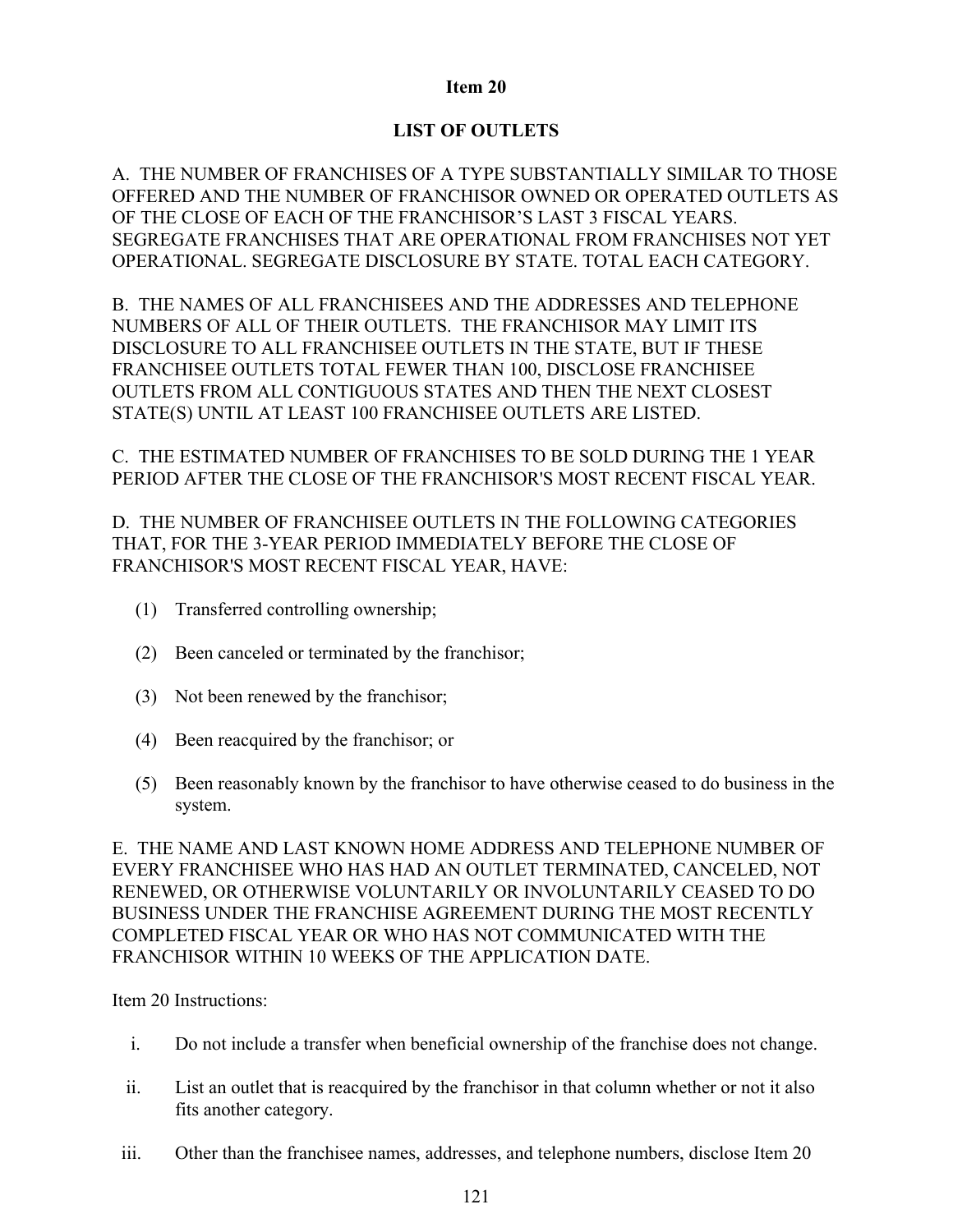information in tabular form. Use footnotes or a "remarks" column to elaborate on information in the table or to disclose caveats. Disclose the number of franchised and franchisor owned outlets sold, opened and closed. Disclose the total number of franchised and franchisor owned outlets open at the end of each year. Disclose information for each of the last 3 fiscal years.

- iv. If an outlet has been operated by more than one franchisee, disclose each transfer in the transfer column.
- v. Disclose information about franchisor owned outlets that are substantially similar to the franchised outlets. In this Item "franchisor owned" outlets include outlets owned by the franchisor and by its affiliates. Use a separate table with a format similar to the format for franchised outlets. The same table may be used if the franchisor owned outlets are separated from franchised outlets.
- vi. For franchisees operating within the system disclose franchisee business addresses and telephone numbers. List outlets owned by the persons listed in Item 2 and their immediate families or by business entities owned by them as franchisor owned outlets. These outlets can be identified in the table by an asterisk.
- vii. Separate information by state. List all states for which franchisor has information responsive to this Item.
- viii. When the requirement states "most recent fiscal year," the franchisor may use a more recent date if it discloses that date and uses that date for all disclosures in this Item.
- ix. When the requirement states "most recent fiscal year," the state may require a more recent date.

 $\mathcal{L}_\mathcal{L} = \{ \mathcal{L}_\mathcal{L} = \{ \mathcal{L}_\mathcal{L} = \{ \mathcal{L}_\mathcal{L} = \{ \mathcal{L}_\mathcal{L} = \{ \mathcal{L}_\mathcal{L} = \{ \mathcal{L}_\mathcal{L} = \{ \mathcal{L}_\mathcal{L} = \{ \mathcal{L}_\mathcal{L} = \{ \mathcal{L}_\mathcal{L} = \{ \mathcal{L}_\mathcal{L} = \{ \mathcal{L}_\mathcal{L} = \{ \mathcal{L}_\mathcal{L} = \{ \mathcal{L}_\mathcal{L} = \{ \mathcal{L}_\mathcal{$  $\mathcal{L}_\mathcal{L} = \{ \mathcal{L}_\mathcal{L} = \{ \mathcal{L}_\mathcal{L} = \{ \mathcal{L}_\mathcal{L} = \{ \mathcal{L}_\mathcal{L} = \{ \mathcal{L}_\mathcal{L} = \{ \mathcal{L}_\mathcal{L} = \{ \mathcal{L}_\mathcal{L} = \{ \mathcal{L}_\mathcal{L} = \{ \mathcal{L}_\mathcal{L} = \{ \mathcal{L}_\mathcal{L} = \{ \mathcal{L}_\mathcal{L} = \{ \mathcal{L}_\mathcal{L} = \{ \mathcal{L}_\mathcal{L} = \{ \mathcal{L}_\mathcal{$ 

Sample Answer 20

|              |           |                                         |                       | FRANCHISED STORE STATUS SUMMARY FOR YEARS 1992/1991/1990 |                          |                                   |                                        |
|--------------|-----------|-----------------------------------------|-----------------------|----------------------------------------------------------|--------------------------|-----------------------------------|----------------------------------------|
| <b>State</b> | Transfers | Canceled<br><sub>or</sub><br>Terminated | <b>Not</b><br>Renewed | Reacquired by<br>Franchisor                              | Left the<br>System Other | Total from<br>left columns<br>(2) | Franchises<br>operating at<br>year end |
| Alaska       |           |                                         |                       |                                                          |                          |                                   | 2/0/0                                  |
| Arizona      | 2/1/0     |                                         |                       |                                                          |                          | 2/1/0                             | 8/6/2                                  |
| Arkansas     |           |                                         |                       |                                                          |                          |                                   | 6/4/2                                  |
| California   |           |                                         |                       |                                                          | 1/1/0                    | 1/1/0                             | 4/0/0                                  |
| Colorado     |           |                                         |                       |                                                          |                          |                                   | 3/3/3                                  |
| Connecticut  |           |                                         |                       |                                                          |                          |                                   | 5/3/1                                  |
| Delaware     |           | 1/0/0                                   |                       |                                                          |                          | 1/0/0                             | 6/4/0                                  |
| Florida      |           |                                         |                       |                                                          |                          |                                   | 2/0/0                                  |
| Georgia      |           |                                         |                       |                                                          |                          |                                   | 2/0/0                                  |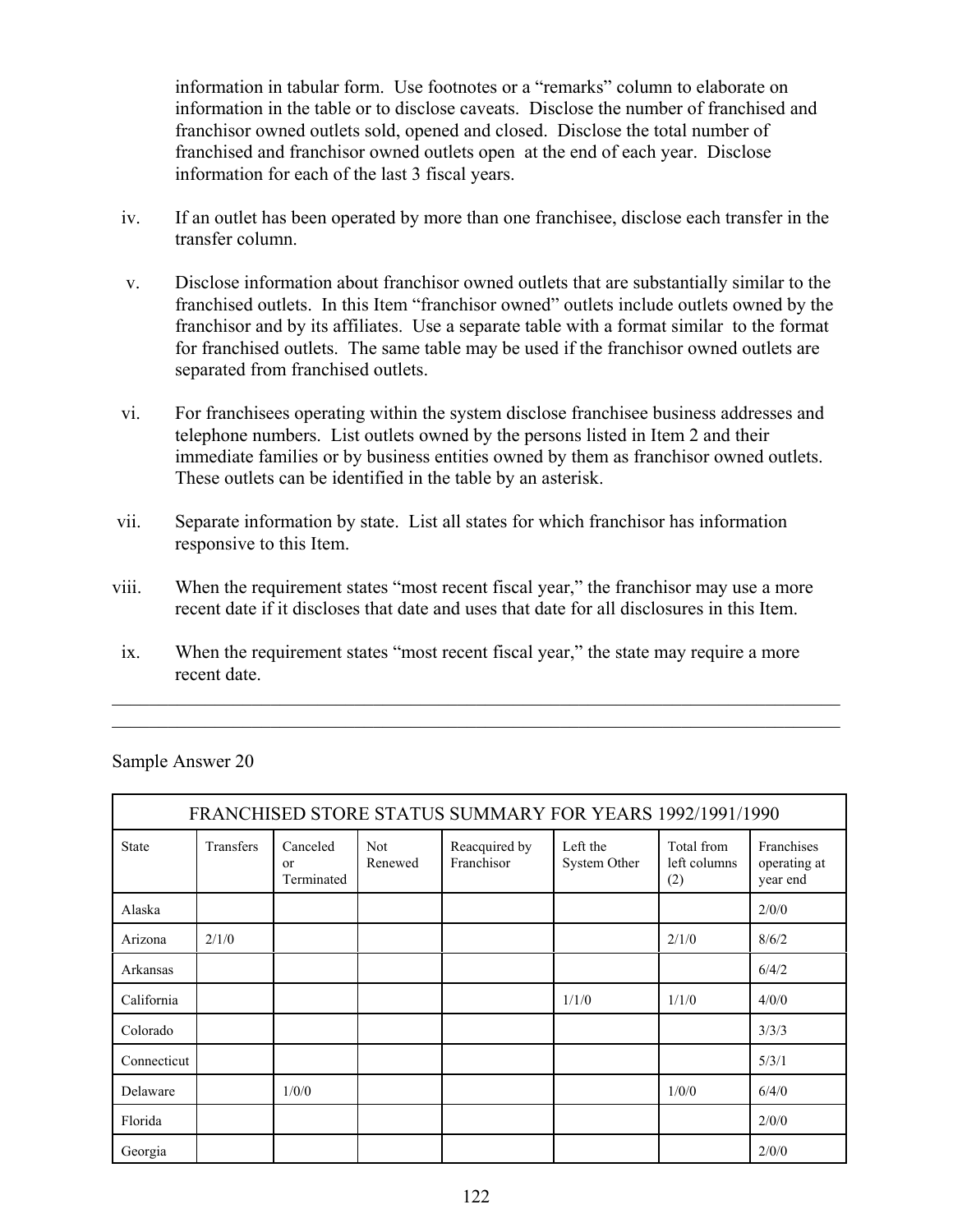| Idaho  |                   |       |       |       |       |       | 2/0/0   |
|--------|-------------------|-------|-------|-------|-------|-------|---------|
| Totals | 2/1/0<br><u>_</u> | 1/0/0 | 0/0/0 | 0/0/0 | 1/1/0 | 4/2/0 | 40/20/8 |

Notes:

- (1) All numbers are as of December 31 for each year.
- (2) The numbers in the "Total" column may exceed the number of stores affected because several events may have affected the same store. For example, the same store may have had multiple owners.

## STATUS OF COMPANY OWNED STORES FOR YEARS 1992/1991/1990

|                                                                                                                   | <b>STORES CLOSED</b> | <b>STORES OPENED</b> | <b>TOTAL STORES</b>   |
|-------------------------------------------------------------------------------------------------------------------|----------------------|----------------------|-----------------------|
| <b>STATE</b>                                                                                                      | <b>DURING YEAR</b>   | <b>DURING YEAR</b>   | OPERATING AT YEAR END |
| Alaska<br>Arizona<br>Arkansas<br>California<br>Colorado<br>Connecticut<br>Delaware<br>Florida<br>Georgia<br>Idaho |                      |                      |                       |
| Totals                                                                                                            | 0/0/0                | 0/0/0                | 0/0/0                 |

Note: Belmont no longer operates company owned stores.

#### PROJECTED OPENINGS AS OF DECEMBER 31, 1992

|                   | <b>FRANCHISE</b>  | <b>PROJECTED</b>   | <b>PROJECTED</b>        |
|-------------------|-------------------|--------------------|-------------------------|
|                   | <b>AGREEMENT</b>  | <b>FRANCHISED</b>  | <b>COMPANY OWNED</b>    |
|                   | <b>SIGNED BUT</b> | <b>NEW STORES</b>  | <b>OPENINGS IN</b>      |
|                   | <b>STORE NOT</b>  | IN THE NEXT        | <b>NEXT FISCAL YEAR</b> |
| <b>STATE</b>      | OPEN $(1)$        | <b>FISCAL YEAR</b> | YEAR                    |
| Alaska<br>Arizona |                   |                    |                         |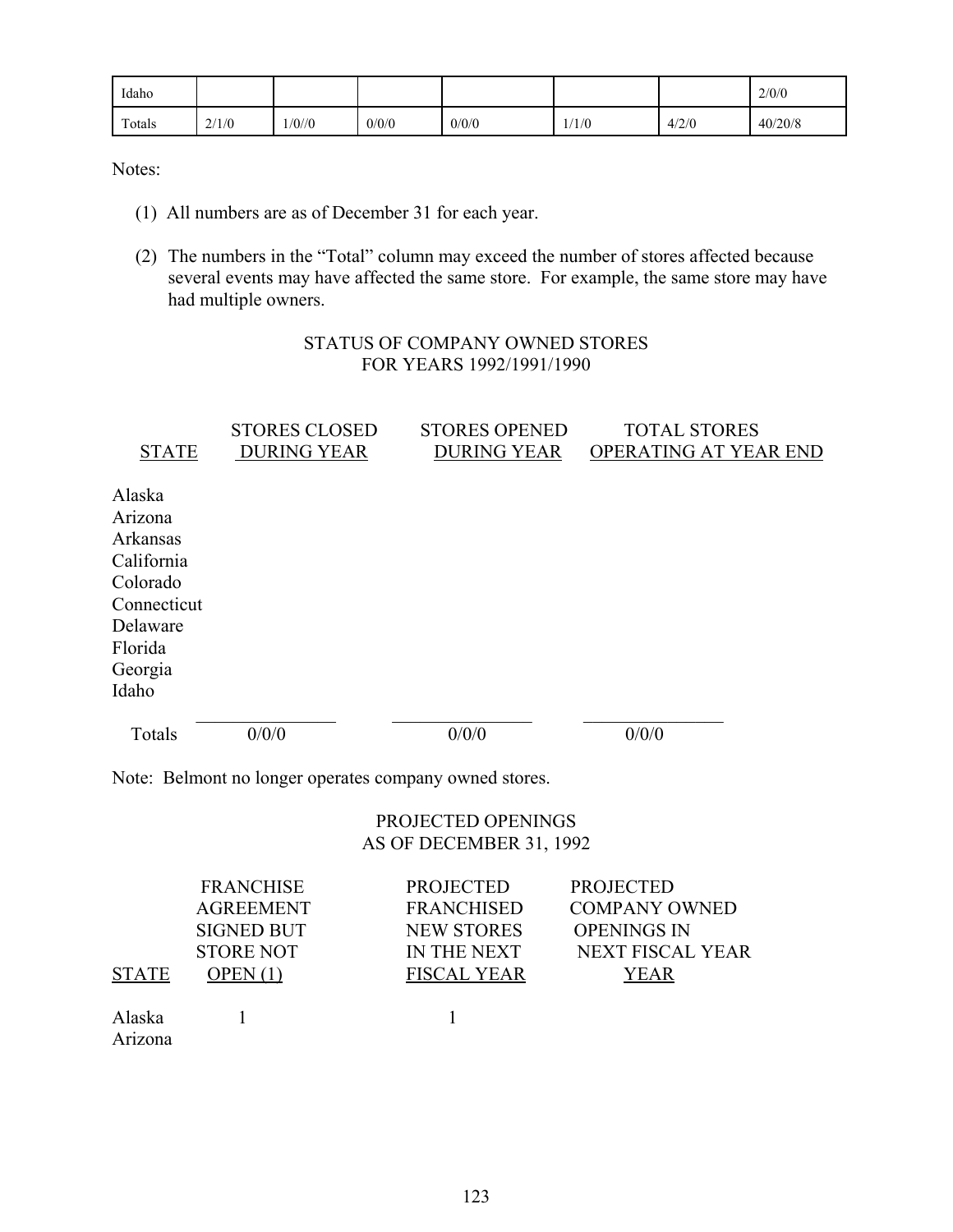| Arkansas    |                |   |                  |
|-------------|----------------|---|------------------|
| California  |                |   |                  |
| Colorado    |                |   |                  |
| Connecticut | $\overline{2}$ |   |                  |
| Delaware    |                |   |                  |
| Florida     |                |   |                  |
| Georgia     |                |   |                  |
| Idaho       |                |   |                  |
|             |                |   |                  |
| Totals      | 2              | 3 | $\boldsymbol{0}$ |
|             |                |   |                  |

Note: (1) As of December 31, 1992

**Item 21**

#### **FINANCIAL STATEMENTS**

PREPARE FINANCIAL STATEMENTS IN ACCORDANCE WITH GENERALLY ACCEPTED ACCOUNTING PRINCIPLES. THESE FINANCIAL STATEMENTS MUST BE AUDITED BY AN INDEPENDENT CERTIFIED PUBLIC ACCOUNTANT. UNAUDITED STATEMENTS MAY BE USED FOR INTERIM PERIODS. INCLUDE THE FOLLOWING FINANCIAL STATEMENTS:

A. THE FRANCHISOR'S BALANCE SHEETS FOR THE LAST TWO FISCAL YEAR ENDS BEFORE THE APPLICATION DATE. IN ADDITION, INCLUDE STATEMENTS OF OPERATIONS, OF STOCKHOLDERS EQUITY AND OF CASH FLOWS FOR EACH OF THE FRANCHISOR'S LAST THREE FISCAL YEARS. IF THE MOST RECENT BALANCE SHEET AND STATEMENT OF OPERATIONS ARE AS OF A DATE MORE THAN 90 DAYS BEFORE THE APPLICATION DATE, THEN ALSO SUBMIT AN UNAUDITED BALANCE SHEET AND STATEMENT OF OPERATIONS AS OF A DATE WITHIN 90 DAYS OF THE APPLICATION DATE.

B. AFFILIATED COMPANY STATEMENTS. INSTEAD OF THE DISCLOSURE REQUIRED BY ITEM 21A, THE FRANCHISOR MAY INCLUDE FINANCIAL STATEMENTS OF ITS AFFILIATED COMPANY IF THE AFFILIATED COMPANY'S FINANCIAL STATEMENTS SATISFY ITEM 21A AND THE AFFILIATED COMPANY ABSOLUTELY AND UNCONDITIONALLY GUARANTEES TO ASSUME THE DUTIES AND OBLIGATIONS OF THE FRANCHISOR UNDER THE FRANCHISE AGREEMENT.C. CONSOLIDATED AND SEPARATE STATEMENTS:

- (1) When a franchisor owns a direct or beneficial, controlling financial interest in another corporation, its financial statements should reflect the financial condition of the franchisor and its subsidiaries.
- (2) If the applicant is a subfranchisor include separate financial statements for the franchisor and subfranchisor related entity.
- (3) Prepare consolidated and separate financial statements in accordance with generally accepted accounting principles.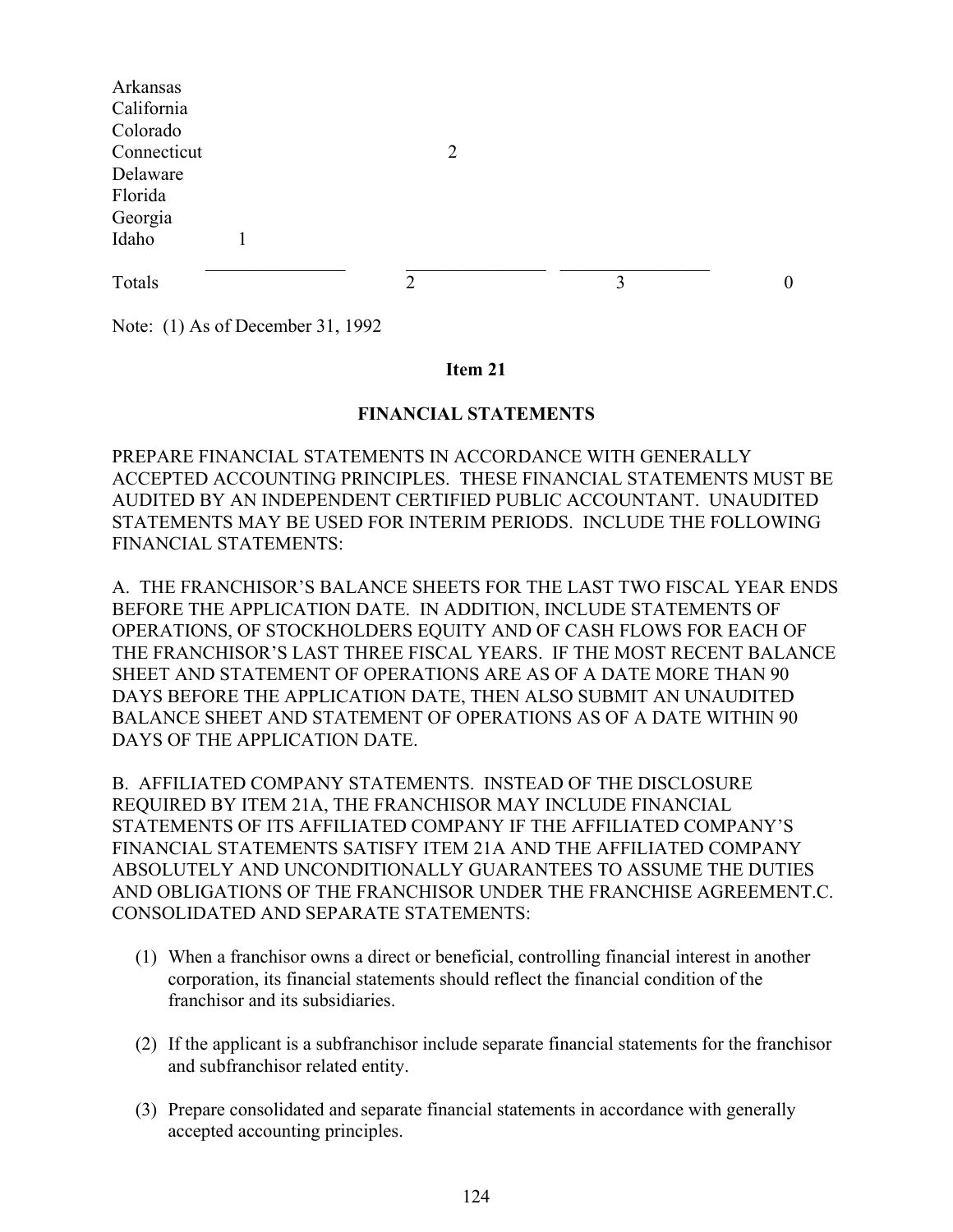Item 21 Instructions:

- i. States may require financial statements additional to those listed in this Item.
- ii. A company controlling 80% or more of a franchisor may be required to include its financial statements.
- iii. Present required financials in a format of columns which compare at least 2 fiscal years.
- iv. In Item 21A, the required financial statements for a franchisor with a calendar fiscal year end and a July 15, 1989 application filing date are:
	- a. Unaudited balance sheet as of either April 30, May 31 or June 30, 1989 with an unaudited income statement for the period from January 1, 1989 to the date of the balance sheet;
	- b. Balance sheets, statements of operations, of stockholders equity and of cash flow. The balance sheets should be audited and as of December 31, 1987 and 1988. The remaining statements should be audited and should be for periods ending December 31, 1986, 1987 and 1988; and
	- c. If the franchisor has never had an audit, it need not supply the financial statement required by (b) if it supplies either an audit as of its last fiscal year end or the statements required by (a) in an audited form.
- v. In the Item 21B response, the affiliate's guarantee need cover only the franchisor's obligations to the franchisee. The guarantee need not extend to third parties. A sample guarantee is on page in Exhibit .
- vi. In the Item 21B response the filing state may permit a surety bond instead of the parent company's guarantee.
- vii. Disclose the existence of a guarantee.

## **Item 22**

## **CONTRACTS**

## ATTACH A COPY OF ALL AGREEMENTS PROPOSED FOR USE OR IN USE IN THIS STATE REGARDING THE OFFERING OF A FRANCHISE, INCLUDING THE FRANCHISE AGREEMENT, LEASES, OPTIONS AND PURCHASE AGREEMENTS.

Item 22 Instructions:

- i. Copies of agreements attached to the offering circular under Item 22 are part of the offering circular. Each offering circular delivered to a prospective franchisee must include copies of all agreements to be offered.
- ii. The franchisor may cross reference Item 10 for financing agreements.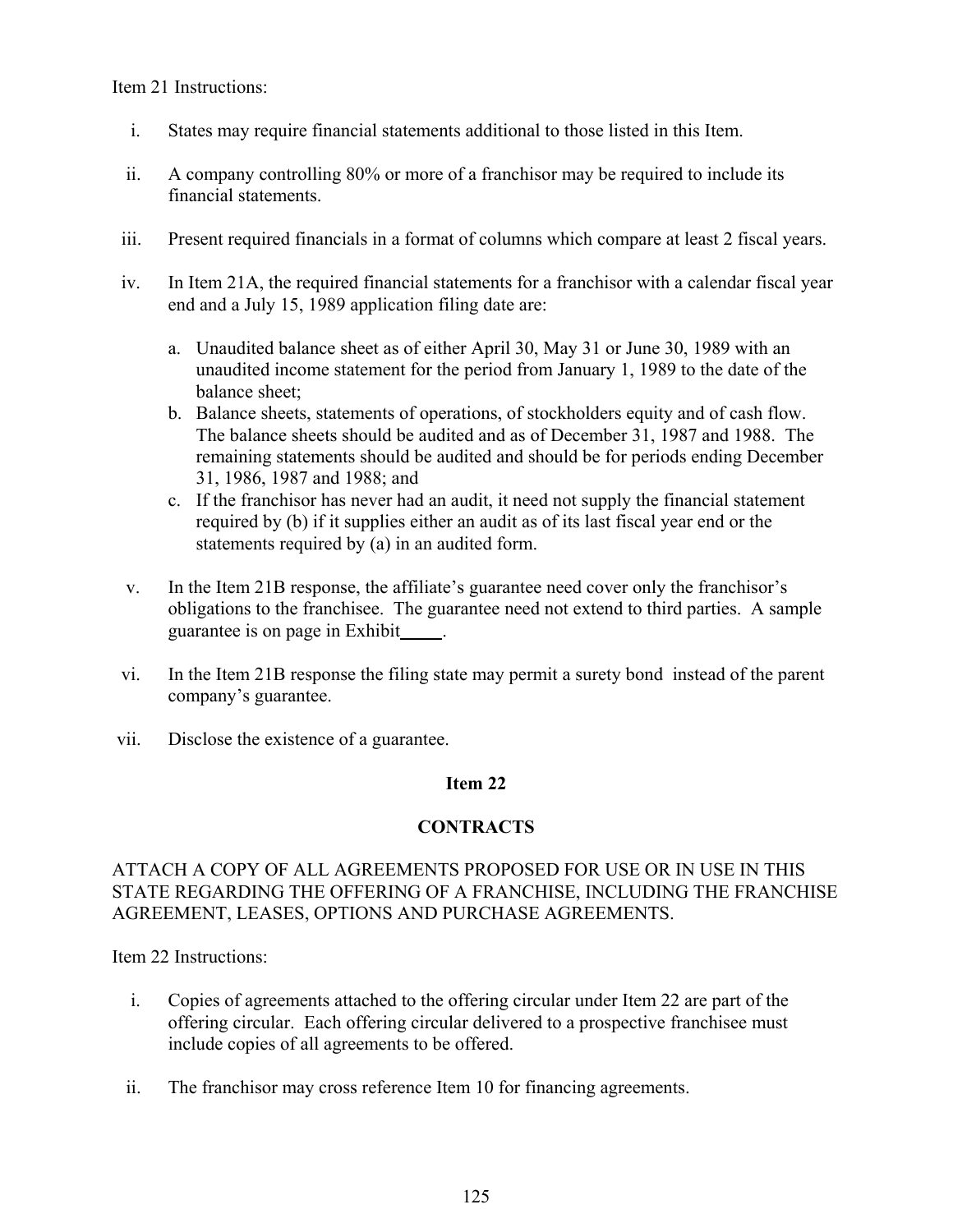#### **Item 23**

# **RECEIPT**

THE LAST PAGE OF THE OFFERING CIRCULAR IS A DETACHABLE DOCUMENT ACKNOWLEDGING RECEIPT OF THE OFFERING CIRCULAR BY THE PROSPECTIVE FRANCHISEE. IT MUST CONTAIN THE FOLLOWING STATEMENT IN BOLDFACE TYPE:

THIS OFFERING CIRCULAR SUMMARIZES CERTAIN PROVISIONS OF THE FRANCHISE AGREEMENT AND OTHER INFORMATION IN PLAIN LANGUAGE. READ THIS OFFERING CIRCULAR AND ALL AGREEMENTS CAREFULLY.

IF \_\_\_\_\_\_\_\_\_OFFERS YOU A FRANCHISE, \_\_\_\_\_\_\_\_\_MUST PROVIDE THIS OFFERING CIRCULAR TO YOU BY THE EARLIEST OF:

# **(1) THE FIRST PERSONAL MEETING TO DISCUSS OUR FRANCHISE; OR**

# **(2) FOURTEEN DAYS BEFORE THE SIGNING OF A BINDING AGREEMENT; OR**

# **(3) FOURTEEN DAYS BEFORE A PAYMENT TO** \_\_\_\_\_\_\_\_\_\_\_\_\_\_\_\_\_\_\_\_\_\_\_\_\_\_ **.**

YOU MUST ALSO RECEIVE A FRANCHISE AGREEMENT CONTAINING ALL MATERIAL TERMS AT LEAST FIVE BUSINESS DAYS BEFORE YOU SIGN A FRANCHISE AGREEMENT.

IF \_\_\_\_\_\_\_\_\_\_\_\_\_\_\_\_\_\_\_\_ DOES NOT DELIVER THIS OFFERING CIRCULAR ON TIME OR IF IT CONTAINS A FALSE OR MISLEADING STATEMENT, OR A MATERIAL OMISSION, A VIOLATION OF FEDERAL AND STATE LAW MAY HAVE OCCURRED AND SHOULD BE REPORTED TO THE FEDERAL TRADE COMMISSION, WASHINGTON, D.C. 20580 AND THE ILLINOIS ATTORNEY GENERAL'S OFFICE, 500

SOUTH SECOND STREET, SPRINGFIELD, ILLINOIS 62706. (Any additional state disclosure time or required statutory language.)

Item 23 Instructions:

- i. Place the name of the franchisor in the blank.
- ii. Make two copies of the Receipt: one for retention by the franchisee and one by the franchisor.
- iii. Disclose the name, principal business address and telephone number of the subfranchisor or franchise broker offering the franchise in this State.
- iv. List the title of all attached exhibits.
- v. Effective Date: (Leave blank until notified of effectiveness by State regulatory authority.).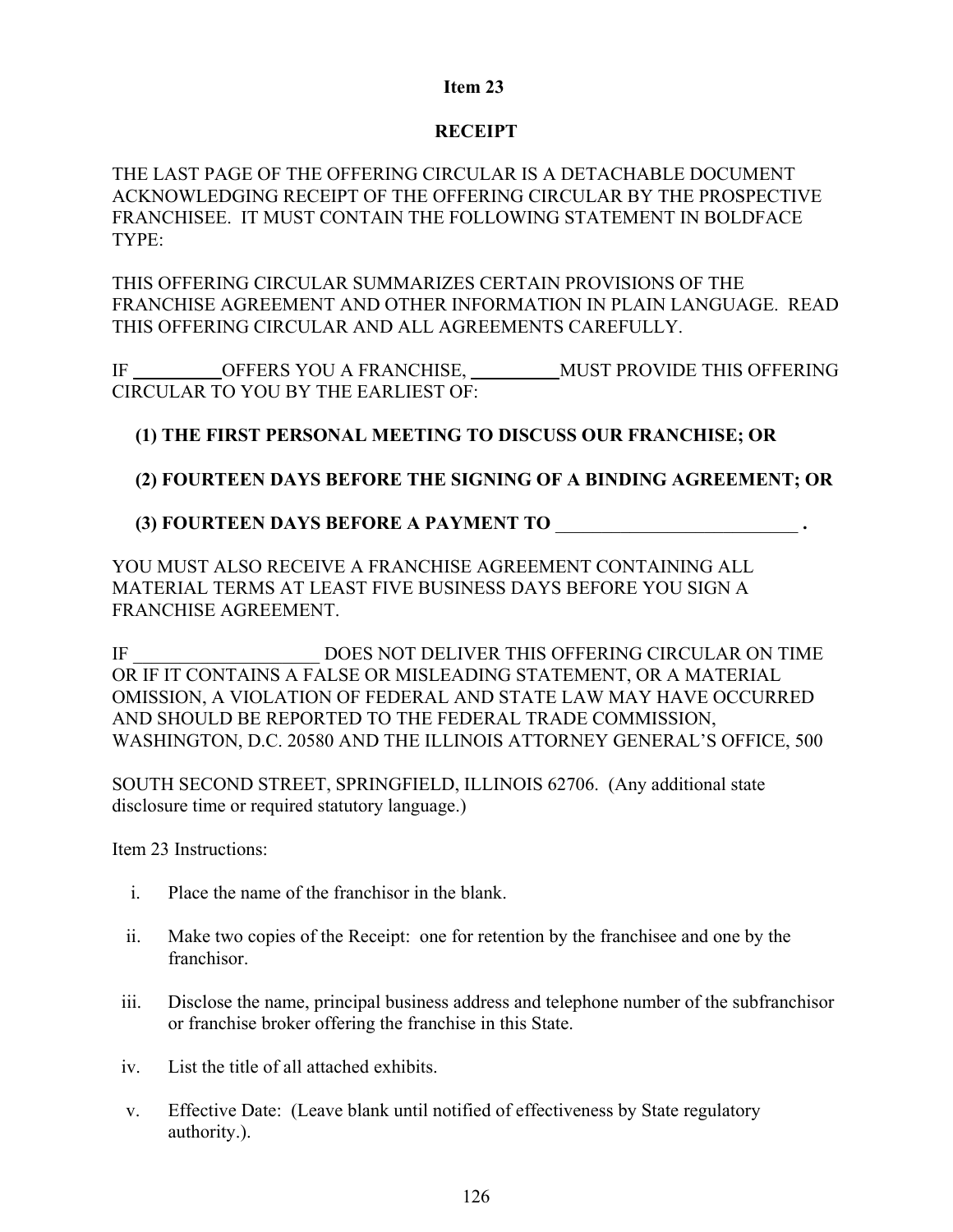vi. The name and address of the franchisor's registered agent authorized to receive service of process if not disclosed in Item 1.

 $\mathcal{L}_\mathcal{L} = \{ \mathcal{L}_\mathcal{L} = \{ \mathcal{L}_\mathcal{L} = \{ \mathcal{L}_\mathcal{L} = \{ \mathcal{L}_\mathcal{L} = \{ \mathcal{L}_\mathcal{L} = \{ \mathcal{L}_\mathcal{L} = \{ \mathcal{L}_\mathcal{L} = \{ \mathcal{L}_\mathcal{L} = \{ \mathcal{L}_\mathcal{L} = \{ \mathcal{L}_\mathcal{L} = \{ \mathcal{L}_\mathcal{L} = \{ \mathcal{L}_\mathcal{L} = \{ \mathcal{L}_\mathcal{L} = \{ \mathcal{L}_\mathcal{$  $\mathcal{L}_\mathcal{L} = \{ \mathcal{L}_\mathcal{L} = \{ \mathcal{L}_\mathcal{L} = \{ \mathcal{L}_\mathcal{L} = \{ \mathcal{L}_\mathcal{L} = \{ \mathcal{L}_\mathcal{L} = \{ \mathcal{L}_\mathcal{L} = \{ \mathcal{L}_\mathcal{L} = \{ \mathcal{L}_\mathcal{L} = \{ \mathcal{L}_\mathcal{L} = \{ \mathcal{L}_\mathcal{L} = \{ \mathcal{L}_\mathcal{L} = \{ \mathcal{L}_\mathcal{L} = \{ \mathcal{L}_\mathcal{L} = \{ \mathcal{L}_\mathcal{$ 

Sample Answer 23

# **RECEIPT**

THIS OFFERING CIRCULAR SUMMARIZES PROVISIONS OF THE FRANCHISE AGREEMENT AND OTHER INFORMATION IN PLAIN LANGUAGE. READ THIS OFFERING CIRCULAR AND ALL AGREEMENTS CAREFULLY.

IF BELMONT OFFERS YOU A FRANCHISE, BELMONT MUST PROVIDE THIS OFFERING CIRCULAR TO YOU BY THE EARLIEST OF:

# **(1) THE FIRST PERSONAL MEETING TO DISCUSS OUR FRANCHISE; OR**

**(2) FOURTEEN DAYS BEFORE SIGNING OF A BINDING AGREEMENT; OR**

# **(3) FOURTEEN DAYS BEFORE ANY PAYMENT TO BELMONT.**

YOU MUST ALSO RECEIVE A FRANCHISE AGREEMENT CONTAINING ALL MATERIAL TERMS AT LEAST FIVE BUSINESS DAYS BEFORE YOU SIGN ANY FRANCHISE AGREEMENT.

IF BELMONT DOES NOT DELIVER THIS OFFERING CIRCULAR ON TIME OR IF IT CONTAINS A FALSE OR MISLEADING STATEMENT, OR A MATERIAL OMISSION, A VIOLATION OF FEDERAL AND STATE LAW MAY HAVE OCCURRED AND SHOULD BE REPORTED TO THE FEDERAL TRADE COMMISSION, WASHINGTON, D.C. 20580 AND (STATE AGENCY).

Belmont authorizes Legal Process Corp at 448 West Washington Avenue, City, State to receive service of process for Belmont. I have received a Uniform Franchise Offering Circular dated This offering circular included the following Exhibits:

- A. License Agreement
- B. Equipment Lease
- C. Lease for Premises
- D. Loan Agreement

Date Franchisee

 $\mathcal{L}=\mathcal{L}=\mathcal{L}=\mathcal{L}=\mathcal{L}=\mathcal{L}=\mathcal{L}=\mathcal{L}=\mathcal{L}=\mathcal{L}=\mathcal{L}=\mathcal{L}=\mathcal{L}=\mathcal{L}=\mathcal{L}=\mathcal{L}=\mathcal{L}=\mathcal{L}=\mathcal{L}=\mathcal{L}=\mathcal{L}=\mathcal{L}=\mathcal{L}=\mathcal{L}=\mathcal{L}=\mathcal{L}=\mathcal{L}=\mathcal{L}=\mathcal{L}=\mathcal{L}=\mathcal{L}=\mathcal{L}=\mathcal{L}=\mathcal{L}=\mathcal{L}=\mathcal{L}=\mathcal{$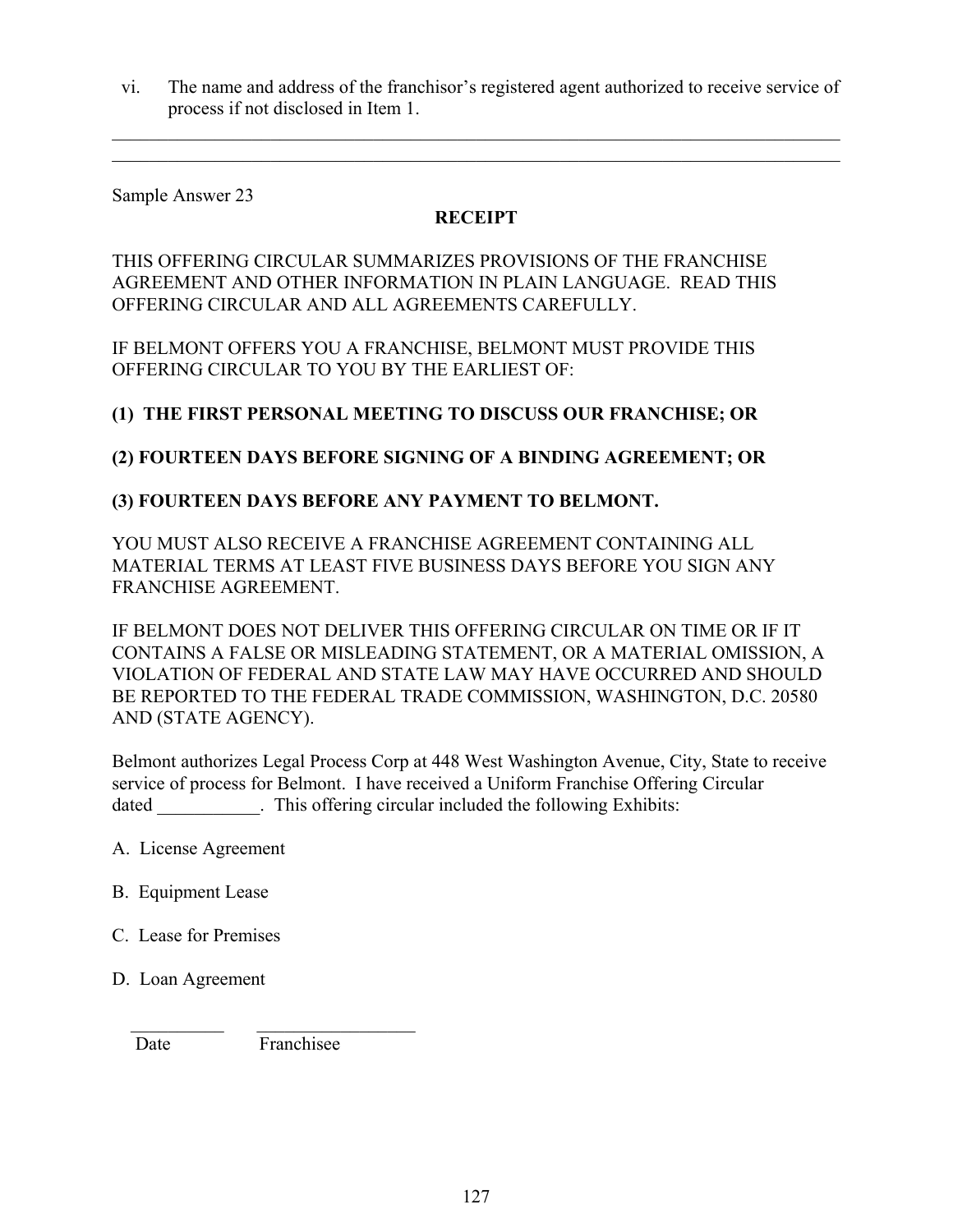#### **JOINT VENTURE AGREEMENT & ACKNOWLEDGMENT Appendix A--Illustration M**

| <b>STATE OF</b>  |  |
|------------------|--|
|                  |  |
| <b>COUNTY OF</b> |  |

On this day of , before me the undersigned officer, personally appeared and  $\frac{1}{\sqrt{1-\frac{1}{\sqrt{1-\frac{1}{\sqrt{1-\frac{1}{\sqrt{1-\frac{1}{\sqrt{1-\frac{1}{\sqrt{1-\frac{1}{\sqrt{1-\frac{1}{\sqrt{1-\frac{1}{\sqrt{1-\frac{1}{\sqrt{1-\frac{1}{\sqrt{1-\frac{1}{\sqrt{1-\frac{1}{\sqrt{1-\frac{1}{\sqrt{1-\frac{1}{\sqrt{1-\frac{1}{\sqrt{1-\frac{1}{\sqrt{1-\frac{1}{\sqrt{1-\frac{1}{\sqrt{1-\frac{1}{\sqrt{1-\frac{1}{\sqrt{1-\frac{1}{\sqrt{1-\frac{1}{\sqrt{1-\frac{1}{\sqrt{1$ of  $\overline{\hspace{1cm}}$ , a joint venture undertaking, whose name(s) is signed to the foregoing instrument, and that he (they), as such representative(s), being authorized to do so, executed the foregoing instrument for the purposes therein contained, by signing the name of the joint venture by himself (themselves) as such authorized representative(s).

 $\frac{1}{\sqrt{2}}$  ,  $\frac{1}{\sqrt{2}}$  ,  $\frac{1}{\sqrt{2}}$  ,  $\frac{1}{\sqrt{2}}$  ,  $\frac{1}{\sqrt{2}}$  ,  $\frac{1}{\sqrt{2}}$  ,  $\frac{1}{\sqrt{2}}$  ,  $\frac{1}{\sqrt{2}}$  ,  $\frac{1}{\sqrt{2}}$  ,  $\frac{1}{\sqrt{2}}$  ,  $\frac{1}{\sqrt{2}}$  ,  $\frac{1}{\sqrt{2}}$  ,  $\frac{1}{\sqrt{2}}$  ,  $\frac{1}{\sqrt{2}}$  ,  $\frac{1}{\sqrt{2}}$ 

IN WITNESS WHEREOF I have hereunto set my hand and official seal.

Notary Public

(Notarial Seal)

My Commission expires:

# **LIMITED PARTNERSHIP ACKNOWLEDGMENT Appendix A--Illustration N**

STATE OF\_\_\_\_\_\_\_\_\_\_\_\_\_\_)  $\overline{\phantom{a}}$ COUNTY OF\_\_\_\_\_\_\_\_\_\_\_\_)

On this day of , \_\_\_\_\_\_\_\_\_\_\_\_\_, before me the undersigned officer, personally appeared and and to me known personally to be the authorized representative(s) of  $\frac{1}{\sqrt{1-\frac{1}{\sqrt{1-\frac{1}{\sqrt{1-\frac{1}{\sqrt{1-\frac{1}{\sqrt{1-\frac{1}{\sqrt{1-\frac{1}{\sqrt{1-\frac{1}{\sqrt{1-\frac{1}{\sqrt{1-\frac{1}{\sqrt{1-\frac{1}{\sqrt{1-\frac{1}{\sqrt{1-\frac{1}{\sqrt{1-\frac{1}{\sqrt{1-\frac{1}{\sqrt{1-\frac{1}{\sqrt{1-\frac{1}{\sqrt{1-\frac{1}{\sqrt{1-\frac{1}{\sqrt{1-\frac{1}{\sqrt{1-\frac{1}{\sqrt{1-\frac{1}{\sqrt{1-\$ instrument, and that he (they), as such representative(s), being authorized to do so, executed the foregoing instrument for the purposes therein contained, by signing the name of the limited partnership by himself (themselves) as such authorized representative(s).

IN WITNESS WHEREOF I have hereunto set my hand and official seal.

 $\mathcal{L}_\mathcal{L} = \{ \mathcal{L}_\mathcal{L} \mid \mathcal{L}_\mathcal{L} \in \mathcal{L}_\mathcal{L} \}$ Notary Public

(Notarial Seal)

My Commission expires: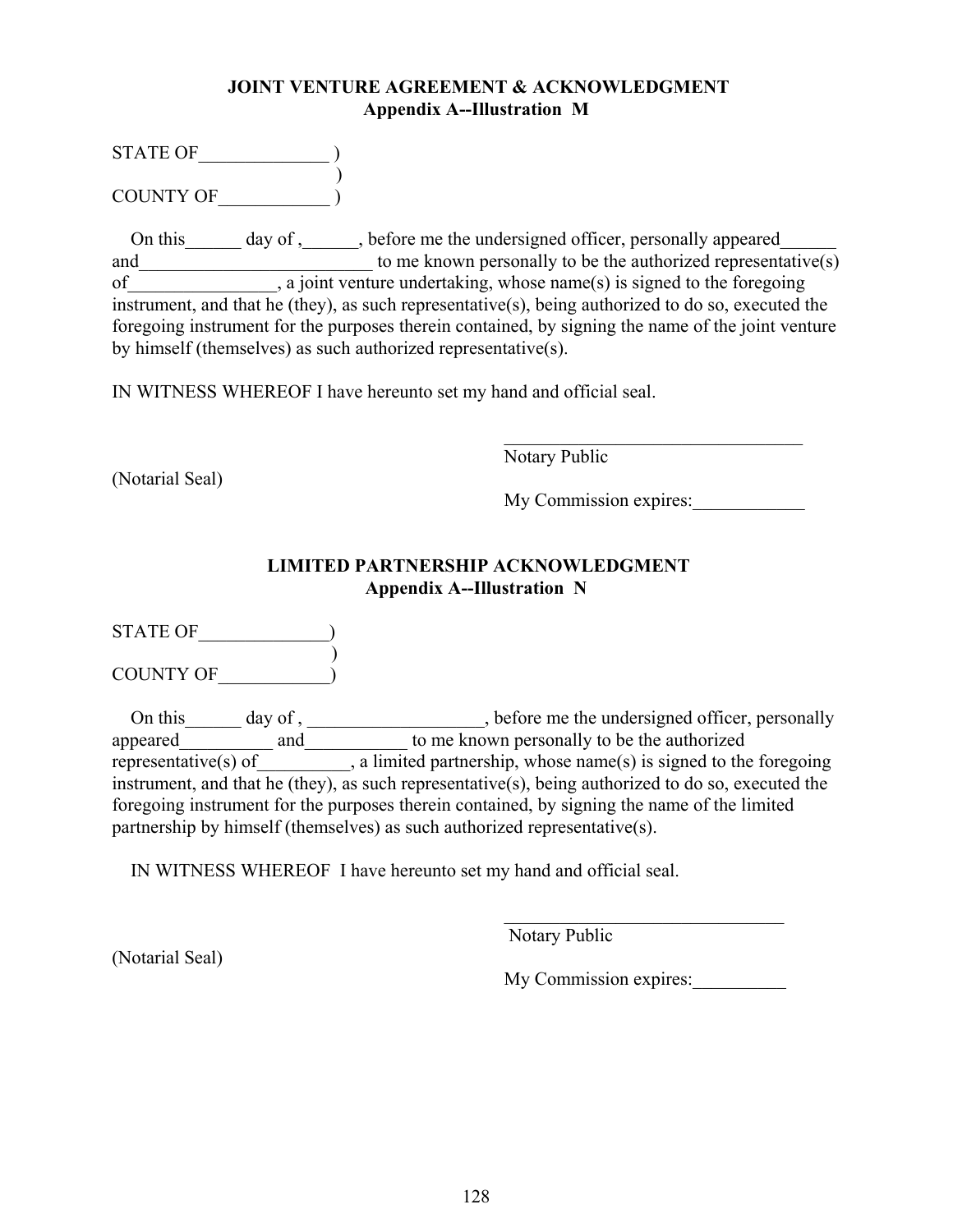#### **§200. APPENDIX B Franchise Broker Registration Forms**

#### **FRANCHISE BROKER REGISTRATION APPLICATION PAGE Appendix B--Illustration A**

File No.\_\_\_\_\_\_\_\_\_\_\_\_\_\_\_\_\_\_\_\_\_\_\_

 (Insert file number of previous filings of Applicant, if any)

FEE:

 (To be enclosed by Applicant at time application is initially filed)

Date of Application:

1. Name of Franchise Broker.

Name under which the Franchise Broker is doing or intends to do business.

2. Franchise Broker's principal business address.

Name and address of Franchise Broker's agent in the State of Illinois authorized to receive process.

> Illinois Attorney General, 500 South Second Street, Springfield, Illinois 62706

3. Name, address and telephone number of person to whom communications regarding this application should be directed.

## **BROKER AUTHORIZATION Appendix B--Illustration B**

To Whom It May Concern:

\_\_\_\_\_\_\_\_\_\_\_\_\_\_\_\_\_\_\_\_\_\_\_\_\_\_\_\_\_ ("Broker") is hereby authorized to act as Franchise Broker and sell franchises on behalf of our company.

(Check one of the Following)

- \_\_\_\_\_\_\_\_\_\_\_ A. Broker shall not accept payment from any Illinois franchisee in its own name, but shall only accept checks payable to our company and shall forward said checks and applications to us within days after receipt of same.
- \_\_\_\_\_\_\_\_\_\_\_ B. Broker shall accept payment from franchisees in its own name.
- \_\_\_\_\_\_\_\_\_\_\_ C. Broker is not authorized to accept cash, checks or other payments from prospective franchisees on behalf of our company.

Franchisor \_\_\_\_\_\_\_\_\_\_\_\_\_\_\_\_\_\_\_\_\_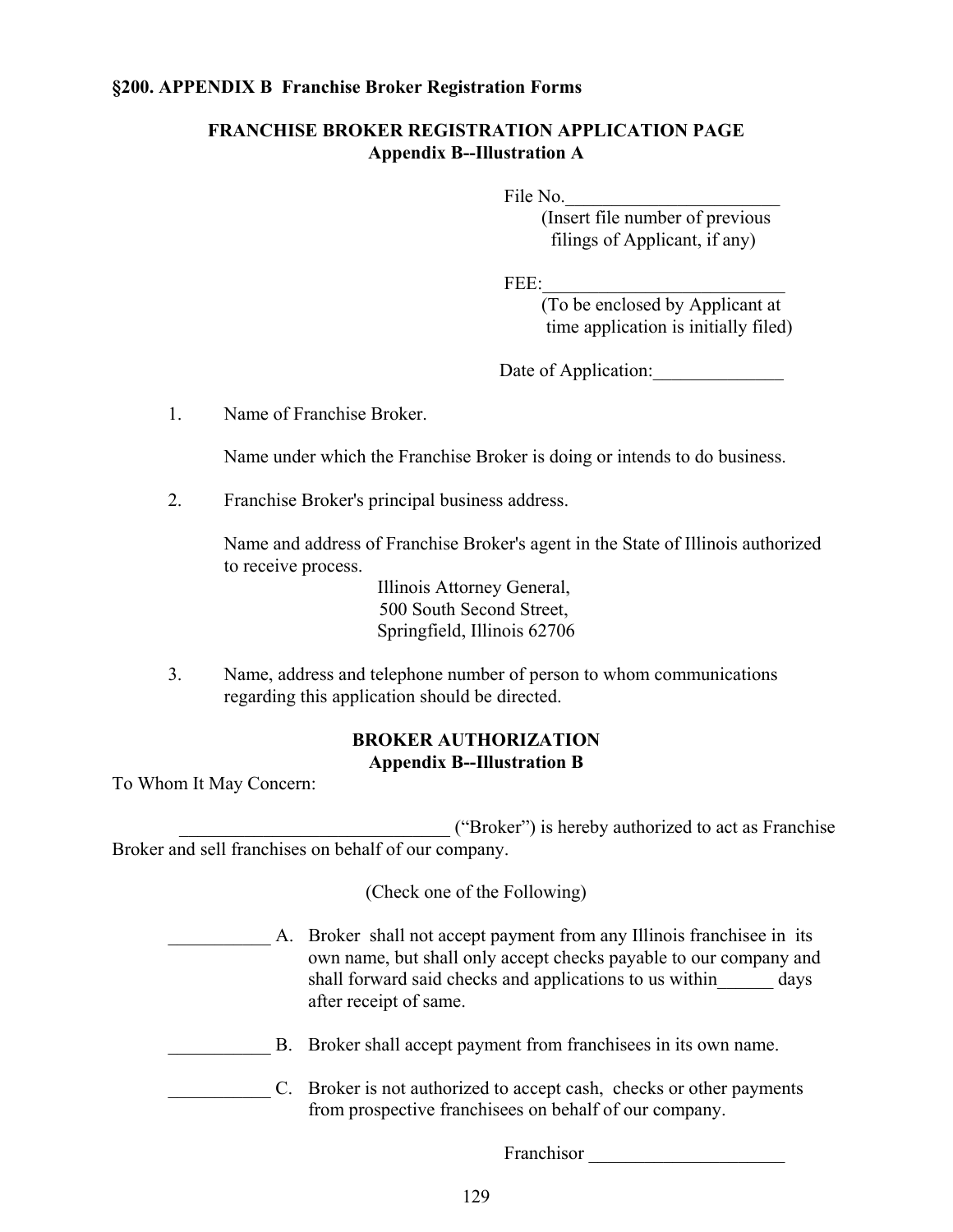By: \_\_\_\_\_\_\_\_\_\_\_\_\_\_\_\_\_\_\_\_\_\_\_\_\_\_

Title:

# **FRANCHISE BROKER SURETY BOND Appendix B--Illustration C**

We, with principal offices at (broker name), a corporation, with principal offices at \_\_\_\_\_\_\_\_\_\_\_\_\_\_\_\_\_\_\_\_\_\_\_ (broker address), as principal, and (name of Surety), with principal offices at \_\_\_\_\_\_\_\_\_\_\_\_\_\_\_\_\_\_\_\_\_\_\_\_\_\_\_\_\_\_\_(Surety address), a Surety Company incorporated under the laws of the State of and authorized to conduct business in the State of Illinois as Surety, are bound to the Illinois Attorney General, Obligee in the sum of the sum of the Obligee or its legal representatives, successors, or assigns, for which payment we bind ourselves and our legal representatives and successors, jointly and severally.

 WHEREAS, the above-named principal has made application to the Illinois Attorney General for registration as a franchise broker under the Illinois Franchise Disclosure Act [815 ILCS 705] and is required pursuant to the Rules and Regulations promulgated under the Illinois Franchise Disclosure Act to post bond in the amount of  $\qquad$ .

 WHEREAS, the Obligee intends to assign this bond to the respective purchaser(s) of the aforementioned franchise upon sale of the aforementioned franchise(s) to said purchaser(s).

THEREFORE, the condition of this obligation is that the principal:

- 1. Comply with the Illinois Franchise Disclosure Act and Regulations promulgated thereunder; and
- 2. Pay all damages suffered by any person by reason of the Broker's violation of said Illinois Franchise Disclosure Act or any Rules or Regulations promulgated thereunder or any acts, rules, regulations, or orders amendatory thereof, and/or supplementary thereto, or hereafter enacted, or by reason of any misrepresentation, deceit, fraud or omission to state a material fact necessary in order to make any statement made, in the light of the circumstances under which such statement was made, not misleading.

This bond and obligation hereunder shall be deemed to run continuously and shall remain in full force and effect for four full years after the date of execution shown below.

In the event that any action or proceeding is initiated with respect to this bond, the parties agree that the venue thereof shall be the County in which the offer or sale of the franchise occurred.

 IN WITNESS WHEREOF, Principal and Surety have executed this instrument at  $\frac{1}{\sqrt{2\pi}}$  this  $\frac{1}{\sqrt{2\pi}}$  day of  $\frac{1}{\sqrt{2\pi}}$ ,  $\frac{1}{\sqrt{2\pi}}$ .

 $\mathcal{L}_\mathcal{L} = \{ \mathcal{L}_\mathcal{L} \mid \mathcal{L}_\mathcal{L} \in \mathcal{L}_\mathcal{L} \}$ 

Principal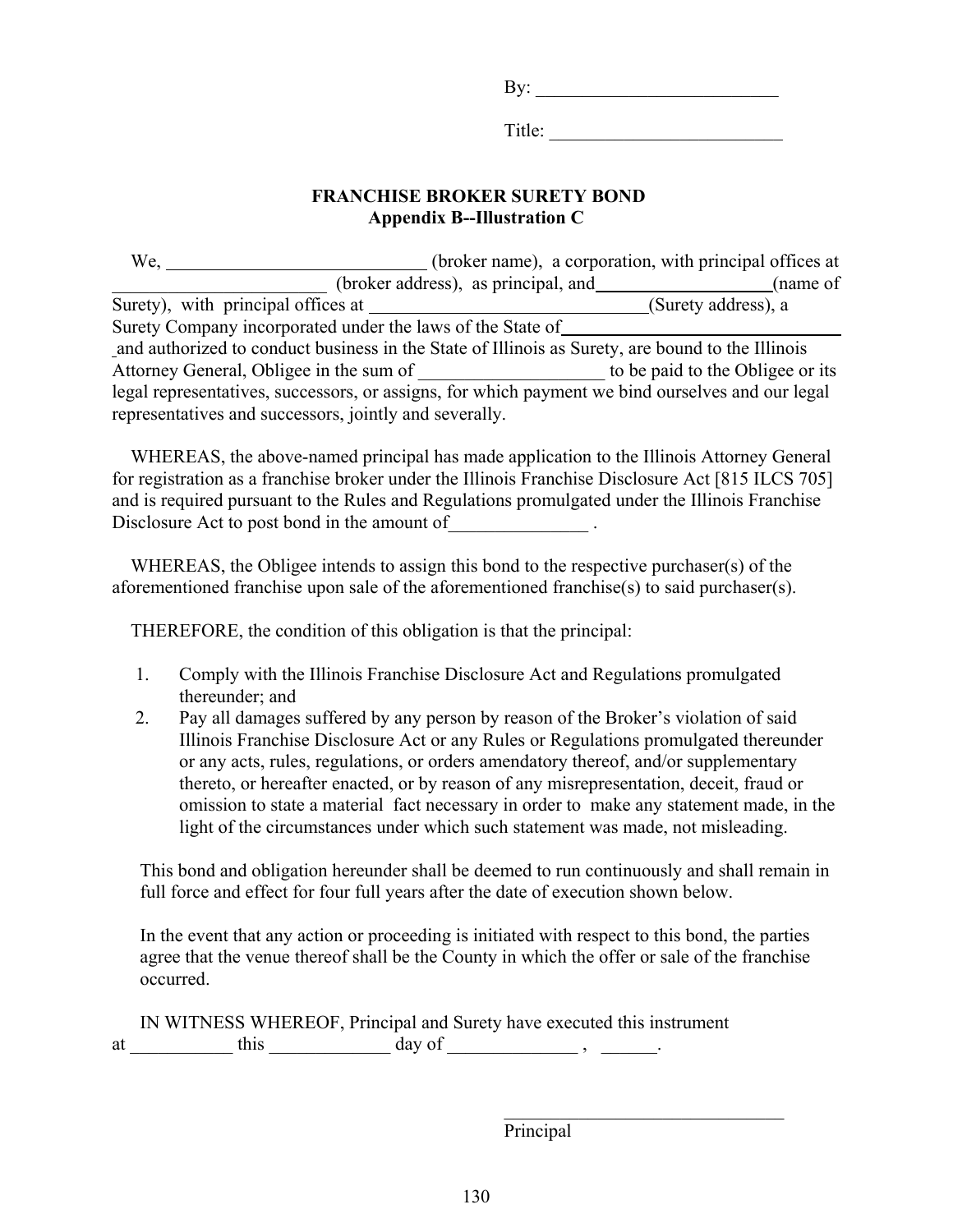Surety

#### **BROKER GUARANTY OF PERFORMANCE Appendix B--Illustration D**

 $\mathcal{L}_\text{max}$  and  $\mathcal{L}_\text{max}$  and  $\mathcal{L}_\text{max}$  and  $\mathcal{L}_\text{max}$  and  $\mathcal{L}_\text{max}$ 

For value received example the manner of guarantor), located at  $\alpha$ (address), absolutely and unconditionally guarantees the performance by broker, (name of broker), of all obligations under the Illinois Franchise Disclosure Act and Rules, incurred in the sale of franchises in the State of and any underlying contractual responsibilities resulting from the sale of franchises occurring after this date with franchisees under the jurisdiction of the Illinois Franchise Disclosure Act, as the same have been or may hereafter be amended, modified, renewed or extended from time to time. This guaranty shall continue in force until all such obligations of broker shall have been satisfied or until such liability of broker to such franchisees has been completely discharged, whichever first occurs. Guarantor shall not be discharged from liability hereunder as long as any such claim by a franchisee against broker remains outstanding. Notice of acceptance is waived. Notice of default on the part of broker is not waived. This guaranty shall be binding upon guarantor, its successors and assigns.

 In witness whereof, guarantor has, by a duly authorized officer, executed this guarantee at  $\qquad \qquad$ , this day of , ...

ATTEST

Guarantor

By: \_\_\_\_\_\_\_\_\_\_\_\_\_\_\_\_\_\_\_\_\_\_\_\_\_\_

 $\mathcal{L}_\text{max}$  , where  $\mathcal{L}_\text{max}$  and  $\mathcal{L}_\text{max}$ 

Title:

#### **§200.APPENDIX C ESCROW FORMS**

 $\frac{1}{2}$  ,  $\frac{1}{2}$  ,  $\frac{1}{2}$  ,  $\frac{1}{2}$  ,  $\frac{1}{2}$  ,  $\frac{1}{2}$  ,  $\frac{1}{2}$  ,  $\frac{1}{2}$  ,  $\frac{1}{2}$  ,  $\frac{1}{2}$  ,  $\frac{1}{2}$  ,  $\frac{1}{2}$  ,  $\frac{1}{2}$  ,  $\frac{1}{2}$  ,  $\frac{1}{2}$  ,  $\frac{1}{2}$  ,  $\frac{1}{2}$  ,  $\frac{1}{2}$  ,  $\frac{1$ 

#### **ESCROW AGREEMENT Appendix C--Illustration A**

Agreement, made this day of by (name of franchisor), a <u>(type</u> of business entity) organized under the laws of the State of (hereinafter referred to as "Franchisor"), and \_\_\_\_\_\_\_\_\_\_\_\_\_\_ hereinafter referred to as "BANK", as Escrowee for the franchisees of Franchisor;

 WHEREAS, Franchisor is desirous of establishing franchises in the State of Illinois; and WHEREAS, it is in the discretion of the Illinois Attorney General as administrator of the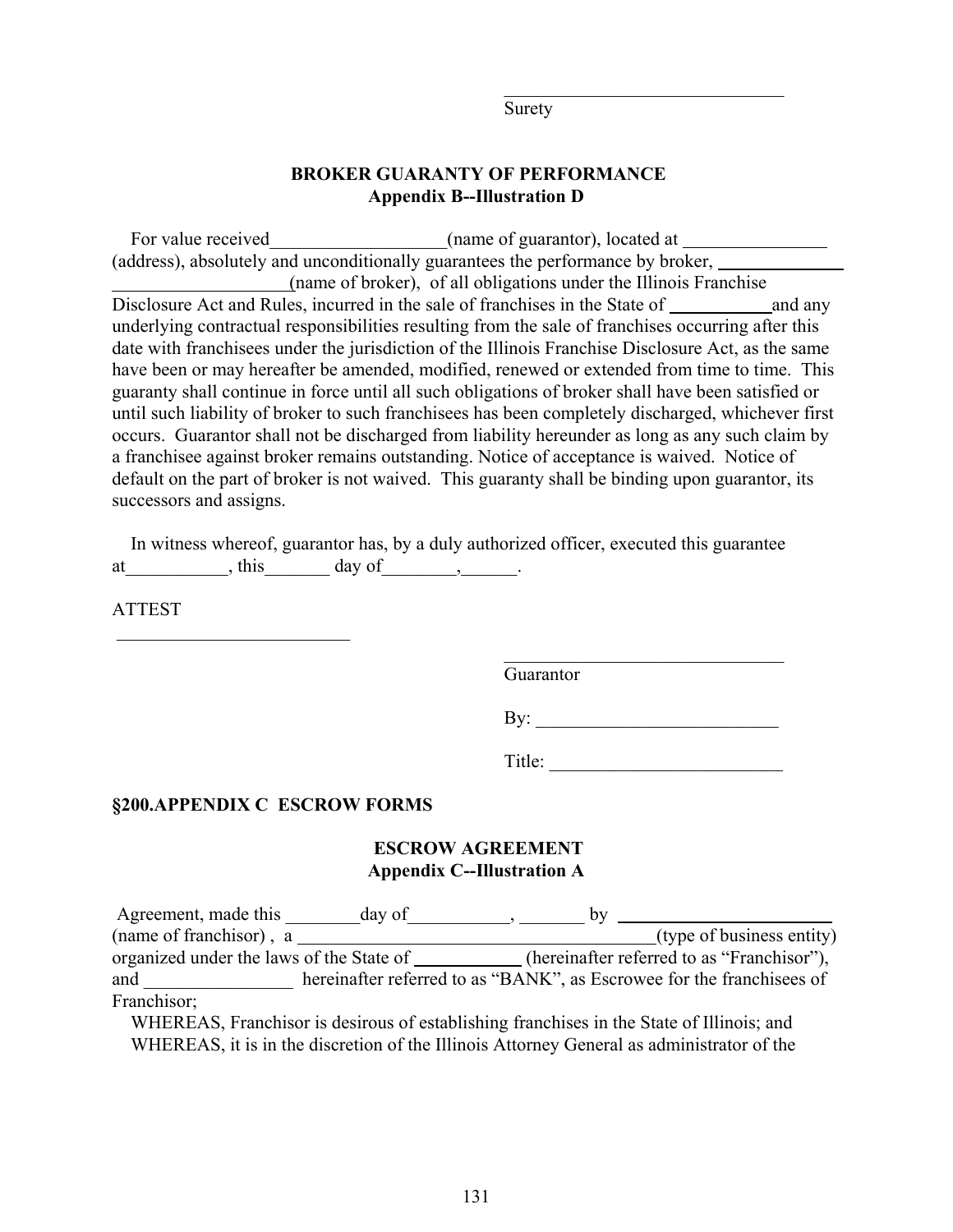Illinois Franchise Disclosure Act, to require an escrow of the franchise fees; and

 WHEREAS, in order to conform to the procedures for arranging an escrow account, Franchisor desires to enter into an escrow agreement with BANK, pursuant to which initial franchise fees are to be held in escrow until Franchisor has met its initial obligations to its franchisees.

 NOW THEREFORE, with the foregoing recitals hereinafter incorporated by reference and made a part hereof, it is agreed as follows:

 1. Franchisor shall deposit with BANK initial franchise fees received from franchisees that are required to be escrowed under the order of the Administrator, but BANK shall not be responsible for insuring that any part or all moneys received by Franchisor from each or any one franchisee are deposited with BANK.

 2. Franchisor will supply BANK with the name and address of each franchisee, together with the amount of the deposit which represents moneys paid by each franchisee and BANK will maintain records containing the same information.

 3. All moneys received by BANK from Franchisor shall be held by BANK as escrowee for the exclusive purpose herein described and will be placed in a single segregated account designated substantially as follows: \_\_\_\_\_\_\_\_\_\_\_\_\_\_\_\_\_\_\_\_\_\_\_\_\_\_\_\_\_\_\_\_\_\_\_\_\_\_\_(Name of Bank), AS ESCROWEE FOR

|                                   | (INAME OF BANK), AS ESCRUWEE FUR  |
|-----------------------------------|-----------------------------------|
| <b>FRANCHISES OF</b>              | (Name of Franchisor) (hereinafter |
| referred to as "Escrow Account.") |                                   |

 4. BANK shall accept such funds as Franchisor shall deliver to BANK, as escrowee, and BANK shall acknowledge the receipt of funds from Franchisor; however, BANK shall not be responsible for the accuracy of the information provided to it by Franchisor.

 5. Any funds deposited hereunder in the Escrow Account shall be invested and kept invested by BANK, at the option of the Franchisor, in instruments of its choosing, until they are to be disbursed as provided in paragraph 6 hereof. All interest received and any increment thereon shall be added to the funds so deposited in the Escrow Account and shall be distributed as provided in paragraph 6.

 6. BANK shall pay out funds, plus interest, if any, from the Escrow Account upon the occurrence of one of the following conditions:

- (a) Upon receipt of a letter from an officer of Franchisor directing BANK to pay out such funds to Franchisor, accompanied by a written notice from the Administrator stating that he takes no exception (hereinafter referred to as "No Exception Notice") to the release, BANK shall pay part or all of the moneys held in escrow for the benefit of a specified franchisee, plus interest, if any, to Franchisor.
- (b) Upon written notice from the Administrator BANK shall return part or all of the deposited franchise fee and other funds, plus interest, if any, to a specified franchisee.
- (c) BANK shall pay funds into court or disburse or deliver them in accordance with any final order of any court of competent jurisdiction.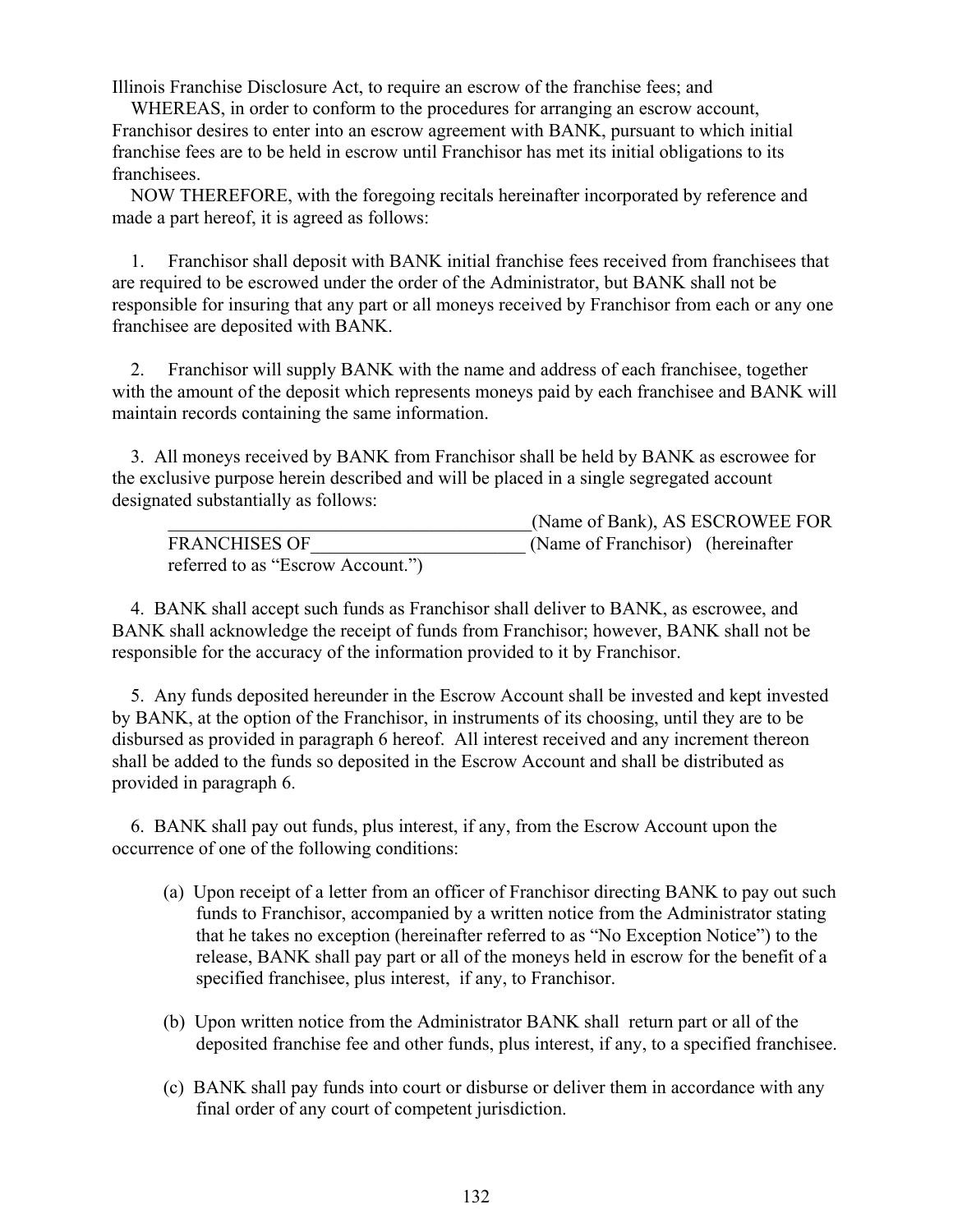BANK shall not be personally liable for any act taken or omitted by it in good faith and in the exercise of its own best judgment. BANK shall also be fully protected in relying upon any written notice, demand, certificate or document which it in good faith believes to be genuine.

 7. BANK is authorized, in its sole discretion, to disregard any and all notices or instructions given by any of the undersigned or by any other person, firm or corporation, except only such notices or instructions by the Administrator as are hereinafter provided for and orders of process of any court entered or issued with or without jurisdiction. If any property subject hereto is at any time attached, garnished, or levied upon under any court order or in case the payment, assignment, transfer, conveyance or delivery of any such property shall be stayed or enjoined by any court order, or in case of any court order affecting such property or any part thereof, then and in any of such events BANK is authorized, in its sole discretion, to rely upon and comply with any such order, writ, judgment or decree which it is advised by legal counsel of its own choosing is binding upon it; if it complies with any such order, writ, judgment or decree, it shall not be liable to any of the parties hereto or to any other person, firm or corporation by reason of such compliance even though such order, writ, judgment or decree may be subsequently reversed, modified, annulled, set aside or vacated.

 8. Written consent of BANK to act in the capacity of escrowee shall be manifested upon the duly authorized execution of this Agreement. The Administrator may, at any time, inspect the records of BANK, insofar as they relate to this Escrow Agreement. At the Administrator's discretion, statements indicating status of the escrow shall be furnished by BANK to the Administrator. An executed duplicate original of this Agreement shall be filed with the Administrator at Illinois Attorney General, Franchise Division, 500 South Second Street, Springfield, Illinois 62706.

 9. BANK shall be paid by Franchisor for any expenses incurred by it and reasonable compensation for its services hereunder. Funds held by BANK pursuant to this Agreement shall not be subject to any liens or charges by BANK.

 10. If BANK believes it to be reasonably necessary to consult with counsel concerning any of its duties in connection with this Agreement, or in the event BANK retains counsel upon becoming involved in litigation on account of any deposit or of this Agreement, Franchisor shall reimburse BANK for and indemnify and hold BANK harmless against any and all costs, attorney's fees, charges, disbursements and expenses in connection with such consultation or litigation.

 11. Franchisor unconditionally guarantees that, in the event BANK misapplies, dissipates, converts or is otherwise responsible for a deficiency in the funds deposited in the Escrow Account through the exercise of less than a fiduciary standard of care, Franchisor shall reimburse each and every franchisee to the extent of such deficiency if such amounts deposited are required to be returned to such franchisee under paragraph 6(a) through (c) hereof.

 12. Franchisor shall give each franchisee a copy of this Agreement prior to collecting any moneys from such franchisee.

 13. BANK's duties as escrowee shall terminate upon final distribution of all moneys received under this Agreement.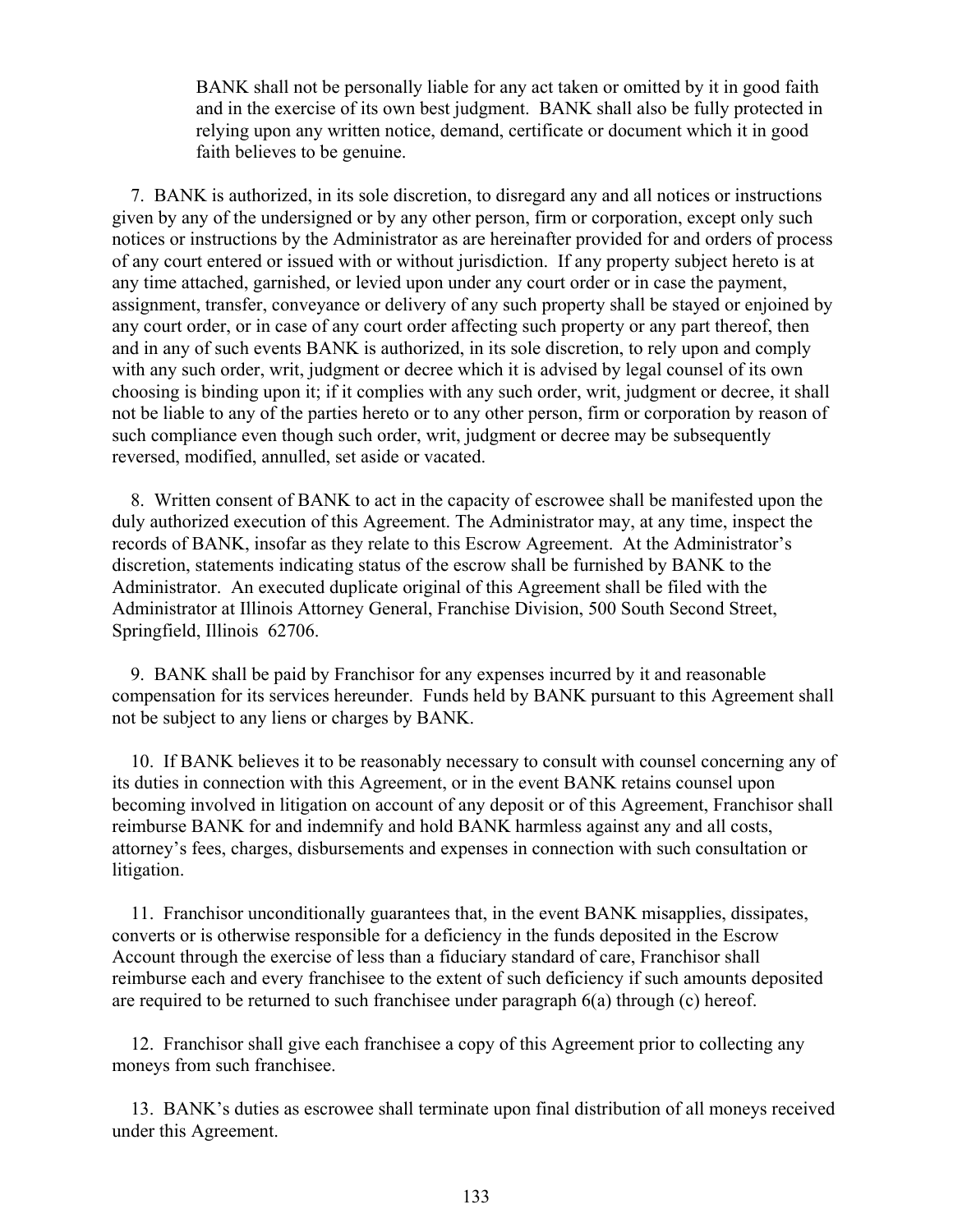IN WITNESS WHEREOF, this Agreement has been duly executed, the parties intending to be legally bound hereby.

ATTEST: B

Its Secretary

| <b>BANK</b> |  |
|-------------|--|
|             |  |

\_\_\_\_\_\_\_\_\_\_\_\_\_\_\_\_\_\_\_\_\_\_\_\_\_ By: \_\_\_\_\_\_\_\_\_\_\_\_\_\_\_\_\_\_\_\_\_\_\_\_\_\_

Its: \_\_\_\_\_\_\_\_\_\_\_\_\_\_\_\_\_\_\_\_\_\_\_\_\_\_\_

| <b>FRANCHISOR</b> |
|-------------------|
|                   |

By: \_\_\_\_\_\_\_\_\_\_\_\_\_\_\_\_\_\_\_\_\_\_\_\_\_\_\_

Its: \_\_\_\_\_\_\_\_\_\_\_\_\_\_\_\_\_\_\_\_\_\_\_\_\_\_\_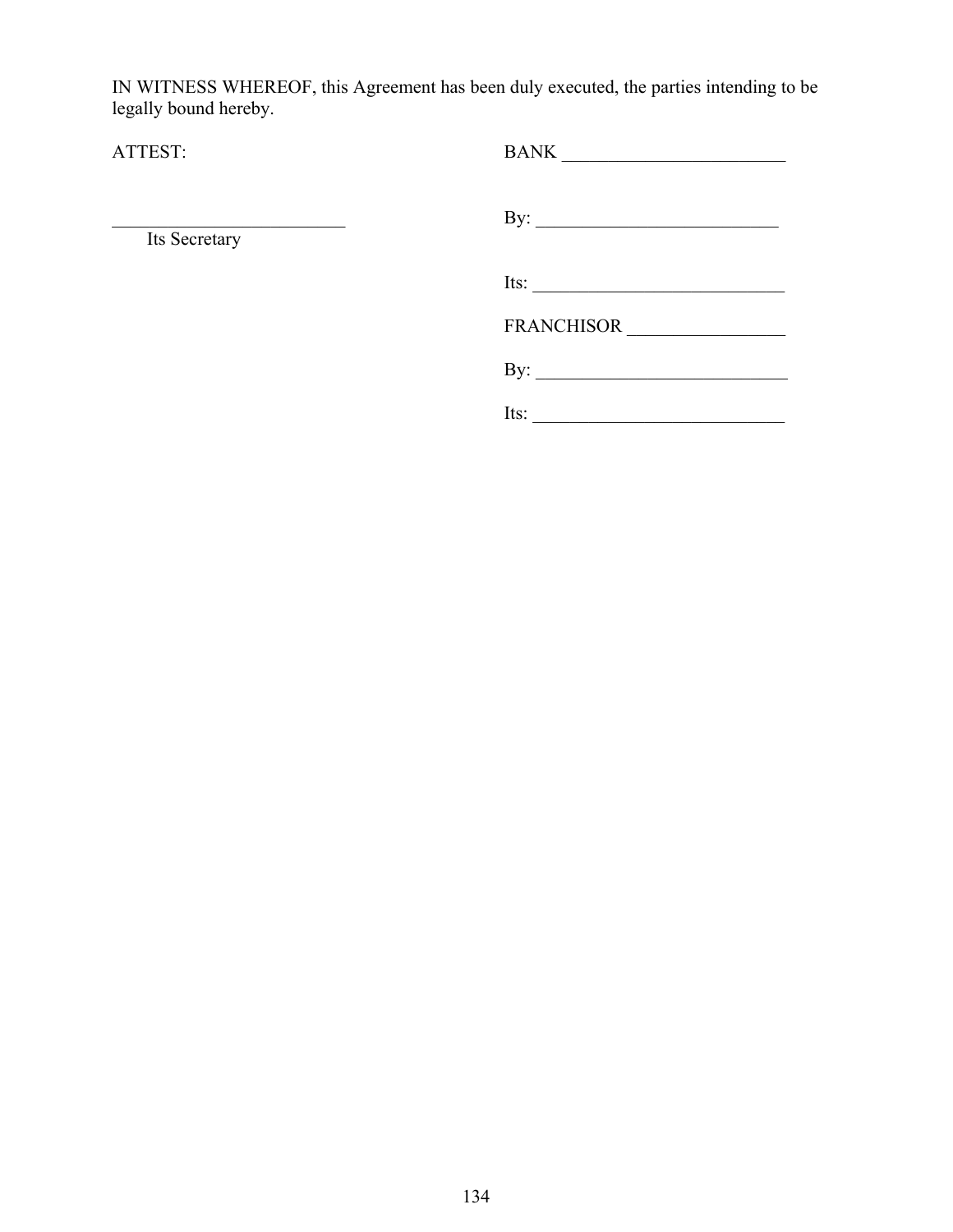# **FRANCHISOR'S PETITION FOR RELEASE OF ESCROWED FUNDS Appendix C--Illustration B**

 $\qquad \qquad \qquad \qquad$  $\hspace{0.6cm}$  $\qquad \qquad$ 

IN THE MATTER OF: FRANCHISOR: \_\_\_\_\_\_\_\_\_\_\_\_\_\_\_\_\_\_\_\_ FRANCHISEE:

# BEFORE THE ATTORNEY GENERAL OF ILLINOIS AS ADMINISTRATOR OF THE FRANCHISE DISCLOSURE ACT

The undersigned franchisor hereby requests the Administrator to authorize release from escrow the sum of  $\overline{\$}$  \_\_\_\_\_\_, plus accrued interest representing the franchise fee paid by  $\frac{1}{\sqrt{2}}$  on the  $\frac{1}{\sqrt{2}}$  day of  $\frac{1}{\sqrt{2}}$ .

The undersigned franchisor hereby represents that it has fulfilled the initial obligations owed to the franshisee under the franchise and other agreements and that the franchisee has commenced doing business.

Franchisor

Escrowee Bank By:

Name and Title

 $\mathcal{L}_\text{max}$  , where  $\mathcal{L}_\text{max}$  , we have the set of  $\mathcal{L}_\text{max}$ 

Address of Bank

Printed Name of Franchisee

Address of Franchisee

 $\mathcal{L}_\text{max}$ Phone Number of Bank

Subscribed and sworn to before me

 $\mathcal{L}_\text{max}$  , where  $\mathcal{L}_\text{max}$  , we have the set of  $\mathcal{L}_\text{max}$ 

 $\mathcal{L}_\text{max}$  , where  $\mathcal{L}_\text{max}$  , we have the set of the set of the set of the set of the set of the set of the set of the set of the set of the set of the set of the set of the set of the set of the set of the set of

this  $\_\_\_\_\_\_\$  day of  $\_\_\_\_\_\_\$ .

 $\mathcal{L}_\text{max}$  , and the set of the set of the set of the set of the set of the set of the set of the set of the set of the set of the set of the set of the set of the set of the set of the set of the set of the set of the

Notary Public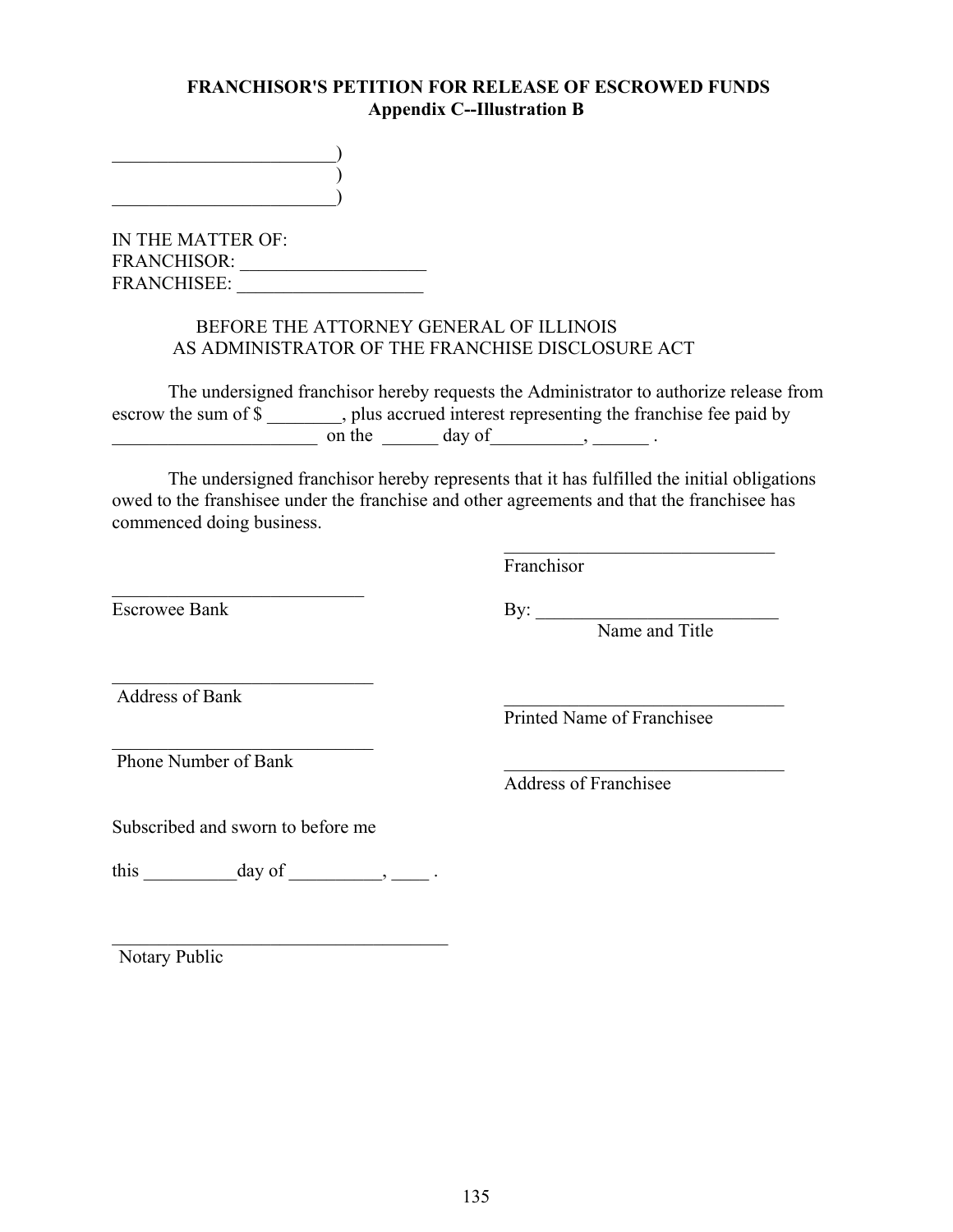# **FRANCHISEE'S PETITION FOR RELEASE OF ESCROWED FUNDS Appendix C--Illustration C**

IN THE MATTER OF: FRANCHISOR: \_\_\_\_\_\_\_\_\_\_\_\_\_\_\_\_\_\_\_\_ FRANCHISEE: \_\_\_\_\_\_\_\_\_\_\_\_\_\_\_\_\_\_\_\_

 $\qquad \qquad$  $\hspace{0.6cm}$  $\qquad \qquad \qquad \qquad$ 

#### BEFORE THE ATTORNEY GENERAL OF ILLINOIS AS ADMINISTRATOR FOR THE FRANCHISE DISCLOSURE ACT

The undersigned franchisee hereby requests the Administrator to authorize release from escrow the sum of \$ on the  $\Box$  day of  $\Box$ 

The undersigned franchisee hereby represents that the franchisor has not fulfilled the initial obligations owed to me under the franchise and other agreements and that I have not commenced doing business.

 $\mathcal{L}_\text{max}$  and  $\mathcal{L}_\text{max}$  and  $\mathcal{L}_\text{max}$  and  $\mathcal{L}_\text{max}$  and  $\mathcal{L}_\text{max}$  and  $\mathcal{L}_\text{max}$ 

Franchisee Signature

Subscribed and sworn to before me<br>
day of Trinted Name of Franchisee this  $\_\_\_\_\_\$  day of  $\_\_\_\_\_\$  $\mathcal{L}=\mathcal{L}^{\mathcal{L}}$ 

 $\mathcal{L}_\text{max}$  , where  $\mathcal{L}_\text{max}$  , we have the set of the set of the set of the set of the set of the set of the set of the set of the set of the set of the set of the set of the set of the set of the set of the set of

 $\mathcal{L}_\text{max}$ 

Address of Franchisee

Notary Public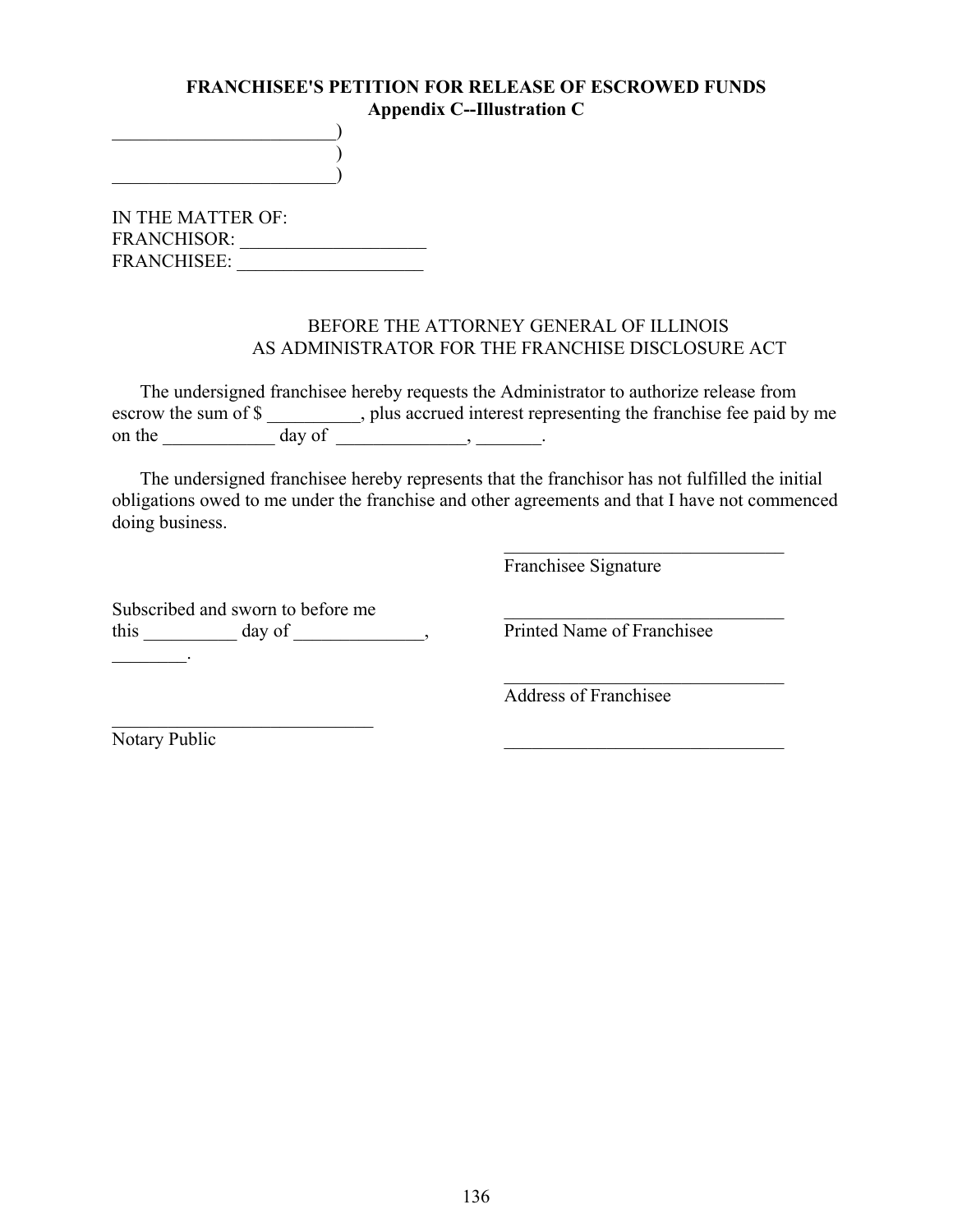#### **§200.APPENDIX D GUARANTY FORMS**

#### **GUARANTY OF PERFORMANCE Appendix D--Illustration A**

For value received,  $(name of guarantee)$ , located at (address), absolutely and unconditionally guarantees the performance by franchisor, (name of franchisor), of all obligations under the Illinois Franchise Disclosure Act and Rules, and of all of the obligations of franchisor to furnish goods and/or services necessary to establish and open the business of franchisees to whom franchises are granted by franchisor pursuant to the registration of such franchises in the State of\_\_\_\_\_\_\_\_\_\_\_\_\_\_ and the terms and conditions of its franchise and other agreements entered into after this date with franchisees under the jurisidiction of the Illinois Franchise Disclosure Act, as the same have been or may hereafter be amended, modified, renewed or extended from time to time. This guaranty shall continue in force until all such obligations of franchisor shall have been satisfied or until such liability of franchisor to such franchisees has been completely discharged, whichever first occurs. Guarantor shall not be discharged from liability hereunder as long as any such claim by a franchisee against franchisor remains outstanding. Notice of acceptance is waived. Notice of default on the part of franchisor is not waived. This guaranty shall be binding upon guarantor, its successors and assigns.

 In witness whereof, guarantor has, by a duly authorized officer, executed this guarantee at  $\lim_{x \to a} \frac{1}{x}$  this  $\lim_{x \to a} \frac{1}{x}$  day of  $\lim_{x \to a} \frac{1}{x}$ 

ATTEST:

 $\mathcal{L}_\text{max}$ 

Guarantor

 $\mathbf{B} \mathbf{y}$ 

 $\mathcal{L}_\text{max}$  , where  $\mathcal{L}_\text{max}$  and  $\mathcal{L}_\text{max}$  and  $\mathcal{L}_\text{max}$ 

Title  $\Box$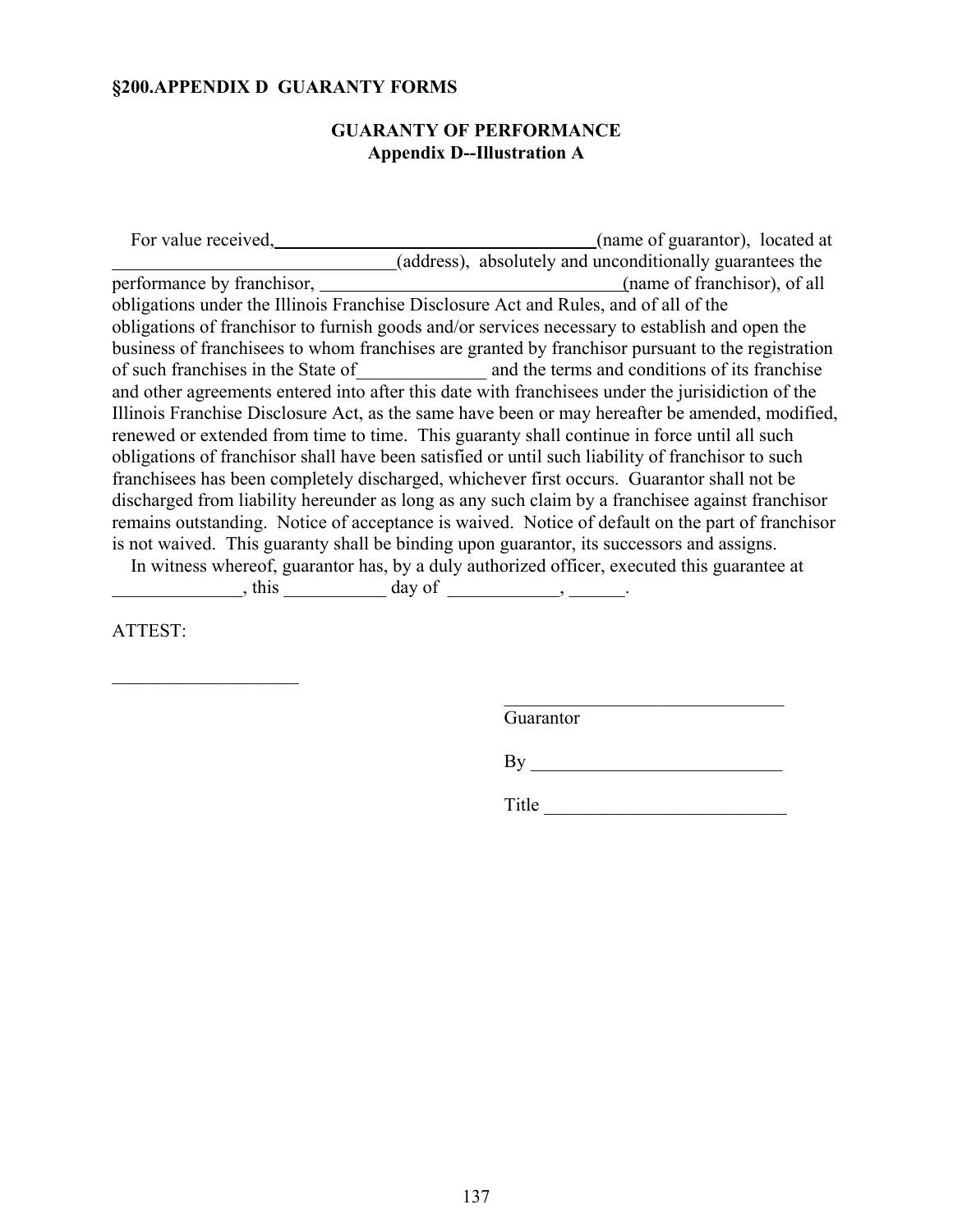# **CORPORATE RESOLUTION Appendix D--Illustration B**

RESOLVED, that it is desirable and in the best interest of this Corporation that the franchisor be authorized to offer and sell franchises in the State of Illinois; that the President, any Vice-President, the Secretary, or any Assistant Secretary are hereby authorized to execute on behalf of this Corporation any Guaranty of Performance of all of the duties and obligations of franchisor under the Illinois Franchise Disclosure Act and Rules, and obligations to furnish goods and/or services necessary to establish and open the business of franchisees to whom franchises are granted by franchisor pursuant to the registration of such franchises in the State of Illinois, and the terms and conditions of its franchise and other agreements entered into with franchises under the jurisdiction of the Illinois Franchise Disclosure Act, as the same have been or may hereafter be amended, modified, renewed, or extended from time to time; and that the execution of previous such Guarantees of Performance of franchisor by any of the aforesaid officers is hereby ratified and approved.

#### **SECRETARY'S CERTIFICATE Appendix D-- Illustration C**

 The undersigned hereby certifies that the undersigned is the \_\_\_\_\_\_\_\_\_\_\_\_\_\_\_\_Secretary of (name of guarantor), a corporation organized and existing under the laws of the State of the state of the state of  $\frac{1}{x}$ . , that the foregoing is a true and correct copy of the resolution duly adopted at a meeting of the Board of Directors of said corporation held on the \_\_\_\_\_\_\_\_\_\_\_\_\_ day of \_\_\_\_\_\_\_\_\_\_\_\_\_ , \_\_\_\_\_\_, at which meeting a quorum was at all times present and acting; that the passage of said resolution was in all respects legal; and that said resolution is in full force and effect.

Dated this  $\_\_\_\_\_\_\_\$  day of  $\_\_\_\_\_\_\_\_\_\_\_\_\_\_\_\_\_\_\_\_\_$ 

 $\mathcal{L}_\text{max}$  and  $\mathcal{L}_\text{max}$  and  $\mathcal{L}_\text{max}$  and  $\mathcal{L}_\text{max}$  and  $\mathcal{L}_\text{max}$ 

Secretary

(Corporate Seal)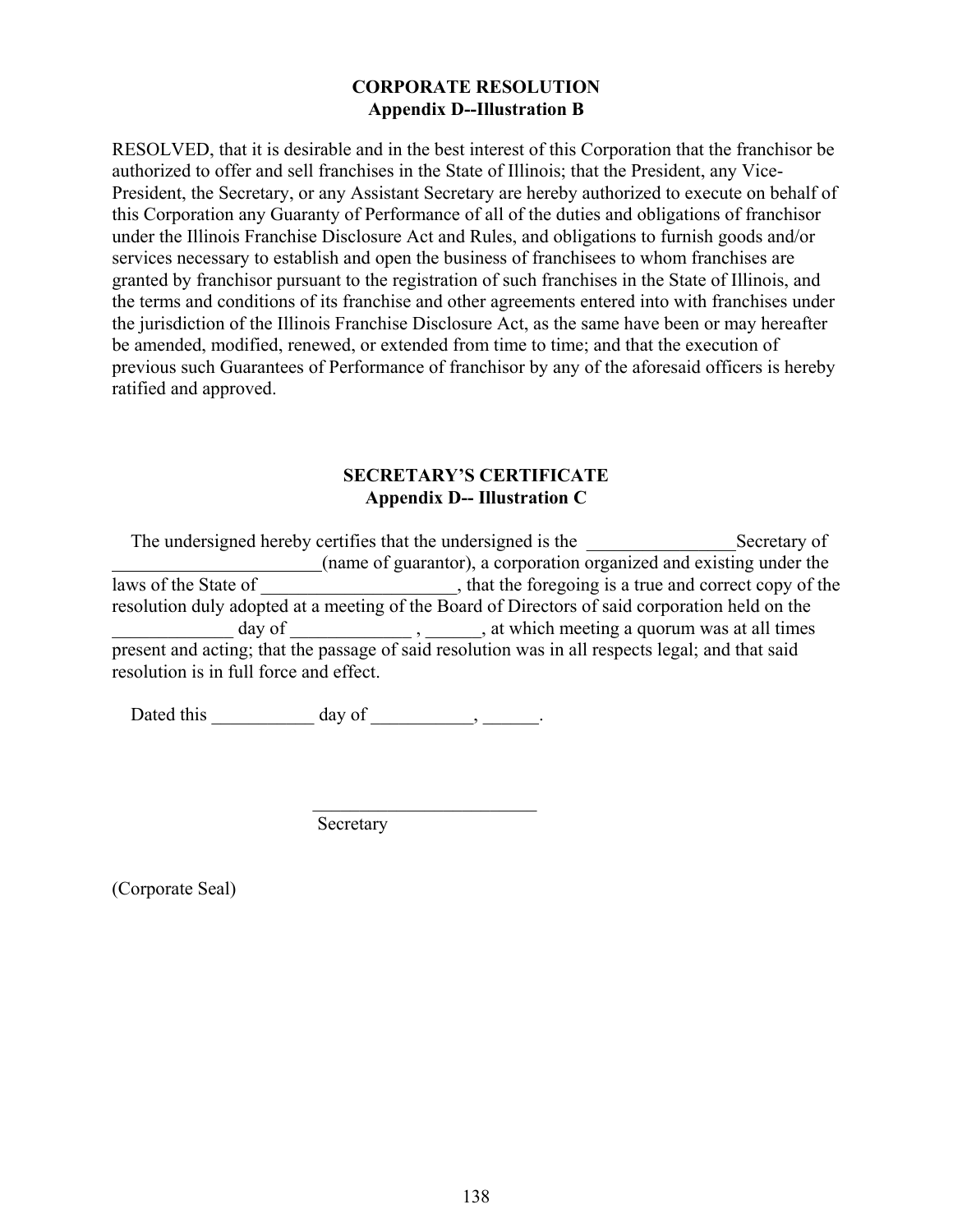#### **§200.APPENDIX E SURETY BOND**

We, <u>example and the corporation</u> (name of franchisor), a corporation <del>,</del> with principal offices at (address of franchisor), as principal, and

 ( name of surety company) , a surety company with principal offices located at (address of Surety) incorporated under the laws of the State of \_\_\_\_\_\_\_\_\_\_\_\_\_\_and authorized to conduct business in the State of Illinois, as Surety, are indebted to the Administrator, Illinois Attorney General, 500 South Second Street, Springfield, Illinois 62706, Obligee in the sum of to be paid to the Obligee or its legal representatives, successors, or assigns, for which payment we bind ourselves and our legal representatives and successors, jointly and severally.

 WHEREAS, the above-named principal has made application to the Administrator for registration of the offer of its franchises under the Illinois Franchise Disclosure Act and is required pursuant to said law to provide the Administrator with a Surety Bond.

WHEREAS, the Principal proposes to offer in Illinois franchise(s) within one year from the effective date of the proposed registration under the Illinois Franchise Disclosure Act; and

 WHEREAS, the Obligee intends to assign this bond to the respective purchaser(s) of the aforementioned franchise(s) upon sale of the aforementioned franchise(s) to said purchaser(s).

The conditions of this bond are that if the Principal, its agent or employees shall:

- 1. Comply with the Illinois Franchise Disclosure Act and all rules and orders promulgated thereunder; and
- 2. Pay all damages suffered by any person by reason of the violation of the Illinois Franchise Disclosure Act or any rules or orders promulgated thereunder or any acts, rules or orders amendatory thereof and/or supplementary thereto, or hereafter enacted, or by reason of any misrepresentation, deceit, fraud or omission to state a material fact necessary in order to make any statement made in the light of the circumstances under which such statement was made, not misleading, including, but not limited to, the failure to disclose, as required by Illinois Franchise Disclosure Act and the rules and regulations promulgated thereunder, the true financial condition of franchisor; and
- 3. Fully completes its obligations under the Franchise Agreement and all related Agreements to provide real estate, improvements, equipment, inventory, training and other items included in the franchise offering, then this obligation shall be void; otherwise this obligation will remain in full force and effect.

This bond and obligation hereunder shall be deemed to run continuously and shall remain in full force and effect for four full year after the date of execution of this document.

In the event that any action or proceeding is initiated with respect to this bond, the parties agree that the venue thereof shall be the state or province in which the offer or sale of the franchise occurred.

 IN WITNESS WHEREOF, Principal and Surety have executed this instrument at this day of , this this day of  $\sim$ 

 $\mathcal{L}_\text{max}$  and  $\mathcal{L}_\text{max}$  and  $\mathcal{L}_\text{max}$  and  $\mathcal{L}_\text{max}$  and  $\mathcal{L}_\text{max}$  and  $\mathcal{L}_\text{max}$ 

Principal

 $\mathcal{L}_\text{max}$  , where  $\mathcal{L}_\text{max}$  and  $\mathcal{L}_\text{max}$  and  $\mathcal{L}_\text{max}$ 

Surety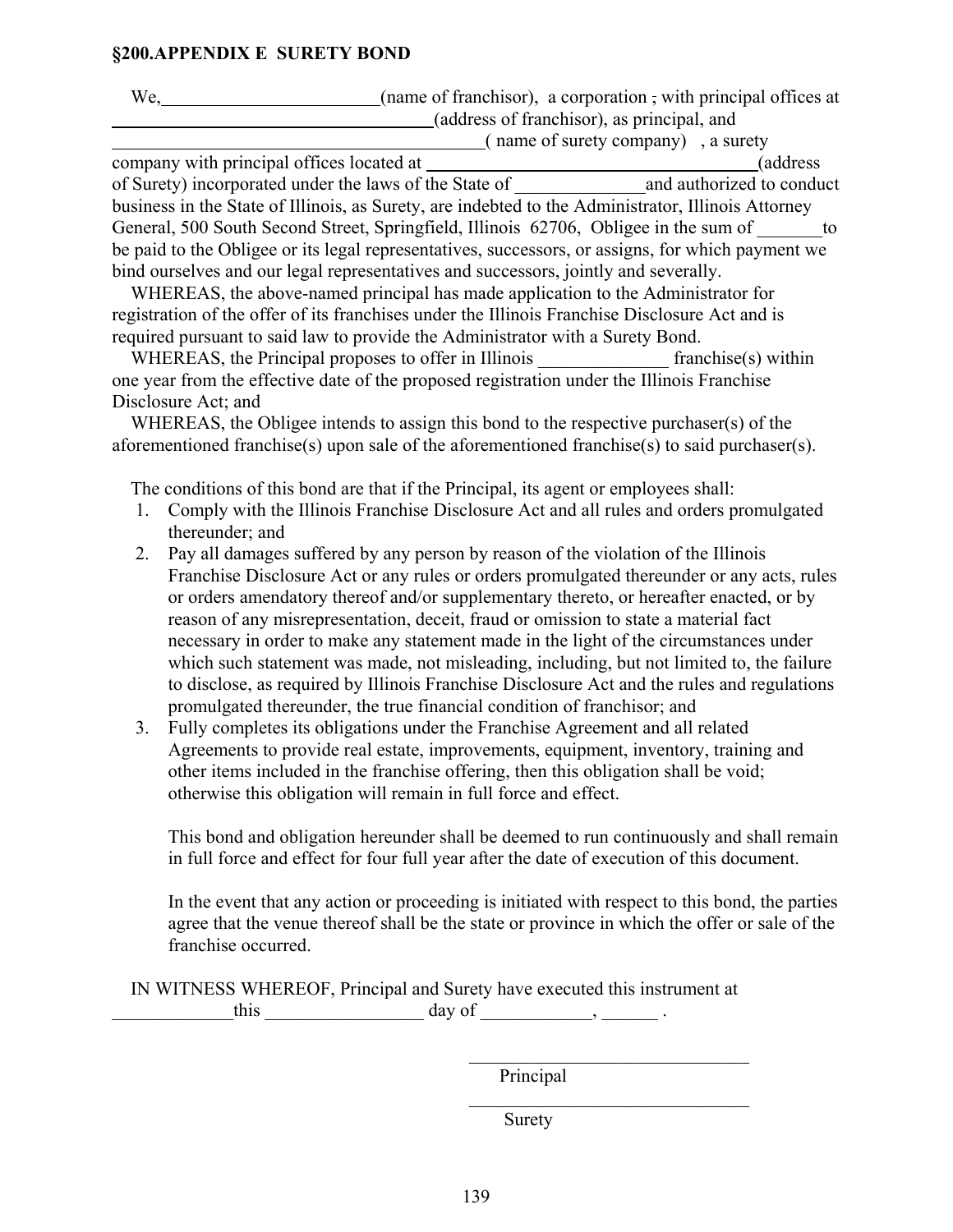# **§200.APPENDIX F CERTIFICATE OF DEPOSIT FORMS**

# **FRANCHISOR'S PETITION FOR RELEASE OF CERTIFICATE OF DEPOSIT Appendix F-- Illustration A**

 $\qquad \qquad \qquad \qquad$  $\hspace{0.6cm}$ 

 $\qquad \qquad$ 

| IN THE MATTER OF:  |  |
|--------------------|--|
| <b>FRANCHISOR:</b> |  |
| <b>FRANCHISEE:</b> |  |

#### BEFORE THE ATTORNEY GENERAL OF ILLINOIS AS ADMINISTRATOR FOR THE FRANCHISE DISCLOSURE ACT

|     | The undersigned franchisor hereby requests the Administrator to authorize release of the |                |
|-----|------------------------------------------------------------------------------------------|----------------|
|     | Certificate of Deposit in the name of the Administrator in the sum of \$                 | , plus accrued |
|     | interest representing the franchise fee paid by                                          | on             |
| the | day of                                                                                   |                |

 The undersigned franchisor hereby represents that it has fulfilled the initial obligations owed to the franchisee under the franchise and other agreements and that the franchisee has commenced doing business. In furtherance of this request, the undersigned franchisor submits the

franchisee's statement indicating the franchisee has no objection to this request. By this statement the franchisee has not waived any rights which he may have against the undersigned franchisor.

 $\mathcal{L}_\text{max}$  , and the contract of the contract of  $\mathcal{L}_\text{max}$  , and  $\mathcal{L}_\text{max}$ 

Franchisor

 $\mathbf{By:}$ 

Name and Title

Subscribe and sworn to before me this \_\_\_\_\_\_\_\_\_\_\_\_\_ day of \_\_\_\_\_\_\_\_\_\_, \_\_\_\_\_\_\_\_.

Printed Name of Franchisee

 $\mathcal{L}_\text{max}$ 

Notary Public Address of Franchisee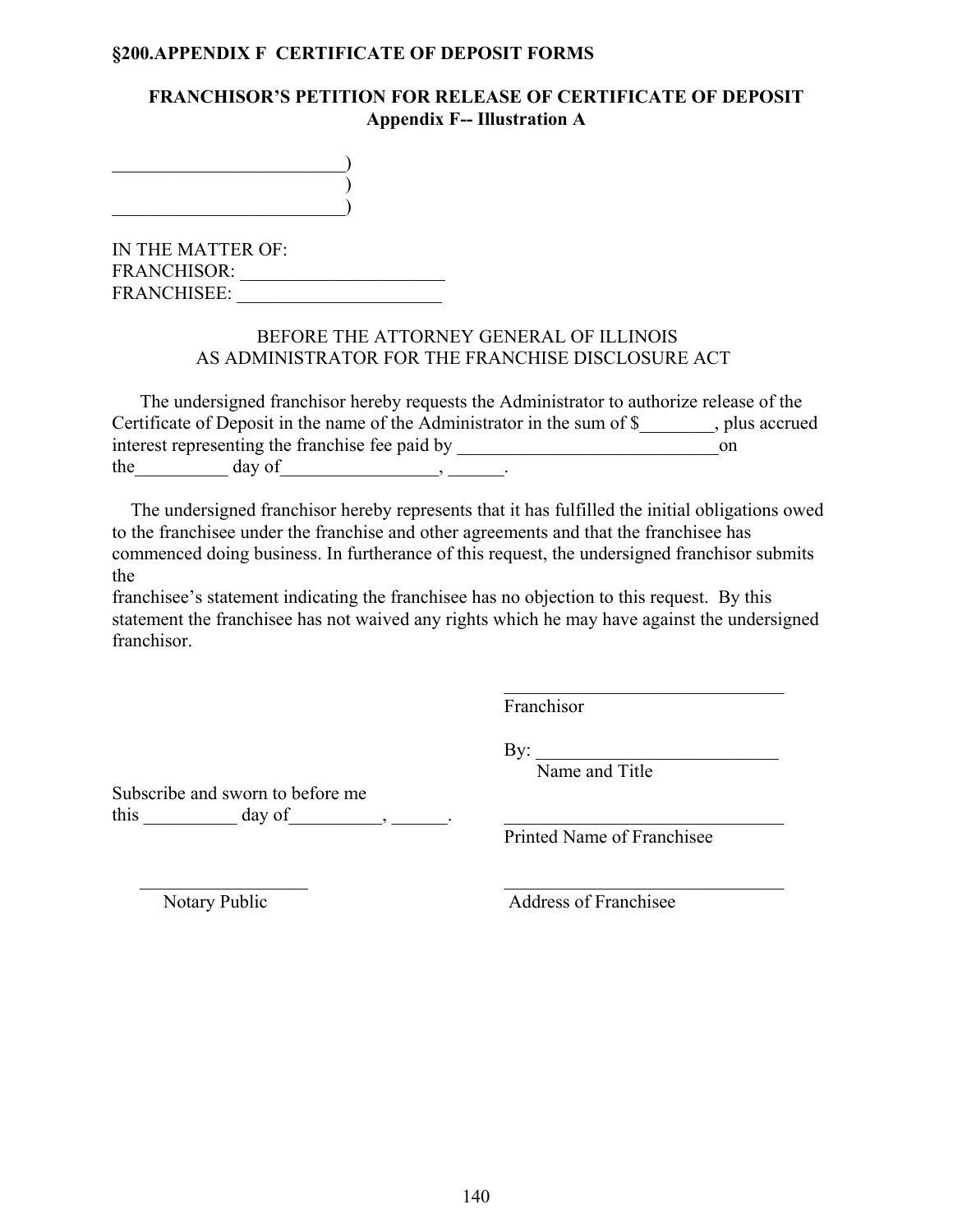# **FRANCHISEE'S PETITION FOR RELEASE OF CERTIFICATE OF DEPOSIT Appendix F--Illustration B**

 $\qquad \qquad \qquad \qquad$  $\hspace{0.6cm}$  $\qquad \qquad \qquad \qquad$ 

\_\_\_\_\_\_\_\_\_\_\_\_\_\_\_\_\_ , \_\_\_\_\_\_\_.

IN THE MATTER OF: FRANCHISOR: \_\_\_\_\_\_\_\_\_\_\_\_\_\_\_\_\_\_\_\_\_\_ FRANCHISEE:

#### BEFORE THE ATTORNEY GENERAL OF ILLINOIS AS ADMINISTRATOR FOR THE FRANCHISE DISCLOSURE ACT

The undersigned franchisee hereby requests the Administrator to authorize the release of the Certificate of Deposit issued in the name of the Administrator in the sum of \$ plus accrued interest representing the franchisee fee paid by me on the \_\_\_\_\_\_\_\_\_\_\_\_ day of

The undersigned franchisee hereby represents that the franchisor has not fulfilled the initial obligations owed to me under the franchise and other agreements and that I have not commenced doing business.

In furtherance of this request, the undersigned franchisor submits the franchisee's statement indicating that it has no objection to this request.

Signature

Printed Name of Franchisee

 $\mathcal{L}_\text{max}$ 

 $\mathcal{L}_\text{max}$ 

 $\mathcal{L}_\text{max}$  , where  $\mathcal{L}_\text{max}$  and  $\mathcal{L}_\text{max}$  and  $\mathcal{L}_\text{max}$ 

 $\mathcal{L}_\text{max}$  , where  $\mathcal{L}_\text{max}$  and  $\mathcal{L}_\text{max}$  and  $\mathcal{L}_\text{max}$ 

Address of Franchisee

Subscribed and sworn to before me this  $\_\_\_\_\_\_\_\_\$  day of  $\_\_\_\_\_\_\_\_\_\_\_\_\_\_\_\_\_\_\_\_\_\_$ 

Notary Public

 $\mathcal{L}_\text{max}$  , where  $\mathcal{L}_\text{max}$  , we have the set of the set of the set of the set of the set of the set of the set of the set of the set of the set of the set of the set of the set of the set of the set of the set of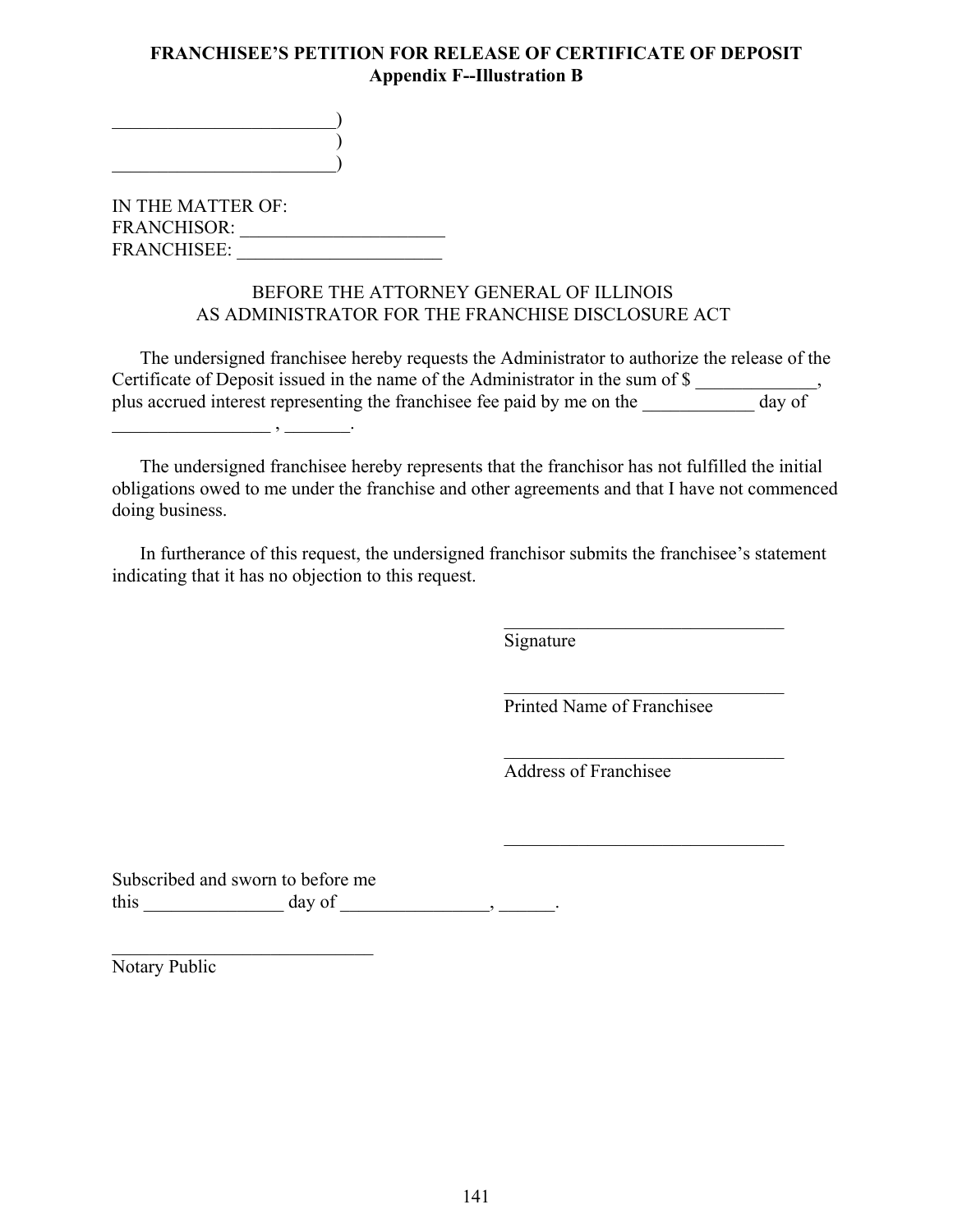**THE FOLLOWING IS AN EDITED VERSION OF WHAT CONSTITUTES AN ILLINOIS BUSINESS OPPORTUNITY EFFECTIVE 1/1/96. YOU MUST READ THE BUSINESS OPPORTUNITY SALES LAW TO FULLY UNDERSTAND YOUR RIGHTS AND OBLIGATIONS. THIS INFORMATION IS PROVIDED TO REMIND YOU THAT, IF A BUSINESS RELATIONSHIP IS NOT A FRANCHISE, IT MAY BE COVERED BY THIS ACT. DISCUSS THE FRANCHISE AND BUSINESS OPPORTUNITY LAWS AND OTHER LAWS AFFECTING YOUR CHOSEN BUSINESS WITH YOUR ATTORNEY BEFORE PURCHASING A BUSINESS SYSTEM.**

Copies available: Illinois Secretary of State Securities Division Lincoln Tower, Suite 200 520 South Second Street Springfield, Illinois 62701

#### **BUSINESS OPPORTUNITY [815 ILCS 602 §5-5.10(a) of the Business Opportunity Sales Law]**

Agreement to provide to purchaser for payment in excess of \$500: a product; equipment; supplies; or services, enabling purchaser to start a business, and the seller represents orally or in writing that:

- 1. Seller will assist purchaser in finding locations for the use or operation of vending machines, racks, display cases on third party premises;
- 2. Seller will assist in finding outlets for purchaser's products or services;
- 3. Seller will purchase work produced by purchaser;
- 4. Seller guarantees purchaser will derive income from the business in excess of the purchase price;
- 5. If purchaser is dissatisfied, seller will refund all or part of the price paid to seller, or repurchase products, equipment or supplies provided by seller; or
- 6. Seller will provide a marketing plan. (Doesn't apply to sale of marketing plan made in conjunction with licensing of a registered trade or service mark).

# **EXCLUDED**

#### **[§ 5-5.10 (b)]**

- 1. Sale of ongoing business in its entirety by seller operating business;
- 2. Business Opportunity offer that is substantially similar to business purchaser is already in;
- 3. Franchise under Illinois Franchise Disclosure Act;
- 4. Illinois Registered Security;
- 5. \$1,000,000 seller net worth and personal guarantees of seller obligations when selling business opportunity involving a marketing plan and license of a federally registered mark;
- 6. Offer or sale through court or statutory authority; or
- 7. Cash payments under \$500 for not-for-profit sale of demo equipment, samples or inventory sold to purchaser at a bona fide wholesale price.

#### **THE FEDERAL TRADE COMMISSION "FRANCHISE RULE" ALSO APPLIES TO "BUSINESS OPPORTUNITIES." CONTACT THE REGIONAL OFFICE OF THE FTC IN CHICAGO FOR FURTHER INFORMATION [312-353-4423]**

• • • • • •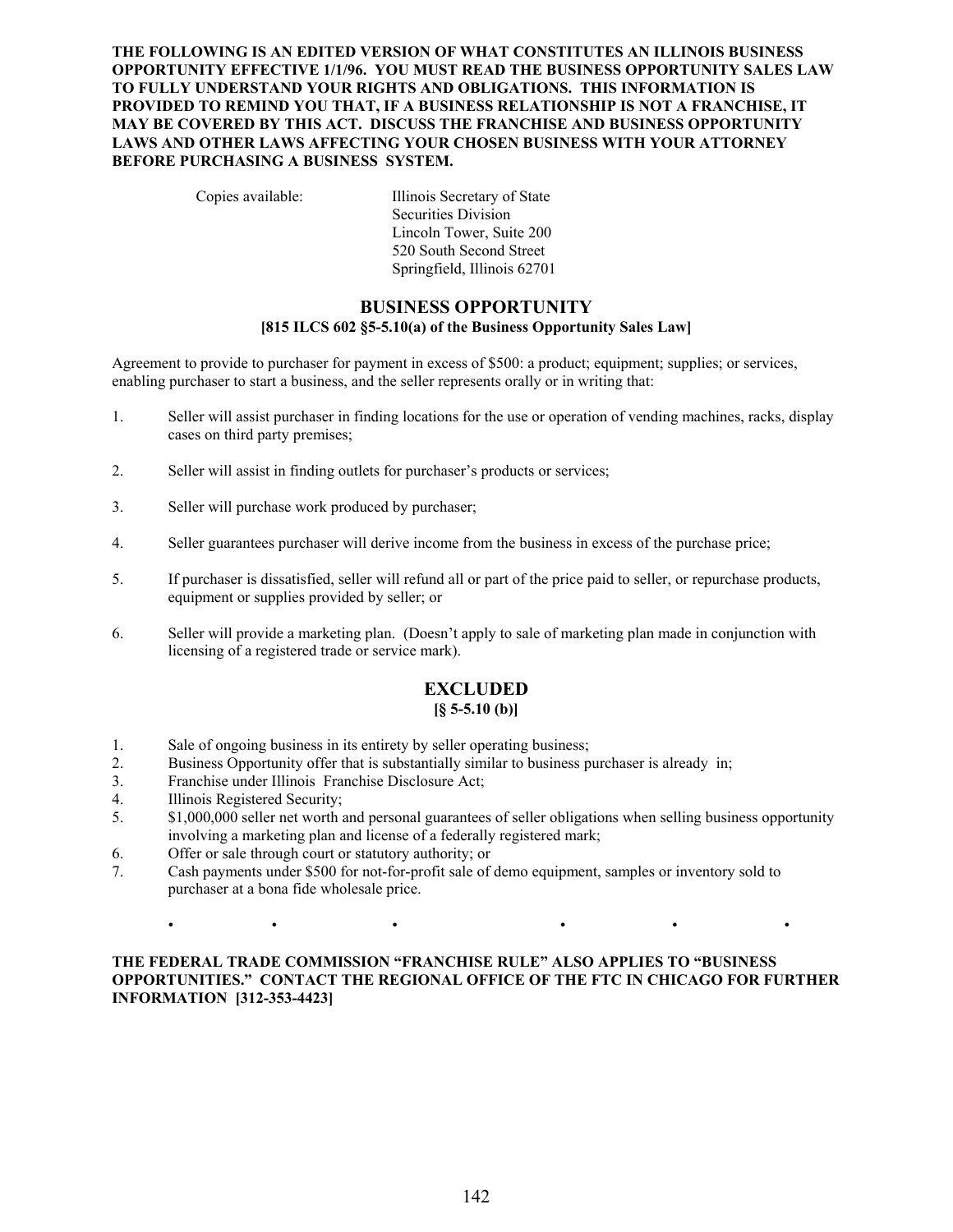**THE FOLLOWING IS AN EDITED VERSION OF WHAT CONSTITUTES AN ILLINOIS BUSINESS BROKER EFFECTIVE 1/1/96. YOU MUST READ THE BUSINESS BROKER ACT TO FULLY UNDERSTAND YOUR RIGHTS AND OBLIGATIONS. THIS INFORMATION IS PROVIDED TO REMIND YOU THAT, IF YOU ARE A BUSINESS MATCHMAKER, THIS ACT MAY APPLY TO YOU. DISCUSS THE BUSINESS BROKER ACT AND OTHER LAWS WITH YOUR ATTORNEY BEFORE PERFORMING ANY BROKER SERVICES.**

Copies available: Illinois Secretary of State Securities Division Lincoln Tower, Suite 200 520 South Second Street Springfield, Illinois 62701

#### **BUSINESS BROKERS [815 ILCS 307 sec. 10-1 of the Business Brokers Act]**

Any person who, in return for a fee, commission, or other compensation:

- 1. Promises to or assists in procuring a business for any person;
- 2. Negotiates, offers, attempts or agrees to negotiate the sale, exchange, or purchase of a business;
- 3. Deals in options on businesses;
- 4. Advertises or represents himself as a business broker;
- 5. Assists in the procuring of prospects;
- 6. Offers, promotes, lists...a business for sale, lease or exchange.

#### **EXEMPTIONS FROM ACT [sec. 10-80]**

- 1. Attorney.
- 2. Licensed Real Estate Broker/Salesperson engaged in real estate transactions.
- 3. Dealer/Salesperson/Investment Advisor registered under or engaged in exempt transactions under the Illinois Securities Law of 1953, or persons registered under federal securities law.
- 4. Banks, Savings and Loans and their holding companies

#### **RULES AND REGULATIONS [14 IL. ADMIN.CODE §140-802]**

5. Registered Illinois Franchise Brokers are exempt from the Business Brokers Act with regard to franchise sales. (This Rule was part of the emergency /Rules implemented by the Secretary of State pursuant to the Business Brokers Act and effective through May 30, 1996. Check current Rules to learn whether this Rule remains in effect).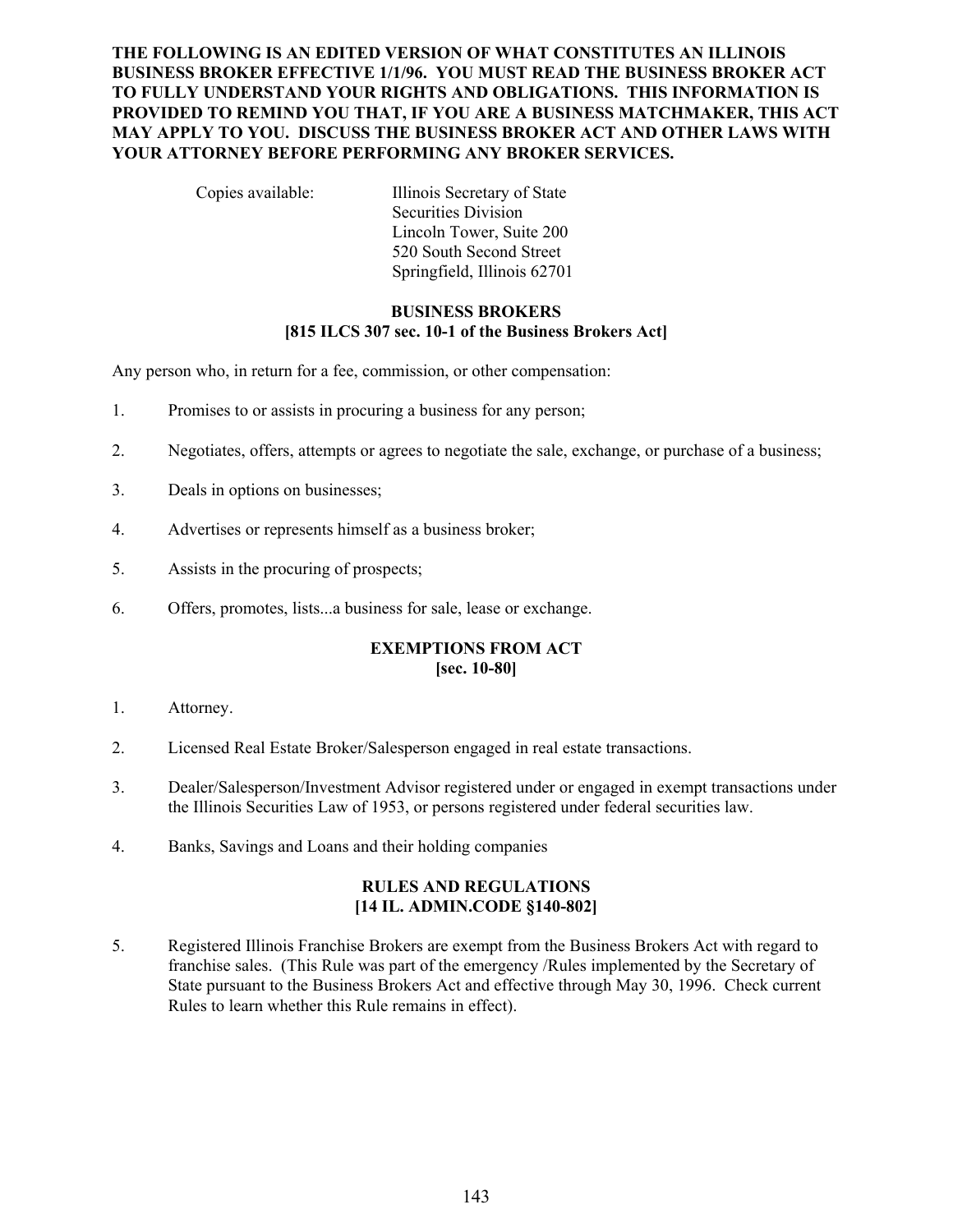## **INDEX TO ACT, RULES AND OTHER INFORMATION**

KEY:  $\&$  = Act  $(R)$ § = Rules  $(A/I)$  = Appendices/Illus.  $(O/I) = Other Information$ 

**Addendum** (R) §604 b) p. 54

**Administrative Review** §34 p. 29

**Administrator** §3(19) p. 15 ; (R) §112 p. 37

**Affiliates** (A/I)A/L [UFOC Item 1] p. 69

**Advertisement and Advertising** [definition §3(18)(d) p. 15];(R) § 300-304 p. 43

**Amendments** §11 p. 19; (R) §114 p. 61; §604 p. 54

**Anniversary Report** [see Annual Report]

**Annual Report** §10 p. 18 ; (R) §603 p. 52 ; (A/I)A/L p. 63

**Application Page** (A/I)A/A p. 58

**Arbitration** §4 p. 16

**Area Franchise** (R) §701-702 pp. 55-56

**Assurance of Financial Ability** §15 p.20; (R) §500-503 pp. 47-49

**Attorney Fees** §26 p. 25

**Attorney Letter** (R) §201(b)(4) p. 40

**Audited Financial Statements** (R) §600 p. 51; (A/I)A/L [UFOC Item 21] p. 124

**Bankruptcy** (A/I)A/L [UFOC Item 4] p. 77

**Bona Fide Wholesale/Retail Price** §3(14)(c) & (f) p. 14 ; (R) §106 p.36

**Bond** [see Surety Bond]

**Broker** [see Franchise Broker and Business Broker Act]

**Books and Records** §36 p.30

**Business Broker Act** (O/I) p. 144

**Business Experience** (A/I)A/L [UFOC Item 2] p. 73

**Business Opportunity** (O/I) p. 142

**Certificate of Deposit** (R) §506-507 pp. 50-51; (A/I)F/A p. 140

**Certificate of Registration or Filing** §29 p. 26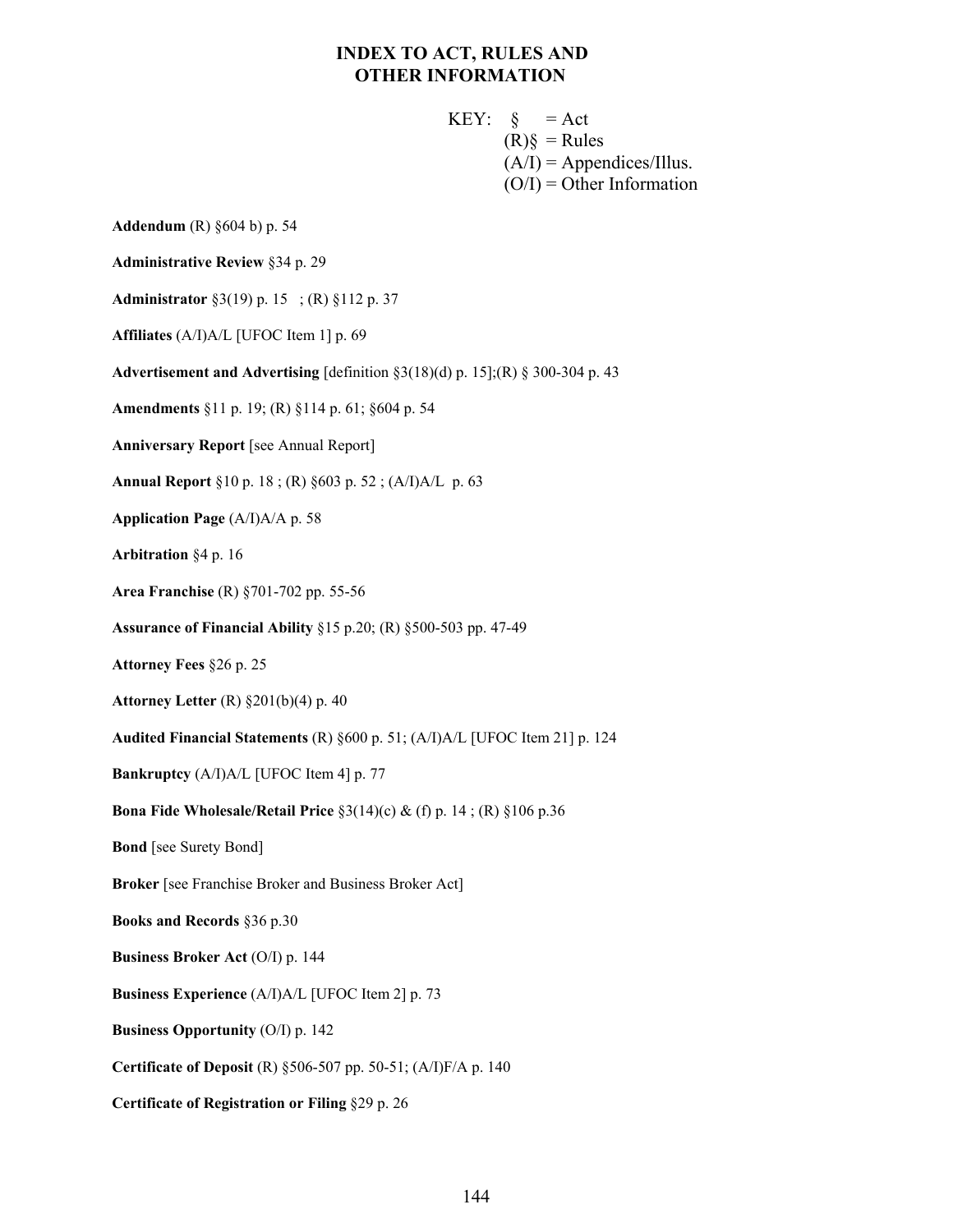**Certification Page** (A/I)A/G p. 62 **Choice of Law** §4 p. 16; and §41 p. 31; (R) §609 p. 55; (A/I) A/L Sample 17 v. and w. p. 114 **Civil Penalties** §24 p. 24 **Confidential Filings** §36 p.30 **Consent** [Accountant (A/I)A/H p. 63]; [to Service (A/I)A/D p. 60] **Consideration** §5(2) p. 16 **;** (R) §109 p. 37 **Contracts** (A/I)A/L [UFOC Item 22] p. 125 **Cooperative** (R) §117 p. 38 **Copyright** (A/I)A/L [UFOC Item 14] p. 109 **Corporate Acknowledgment** (A/I)A/E p. 61 **Costs Recovery** §31(i) p. 28 **Cover Letter** (R) §201 p. 39; §603 a)7) p. 53 **Cover Page** (A/I)A/L p. 66 **Criminal** [prosecution §25 p. 24 ]; (A/I)A/L [disclosure UFOC Item 3] p. 74 **Cure** §19 p. 21 **Deferral of Franchise Fee** (R) §500 p. 47 ;§508 p. 51 **Deficient Applications** §10 p. 18; (A/I) A/L Guideline 260 p**.** 66 **Denial of Initial Registration** §10 p. 18; (R) §610 p. 55 **Disclosure Statement** [definition §3(15) p. 15;] §5(2) p. 16; §9 p. 18; §16 p. 20; (R) §118 p. 38 **Discrimination** §18 p. 20 **Dispute Resolution** (A/I)A/L [UFOC Item 17] p. 113 **Earnings/Income Claims** (R) §304 p.43; (A/I)A/L [UFOC Item 19] p. 119 **Enforcement** (of Act) §22 pp. 22-23 **Escrow** §15 p. 20; (R) § 500-503 pp. 47-49; (A/I) C/A, B & C pp. 131-136 **Established Market** §3(14) p. 14 ; (R) §107 p. 37 **Exemption** §7 p. 17 ; §8 p. 17 ; §9 p. 18; (R) §201-202 pp. 39-42 **False Statements** §25 p. 24 **Fees** Deferral of Franchise Fee §15 p. 20; (R) §508 p. 51 Disclosure Copies (R) §607 p. 54 Franchise Fees §3(1) p. 13; §3(14) p. 14; (R) §§104-105 pp. 35-36; (A/I)A/L [UFOC Items 5 , 6 & 7] pp. 78-81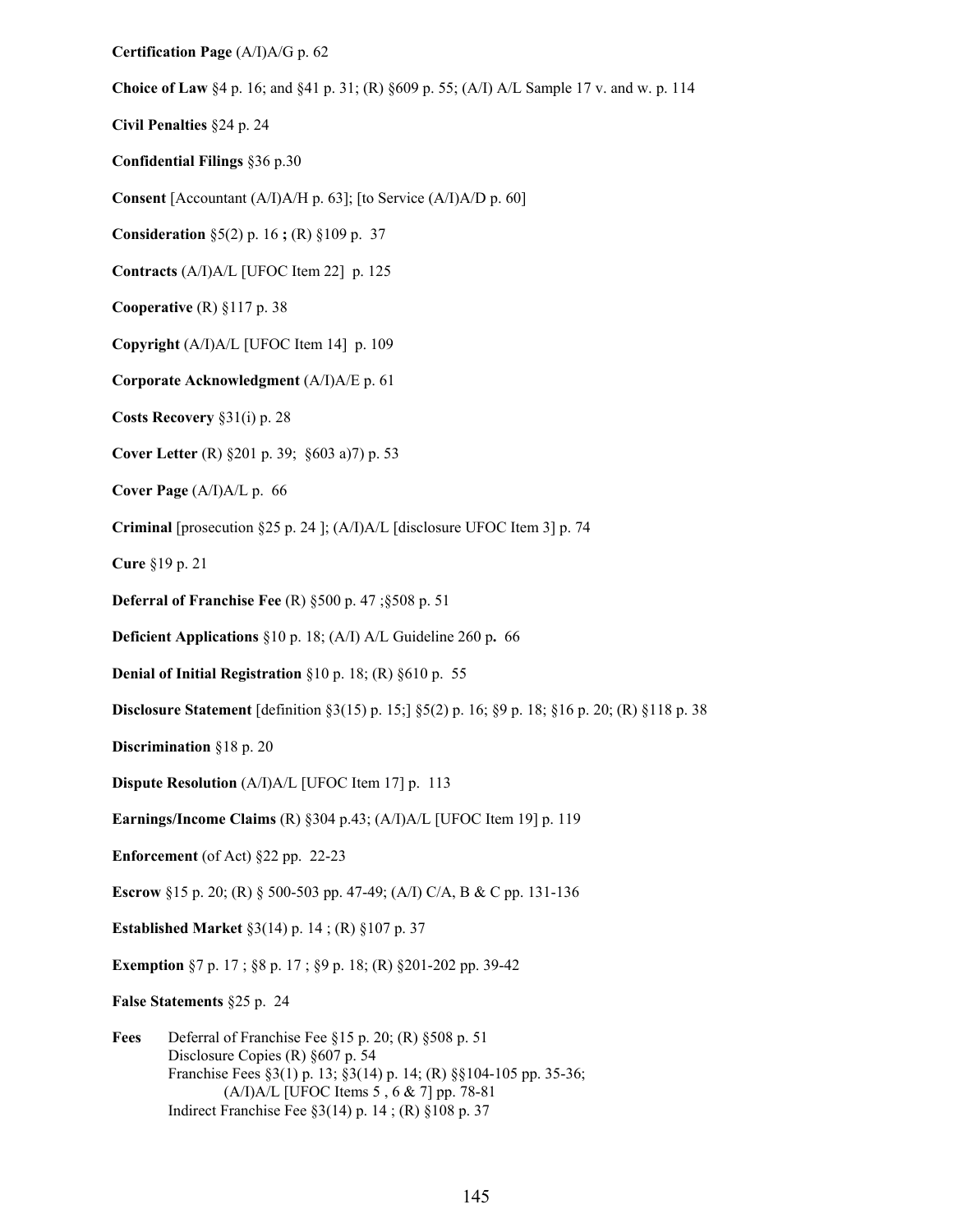Interpretive Opinions §32 p. 28; (R) §200 d) p. 39 Registration Fee List §40 p. 31; (R) §§104-108 pp. 35-37

**Felony** §25 p. 24

**Financial Ability** (R) §500 p. 47; (A/I) A/L [UFOC Item 21 B. & Instructions v,vi,vii] p. 125

**Financial Assurance [**See Escrow**]** 

**Financial Statements** (A/I)A/L [UFOC Item 21] p. 124

**Financing** (A/I)A/L [UFOC Item 10] p. 90

**Fines** [see Civil Penalties]

**Fractional Franchise** [definition §3(1)(c)(ii)] p. 13

**Franchise** [definition §3(1)] p. 12

**Franchise Advisory Board** §21 p. 22

**Franchise Broker** [definition §3(21) & (22)] pp. 15-16; §5(3) p. 16; §9 p. 18; §13 p. 19; (R)§116 p. 38; §202 b) p. 41;§900-901 pp. 56-57; (A/I) B/A-D pp. 130-132

**Franchise Fee** [definition §3(14)] p. 14; §3(1)(c) p. 12; (R)§104-108 pp. 35-37

**Franchisee** [definition §3(2)] p. 13

**Franchisee Associations** [see Trade Associations]

**Franchisor** [definition §3(3)] p. 13; §9 p. 18

**Fraud** §6 p. 17; §22(a)(4) p. 22

**(GAAP) Generally Accepted Accounting Principles** (R)(A/I) A/L [UFOC Item 21] p. 124

**Good Cause** §19 p. 21

**Governing Law** §4 p. 17; §41 p. 31; (R) §608 p. 55

**Guarantee, Guarantor or Guaranty [of Performance]** (R) §500 & 504 pp. 48-49; (A/I) D/A & C pp. 137-138; **[Broker]** (R) §900 pp. 56-57; (A/I) A/B-D pp. 59-60

**Hearings** §23 p. 24; §33(a) p. 28; (R) §400-411 pp. 43-47

**Immunity** §22(a) p. 22; §31(h) p. 28

**Indirect Franchise Fee** §3(14) p.14; (R)§104-108 p.37

**Initial Fee** (A/I)A/L [UFOC Item 5] p. 78

**Initial Investment** (A/I)A/L [UFOC Item 7] p. 81

**Interpretive Opinions** §32 p. 28; (R) §200 p. 39

**Internet Franchise Offers** (R) §306 p. 43

**Investigations** §31 p. 26

**Isolated Transaction** (R) §202 b) p. 41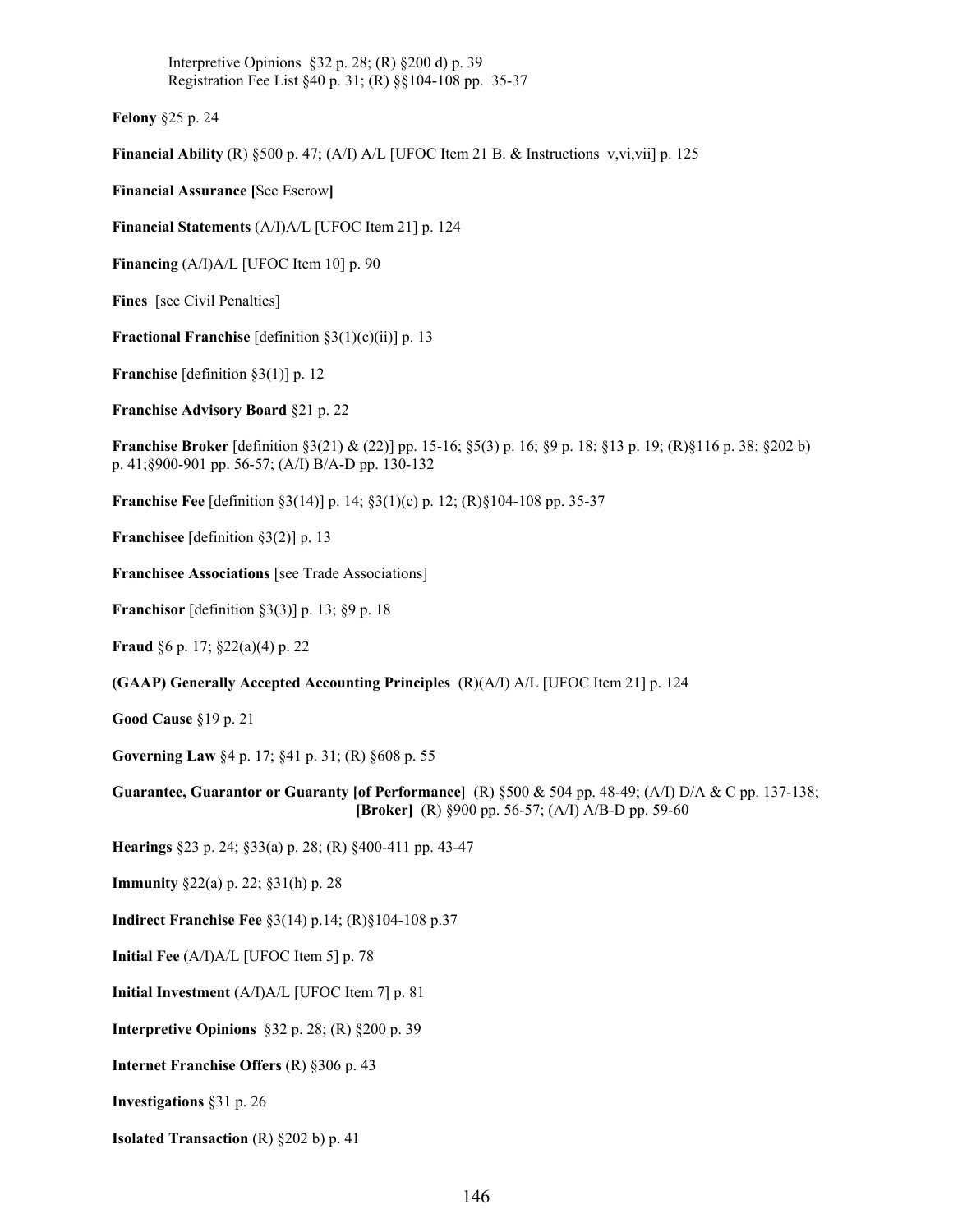**Jurisdiction** §4 p. 16;§6 p. 17;§10 p. 18; (R) §608 p. 55 **Large Franchisee Exemption** (R) §201(c) p.40 **Large Franchisor Exemption** (R) §202 e) pp. 41-42 **Limitation Periods: Amendments** -- within 90 days §10 p. 18 **Annual Report** -- one business day before anniversary date §10 p. 18 **Cause of Action:** 90 days after notice of violation §27 p. 25 one year after knowledge of claim §27 p. 25 three years maximum [civil  $\S 24$  p. 24 and  $\S 27$  p. 25];[criminal  $\S 25$  p. 24] **Cure of Franchisee Default** -- 30 days §19 p. 21 **Cure of Deficient UFOC** – 90 days  $(R)\$ §610 p.55 **Disclosure** -- 14 calendar days prior to signing contract §5 (2) p. 16 14 business days prior to franchisor receiving consideration §5 (2) p. 16 **Effective Registration Date -- 21 calendar days unless denied §10 p. 18; (R) §603 pp. 52-53 Hearings: Notice** -- seven days §33 (a) p. 28 **Request** -- 15 days §23 p. 24 **Date** -- ten days from request §23 p. 24 **Nonrenewal Notice** -- six months §20 (b) p. 22 **Records Retention** -- four years §39 (a) p. 30 **Rescission Offer Bar to Suit** -- 30 days §26 p. 25 **Review of Registration Documents** - - 21 days §10 p.18; (R) §610 p.55 **Time Periods Ending on Saturday, Sunday or Holiday** (R) §120 p. 39 **UFOC Content** -- current within 120 days: original registration (R) §600 a)7) p. 51 annual report (R) §603a)2) p. 52 **Litigation** [(A/I)A/L [UFOC Item 3] p. 74 **[See also: Choice of Law; Venue; Waiver] Management Requirements** (A/I)A/L [UFOC Item 15] p. 111 **Marketing Plan** [definition §3(1) (a) & (b) p. 12; §3(18) p. 15 ]; (R) §102 p. 35 **Material** §11 p. 19; (R) §110 p. 37; (A/I) A/L [UFOC Item 3 i. c. & d.] p. 75 **Multiple Filings** (R) §606 p. 54 **Negotiated Change** §11 p. 19 **Notification** §10 p. 18; (R) §119 p. 38; §600 p. 51; (A/I) A/A p. 58 **No Action Letter** (R) §200 c) p. 39 **Nonrenewal** §20 pp. 21- 22 **Obligations of Franchisees** (A/I)A/L [UFOC Item 9] p. 87 **Obligations of Franchisors** (A/I)A/L [UFOC Item 11] p. 96 **Offer/Offer to Sell** [definition  $\S3(12)$ ] p. 14;  $\S3(20)$  p. 15; (R)  $\S115$  p. 38;  $\S306$  p. 43 **Offering Circular** (R) §118 p. 38; (R) (A/I) A/L p. 63-127 **Order** [definition §3(6)] p. 13; §10(1) p. 18; §23 p. 24; (R) §201 p. 39 **Outlets** (A/I)A/L [UFOC Item 20] p. 121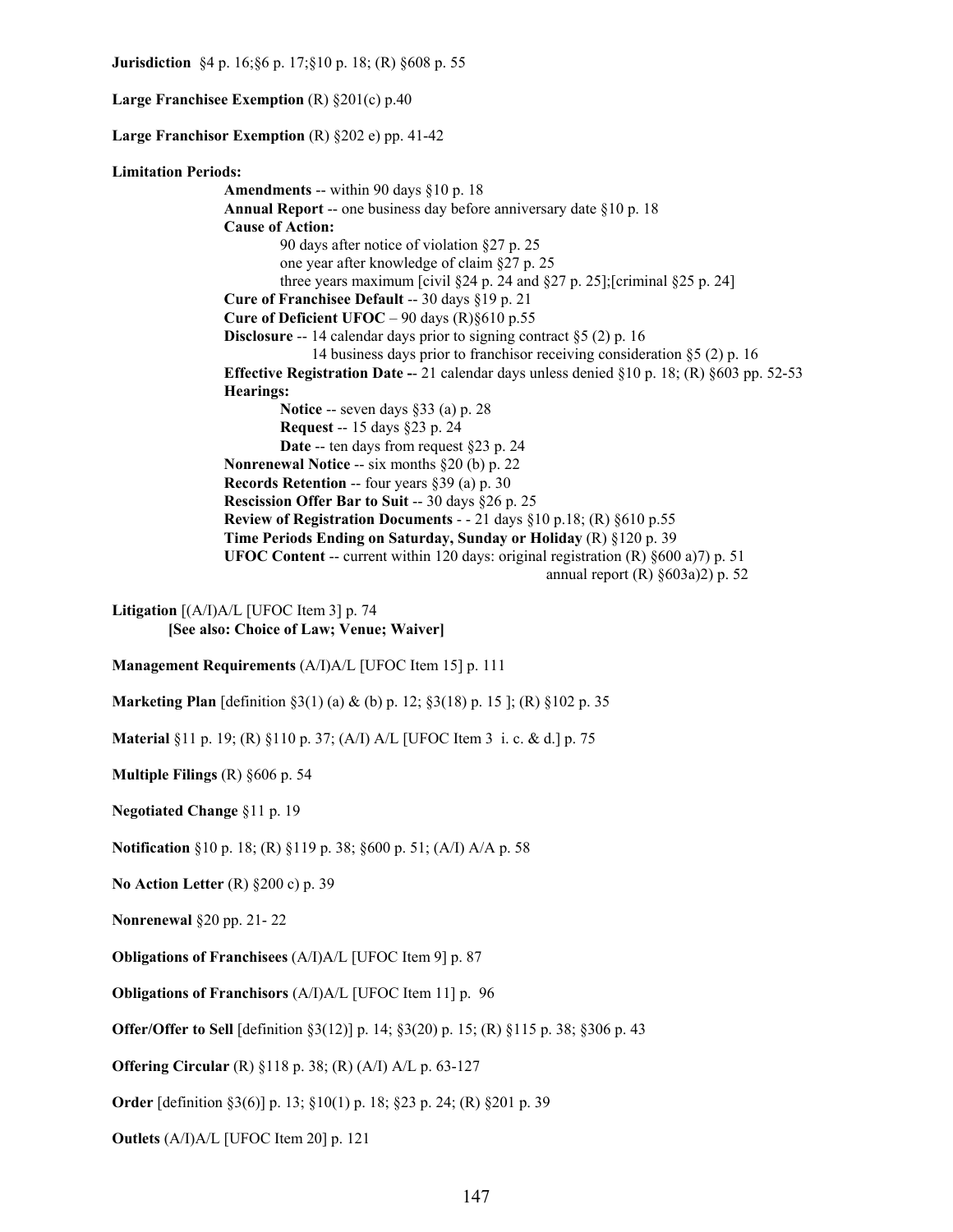**Partial Compliance** Annual Report (R) §603 e) p. 53

**Partnership Acknowledgment** (A/I) A/F p. 62

Patents (A/I)A/L [UFOC Item 14] p. 109

**Performance Bond** [see Surety Bond]

**Person** [definition §3(7)] p. 14

**Predecessor** (A/I)A/L [UFOC Item 1] p. 69

**Private Civil Actions** §26 p. 25

**Prospectus** (R) §118 p. 38; (A/I) A/L p. 63

**Public Figures** (A/I)A/L [UFOC Item 18] p. 118

**Public Records** §37 p. 30;§38 p. 30; (R) §607 p. 54

**Product Restrictions** (A/I)A/L [UFOC Items 8 & 16] pp. 84 and 112

**Publish** [definition §3(13)] p. 14

**Records Retention** §39 p. 30

**Rescission** [of Contract] §26 p. 25; [of registration denial] (R) §610 c) p. 55

**Receipt** (A/I)A/L [UFOC Item 23] p. 126

**Registration:** 

**Franchise** §10 p. 18; (R) §600-605 pp. 51-54; (A/I) A/A - A/N pp. 58-128 **Broker** §5(3) p. 16; §13 p. 19; (R) §900-901 pp. 56-57; (A/I)A/D p.60

**Release of Funds** (R) §503 & 507 pp. 49-51

**Renewal** §7 p.17; §20 pp.21-22; (A/I)A/L [UFOC Item 17] p. 113

**Risk Factors** (A/I) A/L p. 67

**Rule** [definition §3(8)] p. 14

**Rulemaking** §32 p. 28

**Sale/Sell** [definition §3(9)] p. 14; §6 (i)-(iv) p.17; §7 p. 17

**Sales Agent** (R) §202 (c) p. 41; (A/I)A/C p. 59

**Salesperson** [definition §3 (22)] p. 16

**Service of Process** §35 p. 29; (R) §900 e) p. 56; UFOC Gen. Instruction 110d) p. 63; (A/I) A/D p. 60

**Services Restrictions** [see Product Restrictions]

**State's Attorneys** §22(b) p. 23

**Statute of Limitation** (see Limitation Periods)

**Subfranchise** [definition §3(4)] p. 13; (R) §701-702 pp. 55-56

**Subfranchisee** §3(2)(b) p. 13; (R) §701-702 pp. 55-56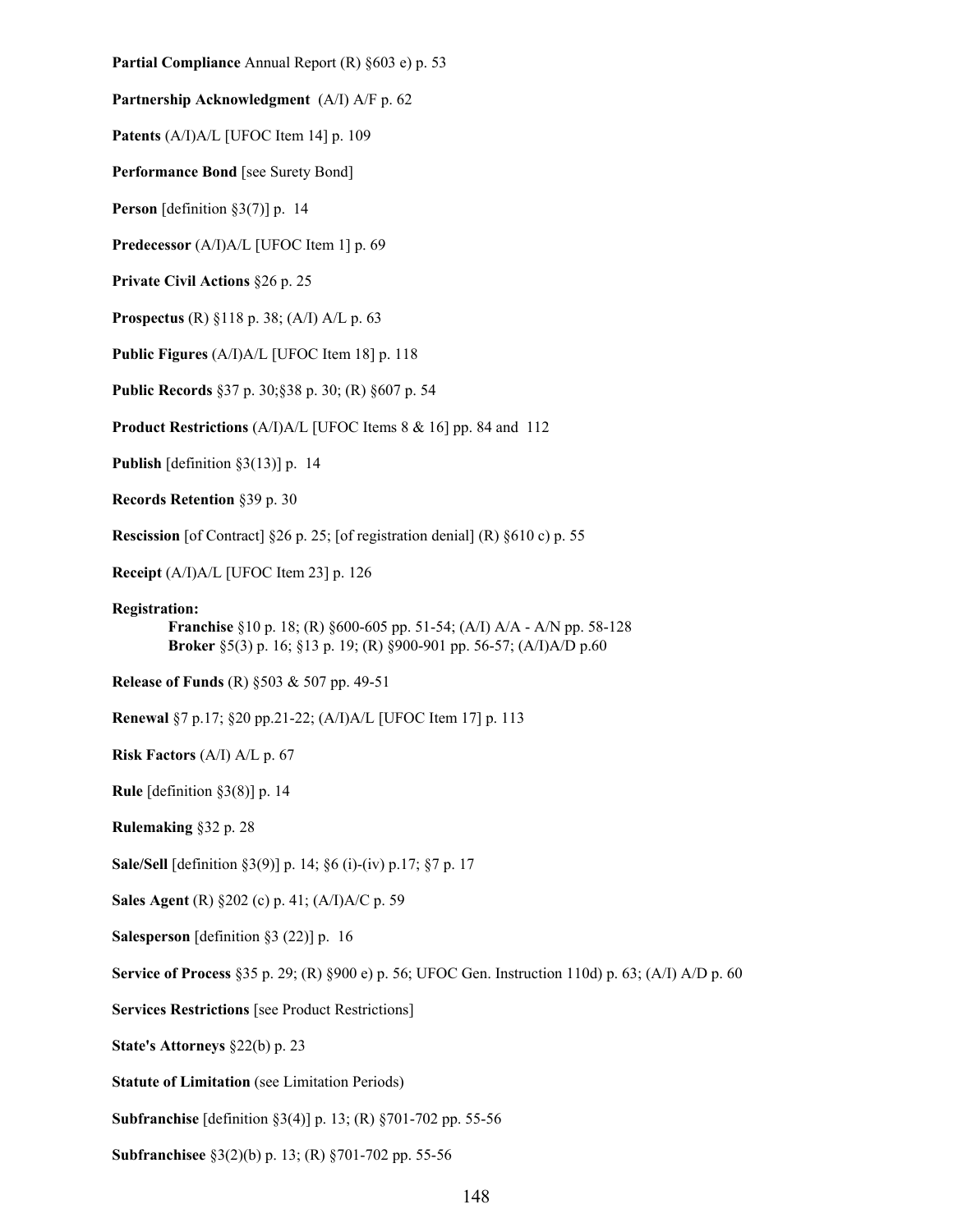**Subfranchisor** [definition §3(5) p. 13; §3(3) p. 13; §3(4) p. 13]; §9 p. 18; §16 p. 20; (R) §701-702 pp. 55-56

**Subpoenas** §31(b),(c),(d),(f) & (g) pp. 27-28

**Substantially Associated** [definition §3(1)(b)] p. 13; (R) §103 p. 35

**Surety Bond** (R) §500 & 505 pp. 47 and 50; (A/I) E p. 140; Broker (A/I) B/C p. 130

**Suspend** (registration) §12 p. 19;§22(a) p. 22; §23 p. 24

**Tables of Contents: Act and Cross Reference to Rules** pp. 6-11 **Rules Pursuant to Act** pp. 32-34

**Termination** §12 p. 19;§19 p. 21; §22(a) p. 22; §23 p. 24; (A/I)A/L [UFOC Item 17] p. 113

**Territory** (A/I)A/L [UFOC Item 12] p. 103

**Time Periods** (see Limitation Periods)

**Trademark** [definition §3(1)(b) p. 12; §3(1)(c)(iii) p. 12]; (A/I)A/L [UFOC Item 13] p. 105

**Trade Association** §17 p. 20

**Tradeshow** (R) §115 p. 38; §202 d) p. 41

**Training** (A/I)A/L [UFOC Item 11] p. 96

**Transfer** §7 p. 17; (A/I)A/L [UFOC Item 17] p. 112 and UFOC Item 20E) p. 121

**Transfer Fee** (R) §104 p. 35

**Uniform Consent to Service of Process** (A/I)A/D p. 60

**Uniform Franchise Offering Circular** [UFOC] §10 p. 18; (R) §118 p. 38; (A/I)A/L pp. 63-127

**UFOC Guidelines/General Instructions** (A/I)A/L pp. 63-127

**Unregistered Franchise** §5(1) p. 16

**Unregistered Franchise Broker** §5(3) p. 16

**Untrue Report** §5(4) p. 16

**Venue** §4 p. 16; (R) §608 p. 55

**Waiver** §41 p. 31; (R) §609 p. 55; (A/I) A/L [UFOC Item 10 A.] p. 91

**Wholesale and Retail** [definition §3(14)] p. 14 ; (R) §106-107 pp. 36-37